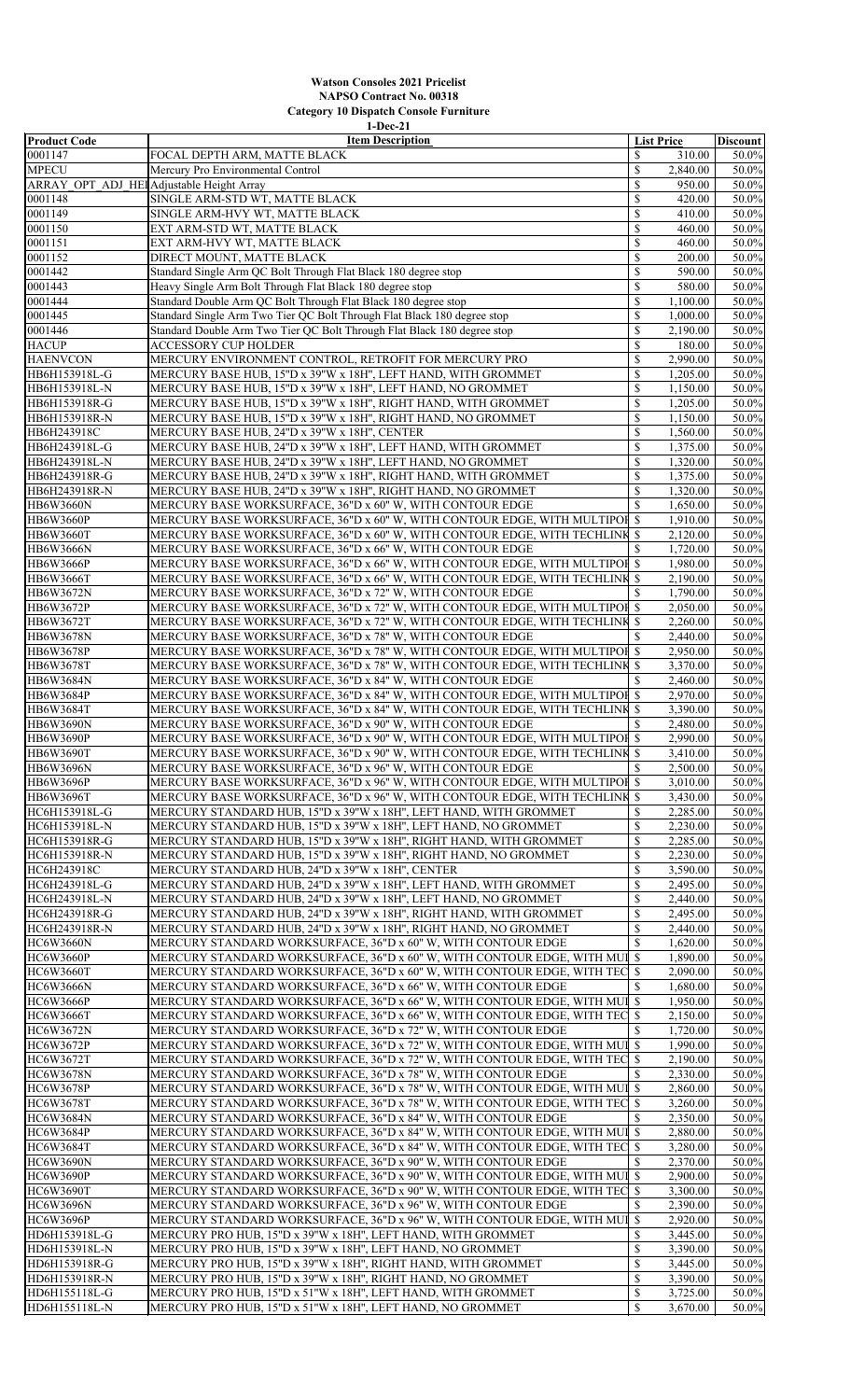| HD6H155118R-G                     | MERCURY PRO HUB, 15"D x 51"W x 18H", RIGHT HAND, WITH GROMMET                                                                                                                | \$                        | 3,725.00             | 50.0%          |
|-----------------------------------|------------------------------------------------------------------------------------------------------------------------------------------------------------------------------|---------------------------|----------------------|----------------|
| HD6H155118R-N                     | MERCURY PRO HUB, 15"D x 51"W x 18H", RIGHT HAND, NO GROMMET                                                                                                                  | \$                        | 3,670.00             | 50.0%          |
| HD6H243918C<br>HD6H243918L-G      | MERCURY PRO HUB, 24"D x 39"W x 18H", CENTER                                                                                                                                  | \$<br>\$                  | 5,920.00             | 50.0%          |
| HD6H243918L-N                     | MERCURY PRO HUB, 24"D x 39"W x 18H", LEFT HAND, WITH GROMMET<br>MERCURY PRO HUB, 24"D x 39"W x 18H", LEFT HAND, NO GROMMET                                                   | \$                        | 3,615.00<br>3,560.00 | 50.0%<br>50.0% |
| HD6H243918R-G                     | MERCURY PRO HUB, 24"D x 39"W x 18H", RIGHT HAND, WITH GROMMET                                                                                                                | \$                        | 3,615.00             | 50.0%          |
| HD6H243918R-N                     | MERCURY PRO HUB, 24"D x 39"W x 18H", RIGHT HAND, NO GROMMET                                                                                                                  | \$                        | 3,560.00             | 50.0%          |
| HD6H245118C                       | MERCURY PRO HUB, 24"D x 51"W x 18H", CENTER                                                                                                                                  | \$                        | 6,400.00             | 50.0%          |
| HD6H245118L-G                     | MERCURY PRO HUB, 24"D x 51"W x 18H", LEFT HAND, WITH GROMMET                                                                                                                 | \$                        | 4,055.00             | 50.0%          |
| HD6H245118L-N                     | MERCURY PRO HUB, 24"D x 51"W x 18H", LEFT HAND, NO GROMMET                                                                                                                   | \$                        | 4,000.00             | 50.0%          |
| HD6H245118R-G                     | MERCURY PRO HUB, 24"D x 51"W x 18H", RIGHT HAND, WITH GROMMET                                                                                                                | \$                        | 4,055.00             | 50.0%          |
| HD6H245118R-N                     | MERCURY PRO HUB, 24"D x 51"W x 18H", RIGHT HAND, NO GROMMET                                                                                                                  | \$                        | 4,000.00             | 50.0%          |
| HD6W3660D<br>HD6W3660S            | MERCURY PRO WORKSURFACE WITH DEPTH ADJUSTMENT, 36"D x 60"W x 24-50"H, WIT \$<br>MERCURY PRO WORKSURFACE WITH DEPTH ADJUSTMENT, 36"D x 60"W x 24-50"H, WIT \$                 |                           | 7,410.00<br>7,090.00 | 50.0%<br>50.0% |
| HD6W3666D                         | MERCURY PRO WORKSURFACE WITH DEPTH ADJUSTMENT, 36"D x 66"W x 24-50"H, WIT \$                                                                                                 |                           | 7,540.00             | 50.0%          |
| HD6W3666S                         | MERCURY PRO WORKSURFACE WITH DEPTH ADJUSTMENT, 36"D x 66"W x 24-50"H, WIT \$                                                                                                 |                           | 7,220.00             | 50.0%          |
| HD6W3672D                         | MERCURY PRO WORKSURFACE WITH DEPTH ADJUSTMENT, 36"D x 72"W x 24-50"H, WIT \$                                                                                                 |                           | 7,650.00             | 50.0%          |
| HD6W3672S                         | MERCURY PRO WORKSURFACE WITH DEPTH ADJUSTMENT, 36"D x 72"W x 24-50"H, WIT \$                                                                                                 |                           | 7,330.00             | 50.0%          |
| HD6W3678D                         | MERCURY PRO WORKSURFACE WITH DEPTH ADJUSTMENT, 36"D x 78"W x 24-50"H, WIT \$                                                                                                 |                           | 9,370.00             | 50.0%          |
| HD6W3678S                         | MERCURY PRO WORKSURFACE WITH DEPTH ADJUSTMENT, 36"D x 78"W x 24-50"H, WIT \$                                                                                                 |                           | 9,230.00             | 50.0%          |
| HD6W3684D                         | MERCURY PRO WORKSURFACE WITH DEPTH ADJUSTMENT, 36"D x 84"W x 24-50"H, WIT \$                                                                                                 |                           | 9,450.00             | 50.0%          |
| HD6W3684S<br>HD6W3690D            | MERCURY PRO WORKSURFACE WITH DEPTH ADJUSTMENT, 36"D x 84"W x 24-50"H, WIT \$<br>MERCURY PRO WORKSURFACE WITH DEPTH ADJUSTMENT, 36"D x 90"W x 24-50"H, WIT \$                 |                           | 9,310.00<br>9,530.00 | 50.0%<br>50.0% |
| HD6W3690S                         | MERCURY PRO WORKSURFACE WITH DEPTH ADJUSTMENT, 36"D x 90"W x 24-50"H, WIT \$                                                                                                 |                           | 9,390.00             | 50.0%          |
| HD6W3696D                         | MERCURY PRO WORKSURFACE WITH DEPTH ADJUSTMENT, 36"D x 96"W x 24-50"H, WIT \$                                                                                                 |                           | 9,600.00             | 50.0%          |
| HD6W3696S                         | MERCURY PRO WORKSURFACE WITH DEPTH ADJUSTMENT, 36"D x 96"W x 24-50"H, WIT                                                                                                    | $\mathcal{S}$             | 9,460.00             | 50.0%          |
| <b>HG-ARRAY-VERT</b>              | MONITOR BRACKET WITH VERTICAL ADJUSTMENT                                                                                                                                     | \$                        | 110.00               | 50.0%          |
| HG6CD60                           | MERCURY CABLE BRIDGE, DOUBLE SIDED 23" D X 18"H, FOR A 60"W CONSOLE                                                                                                          | \$                        | 1,420.00             | 50.0%          |
| HG6CD66                           | MERCURY CABLE BRIDGE, DOUBLE SIDED 23" D X 18"H, FOR A 66"W CONSOLE                                                                                                          | \$                        | 1,620.00             | 50.0%          |
| HG6CD72                           | MERCURY CABLE BRIDGE, DOUBLE SIDED 23" D X 18"H, FOR A 72"W CONSOLE                                                                                                          | $\mathcal{S}$             | 1,700.00             | 50.0%          |
| HG6CD78<br>HG6CD84                | MERCURY CABLE BRIDGE, DOUBLE SIDED 23" D X 18"H, FOR A 78"W CONSOLE<br>MERCURY CABLE BRIDGE, DOUBLE SIDED 23" D X 18"H, FOR A 84"W CONSOLE                                   | $\mathcal{S}$<br>\$       | 1,930.00<br>2,010.00 | 50.0%<br>50.0% |
| HG6CD90                           | MERCURY CABLE BRIDGE, DOUBLE SIDED 23" D X 18"H, FOR A 90"W CONSOLE                                                                                                          | \$                        | 2,080.00             | 50.0%          |
| HG6CD96                           | MERCURY CABLE BRIDGE, DOUBLE SIDED 23" D X 18"H, FOR A 96"W CONSOLE                                                                                                          | \$                        | 2,170.00             | 50.0%          |
| HG6CS60G                          | MERCURY CABLE BRIDGE, SINGLE SIDED 12" D X 18"H, FOR A 60"W CONSOLE, WITH GR \$                                                                                              |                           | 855.00               | 50.0%          |
| HG6CS60N                          | MERCURY CABLE BRIDGE, SINGLE SIDED 12" D X 18"H, FOR A 60"W CONSOLE, NO GROI                                                                                                 | $\mathcal{S}$             | 800.00               | 50.0%          |
| HG6CS66G                          | MERCURY CABLE BRIDGE, SINGLE SIDED 12" D X 18"H, FOR A 66"W CONSOLE, WITH GR \$                                                                                              |                           | 955.00               | 50.0%          |
| HG6CS66N                          | MERCURY CABLE BRIDGE, SINGLE SIDED 12" D X 18"H, FOR A 66"W CONSOLE, NO GROI <sup>S</sup>                                                                                    |                           | 900.00               | 50.0%          |
| HG6CS72G                          | MERCURY CABLE BRIDGE, SINGLE SIDED 12" D X 18"H, FOR A 72"W CONSOLE, WITH GR \$                                                                                              |                           | 995.00               | 50.0%          |
| HG6CS72N<br>HG6CS78G              | MERCURY CABLE BRIDGE, SINGLE SIDED 12" D X 18"H, FOR A 72"W CONSOLE, NO GROI <sup>S</sup><br>MERCURY CABLE BRIDGE, SINGLE SIDED 12" D X 18"H, FOR A 78"W CONSOLE, WITH GR \$ |                           | 940.00<br>1,115.00   | 50.0%<br>50.0% |
| HG6CS78N                          | MERCURY CABLE BRIDGE, SINGLE SIDED 12" D X 18"H, FOR A 78"W CONSOLE, NO GROI \$                                                                                              |                           | 1,060.00             | 50.0%          |
| HG6CS84G                          | MERCURY CABLE BRIDGE, SINGLE SIDED 12" D X 18"H, FOR A 84"W CONSOLE, WITH GR \$                                                                                              |                           | 1,155.00             | 50.0%          |
| HG6CS84N                          | MERCURY CABLE BRIDGE, SINGLE SIDED 12" D X 18"H, FOR A 84"W CONSOLE, NO GROI                                                                                                 | $\mathcal{S}$             | 1,100.00             | 50.0%          |
| HG6CS90G                          | MERCURY CABLE BRIDGE, SINGLE SIDED 12" D X 18"H, FOR A 90"W CONSOLE, WITH GR \$                                                                                              |                           | 1,215.00             | 50.0%          |
| HG6CS90N                          | MERCURY CABLE BRIDGE, SINGLE SIDED 12" D X 18"H, FOR A 90"W CONSOLE, NO GROI                                                                                                 | $\mathcal{S}$             | 1,160.00             | 50.0%          |
| HG6CS96G                          | MERCURY CABLE BRIDGE, SINGLE SIDED 12" D X 18"H, FOR A 96"W CONSOLE, WITH GR \$                                                                                              |                           | 1,255.00             | 50.0%          |
| HG6CS96N                          | MERCURY CABLE BRIDGE, SINGLE SIDED 12" D X 18"H, FOR A 96"W CONSOLE, NO GROI                                                                                                 | $\mathcal{S}$             | 1,200.00             | 50.0%          |
| HG6TD60<br>HG6TD66                | MERCURY TECH BRIDGE, DOUBLE SIDED 23" D X 18"H, FOR A 60"W CONSOLE<br>MERCURY TECH BRIDGE, DOUBLE SIDED 23" D X 18"H, FOR A 66"W CONSOLE                                     | $\mathcal{S}$<br>\$       | 1,780.00<br>1,970.00 | 50.0%<br>50.0% |
| HG6TD72                           | MERCURY TECH BRIDGE, DOUBLE SIDED 23" D X 18"H, FOR A 72"W CONSOLE                                                                                                           | \$                        | 2,040.00             | 50.0%          |
| HG6TD78                           | MERCURY TECH BRIDGE, DOUBLE SIDED 23" D X 18"H, FOR A 78"W CONSOLE                                                                                                           | \$                        | 2,250.00             | 50.0%          |
| HG6TD84                           | MERCURY TECH BRIDGE, DOUBLE SIDED 23" D X 18"H, FOR A 84"W CONSOLE                                                                                                           | \$                        | 2,330.00             | 50.0%          |
| HG6TD90                           | MERCURY TECH BRIDGE, DOUBLE SIDED 23" D X 18"H, FOR A 90"W CONSOLE                                                                                                           | \$                        | 2,400.00             | 50.0%          |
| HG6TD96                           | MERCURY TECH BRIDGE, DOUBLE SIDED 23" D X 18"H, FOR A 96"W CONSOLE                                                                                                           | $\mathcal{S}$             | 2,470.00             | 50.0%          |
| HG6TS60G                          | MERCURY TECH BRIDGE, SINGLE SIDED 12" D X 18"H, FOR A 60"W CONSOLE, WITH GRO \$                                                                                              |                           | 1,025.00             | 50.0%          |
| HG6TS60N                          | MERCURY TECH BRIDGE, SINGLE SIDED 12" D X 18"H, FOR A 60"W CONSOLE, NO GROM \$<br>MERCURY TECH BRIDGE, SINGLE SIDED 12" D X 18"H, FOR A 66"W CONSOLE, WITH GRO \$            |                           | 970.00               | 50.0%          |
| HG6TS66G<br>HG6TS66N              | MERCURY TECH BRIDGE, SINGLE SIDED 12" D X 18"H, FOR A 66"W CONSOLE, NO GROM \$                                                                                               |                           | 1,125.00<br>1,070.00 | 50.0%<br>50.0% |
| HG6TS72G                          | MERCURY TECH BRIDGE, SINGLE SIDED 12" D X 18"H, FOR A 72"W CONSOLE, WITH GRQ \$                                                                                              |                           | 1,155.00             | 50.0%          |
| HG6TS72N                          | MERCURY TECH BRIDGE, SINGLE SIDED 12" D X 18"H, FOR A 72"W CONSOLE, NO GROM \$                                                                                               |                           | 1,100.00             | 50.0%          |
| HG6TS78G                          | MERCURY TECH BRIDGE, SINGLE SIDED 12" D X 18"H, FOR A 78"W CONSOLE, WITH GRO \$                                                                                              |                           | 1,285.00             | 50.0%          |
| HG6TS78N                          | MERCURY TECH BRIDGE, SINGLE SIDED 12" D X 18"H, FOR A 78"W CONSOLE, NO GROM \$                                                                                               |                           | 1,230.00             | 50.0%          |
| HG6TS84G                          | MERCURY TECH BRIDGE, SINGLE SIDED 12" D X 18"H, FOR A 84"W CONSOLE, WITH GR $\mathsf d$ \$                                                                                   |                           | 1,325.00             | 50.0%          |
| HG6TS84N                          | MERCURY TECH BRIDGE, SINGLE SIDED 12" D X 18"H, FOR A 84"W CONSOLE, NO GROM \$                                                                                               |                           | 1,270.00             | 50.0%          |
| HG6TS90G<br>HG6TS90N              | MERCURY TECH BRIDGE, SINGLE SIDED 12" D X 18"H, FOR A 90"W CONSOLE, WITH GRO \$<br>MERCURY TECH BRIDGE, SINGLE SIDED 12" D X 18"H, FOR A 90"W CONSOLE, NO GROM \$            |                           | 1,355.00<br>1,300.00 | 50.0%<br>50.0% |
| HG6TS96G                          | MERCURY TECH BRIDGE, SINGLE SIDED 12" D X 18"H, FOR A 96"W CONSOLE, WITH GR $\mathcal Q$ \$                                                                                  |                           | 1,405.00             | 50.0%          |
| HG6TS96N                          | MERCURY TECH BRIDGE, SINGLE SIDED 12" D X 18"H, FOR A 96"W CONSOLE, NO GROM \$                                                                                               |                           | 1,350.00             | 50.0%          |
| <b>HGA</b>                        | <b>MERCURY ARRAY</b>                                                                                                                                                         | $\boldsymbol{\mathsf{S}}$ | 320.00               | 50.0%          |
| <b>HGA-RETRO</b>                  | MERCURY ARRAY RETROFIT KIT                                                                                                                                                   | \$                        | 380.00               | 50.0%          |
| <b>HGAP</b>                       | MERCURY ARRAY ADD ON                                                                                                                                                         | \$                        | 530.00               | 50.0%          |
| HGBS1518D-L                       | MERCURY BRIDGE SPACER, 15"D x 18"H DUAL, LEFT HAND                                                                                                                           | \$                        | 100.00               | 50.0%          |
| <b>HGBS1518D-R</b><br>HGBS1518S-L | MERCURY BRIDGE SPACER, 15"D x 18"H DUAL, RIGHT HAND<br>MERCURY BRIDGE SPACER, 15"D x 18"H SINGLE, LEFT HAND                                                                  | \$<br>\$                  | 100.00<br>100.00     | 50.0%<br>50.0% |
| <b>HGBS1518S-R</b>                | MERCURY BRIDGE SPACER, 15"D x 18"H SINGLE, RIGHT HAND                                                                                                                        | \$                        | 100.00               | 50.0%          |
| HGBS2418D-C                       | MERCURY BRIDGE SPACER, 24"D x 18"H DUAL, CENTER                                                                                                                              | \$                        | 140.00               | 50.0%          |
| <b>HGBS2418D-L</b>                | MERCURY BRIDGE SPACER, 24"D x 18"H DUAL, LEFT HAND                                                                                                                           | \$                        | 140.00               | 50.0%          |
| HGBS2418D-R                       | MERCURY BRIDGE SPACER, 24"D x 18"H DUAL, RIGHT HAND                                                                                                                          | \$                        | 140.00               | 50.0%          |
| <b>HGBS2418S-C</b>                | MERCURY BRIDGE SPACER, 24"D x 18"H SINGLE, CENTER                                                                                                                            | \$                        | 140.00               | 50.0%          |
| <b>HGBS2418S-L</b>                | MERCURY BRIDGE SPACER, 24"D x 18"H SINGLE, LEFT HAND                                                                                                                         | \$                        | 140.00               | 50.0%          |
| <b>HGBS2418S-R</b><br>HGSFTBKT12  | MERCURY BRIDGE SPACER, 24"D x 18"H SINGLE, RIGHT HAND                                                                                                                        | \$<br>\$                  | 140.00<br>45.00      | 50.0%<br>50.0% |
| HGSFTBKT6                         | MERCURY 3-WAY FILLER, 12"H<br>MERCURY 3-WAY FILLER, 6"H                                                                                                                      | $\$$                      | 45.00                | 50.0%          |
| HGSFWBKT12                        | MERCURY 4-WAY FILLER, 12"H                                                                                                                                                   | $\boldsymbol{\mathsf{S}}$ | 55.00                | 50.0%          |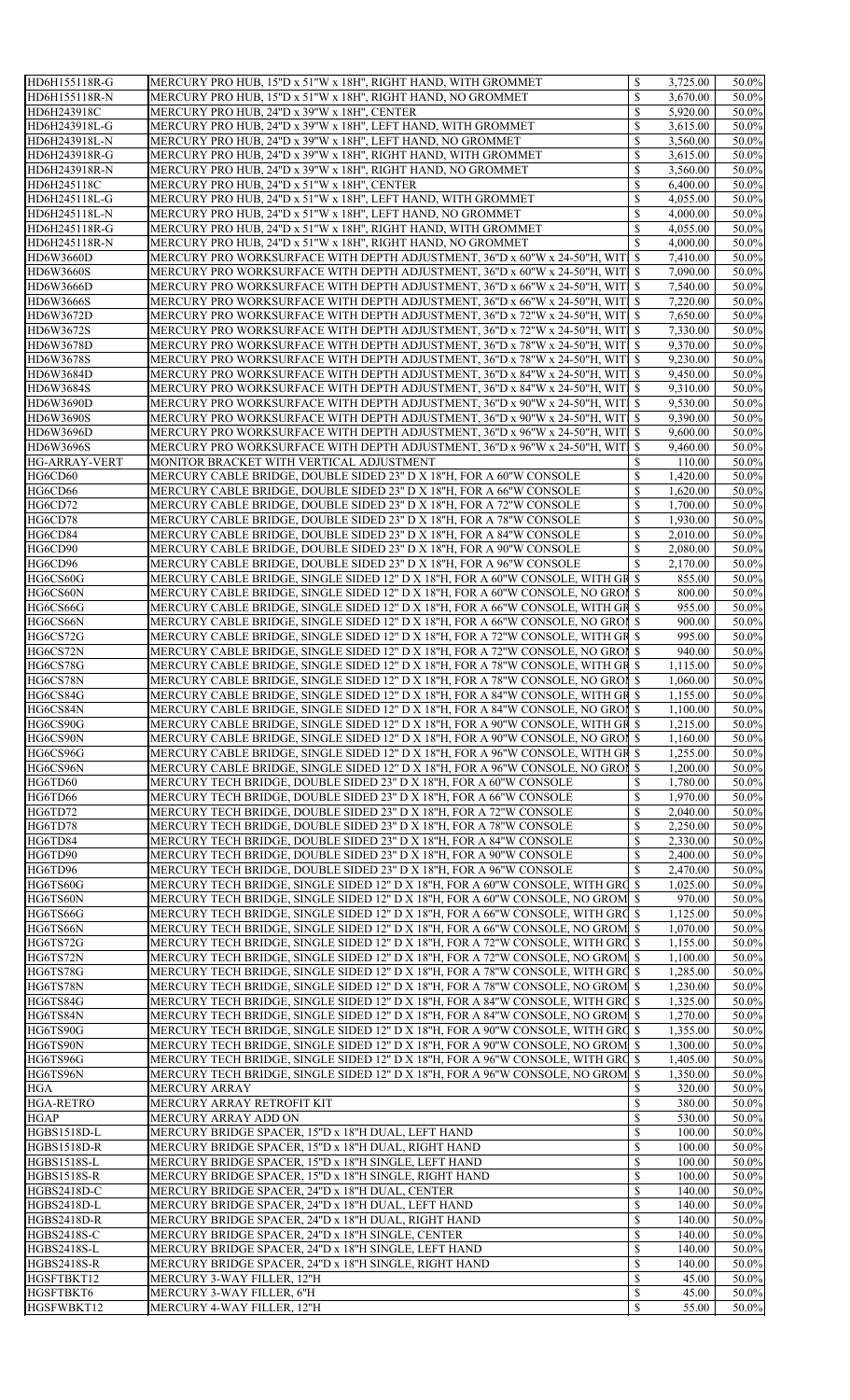| HGSFWBKT42-36    |                                                                  |                           |          |       |
|------------------|------------------------------------------------------------------|---------------------------|----------|-------|
|                  | MERCURY SCREEN TRIM, 42 - 36 H, DUAL MID                         | $\mathcal{S}$             | 100.00   | 50.0% |
| HGSFWBKT48-36    | MERCURY SCREEN TRIM, 48 - 36 H, DUAL MID                         | $\mathcal{S}$             | 100.00   | 50.0% |
| HGSFWBKT48-42    | MERCURY SCREEN TRIM, 48 - 42 H, DUAL MID                         | $\mathcal{S}$             | 100.00   | 50.0% |
| HGSFWBKT54-42    | MERCURY SCREEN TRIM, 54 - 42 H, DUAL MID                         | $\mathcal{S}$             | 100.00   | 50.0% |
|                  |                                                                  |                           |          |       |
| HGSFWBKT54-48    | MERCURY SCREEN TRIM, 54 - 48 H, DUAL MID                         | $\mathcal{S}$             | 100.00   | 50.0% |
| HGSFWBKT6        | MERCURY 4-WAY FILLER, 6"H                                        | \$                        | 55.00    | 50.0% |
| HGSFWBKT60-48    | MERCURY SCREEN TRIM, 60 - 48 H, DUAL MID                         | $\mathbb{S}$              | 100.00   | 50.0% |
| HGSFWBKT60-54    | MERCURY SCREEN TRIM, 60 - 54 H, DUAL MID                         | $\mathcal{S}$             | 100.00   | 50.0% |
| HGSICBKT42-36E   |                                                                  | $\mathcal{S}$             | 80.00    | 50.0% |
|                  | MERCURY SCREEN TRIM, 42 - 36 H, DUAL END                         |                           |          |       |
| HGSICBKT42-36M   | MERCURY SCREEN TRIM, 42 - 36 H, SINGLE MID                       | $\mathbb{S}$              | 90.00    | 50.0% |
| HGSICBKT48-36E   | MERCURY SCREEN TRIM, 48 - 36 H, DUAL END                         | $\mathcal{S}$             | 80.00    | 50.0% |
| HGSICBKT48-36M   | MERCURY SCREEN TRIM, 48 - 36 H, SINGLE MID                       | \$                        | 90.00    | 50.0% |
| HGSICBKT48-42E   | MERCURY SCREEN TRIM, 48 - 42 H, DUAL END                         | $\mathcal{S}$             | 90.00    | 50.0% |
|                  |                                                                  |                           |          |       |
| HGSICBKT48-42M   | MERCURY SCREEN TRIM, 48 - 42 H, SINGLE MID                       | \$                        | 90.00    | 50.0% |
| HGSICBKT54-42E   | MERCURY SCREEN TRIM, 54 - 42 H, DUAL END                         | $\mathcal{S}$             | 90.00    | 50.0% |
| HGSICBKT54-42M   | MERCURY SCREEN TRIM, 54 - 42 H, SINGLE MID                       | $\mathcal{S}$             | 100.00   | 50.0% |
| HGSICBKT54-48E   | MERCURY SCREEN TRIM, 54 - 48 H, DUAL END                         | $\mathcal{S}$             | 90.00    | 50.0% |
| HGSICBKT54-48M   | MERCURY SCREEN TRIM, 54 - 48 H, SINGLE MID                       | $\boldsymbol{\mathsf{S}}$ | 100.00   | 50.0% |
|                  |                                                                  |                           |          |       |
| HGSICBKT60-48E   | MERCURY SCREEN TRIM, 60 - 48 H, DUAL END                         | $\mathcal{S}$             | 90.00    | 50.0% |
| HGSICBKT60-48M   | MERCURY SCREEN TRIM, 60 - 48 H, SINGLE MID                       | $\mathcal{S}$             | 100.00   | 50.0% |
| HGSICBKT60-54E   | MERCURY SCREEN TRIM, 60 - 54 H, DUAL END                         | $\mathcal{S}$             | 90.00    | 50.0% |
| HGSICBKT60-54M   | MERCURY SCREEN TRIM, 60 - 54 H, SINGLE MID                       | $\boldsymbol{\mathsf{S}}$ | 100.00   | 50.0% |
|                  |                                                                  |                           |          |       |
| HGSOCBKT36L      | MERCURY OUTSIDE CORNER BRACKET, 36"H                             | $\boldsymbol{\mathsf{S}}$ | 55.00    | 50.0% |
| HGSOCBKT36R      | MERCURY OUTSIDE CORNER BRACKET, 36"H                             | $\mathcal{S}$             | 55.00    | 50.0% |
| HGSOCBKT42-36L   | MERCURY SCREEN TRIM, 42 - 36 H, SINGLE END LH                    | $\boldsymbol{\mathsf{S}}$ | 90.00    | 50.0% |
| HGSOCBKT42-36R   | MERCURY SCREEN TRIM, 42 - 36 H, SINGLE END RH                    | $\boldsymbol{\mathsf{S}}$ | 90.00    | 50.0% |
| HGSOCBKT42L      | MERCURY OUTSIDE CORNER BRACKET, 42"H                             | $\boldsymbol{\mathsf{S}}$ | 55.00    | 50.0% |
|                  |                                                                  |                           |          |       |
| HGSOCBKT42R      | MERCURY OUTSIDE CORNER BRACKET, 42"H                             | $\mathcal{S}$             | 55.00    | 50.0% |
| HGSOCBKT48-36L   | MERCURY SCREEN TRIM, 48 - 36 H, SINGLE END LH                    | $\mathcal{S}$             | 90.00    | 50.0% |
| HGSOCBKT48-36R   | MERCURY SCREEN TRIM, 48 - 36 H, SINGLE END RH                    |                           | 90.00    | 50.0% |
| HGSOCBKT48-42L   | MERCURY SCREEN TRIM, 48 - 42 H, SINGLE END LH                    | $\mathbb{S}$              | 100.00   | 50.0% |
| HGSOCBKT48-42R   |                                                                  |                           |          |       |
|                  | MERCURY SCREEN TRIM, 48 - 42 H, SINGLE END RH                    | $\mathcal{S}$             | 100.00   | 50.0% |
| HGSOCBKT48L      | MERCURY OUTSIDE CORNER BRACKET, 48"H                             | $\mathcal{S}$             | 55.00    | 50.0% |
| HGSOCBKT48R      | MERCURY OUTSIDE CORNER BRACKET, 48"H                             | $\mathcal{S}$             | 55.00    | 50.0% |
| HGSOCBKT54-42L   | MERCURY SCREEN TRIM, 54 - 42 H, SINGLE END LH                    | $\mathcal{S}$             | 100.00   | 50.0% |
| HGSOCBKT54-42R   | MERCURY SCREEN TRIM, 54 - 42 H, SINGLE END RH                    | $\mathcal{S}$             | 100.00   | 50.0% |
|                  |                                                                  |                           |          |       |
| HGSOCBKT54-48L   | MERCURY SCREEN TRIM, 54 - 48 H, SINGLE END LH                    | $\mathcal{S}$             | 100.00   | 50.0% |
| HGSOCBKT54-48R   | MERCURY SCREEN TRIM, 54 - 48 H, SINGLE END RH                    | $\mathcal{S}$             | 100.00   | 50.0% |
| HGSOCBKT54L      | MERCURY OUTSIDE CORNER BRACKET, 54"H                             | $\mathcal{S}$             | 70.00    | 50.0% |
| HGSOCBKT54R      | MERCURY OUTSIDE CORNER BRACKET, 54"H                             | $\boldsymbol{\mathsf{S}}$ | 70.00    | 50.0% |
| HGSOCBKT60-48L   | MERCURY SCREEN TRIM, 60 - 48 H, SINGLE END LH                    | $\mathcal{S}$             | 100.00   | 50.0% |
|                  |                                                                  |                           |          |       |
| HGSOCBKT60-48R   | MERCURY SCREEN TRIM, 60 - 48 H, SINGLE END RH                    | $\mathcal{S}$             | 100.00   | 50.0% |
| HGSOCBKT60-54L   | MERCURY SCREEN TRIM, 60 - 54 H, SINGLE END LH                    | $\mathcal{S}$             | 110.00   | 50.0% |
| HGSOCBKT60-54R   | MERCURY SCREEN TRIM, 60 - 54 H, SINGLE END RH                    | \$                        | 110.00   | 50.0% |
| HGSOCBKT60L      | MERCURY OUTSIDE CORNER BRACKET, 60"H                             | $\mathcal{S}$             | 70.00    | 50.0% |
| HGSOCBKT60R      | MERCURY OUTSIDE CORNER BRACKET, 60"H                             | $\mathcal{S}$             | 70.00    | 50.0% |
|                  |                                                                  |                           |          |       |
| <b>HGSR3936F</b> | MERCURY RETURN SCREEN, 39"W x 36"H, ALL FABRIC PANEL             | $\mathcal{S}$             | 870.00   | 50.0% |
| <b>HGSR3942F</b> | MERCURY RETURN SCREEN, 39"W x 42"H, ALL FABRIC PANEL             | \$                        | 920.00   | 50.0% |
| <b>HGSR3948F</b> | MERCURY RETURN SCREEN, 39"W x 48"H, ALL FABRIC PANEL             | $\mathcal{S}$             | 960.00   | 50.0% |
| HGSR3954F        | MERCURY RETURN SCREEN, 39"W x 54"H, ALL FABRIC PANEL             | $\mathcal{S}$             | 1,010.00 | 50.0% |
|                  |                                                                  |                           |          |       |
| HGSR3954FAC      | MERCURY RETURN SCREEN, 39"W x 54"H, FABRIC AND 12" CLEAR ACRYLIC | $\mathcal{S}$             | 1,390.00 | 50.0% |
| HGSR3954FAS      | MERCURY RETURN SCREEN, FABRIC AND TINTED ACRYLIC, 39"W X 54"H,   | $\mathcal{S}$             | 1,460.00 | 50.0% |
| <b>HGSR3960F</b> | MERCURY RETURN SCREEN, 39"W x 60"H, ALL FABRIC PANEL             | $\mathcal{S}$             | 1,040.00 | 50.0% |
| HGSR3960FAC      | MERCURY RETURN SCREEN, 39"W x 60"H, FABRIC AND 12" CLEAR ACRYLIC | $\mathcal{S}$             | 1,430.00 | 50.0% |
| HGSR3960FAS      | MERCURY RETURN SCREEN, FABRIC AND TINTED ACRYLIC, 39"W X 60"H,   | $\mathcal{S}$             | 1,500.00 | 50.0% |
|                  |                                                                  |                           |          |       |
| <b>HGSR5136F</b> | MERCURY RETURN SCREEN, 51"W x 36"H, ALL FABRIC PANEL             | $\mathcal{S}$             | 910.00   | 50.0% |
| <b>HGSR5142F</b> | MERCURY RETURN SCREEN, 51"W x 42"H, ALL FABRIC PANEL             | $\mathcal{S}$             | 960.00   | 50.0% |
| <b>HGSR5148F</b> | MERCURY RETURN SCREEN, 51"W x 48"H, ALL FABRIC PANEL             | $\mathcal{S}$             | 1,010.00 | 50.0% |
| HGSR5154F        | MERCURY RETURN SCREEN, 51"W x 54"H, ALL FABRIC PANEL             | $\mathcal{S}$             | 1,060.00 | 50.0% |
| HGSR5154FAC      | MERCURY RETURN SCREEN, 51"W x 54"H, FABRIC AND 12" CLEAR ACRYLIC | ९                         | 1,470.00 | 50.0% |
| HGSR5154FAS      |                                                                  | $\mathbb{S}$              |          |       |
|                  | MERCURY RETURN SCREEN, FABRIC AND TINTED ACRYLIC, 51"W X 54"H,   |                           | 1,530.00 | 50.0% |
| <b>HGSR5160F</b> | MERCURY RETURN SCREEN, 51"W x 60"H, ALL FABRIC PANEL             | $\mathcal{S}$             | 1,100.00 | 50.0% |
| HGSR5160FAC      | MERCURY RETURN SCREEN, 51"W x 60"H, FABRIC AND 12" CLEAR ACRYLIC | \$                        | 1,510.00 | 50.0% |
| HGSR5160FAS      | MERCURY RETURN SCREEN, FABRIC AND TINTED ACRYLIC, 51"W X 60"H,   | $\mathcal{S}$             | 1,580.00 | 50.0% |
| <b>HGSS6036F</b> | MERCURY SPINE SCREEN, 60"W x 36"H, ALL FABRIC PANEL              | $\mathcal{S}$             | 1,370.00 | 50.0% |
|                  |                                                                  |                           |          |       |
| <b>HGSS6042F</b> | MERCURY SPINE SCREEN, 60"W x 42"H, ALL FABRIC PANEL              | $\mathcal{S}$             | 1,370.00 | 50.0% |
| <b>HGSS6048F</b> | MERCURY SPINE SCREEN, 60"W x 48"H, ALL FABRIC PANEL              | \$                        | 1,450.00 | 50.0% |
| <b>HGSS6054F</b> | MERCURY SPINE SCREEN, 60"W x 54"H, ALL FABRIC PANEL              | $\mathcal{S}$             | 1,510.00 | 50.0% |
| HGSS6054FAC      | MERCURY SPINE SCREEN, 60"W x 54"H, FABRIC AND 12" CLEAR ACRYLIC  | \$                        | 2,170.00 | 50.0% |
| HGSS6054FAS      | MERCURY SPINE SCREEN, FABRIC AND TINTED ACRYLIC, 60"W X 54"H,    | $\mathcal{S}$             | 2,240.00 | 50.0% |
|                  |                                                                  |                           |          |       |
| <b>HGSS6060F</b> | MERCURY SPINE SCREEN, 60"W x 60"H, ALL FABRIC PANEL              | \$                        | 1,590.00 | 50.0% |
| HGSS6060FAC      | MERCURY SPINE SCREEN, 60"W x 60"H, FABRIC AND 12" CLEAR ACRYLIC  | $\mathcal{S}$             | 2,230.00 | 50.0% |
| HGSS6060FAS      | MERCURY SPINE SCREEN, FABRIC AND TINTED ACRYLIC, 60"W X 60"H,    | $\mathcal{S}$             | 2,290.00 | 50.0% |
| <b>HGSS6636F</b> | MERCURY SPINE SCREEN, 66"W x 36"H, ALL FABRIC PANEL              | $\mathcal{S}$             | 1,390.00 | 50.0% |
| <b>HGSS6642F</b> | MERCURY SPINE SCREEN, 66"W x 42"H, ALL FABRIC PANEL              | \$                        | 1,390.00 | 50.0% |
|                  |                                                                  |                           |          |       |
| <b>HGSS6648F</b> | MERCURY SPINE SCREEN, 66"W x 48"H, ALL FABRIC PANEL              | $\mathcal{S}$             | 1,480.00 | 50.0% |
| <b>HGSS6654F</b> | MERCURY SPINE SCREEN, 66"W x 54"H, ALL FABRIC PANEL              | $\mathcal{S}$             | 1,560.00 | 50.0% |
| HGSS6654FAC      | MERCURY SPINE SCREEN, 66"W x 54"H, FABRIC AND 12" CLEAR ACRYLIC  | $\mathcal{S}$             | 2,230.00 | 50.0% |
| HGSS6654FAS      | MERCURY SPINE SCREEN, FABRIC AND TINTED ACRYLIC, 66"W X 54"H,    | \$                        | 2,290.00 | 50.0% |
| <b>HGSS6660F</b> | MERCURY SPINE SCREEN, 66"W x 60"H, ALL FABRIC PANEL              | $\mathcal{S}$             | 1,630.00 | 50.0% |
|                  |                                                                  |                           |          |       |
| HGSS6660FAC      | MERCURY SPINE SCREEN, 66"W x 60"H, FABRIC AND 12" CLEAR ACRYLIC  | $\mathcal{S}$             | 2,300.00 | 50.0% |
| HGSS6660FAS      | MERCURY SPINE SCREEN, FABRIC AND TINTED ACRYLIC, 66"W X 60"H,    | $\mathcal{S}$             | 2,370.00 | 50.0% |
| <b>HGSS7236F</b> | MERCURY SPINE SCREEN, 72"W x 36"H, ALL FABRIC PANEL              | $\mathcal{S}$             | 1,410.00 | 50.0% |
| <b>HGSS7242F</b> | MERCURY SPINE SCREEN, 72"W x 42"H, ALL FABRIC PANEL              | $\boldsymbol{\mathsf{S}}$ | 1,410.00 | 50.0% |
| <b>HGSS7248F</b> | MERCURY SPINE SCREEN, 72"W x 48"H, ALL FABRIC PANEL              | $\boldsymbol{\mathsf{S}}$ | 1,500.00 | 50.0% |
|                  |                                                                  |                           |          |       |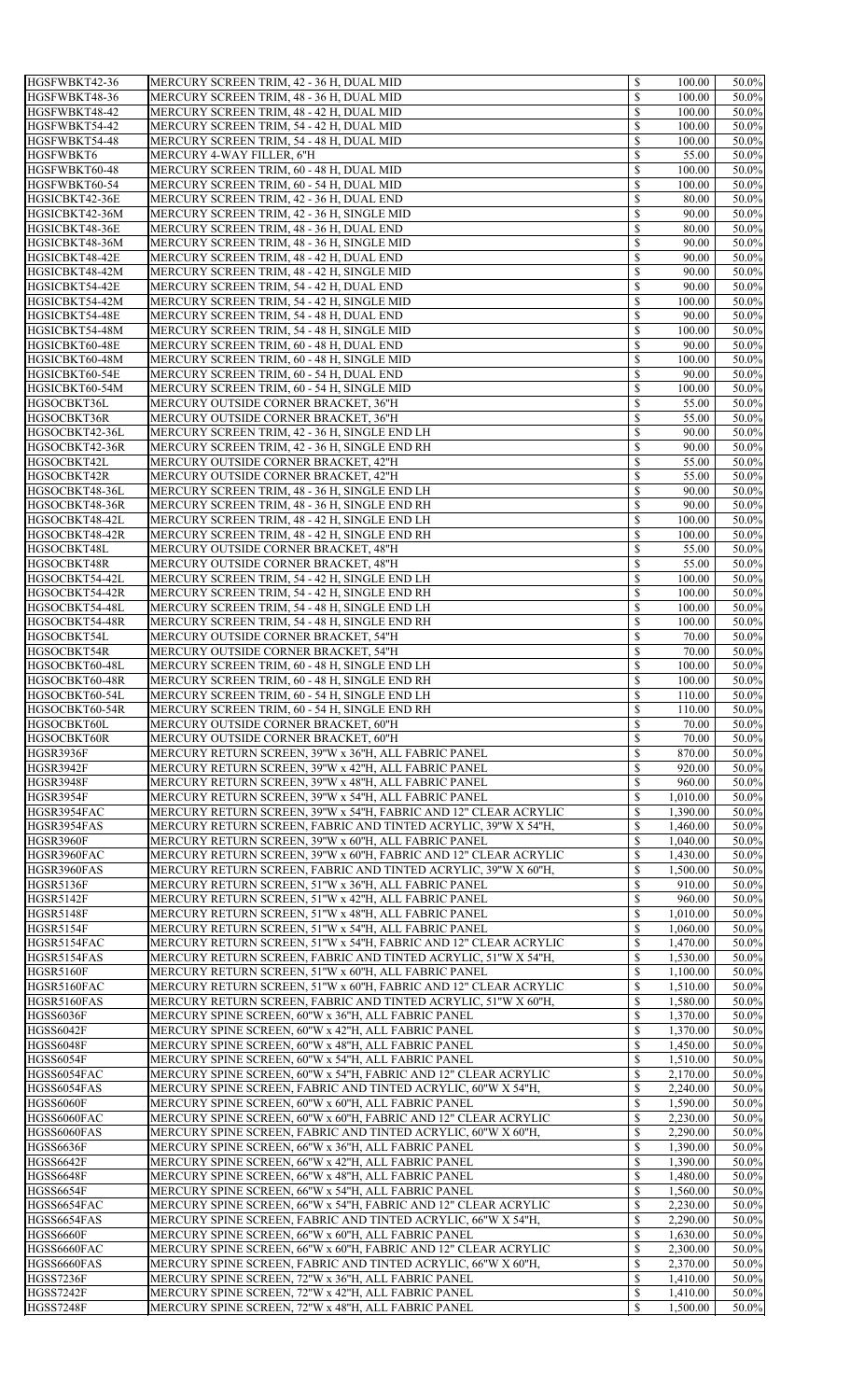| <b>HGSS7254F</b><br>HGSS7254FAC                                                                                                                                                                                                                                                                                                                                                              |                                                                                                      |                              |                  |                                                                                                                                                                         |
|----------------------------------------------------------------------------------------------------------------------------------------------------------------------------------------------------------------------------------------------------------------------------------------------------------------------------------------------------------------------------------------------|------------------------------------------------------------------------------------------------------|------------------------------|------------------|-------------------------------------------------------------------------------------------------------------------------------------------------------------------------|
|                                                                                                                                                                                                                                                                                                                                                                                              | MERCURY SPINE SCREEN, 72"W x 54"H, ALL FABRIC PANEL                                                  | $\boldsymbol{\mathsf{S}}$    | 1,590.00         | 50.0%                                                                                                                                                                   |
|                                                                                                                                                                                                                                                                                                                                                                                              | MERCURY SPINE SCREEN, 72"W x 54"H, FABRIC AND 12" CLEAR ACRYLIC                                      | $\mathbb{S}$                 | 2,290.00         | 50.0%                                                                                                                                                                   |
| HGSS7254FAS                                                                                                                                                                                                                                                                                                                                                                                  | MERCURY SPINE SCREEN, FABRIC AND TINTED ACRYLIC, 72"W X 54"H,                                        | $\boldsymbol{\mathsf{S}}$    | 2,360.00         | 50.0%                                                                                                                                                                   |
| <b>HGSS7260F</b>                                                                                                                                                                                                                                                                                                                                                                             | MERCURY SPINE SCREEN, 72"W x 60"H, ALL FABRIC PANEL                                                  | $\mathbb{S}$                 | 1,670.00         | 50.0%                                                                                                                                                                   |
| HGSS7260FAC                                                                                                                                                                                                                                                                                                                                                                                  | MERCURY SPINE SCREEN, 72"W x 60"H, FABRIC AND 12" CLEAR ACRYLIC                                      | $\boldsymbol{\mathsf{S}}$    | 2,360.00         | 50.0%                                                                                                                                                                   |
|                                                                                                                                                                                                                                                                                                                                                                                              |                                                                                                      |                              |                  |                                                                                                                                                                         |
| HGSS7260FAS                                                                                                                                                                                                                                                                                                                                                                                  | MERCURY SPINE SCREEN, FABRIC AND TINTED ACRYLIC, 72"W X 60"H,                                        | $\mathbb{S}$                 | 2,420.00         | 50.0%                                                                                                                                                                   |
| <b>HGSS7836F</b>                                                                                                                                                                                                                                                                                                                                                                             | MERCURY SPINE SCREEN, 78"W x 36"H, ALL FABRIC PANEL                                                  | $\boldsymbol{\mathsf{S}}$    | 1,430.00         | 50.0%                                                                                                                                                                   |
| <b>HGSS7842F</b>                                                                                                                                                                                                                                                                                                                                                                             | MERCURY SPINE SCREEN, 78"W x 42"H, ALL FABRIC PANEL                                                  | $\mathbb{S}$                 | 1,430.00         | 50.0%                                                                                                                                                                   |
| <b>HGSS7848F</b>                                                                                                                                                                                                                                                                                                                                                                             | MERCURY SPINE SCREEN, 78"W x 48"H, ALL FABRIC PANEL                                                  | $\boldsymbol{\mathsf{S}}$    | 1,540.00         | 50.0%                                                                                                                                                                   |
| <b>HGSS7854F</b>                                                                                                                                                                                                                                                                                                                                                                             | MERCURY SPINE SCREEN, 78"W x 54"H, ALL FABRIC PANEL                                                  | $\mathbb{S}$                 | 1,620.00         | 50.0%                                                                                                                                                                   |
|                                                                                                                                                                                                                                                                                                                                                                                              |                                                                                                      |                              |                  |                                                                                                                                                                         |
| HGSS7854FAC                                                                                                                                                                                                                                                                                                                                                                                  | MERCURY SPINE SCREEN, 78"W x 54"H, FABRIC AND 12" CLEAR ACRYLIC                                      | $\boldsymbol{\mathsf{S}}$    | 2,340.00         | 50.0%                                                                                                                                                                   |
| HGSS7854FAS                                                                                                                                                                                                                                                                                                                                                                                  | MERCURY SPINE SCREEN, FABRIC AND TINTED ACRYLIC, 78"W X 54"H,                                        | $\mathbb{S}$                 | 2,400.00         | 50.0%                                                                                                                                                                   |
| <b>HGSS7860F</b>                                                                                                                                                                                                                                                                                                                                                                             | MERCURY SPINE SCREEN, 78"W x 60"H, ALL FABRIC PANEL                                                  | $\boldsymbol{\mathsf{S}}$    | 1,700.00         | 50.0%                                                                                                                                                                   |
| HGSS7860FAC                                                                                                                                                                                                                                                                                                                                                                                  | MERCURY SPINE SCREEN, 78"W x 60"H, FABRIC AND 12" CLEAR ACRYLIC                                      | $\mathbb{S}$                 | 2,410.00         | 50.0%                                                                                                                                                                   |
|                                                                                                                                                                                                                                                                                                                                                                                              |                                                                                                      |                              |                  |                                                                                                                                                                         |
| HGSS7860FAS                                                                                                                                                                                                                                                                                                                                                                                  | MERCURY SPINE SCREEN, FABRIC AND TINTED ACRYLIC, 78"W X 60"H,                                        | $\boldsymbol{\mathsf{S}}$    | 2,480.00         | 50.0%                                                                                                                                                                   |
| <b>HGSS8436F</b>                                                                                                                                                                                                                                                                                                                                                                             | MERCURY SPINE SCREEN, 84"W x 36"H, ALL FABRIC PANEL                                                  | $\mathbb{S}$                 | 1,460.00         | 50.0%                                                                                                                                                                   |
| <b>HGSS8442F</b>                                                                                                                                                                                                                                                                                                                                                                             | MERCURY SPINE SCREEN, 84"W x 42"H, ALL FABRIC PANEL                                                  | $\boldsymbol{\mathsf{S}}$    | 1,460.00         | 50.0%                                                                                                                                                                   |
| <b>HGSS8448F</b>                                                                                                                                                                                                                                                                                                                                                                             | MERCURY SPINE SCREEN, 84"W x 48"H, ALL FABRIC PANEL                                                  | $\mathbb{S}$                 | 1,570.00         | 50.0%                                                                                                                                                                   |
|                                                                                                                                                                                                                                                                                                                                                                                              |                                                                                                      |                              |                  |                                                                                                                                                                         |
| <b>HGSS8454F</b>                                                                                                                                                                                                                                                                                                                                                                             | MERCURY SPINE SCREEN, 84"W x 54"H, ALL FABRIC PANEL                                                  | $\boldsymbol{\mathsf{S}}$    | 1,650.00         | 50.0%                                                                                                                                                                   |
| HGSS8454FAC                                                                                                                                                                                                                                                                                                                                                                                  | MERCURY SPINE SCREEN, 84"W x 54"H, FABRIC AND 12" CLEAR ACRYLIC                                      | $\mathbb{S}$                 | 2,390.00         | 50.0%                                                                                                                                                                   |
| HGSS8454FAS                                                                                                                                                                                                                                                                                                                                                                                  | MERCURY SPINE SCREEN, FABRIC AND TINTED ACRYLIC, 84"W X 54"H,                                        | $\boldsymbol{\mathsf{S}}$    | 2,460.00         | 50.0%                                                                                                                                                                   |
| <b>HGSS8460F</b>                                                                                                                                                                                                                                                                                                                                                                             | MERCURY SPINE SCREEN, 84"W x 60"H, ALL FABRIC PANEL                                                  | $\mathbb{S}$                 | 1,730.00         | 50.0%                                                                                                                                                                   |
|                                                                                                                                                                                                                                                                                                                                                                                              |                                                                                                      |                              |                  |                                                                                                                                                                         |
| HGSS8460FAC                                                                                                                                                                                                                                                                                                                                                                                  | MERCURY SPINE SCREEN, 84"W x 60"H, FABRIC AND 12" CLEAR ACRYLIC                                      | $\boldsymbol{\mathsf{S}}$    | 2,470.00         | 50.0%                                                                                                                                                                   |
| HGSS8460FAS                                                                                                                                                                                                                                                                                                                                                                                  | MERCURY SPINE SCREEN, FABRIC AND TINTED ACRYLIC, 84"W X 60"H,                                        | $\mathbb{S}$                 | 2,530.00         | 50.0%                                                                                                                                                                   |
| <b>HGSS9036F</b>                                                                                                                                                                                                                                                                                                                                                                             | MERCURY SPINE SCREEN, 90"W x 36"H, ALL FABRIC PANEL                                                  | $\boldsymbol{\mathsf{S}}$    | 1,480.00         | 50.0%                                                                                                                                                                   |
| <b>HGSS9042F</b>                                                                                                                                                                                                                                                                                                                                                                             | MERCURY SPINE SCREEN, 90"W x 42"H, ALL FABRIC PANEL                                                  | $\mathbb{S}$                 | 1,480.00         | 50.0%                                                                                                                                                                   |
|                                                                                                                                                                                                                                                                                                                                                                                              |                                                                                                      |                              |                  |                                                                                                                                                                         |
| <b>HGSS9048F</b>                                                                                                                                                                                                                                                                                                                                                                             | MERCURY SPINE SCREEN, 90"W x 48"H, ALL FABRIC PANEL                                                  | $\boldsymbol{\mathsf{S}}$    | 1,590.00         | 50.0%                                                                                                                                                                   |
| <b>HGSS9054F</b>                                                                                                                                                                                                                                                                                                                                                                             | MERCURY SPINE SCREEN, 90"W x 54"H, ALL FABRIC PANEL                                                  | $\mathbb{S}$                 | 1,680.00         | 50.0%                                                                                                                                                                   |
| HGSS9054FAC                                                                                                                                                                                                                                                                                                                                                                                  | MERCURY SPINE SCREEN, 90"W x 54"H, FABRIC AND 12" CLEAR ACRYLIC                                      | $\mathbb{S}$                 | 2,440.00         | 50.0%                                                                                                                                                                   |
| HGSS9054FAS                                                                                                                                                                                                                                                                                                                                                                                  | MERCURY SPINE SCREEN, FABRIC AND TINTED ACRYLIC, 90"W X 54"H,                                        | $\mathcal{S}$                | 2,500.00         | 50.0%                                                                                                                                                                   |
|                                                                                                                                                                                                                                                                                                                                                                                              |                                                                                                      |                              |                  |                                                                                                                                                                         |
| <b>HGSS9060F</b>                                                                                                                                                                                                                                                                                                                                                                             | MERCURY SPINE SCREEN, 90"W x 60"H, ALL FABRIC PANEL                                                  | $\mathbb{S}$                 | 1,760.00         | 50.0%                                                                                                                                                                   |
| HGSS9060FAC                                                                                                                                                                                                                                                                                                                                                                                  | MERCURY SPINE SCREEN, 90"W x 60"H, FABRIC AND 12" CLEAR ACRYLIC                                      | $\mathbb{S}$                 | 2,500.00         | 50.0%                                                                                                                                                                   |
| HGSS9060FAS                                                                                                                                                                                                                                                                                                                                                                                  | MERCURY SPINE SCREEN, FABRIC AND TINTED ACRYLIC, 90"W X 60"H,                                        | $\boldsymbol{\mathsf{S}}$    | 2,570.00         | 50.0%                                                                                                                                                                   |
| <b>HGSS9636F</b>                                                                                                                                                                                                                                                                                                                                                                             | MERCURY SPINE SCREEN, 96"W x 36"H, ALL FABRIC PANEL                                                  | $\mathbb{S}$                 | 1,720.00         | 50.0%                                                                                                                                                                   |
| <b>HGSS9642F</b>                                                                                                                                                                                                                                                                                                                                                                             | MERCURY SPINE SCREEN, 96"W x 42"H, ALL FABRIC PANEL                                                  | $\boldsymbol{\mathsf{S}}$    | 1,720.00         | 50.0%                                                                                                                                                                   |
|                                                                                                                                                                                                                                                                                                                                                                                              |                                                                                                      |                              |                  |                                                                                                                                                                         |
| <b>HGSS9648F</b>                                                                                                                                                                                                                                                                                                                                                                             | MERCURY SPINE SCREEN, 96"W x 48"H, ALL FABRIC PANEL                                                  | $\mathbb{S}$                 | 1,840.00         | 50.0%                                                                                                                                                                   |
| <b>HGSS9654F</b>                                                                                                                                                                                                                                                                                                                                                                             | MERCURY SPINE SCREEN, 96"W x 54"H, ALL FABRIC PANEL                                                  | $\boldsymbol{\mathsf{S}}$    | 1,970.00         | 50.0%                                                                                                                                                                   |
| HGSS9654FAC                                                                                                                                                                                                                                                                                                                                                                                  | MERCURY SPINE SCREEN, 96"W x 54"H, FABRIC AND 12" CLEAR ACRYLIC                                      | $\mathbb{S}$                 | 2,790.00         | 50.0%                                                                                                                                                                   |
| HGSS9654FAS                                                                                                                                                                                                                                                                                                                                                                                  | MERCURY SPINE SCREEN, FABRIC AND TINTED ACRYLIC, 96"W X 54"H,                                        | $\boldsymbol{\mathsf{S}}$    | 2,850.00         | 50.0%                                                                                                                                                                   |
|                                                                                                                                                                                                                                                                                                                                                                                              |                                                                                                      |                              |                  |                                                                                                                                                                         |
| <b>HGSS9660F</b>                                                                                                                                                                                                                                                                                                                                                                             | MERCURY SPINE SCREEN, 96"W x 60"H, ALL FABRIC PANEL                                                  | $\mathbb{S}$                 | 2,090.00         | 50.0%                                                                                                                                                                   |
| HGSS9660FAC                                                                                                                                                                                                                                                                                                                                                                                  | MERCURY SPINE SCREEN, 96"W x 60"H, FABRIC AND 12" CLEAR ACRYLIC                                      | $\boldsymbol{\mathsf{S}}$    | 2,890.00         | 50.0%                                                                                                                                                                   |
| HGSS9660FAS                                                                                                                                                                                                                                                                                                                                                                                  | MERCURY SPINE SCREEN, FABRIC AND TINTED ACRYLIC, 96"W X 60"H,                                        | $\mathbb{S}$                 | 2,950.00         | 50.0%                                                                                                                                                                   |
| HGSWIBKT36                                                                                                                                                                                                                                                                                                                                                                                   | MERCURY INSIDE CORNER BRACKET, 36"H                                                                  | $\boldsymbol{\mathsf{S}}$    | 45.00            | 50.0%                                                                                                                                                                   |
|                                                                                                                                                                                                                                                                                                                                                                                              |                                                                                                      |                              |                  |                                                                                                                                                                         |
| HGSWIBKT42                                                                                                                                                                                                                                                                                                                                                                                   | MERCURY INSIDE CORNER BRACKET, 42"H                                                                  | $\boldsymbol{\mathsf{S}}$    | 45.00            | 50.0%                                                                                                                                                                   |
| HGSWIBKT48                                                                                                                                                                                                                                                                                                                                                                                   | MERCURY INSIDE CORNER BRACKET, 48"H                                                                  | $\mathbb{S}$                 | 45.00            | 50.0%                                                                                                                                                                   |
| HGSWIBKT54                                                                                                                                                                                                                                                                                                                                                                                   | MERCURY INSIDE CORNER BRACKET, 54"H                                                                  | $\mathbb{S}$                 | 45.00            | 50.0%                                                                                                                                                                   |
| HGSWIBKT60                                                                                                                                                                                                                                                                                                                                                                                   | MERCURY INSIDE CORNER BRACKET, 60"H                                                                  | $\boldsymbol{\mathsf{S}}$    | 55.00            | 50.0%                                                                                                                                                                   |
|                                                                                                                                                                                                                                                                                                                                                                                              |                                                                                                      |                              |                  |                                                                                                                                                                         |
| <b>HHC1518</b>                                                                                                                                                                                                                                                                                                                                                                               | MERCURY HUB COVER, 15"D x 18"H                                                                       | $\boldsymbol{\mathsf{S}}$    | 70.00            | 50.0%                                                                                                                                                                   |
| <b>HHC2418</b>                                                                                                                                                                                                                                                                                                                                                                               | MERCURY HUB COVER, 24"D x 18"H                                                                       | $\boldsymbol{\mathsf{S}}$    | 80.00            | 50.0%                                                                                                                                                                   |
| TXX4LMSP-KIT                                                                                                                                                                                                                                                                                                                                                                                 | 2-4 LIGHT MANUAL SWITCH AND POWER SUPPLY KIT                                                         | $\mathbb{S}$                 | 390.00           | 50.0%                                                                                                                                                                   |
| TXX4X6GROUND                                                                                                                                                                                                                                                                                                                                                                                 | MERCURY, GROUND BAR KIT 4" X 6"                                                                      | $\boldsymbol{\mathsf{S}}$    | 190.00           | 50.0%                                                                                                                                                                   |
| <b>TXXBINDERBIN</b>                                                                                                                                                                                                                                                                                                                                                                          | <b>SLAT RAIL MOUNTED BINDER BIN</b>                                                                  | $\mathbb{S}$                 | 140.00           | 50.0%                                                                                                                                                                   |
|                                                                                                                                                                                                                                                                                                                                                                                              |                                                                                                      |                              |                  |                                                                                                                                                                         |
| <b>TXXHGTADJBKT</b>                                                                                                                                                                                                                                                                                                                                                                          | MERCURY MONITOR HEIGHT ADJUSTMENT BRACKET                                                            | $\mathbb{S}$                 | 70.00            | 50.0%                                                                                                                                                                   |
| <b>TXXMECU</b>                                                                                                                                                                                                                                                                                                                                                                               | MODULAR ENVIRONMENT CONTROL UNIT, WITH FORCED AIR HEAT, 2 COOLING FANS \$                            |                              | 3,730.00         | 50.0%                                                                                                                                                                   |
| <b>TXXNOTEPADTRAY</b>                                                                                                                                                                                                                                                                                                                                                                        | <b>SLAT RAIL MOUNTED NOTEPAD TRAY</b>                                                                | $\boldsymbol{\mathsf{S}}$    | 70.00            | 50.0%                                                                                                                                                                   |
| <b>TXXPAPERTRAY</b>                                                                                                                                                                                                                                                                                                                                                                          | <b>SLAT RAIL MOUNTED PAPER TRAY</b>                                                                  | $\boldsymbol{\mathsf{S}}$    | 80.00            | 50.0%                                                                                                                                                                   |
|                                                                                                                                                                                                                                                                                                                                                                                              |                                                                                                      |                              |                  |                                                                                                                                                                         |
| <b>TXXPHONESHELF</b>                                                                                                                                                                                                                                                                                                                                                                         | <b>SLAT RAIL MOUNTED PHONE SHELF</b>                                                                 | $\boldsymbol{\mathsf{S}}$    | 80.00            | 50.0%                                                                                                                                                                   |
| <b>TXXPORT</b>                                                                                                                                                                                                                                                                                                                                                                               | MERCURY TECH PORT INSERT                                                                             | $\mathbb{S}$                 | 55.00            | 50.0%                                                                                                                                                                   |
| <b>TXXSPKBKT</b>                                                                                                                                                                                                                                                                                                                                                                             | SPEAKER BRACKET, ARRAY MOUNT                                                                         | $\mathbb{S}$                 | 45.00            | 50.0%                                                                                                                                                                   |
|                                                                                                                                                                                                                                                                                                                                                                                              | <b>STATUS LIGHT R/Y WITH POWER SUPPLY</b>                                                            | $\mathcal{S}$                | 1,370.00         | 50.0%                                                                                                                                                                   |
|                                                                                                                                                                                                                                                                                                                                                                                              | STATUS LIGHT R/Y/G WITH POWER SUPPLY                                                                 | $\mathbb{S}$                 | 1,600.00         | 50.0%                                                                                                                                                                   |
|                                                                                                                                                                                                                                                                                                                                                                                              |                                                                                                      |                              |                  |                                                                                                                                                                         |
|                                                                                                                                                                                                                                                                                                                                                                                              |                                                                                                      |                              | 1,870.00         | 50.0%                                                                                                                                                                   |
|                                                                                                                                                                                                                                                                                                                                                                                              | STATUS LIGHT R/Y/G/B WITH POWER SUPPLY                                                               | $\mathbb{S}$                 |                  |                                                                                                                                                                         |
|                                                                                                                                                                                                                                                                                                                                                                                              | HEADSET JACK MOUNT BKT, BLACK                                                                        | $\boldsymbol{\mathsf{S}}$    | 100.00           |                                                                                                                                                                         |
|                                                                                                                                                                                                                                                                                                                                                                                              | TECH LINK, STEREO AUDIO JACK, (3.5mm CONNECTOR SIZE) - Black, 12Ft                                   | $\mathbb{S}$                 | 45.00            |                                                                                                                                                                         |
|                                                                                                                                                                                                                                                                                                                                                                                              | TECH LINK, STEREO AUDIO JACK, (3.5mm CONNECTOR SIZE) - Black, 25Ft                                   | $\boldsymbol{\mathsf{S}}$    | 45.00            |                                                                                                                                                                         |
|                                                                                                                                                                                                                                                                                                                                                                                              |                                                                                                      |                              |                  |                                                                                                                                                                         |
|                                                                                                                                                                                                                                                                                                                                                                                              | TECHLINK, DATA JACK (CAT6), RJ45, PASS THROUGH PANEL MOUNT - Black, 15 Ft                            | $\boldsymbol{\mathsf{S}}$    | 55.00            |                                                                                                                                                                         |
|                                                                                                                                                                                                                                                                                                                                                                                              | TECHLINK, DATA JACK (CAT6), RJ45, PASS THROUGH PANEL MOUNT - Black, 25 Ft                            | $\boldsymbol{\mathsf{S}}$    | 80.00            |                                                                                                                                                                         |
|                                                                                                                                                                                                                                                                                                                                                                                              | TECH LINK, PHONE JACK, (RJ11 / RJ12) - Black, 14Ft                                                   | $\mathbb{S}$                 | 25.00            |                                                                                                                                                                         |
|                                                                                                                                                                                                                                                                                                                                                                                              | TECH LINK, PHONE JACK, (RJ11 / RJ12) - Black, 25Ft                                                   | $\boldsymbol{\mathsf{S}}$    | 35.00            |                                                                                                                                                                         |
|                                                                                                                                                                                                                                                                                                                                                                                              | TECH LINK, USB CHARGER INSERT                                                                        |                              | 180.00           |                                                                                                                                                                         |
|                                                                                                                                                                                                                                                                                                                                                                                              |                                                                                                      | $\boldsymbol{\mathsf{S}}$    |                  |                                                                                                                                                                         |
|                                                                                                                                                                                                                                                                                                                                                                                              | TECH LINK, USB CHARGER INSERT                                                                        | $\mathcal{S}$                | 180.00           |                                                                                                                                                                         |
|                                                                                                                                                                                                                                                                                                                                                                                              | TECH LINK, USB INSERT (TYPE A), FEMALE / FEMALE WALL PLATE COUPLER - Black, 15 \$                    |                              | 55.00            |                                                                                                                                                                         |
|                                                                                                                                                                                                                                                                                                                                                                                              | TECH LINK, USB EXTENSION CABLE, 16Ft                                                                 | $\boldsymbol{\mathsf{S}}$    | 130.00           |                                                                                                                                                                         |
|                                                                                                                                                                                                                                                                                                                                                                                              | <b>20" VERT. ARRAY EXTENSION BKT</b>                                                                 | $\boldsymbol{\mathsf{S}}$    | 350.00           |                                                                                                                                                                         |
|                                                                                                                                                                                                                                                                                                                                                                                              |                                                                                                      |                              |                  |                                                                                                                                                                         |
|                                                                                                                                                                                                                                                                                                                                                                                              | VERTICAL ARRAY MOUNTING ASSEMBLY, SINGLE MONITOR                                                     | $\boldsymbol{\mathsf{S}}$    | 270.00           |                                                                                                                                                                         |
|                                                                                                                                                                                                                                                                                                                                                                                              | EDGE MOUNT POWER UNIT, 120" BK                                                                       | $\mathbb{S}$                 | 510.00           |                                                                                                                                                                         |
|                                                                                                                                                                                                                                                                                                                                                                                              | WATSON WAVE TASK LIGHT, LED,                                                                         | $\boldsymbol{\mathsf{S}}$    | 550.00           |                                                                                                                                                                         |
|                                                                                                                                                                                                                                                                                                                                                                                              | TBOPT GROMMET G Tech Bridge Grommet                                                                  | $\boldsymbol{\mathsf{S}}$    | 55.00            |                                                                                                                                                                         |
|                                                                                                                                                                                                                                                                                                                                                                                              |                                                                                                      |                              |                  |                                                                                                                                                                         |
| <b>TXXSTATUS-2LPS</b><br><b>TXXSTATUS-3LPS</b><br><b>TXXSTATUS-4LPS</b><br><b>TXXTECHAUDBKT</b><br>TXXTECHAUDIO12<br>TXXTECHAUDIO25<br>TXXTECHDATA15<br>TXXTECHDATA25<br>TXXTECHPH14<br>TXXTECHPH25<br><b>TXXTECHUSB-CHG</b><br><b>TXXTECHUSB-CHRG</b><br>TXXTECHUSB15<br><b>TXXTECHUSBX</b><br>TXXVARRAY20<br><b>TXXVARRAYSR</b><br>WAPB21USBC-120B<br>WATLW-<br>HUBOPT GROMMET Hub Grommet |                                                                                                      | $\boldsymbol{\mathsf{S}}$    | 55.00            |                                                                                                                                                                         |
|                                                                                                                                                                                                                                                                                                                                                                                              | HUB POWEROPT 15 I 15A Rackmount PDU                                                                  | $\mathbb{S}$                 | 100.00           |                                                                                                                                                                         |
|                                                                                                                                                                                                                                                                                                                                                                                              | HUB POWEROPT 15 (15A Rackmount PDU                                                                   | $\boldsymbol{\mathsf{S}}$    | 190.00           | 50.0%<br>50.0%<br>50.0%<br>50.0%<br>50.0%<br>50.0%<br>50.0%<br>50.0%<br>50.0%<br>50.0%<br>50.0%<br>50.0%<br>50.0%<br>50.0%<br>50.0%<br>50.0%<br>50.0%<br>50.0%<br>50.0% |
|                                                                                                                                                                                                                                                                                                                                                                                              | HUB_POWEROPT_20P 20A Straight Plug Rackmount PDU                                                     | $\boldsymbol{\mathsf{S}}$    | 320.00           | 50.0%                                                                                                                                                                   |
|                                                                                                                                                                                                                                                                                                                                                                                              |                                                                                                      | $\boldsymbol{\mathsf{S}}$    | 240.00           | 50.0%                                                                                                                                                                   |
|                                                                                                                                                                                                                                                                                                                                                                                              | HUB POWEROPT 20P 20A Straight Plug Rackmount PDU                                                     |                              |                  |                                                                                                                                                                         |
|                                                                                                                                                                                                                                                                                                                                                                                              | HUB_POWEROPT_20P 20A Straight Plug Rackmount PDU<br>HUB POWEROPT 20P 20A Straight Plug Rackmount PDU | $\mathbb{S}$<br>$\mathbb{S}$ | 640.00<br>460.00 | 50.0%<br>50.0%                                                                                                                                                          |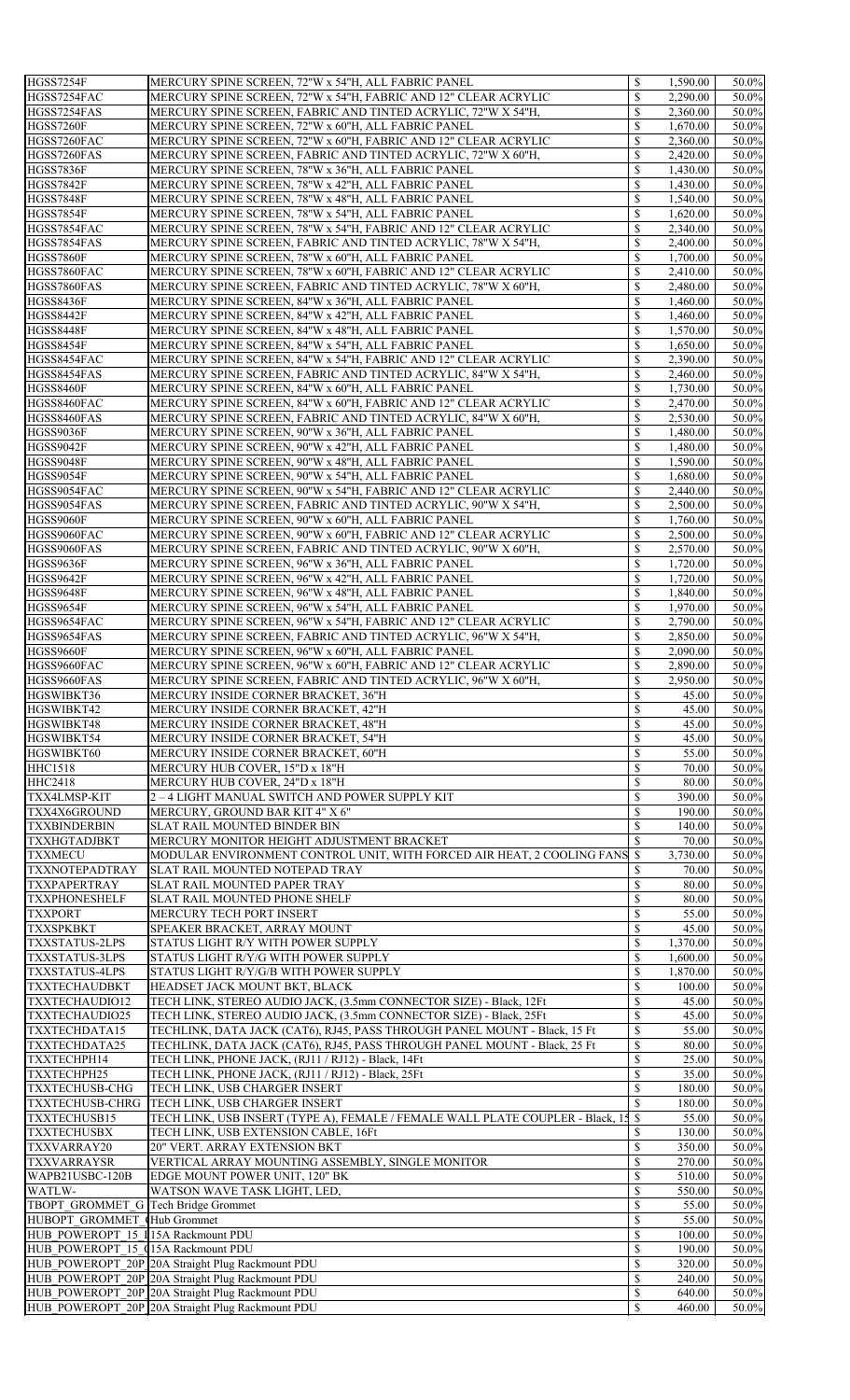|                                          | HUB POWEROPT 20P 20A Twist Lock Rackmount PDU                          | \$                        | 320.00    | 50.0% |
|------------------------------------------|------------------------------------------------------------------------|---------------------------|-----------|-------|
|                                          |                                                                        |                           |           |       |
|                                          | HUB POWEROPT 20P 20A Twist Lock Rackmount PDU                          | \$                        | 240.00    | 50.0% |
|                                          | HUB POWEROPT 20P 20A Twist Lock Rackmount PDU                          | \$                        | 640.00    | 50.0% |
|                                          | HUB POWEROPT 20P 20A Twist Lock Rackmount PDU                          | $\boldsymbol{\mathsf{S}}$ | 460.00    | 50.0% |
| PROSURFACE POWER 110V Mini tap included  |                                                                        | $\boldsymbol{\mathsf{S}}$ | 150.00    | 50.0% |
| LITESURFACE MTRM Dual Tier Monitor Mount |                                                                        | \$                        | 115.00    | 50.0% |
| LITESURFACE TOPOP Wellness Switch        |                                                                        | \$                        | 220.00    | 50.0% |
|                                          |                                                                        |                           |           |       |
| <b>ARRAY TIER1WIDTH 42" LENGTH</b>       |                                                                        | $\boldsymbol{\mathsf{S}}$ | 50.00     | 50.0% |
| ARRAY TIER1WIDTH 48" LENGTH              |                                                                        | $\boldsymbol{\mathsf{S}}$ | 90.00     | 50.0% |
| ARRAY TIER1WIDTH 54" LENGTH              |                                                                        | \$                        | 120.00    | 50.0% |
| ARRAY TIER1WIDTH 60" LENGTH              |                                                                        | \$                        | 150.00    | 50.0% |
| <b>ARRAY TIER1WIDTH 66" LENGTH</b>       |                                                                        | $\boldsymbol{\mathsf{S}}$ | 190.00    | 50.0% |
|                                          |                                                                        |                           |           |       |
| ARRAY TIER1WIDTH 72" LENGTH              |                                                                        | $\boldsymbol{\mathsf{S}}$ | 220.00    | 50.0% |
| ARRAY TIER1WIDTH 78" LENGTH              |                                                                        | \$                        | 260.00    | 50.0% |
| <b>ARRAY TIER1WIDTH 84" LENGTH</b>       |                                                                        | \$                        | 290.00    | 50.0% |
| <b>ARRAY ARMOPT D</b>                    | Direct Monitor Mount                                                   | $\boldsymbol{\mathsf{S}}$ | 270.00    | 50.0% |
| ARRAY ARMOPT X                           | Extended Articulating, Standard Arm                                    | $\boldsymbol{\mathsf{S}}$ | 620.00    | 50.0% |
|                                          | ARRAY ARMOPT XH Extended Articulating, Heavy Duty Arm                  | \$                        | 620.00    | 50.0% |
|                                          |                                                                        |                           |           |       |
|                                          | ARRAY ARMOPT A Fully Articulating, Standard Arm                        | \$                        | 570.00    | 50.0% |
|                                          | ARRAY_ARMOPT_AH Fully Articulating, Heavy Duty Arm                     | $\boldsymbol{\mathsf{S}}$ | 570.00    | 50.0% |
| <b>ARRAY ARMOPT F</b>                    | Focal Depth Arm                                                        | \$                        | 410.00    | 50.0% |
| <b>SCREENS GROMMET</b> Screen Grommet    |                                                                        | \$                        | 55.00     | 50.0% |
| RACKMOUNT HMP 42 Rackmount Rails         |                                                                        | \$                        | 480.00    | 50.0% |
|                                          |                                                                        |                           |           |       |
| RACKMOUNT TECH5 (Rackmount Rails         |                                                                        | \$                        | 430.00    | 50.0% |
| RACKMOUNT TECH44 Rackmount Rails         |                                                                        | $\boldsymbol{\mathsf{S}}$ | 420.00    | 50.0% |
| SHELF 20 P                               | Pull Out Shelf                                                         | \$                        | 380.00    | 50.0% |
| RACKMOUNT HMP30 Rackmount Rails          |                                                                        | \$                        | 340.00    | 50.0% |
| RACKMOUNT TECH3(Rackmount Rails          |                                                                        | \$                        | 320.00    | 50.0% |
|                                          |                                                                        |                           |           |       |
|                                          | LIGHT HEIGHT 2LPS 2 LIGHT RED-YELLOW ON 36" POLE                       | $\boldsymbol{\mathsf{S}}$ | 60.00     | 50.0% |
|                                          | LIGHT HEIGHT 3LPS 3 LIGHT RED-YELLOW-GREEN ON 36" POLE                 | ९                         | 60.00     | 50.0% |
|                                          | LIGHT HEIGHT 4LPS  4 LIGHT RED-YELLOW-GREEN-BLUE ON 36" POLE           | \$                        | 60.00     | 50.0% |
| ACCP108                                  | TIA CONFERENCE TABLE, CABLE BRIDGE FOR A 108"W SURFACE                 | \$                        | 580.00    | 50.0% |
| ACCP120                                  | TIA CONFERENCE TABLE, CABLE BRIDGE FOR A 120"W SURFACE                 | \$                        | 580.00    | 50.0% |
|                                          |                                                                        |                           |           |       |
| ACCP84                                   | TIA CONFERENCE TABLE, CABLE BRIDGE FOR A 84"W SURFACE                  | \$                        | 580.00    | 50.0% |
| ACCP96                                   | TIA CONFERENCE TABLE, CABLE BRIDGE FOR A 96"W SURFACE                  | \$                        | 580.00    | 50.0% |
| <b>ACFSD206036</b>                       | TIA SIDEBOARD CREDENZA, DOORS, 20"D X 60"W X 36"H                      | \$                        | 2,910.00  | 50.0% |
| <b>ACFSD207236</b>                       | TIA SIDEBOARD CREDENZA, DOORS, 20"D X 72"W X 36"H                      | $\boldsymbol{\mathsf{S}}$ | 2,910.00  | 50.0% |
| <b>ACFSD208436</b>                       | TIA SIDEBOARD CREDENZA, DOORS, 20"D X 84"W X 36"H                      | \$                        | 2,910.00  | 50.0% |
|                                          |                                                                        |                           |           |       |
| <b>ACTR48108-TD</b>                      | TIA CONFERENCE TABLE, RECTANGLE 48"D X 108"W, TIA FIXED 29.5"H         | \$                        | 7,260.00  | 50.0% |
| <b>ACTR48108-TZ</b>                      | TIA CONFERENCE TABLE, RECTANGLE 48"D X 108"W, TIA ELECTRIC (28-47.5"H) | \$                        | 10,150.00 | 50.0% |
| <b>ACTR48120-TD</b>                      | TIA CONFERENCE TABLE, RECTANGLE 48"D X 120"W, TIA FIXED 29.5"H         | \$                        | 7,260.00  | 50.0% |
| <b>ACTR48120-TZ</b>                      | TIA CONFERENCE TABLE, RECTANGLE 48"D X 120"W, TIA ELECTRIC (28-47.5"H) | \$                        | 10,150.00 | 50.0% |
| ACTR4884-TD                              | TIA CONFERENCE TABLE, RECTANGLE 48"D X 84"W, TIA FIXED 29.5"H          | \$                        | 7,260.00  | 50.0% |
|                                          |                                                                        |                           |           |       |
| ACTR4884-TZ                              | TIA CONFERENCE TABLE, RECTANGLE 48"D X 84"W, TIA ELECTRIC (28-47.5"H)  | \$                        | 10,150.00 | 50.0% |
| ACTR4896-TD                              | TIA CONFERENCE TABLE, RECTANGLE 48"D X 96"W, TIA FIXED 29.5"H          | \$                        | 7,260.00  | 50.0% |
| ACTR4896-TZ                              | TIA CONFERENCE TABLE, RECTANGLE 48"D X 96"W, TIA ELECTRIC (28-47.5"H)  | \$                        | 10,150.00 | 50.0% |
| <b>ACTR60108-TD</b>                      | TIA CONFERENCE TABLE, RECTANGLE 60"D X 108"W, TIA FIXED 29.5"H         | \$                        | 7,260.00  | 50.0% |
| <b>ACTR60108-TZ</b>                      | TIA CONFERENCE TABLE, RECTANGLE 60"D X 108"W, TIA ELECTRIC (28-47.5"H) | \$                        | 10,150.00 | 50.0% |
|                                          |                                                                        |                           |           |       |
| <b>ACTR60120-TD</b>                      | TIA CONFERENCE TABLE, RECTANGLE 60"D X 120"W, TIA FIXED 29.5"H         | \$                        | 7,260.00  | 50.0% |
| <b>ACTR60120-TZ</b>                      | TIA CONFERENCE TABLE, RECTANGLE 60"D X 120"W, TIA ELECTRIC (28-47.5"H) | \$                        | 10,150.00 | 50.0% |
| ACTR6084-TD                              | TIA CONFERENCE TABLE, RECTANGLE 60"D X 84"W, TIA FIXED 29.5"H          | \$                        | 7,260.00  | 50.0% |
| ACTR6084-TZ                              | TIA CONFERENCE TABLE, RECTANGLE 60"D X 84"W, TIA ELECTRIC (28-47.5"H)  | \$                        | 10,150.00 | 50.0% |
| ACTR6096-TD                              | TIA CONFERENCE TABLE, RECTANGLE 60"D X 96"W, TIA FIXED 29.5"H          | \$                        | 7,260.00  | 50.0% |
|                                          |                                                                        |                           |           |       |
| ACTR6096-TZ                              | TIA CONFERENCE TABLE, RECTANGLE 60"D X 96"W, TIA ELECTRIC (28-47.5"H)  | \$                        | 10,150.00 | 50.0% |
| B1WK                                     | BAHN SINGLE-SIDED, WALL KIT                                            | \$                        | 70.00     | 50.0% |
| <b>BAAW2322</b>                          | BAHN GALLERY PANEL MARKERBOARD, 23"H X 22"W                            | \$                        | 180.00    | 50.0% |
| <b>BAAW2352</b>                          | BAHN GALLERY PANEL MARKERBOARD, 23"H X 52"W                            | \$                        | 290.00    | 50.0% |
| <b>BAAW2364</b>                          | BAHN GALLERY PANEL MARKERBOARD, 23"H X 64"W                            | \$                        | 290.00    | 50.0% |
|                                          |                                                                        |                           |           |       |
| <b>BAAW2622</b>                          | BAHN GALLERY PANEL MARKERBOARD, 26"H X 22"W                            | \$                        | 180.00    | 50.0% |
| <b>BAAW2652</b>                          | BAHN GALLERY PANEL MARKERBOARD, 26"H X 52"W                            | ९                         | 290.00    | 50.0% |
| <b>BAAW2664</b>                          | BAHN GALLERY PANEL MARKERBOARD, 26"H X 64"W                            | \$                        | 290.00    | 50.0% |
| <b>BAPP1612</b>                          | BAHN GALLERY PANEL PLANT HOLDER, 16"H X 12"W                           | \$                        | 130.00    | 50.0% |
| <b>BAPW1524</b>                          | BAHN GALLERY PANEL, PERSONAL MARKERBOARD, 15"H X 24"W                  | \$                        | 180.00    | 50.0% |
|                                          |                                                                        |                           |           |       |
| <b>BD3T2671</b>                          | BAHN 120 DESK, ELECTRIC BASE (27 - 46.5"H), 26"D X 71"W                | \$                        | 2,500.00  | 50.0% |
| <b>BD3T2677</b>                          | BAHN 120 DESK, ELECTRIC BASE (27 - 46.5"H), 26"D X 77"W                | \$                        | 2,500.00  | 50.0% |
| <b>BDR2647</b>                           | BAHN RECTANGLE DESK, ELECTRIC BASE (27 - 46.5"H), 26"D X 47"W          | \$                        | 2,040.00  | 50.0% |
| <b>BDR2653</b>                           | BAHN RECTANGLE DESK, ELECTRIC BASE (27 - 46.5"H), 26"D X 53"W          | \$                        | 2,040.00  | 50.0% |
| <b>BDR2659</b>                           | BAHN RECTANGLE DESK, ELECTRIC BASE (27 - 46.5"H), 26"D X 59"W          | \$                        | 2,040.00  | 50.0% |
| <b>BDR2665</b>                           | BAHN RECTANGLE DESK, ELECTRIC BASE (27 - 46.5"H), 26"D X 65"W          | \$                        |           | 50.0% |
|                                          |                                                                        |                           | 2,040.00  |       |
| <b>BDR2671</b>                           | BAHN RECTANGLE DESK, ELECTRIC BASE (27 - 46.5"H), 26"D X 71"W          | \$                        | 2,040.00  | 50.0% |
| <b>BDR2677</b>                           | BAHN RECTANGLE DESK, ELECTRIC BASE (27 - 46.5"H), 26"D X 77"W          | \$                        | 2,040.00  | 50.0% |
| <b>BDR2683</b>                           | BAHN RECTANGLE DESK, ELECTRIC BASE (27 - 46.5"H), 26"D X 83"W          | \$                        | 2,040.00  | 50.0% |
| <b>BDSF2347</b>                          | BAHN DESK SCREEN, FABRIC, 23"H X 47"W                                  | \$                        | 710.00    | 50.0% |
| <b>BDSF2353</b>                          | BAHN DESK SCREEN, FABRIC, 23"H X 53"W                                  | \$                        | 710.00    | 50.0% |
|                                          |                                                                        |                           |           |       |
| <b>BDSF2359</b>                          | BAHN DESK SCREEN, FABRIC, 23"H X 59"W                                  | \$                        | 710.00    | 50.0% |
| <b>BDSF2365</b>                          | BAHN DESK SCREEN, FABRIC, 23"H X 65"W                                  | \$                        | 830.00    | 50.0% |
| <b>BDSF2371</b>                          | BAHN DESK SCREEN, FABRIC, 23"H X 71"W                                  | \$                        | 830.00    | 50.0% |
| <b>BDSF2377</b>                          | BAHN DESK SCREEN, FABRIC, 23"H X 77"W                                  | \$                        | 830.00    | 50.0% |
| <b>BDSF2383</b>                          | BAHN DESK SCREEN, FABRIC, 23"H X 83"W                                  | \$                        | 830.00    | 50.0% |
|                                          |                                                                        |                           |           |       |
| <b>BDSW2347</b>                          | BAHN DESK SCREEN, MARKERBOARD, 23"H X 47"W                             | \$                        | 650.00    | 50.0% |
| <b>BDSW2353</b>                          | BAHN DESK SCREEN, MARKERBOARD, 23"H X 53"W                             | \$                        | 650.00    | 50.0% |
| <b>BDSW2359</b>                          | BAHN DESK SCREEN, MARKERBOARD, 23"H X 59"W                             | \$                        | 650.00    | 50.0% |
| <b>BDSW2365</b>                          | BAHN DESK SCREEN, MARKERBOARD, 23"H X 65"W                             | \$                        | 710.00    | 50.0% |
| <b>BDSW2371</b>                          | BAHN DESK SCREEN, MARKERBOARD, 23"H X 71"W                             | \$                        | 710.00    | 50.0% |
|                                          |                                                                        |                           |           |       |
| <b>BDSW2377</b>                          | BAHN DESK SCREEN, MARKERBOARD, 23"H X 77"W                             | $\mathbb{S}$              | 710.00    | 50.0% |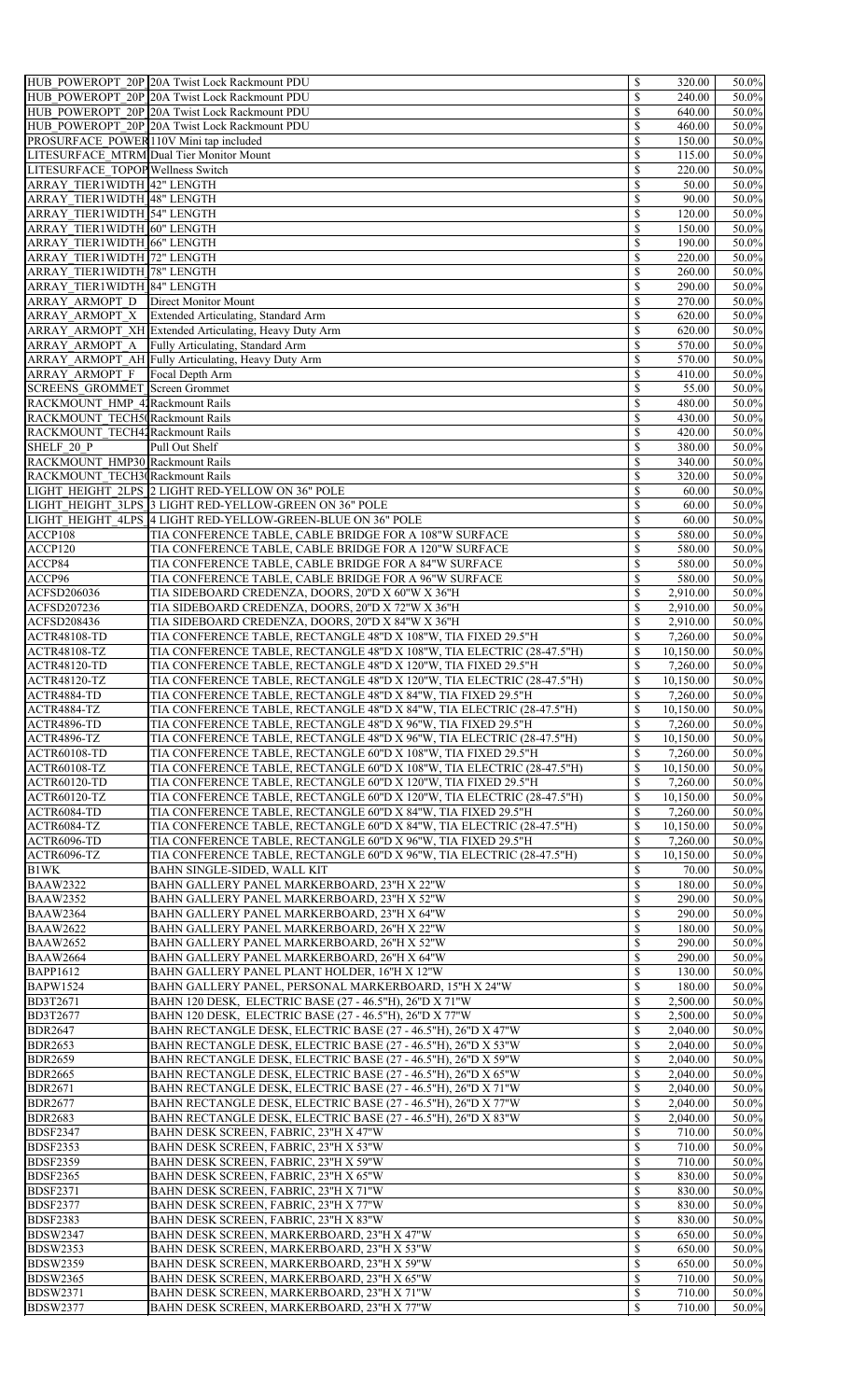|                                                                                                                        |                                                                                                                                                                                                                                                                                                                                                                                                                                                                                                                                                                                                                                                                                                                                                                                                                                                                                                                                                                                                                                                                                                                                                                                                                                                                                                                                                                                                                                                                                                                                                                                                                                                                                                                                                                                                                                                                                                                                                                                                                                                                                                                                                                                               | 710.00                                                                                                                                                                                                                                                                                                                                                                                                                                                                                                                                                                                                                                                                                                                                                                                                                                                                                                                                | 50.0%                                                                                                                                                                                                                                                                                                                                                                                                                                                                                                                              |
|------------------------------------------------------------------------------------------------------------------------|-----------------------------------------------------------------------------------------------------------------------------------------------------------------------------------------------------------------------------------------------------------------------------------------------------------------------------------------------------------------------------------------------------------------------------------------------------------------------------------------------------------------------------------------------------------------------------------------------------------------------------------------------------------------------------------------------------------------------------------------------------------------------------------------------------------------------------------------------------------------------------------------------------------------------------------------------------------------------------------------------------------------------------------------------------------------------------------------------------------------------------------------------------------------------------------------------------------------------------------------------------------------------------------------------------------------------------------------------------------------------------------------------------------------------------------------------------------------------------------------------------------------------------------------------------------------------------------------------------------------------------------------------------------------------------------------------------------------------------------------------------------------------------------------------------------------------------------------------------------------------------------------------------------------------------------------------------------------------------------------------------------------------------------------------------------------------------------------------------------------------------------------------------------------------------------------------|---------------------------------------------------------------------------------------------------------------------------------------------------------------------------------------------------------------------------------------------------------------------------------------------------------------------------------------------------------------------------------------------------------------------------------------------------------------------------------------------------------------------------------------------------------------------------------------------------------------------------------------------------------------------------------------------------------------------------------------------------------------------------------------------------------------------------------------------------------------------------------------------------------------------------------------|------------------------------------------------------------------------------------------------------------------------------------------------------------------------------------------------------------------------------------------------------------------------------------------------------------------------------------------------------------------------------------------------------------------------------------------------------------------------------------------------------------------------------------|
| BAHN DESK SCREEN, MARKERBOARD, 23"H X 83"W                                                                             | $\mathcal{S}$                                                                                                                                                                                                                                                                                                                                                                                                                                                                                                                                                                                                                                                                                                                                                                                                                                                                                                                                                                                                                                                                                                                                                                                                                                                                                                                                                                                                                                                                                                                                                                                                                                                                                                                                                                                                                                                                                                                                                                                                                                                                                                                                                                                 |                                                                                                                                                                                                                                                                                                                                                                                                                                                                                                                                                                                                                                                                                                                                                                                                                                                                                                                                       |                                                                                                                                                                                                                                                                                                                                                                                                                                                                                                                                    |
| BAHN GALLERY PANEL, LAMINATE, 30"H X 140"W                                                                             | S                                                                                                                                                                                                                                                                                                                                                                                                                                                                                                                                                                                                                                                                                                                                                                                                                                                                                                                                                                                                                                                                                                                                                                                                                                                                                                                                                                                                                                                                                                                                                                                                                                                                                                                                                                                                                                                                                                                                                                                                                                                                                                                                                                                             | 1,260.00                                                                                                                                                                                                                                                                                                                                                                                                                                                                                                                                                                                                                                                                                                                                                                                                                                                                                                                              | 50.0%                                                                                                                                                                                                                                                                                                                                                                                                                                                                                                                              |
| BAHN GALLERY PANEL, LAMINATE, 30"H X 30"W                                                                              | $\mathbb{S}$                                                                                                                                                                                                                                                                                                                                                                                                                                                                                                                                                                                                                                                                                                                                                                                                                                                                                                                                                                                                                                                                                                                                                                                                                                                                                                                                                                                                                                                                                                                                                                                                                                                                                                                                                                                                                                                                                                                                                                                                                                                                                                                                                                                  | 690.00                                                                                                                                                                                                                                                                                                                                                                                                                                                                                                                                                                                                                                                                                                                                                                                                                                                                                                                                | 50.0%                                                                                                                                                                                                                                                                                                                                                                                                                                                                                                                              |
| BAHN GALLERY PANEL, LAMINATE, 30"H X 30"W                                                                              | S                                                                                                                                                                                                                                                                                                                                                                                                                                                                                                                                                                                                                                                                                                                                                                                                                                                                                                                                                                                                                                                                                                                                                                                                                                                                                                                                                                                                                                                                                                                                                                                                                                                                                                                                                                                                                                                                                                                                                                                                                                                                                                                                                                                             | 690.00                                                                                                                                                                                                                                                                                                                                                                                                                                                                                                                                                                                                                                                                                                                                                                                                                                                                                                                                | 50.0%                                                                                                                                                                                                                                                                                                                                                                                                                                                                                                                              |
| BAHN GALLERY PANEL, LAMINATE, 30"H X 60"W                                                                              | $\mathbb{S}$                                                                                                                                                                                                                                                                                                                                                                                                                                                                                                                                                                                                                                                                                                                                                                                                                                                                                                                                                                                                                                                                                                                                                                                                                                                                                                                                                                                                                                                                                                                                                                                                                                                                                                                                                                                                                                                                                                                                                                                                                                                                                                                                                                                  | 690.00                                                                                                                                                                                                                                                                                                                                                                                                                                                                                                                                                                                                                                                                                                                                                                                                                                                                                                                                | 50.0%                                                                                                                                                                                                                                                                                                                                                                                                                                                                                                                              |
| BAHN GALLERY PANEL, LAMINATE, 30"H X 72"W                                                                              | S                                                                                                                                                                                                                                                                                                                                                                                                                                                                                                                                                                                                                                                                                                                                                                                                                                                                                                                                                                                                                                                                                                                                                                                                                                                                                                                                                                                                                                                                                                                                                                                                                                                                                                                                                                                                                                                                                                                                                                                                                                                                                                                                                                                             | 690.00                                                                                                                                                                                                                                                                                                                                                                                                                                                                                                                                                                                                                                                                                                                                                                                                                                                                                                                                | 50.0%                                                                                                                                                                                                                                                                                                                                                                                                                                                                                                                              |
| BAHN GALLERY PANEL, LAMINATE, 46"H X 140"W                                                                             | \$                                                                                                                                                                                                                                                                                                                                                                                                                                                                                                                                                                                                                                                                                                                                                                                                                                                                                                                                                                                                                                                                                                                                                                                                                                                                                                                                                                                                                                                                                                                                                                                                                                                                                                                                                                                                                                                                                                                                                                                                                                                                                                                                                                                            | 1,710.00                                                                                                                                                                                                                                                                                                                                                                                                                                                                                                                                                                                                                                                                                                                                                                                                                                                                                                                              | 50.0%                                                                                                                                                                                                                                                                                                                                                                                                                                                                                                                              |
|                                                                                                                        |                                                                                                                                                                                                                                                                                                                                                                                                                                                                                                                                                                                                                                                                                                                                                                                                                                                                                                                                                                                                                                                                                                                                                                                                                                                                                                                                                                                                                                                                                                                                                                                                                                                                                                                                                                                                                                                                                                                                                                                                                                                                                                                                                                                               |                                                                                                                                                                                                                                                                                                                                                                                                                                                                                                                                                                                                                                                                                                                                                                                                                                                                                                                                       |                                                                                                                                                                                                                                                                                                                                                                                                                                                                                                                                    |
|                                                                                                                        |                                                                                                                                                                                                                                                                                                                                                                                                                                                                                                                                                                                                                                                                                                                                                                                                                                                                                                                                                                                                                                                                                                                                                                                                                                                                                                                                                                                                                                                                                                                                                                                                                                                                                                                                                                                                                                                                                                                                                                                                                                                                                                                                                                                               |                                                                                                                                                                                                                                                                                                                                                                                                                                                                                                                                                                                                                                                                                                                                                                                                                                                                                                                                       | 50.0%                                                                                                                                                                                                                                                                                                                                                                                                                                                                                                                              |
|                                                                                                                        |                                                                                                                                                                                                                                                                                                                                                                                                                                                                                                                                                                                                                                                                                                                                                                                                                                                                                                                                                                                                                                                                                                                                                                                                                                                                                                                                                                                                                                                                                                                                                                                                                                                                                                                                                                                                                                                                                                                                                                                                                                                                                                                                                                                               |                                                                                                                                                                                                                                                                                                                                                                                                                                                                                                                                                                                                                                                                                                                                                                                                                                                                                                                                       | 50.0%                                                                                                                                                                                                                                                                                                                                                                                                                                                                                                                              |
| BAHN GALLERY PANEL, LAMINATE, 46"H X 60"W                                                                              | $\mathbb{S}$                                                                                                                                                                                                                                                                                                                                                                                                                                                                                                                                                                                                                                                                                                                                                                                                                                                                                                                                                                                                                                                                                                                                                                                                                                                                                                                                                                                                                                                                                                                                                                                                                                                                                                                                                                                                                                                                                                                                                                                                                                                                                                                                                                                  | 690.00                                                                                                                                                                                                                                                                                                                                                                                                                                                                                                                                                                                                                                                                                                                                                                                                                                                                                                                                | 50.0%                                                                                                                                                                                                                                                                                                                                                                                                                                                                                                                              |
|                                                                                                                        |                                                                                                                                                                                                                                                                                                                                                                                                                                                                                                                                                                                                                                                                                                                                                                                                                                                                                                                                                                                                                                                                                                                                                                                                                                                                                                                                                                                                                                                                                                                                                                                                                                                                                                                                                                                                                                                                                                                                                                                                                                                                                                                                                                                               |                                                                                                                                                                                                                                                                                                                                                                                                                                                                                                                                                                                                                                                                                                                                                                                                                                                                                                                                       | 50.0%                                                                                                                                                                                                                                                                                                                                                                                                                                                                                                                              |
|                                                                                                                        |                                                                                                                                                                                                                                                                                                                                                                                                                                                                                                                                                                                                                                                                                                                                                                                                                                                                                                                                                                                                                                                                                                                                                                                                                                                                                                                                                                                                                                                                                                                                                                                                                                                                                                                                                                                                                                                                                                                                                                                                                                                                                                                                                                                               |                                                                                                                                                                                                                                                                                                                                                                                                                                                                                                                                                                                                                                                                                                                                                                                                                                                                                                                                       | 50.0%                                                                                                                                                                                                                                                                                                                                                                                                                                                                                                                              |
|                                                                                                                        |                                                                                                                                                                                                                                                                                                                                                                                                                                                                                                                                                                                                                                                                                                                                                                                                                                                                                                                                                                                                                                                                                                                                                                                                                                                                                                                                                                                                                                                                                                                                                                                                                                                                                                                                                                                                                                                                                                                                                                                                                                                                                                                                                                                               |                                                                                                                                                                                                                                                                                                                                                                                                                                                                                                                                                                                                                                                                                                                                                                                                                                                                                                                                       |                                                                                                                                                                                                                                                                                                                                                                                                                                                                                                                                    |
|                                                                                                                        |                                                                                                                                                                                                                                                                                                                                                                                                                                                                                                                                                                                                                                                                                                                                                                                                                                                                                                                                                                                                                                                                                                                                                                                                                                                                                                                                                                                                                                                                                                                                                                                                                                                                                                                                                                                                                                                                                                                                                                                                                                                                                                                                                                                               |                                                                                                                                                                                                                                                                                                                                                                                                                                                                                                                                                                                                                                                                                                                                                                                                                                                                                                                                       | 50.0%                                                                                                                                                                                                                                                                                                                                                                                                                                                                                                                              |
|                                                                                                                        |                                                                                                                                                                                                                                                                                                                                                                                                                                                                                                                                                                                                                                                                                                                                                                                                                                                                                                                                                                                                                                                                                                                                                                                                                                                                                                                                                                                                                                                                                                                                                                                                                                                                                                                                                                                                                                                                                                                                                                                                                                                                                                                                                                                               |                                                                                                                                                                                                                                                                                                                                                                                                                                                                                                                                                                                                                                                                                                                                                                                                                                                                                                                                       | 50.0%                                                                                                                                                                                                                                                                                                                                                                                                                                                                                                                              |
|                                                                                                                        | \$                                                                                                                                                                                                                                                                                                                                                                                                                                                                                                                                                                                                                                                                                                                                                                                                                                                                                                                                                                                                                                                                                                                                                                                                                                                                                                                                                                                                                                                                                                                                                                                                                                                                                                                                                                                                                                                                                                                                                                                                                                                                                                                                                                                            |                                                                                                                                                                                                                                                                                                                                                                                                                                                                                                                                                                                                                                                                                                                                                                                                                                                                                                                                       | 50.0%                                                                                                                                                                                                                                                                                                                                                                                                                                                                                                                              |
|                                                                                                                        | $\mathbb{S}$                                                                                                                                                                                                                                                                                                                                                                                                                                                                                                                                                                                                                                                                                                                                                                                                                                                                                                                                                                                                                                                                                                                                                                                                                                                                                                                                                                                                                                                                                                                                                                                                                                                                                                                                                                                                                                                                                                                                                                                                                                                                                                                                                                                  | 860.00                                                                                                                                                                                                                                                                                                                                                                                                                                                                                                                                                                                                                                                                                                                                                                                                                                                                                                                                | 50.0%                                                                                                                                                                                                                                                                                                                                                                                                                                                                                                                              |
|                                                                                                                        |                                                                                                                                                                                                                                                                                                                                                                                                                                                                                                                                                                                                                                                                                                                                                                                                                                                                                                                                                                                                                                                                                                                                                                                                                                                                                                                                                                                                                                                                                                                                                                                                                                                                                                                                                                                                                                                                                                                                                                                                                                                                                                                                                                                               |                                                                                                                                                                                                                                                                                                                                                                                                                                                                                                                                                                                                                                                                                                                                                                                                                                                                                                                                       | 50.0%                                                                                                                                                                                                                                                                                                                                                                                                                                                                                                                              |
|                                                                                                                        |                                                                                                                                                                                                                                                                                                                                                                                                                                                                                                                                                                                                                                                                                                                                                                                                                                                                                                                                                                                                                                                                                                                                                                                                                                                                                                                                                                                                                                                                                                                                                                                                                                                                                                                                                                                                                                                                                                                                                                                                                                                                                                                                                                                               |                                                                                                                                                                                                                                                                                                                                                                                                                                                                                                                                                                                                                                                                                                                                                                                                                                                                                                                                       | 50.0%                                                                                                                                                                                                                                                                                                                                                                                                                                                                                                                              |
|                                                                                                                        |                                                                                                                                                                                                                                                                                                                                                                                                                                                                                                                                                                                                                                                                                                                                                                                                                                                                                                                                                                                                                                                                                                                                                                                                                                                                                                                                                                                                                                                                                                                                                                                                                                                                                                                                                                                                                                                                                                                                                                                                                                                                                                                                                                                               |                                                                                                                                                                                                                                                                                                                                                                                                                                                                                                                                                                                                                                                                                                                                                                                                                                                                                                                                       |                                                                                                                                                                                                                                                                                                                                                                                                                                                                                                                                    |
|                                                                                                                        |                                                                                                                                                                                                                                                                                                                                                                                                                                                                                                                                                                                                                                                                                                                                                                                                                                                                                                                                                                                                                                                                                                                                                                                                                                                                                                                                                                                                                                                                                                                                                                                                                                                                                                                                                                                                                                                                                                                                                                                                                                                                                                                                                                                               |                                                                                                                                                                                                                                                                                                                                                                                                                                                                                                                                                                                                                                                                                                                                                                                                                                                                                                                                       | 50.0%                                                                                                                                                                                                                                                                                                                                                                                                                                                                                                                              |
|                                                                                                                        |                                                                                                                                                                                                                                                                                                                                                                                                                                                                                                                                                                                                                                                                                                                                                                                                                                                                                                                                                                                                                                                                                                                                                                                                                                                                                                                                                                                                                                                                                                                                                                                                                                                                                                                                                                                                                                                                                                                                                                                                                                                                                                                                                                                               |                                                                                                                                                                                                                                                                                                                                                                                                                                                                                                                                                                                                                                                                                                                                                                                                                                                                                                                                       | 50.0%                                                                                                                                                                                                                                                                                                                                                                                                                                                                                                                              |
| BAHN WORK ISLAND, END OPEN, 15"D X 40"W X 36"H                                                                         | $\mathbb{S}$                                                                                                                                                                                                                                                                                                                                                                                                                                                                                                                                                                                                                                                                                                                                                                                                                                                                                                                                                                                                                                                                                                                                                                                                                                                                                                                                                                                                                                                                                                                                                                                                                                                                                                                                                                                                                                                                                                                                                                                                                                                                                                                                                                                  | 1,210.00                                                                                                                                                                                                                                                                                                                                                                                                                                                                                                                                                                                                                                                                                                                                                                                                                                                                                                                              | 50.0%                                                                                                                                                                                                                                                                                                                                                                                                                                                                                                                              |
|                                                                                                                        |                                                                                                                                                                                                                                                                                                                                                                                                                                                                                                                                                                                                                                                                                                                                                                                                                                                                                                                                                                                                                                                                                                                                                                                                                                                                                                                                                                                                                                                                                                                                                                                                                                                                                                                                                                                                                                                                                                                                                                                                                                                                                                                                                                                               |                                                                                                                                                                                                                                                                                                                                                                                                                                                                                                                                                                                                                                                                                                                                                                                                                                                                                                                                       | 50.0%                                                                                                                                                                                                                                                                                                                                                                                                                                                                                                                              |
|                                                                                                                        |                                                                                                                                                                                                                                                                                                                                                                                                                                                                                                                                                                                                                                                                                                                                                                                                                                                                                                                                                                                                                                                                                                                                                                                                                                                                                                                                                                                                                                                                                                                                                                                                                                                                                                                                                                                                                                                                                                                                                                                                                                                                                                                                                                                               |                                                                                                                                                                                                                                                                                                                                                                                                                                                                                                                                                                                                                                                                                                                                                                                                                                                                                                                                       |                                                                                                                                                                                                                                                                                                                                                                                                                                                                                                                                    |
|                                                                                                                        |                                                                                                                                                                                                                                                                                                                                                                                                                                                                                                                                                                                                                                                                                                                                                                                                                                                                                                                                                                                                                                                                                                                                                                                                                                                                                                                                                                                                                                                                                                                                                                                                                                                                                                                                                                                                                                                                                                                                                                                                                                                                                                                                                                                               |                                                                                                                                                                                                                                                                                                                                                                                                                                                                                                                                                                                                                                                                                                                                                                                                                                                                                                                                       | 50.0%                                                                                                                                                                                                                                                                                                                                                                                                                                                                                                                              |
|                                                                                                                        |                                                                                                                                                                                                                                                                                                                                                                                                                                                                                                                                                                                                                                                                                                                                                                                                                                                                                                                                                                                                                                                                                                                                                                                                                                                                                                                                                                                                                                                                                                                                                                                                                                                                                                                                                                                                                                                                                                                                                                                                                                                                                                                                                                                               |                                                                                                                                                                                                                                                                                                                                                                                                                                                                                                                                                                                                                                                                                                                                                                                                                                                                                                                                       | 50.0%                                                                                                                                                                                                                                                                                                                                                                                                                                                                                                                              |
| BAHN WORK ISLAND, LOCKER, 2 DOOR, 40"D X 15"W X 36"H                                                                   | $\mathbb{S}$                                                                                                                                                                                                                                                                                                                                                                                                                                                                                                                                                                                                                                                                                                                                                                                                                                                                                                                                                                                                                                                                                                                                                                                                                                                                                                                                                                                                                                                                                                                                                                                                                                                                                                                                                                                                                                                                                                                                                                                                                                                                                                                                                                                  | 1,210.00                                                                                                                                                                                                                                                                                                                                                                                                                                                                                                                                                                                                                                                                                                                                                                                                                                                                                                                              | 50.0%                                                                                                                                                                                                                                                                                                                                                                                                                                                                                                                              |
|                                                                                                                        | S                                                                                                                                                                                                                                                                                                                                                                                                                                                                                                                                                                                                                                                                                                                                                                                                                                                                                                                                                                                                                                                                                                                                                                                                                                                                                                                                                                                                                                                                                                                                                                                                                                                                                                                                                                                                                                                                                                                                                                                                                                                                                                                                                                                             | 1,940.00                                                                                                                                                                                                                                                                                                                                                                                                                                                                                                                                                                                                                                                                                                                                                                                                                                                                                                                              | 50.0%                                                                                                                                                                                                                                                                                                                                                                                                                                                                                                                              |
|                                                                                                                        |                                                                                                                                                                                                                                                                                                                                                                                                                                                                                                                                                                                                                                                                                                                                                                                                                                                                                                                                                                                                                                                                                                                                                                                                                                                                                                                                                                                                                                                                                                                                                                                                                                                                                                                                                                                                                                                                                                                                                                                                                                                                                                                                                                                               |                                                                                                                                                                                                                                                                                                                                                                                                                                                                                                                                                                                                                                                                                                                                                                                                                                                                                                                                       | 50.0%                                                                                                                                                                                                                                                                                                                                                                                                                                                                                                                              |
|                                                                                                                        |                                                                                                                                                                                                                                                                                                                                                                                                                                                                                                                                                                                                                                                                                                                                                                                                                                                                                                                                                                                                                                                                                                                                                                                                                                                                                                                                                                                                                                                                                                                                                                                                                                                                                                                                                                                                                                                                                                                                                                                                                                                                                                                                                                                               |                                                                                                                                                                                                                                                                                                                                                                                                                                                                                                                                                                                                                                                                                                                                                                                                                                                                                                                                       |                                                                                                                                                                                                                                                                                                                                                                                                                                                                                                                                    |
|                                                                                                                        |                                                                                                                                                                                                                                                                                                                                                                                                                                                                                                                                                                                                                                                                                                                                                                                                                                                                                                                                                                                                                                                                                                                                                                                                                                                                                                                                                                                                                                                                                                                                                                                                                                                                                                                                                                                                                                                                                                                                                                                                                                                                                                                                                                                               |                                                                                                                                                                                                                                                                                                                                                                                                                                                                                                                                                                                                                                                                                                                                                                                                                                                                                                                                       | 50.0%                                                                                                                                                                                                                                                                                                                                                                                                                                                                                                                              |
|                                                                                                                        |                                                                                                                                                                                                                                                                                                                                                                                                                                                                                                                                                                                                                                                                                                                                                                                                                                                                                                                                                                                                                                                                                                                                                                                                                                                                                                                                                                                                                                                                                                                                                                                                                                                                                                                                                                                                                                                                                                                                                                                                                                                                                                                                                                                               |                                                                                                                                                                                                                                                                                                                                                                                                                                                                                                                                                                                                                                                                                                                                                                                                                                                                                                                                       | 50.0%                                                                                                                                                                                                                                                                                                                                                                                                                                                                                                                              |
| BAHN WORK ISLAND, SURFACE, 40"D X 30"W                                                                                 |                                                                                                                                                                                                                                                                                                                                                                                                                                                                                                                                                                                                                                                                                                                                                                                                                                                                                                                                                                                                                                                                                                                                                                                                                                                                                                                                                                                                                                                                                                                                                                                                                                                                                                                                                                                                                                                                                                                                                                                                                                                                                                                                                                                               | 610.00                                                                                                                                                                                                                                                                                                                                                                                                                                                                                                                                                                                                                                                                                                                                                                                                                                                                                                                                | 50.0%                                                                                                                                                                                                                                                                                                                                                                                                                                                                                                                              |
|                                                                                                                        | $\mathcal{S}$                                                                                                                                                                                                                                                                                                                                                                                                                                                                                                                                                                                                                                                                                                                                                                                                                                                                                                                                                                                                                                                                                                                                                                                                                                                                                                                                                                                                                                                                                                                                                                                                                                                                                                                                                                                                                                                                                                                                                                                                                                                                                                                                                                                 | 610.00                                                                                                                                                                                                                                                                                                                                                                                                                                                                                                                                                                                                                                                                                                                                                                                                                                                                                                                                | 50.0%                                                                                                                                                                                                                                                                                                                                                                                                                                                                                                                              |
|                                                                                                                        |                                                                                                                                                                                                                                                                                                                                                                                                                                                                                                                                                                                                                                                                                                                                                                                                                                                                                                                                                                                                                                                                                                                                                                                                                                                                                                                                                                                                                                                                                                                                                                                                                                                                                                                                                                                                                                                                                                                                                                                                                                                                                                                                                                                               |                                                                                                                                                                                                                                                                                                                                                                                                                                                                                                                                                                                                                                                                                                                                                                                                                                                                                                                                       | 50.0%                                                                                                                                                                                                                                                                                                                                                                                                                                                                                                                              |
|                                                                                                                        |                                                                                                                                                                                                                                                                                                                                                                                                                                                                                                                                                                                                                                                                                                                                                                                                                                                                                                                                                                                                                                                                                                                                                                                                                                                                                                                                                                                                                                                                                                                                                                                                                                                                                                                                                                                                                                                                                                                                                                                                                                                                                                                                                                                               |                                                                                                                                                                                                                                                                                                                                                                                                                                                                                                                                                                                                                                                                                                                                                                                                                                                                                                                                       |                                                                                                                                                                                                                                                                                                                                                                                                                                                                                                                                    |
|                                                                                                                        |                                                                                                                                                                                                                                                                                                                                                                                                                                                                                                                                                                                                                                                                                                                                                                                                                                                                                                                                                                                                                                                                                                                                                                                                                                                                                                                                                                                                                                                                                                                                                                                                                                                                                                                                                                                                                                                                                                                                                                                                                                                                                                                                                                                               |                                                                                                                                                                                                                                                                                                                                                                                                                                                                                                                                                                                                                                                                                                                                                                                                                                                                                                                                       | 50.0%                                                                                                                                                                                                                                                                                                                                                                                                                                                                                                                              |
|                                                                                                                        |                                                                                                                                                                                                                                                                                                                                                                                                                                                                                                                                                                                                                                                                                                                                                                                                                                                                                                                                                                                                                                                                                                                                                                                                                                                                                                                                                                                                                                                                                                                                                                                                                                                                                                                                                                                                                                                                                                                                                                                                                                                                                                                                                                                               |                                                                                                                                                                                                                                                                                                                                                                                                                                                                                                                                                                                                                                                                                                                                                                                                                                                                                                                                       | 50.0%                                                                                                                                                                                                                                                                                                                                                                                                                                                                                                                              |
|                                                                                                                        | $\mathbb{S}$                                                                                                                                                                                                                                                                                                                                                                                                                                                                                                                                                                                                                                                                                                                                                                                                                                                                                                                                                                                                                                                                                                                                                                                                                                                                                                                                                                                                                                                                                                                                                                                                                                                                                                                                                                                                                                                                                                                                                                                                                                                                                                                                                                                  |                                                                                                                                                                                                                                                                                                                                                                                                                                                                                                                                                                                                                                                                                                                                                                                                                                                                                                                                       | 50.0%                                                                                                                                                                                                                                                                                                                                                                                                                                                                                                                              |
|                                                                                                                        |                                                                                                                                                                                                                                                                                                                                                                                                                                                                                                                                                                                                                                                                                                                                                                                                                                                                                                                                                                                                                                                                                                                                                                                                                                                                                                                                                                                                                                                                                                                                                                                                                                                                                                                                                                                                                                                                                                                                                                                                                                                                                                                                                                                               |                                                                                                                                                                                                                                                                                                                                                                                                                                                                                                                                                                                                                                                                                                                                                                                                                                                                                                                                       | 50.0%                                                                                                                                                                                                                                                                                                                                                                                                                                                                                                                              |
|                                                                                                                        |                                                                                                                                                                                                                                                                                                                                                                                                                                                                                                                                                                                                                                                                                                                                                                                                                                                                                                                                                                                                                                                                                                                                                                                                                                                                                                                                                                                                                                                                                                                                                                                                                                                                                                                                                                                                                                                                                                                                                                                                                                                                                                                                                                                               |                                                                                                                                                                                                                                                                                                                                                                                                                                                                                                                                                                                                                                                                                                                                                                                                                                                                                                                                       | 50.0%                                                                                                                                                                                                                                                                                                                                                                                                                                                                                                                              |
|                                                                                                                        |                                                                                                                                                                                                                                                                                                                                                                                                                                                                                                                                                                                                                                                                                                                                                                                                                                                                                                                                                                                                                                                                                                                                                                                                                                                                                                                                                                                                                                                                                                                                                                                                                                                                                                                                                                                                                                                                                                                                                                                                                                                                                                                                                                                               |                                                                                                                                                                                                                                                                                                                                                                                                                                                                                                                                                                                                                                                                                                                                                                                                                                                                                                                                       |                                                                                                                                                                                                                                                                                                                                                                                                                                                                                                                                    |
|                                                                                                                        |                                                                                                                                                                                                                                                                                                                                                                                                                                                                                                                                                                                                                                                                                                                                                                                                                                                                                                                                                                                                                                                                                                                                                                                                                                                                                                                                                                                                                                                                                                                                                                                                                                                                                                                                                                                                                                                                                                                                                                                                                                                                                                                                                                                               |                                                                                                                                                                                                                                                                                                                                                                                                                                                                                                                                                                                                                                                                                                                                                                                                                                                                                                                                       | 50.0%                                                                                                                                                                                                                                                                                                                                                                                                                                                                                                                              |
|                                                                                                                        |                                                                                                                                                                                                                                                                                                                                                                                                                                                                                                                                                                                                                                                                                                                                                                                                                                                                                                                                                                                                                                                                                                                                                                                                                                                                                                                                                                                                                                                                                                                                                                                                                                                                                                                                                                                                                                                                                                                                                                                                                                                                                                                                                                                               |                                                                                                                                                                                                                                                                                                                                                                                                                                                                                                                                                                                                                                                                                                                                                                                                                                                                                                                                       | 50.0%                                                                                                                                                                                                                                                                                                                                                                                                                                                                                                                              |
|                                                                                                                        | $\mathbb{S}$                                                                                                                                                                                                                                                                                                                                                                                                                                                                                                                                                                                                                                                                                                                                                                                                                                                                                                                                                                                                                                                                                                                                                                                                                                                                                                                                                                                                                                                                                                                                                                                                                                                                                                                                                                                                                                                                                                                                                                                                                                                                                                                                                                                  |                                                                                                                                                                                                                                                                                                                                                                                                                                                                                                                                                                                                                                                                                                                                                                                                                                                                                                                                       | 50.0%                                                                                                                                                                                                                                                                                                                                                                                                                                                                                                                              |
|                                                                                                                        | $\mathcal{S}$                                                                                                                                                                                                                                                                                                                                                                                                                                                                                                                                                                                                                                                                                                                                                                                                                                                                                                                                                                                                                                                                                                                                                                                                                                                                                                                                                                                                                                                                                                                                                                                                                                                                                                                                                                                                                                                                                                                                                                                                                                                                                                                                                                                 | 2,670.00                                                                                                                                                                                                                                                                                                                                                                                                                                                                                                                                                                                                                                                                                                                                                                                                                                                                                                                              | 50.0%                                                                                                                                                                                                                                                                                                                                                                                                                                                                                                                              |
|                                                                                                                        |                                                                                                                                                                                                                                                                                                                                                                                                                                                                                                                                                                                                                                                                                                                                                                                                                                                                                                                                                                                                                                                                                                                                                                                                                                                                                                                                                                                                                                                                                                                                                                                                                                                                                                                                                                                                                                                                                                                                                                                                                                                                                                                                                                                               |                                                                                                                                                                                                                                                                                                                                                                                                                                                                                                                                                                                                                                                                                                                                                                                                                                                                                                                                       | 50.0%                                                                                                                                                                                                                                                                                                                                                                                                                                                                                                                              |
|                                                                                                                        |                                                                                                                                                                                                                                                                                                                                                                                                                                                                                                                                                                                                                                                                                                                                                                                                                                                                                                                                                                                                                                                                                                                                                                                                                                                                                                                                                                                                                                                                                                                                                                                                                                                                                                                                                                                                                                                                                                                                                                                                                                                                                                                                                                                               |                                                                                                                                                                                                                                                                                                                                                                                                                                                                                                                                                                                                                                                                                                                                                                                                                                                                                                                                       | 50.0%                                                                                                                                                                                                                                                                                                                                                                                                                                                                                                                              |
|                                                                                                                        |                                                                                                                                                                                                                                                                                                                                                                                                                                                                                                                                                                                                                                                                                                                                                                                                                                                                                                                                                                                                                                                                                                                                                                                                                                                                                                                                                                                                                                                                                                                                                                                                                                                                                                                                                                                                                                                                                                                                                                                                                                                                                                                                                                                               |                                                                                                                                                                                                                                                                                                                                                                                                                                                                                                                                                                                                                                                                                                                                                                                                                                                                                                                                       |                                                                                                                                                                                                                                                                                                                                                                                                                                                                                                                                    |
|                                                                                                                        |                                                                                                                                                                                                                                                                                                                                                                                                                                                                                                                                                                                                                                                                                                                                                                                                                                                                                                                                                                                                                                                                                                                                                                                                                                                                                                                                                                                                                                                                                                                                                                                                                                                                                                                                                                                                                                                                                                                                                                                                                                                                                                                                                                                               |                                                                                                                                                                                                                                                                                                                                                                                                                                                                                                                                                                                                                                                                                                                                                                                                                                                                                                                                       | 50.0%                                                                                                                                                                                                                                                                                                                                                                                                                                                                                                                              |
| BAHN LOCKER, FOUR CUBBY, 12"D X 30"W X 46"H                                                                            | $\mathbb{S}$                                                                                                                                                                                                                                                                                                                                                                                                                                                                                                                                                                                                                                                                                                                                                                                                                                                                                                                                                                                                                                                                                                                                                                                                                                                                                                                                                                                                                                                                                                                                                                                                                                                                                                                                                                                                                                                                                                                                                                                                                                                                                                                                                                                  | 2,390.00                                                                                                                                                                                                                                                                                                                                                                                                                                                                                                                                                                                                                                                                                                                                                                                                                                                                                                                              | 50.0%                                                                                                                                                                                                                                                                                                                                                                                                                                                                                                                              |
|                                                                                                                        |                                                                                                                                                                                                                                                                                                                                                                                                                                                                                                                                                                                                                                                                                                                                                                                                                                                                                                                                                                                                                                                                                                                                                                                                                                                                                                                                                                                                                                                                                                                                                                                                                                                                                                                                                                                                                                                                                                                                                                                                                                                                                                                                                                                               |                                                                                                                                                                                                                                                                                                                                                                                                                                                                                                                                                                                                                                                                                                                                                                                                                                                                                                                                       | 50.0%                                                                                                                                                                                                                                                                                                                                                                                                                                                                                                                              |
|                                                                                                                        |                                                                                                                                                                                                                                                                                                                                                                                                                                                                                                                                                                                                                                                                                                                                                                                                                                                                                                                                                                                                                                                                                                                                                                                                                                                                                                                                                                                                                                                                                                                                                                                                                                                                                                                                                                                                                                                                                                                                                                                                                                                                                                                                                                                               |                                                                                                                                                                                                                                                                                                                                                                                                                                                                                                                                                                                                                                                                                                                                                                                                                                                                                                                                       | 50.0%                                                                                                                                                                                                                                                                                                                                                                                                                                                                                                                              |
|                                                                                                                        |                                                                                                                                                                                                                                                                                                                                                                                                                                                                                                                                                                                                                                                                                                                                                                                                                                                                                                                                                                                                                                                                                                                                                                                                                                                                                                                                                                                                                                                                                                                                                                                                                                                                                                                                                                                                                                                                                                                                                                                                                                                                                                                                                                                               |                                                                                                                                                                                                                                                                                                                                                                                                                                                                                                                                                                                                                                                                                                                                                                                                                                                                                                                                       | 50.0%                                                                                                                                                                                                                                                                                                                                                                                                                                                                                                                              |
|                                                                                                                        |                                                                                                                                                                                                                                                                                                                                                                                                                                                                                                                                                                                                                                                                                                                                                                                                                                                                                                                                                                                                                                                                                                                                                                                                                                                                                                                                                                                                                                                                                                                                                                                                                                                                                                                                                                                                                                                                                                                                                                                                                                                                                                                                                                                               |                                                                                                                                                                                                                                                                                                                                                                                                                                                                                                                                                                                                                                                                                                                                                                                                                                                                                                                                       |                                                                                                                                                                                                                                                                                                                                                                                                                                                                                                                                    |
|                                                                                                                        |                                                                                                                                                                                                                                                                                                                                                                                                                                                                                                                                                                                                                                                                                                                                                                                                                                                                                                                                                                                                                                                                                                                                                                                                                                                                                                                                                                                                                                                                                                                                                                                                                                                                                                                                                                                                                                                                                                                                                                                                                                                                                                                                                                                               |                                                                                                                                                                                                                                                                                                                                                                                                                                                                                                                                                                                                                                                                                                                                                                                                                                                                                                                                       | 50.0%                                                                                                                                                                                                                                                                                                                                                                                                                                                                                                                              |
|                                                                                                                        | $\mathbb{S}$                                                                                                                                                                                                                                                                                                                                                                                                                                                                                                                                                                                                                                                                                                                                                                                                                                                                                                                                                                                                                                                                                                                                                                                                                                                                                                                                                                                                                                                                                                                                                                                                                                                                                                                                                                                                                                                                                                                                                                                                                                                                                                                                                                                  |                                                                                                                                                                                                                                                                                                                                                                                                                                                                                                                                                                                                                                                                                                                                                                                                                                                                                                                                       | 50.0%                                                                                                                                                                                                                                                                                                                                                                                                                                                                                                                              |
| BAHN LOCKER, FOUR DOOR, 15"D X 60"W X 46"H                                                                             | $\mathbb{S}$                                                                                                                                                                                                                                                                                                                                                                                                                                                                                                                                                                                                                                                                                                                                                                                                                                                                                                                                                                                                                                                                                                                                                                                                                                                                                                                                                                                                                                                                                                                                                                                                                                                                                                                                                                                                                                                                                                                                                                                                                                                                                                                                                                                  | 3,060.00                                                                                                                                                                                                                                                                                                                                                                                                                                                                                                                                                                                                                                                                                                                                                                                                                                                                                                                              | 50.0%                                                                                                                                                                                                                                                                                                                                                                                                                                                                                                                              |
|                                                                                                                        |                                                                                                                                                                                                                                                                                                                                                                                                                                                                                                                                                                                                                                                                                                                                                                                                                                                                                                                                                                                                                                                                                                                                                                                                                                                                                                                                                                                                                                                                                                                                                                                                                                                                                                                                                                                                                                                                                                                                                                                                                                                                                                                                                                                               |                                                                                                                                                                                                                                                                                                                                                                                                                                                                                                                                                                                                                                                                                                                                                                                                                                                                                                                                       | 50.0%                                                                                                                                                                                                                                                                                                                                                                                                                                                                                                                              |
|                                                                                                                        |                                                                                                                                                                                                                                                                                                                                                                                                                                                                                                                                                                                                                                                                                                                                                                                                                                                                                                                                                                                                                                                                                                                                                                                                                                                                                                                                                                                                                                                                                                                                                                                                                                                                                                                                                                                                                                                                                                                                                                                                                                                                                                                                                                                               |                                                                                                                                                                                                                                                                                                                                                                                                                                                                                                                                                                                                                                                                                                                                                                                                                                                                                                                                       |                                                                                                                                                                                                                                                                                                                                                                                                                                                                                                                                    |
|                                                                                                                        |                                                                                                                                                                                                                                                                                                                                                                                                                                                                                                                                                                                                                                                                                                                                                                                                                                                                                                                                                                                                                                                                                                                                                                                                                                                                                                                                                                                                                                                                                                                                                                                                                                                                                                                                                                                                                                                                                                                                                                                                                                                                                                                                                                                               |                                                                                                                                                                                                                                                                                                                                                                                                                                                                                                                                                                                                                                                                                                                                                                                                                                                                                                                                       | 50.0%                                                                                                                                                                                                                                                                                                                                                                                                                                                                                                                              |
|                                                                                                                        |                                                                                                                                                                                                                                                                                                                                                                                                                                                                                                                                                                                                                                                                                                                                                                                                                                                                                                                                                                                                                                                                                                                                                                                                                                                                                                                                                                                                                                                                                                                                                                                                                                                                                                                                                                                                                                                                                                                                                                                                                                                                                                                                                                                               |                                                                                                                                                                                                                                                                                                                                                                                                                                                                                                                                                                                                                                                                                                                                                                                                                                                                                                                                       | 50.0%                                                                                                                                                                                                                                                                                                                                                                                                                                                                                                                              |
|                                                                                                                        |                                                                                                                                                                                                                                                                                                                                                                                                                                                                                                                                                                                                                                                                                                                                                                                                                                                                                                                                                                                                                                                                                                                                                                                                                                                                                                                                                                                                                                                                                                                                                                                                                                                                                                                                                                                                                                                                                                                                                                                                                                                                                                                                                                                               |                                                                                                                                                                                                                                                                                                                                                                                                                                                                                                                                                                                                                                                                                                                                                                                                                                                                                                                                       | 50.0%                                                                                                                                                                                                                                                                                                                                                                                                                                                                                                                              |
| BAHN LOCKER, SIX CUBBY, 15"D X 45"W X 52"H                                                                             | $\mathbb{S}$                                                                                                                                                                                                                                                                                                                                                                                                                                                                                                                                                                                                                                                                                                                                                                                                                                                                                                                                                                                                                                                                                                                                                                                                                                                                                                                                                                                                                                                                                                                                                                                                                                                                                                                                                                                                                                                                                                                                                                                                                                                                                                                                                                                  | 3,110.00                                                                                                                                                                                                                                                                                                                                                                                                                                                                                                                                                                                                                                                                                                                                                                                                                                                                                                                              | 50.0%                                                                                                                                                                                                                                                                                                                                                                                                                                                                                                                              |
|                                                                                                                        |                                                                                                                                                                                                                                                                                                                                                                                                                                                                                                                                                                                                                                                                                                                                                                                                                                                                                                                                                                                                                                                                                                                                                                                                                                                                                                                                                                                                                                                                                                                                                                                                                                                                                                                                                                                                                                                                                                                                                                                                                                                                                                                                                                                               |                                                                                                                                                                                                                                                                                                                                                                                                                                                                                                                                                                                                                                                                                                                                                                                                                                                                                                                                       | 50.0%                                                                                                                                                                                                                                                                                                                                                                                                                                                                                                                              |
|                                                                                                                        |                                                                                                                                                                                                                                                                                                                                                                                                                                                                                                                                                                                                                                                                                                                                                                                                                                                                                                                                                                                                                                                                                                                                                                                                                                                                                                                                                                                                                                                                                                                                                                                                                                                                                                                                                                                                                                                                                                                                                                                                                                                                                                                                                                                               |                                                                                                                                                                                                                                                                                                                                                                                                                                                                                                                                                                                                                                                                                                                                                                                                                                                                                                                                       | 50.0%                                                                                                                                                                                                                                                                                                                                                                                                                                                                                                                              |
|                                                                                                                        |                                                                                                                                                                                                                                                                                                                                                                                                                                                                                                                                                                                                                                                                                                                                                                                                                                                                                                                                                                                                                                                                                                                                                                                                                                                                                                                                                                                                                                                                                                                                                                                                                                                                                                                                                                                                                                                                                                                                                                                                                                                                                                                                                                                               |                                                                                                                                                                                                                                                                                                                                                                                                                                                                                                                                                                                                                                                                                                                                                                                                                                                                                                                                       |                                                                                                                                                                                                                                                                                                                                                                                                                                                                                                                                    |
|                                                                                                                        |                                                                                                                                                                                                                                                                                                                                                                                                                                                                                                                                                                                                                                                                                                                                                                                                                                                                                                                                                                                                                                                                                                                                                                                                                                                                                                                                                                                                                                                                                                                                                                                                                                                                                                                                                                                                                                                                                                                                                                                                                                                                                                                                                                                               |                                                                                                                                                                                                                                                                                                                                                                                                                                                                                                                                                                                                                                                                                                                                                                                                                                                                                                                                       | 50.0%                                                                                                                                                                                                                                                                                                                                                                                                                                                                                                                              |
|                                                                                                                        |                                                                                                                                                                                                                                                                                                                                                                                                                                                                                                                                                                                                                                                                                                                                                                                                                                                                                                                                                                                                                                                                                                                                                                                                                                                                                                                                                                                                                                                                                                                                                                                                                                                                                                                                                                                                                                                                                                                                                                                                                                                                                                                                                                                               |                                                                                                                                                                                                                                                                                                                                                                                                                                                                                                                                                                                                                                                                                                                                                                                                                                                                                                                                       | 50.0%                                                                                                                                                                                                                                                                                                                                                                                                                                                                                                                              |
|                                                                                                                        |                                                                                                                                                                                                                                                                                                                                                                                                                                                                                                                                                                                                                                                                                                                                                                                                                                                                                                                                                                                                                                                                                                                                                                                                                                                                                                                                                                                                                                                                                                                                                                                                                                                                                                                                                                                                                                                                                                                                                                                                                                                                                                                                                                                               | 1,200.00                                                                                                                                                                                                                                                                                                                                                                                                                                                                                                                                                                                                                                                                                                                                                                                                                                                                                                                              | $50.0\%$                                                                                                                                                                                                                                                                                                                                                                                                                                                                                                                           |
|                                                                                                                        |                                                                                                                                                                                                                                                                                                                                                                                                                                                                                                                                                                                                                                                                                                                                                                                                                                                                                                                                                                                                                                                                                                                                                                                                                                                                                                                                                                                                                                                                                                                                                                                                                                                                                                                                                                                                                                                                                                                                                                                                                                                                                                                                                                                               | 1,240.00                                                                                                                                                                                                                                                                                                                                                                                                                                                                                                                                                                                                                                                                                                                                                                                                                                                                                                                              | 50.0%                                                                                                                                                                                                                                                                                                                                                                                                                                                                                                                              |
|                                                                                                                        |                                                                                                                                                                                                                                                                                                                                                                                                                                                                                                                                                                                                                                                                                                                                                                                                                                                                                                                                                                                                                                                                                                                                                                                                                                                                                                                                                                                                                                                                                                                                                                                                                                                                                                                                                                                                                                                                                                                                                                                                                                                                                                                                                                                               |                                                                                                                                                                                                                                                                                                                                                                                                                                                                                                                                                                                                                                                                                                                                                                                                                                                                                                                                       | 50.0%                                                                                                                                                                                                                                                                                                                                                                                                                                                                                                                              |
|                                                                                                                        |                                                                                                                                                                                                                                                                                                                                                                                                                                                                                                                                                                                                                                                                                                                                                                                                                                                                                                                                                                                                                                                                                                                                                                                                                                                                                                                                                                                                                                                                                                                                                                                                                                                                                                                                                                                                                                                                                                                                                                                                                                                                                                                                                                                               |                                                                                                                                                                                                                                                                                                                                                                                                                                                                                                                                                                                                                                                                                                                                                                                                                                                                                                                                       | 50.0%                                                                                                                                                                                                                                                                                                                                                                                                                                                                                                                              |
|                                                                                                                        |                                                                                                                                                                                                                                                                                                                                                                                                                                                                                                                                                                                                                                                                                                                                                                                                                                                                                                                                                                                                                                                                                                                                                                                                                                                                                                                                                                                                                                                                                                                                                                                                                                                                                                                                                                                                                                                                                                                                                                                                                                                                                                                                                                                               |                                                                                                                                                                                                                                                                                                                                                                                                                                                                                                                                                                                                                                                                                                                                                                                                                                                                                                                                       |                                                                                                                                                                                                                                                                                                                                                                                                                                                                                                                                    |
|                                                                                                                        |                                                                                                                                                                                                                                                                                                                                                                                                                                                                                                                                                                                                                                                                                                                                                                                                                                                                                                                                                                                                                                                                                                                                                                                                                                                                                                                                                                                                                                                                                                                                                                                                                                                                                                                                                                                                                                                                                                                                                                                                                                                                                                                                                                                               |                                                                                                                                                                                                                                                                                                                                                                                                                                                                                                                                                                                                                                                                                                                                                                                                                                                                                                                                       | 50.0%                                                                                                                                                                                                                                                                                                                                                                                                                                                                                                                              |
| BAHN RAIL, SINGLE-SIDED ADDER, FOUR DUPLEXES/USER, 90"W, (INCLUDES 73" JUMP]                                           | $\mathcal{S}$                                                                                                                                                                                                                                                                                                                                                                                                                                                                                                                                                                                                                                                                                                                                                                                                                                                                                                                                                                                                                                                                                                                                                                                                                                                                                                                                                                                                                                                                                                                                                                                                                                                                                                                                                                                                                                                                                                                                                                                                                                                                                                                                                                                 | 1,310.00                                                                                                                                                                                                                                                                                                                                                                                                                                                                                                                                                                                                                                                                                                                                                                                                                                                                                                                              | 50.0%                                                                                                                                                                                                                                                                                                                                                                                                                                                                                                                              |
| BAHN RAIL, SINGLE-SIDED ADDER, TWO DUPLEXES/USER, 48"W, (INCLUDES 37" JUMPE \$                                         |                                                                                                                                                                                                                                                                                                                                                                                                                                                                                                                                                                                                                                                                                                                                                                                                                                                                                                                                                                                                                                                                                                                                                                                                                                                                                                                                                                                                                                                                                                                                                                                                                                                                                                                                                                                                                                                                                                                                                                                                                                                                                                                                                                                               | 910.00                                                                                                                                                                                                                                                                                                                                                                                                                                                                                                                                                                                                                                                                                                                                                                                                                                                                                                                                | 50.0%                                                                                                                                                                                                                                                                                                                                                                                                                                                                                                                              |
| BAHN RAIL, SINGLE-SIDED ADDER, TWO DUPLEXES/USER, 54"W, (INCLUDES 43" JUMPE \$                                         |                                                                                                                                                                                                                                                                                                                                                                                                                                                                                                                                                                                                                                                                                                                                                                                                                                                                                                                                                                                                                                                                                                                                                                                                                                                                                                                                                                                                                                                                                                                                                                                                                                                                                                                                                                                                                                                                                                                                                                                                                                                                                                                                                                                               | 910.00                                                                                                                                                                                                                                                                                                                                                                                                                                                                                                                                                                                                                                                                                                                                                                                                                                                                                                                                | 50.0%                                                                                                                                                                                                                                                                                                                                                                                                                                                                                                                              |
|                                                                                                                        |                                                                                                                                                                                                                                                                                                                                                                                                                                                                                                                                                                                                                                                                                                                                                                                                                                                                                                                                                                                                                                                                                                                                                                                                                                                                                                                                                                                                                                                                                                                                                                                                                                                                                                                                                                                                                                                                                                                                                                                                                                                                                                                                                                                               |                                                                                                                                                                                                                                                                                                                                                                                                                                                                                                                                                                                                                                                                                                                                                                                                                                                                                                                                       |                                                                                                                                                                                                                                                                                                                                                                                                                                                                                                                                    |
|                                                                                                                        |                                                                                                                                                                                                                                                                                                                                                                                                                                                                                                                                                                                                                                                                                                                                                                                                                                                                                                                                                                                                                                                                                                                                                                                                                                                                                                                                                                                                                                                                                                                                                                                                                                                                                                                                                                                                                                                                                                                                                                                                                                                                                                                                                                                               |                                                                                                                                                                                                                                                                                                                                                                                                                                                                                                                                                                                                                                                                                                                                                                                                                                                                                                                                       |                                                                                                                                                                                                                                                                                                                                                                                                                                                                                                                                    |
| BAHN RAIL, SINGLE-SIDED ADDER, TWO DUPLEXES/USER, 60"W, (INCLUDES 49" JUMPE \$                                         |                                                                                                                                                                                                                                                                                                                                                                                                                                                                                                                                                                                                                                                                                                                                                                                                                                                                                                                                                                                                                                                                                                                                                                                                                                                                                                                                                                                                                                                                                                                                                                                                                                                                                                                                                                                                                                                                                                                                                                                                                                                                                                                                                                                               | 940.00                                                                                                                                                                                                                                                                                                                                                                                                                                                                                                                                                                                                                                                                                                                                                                                                                                                                                                                                | 50.0%                                                                                                                                                                                                                                                                                                                                                                                                                                                                                                                              |
| BAHN RAIL, SINGLE-SIDED ADDER, TWO DUPLEXES/USER, 66"W, (INCLUDES 55" JUMPE \$                                         |                                                                                                                                                                                                                                                                                                                                                                                                                                                                                                                                                                                                                                                                                                                                                                                                                                                                                                                                                                                                                                                                                                                                                                                                                                                                                                                                                                                                                                                                                                                                                                                                                                                                                                                                                                                                                                                                                                                                                                                                                                                                                                                                                                                               | 940.00                                                                                                                                                                                                                                                                                                                                                                                                                                                                                                                                                                                                                                                                                                                                                                                                                                                                                                                                | 50.0%                                                                                                                                                                                                                                                                                                                                                                                                                                                                                                                              |
| BAHN RAIL, SINGLE-SIDED ADDER, TWO DUPLEXES/USER, 72"W, (INCLUDES 61" JUMPE \$                                         |                                                                                                                                                                                                                                                                                                                                                                                                                                                                                                                                                                                                                                                                                                                                                                                                                                                                                                                                                                                                                                                                                                                                                                                                                                                                                                                                                                                                                                                                                                                                                                                                                                                                                                                                                                                                                                                                                                                                                                                                                                                                                                                                                                                               | 1,030.00                                                                                                                                                                                                                                                                                                                                                                                                                                                                                                                                                                                                                                                                                                                                                                                                                                                                                                                              | 50.0%                                                                                                                                                                                                                                                                                                                                                                                                                                                                                                                              |
| BAHN RAIL, SINGLE-SIDED ADDER, TWO DUPLEXES/USER, 78"W, (INCLUDES 67" JUMPE \$                                         |                                                                                                                                                                                                                                                                                                                                                                                                                                                                                                                                                                                                                                                                                                                                                                                                                                                                                                                                                                                                                                                                                                                                                                                                                                                                                                                                                                                                                                                                                                                                                                                                                                                                                                                                                                                                                                                                                                                                                                                                                                                                                                                                                                                               | 1,030.00                                                                                                                                                                                                                                                                                                                                                                                                                                                                                                                                                                                                                                                                                                                                                                                                                                                                                                                              | 50.0%                                                                                                                                                                                                                                                                                                                                                                                                                                                                                                                              |
|                                                                                                                        |                                                                                                                                                                                                                                                                                                                                                                                                                                                                                                                                                                                                                                                                                                                                                                                                                                                                                                                                                                                                                                                                                                                                                                                                                                                                                                                                                                                                                                                                                                                                                                                                                                                                                                                                                                                                                                                                                                                                                                                                                                                                                                                                                                                               |                                                                                                                                                                                                                                                                                                                                                                                                                                                                                                                                                                                                                                                                                                                                                                                                                                                                                                                                       |                                                                                                                                                                                                                                                                                                                                                                                                                                                                                                                                    |
| BAHN RAIL, SINGLE-SIDED ADDER, TWO DUPLEXES/USER, 84"W, (INCLUDES 73" JUMPE \$                                         |                                                                                                                                                                                                                                                                                                                                                                                                                                                                                                                                                                                                                                                                                                                                                                                                                                                                                                                                                                                                                                                                                                                                                                                                                                                                                                                                                                                                                                                                                                                                                                                                                                                                                                                                                                                                                                                                                                                                                                                                                                                                                                                                                                                               | 1,030.00                                                                                                                                                                                                                                                                                                                                                                                                                                                                                                                                                                                                                                                                                                                                                                                                                                                                                                                              | 50.0%                                                                                                                                                                                                                                                                                                                                                                                                                                                                                                                              |
| BAHN RAIL, SINGLE-SIDED ADDER, TWO DUPLEXES/USER, 90"W, (INCLUDES 79" JUMPE \$                                         |                                                                                                                                                                                                                                                                                                                                                                                                                                                                                                                                                                                                                                                                                                                                                                                                                                                                                                                                                                                                                                                                                                                                                                                                                                                                                                                                                                                                                                                                                                                                                                                                                                                                                                                                                                                                                                                                                                                                                                                                                                                                                                                                                                                               | 1,050.00                                                                                                                                                                                                                                                                                                                                                                                                                                                                                                                                                                                                                                                                                                                                                                                                                                                                                                                              | 50.0%                                                                                                                                                                                                                                                                                                                                                                                                                                                                                                                              |
| BAHN RAIL END-SUPPORT LEG, AISLE, SINGLE-SIDED, 23"H X 15"W, FOR USE WITHOUT \$                                        |                                                                                                                                                                                                                                                                                                                                                                                                                                                                                                                                                                                                                                                                                                                                                                                                                                                                                                                                                                                                                                                                                                                                                                                                                                                                                                                                                                                                                                                                                                                                                                                                                                                                                                                                                                                                                                                                                                                                                                                                                                                                                                                                                                                               | 310.00                                                                                                                                                                                                                                                                                                                                                                                                                                                                                                                                                                                                                                                                                                                                                                                                                                                                                                                                | 50.0%                                                                                                                                                                                                                                                                                                                                                                                                                                                                                                                              |
| BAHN RAIL END-SUPPORT LEG, AISLE, SINGLE-SIDED, 23"H X 15"W, FOR USE WITH MOI \$                                       |                                                                                                                                                                                                                                                                                                                                                                                                                                                                                                                                                                                                                                                                                                                                                                                                                                                                                                                                                                                                                                                                                                                                                                                                                                                                                                                                                                                                                                                                                                                                                                                                                                                                                                                                                                                                                                                                                                                                                                                                                                                                                                                                                                                               | 310.00                                                                                                                                                                                                                                                                                                                                                                                                                                                                                                                                                                                                                                                                                                                                                                                                                                                                                                                                | 50.0%                                                                                                                                                                                                                                                                                                                                                                                                                                                                                                                              |
| BAHN RAIL END-SUPPORT LEG, WALL, SINGLE-SIDED, 23"H X 6"W, FOR USE WITHOUT I                                           | $\mathcal{S}$                                                                                                                                                                                                                                                                                                                                                                                                                                                                                                                                                                                                                                                                                                                                                                                                                                                                                                                                                                                                                                                                                                                                                                                                                                                                                                                                                                                                                                                                                                                                                                                                                                                                                                                                                                                                                                                                                                                                                                                                                                                                                                                                                                                 | 420.00                                                                                                                                                                                                                                                                                                                                                                                                                                                                                                                                                                                                                                                                                                                                                                                                                                                                                                                                | 50.0%                                                                                                                                                                                                                                                                                                                                                                                                                                                                                                                              |
|                                                                                                                        |                                                                                                                                                                                                                                                                                                                                                                                                                                                                                                                                                                                                                                                                                                                                                                                                                                                                                                                                                                                                                                                                                                                                                                                                                                                                                                                                                                                                                                                                                                                                                                                                                                                                                                                                                                                                                                                                                                                                                                                                                                                                                                                                                                                               |                                                                                                                                                                                                                                                                                                                                                                                                                                                                                                                                                                                                                                                                                                                                                                                                                                                                                                                                       |                                                                                                                                                                                                                                                                                                                                                                                                                                                                                                                                    |
| BAHN RAIL END-SUPPORT LEG, WALL, SINGLE-SIDED, 23"H X 6"W, FOR USE WITH MOD \$                                         |                                                                                                                                                                                                                                                                                                                                                                                                                                                                                                                                                                                                                                                                                                                                                                                                                                                                                                                                                                                                                                                                                                                                                                                                                                                                                                                                                                                                                                                                                                                                                                                                                                                                                                                                                                                                                                                                                                                                                                                                                                                                                                                                                                                               | 420.00                                                                                                                                                                                                                                                                                                                                                                                                                                                                                                                                                                                                                                                                                                                                                                                                                                                                                                                                | 50.0%                                                                                                                                                                                                                                                                                                                                                                                                                                                                                                                              |
| BAHN RAIL MID-SUPPORT LEG, AISLE, SINGLE-SIDED, 23"H X 15"W                                                            | $\mathcal{S}$                                                                                                                                                                                                                                                                                                                                                                                                                                                                                                                                                                                                                                                                                                                                                                                                                                                                                                                                                                                                                                                                                                                                                                                                                                                                                                                                                                                                                                                                                                                                                                                                                                                                                                                                                                                                                                                                                                                                                                                                                                                                                                                                                                                 | 310.00                                                                                                                                                                                                                                                                                                                                                                                                                                                                                                                                                                                                                                                                                                                                                                                                                                                                                                                                | 50.0%                                                                                                                                                                                                                                                                                                                                                                                                                                                                                                                              |
| BAHN RAIL MID-SUPPORT LEG, WALL, SINGLE-SIDED, 23"H X 6"W                                                              | $\mathbb{S}$                                                                                                                                                                                                                                                                                                                                                                                                                                                                                                                                                                                                                                                                                                                                                                                                                                                                                                                                                                                                                                                                                                                                                                                                                                                                                                                                                                                                                                                                                                                                                                                                                                                                                                                                                                                                                                                                                                                                                                                                                                                                                                                                                                                  | 300.00                                                                                                                                                                                                                                                                                                                                                                                                                                                                                                                                                                                                                                                                                                                                                                                                                                                                                                                                | 50.0%                                                                                                                                                                                                                                                                                                                                                                                                                                                                                                                              |
| BAHN RAIL, SINGLE-SIDED STARTER, FOUR DUPLEXES/USER, 60"W                                                              | $\mathcal{S}$                                                                                                                                                                                                                                                                                                                                                                                                                                                                                                                                                                                                                                                                                                                                                                                                                                                                                                                                                                                                                                                                                                                                                                                                                                                                                                                                                                                                                                                                                                                                                                                                                                                                                                                                                                                                                                                                                                                                                                                                                                                                                                                                                                                 | 1,080.00                                                                                                                                                                                                                                                                                                                                                                                                                                                                                                                                                                                                                                                                                                                                                                                                                                                                                                                              | 50.0%                                                                                                                                                                                                                                                                                                                                                                                                                                                                                                                              |
|                                                                                                                        | $\mathbb{S}$                                                                                                                                                                                                                                                                                                                                                                                                                                                                                                                                                                                                                                                                                                                                                                                                                                                                                                                                                                                                                                                                                                                                                                                                                                                                                                                                                                                                                                                                                                                                                                                                                                                                                                                                                                                                                                                                                                                                                                                                                                                                                                                                                                                  | 1,080.00                                                                                                                                                                                                                                                                                                                                                                                                                                                                                                                                                                                                                                                                                                                                                                                                                                                                                                                              | 50.0%                                                                                                                                                                                                                                                                                                                                                                                                                                                                                                                              |
| BAHN RAIL, SINGLE-SIDED STARTER, FOUR DUPLEXES/USER, 66"W                                                              |                                                                                                                                                                                                                                                                                                                                                                                                                                                                                                                                                                                                                                                                                                                                                                                                                                                                                                                                                                                                                                                                                                                                                                                                                                                                                                                                                                                                                                                                                                                                                                                                                                                                                                                                                                                                                                                                                                                                                                                                                                                                                                                                                                                               |                                                                                                                                                                                                                                                                                                                                                                                                                                                                                                                                                                                                                                                                                                                                                                                                                                                                                                                                       |                                                                                                                                                                                                                                                                                                                                                                                                                                                                                                                                    |
| BAHN RAIL, SINGLE-SIDED STARTER, FOUR DUPLEXES/USER, 72"W<br>BAHN RAIL, SINGLE-SIDED STARTER, FOUR DUPLEXES/USER, 78"W | $\mathcal{S}$<br>$\mathbb{S}$                                                                                                                                                                                                                                                                                                                                                                                                                                                                                                                                                                                                                                                                                                                                                                                                                                                                                                                                                                                                                                                                                                                                                                                                                                                                                                                                                                                                                                                                                                                                                                                                                                                                                                                                                                                                                                                                                                                                                                                                                                                                                                                                                                 | 1,140.00<br>1,140.00                                                                                                                                                                                                                                                                                                                                                                                                                                                                                                                                                                                                                                                                                                                                                                                                                                                                                                                  | 50.0%<br>50.0%                                                                                                                                                                                                                                                                                                                                                                                                                                                                                                                     |
|                                                                                                                        | BAHN GALLERY PANEL, LAMINATE, 46"H X 30"W<br>BAHN GALLERY PANEL, LAMINATE, 46"H X 30"W<br>BAHN GALLERY PANEL, LAMINATE, 46"H X 72"W<br>BAHN GALLERY PANEL, LAMINATE, 52"H X 140"W<br>BAHN GALLERY PANEL, LAMINATE, 52"H X 30"W<br>BAHN GALLERY PANEL, LAMINATE, 52"H X 30"W<br>BAHN GALLERY PANEL, LAMINATE, 52"H X 60"W<br>BAHN GALLERY PANEL, LAMINATE, 52"H X 72"W<br>BAHN WORK ISLAND, BASE, 40"D X 30"W<br>BAHN WORK ISLAND, BASE, 40"D X 60"W<br>BAHN WORK ISLAND, BASE, 40"D X 90"W<br>BAHN WORK ISLAND, BOOKCASE 4 DOOR, 40"D X 30"W X 36"H<br>BAHN WORK ISLAND, END RECYCLE, 15"D X 40"W X 36"H<br>BAHN WORK ISLAND, 4 FILE, OPEN, 40"D X 30"W X 36"H<br>BAHN WORK ISLAND, 2 FILE, OPEN, 40"D X 30"W X 36"H<br>BAHN WORK ISLAND, LOCKER, 4 DOOR, 40"D X 30"W X 36"H<br>BAHN WORK ISLAND, OPEN, 40"D X 30"W X 36"H<br>BAHN WORK ISLAND, SURFACE, 40"D X 102"W<br>BAHN WORK ISLAND, SURFACE, 40"D X 114"W<br>BAHN WORK ISLAND, SURFACE, 40"D X 42"W<br>BAHN WORK ISLAND, SURFACE, 40"D X 54"W<br>BAHN WORK ISLAND, SURFACE, 40"D X 60"W<br>BAHN WORK ISLAND, SURFACE, 40"D X 72"W<br>BAHN WORK ISLAND, SURFACE, 40"D X 84"W<br>BAHN WORK ISLAND, SURFACE, 40"D X 90"W<br>BAHN LOCKER, TWO DOOR, 12"D X 30"W X 46"H<br>BAHN LOCKER, TWO DOOR, 12"D X 30"W X 52"H<br>BAHN LOCKER, TWO DOOR, 15"D X 30"W X 46"H<br>BAHN LOCKER, TWO DOOR, 15"D X 30"W X 52"H<br>BAHN LOCKER, THREE DOOR, 12"D X 45"W X 46"H<br>BAHN LOCKER, THREE DOOR, 12"D X 45"W X 52"H<br>BAHN LOCKER, THREE DOOR, 15"D X 45"W X 46"H<br>BAHN LOCKER, THREE DOOR, 15"D X 45"W X 52"H<br>BAHN LOCKER, FOUR CUBBY, 12"D X 30"W X 52"H<br>BAHN LOCKER, FOUR CUBBY, 15"D X 30"W X 46"H<br>BAHN LOCKER, FOUR CUBBY, 15"D X 30"W X 52"H<br>BAHN LOCKER, FOUR DOOR, 12"D X 60"W X 46"H<br>BAHN LOCKER, FOUR DOOR, 12"D X 60"W X 52"H<br>BAHN LOCKER, FOUR DOOR, 15"D X 60"W X 52"H<br>BAHN LOCKER, SIX CUBBY, 12"D X 45"W X 46"H<br>BAHN LOCKER, SIX CUBBY, 12"D X 45"W X 52"H<br>BAHN LOCKER, SIX CUBBY, 15"D X 45"W X 46"H<br>BAHN LOCKER, EIGHT CUBBY, 12"D X 60"W X 46"H<br>BAHN LOCKER, EIGHT CUBBY, 12"D X 60"W X 52"H<br>BAHN LOCKER, EIGHT CUBBY, 15"D X 60"W X 46"H<br>BAHN LOCKER, EIGHT CUBBY, 15"D X 60"W X 52"H | S<br>\$<br>$\mathcal{S}$<br>S<br>$\mathbb{S}$<br>S<br>$\mathbb{S}$<br>S<br>$\mathbb{S}$<br>$\mathbb{S}$<br>$\mathbb{S}$<br>$\mathcal{S}$<br>S<br>$\mathbb{S}$<br>$\mathbb{S}$<br>$\mathbb{S}$<br>S<br>$\mathbb{S}$<br>S<br>S<br>$\mathcal{S}$<br>$\mathbb{S}$<br>$\mathbb{S}$<br>S<br>$\mathbb{S}$<br>$\mathbb{S}$<br>$\mathbb{S}$<br>$\mathbb{S}$<br>$\mathbb{S}$<br>$\mathcal{S}$<br>$\mathbb{S}$<br>$\mathcal{S}$<br>S<br>$\mathbb{S}$<br>$\mathbb{S}$<br>$\mathbb{S}$<br>$\mathbb{S}$<br>BAHN RAIL, SINGLE-SIDED ADDER, FOUR DUPLEXES/USER, 60"W, (INCLUDES 43" JUMP \$<br>BAHN RAIL, SINGLE-SIDED ADDER, FOUR DUPLEXES/USER, 66"W, (INCLUDES 49" JUMP] \$<br>BAHN RAIL, SINGLE-SIDED ADDER, FOUR DUPLEXES/USER, 72"W, (INCLUDES 55" JUMP] \$<br>BAHN RAIL, SINGLE-SIDED ADDER, FOUR DUPLEXES/USER, 78"W, (INCLUDES 61" JUMP] \$<br>BAHN RAIL, SINGLE-SIDED ADDER, FOUR DUPLEXES/USER, 84"W, (INCLUDES 67" JUMP)<br>$\mathcal{S}$ | 690.00<br>690.00<br>860.00<br>1,710.00<br>860.00<br>860.00<br>860.00<br>730.00<br>1,090.00<br>1,460.00<br>2,180.00<br>1,340.00<br>3,150.00<br>2,670.00<br>1,460.00<br>1,340.00<br>1,340.00<br>610.00<br>970.00<br>970.00<br>970.00<br>1,340.00<br>2,190.00<br>2,190.00<br>2,250.00<br>2,250.00<br>2,670.00<br>2,770.00<br>2,770.00<br>2,390.00<br>2,470.00<br>2,470.00<br>2,940.00<br>2,940.00<br>3,060.00<br>3,000.00<br>3,000.00<br>3,110.00<br>3,350.00<br>3,350.00<br>3,460.00<br>3,460.00<br>1,290.00<br>1,290.00<br>1,310.00 |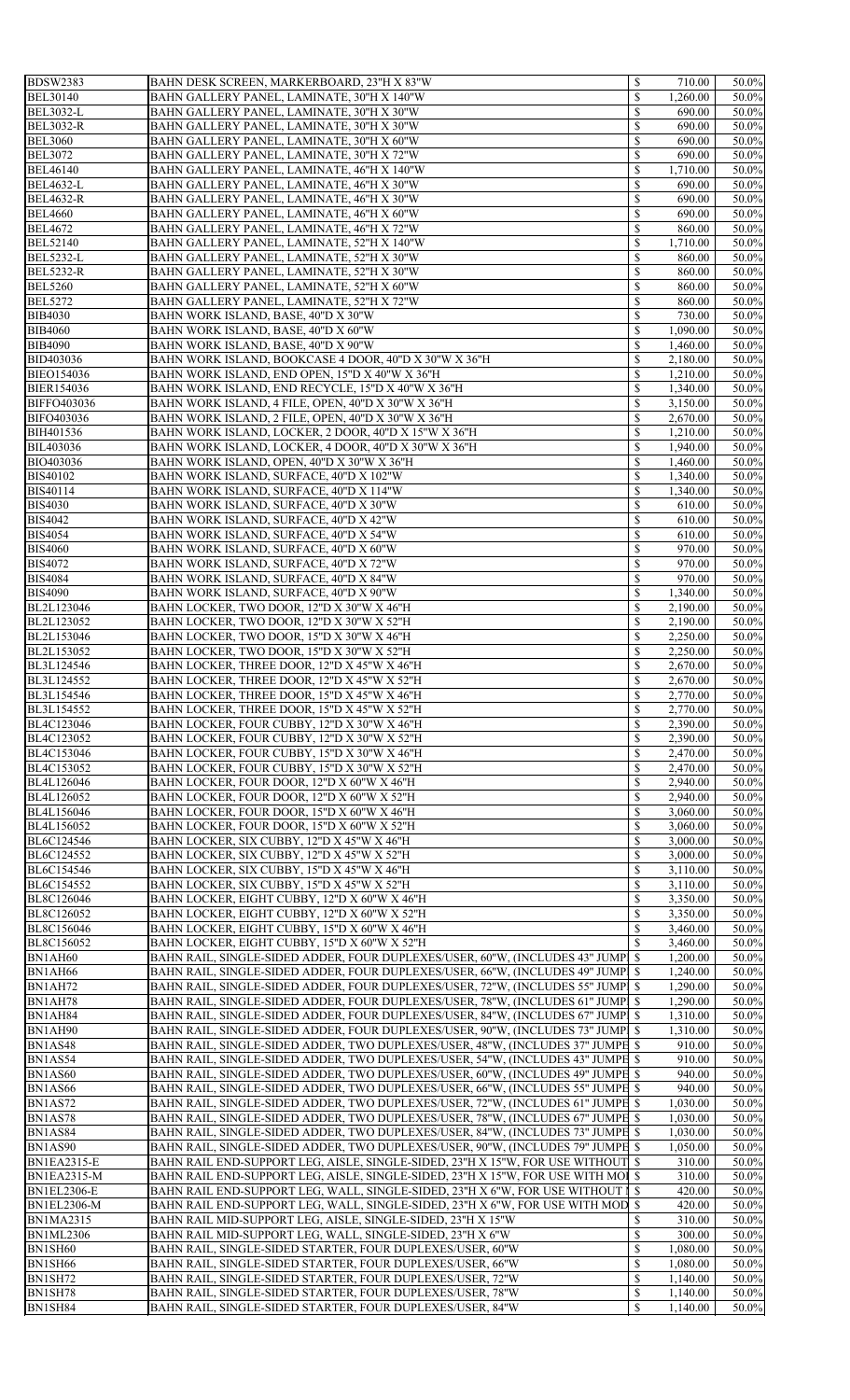| BN1SH90                              | BAHN RAIL, SINGLE-SIDED STARTER, FOUR DUPLEXES/USER, 90"W                                                          | $\mathcal{S}$                | 1,140.00         | 50.0%          |
|--------------------------------------|--------------------------------------------------------------------------------------------------------------------|------------------------------|------------------|----------------|
|                                      |                                                                                                                    |                              |                  |                |
| <b>BN1SS48</b>                       | BAHN RAIL, SINGLE-SIDED STARTER, TWO DUPLEXES/USER, 48"W                                                           | \$                           | 800.00           | 50.0%          |
| <b>BN1SS54</b>                       | BAHN RAIL, SINGLE-SIDED STARTER, TWO DUPLEXES/USER, 54"W                                                           | $\mathbb{S}$                 | 800.00           | 50.0%          |
| <b>BN1SS60</b>                       | BAHN RAIL, SINGLE-SIDED STARTER, TWO DUPLEXES/USER, 60"W                                                           | $\mathbb{S}$                 | 800.00           | 50.0%          |
| <b>BN1SS66</b>                       | BAHN RAIL, SINGLE-SIDED STARTER, TWO DUPLEXES/USER, 66"W                                                           | $\mathbb{S}$                 | 800.00           | 50.0%          |
| <b>BN1SS72</b>                       | BAHN RAIL, SINGLE-SIDED STARTER, TWO DUPLEXES/USER, 72"W                                                           | \$                           | 860.00           | 50.0%          |
| <b>BN1SS78</b>                       | BAHN RAIL, SINGLE-SIDED STARTER, TWO DUPLEXES/USER, 78"W                                                           | \$                           | 860.00           | 50.0%          |
| <b>BN1SS84</b>                       |                                                                                                                    |                              | 860.00           | 50.0%          |
|                                      | BAHN RAIL, SINGLE-SIDED STARTER, TWO DUPLEXES/USER, 84"W                                                           | $\mathbb{S}$                 |                  |                |
| <b>BN1SS90</b>                       | BAHN RAIL, SINGLE-SIDED STARTER, TWO DUPLEXES/USER, 90"W                                                           | S                            | 860.00           | 50.0%          |
| <b>BN1WH0660</b>                     | BAHN RAIL, SINGLE-SIDED, FOUR DUPLEXES/USER, 06"D X 60"W                                                           | \$                           | 790.00           | 50.0%          |
| <b>BN1WH0666</b>                     | BAHN RAIL, SINGLE-SIDED, FOUR DUPLEXES/USER, 06"D X 66"W                                                           | $\mathbb{S}$                 | 840.00           | 50.0%          |
| <b>BN1WH0672</b>                     | BAHN RAIL, SINGLE-SIDED, FOUR DUPLEXES/USER, 06"D X 72"W                                                           | \$                           | 840.00           | 50.0%          |
| <b>BN1WH0678</b>                     | BAHN RAIL, SINGLE-SIDED, FOUR DUPLEXES/USER, 06"D X 78"W                                                           | S                            | 840.00           | 50.0%          |
|                                      |                                                                                                                    |                              | 840.00           | 50.0%          |
| <b>BN1WH0684</b>                     | BAHN RAIL, SINGLE-SIDED, FOUR DUPLEXES/USER, 06"D X 84"W                                                           | \$                           |                  |                |
| <b>BN1WH0690</b>                     | BAHN RAIL, SINGLE-SIDED, FOUR DUPLEXES/USER, 06"D X 90"W                                                           | $\mathbb{S}$                 | 840.00           | 50.0%          |
| <b>BN1WS0648</b>                     | BAHN RAIL, SINGLE-SIDED, TWO DUPLEXES/USER, 06"D X 48"W                                                            | \$                           | 490.00           | 50.0%          |
| <b>BN1WS0654</b>                     | BAHN RAIL, SINGLE-SIDED, TWO DUPLEXES/USER, 06"D X 54"W                                                            | S                            | 490.00           | 50.0%          |
| <b>BN1WS0660</b>                     | BAHN RAIL, SINGLE-SIDED, TWO DUPLEXES/USER, 06"D X 60"W                                                            | \$                           | 490.00           | 50.0%          |
| <b>BN1WS0666</b>                     | BAHN RAIL, SINGLE-SIDED, TWO DUPLEXES/USER, 06"D X 66"W                                                            | \$                           | 550.00           | 50.0%          |
|                                      |                                                                                                                    |                              |                  | 50.0%          |
| <b>BN1WS0672</b>                     | BAHN RAIL, SINGLE-SIDED, TWO DUPLEXES/USER, 06"D X 72"W                                                            | $\mathbb{S}$                 | 550.00           |                |
| <b>BN1WS0678</b>                     | BAHN RAIL, SINGLE-SIDED, TWO DUPLEXES/USER, 06"D X 78"W                                                            | S                            | 550.00           | 50.0%          |
| <b>BN1WS0684</b>                     | BAHN RAIL, SINGLE-SIDED, TWO DUPLEXES/USER, 06"D X 84"W                                                            | S                            | 550.00           | 50.0%          |
| <b>BN1WS0690</b>                     | BAHN RAIL, SINGLE-SIDED, TWO DUPLEXES/USER, 06"D X 90"W                                                            | $\mathcal{S}$                | 550.00           | 50.0%          |
| BN2AH60                              | BAHN RAIL, DOUBLE-SIDED ADDER, FOUR DUPLEXES/USER, 60"W, (INCLUDES 43" JUMI \$                                     |                              | 1,200.00         | 50.0%          |
| BN2AH66                              | BAHN RAIL, DOUBLE-SIDED ADDER, FOUR DUPLEXES/USER, 66"W, (INCLUDES 49" JUMI \$                                     |                              | 1,240.00         | 50.0%          |
|                                      |                                                                                                                    |                              |                  |                |
| BN2AH72                              | BAHN RAIL, DOUBLE-SIDED ADDER, FOUR DUPLEXES/USER, 72"W, (INCLUDES 55" JUMI \$                                     |                              | 1,290.00         | 50.0%          |
| BN2AH78                              | BAHN RAIL, DOUBLE-SIDED ADDER, FOUR DUPLEXES/USER, 78"W, (INCLUDES 61" JUMI \$                                     |                              | 1,290.00         | 50.0%          |
| BN2AH84                              | BAHN RAIL, DOUBLE-SIDED ADDER, FOUR DUPLEXES/USER, 84"W, (INCLUDES 67" JUMI \$                                     |                              | 1,310.00         | 50.0%          |
| BN2AH90                              | BAHN RAIL, DOUBLE-SIDED ADDER, FOUR DUPLEXES/USER, 90"W, (INCLUDES 73" JUMI \$                                     |                              | 1,310.00         | 50.0%          |
| <b>BN2AS48</b>                       | BAHN RAIL, DOUBLE-SIDED ADDER, TWO DUPLEXES/USER, 48"W, (INCLUDES 37" JUMP  \$                                     |                              | 910.00           | 50.0%          |
|                                      |                                                                                                                    |                              |                  |                |
| BN2AS54                              | BAHN RAIL, DOUBLE-SIDED ADDER, TWO DUPLEXES/USER, 54"W, (INCLUDES 43" JUMP \$                                      |                              | 910.00           | 50.0%          |
| <b>BN2AS60</b>                       | BAHN RAIL, DOUBLE-SIDED ADDER, TWO DUPLEXES/USER, 60"W, (INCLUDES 49" JUMP \$                                      |                              | 940.00           | 50.0%          |
| <b>BN2AS66</b>                       | BAHN RAIL, DOUBLE-SIDED ADDER, TWO DUPLEXES/USER, 66"W, (INCLUDES 55" JUMP \\$                                     |                              | 940.00           | 50.0%          |
| <b>BN2AS72</b>                       | BAHN RAIL, DOUBLE-SIDED ADDER, TWO DUPLEXES/USER, 72"W, (INCLUDES 61" JUMP \$                                      |                              | 1,030.00         | 50.0%          |
| <b>BN2AS78</b>                       | BAHN RAIL, DOUBLE-SIDED ADDER, TWO DUPLEXES/USER, 78"W, (INCLUDES 67" JUMP \$                                      |                              | 1,030.00         | 50.0%          |
| <b>BN2AS84</b>                       | BAHN RAIL, DOUBLE-SIDED ADDER, TWO DUPLEXES/USER, 84"W, (INCLUDES 73" JUMP \$                                      |                              | 1,030.00         | 50.0%          |
|                                      |                                                                                                                    |                              |                  |                |
| <b>BN2AS90</b>                       | BAHN RAIL, DOUBLE-SIDED ADDER, TWO DUPLEXES/USER, 90"W, (INCLUDES 79" JUMP                                         | $\mathcal{S}$                | 1,050.00         | 50.0%          |
| <b>BN2EL2315</b>                     | BAHN RAIL END-SUPPORT LEG, DUAL-SIDED, 23"H X 15"W                                                                 | $\mathcal{S}$                | 310.00           | 50.0%          |
| <b>BN2EL2315-E</b>                   | BAHN RAIL END-SUPPORT LEG, DUAL-SIDED, 23"H X 15"W, USE WITHOUT MODESTY                                            | $\mathcal{S}$                | 310.00           | 50.0%          |
| <b>BN2EL2315-M</b>                   | BAHN RAIL END-SUPPORT LEG, DUAL-SIDED, 23"H X 15"W, USE WITH MODESTY                                               | $\mathbb{S}$                 | 310.00           | 50.0%          |
| <b>BN2LM1548</b>                     | BAHN RAIL MODESTY, DUAL-SIDED, LAMINATE, 15"H X 48"W                                                               | $\mathcal{S}$                | 550.00           | 50.0%          |
|                                      |                                                                                                                    |                              |                  | 50.0%          |
| <b>BN2LM1554</b>                     | BAHN RAIL MODESTY, DUAL-SIDED, LAMINATE, 15"H X 54"W                                                               | S                            | 550.00           |                |
| <b>BN2LM1560</b>                     | BAHN RAIL MODESTY, DUAL-SIDED, LAMINATE, 15"H X 60"W                                                               | $\mathbb{S}$                 | 550.00           | 50.0%          |
| <b>BN2LM1566</b>                     | BAHN RAIL MODESTY, DUAL-SIDED, LAMINATE, 15"H X 66"W                                                               | S                            | 550.00           | 50.0%          |
| <b>BN2LM1572</b>                     | BAHN RAIL MODESTY, DUAL-SIDED, LAMINATE, 15"H X 72"W                                                               | $\mathbb{S}$                 | 590.00           | 50.0%          |
| <b>BN2LM1578</b>                     | BAHN RAIL MODESTY, DUAL-SIDED, LAMINATE, 15"H X 78"W                                                               | $\mathbb{S}$                 | 590.00           | 50.0%          |
| <b>BN2LM1584</b>                     | BAHN RAIL MODESTY, DUAL-SIDED, LAMINATE, 15"H X 84"W                                                               | S                            | 590.00           | 50.0%          |
|                                      |                                                                                                                    |                              |                  |                |
| <b>BN2LM1590</b>                     | BAHN RAIL MODESTY, DUAL-SIDED, LAMINATE, 15"H X 90"W                                                               | \$                           | 590.00           | 50.0%          |
| <b>BN2ML2315</b>                     | BAHN RAIL MID-SUPPORT LEG, DUAL-SIDED, 23"H X 15"W                                                                 | \$                           | 310.00           | 50.0%          |
| <b>BN2MW1548</b>                     | BAHN MODESTY WITH WIRE TROUGH, FOR DUAL-SIDED RAIL, 15"H X 48"W                                                    | $\mathbb{S}$                 | 550.00           | 50.0%          |
| <b>BN2MW1554</b>                     | BAHN MODESTY WITH WIRE TROUGH, FOR DUAL-SIDED RAIL, 15"H X 54"W                                                    | $\mathbb{S}$                 | 550.00           | 50.0%          |
| <b>BN2MW1560</b>                     | BAHN MODESTY WITH WIRE TROUGH, FOR DUAL-SIDED RAIL, 15"H X 60"W                                                    | $\mathbb{S}$                 | 550.00           | 50.0%          |
| <b>BN2MW1566</b>                     | BAHN MODESTY WITH WIRE TROUGH, FOR DUAL-SIDED RAIL, 15"H X 66"W                                                    | $\mathbb{S}$                 | 590.00           | 50.0%          |
| <b>BN2MW1572</b>                     |                                                                                                                    |                              | 590.00           | 50.0%          |
|                                      | BAHN MODESTY WITH WIRE TROUGH, FOR DUAL-SIDED RAIL, 15"H X 72"W                                                    | S                            |                  |                |
| <b>BN2MW1578</b>                     | BAHN MODESTY WITH WIRE TROUGH, FOR DUAL-SIDED RAIL, 15"H X 78"W                                                    | \$                           | 590.00           | 50.0%          |
| <b>BN2MW1584</b>                     | BAHN MODESTY WITH WIRE TROUGH, FOR DUAL-SIDED RAIL, 15"H X 84"W                                                    | $\mathbb{S}$                 | 590.00           | 50.0%          |
| <b>BN2MW1590</b>                     | BAHN MODESTY WITH WIRE TROUGH, FOR DUAL-SIDED RAIL, 15"H X 90"W                                                    | $\mathbb{S}$                 | 590.00           | 50.0%          |
| BN2SH60                              | BAHN RAIL, DOUBLE-SIDED STARTER, FOUR DUPLEXES/USER, 60"W                                                          | $\mathbb{S}$                 | 1,080.00         | 50.0%          |
| <b>BN2SH66</b>                       | BAHN RAIL, DOUBLE-SIDED STARTER, FOUR DUPLEXES/USER, 66"W                                                          | $\mathbb{S}$                 | 1,080.00         | 50.0%          |
| <b>BN2SH72</b>                       |                                                                                                                    |                              |                  | 50.0%          |
|                                      | BAHN RAIL, DOUBLE-SIDED STARTER, FOUR DUPLEXES/USER, 72"W                                                          |                              | 1,140.00         |                |
| <b>BN2SH78</b>                       | BAHN RAIL, DOUBLE-SIDED STARTER, FOUR DUPLEXES/USER, 78"W                                                          | $\mathcal{S}$                | 1,140.00         | 50.0%          |
| <b>BN2SH84</b>                       | BAHN RAIL, DOUBLE-SIDED STARTER, FOUR DUPLEXES/USER, 84"W                                                          | $\mathbb{S}$                 | 1,140.00         | 50.0%          |
| <b>BN2SH90</b>                       | BAHN RAIL, DOUBLE-SIDED STARTER, FOUR DUPLEXES/USER, 90"W                                                          | $\mathcal{S}$                | 1,140.00         | 50.0%          |
| <b>BN2SS48</b>                       | BAHN RAIL, DOUBLE-SIDED STARTER, TWO DUPLEXES/USER, 48"W                                                           | $\mathbb{S}$                 | 800.00           | 50.0%          |
| <b>BN2SS54</b>                       | BAHN RAIL, DOUBLE-SIDED STARTER, TWO DUPLEXES/USER, 54"W                                                           | $\mathbb{S}$                 | 800.00           | 50.0%          |
| <b>BN2SS60</b>                       | BAHN RAIL, DOUBLE-SIDED STARTER, TWO DUPLEXES/USER, 60"W                                                           | $\mathbb{S}$                 | 800.00           | 50.0%          |
|                                      |                                                                                                                    |                              |                  |                |
| <b>BN2SS66</b>                       | BAHN RAIL, DOUBLE-SIDED STARTER, TWO DUPLEXES/USER, 66"W                                                           | \$                           | 800.00           | 50.0%          |
| <b>BN2SS72</b>                       | BAHN RAIL, DOUBLE-SIDED STARTER, TWO DUPLEXES/USER, 72"W                                                           | $\mathcal{S}$                | 860.00           | 50.0%          |
| <b>BN2SS78</b>                       | BAHN RAIL, DOUBLE-SIDED STARTER, TWO DUPLEXES/USER, 78"W                                                           | $\mathbb{S}$                 | 860.00           | 50.0%          |
| <b>BN2SS84</b>                       | BAHN RAIL, DOUBLE-SIDED STARTER, TWO DUPLEXES/USER, 84"W                                                           | $\mathbb{S}$                 | 860.00           | 50.0%          |
| <b>BN2SS90</b>                       | BAHN RAIL, DOUBLE-SIDED STARTER, TWO DUPLEXES/USER, 90"W                                                           | \$                           | 860.00           | 50.0%          |
| <b>BN2WH0660</b>                     | BAHN RAIL, DOUBLE-SIDED, FOUR DUPLEXES/USER, 06"D X 60"W                                                           | $\mathbb{S}$                 | 790.00           | 50.0%          |
|                                      |                                                                                                                    |                              |                  |                |
| <b>BN2WH0666</b>                     | BAHN RAIL, DOUBLE-SIDED, FOUR DUPLEXES/USER, 06"D X 66"W                                                           | \$                           | 840.00           | 50.0%          |
| <b>BN2WH0672</b>                     | BAHN RAIL, DOUBLE-SIDED, FOUR DUPLEXES/USER, 06"D X 72"W                                                           | $\mathbb{S}$                 | 840.00           | 50.0%          |
| <b>BN2WH0678</b>                     | BAHN RAIL, DOUBLE-SIDED, FOUR DUPLEXES/USER, 06"D X 78"W                                                           | \$                           | 840.00           | 50.0%          |
| <b>BN2WH0684</b>                     | BAHN RAIL, DOUBLE-SIDED, FOUR DUPLEXES/USER, 06"D X 84"W                                                           | $\mathbb{S}$                 | 840.00           | 50.0%          |
| <b>BN2WH0690</b>                     | BAHN RAIL, DOUBLE-SIDED, FOUR DUPLEXES/USER, 06"D X 90"W                                                           | $\mathbb{S}$                 | 840.00           | 50.0%          |
| <b>BN2WS0648</b>                     | BAHN RAIL, DOUBLE-SIDED, TWO DUPLEXES/USER, 06"D X 48"W                                                            | $\mathbb{S}$                 | 490.00           | 50.0%          |
|                                      |                                                                                                                    |                              |                  |                |
| <b>BN2WS0654</b>                     | BAHN RAIL, DOUBLE-SIDED, TWO DUPLEXES/USER, 06"D X 54"W                                                            | \$                           | 490.00           | 50.0%          |
| <b>BN2WS0660</b>                     | BAHN RAIL, DOUBLE-SIDED, TWO DUPLEXES/USER, 06"D X 60"W                                                            | $\mathbb{S}$                 | 490.00           | 50.0%          |
|                                      |                                                                                                                    | $\mathbb{S}$                 | 550.00           | 50.0%          |
| <b>BN2WS0666</b>                     | BAHN RAIL, DOUBLE-SIDED, TWO DUPLEXES/USER, 06"D X 66"W                                                            |                              |                  |                |
|                                      |                                                                                                                    |                              |                  |                |
|                                      | BAHN RAIL, DOUBLE-SIDED, TWO DUPLEXES/USER, 06"D X 72"W                                                            | $\mathcal{S}$                | 550.00           | 50.0%          |
| <b>BN2WS0672</b><br><b>BN2WS0678</b> | BAHN RAIL, DOUBLE-SIDED, TWO DUPLEXES/USER, 06"D X 78"W                                                            | $\mathcal{S}$                | 550.00           | 50.0%          |
| <b>BN2WS0684</b><br><b>BN2WS0690</b> | BAHN RAIL, DOUBLE-SIDED, TWO DUPLEXES/USER, 06"D X 84"W<br>BAHN RAIL, DOUBLE-SIDED, TWO DUPLEXES/USER, 06"D X 90"W | $\mathbb{S}$<br>$\mathbb{S}$ | 550.00<br>550.00 | 50.0%<br>50.0% |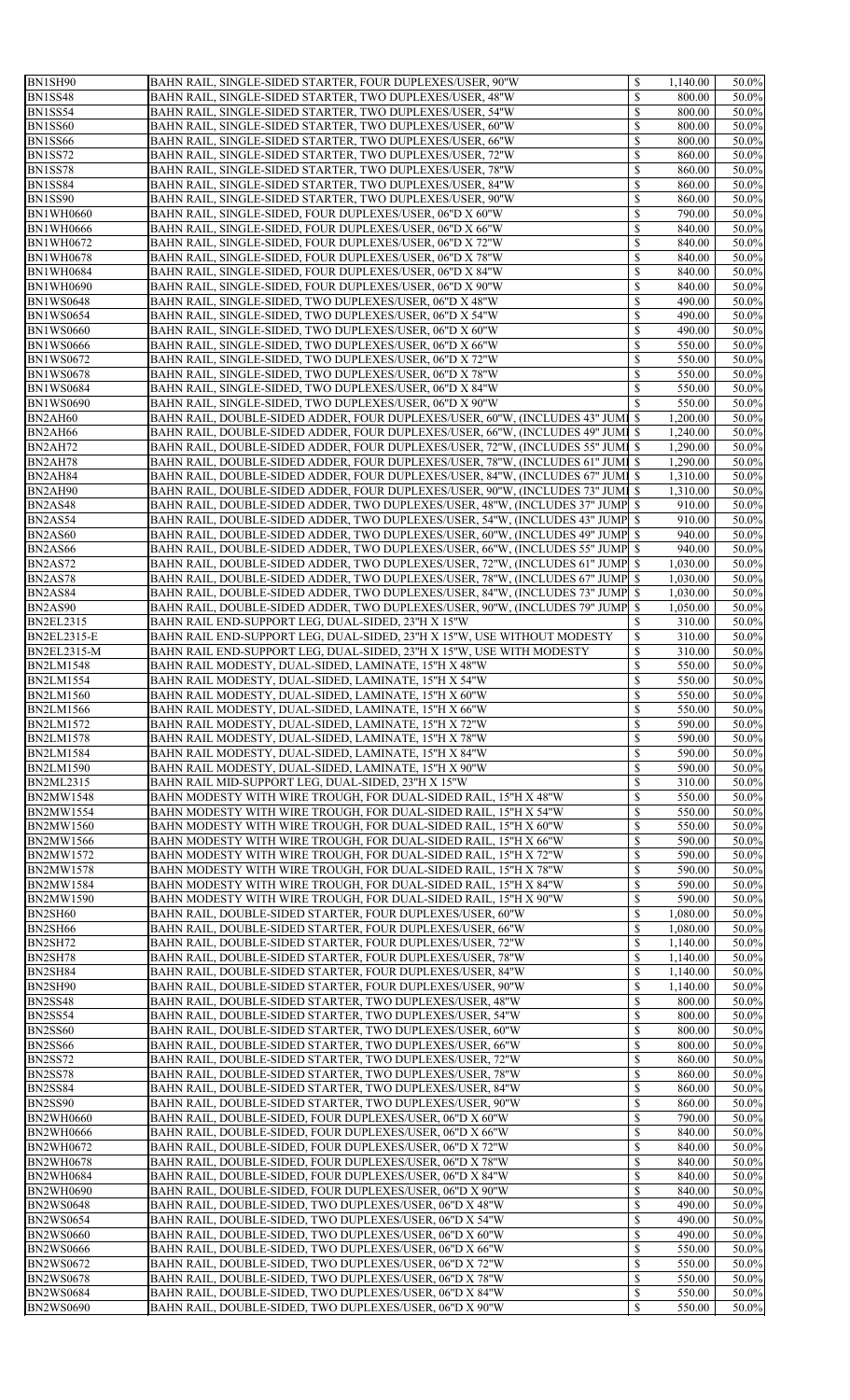| <b>BN3A72</b>                                                                                                                                                                                                                                                                                    | BAHN RAIL 120, ADDER, FOUR DUPLEXES/USER, 72"W                                                   | $\mathcal{S}$                  | 2,730.00             | 50.0%          |
|--------------------------------------------------------------------------------------------------------------------------------------------------------------------------------------------------------------------------------------------------------------------------------------------------|--------------------------------------------------------------------------------------------------|--------------------------------|----------------------|----------------|
|                                                                                                                                                                                                                                                                                                  |                                                                                                  |                                |                      |                |
| <b>BN3A78</b>                                                                                                                                                                                                                                                                                    | BAHN RAIL 120, ADDER, FOUR DUPLEXES/USER, 78"W                                                   | $\mathcal{S}$                  | 2,730.00             | 50.0%          |
| <b>BN3FM1572</b>                                                                                                                                                                                                                                                                                 | BAHN RAIL 120 MODESTY, FABRIC, 15"H X 72"W                                                       | $\mathbb{S}$                   | 1,640.00             | 50.0%          |
| <b>BN3FM1578</b>                                                                                                                                                                                                                                                                                 | BAHN RAIL 120 MODESTY, FABRIC, 15"H X 78"W                                                       | S                              | 1,640.00             | 50.0%          |
| <b>BN3LM1572</b>                                                                                                                                                                                                                                                                                 | BAHN RAIL 120 MODESTY, LAMINATE, 15"H X 72"W                                                     | $\mathbb{S}$                   | 1,640.00             | 50.0%          |
|                                                                                                                                                                                                                                                                                                  |                                                                                                  |                                |                      |                |
| <b>BN3LM1578</b>                                                                                                                                                                                                                                                                                 | BAHN RAIL 120 MODESTY, LAMINATE, 15"H X 78"W                                                     | S                              | 1,640.00             | 50.0%          |
| <b>BN3S72</b>                                                                                                                                                                                                                                                                                    | BAHN RAIL 120, STARTER, FOUR DUPLEXES/USER, 72"W                                                 | $\mathbb{S}$                   | 2,580.00             | 50.0%          |
| <b>BN3S78</b>                                                                                                                                                                                                                                                                                    | BAHN RAIL 120, STARTER, FOUR DUPLEXES/USER, 78"W                                                 | S                              | 2,580.00             | 50.0%          |
| <b>BN3SA4672</b>                                                                                                                                                                                                                                                                                 | BAHN RAIL 120 SCREEN, TRANSLUCENT, 46"H X 72"W                                                   | $\mathbb{S}$                   | 2,730.00             | 50.0%          |
|                                                                                                                                                                                                                                                                                                  |                                                                                                  |                                |                      |                |
| <b>BN3SA4678</b>                                                                                                                                                                                                                                                                                 | BAHN RAIL 120 SCREEN, TRANSLUCENT, 46"H X 78"W                                                   | $\mathbb{S}$                   | 2,730.00             | 50.0%          |
| <b>BN3SA5272</b>                                                                                                                                                                                                                                                                                 | BAHN RAIL 120 SCREEN, TRANSLUCENT, 52"H X 72"W                                                   | $\mathcal{S}$                  | 2,730.00             | 50.0%          |
| <b>BN3SA5278</b>                                                                                                                                                                                                                                                                                 | BAHN RAIL 120 SCREEN, TRANSLUCENT, 52"H X 78"W                                                   | $\mathcal{S}$                  | 2,730.00             | 50.0%          |
|                                                                                                                                                                                                                                                                                                  |                                                                                                  |                                |                      | 50.0%          |
| <b>BN3SS4672</b>                                                                                                                                                                                                                                                                                 | BAHN RAIL 120 SCREEN, FABRIC, 46"H X 72"W                                                        | $\mathbb{S}$                   | 2,050.00             |                |
| <b>BN3SS4678</b>                                                                                                                                                                                                                                                                                 | BAHN RAIL 120 SCREEN, FABRIC, 46"H X 78"W                                                        | $\mathbb{S}$                   | 2,050.00             | 50.0%          |
| <b>BN3SS5272</b>                                                                                                                                                                                                                                                                                 | BAHN RAIL 120 SCREEN, FABRIC, 52"H X 72"W                                                        | $\mathbb{S}$                   | 2,050.00             | 50.0%          |
| <b>BN3SS5278</b>                                                                                                                                                                                                                                                                                 | BAHN RAIL 120 SCREEN, FABRIC, 52"H X 78"W                                                        | S                              | 2,050.00             | 50.0%          |
|                                                                                                                                                                                                                                                                                                  |                                                                                                  |                                |                      |                |
| <b>BN3SW4672</b>                                                                                                                                                                                                                                                                                 | BAHN RAIL 120 SCREEN, MARKERBOARD, 46"H X 72"W                                                   | $\mathbb{S}$                   | 1,980.00             | 50.0%          |
| <b>BN3SW4678</b>                                                                                                                                                                                                                                                                                 | BAHN RAIL 120 SCREEN, MARKERBOARD, 46"H X 78"W                                                   | S                              | 1,980.00             | 50.0%          |
| <b>BN3SW5272</b>                                                                                                                                                                                                                                                                                 | BAHN RAIL 120 SCREEN, MARKERBOARD, 52"H X 72"W                                                   | $\mathcal{S}$                  | 1,980.00             | 50.0%          |
|                                                                                                                                                                                                                                                                                                  |                                                                                                  |                                |                      |                |
| <b>BN3SW5278</b>                                                                                                                                                                                                                                                                                 | BAHN RAIL 120 SCREEN, MARKERBOARD, 52"H X 78"W                                                   | S                              | 1,980.00             | 50.0%          |
| BNXSA4648                                                                                                                                                                                                                                                                                        | BAHN RAIL SCREEN, TRANSLUCENT, 20"H X 48"W - 46" SYSTEM HEIGHT                                   | $\mathbb{S}$                   | 920.00               | 50.0%          |
| BNXSA4654                                                                                                                                                                                                                                                                                        | BAHN RAIL SCREEN, TRANSLUCENT, 20"H X 54"W - 46" SYSTEM HEIGHT                                   | $\mathbb{S}$                   | 920.00               | 50.0%          |
| BNXSA4660                                                                                                                                                                                                                                                                                        |                                                                                                  |                                | 920.00               | 50.0%          |
|                                                                                                                                                                                                                                                                                                  | BAHN RAIL SCREEN, TRANSLUCENT, 20"H X 60"W - 46" SYSTEM HEIGHT                                   | $\mathbb{S}$                   |                      |                |
| BNXSA4666                                                                                                                                                                                                                                                                                        | BAHN RAIL SCREEN, TRANSLUCENT, 20"H X 66"W - 46" SYSTEM HEIGHT                                   | $\mathbb{S}$                   | 920.00               | 50.0%          |
| BNXSA4672                                                                                                                                                                                                                                                                                        | BAHN RAIL SCREEN, TRANSLUCENT, 20"H X 72"W - 46" SYSTEM HEIGHT                                   | $\mathbb{S}$                   | 1,140.00             | 50.0%          |
| <b>BNXSA4678</b>                                                                                                                                                                                                                                                                                 | BAHN RAIL SCREEN, TRANSLUCENT, 20"H X 78"W - 46" SYSTEM HEIGHT                                   | $\mathcal{S}$                  | 1,140.00             | 50.0%          |
|                                                                                                                                                                                                                                                                                                  |                                                                                                  |                                |                      |                |
| BNXSA4684                                                                                                                                                                                                                                                                                        | BAHN RAIL SCREEN, TRANSLUCENT, 20"H X 84"W - 46" SYSTEM HEIGHT                                   | $\mathcal{S}$                  | 1,140.00             | 50.0%          |
| BNXSA4690                                                                                                                                                                                                                                                                                        | BAHN RAIL SCREEN, TRANSLUCENT, 20"H X 90"W - 46" SYSTEM HEIGHT                                   | $\mathcal{S}$                  | 1,140.00             | 50.0%          |
| BNXSA5248                                                                                                                                                                                                                                                                                        | BAHN RAIL SCREEN, TRANSLUCENT, 26"H X 48"W - 52" SYSTEM HEIGHT                                   | $\mathbb{S}$                   | 920.00               | 50.0%          |
|                                                                                                                                                                                                                                                                                                  |                                                                                                  |                                |                      |                |
| BNXSA5254                                                                                                                                                                                                                                                                                        | BAHN RAIL SCREEN, TRANSLUCENT, 26"H X 54"W - 52" SYSTEM HEIGHT                                   |                                | 920.00               | $50.0\%$       |
| BNXSA5260                                                                                                                                                                                                                                                                                        | BAHN RAIL SCREEN, TRANSLUCENT, 26"H X 60"W - 52" SYSTEM HEIGHT                                   | $\mathcal{S}$                  | 920.00               | 50.0%          |
| BNXSA5266                                                                                                                                                                                                                                                                                        | BAHN RAIL SCREEN, TRANSLUCENT, 26"H X 66"W - 52" SYSTEM HEIGHT                                   | $\mathbb{S}$                   | 920.00               | 50.0%          |
| BNXSA5272                                                                                                                                                                                                                                                                                        | BAHN RAIL SCREEN, TRANSLUCENT, 26"H X 72"W - 52" SYSTEM HEIGHT                                   | $\mathcal{S}$                  | 1,140.00             | 50.0%          |
|                                                                                                                                                                                                                                                                                                  |                                                                                                  |                                |                      |                |
| BNXSA5278                                                                                                                                                                                                                                                                                        | BAHN RAIL SCREEN, TRANSLUCENT, 26"H X 78"W - 52" SYSTEM HEIGHT                                   | S                              | 1,140.00             | 50.0%          |
| BNXSA5284                                                                                                                                                                                                                                                                                        | BAHN RAIL SCREEN, TRANSLUCENT, 26"H X 84"W - 52" SYSTEM HEIGHT                                   | $\mathcal{S}$                  | 1,140.00             | 50.0%          |
| BNXSA5290                                                                                                                                                                                                                                                                                        | BAHN RAIL SCREEN, TRANSLUCENT, 26"H X 90"W - 52" SYSTEM HEIGHT                                   | $\mathbb{S}$                   | 1,140.00             | 50.0%          |
|                                                                                                                                                                                                                                                                                                  |                                                                                                  |                                | 690.00               | 50.0%          |
| <b>BNXSS4648</b>                                                                                                                                                                                                                                                                                 | BAHN RAIL SCREEN, FABRIC, 20"H X 48"W - 46" SYSTEM HEIGHT                                        | $\mathcal{S}$                  |                      |                |
| <b>BNXSS4654</b>                                                                                                                                                                                                                                                                                 | BAHN RAIL SCREEN, FABRIC, 20"H X 54"W - 46" SYSTEM HEIGHT                                        | S                              | 690.00               | 50.0%          |
| <b>BNXSS4660</b>                                                                                                                                                                                                                                                                                 | BAHN RAIL SCREEN, FABRIC, 20"H X 60"W - 46" SYSTEM HEIGHT                                        | $\mathcal{S}$                  | 690.00               | 50.0%          |
| <b>BNXSS4666</b>                                                                                                                                                                                                                                                                                 | BAHN RAIL SCREEN, FABRIC, 20"H X 66"W - 46" SYSTEM HEIGHT                                        | S                              | 690.00               | 50.0%          |
|                                                                                                                                                                                                                                                                                                  |                                                                                                  |                                |                      |                |
| <b>BNXSS4672</b>                                                                                                                                                                                                                                                                                 | BAHN RAIL SCREEN, FABRIC, 20"H X 72"W - 46" SYSTEM HEIGHT                                        | $\mathbb{S}$                   | 860.00               | 50.0%          |
| <b>BNXSS4678</b>                                                                                                                                                                                                                                                                                 | BAHN RAIL SCREEN, FABRIC, 20"H X 78"W - 46" SYSTEM HEIGHT                                        | $\mathbb{S}$                   | 860.00               | 50.0%          |
| <b>BNXSS4684</b>                                                                                                                                                                                                                                                                                 | BAHN RAIL SCREEN, FABRIC, 20"H X 84"W - 46" SYSTEM HEIGHT                                        | $\mathcal{S}$                  | 860.00               | 50.0%          |
|                                                                                                                                                                                                                                                                                                  |                                                                                                  |                                | 860.00               |                |
| <b>BNXSS4690</b>                                                                                                                                                                                                                                                                                 | BAHN RAIL SCREEN, FABRIC, 20"H X 90"W - 46" SYSTEM HEIGHT                                        | S                              |                      | 50.0%          |
| <b>BNXSS5248</b>                                                                                                                                                                                                                                                                                 | BAHN RAIL SCREEN, FABRIC, 26"H X 48"W - 52" SYSTEM HEIGHT                                        | $\mathcal{S}$                  | 690.00               | 50.0%          |
| <b>BNXSS5254</b>                                                                                                                                                                                                                                                                                 | BAHN RAIL SCREEN, FABRIC, 26"H X 54"W - 52" SYSTEM HEIGHT                                        | S                              | 690.00               | 50.0%          |
| <b>BNXSS5260</b>                                                                                                                                                                                                                                                                                 | BAHN RAIL SCREEN, FABRIC, 26"H X 60"W - 52" SYSTEM HEIGHT                                        | $\mathcal{S}$                  | 690.00               | 50.0%          |
|                                                                                                                                                                                                                                                                                                  |                                                                                                  |                                |                      |                |
| <b>BNXSS5266</b>                                                                                                                                                                                                                                                                                 | BAHN RAIL SCREEN, FABRIC, 26"H X 66"W - 52" SYSTEM HEIGHT                                        | $\mathbb{S}$                   | 690.00               | 50.0%          |
| <b>BNXSS5272</b>                                                                                                                                                                                                                                                                                 | BAHN RAIL SCREEN, FABRIC, 26"H X 72"W - 52" SYSTEM HEIGHT                                        | $\mathcal{S}$                  | 860.00               | 50.0%          |
| <b>BNXSS5278</b>                                                                                                                                                                                                                                                                                 | BAHN RAIL SCREEN, FABRIC, 26"H X 78"W - 52" SYSTEM HEIGHT                                        | S                              | 860.00               | 50.0%          |
| <b>BNXSS5284</b>                                                                                                                                                                                                                                                                                 | BAHN RAIL SCREEN, FABRIC, 26"H X 84"W - 52" SYSTEM HEIGHT                                        | $\mathcal{S}$                  | 860.00               | 50.0%          |
|                                                                                                                                                                                                                                                                                                  |                                                                                                  |                                |                      |                |
| <b>BNXSS5290</b>                                                                                                                                                                                                                                                                                 | BAHN RAIL SCREEN, FABRIC, 26"H X 90"W - 52" SYSTEM HEIGHT                                        | S                              | 860.00               | 50.0%          |
| <b>BNXSW4648</b>                                                                                                                                                                                                                                                                                 | BAHN RAIL SCREEN, MARKERBOARD, 20"H X 48"W - 46" SYSTEM HEIGHT                                   | $\mathbb{S}$                   | 660.00               | 50.0%          |
| <b>BNXSW4654</b>                                                                                                                                                                                                                                                                                 | BAHN RAIL SCREEN, MARKERBOARD, 20"H X 54"W - 46" SYSTEM HEIGHT                                   | $\mathbb{S}$                   | 660.00               | 50.0%          |
|                                                                                                                                                                                                                                                                                                  |                                                                                                  |                                |                      |                |
| <b>BNXSW4660</b>                                                                                                                                                                                                                                                                                 | BAHN RAIL SCREEN, MARKERBOARD, 20"H X 60"W - 46" SYSTEM HEIGHT                                   | $\mathcal{S}$                  | 660.00               | 50.0%          |
| <b>BNXSW4666</b>                                                                                                                                                                                                                                                                                 | BAHN RAIL SCREEN, MARKERBOARD, 20"H X 66"W - 46" SYSTEM HEIGHT                                   | $\mathbb{S}$                   | 660.00               | 50.0%          |
| <b>BNXSW4672</b>                                                                                                                                                                                                                                                                                 | BAHN RAIL SCREEN, MARKERBOARD, 20"H X 72"W - 46" SYSTEM HEIGHT                                   | $\mathcal{S}$                  | 800.00               | 50.0%          |
| <b>BNXSW4678</b>                                                                                                                                                                                                                                                                                 | BAHN RAIL SCREEN, MARKERBOARD, 20"H X 78"W - 46" SYSTEM HEIGHT                                   | $\mathbb{S}$                   | 800.00               | 50.0%          |
|                                                                                                                                                                                                                                                                                                  |                                                                                                  |                                |                      |                |
| <b>BNXSW4684</b>                                                                                                                                                                                                                                                                                 | BAHN RAIL SCREEN, MARKERBOARD, 20"H X 84"W - 46" SYSTEM HEIGHT                                   | S                              | 800.00               | 50.0%          |
| <b>BNXSW4690</b>                                                                                                                                                                                                                                                                                 | BAHN RAIL SCREEN, MARKERBOARD, 20"H X 90"W - 46" SYSTEM HEIGHT                                   |                                | 800.00               | 50.0%          |
| <b>BNXSW5248</b>                                                                                                                                                                                                                                                                                 | BAHN RAIL SCREEN, MARKERBOARD, 26"H X 48"W - 52" SYSTEM HEIGHT                                   | $\mathcal{S}$                  | 660.00               | 50.0%          |
| <b>BNXSW5254</b>                                                                                                                                                                                                                                                                                 | BAHN RAIL SCREEN, MARKERBOARD, 26"H X 54"W - 52" SYSTEM HEIGHT                                   | $\mathbb{S}$                   | 660.00               | 50.0%          |
|                                                                                                                                                                                                                                                                                                  |                                                                                                  |                                |                      |                |
| <b>BNXSW5260</b>                                                                                                                                                                                                                                                                                 | BAHN RAIL SCREEN, MARKERBOARD, 26"H X 60"W - 52" SYSTEM HEIGHT                                   | $\mathcal{S}$                  | 660.00               | 50.0%          |
| <b>BNXSW5266</b>                                                                                                                                                                                                                                                                                 | BAHN RAIL SCREEN, MARKERBOARD, 26"H X 66"W - 52" SYSTEM HEIGHT                                   | $\mathbb{S}$                   | 660.00               | 50.0%          |
|                                                                                                                                                                                                                                                                                                  | BAHN RAIL SCREEN, MARKERBOARD, 26"H X 72"W - 52" SYSTEM HEIGHT                                   | $\mathbb{S}$                   | 800.00               | 50.0%          |
|                                                                                                                                                                                                                                                                                                  |                                                                                                  | $\mathbb{S}$                   | 800.00               | 50.0%          |
|                                                                                                                                                                                                                                                                                                  |                                                                                                  |                                |                      |                |
|                                                                                                                                                                                                                                                                                                  | BAHN RAIL SCREEN, MARKERBOARD, 26"H X 78"W - 52" SYSTEM HEIGHT                                   |                                |                      |                |
|                                                                                                                                                                                                                                                                                                  | BAHN RAIL SCREEN, MARKERBOARD, 26"H X 84"W - 52" SYSTEM HEIGHT                                   | $\mathcal{S}$                  | 800.00               | 50.0%          |
|                                                                                                                                                                                                                                                                                                  | BAHN RAIL SCREEN, MARKERBOARD, 26"H X 90"W - 52" SYSTEM HEIGHT                                   | $\mathbb{S}$                   | 800.00               | 50.0%          |
|                                                                                                                                                                                                                                                                                                  |                                                                                                  |                                |                      |                |
|                                                                                                                                                                                                                                                                                                  | BAHN MOBILE PED, BOX, FILE, 20"D X 12"W X 22"H                                                   | $\mathcal{S}$                  | 970.00               | 50.0%          |
|                                                                                                                                                                                                                                                                                                  | BAHN MOBILE PED, BOX, FILE, 20"D X 15"W X 22"H                                                   | $\mathbb{S}$                   | 970.00               | 50.0%          |
|                                                                                                                                                                                                                                                                                                  | BAHN MOBILE PED, BOX, FILE, W/CUSHION, 20"D X 12"W X 23"H                                        | $\mathcal{S}$                  | 1,080.00             | 50.0%          |
|                                                                                                                                                                                                                                                                                                  | BAHN MOBILE PED, BOX, FILE, W/CUSHION, 20"D X 15"W X 23"H                                        | $\mathcal{S}$                  | 1,080.00             | 50.0%          |
|                                                                                                                                                                                                                                                                                                  |                                                                                                  |                                |                      |                |
|                                                                                                                                                                                                                                                                                                  | BAHN MOBILE CREDENZA, COMBO, 20"D X 42"W X 24"H                                                  | $\mathbb{S}$                   | 1,820.00             | 50.0%          |
|                                                                                                                                                                                                                                                                                                  | BAHN MOBILE CREDENZA, COMBO, 20"D X 48"W X 24"H                                                  | $\mathcal{S}$                  | 1,820.00             | 50.0%          |
|                                                                                                                                                                                                                                                                                                  | BAHN MOBILE CREDENZA, COMBO, 20"D X 54"W X 24"H                                                  | $\mathcal{S}$                  | 1,820.00             | 50.0%          |
|                                                                                                                                                                                                                                                                                                  |                                                                                                  |                                |                      |                |
|                                                                                                                                                                                                                                                                                                  | BAHN MOBILE CREDENZA, COMBO, 20"D X 60"W X 24"H                                                  | $\mathcal{S}$                  | 1,820.00             | 50.0%          |
|                                                                                                                                                                                                                                                                                                  | BAHN MOBILE CREDENZA, FILE, 20"D X 42"W X 24"H                                                   | $\mathcal{S}$                  | 2,270.00             | 50.0%          |
| <b>BNXSW5272</b><br><b>BNXSW5278</b><br><b>BNXSW5284</b><br><b>BNXSW5290</b><br><b>BSBF201222</b><br><b>BSBF201522</b><br><b>BSBFC201223</b><br><b>BSBFC201523</b><br><b>BSMC204224</b><br><b>BSMC204824</b><br><b>BSMC205424</b><br><b>BSMC206024</b><br><b>BSMF204224</b><br><b>BSMF204824</b> | BAHN MOBILE CREDENZA, FILE, 20"D X 48"W X 24"H                                                   | $\mathcal{S}$                  | 2,270.00             | 50.0%          |
|                                                                                                                                                                                                                                                                                                  |                                                                                                  |                                |                      |                |
| <b>BSMF205424</b>                                                                                                                                                                                                                                                                                | BAHN MOBILE CREDENZA, FILE, 20"D X 54"W X 24"H                                                   | $\mathcal{S}$                  | 2,270.00             | 50.0%          |
| <b>BSMF206024</b>                                                                                                                                                                                                                                                                                | BAHN MOBILE CREDENZA, FILE, 20"D X 60"W X 24"H                                                   | $\mathcal{S}$                  | 2,270.00             | 50.0%          |
| <b>BSMO204224</b>                                                                                                                                                                                                                                                                                | BAHN MOBILE CREDENZA, OPEN, 20"D X 42"W X 24"H                                                   | $\mathcal{S}$                  | 1,370.00             | 50.0%          |
| <b>BSMO204824</b>                                                                                                                                                                                                                                                                                |                                                                                                  | $\mathcal{S}$                  | 1,370.00             | 50.0%          |
|                                                                                                                                                                                                                                                                                                  | BAHN MOBILE CREDENZA, OPEN, 20"D X 48"W X 24"H                                                   |                                |                      |                |
| <b>BSMO205424</b><br><b>BSMO206024</b>                                                                                                                                                                                                                                                           | BAHN MOBILE CREDENZA, OPEN, 20"D X 54"W X 24"H<br>BAHN MOBILE CREDENZA, OPEN, 20"D X 60"W X 24"H | $\mathcal{S}$<br>$\mathcal{S}$ | 1,370.00<br>1,370.00 | 50.0%<br>50.0% |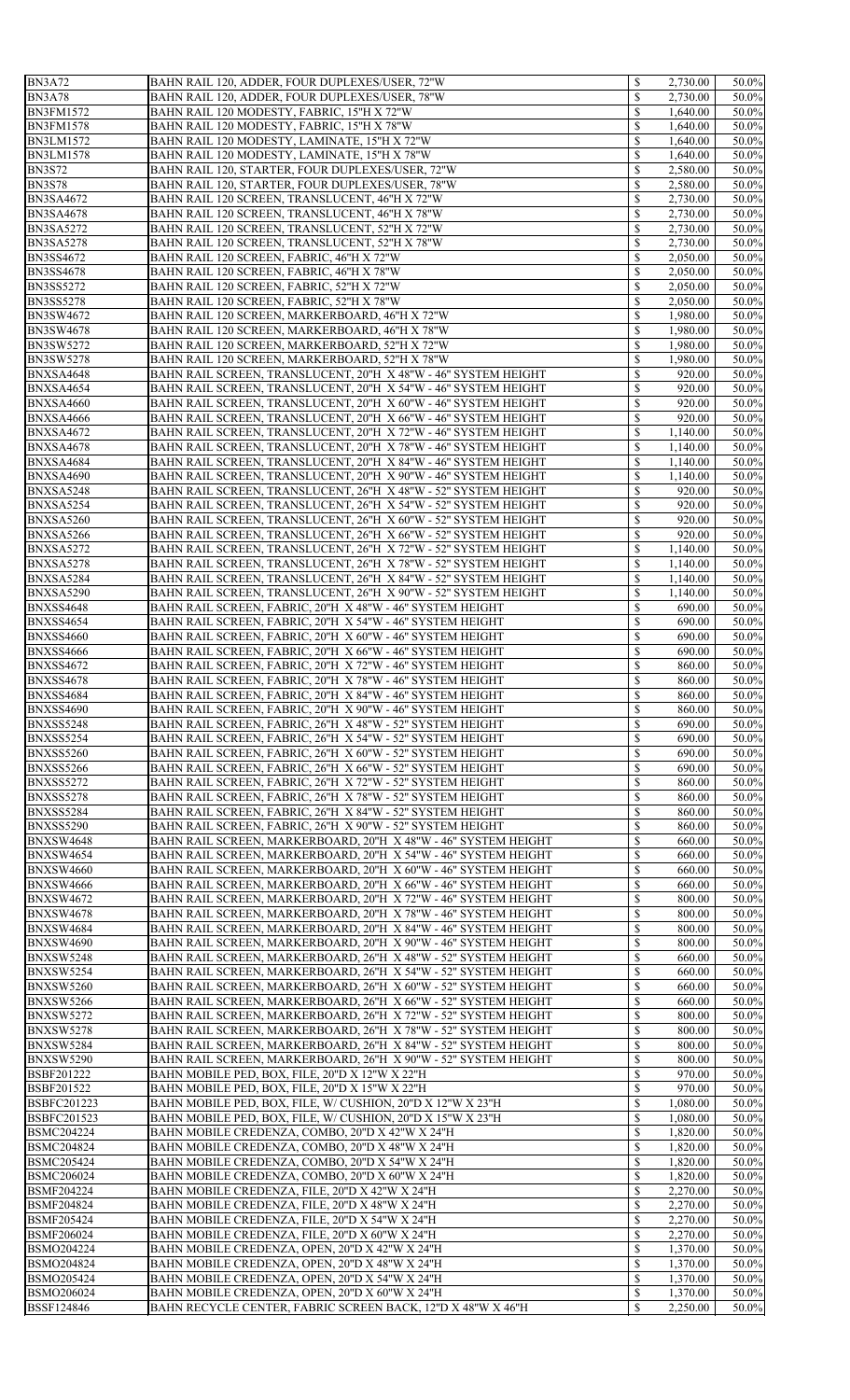| <b>BSSF124852</b>                            | BAHN RECYCLE CENTER, FABRIC SCREEN BACK, 12"D X 48"W X 52"H                                        | \$                            | 2,250.00             | 50.0%          |
|----------------------------------------------|----------------------------------------------------------------------------------------------------|-------------------------------|----------------------|----------------|
| <b>BSSF125446</b>                            | BAHN RECYCLE CENTER, FABRIC SCREEN BACK, 12"D X 54"W X 46"H                                        | \$                            | 2,250.00             | 50.0%          |
| <b>BSSF125452</b>                            | BAHN RECYCLE CENTER, FABRIC SCREEN BACK, 12"D X 54"W X 52"H                                        | \$                            | 2,250.00             | 50.0%          |
| <b>BSSF126046</b>                            | BAHN RECYCLE CENTER, FABRIC SCREEN BACK, 12"D X 60"W X 46"H                                        |                               |                      | 50.0%          |
|                                              |                                                                                                    |                               | 2,250.00             |                |
| <b>BSSF126052</b>                            | BAHN RECYCLE CENTER, FABRIC SCREEN BACK, 12"D X 60"W X 52"H                                        | \$                            | 2,250.00             | 50.0%          |
| <b>BSSF154846</b>                            | BAHN RECYCLE CENTER, FABRIC SCREEN BACK, 15"D X 48"W X 46"H                                        | \$                            | 2,250.00             | 50.0%          |
| <b>BSSF154852</b>                            | BAHN RECYCLE CENTER, FABRIC SCREEN BACK, 15"D X 48"W X 52"H                                        | \$                            | 2,250.00             | 50.0%          |
| <b>BSSF155446</b>                            | BAHN RECYCLE CENTER, FABRIC SCREEN BACK, 15"D X 54"W X 46"H                                        | \$                            | 2,250.00             | 50.0%          |
|                                              |                                                                                                    |                               |                      |                |
| <b>BSSF155452</b>                            | BAHN RECYCLE CENTER, FABRIC SCREEN BACK, 15"D X 54"W X 52"H                                        | \$                            | 2,250.00             | 50.0%          |
| <b>BSSF156046</b>                            | BAHN RECYCLE CENTER, FABRIC SCREEN BACK, 15"D X 60"W X 46"H                                        | \$                            | 2,250.00             | 50.0%          |
| <b>BSSF156052</b>                            | BAHN RECYCLE CENTER, FABRIC SCREEN BACK, 15"D X 60"W X 52"H                                        | \$                            | 2,250.00             | 50.0%          |
| <b>BSSJ124846</b>                            | BAHN RECYCLE CENTER, MAGNETIC MARKERBOARD BACK, 12"D X 48"W X 46"H                                 | $\mathbb{S}$                  | 2,250.00             | 50.0%          |
| <b>BSSJ124852</b>                            | BAHN RECYCLE CENTER, MAGNETIC MARKERBOARD BACK, 12"D X 48"W X 52"H                                 | \$                            | 2,250.00             | 50.0%          |
|                                              |                                                                                                    |                               |                      |                |
| <b>BSSJ125446</b>                            | BAHN RECYCLE CENTER, MAGNETIC MARKERBOARD BACK, 12"D X 54"W X 46"H                                 | \$                            | 2,250.00             | 50.0%          |
| <b>BSSJ125452</b>                            | BAHN RECYCLE CENTER, MAGNETIC MARKERBOARD BACK, 12"D X 54"W X 52"H                                 | \$                            | 2,250.00             | 50.0%          |
| <b>BSSJ126046</b>                            | BAHN RECYCLE CENTER, MAGNETIC MARKERBOARD BACK, 12"D X 60"W X 46"H                                 | $\mathbb{S}$                  | 2,250.00             | 50.0%          |
| <b>BSSJ126052</b>                            | BAHN RECYCLE CENTER, MAGNETIC MARKERBOARD BACK, 12"D X 60"W X 52"H                                 | \$                            | 2,250.00             | 50.0%          |
| <b>BSSJ154846</b>                            | BAHN RECYCLE CENTER, MAGNETIC MARKERBOARD BACK, 15"D X 48"W X 46"H                                 | \$                            | 2,250.00             | 50.0%          |
|                                              |                                                                                                    |                               |                      |                |
| <b>BSSJ154852</b>                            | BAHN RECYCLE CENTER, MAGNETIC MARKERBOARD BACK, 15"D X 48"W X 52"H                                 | \$                            | 2,250.00             | 50.0%          |
| <b>BSSJ155446</b>                            | BAHN RECYCLE CENTER, MAGNETIC MARKERBOARD BACK, 15"D X 54"W X 46"H                                 | $\mathbb{S}$                  | 2,250.00             | 50.0%          |
| <b>BSSJ155452</b>                            | BAHN RECYCLE CENTER, MAGNETIC MARKERBOARD BACK, 15"D X 54"W X 52"H                                 | \$                            | 2,250.00             | 50.0%          |
| <b>BSSJ156046</b>                            | BAHN RECYCLE CENTER, MAGNETIC MARKERBOARD BACK, 15"D X 60"W X 46"H                                 | \$                            | 2,250.00             | 50.0%          |
|                                              |                                                                                                    |                               |                      |                |
| <b>BSSJ156052</b>                            | BAHN RECYCLE CENTER, MAGNETIC MARKERBOARD BACK, 15"D X 60"W X 52"H                                 | \$                            | 2,250.00             | 50.0%          |
| <b>BSSN124836</b>                            | BAHN RECYCLE CENTER, NO BACK, 12"D X 48"W X 36"H                                                   |                               | 2,130.00             | 50.0%          |
| <b>BSSN125436</b>                            | BAHN RECYCLE CENTER, NO BACK, 12"D X 54"W X 36"H                                                   | \$                            | 2,130.00             | 50.0%          |
| <b>BSSN126036</b>                            | BAHN RECYCLE CENTER, NO BACK, 12"D X 60"W X 36"H                                                   | \$                            | 2,130.00             | 50.0%          |
| <b>BSSN154836</b>                            | BAHN RECYCLE CENTER, NO BACK, 15"D X 48"W X 36"H                                                   | \$                            | 2,130.00             | 50.0%          |
|                                              |                                                                                                    |                               |                      |                |
| <b>BSSN155436</b>                            | BAHN RECYCLE CENTER, NO BACK, 15"D X 54"W X 36"H                                                   |                               | 2,130.00             | 50.0%          |
| <b>BSSN156036</b>                            | BAHN RECYCLE CENTER, NO BACK, 15"D X 60"W X 36"H                                                   | \$                            | 2,130.00             | 50.0%          |
| <b>BSSP124846</b>                            | BAHN RECYCLE CENTER, PLANT HOLDER BACK, 12"D X 48"W X 46"H                                         | ℭ                             | 2,250.00             | 50.0%          |
| <b>BSSP124852</b>                            | BAHN RECYCLE CENTER, PLANT HOLDER BACK, 12"D X 48"W X 52"H                                         | \$                            | 2,250.00             | 50.0%          |
| <b>BSSP125446</b>                            | BAHN RECYCLE CENTER, PLANT HOLDER BACK, 12"D X 54"W X 46"H                                         | \$                            | 2,250.00             | 50.0%          |
|                                              |                                                                                                    |                               |                      |                |
| <b>BSSP125452</b>                            | BAHN RECYCLE CENTER, PLANT HOLDER BACK, 12"D X 54"W X 52"H                                         | \$                            | 2,250.00             | 50.0%          |
| <b>BSSP126046</b>                            | BAHN RECYCLE CENTER, PLANT HOLDER BACK, 12"D X 60"W X 46"H                                         |                               | 2,250.00             | 50.0%          |
| <b>BSSP126052</b>                            | BAHN RECYCLE CENTER, PLANT HOLDER BACK, 12"D X 60"W X 52"H                                         | \$                            | 2,250.00             | 50.0%          |
| <b>BSSP154846</b>                            | BAHN RECYCLE CENTER, PLANT HOLDER BACK, 15"D X 48"W X 46"H                                         | \$                            | 2,250.00             | 50.0%          |
| <b>BSSP154852</b>                            | BAHN RECYCLE CENTER, PLANT HOLDER BACK, 15"D X 48"W X 52"H                                         | \$                            | 2,250.00             | 50.0%          |
|                                              | BAHN RECYCLE CENTER, PLANT HOLDER BACK, 15"D X 54"W X 46"H                                         |                               |                      | 50.0%          |
| <b>BSSP155446</b>                            |                                                                                                    |                               | 2,250.00             |                |
| <b>BSSP155452</b>                            | BAHN RECYCLE CENTER, PLANT HOLDER BACK, 15"D X 54"W X 52"H                                         | \$                            | 2,250.00             | 50.0%          |
| <b>BSSP156046</b>                            | BAHN RECYCLE CENTER, PLANT HOLDER BACK, 15"D X 60"W X 46"H                                         | \$                            | 2,250.00             | 50.0%          |
| <b>BSSP156052</b>                            | BAHN RECYCLE CENTER, PLANT HOLDER BACK, 15"D X 60"W X 52"H                                         | \$                            | 2,250.00             | 50.0%          |
| <b>BSY301222</b>                             | BAHN TROLLEY, 30"D X 12"W X 22"H                                                                   | \$                            | 1,260.00             | 50.0%          |
| <b>BSY301522</b>                             | BAHN TROLLEY, 30"D X 15"W X 22"H                                                                   | \$                            | 1,260.00             | 50.0%          |
|                                              |                                                                                                    |                               |                      |                |
|                                              |                                                                                                    |                               |                      |                |
| <b>BSYC301223</b>                            | BAHN TROLLEY, W/ CUSHION, 30"D X 12"W X 23"H                                                       | \$                            | 1,370.00             | 50.0%          |
| <b>BSYC301523</b>                            | BAHN TROLLEY, W/ CUSHION, 30"D X 15"W X 23"H                                                       | \$                            | 1,370.00             | 50.0%          |
| <b>DAAS</b>                                  | <b>ALLIGATOR SINGLE - SET OF FIVE</b>                                                              |                               | 35.00                | 50.0%          |
|                                              |                                                                                                    |                               |                      |                |
| <b>DACA</b>                                  | CASTERS, SET OF TWO, NON LOCKING                                                                   |                               | 70.00                | 50.0%          |
| <b>DACAL</b>                                 | CASTERS, SET OF TWO, LOCKING                                                                       | \$                            | 70.00                | 50.0%          |
| DACDM15                                      | <b>ACCESSORY CENTER DRAWER, 15"D x 15"W</b>                                                        | \$                            | 110.00               | 50.0%          |
| DACDM21                                      | ACCESSORY CENTER DRAWER, 17"D x 21"W                                                               |                               | 150.00               | 50.0%          |
| <b>DADL</b>                                  | <b>DUAL LOCK - SET OF THREE</b>                                                                    | \$                            | 30.00                | 50.0%          |
| <b>DADP</b>                                  | DESKTOP POWER MODULE, 6 X 2                                                                        | \$                            | 290.00               | 50.0%          |
| <b>DAGR</b>                                  | <b>GROMMETS - SET OF FIVE</b>                                                                      | \$                            | 60.00                | 50.0%          |
|                                              |                                                                                                    |                               |                      |                |
| <b>DAKB</b>                                  | <b>FUSION ADD-ON KEYBOARD</b>                                                                      |                               | 380.00               | 50.0%          |
| <b>DARISBN</b>                               | BAHN WORKSURFACE RISER, FOR BAHN RAIL                                                              | \$                            | 110.00               | 50.0%          |
| <b>DARISBS</b>                               | WATSON WORKSURFACE RISER FOR BAHN RACEWAY STORAGE                                                  | \$                            | 160.00               | 50.0%          |
| <b>DARISMS</b>                               | MIRO STORAGE SUPPORT, RISER                                                                        | \$                            | 160.00               | 50.0%          |
| <b>DARISZS</b>                               | ZO STORAGE SUPPORT RISER                                                                           |                               | 160.00               | 50.0%          |
|                                              |                                                                                                    |                               |                      |                |
| <b>DASN</b>                                  | <b>SNAPS - SET OF FIVE</b>                                                                         |                               | 30.00                | 50.0%          |
| <b>DAVKB</b>                                 | FUSION ADD-ON KEYBOARD, SIT-TO-STAND                                                               |                               | 610.00               | 50.0%          |
| LSK-P                                        | <b>FUSION CONNECTING PLATE</b>                                                                     |                               | 110.00               | 50.0%          |
| <b>MACTR061529</b>                           | MIRO CONFERENCE, CABLE TOWER, 6"D x 15"W x 29"H                                                    | \$                            | 1,160.00             | 50.0%          |
| MADIN3                                       | MHO® POWER MODULE, IN-SURFACE POP-UP, 2 POWER 1 DATA/BLANK                                         | \$                            | 630.00               | 50.0%          |
|                                              |                                                                                                    | \$                            |                      |                |
| MADIN8                                       | ELLORA® POWER MODULE, IN-SURFACE DROP-IN, 5 POWER 3 DATA/BLANK                                     |                               | 1,370.00             | 50.0%          |
| MADZP22                                      | AXIL® Z POWER MODULE, IN-SURFACE FLUSH, 2 POWER, 2 DATA, WHITE                                     | \$                            | 530.00               | 50.0%          |
| MADZP40                                      | AXIL® Z POWER MODULE, IN-SURFACE FLUSH, 4 POWER, WHITE                                             | \$                            | 680.00               | 50.0%          |
| MADZP42                                      | AXIL® Z POWER MODULE, IN-SURFACE FLUSH, 4 POWER, 2 DATA, WHITE                                     | \$                            | 760.00               | 50.0%          |
| MADZP60                                      | AXIL® Z POWER MODULE, IN-SURFACE FLUSH, 6 POWER, WHITE                                             |                               | 840.00               | 50.0%          |
| <b>MAGRM</b>                                 | MIRO GROMMET (FIELD INSTALLED)                                                                     |                               | 90.00                | 50.0%          |
| MCAWBD4030                                   | MIRO CONFERENCE MARKERBOARD, WALL MOUNTED, 40" H x 30" W                                           | \$                            | 770.00               | 50.0%          |
|                                              |                                                                                                    |                               |                      |                |
| MCAWBD4045                                   | MIRO CONFERENCE MARKERBOARD, WALL MOUNTED, 40" H x 45" W                                           | \$                            | 1,020.00             | 50.0%          |
| MCAWBD4060                                   | MIRO CONFERENCE MARKERBOARD, WALL MOUNTED, 40" H x 60" W                                           | \$                            | 1,180.00             | 50.0%          |
| MCAWBD4075                                   | MIRO CONFERENCE MARKERBOARD, WALL MOUNTED, 40" H x 75" W                                           | \$                            | 1,360.00             | 50.0%          |
| MCAWBD4090                                   | MIRO CONFERENCE MARKERBOARD, WALL MOUNTED, 40" H x 90" W                                           | \$                            | 1,520.00             | 50.0%          |
| MCAWBD4530                                   | MIRO CONFERENCE MARKERBOARD, WALL MOUNTED, 45" H x 30" W                                           | \$                            | 770.00               | 50.0%          |
|                                              |                                                                                                    |                               |                      |                |
| MCAWBD4545                                   | MIRO CONFERENCE MARKERBOARD, WALL MOUNTED, 45" H x 45" W                                           |                               | 1,020.00             | 50.0%          |
| MCAWBD4560                                   | MIRO CONFERENCE MARKERBOARD, WALL MOUNTED, 45" H x 60" W                                           | \$                            | 1,180.00             | 50.0%          |
| MCAWBD4575                                   | MIRO CONFERENCE MARKERBOARD, WALL MOUNTED, 45" H x 75" W                                           | $\mathbb{S}$                  | 1,360.00             | 50.0%          |
| MCAWBD4590                                   | MIRO CONFERENCE MARKERBOARD, WALL MOUNTED, 45" H x 90" W                                           | \$                            | 1,520.00             | 50.0%          |
| MCCCACH17                                    | MIRO CONFERENCE CABLE CHANNEL, 17"H                                                                |                               | 110.00               | 50.0%          |
| MCCCACH29                                    | MIRO CONFERENCE CABLE CHANNEL, 29.5"H                                                              | \$                            | 110.00               | 50.0%          |
|                                              |                                                                                                    |                               |                      |                |
| MCCCACH36                                    | MIRO CONFERENCE CABLE CHANNEL, 36"H                                                                | \$                            | 110.00               | 50.0%          |
| MCCCACH42                                    | MIRO CONFERENCE CABLE CHANNEL, 42"H                                                                | \$                            | 110.00               | 50.0%          |
| <b>MCCREC2424-17</b><br><b>MCCREC2424-29</b> | MIRO CONFERENCE RECTANGLE, 24"D x 24"W x 17"H<br>MIRO CONFERENCE RECTANGLE, 24"D x 24"W x 29-1/2"H | $\mathbb{S}$<br>$\mathcal{S}$ | 2,090.00<br>2,090.00 | 50.0%<br>50.0% |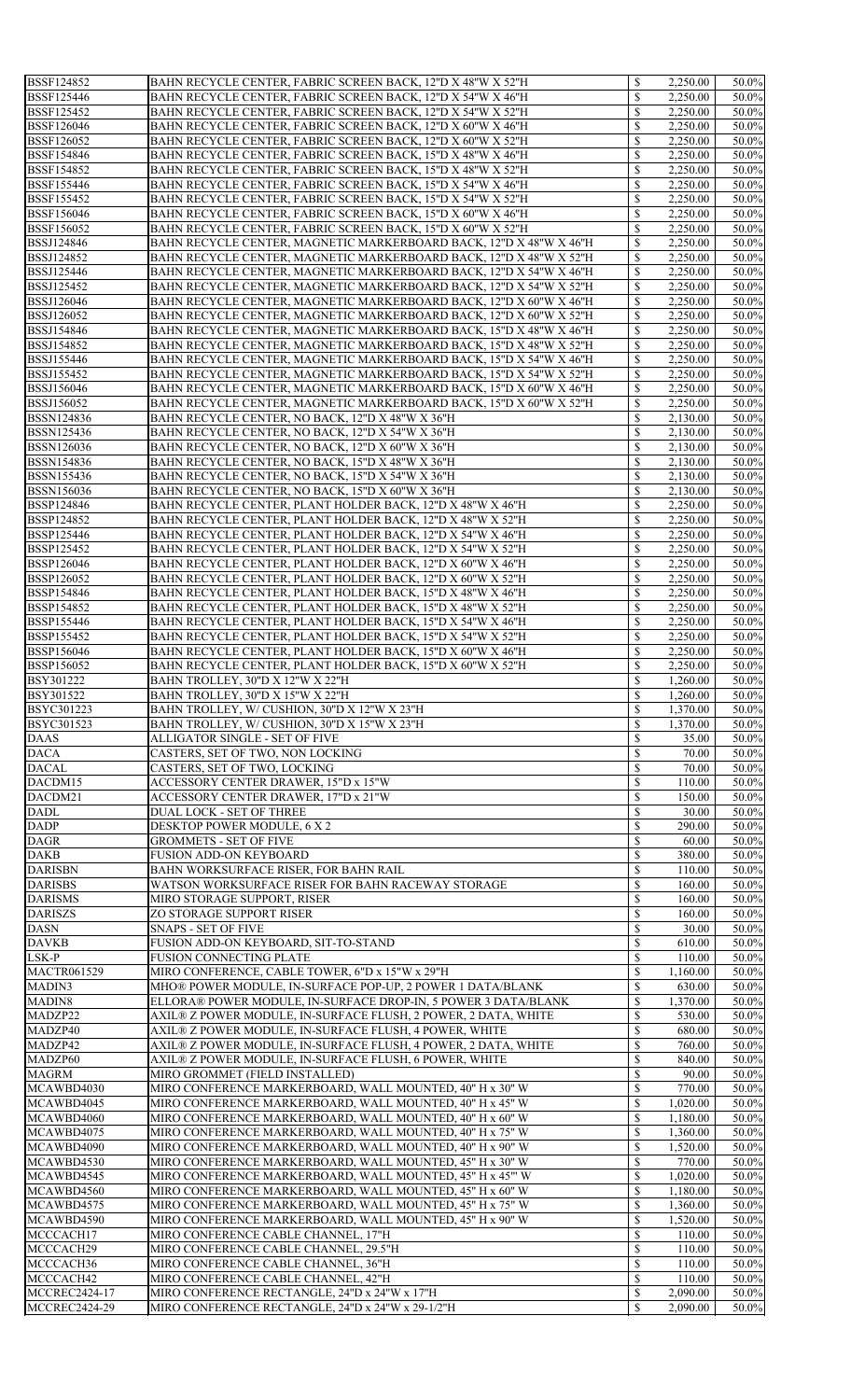| <b>MCCREC2430-17</b> | MIRO CONFERENCE RECTANGLE, 24"D x 30"W x 17"H                             | $\boldsymbol{\mathsf{S}}$ | 2,150.00  | 50.0% |
|----------------------|---------------------------------------------------------------------------|---------------------------|-----------|-------|
| <b>MCCREC2430-29</b> | MIRO CONFERENCE RECTANGLE, 24"D x 30"W x 29-1/2"H                         | $\mathcal{S}$             | 2,120.00  | 50.0% |
|                      |                                                                           |                           |           |       |
| <b>MCCREC2436-17</b> | MIRO CONFERENCE RECTANGLE, 24"D x 36"W x 17"H                             | \$                        | 2,150.00  | 50.0% |
| <b>MCCREC2436-29</b> | MIRO CONFERENCE RECTANGLE, 24"D x 36"W x 29-1/2"H                         | \$                        | 2,150.00  | 50.0% |
| <b>MCCREC2442-17</b> | MIRO CONFERENCE RECTANGLE, 24"D x 42"W x 17"H                             | \$                        | 2,200.00  | 50.0% |
| <b>MCCREC2442-29</b> | MIRO CONFERENCE RECTANGLE, 24"D x 42"W x 29-1/2"H                         | \$                        | 2,170.00  | 50.0% |
| <b>MCCREC2448-17</b> | MIRO CONFERENCE RECTANGLE, 24"D x 48"W x 17"H                             | \$                        | 2,200.00  | 50.0% |
|                      |                                                                           |                           |           | 50.0% |
| <b>MCCREC2448-29</b> | MIRO CONFERENCE RECTANGLE, 24"D x 48"W x 29-1/2"H                         | \$                        | 2,200.00  |       |
| <b>MCCREC2460-17</b> | MIRO CONFERENCE RECTANGLE, 24"D x 60"W x 17"H                             | \$                        | 2,420.00  | 50.0% |
| <b>MCCREC2460-29</b> | MIRO CONFERENCE RECTANGLE, 24"D x 60"W x 29-1/2"H                         | \$                        | 2,420.00  | 50.0% |
| <b>MCCREC2472-17</b> | MIRO CONFERENCE RECTANGLE, 24"D x 72"W x 17"H                             | \$                        | 2,480.00  | 50.0% |
| <b>MCCREC2472-29</b> | MIRO CONFERENCE RECTANGLE, 24"D x 72"W x 29-1/2"H                         | \$                        | 2,480.00  | 50.0% |
| <b>MCCREC3030-29</b> | MIRO CONFERENCE RECTANGLE, 30"D x 30"W x 29-1/2"H                         | \$                        | 2,170.00  | 50.0% |
| <b>MCCREC3030-42</b> | MIRO CONFERENCE RECTANGLE, 30"D x 30"W x 42"H                             | \$                        |           | 50.0% |
|                      |                                                                           |                           | 2,170.00  |       |
| MCCREC3036-29        | MIRO CONFERENCE RECTANGLE, 30"D x 36"W x 29-1/2"H                         | \$                        | 2,170.00  | 50.0% |
| <b>MCCREC3036-42</b> | MIRO CONFERENCE RECTANGLE, 30"D x 36"W x 42"H                             | \$                        | 2,170.00  | 50.0% |
| <b>MCCREC3042-29</b> | MIRO CONFERENCE RECTANGLE, 30"D x 42"W x 29-1/2"H                         | \$                        | 2,230.00  | 50.0% |
| <b>MCCREC3042-42</b> | MIRO CONFERENCE RECTANGLE, 30"D x 42"W x 42"H                             | \$                        | 2,230.00  | 50.0% |
| <b>MCCREC3048-29</b> | MIRO CONFERENCE RECTANGLE, 30"D x 48"W x 29-1/2"H                         | \$                        | 2,230.00  | 50.0% |
| <b>MCCREC3048-42</b> | MIRO CONFERENCE RECTANGLE, 30"D x 48"W x 42"H                             | \$                        | 2,230.00  | 50.0% |
|                      |                                                                           |                           |           |       |
| <b>MCCREC3060-29</b> | MIRO CONFERENCE RECTANGLE, 30"D x 60"W x 29-1/2"H                         | $\mathcal{S}$             | 2,520.00  | 50.0% |
| <b>MCCREC3060-42</b> | MIRO CONFERENCE RECTANGLE, 30"D x 60"W x 42"H                             | \$                        | 2,520.00  | 50.0% |
| <b>MCCREC3072-29</b> | MIRO CONFERENCE RECTANGLE, 30"D x 72"W x 29-1/2"H                         | \$                        | 2,580.00  | 50.0% |
| <b>MCCREC3072-42</b> | MIRO CONFERENCE RECTANGLE, 30"D x 72"W x 42"H                             | \$                        | 2,580.00  | 50.0% |
| <b>MCCREC3084-29</b> | MIRO CONFERENCE RECTANGLE, 30"D x 84"W x 29-1/2"H                         | $\mathcal{S}$             | 3,040.00  | 50.0% |
| MCCREC3084-42        | MIRO CONFERENCE RECTANGLE, 30"D x 84"W x 42"H                             | \$                        | 3,040.00  | 50.0% |
| <b>MCCREC3636-29</b> |                                                                           |                           |           |       |
|                      | MIRO CONFERENCE RECTANGLE, 36"D x 36"W x 29-1/2"H                         | \$                        | 2,370.00  | 50.0% |
| <b>MCCREC3636-42</b> | MIRO CONFERENCE RECTANGLE, 36"D x 36"W x 42"H                             | $\boldsymbol{\mathsf{S}}$ | 2,370.00  | 50.0% |
| <b>MCCREC3642-29</b> | MIRO CONFERENCE RECTANGLE, 36"D x 42"W x 29-1/2"H                         | $\mathcal{S}$             | 2,410.00  | 50.0% |
| <b>MCCREC3642-42</b> | MIRO CONFERENCE RECTANGLE, 36"D x 42"W x 42"H                             |                           | 2,410.00  | 50.0% |
| <b>MCCREC3648-29</b> | MIRO CONFERENCE RECTANGLE, 36"D x 48"W x 29-1/2"H                         | \$                        | 2,410.00  | 50.0% |
| MCCREC3648-42        | MIRO CONFERENCE RECTANGLE, 36"D x 48"W x 42"H                             | \$                        | 2,410.00  | 50.0% |
| <b>MCCREC3660-29</b> |                                                                           |                           |           | 50.0% |
|                      | MIRO CONFERENCE RECTANGLE, 36"D x 60"W x 29-1/2"H                         | \$                        | 2,800.00  |       |
| <b>MCCREC3660-42</b> | MIRO CONFERENCE RECTANGLE, 36"D x 60"W x 42"H                             | $\mathcal{S}$             | 2,800.00  | 50.0% |
| <b>MCCREC3672-29</b> | MIRO CONFERENCE RECTANGLE, 36"D x 72"W x 29-1/2"H                         | \$                        | 2,920.00  | 50.0% |
| MCCREC3672-42        | MIRO CONFERENCE RECTANGLE, 36"D x 72"W x 42"H                             | $\mathcal{S}$             | 2,920.00  | 50.0% |
| <b>MCCREC3684-29</b> | MIRO CONFERENCE RECTANGLE, 36"D x 84"W x 29-1/2"H                         | \$                        | 3,590.00  | 50.0% |
| MCCREC3684-42        | MIRO CONFERENCE RECTANGLE, 36"D x 84"W x 42"H                             | $\mathcal{S}$             | 3,590.00  | 50.0% |
|                      |                                                                           |                           |           |       |
| <b>MCCREC3696-29</b> | MIRO CONFERENCE RECTANGLE, 36"D x 96"W x 29-1/2"H                         | \$                        | 3,700.00  | 50.0% |
| <b>MCCREC3696-42</b> | MIRO CONFERENCE RECTANGLE, 36"D x 96"W x 42"H                             | $\mathcal{S}$             | 3,700.00  | 50.0% |
| <b>MCCREC4242-29</b> | MIRO CONFERENCE RECTANGLE, 42"D x 42"W x 29-1/2"H                         | \$                        | 2,510.00  | 50.0% |
| <b>MCCREC4242-42</b> | MIRO CONFERENCE RECTANGLE, 42"D x 42"W x 42"H                             | $\mathcal{S}$             | 2,510.00  | 50.0% |
| <b>MCCREC4248-29</b> | MIRO CONFERENCE RECTANGLE, 42"D x 48"W x 29-1/2"H                         | \$                        | 2,510.00  | 50.0% |
| MCCREC4248-42        | MIRO CONFERENCE RECTANGLE, 42"D x 48"W x 42"H                             | $\mathcal{S}$             | 2,510.00  | 50.0% |
| <b>MCCREC4260-29</b> |                                                                           | \$                        |           |       |
|                      | MIRO CONFERENCE RECTANGLE, 42"D x 60"W x 29-1/2"H                         |                           | 2,900.00  | 50.0% |
| <b>MCCREC4260-42</b> | MIRO CONFERENCE RECTANGLE, 42"D x 60"W x 42"H                             | $\mathcal{S}$             | 2,900.00  | 50.0% |
| <b>MCCREC4272-29</b> | MIRO CONFERENCE RECTANGLE, 42"D x 72"W x 29-1/2"H                         | \$                        | 3,020.00  | 50.0% |
| <b>MCCREC4272-42</b> | MIRO CONFERENCE RECTANGLE, 42"D x 72"W x 42"H                             | $\mathcal{S}$             | 3,020.00  | 50.0% |
| <b>MCCREC4284-29</b> | MIRO CONFERENCE RECTANGLE, 42"D x 84"W x 29-1/2"H                         | \$                        | 3,680.00  | 50.0% |
| <b>MCCREC4284-42</b> | MIRO CONFERENCE RECTANGLE, 42"D x 84"W x 42"H                             | $\mathcal{S}$             | 3,680.00  | 50.0% |
| <b>MCCREC4296-29</b> | MIRO CONFERENCE RECTANGLE, 42"D x 96"W x 29-1/2"H                         | $\mathbb{S}$              | 3,730.00  | 50.0% |
|                      |                                                                           |                           |           |       |
| <b>MCCREC4296-42</b> | MIRO CONFERENCE RECTANGLE, 42"D x 96"W x 42"H                             | \$                        | 3,730.00  | 50.0% |
| MCCREC48108-29       | MIRO CONFERENCE RECTANGLE, 48"D x 108"W (2-PIECE TOP) x 29-1/2"H          | \$                        | 7,990.00  | 50.0% |
| MCCREC48120-29       | MIRO CONFERENCE RECTANGLE, 48"D x 120"W (2-PIECE TOP) x 29-1/2"H          | $\mathcal{S}$             | 8,390.00  | 50.0% |
| MCCREC48132-29       | MIRO CONFERENCE RECTANGLE, 48"D x 132"W (2-PIECE TOP) x 29-1/2"H          | $\mathbb{S}$              | 8,730.00  | 50.0% |
| MCCREC48144-29       | MIRO CONFERENCE RECTANGLE, 48"D x 144"W (2-PIECE TOP) x 29-1/2"H          | $\mathcal{S}$             | 8,940.00  | 50.0% |
| MCCREC48156-29       | MIRO CONFERENCE RECTANGLE, 48"D x 156"W (2-PIECE TOP) x 29-1/2"H          | $\mathcal{S}$             | 10,230.00 | 50.0% |
|                      |                                                                           |                           |           |       |
| MCCREC48168-29       | MIRO CONFERENCE RECTANGLE, 48"D x 168"W (2-PIECE TOP) x 29-1/2"H          | $\mathbb{S}$              | 11,260.00 | 50.0% |
| MCCREC48180-29       | MIRO CONFERENCE RECTANGLE, 48"D x 180"W (2-PIECE TOP) x 29-1/2"H          | $\mathbb{S}$              | 11,460.00 | 50.0% |
| MCCREC48192-29       | MIRO CONFERENCE RECTANGLE, 48"D x 192"W (2-PIECE TOP) x 29-1/2"H          |                           | 11,660.00 | 50.0% |
| MCCREC48216-29       | MIRO CONFERENCE RECTANGLE, 48"D x 216"W (3-PIECE TOP) x 29-1/2"H          | $\mathbb{S}$              | 12,230.00 | 50.0% |
| MCCREC48240-29       | MIRO CONFERENCE RECTANGLE, $48$ "D x $240$ "W (3-PIECE TOP) x $29-1/2$ "H | $\mathbb{S}$              | 14,260.00 | 50.0% |
| MCCREC48264-29       | MIRO CONFERENCE RECTANGLE, 48"D x 264"W (3-PIECE TOP) x 29-1/2"H          | $\mathbb{S}$              | 15,360.00 | 50.0% |
| MCCREC48288-29       | MIRO CONFERENCE RECTANGLE, 48"D x 288"W (3-PIECE TOP) x 29-1/2"H          | $\mathbb{S}$              | 16,460.00 | 50.0% |
|                      |                                                                           |                           |           |       |
| <b>MCCREC4848-29</b> | MIRO CONFERENCE RECTANGLE, 48"D x 48"W x 29-1/2"H                         | $\mathbb{S}$              | 2,510.00  | 50.0% |
| MCCREC4848-42        | MIRO CONFERENCE RECTANGLE, 48"D x 48"W x 42"H                             | $\mathcal{S}$             | 2,510.00  | 50.0% |
| <b>MCCREC4860-29</b> | MIRO CONFERENCE RECTANGLE, 48"D x 60"W x 29-1/2"H                         | \$                        | 2,900.00  | 50.0% |
| <b>MCCREC4860-42</b> | MIRO CONFERENCE RECTANGLE, 48"D x 60"W x 42"H                             | $\mathbb{S}$              | 2,900.00  | 50.0% |
| <b>MCCREC4872-29</b> | MIRO CONFERENCE RECTANGLE, 48"D x 72"W x 29-1/2"H                         | $\mathbb{S}$              | 3,020.00  | 50.0% |
| MCCREC4872-42        | MIRO CONFERENCE RECTANGLE, 48"D x 72"W x 42"H                             | $\mathcal{S}$             | 3,020.00  | 50.0% |
| <b>MCCREC4884-29</b> | MIRO CONFERENCE RECTANGLE, 48"D x 84"W x 29-1/2"H                         | $\mathbb{S}$              | 3,680.00  | 50.0% |
|                      |                                                                           |                           |           |       |
| <b>MCCREC4884-42</b> | MIRO CONFERENCE RECTANGLE, 48"D x 84"W x 42"H                             | $\mathcal{S}$             | 3,680.00  | 50.0% |
| <b>MCCREC4896-29</b> | MIRO CONFERENCE RECTANGLE, 48"D x 96"W x 29-1/2"H                         | $\mathbb{S}$              | 3,730.00  | 50.0% |
| <b>MCCREC4896-42</b> | MIRO CONFERENCE RECTANGLE, 48"D x 96"W x 42"H                             | $\mathcal{S}$             | 3,730.00  | 50.0% |
| MCCREC54108-29       | MIRO CONFERENCE RECTANGLE, 54"D x 108"W (2-PIECE TOP) x 29-1/2"H          | \$                        | 8,170.00  | 50.0% |
| MCCREC54120-29       | MIRO CONFERENCE RECTANGLE, $54$ "D x 120"W (2-PIECE TOP) x 29-1/2"H       | $\mathcal{S}$             | 8,570.00  | 50.0% |
| MCCREC54132-29       | MIRO CONFERENCE RECTANGLE, 54"D x 132"W (2-PIECE TOP) x 29-1/2"H          | $\mathbb{S}$              | 8,770.00  | 50.0% |
|                      |                                                                           |                           |           |       |
| MCCREC54144-29       | MIRO CONFERENCE RECTANGLE, 54"D x 144"W (2-PIECE TOP) x 29-1/2"H          | $\mathbb{S}$              | 8,980.00  | 50.0% |
| MCCREC54156-29       | MIRO CONFERENCE RECTANGLE, 54"D x 156"W (2-PIECE TOP) x 29-1/2"H          | $\mathbb{S}$              | 10,420.00 | 50.0% |
| MCCREC54168-29       | MIRO CONFERENCE RECTANGLE, $54$ "D x $168$ "W (2-PIECE TOP) x $29-1/2$ "H | $\mathbb{S}$              | 11,460.00 | 50.0% |
| MCCREC54180-29       | MIRO CONFERENCE RECTANGLE, 54"D x 180"W (2-PIECE TOP) x 29-1/2"H          | $\mathbb{S}$              | 11,640.00 | 50.0% |
| MCCREC54192-29       | MIRO CONFERENCE RECTANGLE, 54"D x 192"W (2-PIECE TOP) x 29-1/2"H          | $\mathbb{S}$              | 11,860.00 | 50.0% |
| MCCREC54216-29       | MIRO CONFERENCE RECTANGLE, 54"D x 216"W (3-PIECE TOP) x 29-1/2"H          | $\mathbb{S}$              | 12,280.00 | 50.0% |
| MCCREC54240-29       |                                                                           |                           |           |       |
|                      | MIRO CONFERENCE RECTANGLE, $54$ "D x $240$ "W (3-PIECE TOP) x $29-1/2$ "H | $\mathbb{S}$              | 14,520.00 | 50.0% |
| MCCREC54264-29       | MIRO CONFERENCE RECTANGLE, 54"D x 264"W (3-PIECE TOP) x 29-1/2"H          | $\mathbb{S}$              | 15,620.00 | 50.0% |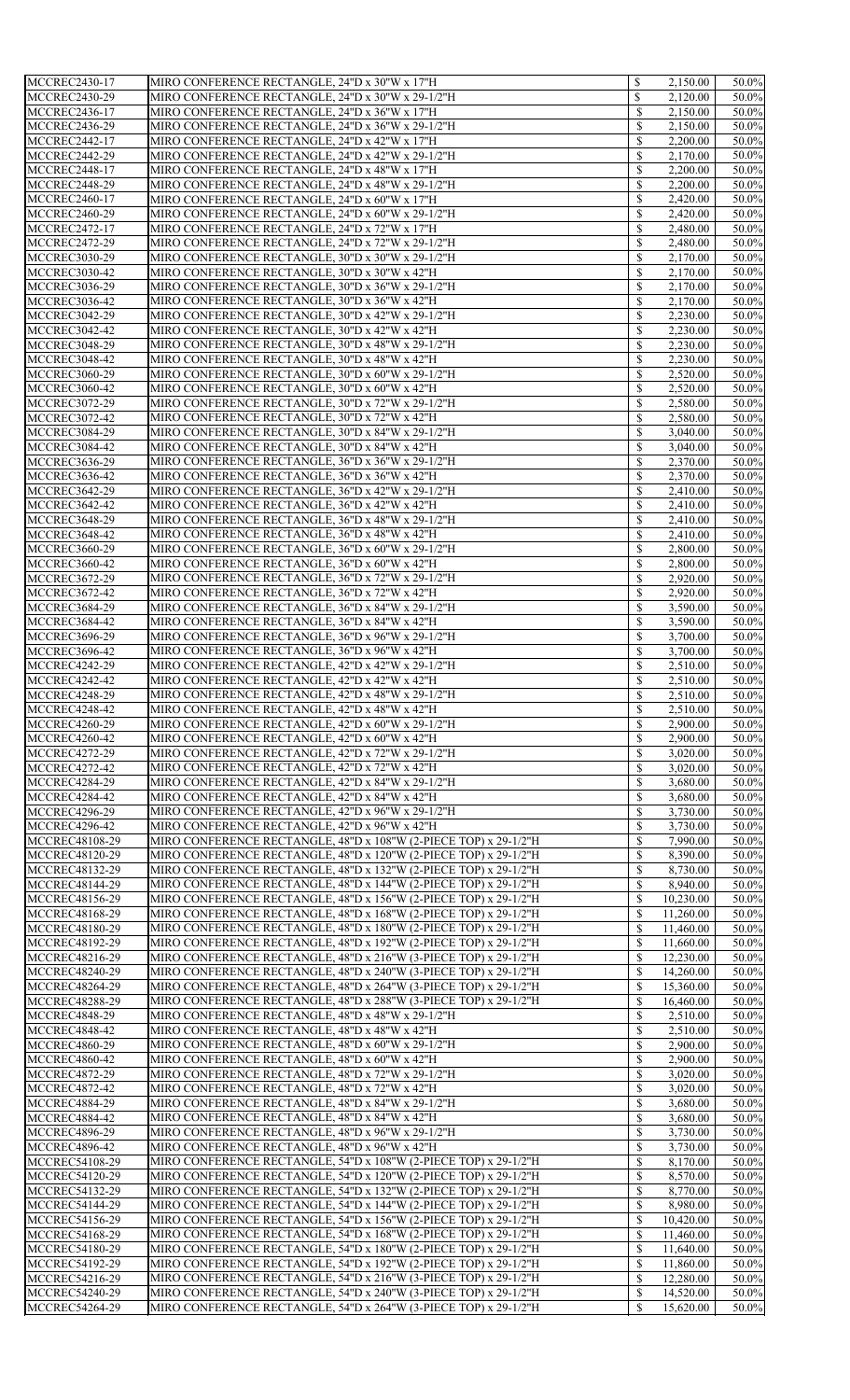| MCCREC54288-29        | MIRO CONFERENCE RECTANGLE, 54"D x 288"W (3-PIECE TOP) x 29-1/2"H          |                           | 16,750.00 | 50.0%    |
|-----------------------|---------------------------------------------------------------------------|---------------------------|-----------|----------|
| <b>MCCREC5460-29</b>  | MIRO CONFERENCE RECTANGLE, 54"D x 60"W x 29-1/2"H                         | $\mathbb{S}$              | 3,000.00  | 50.0%    |
| <b>MCCREC5460-42</b>  | MIRO CONFERENCE RECTANGLE, 54"D x 60"W x 42"H                             | \$                        | 3,000.00  | 50.0%    |
|                       |                                                                           |                           |           |          |
| <b>MCCREC5472-29</b>  | MIRO CONFERENCE RECTANGLE, 54"D x 72"W x 29-1/2"H                         | $\mathbb{S}$              | 3,060.00  | 50.0%    |
| <b>MCCREC5472-42</b>  | MIRO CONFERENCE RECTANGLE, 54"D x 72"W x 42"H                             | \$                        | 3,060.00  | 50.0%    |
| <b>MCCREC5484-29</b>  | MIRO CONFERENCE RECTANGLE, 54"D x 84"W x 29-1/2"H                         | \$                        | 3,780.00  | 50.0%    |
|                       |                                                                           |                           |           |          |
| <b>MCCREC5484-42</b>  | MIRO CONFERENCE RECTANGLE, 54"D x 84"W x 42"H                             | \$                        | 3,780.00  | 50.0%    |
| <b>MCCREC5496-29</b>  | MIRO CONFERENCE RECTANGLE, 54"D x 96"W x 29-1/2"H                         | \$                        | 3,840.00  | 50.0%    |
| <b>MCCREC5496-42</b>  | MIRO CONFERENCE RECTANGLE, 54"D x 96"W x 42"H                             | \$                        | 3,840.00  | 50.0%    |
|                       |                                                                           |                           |           |          |
| MCCREC60108-29        | MIRO CONFERENCE RECTANGLE, 60"D x 108"W (2-PIECE TOP) x 29-1/2"H          | \$                        | 8,170.00  | 50.0%    |
| MCCREC60120-29        | MIRO CONFERENCE RECTANGLE, 60"D x 120"W (2-PIECE TOP) x 29-1/2"H          | \$                        | 8,570.00  | 50.0%    |
| MCCREC60132-29        | MIRO CONFERENCE RECTANGLE, 60"D x 132"W (2-PIECE TOP) x 29-1/2"H          | \$                        | 8,770.00  | 50.0%    |
|                       |                                                                           |                           |           |          |
| MCCREC60144-29        | MIRO CONFERENCE RECTANGLE, 60"D x 144"W (2-PIECE TOP) x 29-1/2"H          | \$                        | 8,980.00  | 50.0%    |
| MCCREC60156-29        | MIRO CONFERENCE RECTANGLE, 60"D x 156"W (2-PIECE TOP) x 29-1/2"H          | $\mathbb{S}$              | 10,420.00 | 50.0%    |
| MCCREC60168-29        | MIRO CONFERENCE RECTANGLE, 60"D x 168"W (2-PIECE TOP) x 29-1/2"H          | \$                        | 11,460.00 | 50.0%    |
| MCCREC60180-29        |                                                                           | $\mathbb{S}$              |           | 50.0%    |
|                       | MIRO CONFERENCE RECTANGLE, 60"D x 180"W (2-PIECE TOP) x 29-1/2"H          |                           | 11,640.00 |          |
| MCCREC60192-29        | MIRO CONFERENCE RECTANGLE, 60"D x 192"W (2-PIECE TOP) x 29-1/2"H          | \$                        | 11,860.00 | 50.0%    |
| MCCREC60216-29        | MIRO CONFERENCE RECTANGLE, 60"D x 216"W (3-PIECE TOP) x 29-1/2"H          | $\mathbb{S}$              | 12,280.00 | 50.0%    |
| <b>MCCREC60240-29</b> | MIRO CONFERENCE RECTANGLE, 60"D x 240"W (3-PIECE TOP) x 29-1/2"H          | \$                        | 14,520.00 | 50.0%    |
|                       |                                                                           |                           |           |          |
| MCCREC60264-29        | MIRO CONFERENCE RECTANGLE, 60"D x 264"W (3-PIECE TOP) x 29-1/2"H          | $\mathbb{S}$              | 15,620.00 | 50.0%    |
| MCCREC60288-29        | MIRO CONFERENCE RECTANGLE, 60"D x 288"W (3-PIECE TOP) x 29-1/2"H          | \$                        | 16,750.00 | 50.0%    |
| <b>MCCREC6060-29</b>  | MIRO CONFERENCE RECTANGLE, 60"D x 60"W x 29-1/2"H                         | $\mathbb{S}$              | 3,000.00  | 50.0%    |
|                       |                                                                           |                           |           |          |
| <b>MCCREC6060-42</b>  | MIRO CONFERENCE RECTANGLE, 60"D x 60"W x 42"H                             | \$                        | 3,000.00  | 50.0%    |
| <b>MCCREC6072-29</b>  | MIRO CONFERENCE RECTANGLE, 60"D x 72"W x 29-1/2"H                         | $\mathbb{S}$              | 3,060.00  | 50.0%    |
| <b>MCCREC6072-42</b>  | MIRO CONFERENCE RECTANGLE, 60"D x 72"W x 42"H                             | \$                        | 3,060.00  | 50.0%    |
|                       |                                                                           |                           |           |          |
| <b>MCCREC6084-29</b>  | MIRO CONFERENCE RECTANGLE, 60"D x 84"W x 29-1/2"H                         | \$                        | 3,780.00  | 50.0%    |
| MCCREC6084-42         | MIRO CONFERENCE RECTANGLE, 60"D x 84"W x 42"H                             | \$                        | 3,780.00  | 50.0%    |
| <b>MCCREC6096-29</b>  | MIRO CONFERENCE RECTANGLE, 60"D x 96"W x 29-1/2"H                         | \$                        | 3,840.00  | 50.0%    |
|                       |                                                                           |                           |           |          |
| <b>MCCREC6096-42</b>  | MIRO CONFERENCE RECTANGLE, 60"D x 96"W x 42"H                             | \$                        | 3,840.00  | 50.0%    |
| MCMCACH29             | MOBILE MIRO CONFERENCE CABLE CHANNEL, 29.5"H                              |                           | 110.00    | 50.0%    |
| MCMCACH36             | MOBILE MIRO CONFERENCE CABLE CHANNEL, 36"H                                | \$                        | 110.00    | 50.0%    |
|                       |                                                                           |                           |           |          |
| MCMCACH42             | MOBILE MIRO CONFERENCE CABLE CHANNEL, 42"H                                | $\boldsymbol{\mathsf{S}}$ | 110.00    | 50.0%    |
|                       |                                                                           |                           |           |          |
| MCMREC3030-29         | MIRO MOBILE MEETING TABLE, 30"D x 30"W x 29-1/2"H WITH INDUSTRIAL CASTERS | \$                        | 2,510.00  | $50.0\%$ |
|                       |                                                                           |                           |           |          |
| MCMREC3030-42         | MIRO MOBILE MEETING TABLE, 30"D x 30"W x 42"H WITH INDUSTRIAL CASTERS     | $\mathbb{S}$              | 2,510.00  | 50.0%    |
|                       |                                                                           |                           |           |          |
| <b>MCMREC3036-29</b>  | MIRO MOBILE MEETING TABLE, 30"D x 36"W x 29-1/2"H WITH INDUSTRIAL CASTERS | \$                        | 2,510.00  | 50.0%    |
|                       |                                                                           |                           |           |          |
| MCMREC3036-42         | MIRO MOBILE MEETING TABLE, 30"D x 36"W x 42"H WITH INDUSTRIAL CASTERS     | $\mathcal{S}$             | 2,510.00  | 50.0%    |
|                       |                                                                           |                           |           |          |
| MCMREC3042-29         | MIRO MOBILE MEETING TABLE, 30"D x 42"W x 29-1/2"H WITH INDUSTRIAL CASTERS | \$                        | 2,570.00  | 50.0%    |
|                       |                                                                           |                           |           |          |
| <b>MCMREC3042-42</b>  | MIRO MOBILE MEETING TABLE, 30"D x 42"W x 42"H WITH INDUSTRIAL CASTERS     | \$                        | 2,570.00  | 50.0%    |
|                       |                                                                           |                           |           |          |
| <b>MCMREC3048-29</b>  | MIRO MOBILE MEETING TABLE, 30"D x 48"W x 29-1/2"H WITH INDUSTRIAL CASTERS | \$                        | 2,570.00  | 50.0%    |
|                       |                                                                           |                           |           |          |
| MCMREC3048-42         | MIRO MOBILE MEETING TABLE, 30"D x 48"W x 42"H WITH INDUSTRIAL CASTERS     |                           | 2,570.00  | 50.0%    |
|                       |                                                                           | $\mathcal{S}$             |           |          |
|                       |                                                                           |                           |           |          |
|                       |                                                                           |                           |           |          |
| MCMREC3060-29         | MIRO MOBILE MEETING TABLE, 30"D x 60"W x 29-1/2"H WITH INDUSTRIAL CASTERS | \$                        | 2,860.00  | $50.0\%$ |
| <b>MCMREC3060-42</b>  | MIRO MOBILE MEETING TABLE, 30"D x 60"W x 42"H WITH INDUSTRIAL CASTERS     | $\mathbb{S}$              | 2,860.00  | 50.0%    |
|                       |                                                                           |                           |           |          |
|                       |                                                                           |                           |           |          |
| <b>MCMREC3072-29</b>  | MIRO MOBILE MEETING TABLE, 30"D x 72"W x 29-1/2"H WITH INDUSTRIAL CASTERS | \$                        | 2,920.00  | 50.0%    |
| MCMREC3072-42         | MIRO MOBILE MEETING TABLE, 30"D x 72"W x 42"H WITH INDUSTRIAL CASTERS     | $\mathcal{S}$             | 2,920.00  | 50.0%    |
|                       |                                                                           |                           |           |          |
|                       |                                                                           |                           |           |          |
| MCMREC3084-29         | MIRO MOBILE MEETING TABLE, 30"D x 84"W x 29-1/2"H WITH INDUSTRIAL CASTERS | \$                        | 3,370.00  | 50.0%    |
| MCMREC3084-42         | MIRO MOBILE MEETING TABLE, 30"D x 84"W x 42"H WITH INDUSTRIAL CASTERS     | $\mathbb{S}$              | 3,370.00  | 50.0%    |
|                       |                                                                           |                           |           |          |
|                       |                                                                           |                           |           |          |
| MCMREC3636-29         | MIRO MOBILE MEETING TABLE, 36"D x 36"W x 29-1/2"H WITH INDUSTRIAL CASTERS | \$                        | 2,710.00  | 50.0%    |
| MCMREC3636-42         | MIRO MOBILE MEETING TABLE, 36"D x 36"W x 42"H WITH INDUSTRIAL CASTERS     | $\mathbb{S}$              | 2,710.00  | 50.0%    |
|                       |                                                                           |                           |           |          |
| MCMREC3642-29         | MIRO MOBILE MEETING TABLE, 36"D x 42"W x 29-1/2"H WITH INDUSTRIAL CASTERS | \$                        | 2,750.00  | 50.0%    |
|                       |                                                                           |                           |           |          |
| MCMREC3642-42         | MIRO MOBILE MEETING TABLE, 36"D x 42"W x 42"H WITH INDUSTRIAL CASTERS     | \$                        | 2,750.00  | 50.0%    |
|                       |                                                                           |                           |           |          |
| MCMREC3648-29         | MIRO MOBILE MEETING TABLE, 36"D x 48"W x 29-1/2"H WITH INDUSTRIAL CASTERS | $\mathbb{S}$              | 2,770.00  | 50.0%    |
| MCMREC3648-42         |                                                                           |                           |           |          |
|                       | MIRO MOBILE MEETING TABLE, 36"D x 48"W x 42"H WITH INDUSTRIAL CASTERS     | $\mathcal{S}$             | 2,770.00  | 50.0%    |
|                       |                                                                           |                           |           |          |
| MCMREC3660-29         | MIRO MOBILE MEETING TABLE, 36"D x 60"W x 29-1/2"H WITH INDUSTRIAL CASTERS | $\boldsymbol{\mathsf{S}}$ | 3,150.00  | 50.0%    |
| <b>MCMREC3660-42</b>  | MIRO MOBILE MEETING TABLE, 36"D x 60"W x 42"H WITH INDUSTRIAL CASTERS     | $\mathcal{S}$             | 3,150.00  | 50.0%    |
|                       |                                                                           |                           |           |          |
|                       |                                                                           |                           |           |          |
| MCMREC3672-29         | MIRO MOBILE MEETING TABLE, 36"D x 72"W x 29-1/2"H WITH INDUSTRIAL CASTERS | $\boldsymbol{\mathsf{S}}$ | 3,270.00  | 50.0%    |
| <b>MCMREC3672-42</b>  | MIRO MOBILE MEETING TABLE, 36"D x 72"W x 42"H WITH INDUSTRIAL CASTERS     | $\mathbb{S}$              | 3,270.00  | 50.0%    |
|                       |                                                                           |                           |           |          |
|                       |                                                                           |                           |           |          |
| MCMREC3684-29         | MIRO MOBILE MEETING TABLE, 36"D x 84"W x 29-1/2"H WITH INDUSTRIAL CASTERS | $\boldsymbol{\mathsf{S}}$ | 3,930.00  | 50.0%    |
| MCMREC3684-42         | MIRO MOBILE MEETING TABLE, 36"D x 84"W x 42"H WITH INDUSTRIAL CASTERS     | $\mathbb{S}$              | 3,930.00  | 50.0%    |
|                       |                                                                           |                           |           |          |
|                       |                                                                           |                           |           |          |
| <b>MCMREC3696-29</b>  | MIRO MOBILE MEETING TABLE, 36"D x 96"W x 29-1/2"H WITH INDUSTRIAL CASTERS | $\boldsymbol{\mathsf{S}}$ | 4,050.00  | 50.0%    |
| MCMREC3696-42         | MIRO MOBILE MEETING TABLE, 36"D x 96"W x 42"H WITH INDUSTRIAL CASTERS     | $\mathbb{S}$              | 4,050.00  | 50.0%    |
|                       |                                                                           |                           |           |          |
|                       |                                                                           |                           |           |          |
| MCMREC4242-29         | MIRO MOBILE MEETING TABLE, 42"D x 42"W x 29-1/2"H WITH INDUSTRIAL CASTERS | $\boldsymbol{\mathsf{S}}$ | 2,850.00  | 50.0%    |
| MCMREC4242-42         | MIRO MOBILE MEETING TABLE, 42"D x 42"W x 42"H WITH INDUSTRIAL CASTERS     | $\mathbb{S}$              | 2,850.00  | 50.0%    |
|                       |                                                                           |                           |           |          |
| <b>MCMREC4248-29</b>  |                                                                           | $\boldsymbol{\mathsf{S}}$ |           | 50.0%    |
|                       | MIRO MOBILE MEETING TABLE, 42"D x 48"W x 29-1/2"H WITH INDUSTRIAL CASTERS |                           | 2,850.00  |          |
| MCMREC4248-42         | MIRO MOBILE MEETING TABLE, 42"D x 48"W x 42"H WITH INDUSTRIAL CASTERS     | $\mathbb{S}$              | 2,850.00  | 50.0%    |
|                       |                                                                           |                           |           |          |
| <b>MCMREC4260-29</b>  | MIRO MOBILE MEETING TABLE, 42"D x 60"W x 29-1/2"H WITH INDUSTRIAL CASTERS | $\boldsymbol{\mathsf{S}}$ | 3,240.00  | 50.0%    |
|                       |                                                                           |                           |           |          |
| MCMREC4260-42         | MIRO MOBILE MEETING TABLE, 42"D x 60"W x 42"H WITH INDUSTRIAL CASTERS     | $\mathbb{S}$              | 3,240.00  | 50.0%    |
| MCMREC4272-29         | MIRO MOBILE MEETING TABLE, 42"D x 72"W x 29-1/2"H WITH INDUSTRIAL CASTERS | $\boldsymbol{\mathsf{S}}$ | 3,360.00  | 50.0%    |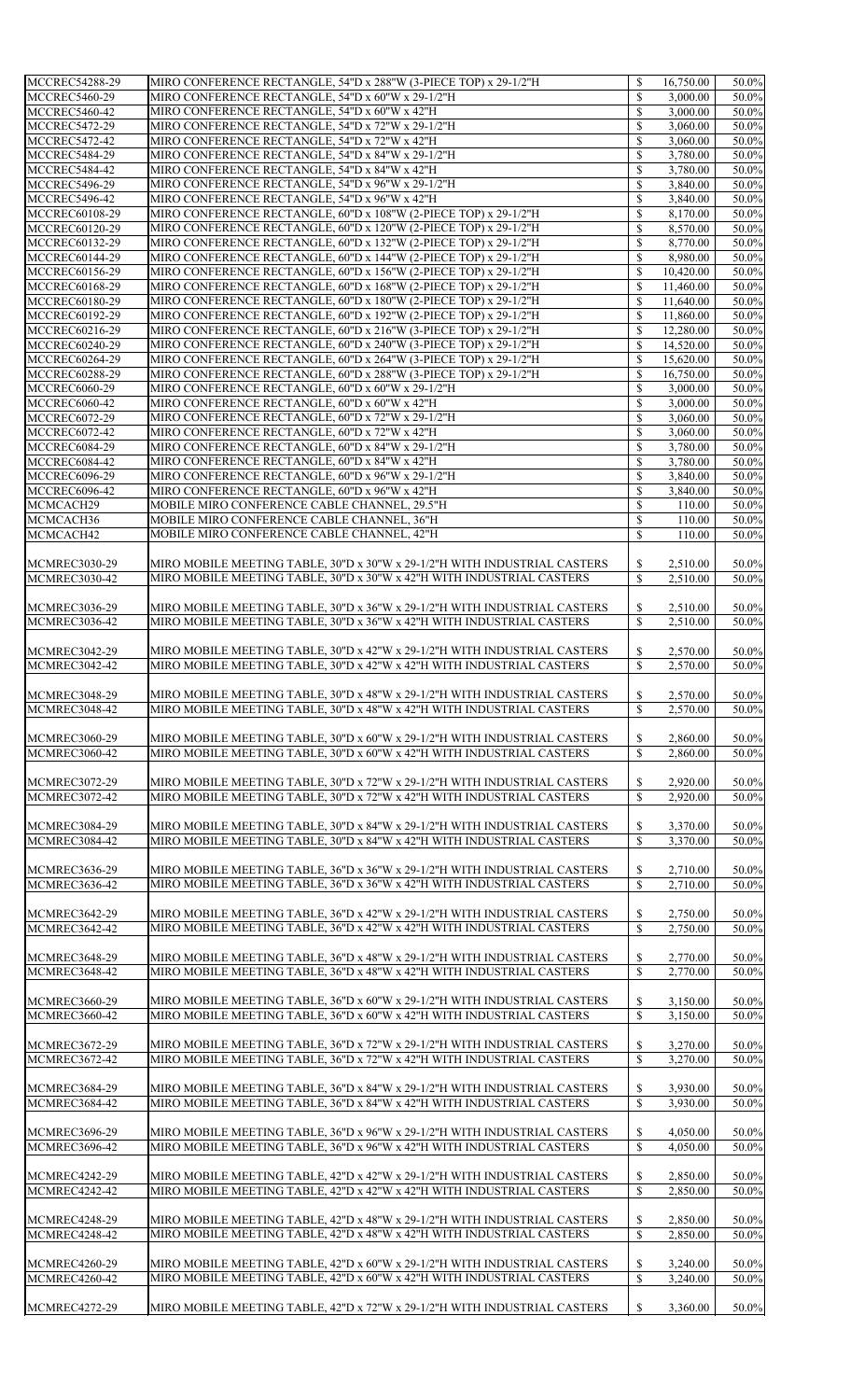| <b>MCMREC4272-42</b>                                                                                                                                                                                     | MIRO MOBILE MEETING TABLE, 42"D x 72"W x 42"H WITH INDUSTRIAL CASTERS                                                                              | $\mathbb{S}$                                           | 3,360.00             | 50.0%                                                                                                                                        |
|----------------------------------------------------------------------------------------------------------------------------------------------------------------------------------------------------------|----------------------------------------------------------------------------------------------------------------------------------------------------|--------------------------------------------------------|----------------------|----------------------------------------------------------------------------------------------------------------------------------------------|
| <b>MCMREC4284-29</b>                                                                                                                                                                                     | MIRO MOBILE MEETING TABLE, 42"D x 84"W x 29-1/2"H WITH INDUSTRIAL CASTERS                                                                          | $\boldsymbol{\mathsf{S}}$                              | 4,020.00             | 50.0%                                                                                                                                        |
| <b>MCMREC4284-42</b>                                                                                                                                                                                     | MIRO MOBILE MEETING TABLE, 42"D x 84"W x 42"H WITH INDUSTRIAL CASTERS                                                                              | $\mathcal{S}$                                          | 4,020.00             | 50.0%                                                                                                                                        |
|                                                                                                                                                                                                          |                                                                                                                                                    |                                                        |                      |                                                                                                                                              |
| <b>MCMREC4296-29</b>                                                                                                                                                                                     | MIRO MOBILE MEETING TABLE, 42"D x 96"W x 29-1/2"H WITH INDUSTRIAL CASTERS                                                                          | $\mathbb{S}$                                           | 4,070.00             | 50.0%                                                                                                                                        |
| <b>MCMREC4296-42</b>                                                                                                                                                                                     | MIRO MOBILE MEETING TABLE, 42"D x 96"W x 42"H WITH INDUSTRIAL CASTERS                                                                              | $\mathbb{S}$                                           | 4,070.00             | 50.0%                                                                                                                                        |
| <b>MCMREC4848-29</b>                                                                                                                                                                                     | MIRO MOBILE MEETING TABLE, 48"D x 48"W x 29-1/2"H WITH INDUSTRIAL CASTERS                                                                          | $\boldsymbol{\mathsf{S}}$                              | 2,880.00             | 50.0%                                                                                                                                        |
| <b>MCMREC4848-42</b>                                                                                                                                                                                     | MIRO MOBILE MEETING TABLE, 48"D x 48"W x 42"H WITH INDUSTRIAL CASTERS                                                                              | $\boldsymbol{\mathsf{S}}$                              | 2,880.00             | 50.0%                                                                                                                                        |
|                                                                                                                                                                                                          |                                                                                                                                                    |                                                        |                      |                                                                                                                                              |
| <b>MCMREC4860-29</b>                                                                                                                                                                                     | MIRO MOBILE MEETING TABLE, 48"D x 60"W x 29-1/2"H WITH INDUSTRIAL CASTERS                                                                          | $\mathbb{S}$                                           | 3,260.00             | 50.0%                                                                                                                                        |
| <b>MCMREC4860-42</b>                                                                                                                                                                                     | MIRO MOBILE MEETING TABLE, 48"D x 60"W x 42"H WITH INDUSTRIAL CASTERS                                                                              | $\boldsymbol{\mathsf{S}}$                              | 3,260.00             | 50.0%                                                                                                                                        |
| <b>MCMREC4872-29</b>                                                                                                                                                                                     | MIRO MOBILE MEETING TABLE, 48"D x 72"W x 29-1/2"H WITH INDUSTRIAL CASTERS                                                                          | $\boldsymbol{\mathsf{S}}$                              | 3,380.00             | 50.0%                                                                                                                                        |
| <b>MCMREC4872-42</b>                                                                                                                                                                                     | MIRO MOBILE MEETING TABLE, 48"D x 72"W x 42"H WITH INDUSTRIAL CASTERS                                                                              | $\boldsymbol{\mathsf{S}}$                              | 3,380.00             | 50.0%                                                                                                                                        |
|                                                                                                                                                                                                          |                                                                                                                                                    |                                                        |                      |                                                                                                                                              |
| <b>MCMREC4884-29</b><br><b>MCMREC4884-42</b>                                                                                                                                                             | MIRO MOBILE MEETING TABLE, 48"D x 84"W x 29-1/2"H WITH INDUSTRIAL CASTERS<br>MIRO MOBILE MEETING TABLE, 48"D x 84"W x 42"H WITH INDUSTRIAL CASTERS | $\boldsymbol{\mathsf{S}}$<br>$\boldsymbol{\mathsf{S}}$ | 4,040.00             | 50.0%<br>50.0%                                                                                                                               |
|                                                                                                                                                                                                          |                                                                                                                                                    |                                                        | 4,040.00             |                                                                                                                                              |
| <b>MCMREC4896-29</b>                                                                                                                                                                                     | MIRO MOBILE MEETING TABLE, 48"D x 96"W x 29-1/2"H WITH INDUSTRIAL CASTERS                                                                          | $\boldsymbol{\mathsf{S}}$                              | 4,100.00             | 50.0%                                                                                                                                        |
| <b>MCMREC4896-42</b>                                                                                                                                                                                     | MIRO MOBILE MEETING TABLE, 48"D x 96"W x 42"H WITH INDUSTRIAL CASTERS                                                                              | $\mathcal{S}$                                          | 4,100.00             | 50.0%                                                                                                                                        |
|                                                                                                                                                                                                          |                                                                                                                                                    |                                                        |                      |                                                                                                                                              |
| <b>MCMREC5460-29</b><br><b>MCMREC5460-42</b>                                                                                                                                                             | MIRO MOBILE MEETING TABLE, 54"D x 60"W x 29-1/2"H WITH INDUSTRIAL CASTERS<br>MIRO MOBILE MEETING TABLE, 54"D x 60"W x 42"H WITH INDUSTRIAL CASTERS | $\boldsymbol{\mathsf{S}}$<br>$\mathcal{S}$             | 3,360.00<br>3,360.00 | 50.0%<br>50.0%                                                                                                                               |
|                                                                                                                                                                                                          |                                                                                                                                                    |                                                        |                      |                                                                                                                                              |
| <b>MCMREC5472-29</b>                                                                                                                                                                                     | MIRO MOBILE MEETING TABLE, 54"D x 72"W x 29-1/2"H WITH INDUSTRIAL CASTERS                                                                          | $\boldsymbol{\mathsf{S}}$                              | 3,430.00             | 50.0%                                                                                                                                        |
| <b>MCMREC5472-42</b>                                                                                                                                                                                     | MIRO MOBILE MEETING TABLE, 54"D x 72"W x 42"H WITH INDUSTRIAL CASTERS                                                                              | $\mathcal{S}$                                          | 3,430.00             | 50.0%                                                                                                                                        |
| <b>MCMREC5484-29</b>                                                                                                                                                                                     | MIRO MOBILE MEETING TABLE, 54"D x 84"W x 29-1/2"H WITH INDUSTRIAL CASTERS                                                                          | $\mathbb{S}$                                           |                      |                                                                                                                                              |
| <b>MCMREC5484-42</b>                                                                                                                                                                                     | MIRO MOBILE MEETING TABLE, 54"D x 84"W x 42"H WITH INDUSTRIAL CASTERS                                                                              | $\mathbb{S}$                                           | 4,140.00<br>4,140.00 | 50.0%<br>50.0%                                                                                                                               |
|                                                                                                                                                                                                          |                                                                                                                                                    |                                                        |                      |                                                                                                                                              |
| <b>MCMREC5496-29</b>                                                                                                                                                                                     | MIRO MOBILE MEETING TABLE, 54"D x 96"W x 29-1/2"H WITH INDUSTRIAL CASTERS                                                                          | $\boldsymbol{\mathsf{S}}$                              | 4,210.00             | 50.0%                                                                                                                                        |
| <b>MCMREC5496-42</b>                                                                                                                                                                                     | MIRO MOBILE MEETING TABLE, 54"D x 96"W x 42"H WITH INDUSTRIAL CASTERS                                                                              | $\mathbb{S}$                                           | 4,210.00             | 50.0%                                                                                                                                        |
| <b>MCMREC6060-29</b>                                                                                                                                                                                     | MIRO MOBILE MEETING TABLE, 60"D x 60"W x 29-1/2"H WITH INDUSTRIAL CASTERS                                                                          | $\mathbb{S}$                                           | 3,360.00             | 50.0%                                                                                                                                        |
| <b>MCMREC6060-42</b>                                                                                                                                                                                     | MIRO MOBILE MEETING TABLE, 60"D x 60"W x 42"H WITH INDUSTRIAL CASTERS                                                                              | $\mathcal{S}$                                          | 3,360.00             | 50.0%                                                                                                                                        |
|                                                                                                                                                                                                          |                                                                                                                                                    |                                                        |                      |                                                                                                                                              |
| <b>MCMREC6072-29</b>                                                                                                                                                                                     | MIRO MOBILE MEETING TABLE, 60"D x 72"W x 29-1/2"H WITH INDUSTRIAL CASTERS                                                                          | $\boldsymbol{\mathsf{S}}$                              | 3,430.00             | 50.0%                                                                                                                                        |
| <b>MCMREC6072-42</b>                                                                                                                                                                                     | MIRO MOBILE MEETING TABLE, 60"D x 72"W x 42"H WITH INDUSTRIAL CASTERS                                                                              | $\mathcal{S}$                                          | 3,430.00             | 50.0%                                                                                                                                        |
| <b>MCMREC6084-29</b>                                                                                                                                                                                     | MIRO MOBILE MEETING TABLE, 60"D x 84"W x 29-1/2"H WITH INDUSTRIAL CASTERS                                                                          | $\mathbb{S}$                                           | 4,140.00             | 50.0%                                                                                                                                        |
| <b>MCMREC6084-42</b>                                                                                                                                                                                     | MIRO MOBILE MEETING TABLE, 60"D x 84"W x 42"H WITH INDUSTRIAL CASTERS                                                                              | $\mathcal{S}$                                          | 4,140.00             | 50.0%                                                                                                                                        |
|                                                                                                                                                                                                          |                                                                                                                                                    |                                                        |                      |                                                                                                                                              |
| <b>MCMREC6096-29</b>                                                                                                                                                                                     | MIRO MOBILE MEETING TABLE, 60"D x 96"W x 29-1/2"H WITH INDUSTRIAL CASTERS                                                                          | $\boldsymbol{\mathsf{S}}$                              | 4,210.00             | 50.0%                                                                                                                                        |
| <b>MCMREC6096-42</b><br>MDREC2045N                                                                                                                                                                       | MIRO MOBILE MEETING TABLE, 60"D x 96"W x 42"H WITH INDUSTRIAL CASTERS<br>MIRO RECTANGLE DESK, 20" DEEP x 45" WIDE                                  | $\mathcal{S}$<br>$\boldsymbol{\mathsf{S}}$             | 4,210.00<br>1,460.00 | 50.0%<br>50.0%                                                                                                                               |
| MDREC2048N                                                                                                                                                                                               | MIRO RECTANGLE DESK, 20" DEEP x 48" WIDE                                                                                                           | $\mathcal{S}$                                          | 1,460.00             | 50.0%                                                                                                                                        |
| MDREC2054N                                                                                                                                                                                               | MIRO RECTANGLE DESK, 20" DEEP x 54" WIDE                                                                                                           | $\boldsymbol{\mathsf{S}}$                              | 1,750.00             | 50.0%                                                                                                                                        |
| MDREC2060N                                                                                                                                                                                               | MIRO RECTANGLE DESK, 20" DEEP x 60" WIDE                                                                                                           | $\mathcal{S}$                                          | 1,750.00             | 50.0%                                                                                                                                        |
| MDREC2066N<br>MDREC2072N                                                                                                                                                                                 | MIRO RECTANGLE DESK, 20" DEEP x 66" WIDE<br>MIRO RECTANGLE DESK, 20" DEEP x 72" WIDE                                                               | $\boldsymbol{\mathsf{S}}$<br>$\mathcal{S}$             | 1,750.00<br>1,750.00 | 50.0%<br>50.0%                                                                                                                               |
| MDREC2075N                                                                                                                                                                                               | MIRO RECTANGLE DESK, 20" DEEP x 75" WIDE                                                                                                           | $\boldsymbol{\mathsf{S}}$                              | 2,180.00             | 50.0%                                                                                                                                        |
| MDREC2078N                                                                                                                                                                                               | MIRO RECTANGLE DESK, 20" DEEP x 78" WIDE                                                                                                           | $\mathcal{S}$                                          | 2,180.00             | 50.0%                                                                                                                                        |
| MDREC2084N                                                                                                                                                                                               | MIRO RECTANGLE DESK, 20" DEEP x 84" WIDE                                                                                                           | $\boldsymbol{\mathsf{S}}$                              | 2,330.00             | 50.0%                                                                                                                                        |
| MDREC2848N<br>MDREC2854N                                                                                                                                                                                 | MIRO RECTANGLE DESK, 28" DEEP x 48" WIDE<br>MIRO RECTANGLE DESK, 28" DEEP x 54" WIDE                                                               | $\mathcal{S}$<br>$\boldsymbol{\mathsf{S}}$             | 1,530.00<br>1,820.00 | 50.0%<br>50.0%                                                                                                                               |
| MDREC2860N                                                                                                                                                                                               | MIRO RECTANGLE DESK, 28" DEEP x 60" WIDE                                                                                                           | $\mathbb{S}$                                           | 1,820.00             | 50.0%                                                                                                                                        |
| MDREC2866N                                                                                                                                                                                               | MIRO RECTANGLE DESK, 28" DEEP x 66" WIDE                                                                                                           | $\boldsymbol{\mathsf{S}}$                              | 1,820.00             | 50.0%                                                                                                                                        |
| MDREC2872N                                                                                                                                                                                               | MIRO RECTANGLE DESK, 28" DEEP x 72" WIDE                                                                                                           | $\boldsymbol{\mathsf{S}}$                              | 1,820.00             | $50.0\%$                                                                                                                                     |
| MDREC2875N<br>MDREC2878N                                                                                                                                                                                 | MIRO RECTANGLE DESK, 28" DEEP x 75" WIDE<br>MIRO RECTANGLE DESK, 28" DEEP x 78" WIDE                                                               | $\mathcal{S}$                                          | 2,250.00<br>2,250.00 | 50.0%<br>50.0%                                                                                                                               |
| MDREC2884N                                                                                                                                                                                               | MIRO RECTANGLE DESK, 28" DEEP x 84" WIDE                                                                                                           | $\mathbb{S}$<br>$\boldsymbol{\mathsf{S}}$              | 2,400.00             | 50.0%                                                                                                                                        |
| MDREC3660N                                                                                                                                                                                               |                                                                                                                                                    |                                                        | 2,250.00             | 50.0%                                                                                                                                        |
| MDREC3666N                                                                                                                                                                                               | MIRO RECTANGLE DESK, 36" DEEP x 60" WIDE                                                                                                           | $\mathcal{S}$                                          |                      |                                                                                                                                              |
|                                                                                                                                                                                                          | MIRO RECTANGLE DESK, 36" DEEP x 66" WIDE                                                                                                           | $\boldsymbol{\mathsf{S}}$                              | 2,250.00             |                                                                                                                                              |
|                                                                                                                                                                                                          | MIRO RECTANGLE DESK, 36" DEEP x 72" WIDE                                                                                                           | $\mathcal{S}$                                          | 2,250.00             |                                                                                                                                              |
|                                                                                                                                                                                                          | MIRO RECTANGLE DESK, 36" DEEP x 75" WIDE                                                                                                           | $\boldsymbol{\mathsf{S}}$                              | 2,690.00             |                                                                                                                                              |
|                                                                                                                                                                                                          | MIRO RECTANGLE DESK, 36" DEEP x 78" WIDE<br>MIRO RECTANGLE DESK, 36" DEEP x 84" WIDE                                                               | $\mathcal{S}$<br>$\boldsymbol{\mathsf{S}}$             | 2,690.00<br>2,830.00 |                                                                                                                                              |
|                                                                                                                                                                                                          | MIRO SUPPORT, BRIDGE LEG, 20"D x 29-1/2"H                                                                                                          | $\mathcal{S}$                                          | 520.00               |                                                                                                                                              |
|                                                                                                                                                                                                          | MIRO SUPPORT, BRIDGE LEG, 28"D x 29-1/2"H                                                                                                          | $\boldsymbol{\mathsf{S}}$                              | 520.00               |                                                                                                                                              |
|                                                                                                                                                                                                          | MIRO SUPPORT, BRIDGE LEG, 36"D x 29-1/2"H                                                                                                          | $\mathbb{S}$                                           | 520.00               |                                                                                                                                              |
|                                                                                                                                                                                                          | MIRO SUPPORT, BRIDGE LEG, 40"D x 29-1/2"H                                                                                                          | $\boldsymbol{\mathsf{S}}$                              | 600.00<br>660.00     |                                                                                                                                              |
|                                                                                                                                                                                                          | MIRO SUPPORT, BRIDGE LEG, 56"D x 29-1/2"H<br>MIRO SUPPORT, BRIDGE LEG, 72"D x 29-1/2"H                                                             | $\mathcal{S}$<br>$\boldsymbol{\mathsf{S}}$             | 730.00               |                                                                                                                                              |
|                                                                                                                                                                                                          | MIRO MULTIPURPOSE TABLE, BASE ONLY WITH CASTERS, 20"D x 48"W x 28.5"H                                                                              | <sup>\$</sup>                                          | 1,410.00             |                                                                                                                                              |
|                                                                                                                                                                                                          | MIRO MULTIPURPOSE TABLE, BASE ONLY WITH CASTERS, 20"D x 54"W x 28.5"H                                                                              | $\boldsymbol{\mathsf{S}}$                              | 1,410.00             |                                                                                                                                              |
|                                                                                                                                                                                                          | MIRO MULTIPURPOSE TABLE, BASE ONLY WITH CASTERS, 20"D x 60"W x 28.5"H                                                                              | $\mathbb{S}$                                           | 1,410.00             |                                                                                                                                              |
| MDREC3672N<br>MDREC3675N<br>MDREC3678N<br>MDREC3684N<br>ML5502029<br>ML5502829<br>ML5503629<br>ML5504029<br>ML5505629<br>ML5507229<br>MMC2LG2048<br>MMC2LG2054<br>MMC2LG2060<br>MMC2LG2066<br>MMC2LG2072 | MIRO MULTIPURPOSE TABLE, BASE ONLY WITH CASTERS, 20"D x 66"W x 28.5"H<br>MIRO MULTIPURPOSE TABLE, BASE ONLY WITH CASTERS, 20"D x 72"W x 28.5"H     | $\mathcal{S}$<br><sup>\$</sup>                         | 1,410.00<br>1,410.00 | 50.0%<br>50.0%<br>50.0%<br>50.0%<br>50.0%<br>50.0%<br>50.0%<br>50.0%<br>50.0%<br>50.0%<br>50.0%<br>50.0%<br>50.0%<br>50.0%<br>50.0%<br>50.0% |
| MMC2LG2078                                                                                                                                                                                               | MIRO MULTIPURPOSE TABLE, BASE ONLY WITH CASTERS, 20"D x 78"W x 28.5"H                                                                              | $\boldsymbol{\mathsf{S}}$                              | 1,470.00             |                                                                                                                                              |
| MMC2LG2084                                                                                                                                                                                               | MIRO MULTIPURPOSE TABLE, BASE ONLY WITH CASTERS, 20"D x 84"W x 28.5"H                                                                              | $\mathbb{S}$                                           | 1,470.00             | 50.0%<br>50.0%                                                                                                                               |
| MMC2LG2090<br>MMC2LG2096                                                                                                                                                                                 | MIRO MULTIPURPOSE TABLE, BASE ONLY WITH CASTERS, 20"D x 90"W x 28.5"H<br>MIRO MULTIPURPOSE TABLE, BASE ONLY WITH CASTERS, 20"D x 96"W x 28.5"H     | $\boldsymbol{\mathsf{S}}$<br>$\mathbb{S}$              | 1,470.00<br>1,470.00 | 50.0%<br>50.0%                                                                                                                               |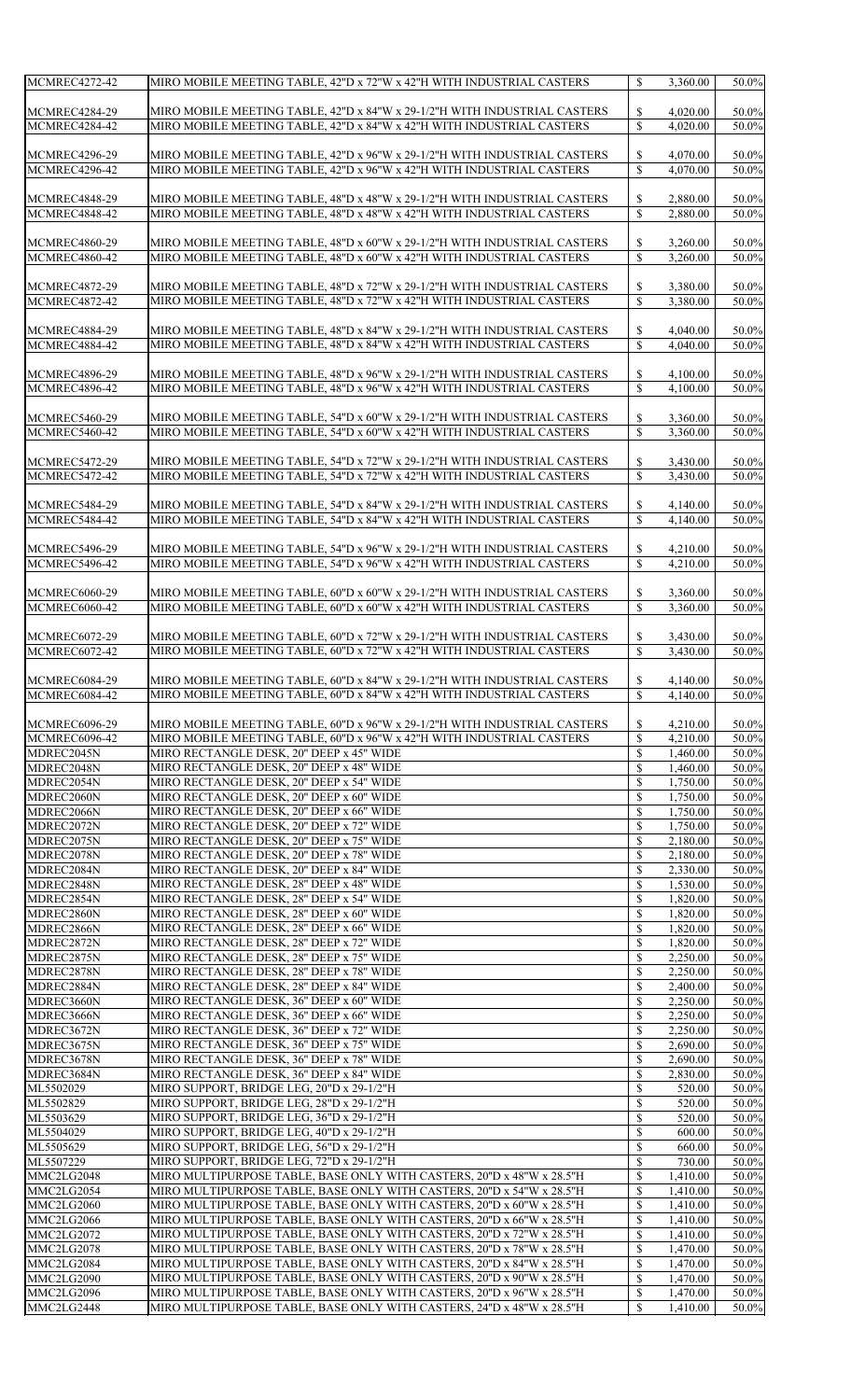| MMC2LG2460<br>MMC2LG2466<br>MMC2LG2472<br>MMC2LG2478                                                                                                                                             | MIRO MULTIPURPOSE TABLE, BASE ONLY WITH CASTERS, 24"D x 54"W x 28.5"H     | $\mathbb{S}$  | 1,410.00 | 50.0% |
|--------------------------------------------------------------------------------------------------------------------------------------------------------------------------------------------------|---------------------------------------------------------------------------|---------------|----------|-------|
|                                                                                                                                                                                                  | MIRO MULTIPURPOSE TABLE, BASE ONLY WITH CASTERS, 24"D x 60"W x 28.5"H     | $\mathbb{S}$  | 1,410.00 | 50.0% |
|                                                                                                                                                                                                  | MIRO MULTIPURPOSE TABLE, BASE ONLY WITH CASTERS, 24"D x 66"W x 28.5"H     | $\mathbb{S}$  | 1,410.00 | 50.0% |
|                                                                                                                                                                                                  | MIRO MULTIPURPOSE TABLE, BASE ONLY WITH CASTERS, 24"D x 72"W x 28.5"H     | $\mathbb{S}$  | 1,410.00 | 50.0% |
|                                                                                                                                                                                                  | MIRO MULTIPURPOSE TABLE, BASE ONLY WITH CASTERS, 24"D x 78"W x 28.5"H     | $\mathbb{S}$  | 1,470.00 | 50.0% |
| MMC2LG2484                                                                                                                                                                                       | MIRO MULTIPURPOSE TABLE, BASE ONLY WITH CASTERS, 24"D x 84"W x 28.5"H     | $\mathbb{S}$  | 1,470.00 | 50.0% |
| MMC2LG2490                                                                                                                                                                                       | MIRO MULTIPURPOSE TABLE, BASE ONLY WITH CASTERS, 24"D x 90"W x 28.5"H     | \$            | 1,470.00 | 50.0% |
| MMC2LG2496                                                                                                                                                                                       | MIRO MULTIPURPOSE TABLE, BASE ONLY WITH CASTERS, 24"D x 96"W x 28.5"H     | $\mathbb{S}$  | 1,470.00 | 50.0% |
| MMC2LG3048                                                                                                                                                                                       | MIRO MULTIPURPOSE TABLE, BASE ONLY WITH CASTERS, 30"D x 48"W x 28.5"H     | $\mathbb{S}$  | 1,410.00 | 50.0% |
| MMC2LG3054                                                                                                                                                                                       | MIRO MULTIPURPOSE TABLE, BASE ONLY WITH CASTERS, 30"D x 54"W x 28.5"H     | $\mathbb{S}$  | 1,410.00 | 50.0% |
| MMC2LG3060                                                                                                                                                                                       | MIRO MULTIPURPOSE TABLE, BASE ONLY WITH CASTERS, 30"D x 60"W x 28.5"H     | \$            | 1,410.00 | 50.0% |
| MMC2LG3066                                                                                                                                                                                       | MIRO MULTIPURPOSE TABLE, BASE ONLY WITH CASTERS, 30"D x 66"W x 28.5"H     | $\mathbb{S}$  | 1,410.00 | 50.0% |
| MMC2LG3072                                                                                                                                                                                       | MIRO MULTIPURPOSE TABLE, BASE ONLY WITH CASTERS, 30"D x 72"W x 28.5"H     | $\mathbb{S}$  | 1,410.00 | 50.0% |
| MMC2LG3078                                                                                                                                                                                       | MIRO MULTIPURPOSE TABLE, BASE ONLY WITH CASTERS, 30"D x 78"W x 28.5"H     | $\mathbb{S}$  | 1,470.00 | 50.0% |
| MMC2LG3084                                                                                                                                                                                       | MIRO MULTIPURPOSE TABLE, BASE ONLY WITH CASTERS, 30"D x 84"W x 28.5"H     | $\mathbb{S}$  | 1,470.00 | 50.0% |
| MMC2LG3090                                                                                                                                                                                       | MIRO MULTIPURPOSE TABLE, BASE ONLY WITH CASTERS, 30"D x 90"W x 28.5"H     | $\mathbb{S}$  | 1,470.00 | 50.0% |
| MMC2LG3096                                                                                                                                                                                       | MIRO MULTIPURPOSE TABLE, BASE ONLY WITH CASTERS, 30"D x 96"W x 28.5"H     | $\mathbb{S}$  | 1,470.00 | 50.0% |
| MMC2LG3666                                                                                                                                                                                       | MIRO MULTIPURPOSE TABLE, BASE ONLY WITH CASTERS, 36"D x 66"W x 28.5"H     | $\mathbb{S}$  | 1,530.00 | 50.0% |
| MMC2LG3672                                                                                                                                                                                       | MIRO MULTIPURPOSE TABLE, BASE ONLY WITH CASTERS, 36"D x 72"W x 28.5"H     | $\mathbb{S}$  | 1,530.00 | 50.0% |
| MMC2LG3678                                                                                                                                                                                       | MIRO MULTIPURPOSE TABLE, BASE ONLY WITH CASTERS, 36"D x 78"W x 28.5"H     | $\mathbb{S}$  | 1,530.00 | 50.0% |
| MMC2LG3684                                                                                                                                                                                       | MIRO MULTIPURPOSE TABLE, BASE ONLY WITH CASTERS, 36"D x 84"W x 28.5"H     | $\mathbb{S}$  | 1,530.00 | 50.0% |
| MMC2LG3690                                                                                                                                                                                       | MIRO MULTIPURPOSE TABLE, BASE ONLY WITH CASTERS, 36"D x 90"W x 28.5"H     | $\mathbb{S}$  | 1,530.00 | 50.0% |
| MMC2LG3696                                                                                                                                                                                       | MIRO MULTIPURPOSE TABLE, BASE ONLY WITH CASTERS, 36"D x 96"W x 28.5"H     | \$            | 1,530.00 | 50.0% |
| <b>MMCH</b>                                                                                                                                                                                      | MIRO FLIP TABLE CABLE CHANNEL, 12"H                                       | $\mathbb{S}$  | 60.00    | 50.0% |
| MMCHRI2448                                                                                                                                                                                       | MIRO MULTIPURPOSE TABLE, HALF ROUND WITH CASTERS, 24"D x 48"W x 28.5"H    | \$            | 1,480.00 | 50.0% |
| MMCHRI3060                                                                                                                                                                                       | MIRO MULTIPURPOSE TABLE, HALF ROUND WITH CASTERS, 30"D x 60"W x 28.5"H    | $\mathbb{S}$  | 1,640.00 | 50.0% |
| MMCHRI3672                                                                                                                                                                                       | MIRO MULTIPURPOSE TABLE, HALF ROUND WITH CASTERS, 36"D x 72"W x 28.5"H    | $\mathbb{S}$  | 1,980.00 | 50.0% |
| MMCKSI2448                                                                                                                                                                                       | MIRO MULTIPURPOSE TABLE, KEYSTONE WITH CASTERS, 24"D x 48"W x 28.5"H      | $\mathbb{S}$  | 1,490.00 | 50.0% |
|                                                                                                                                                                                                  |                                                                           |               |          |       |
| MMCKSI3060                                                                                                                                                                                       | MIRO MULTIPURPOSE TABLE, KEYSTONE WITH CASTERS, 30"D x 60"W x 28.5"H      |               | 1,920.00 | 50.0% |
| MMCKSI3672                                                                                                                                                                                       | MIRO MULTIPURPOSE TABLE, KEYSTONE WITH CASTERS, 36"D x 72"W x 28.5"H      | $\mathcal{S}$ | 2,000.00 | 50.0% |
|                                                                                                                                                                                                  | MIRO MULTIPURPOSE TABLE, RECTANGLE, FULL BASE WITH CASTERS, 20"D x 48"W x |               |          |       |
| MMCREF2048                                                                                                                                                                                       | 28.5"H                                                                    | $\mathbb{S}$  | 1,530.00 | 50.0% |
|                                                                                                                                                                                                  | MIRO MULTIPURPOSE TABLE, RECTANGLE, FULL BASE WITH CASTERS, 20"D x 54"W x |               |          |       |
| MMCREF2054                                                                                                                                                                                       | 28.5"H                                                                    | $\mathbb{S}$  | 1,620.00 | 50.0% |
|                                                                                                                                                                                                  | MIRO MULTIPURPOSE TABLE, RECTANGLE, FULL BASE WITH CASTERS, 20"D x 60"W x |               |          |       |
| MMCREF2060                                                                                                                                                                                       | 28.5"H                                                                    | $\mathbb{S}$  | 1,630.00 | 50.0% |
|                                                                                                                                                                                                  | MIRO MULTIPURPOSE TABLE, RECTANGLE, FULL BASE WITH CASTERS, 20"D x 66"W x |               |          |       |
| MMCREF2066                                                                                                                                                                                       | 28.5"H                                                                    | $\mathbb{S}$  | 1,630.00 | 50.0% |
|                                                                                                                                                                                                  | MIRO MULTIPURPOSE TABLE, RECTANGLE, FULL BASE WITH CASTERS, 20"D x 72"W x |               |          |       |
| MMCREF2072                                                                                                                                                                                       | 28.5"H                                                                    | $\mathbb{S}$  | 1,640.00 | 50.0% |
|                                                                                                                                                                                                  | MIRO MULTIPURPOSE TABLE, RECTANGLE, FULL BASE WITH CASTERS, 20"D x 78"W x |               |          |       |
| MMCREF2078                                                                                                                                                                                       | 28.5"H                                                                    | $\mathbb{S}$  | 1,910.00 | 50.0% |
|                                                                                                                                                                                                  |                                                                           |               |          |       |
|                                                                                                                                                                                                  | MIRO MULTIPURPOSE TABLE, RECTANGLE, FULL BASE WITH CASTERS, 20"D x 84"W x |               |          |       |
| MMCREF2084                                                                                                                                                                                       | 28.5"H                                                                    | $\mathbb{S}$  | 1,920.00 | 50.0% |
|                                                                                                                                                                                                  | MIRO MULTIPURPOSE TABLE, RECTANGLE, FULL BASE WITH CASTERS, 20"D x 90"W x |               |          |       |
| MMCREF2090                                                                                                                                                                                       | 28.5"H                                                                    | \$            | 1,980.00 | 50.0% |
|                                                                                                                                                                                                  | MIRO MULTIPURPOSE TABLE, RECTANGLE, FULL BASE WITH CASTERS, 20"D x 96"W x |               |          |       |
| MMCREF2096                                                                                                                                                                                       | 28.5"H                                                                    | $\mathbb{S}$  | 1,980.00 | 50.0% |
|                                                                                                                                                                                                  | MIRO MULTIPURPOSE TABLE, RECTANGLE, FULL BASE WITH CASTERS, 24"D x 48"W x |               |          |       |
| MMCREF2448                                                                                                                                                                                       | 28.5"H                                                                    | $\mathbb{S}$  | 1,540.00 | 50.0% |
|                                                                                                                                                                                                  | MIRO MULTIPURPOSE TABLE, RECTANGLE, FULL BASE WITH CASTERS, 24"D x 54"W x |               |          |       |
|                                                                                                                                                                                                  | 28.5"H                                                                    |               |          |       |
|                                                                                                                                                                                                  |                                                                           | $\mathbb{S}$  | 1,640.00 | 50.0% |
|                                                                                                                                                                                                  |                                                                           |               |          |       |
|                                                                                                                                                                                                  | MIRO MULTIPURPOSE TABLE, RECTANGLE, FULL BASE WITH CASTERS, 24"D x 60"W x |               |          |       |
|                                                                                                                                                                                                  | 28.5"H                                                                    | $\mathbb{S}$  | 1,640.00 | 50.0% |
|                                                                                                                                                                                                  | MIRO MULTIPURPOSE TABLE, RECTANGLE, FULL BASE WITH CASTERS, 24"D x 66"W x |               |          |       |
|                                                                                                                                                                                                  | 28.5"H                                                                    | $\mathbb{S}$  | 1,650.00 | 50.0% |
|                                                                                                                                                                                                  | MIRO MULTIPURPOSE TABLE, RECTANGLE, FULL BASE WITH CASTERS, 24"D x 72"W x |               |          |       |
|                                                                                                                                                                                                  | 28.5"H                                                                    | \$            | 1,650.00 | 50.0% |
|                                                                                                                                                                                                  | MIRO MULTIPURPOSE TABLE, RECTANGLE, FULL BASE WITH CASTERS, 24"D x 78"W x |               |          |       |
|                                                                                                                                                                                                  | 28.5"H                                                                    |               | 1,980.00 | 50.0% |
|                                                                                                                                                                                                  | MIRO MULTIPURPOSE TABLE, RECTANGLE, FULL BASE WITH CASTERS, 24"D x 84"W x |               |          |       |
|                                                                                                                                                                                                  | 28.5"H                                                                    | $\mathbb{S}$  | 2,000.00 | 50.0% |
|                                                                                                                                                                                                  | MIRO MULTIPURPOSE TABLE, RECTANGLE, FULL BASE WITH CASTERS, 24"D x 90"W x |               |          |       |
|                                                                                                                                                                                                  | 28.5"H                                                                    | \$            | 2,000.00 | 50.0% |
|                                                                                                                                                                                                  | MIRO MULTIPURPOSE TABLE, RECTANGLE, FULL BASE WITH CASTERS, 24"D x 96"W x |               |          |       |
|                                                                                                                                                                                                  | 28.5"H                                                                    | $\mathbb{S}$  | 2,020.00 | 50.0% |
|                                                                                                                                                                                                  | MIRO MULTIPURPOSE TABLE, RECTANGLE, FULL BASE WITH CASTERS, 30"D x 48"W x |               |          |       |
|                                                                                                                                                                                                  |                                                                           |               |          |       |
|                                                                                                                                                                                                  | 28.5"H                                                                    | $\mathbb{S}$  | 1,580.00 | 50.0% |
|                                                                                                                                                                                                  | MIRO MULTIPURPOSE TABLE, RECTANGLE, FULL BASE WITH CASTERS, 30"D x 54"W x |               |          |       |
|                                                                                                                                                                                                  | 28.5"H                                                                    | $\mathbb{S}$  | 1,670.00 | 50.0% |
|                                                                                                                                                                                                  | MIRO MULTIPURPOSE TABLE, RECTANGLE, FULL BASE WITH CASTERS, 30"D x 60"W x |               |          |       |
|                                                                                                                                                                                                  | 28.5"H                                                                    | $\mathbb{S}$  | 1,730.00 | 50.0% |
|                                                                                                                                                                                                  | MIRO MULTIPURPOSE TABLE, RECTANGLE, FULL BASE WITH CASTERS, 30"D x 66"W x |               |          |       |
|                                                                                                                                                                                                  | 28.5"H                                                                    | $\mathbb{S}$  | 1,740.00 | 50.0% |
|                                                                                                                                                                                                  | MIRO MULTIPURPOSE TABLE, RECTANGLE, FULL BASE WITH CASTERS, 30"D x 72"W x |               |          |       |
|                                                                                                                                                                                                  | 28.5"H                                                                    | $\mathbb{S}$  | 1,740.00 | 50.0% |
|                                                                                                                                                                                                  | MIRO MULTIPURPOSE TABLE, RECTANGLE, FULL BASE WITH CASTERS, 30"D x 78"W x |               |          |       |
|                                                                                                                                                                                                  | 28.5"H                                                                    | $\mathbb{S}$  | 2,050.00 | 50.0% |
| MMCREF2454<br>MMCREF2460<br>MMCREF2466<br>MMCREF2472<br>MMCREF2478<br>MMCREF2484<br>MMCREF2490<br>MMCREF2496<br>MMCREF3048<br>MMCREF3054<br>MMCREF3060<br>MMCREF3066<br>MMCREF3072<br>MMCREF3078 | MIRO MULTIPURPOSE TABLE, RECTANGLE, FULL BASE WITH CASTERS, 30"D x 84"W x |               |          |       |
| MMCREF3084                                                                                                                                                                                       | 28.5"H                                                                    | $\mathbb{S}$  | 2,120.00 | 50.0% |
|                                                                                                                                                                                                  | MIRO MULTIPURPOSE TABLE, RECTANGLE, FULL BASE WITH CASTERS, 30"D x 90"W x |               |          |       |
|                                                                                                                                                                                                  | 28.5"H                                                                    |               |          | 50.0% |
| MMCREF3090                                                                                                                                                                                       | MIRO MULTIPURPOSE TABLE, RECTANGLE, FULL BASE WITH CASTERS, 30"D x 96"W x | $\mathbb{S}$  | 2,130.00 |       |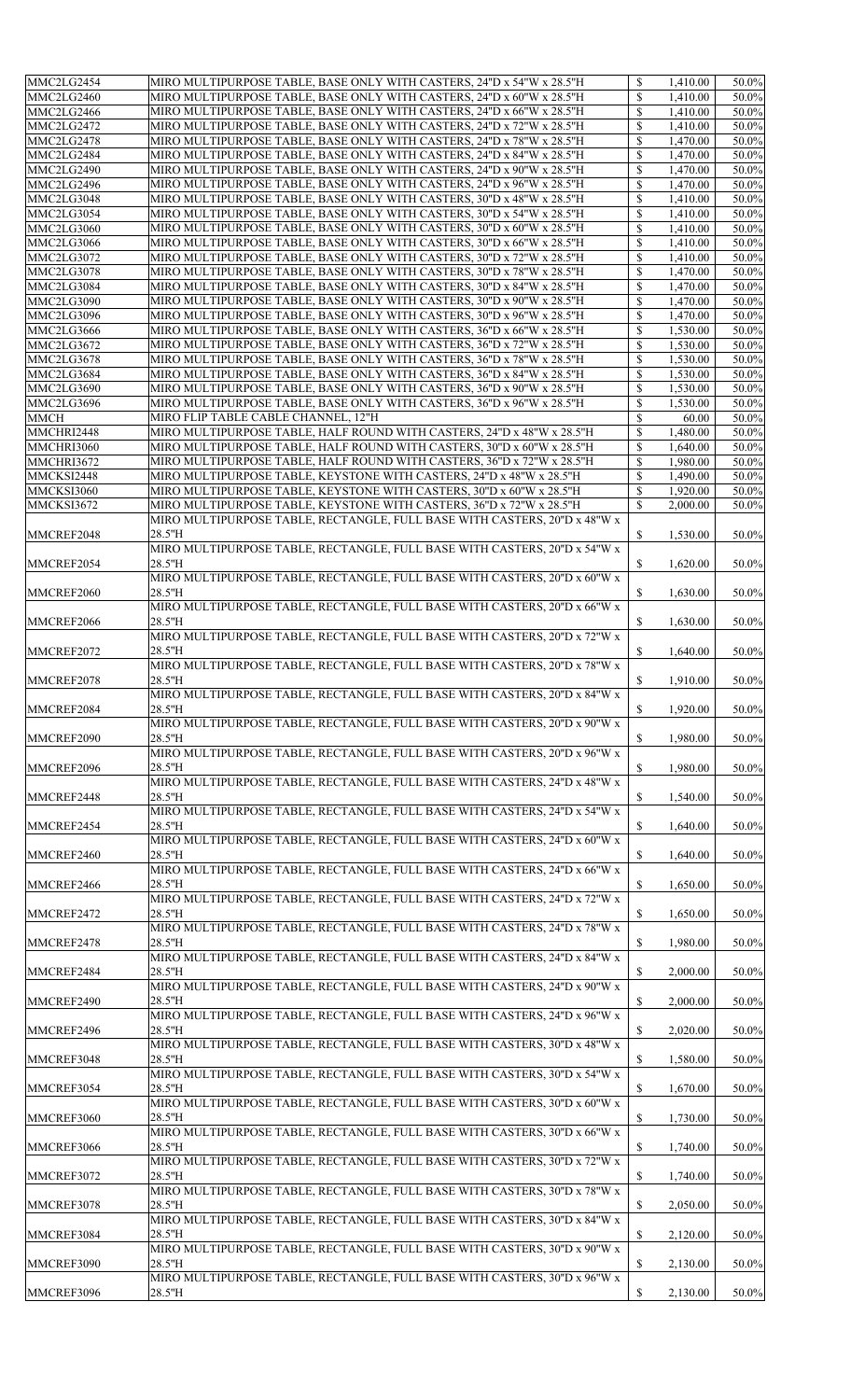|                                                      | MIRO MULTIPURPOSE TABLE, RECTANGLE, INSET BASE WITH CASTERS, 30"D x 66"W x                                                                           |                           |                      |                |
|------------------------------------------------------|------------------------------------------------------------------------------------------------------------------------------------------------------|---------------------------|----------------------|----------------|
| MMCREI3066                                           | 28.5"H                                                                                                                                               | $\mathbb{S}$              | 1,680.00             | 50.0%          |
|                                                      | MIRO MULTIPURPOSE TABLE, RECTANGLE, INSET BASE WITH CASTERS, 30"D x 72"W x                                                                           |                           |                      |                |
| MMCREI3072                                           | 28.5"H                                                                                                                                               | $\mathbb{S}$              | 1,690.00             | 50.0%          |
|                                                      | MIRO MULTIPURPOSE TABLE, RECTANGLE, INSET BASE WITH CASTERS, 30"D x 78"W x                                                                           |                           |                      |                |
| MMCREI3078                                           | 28.5"H                                                                                                                                               | $\mathbb{S}$              | 1,950.00             | 50.0%          |
|                                                      | MIRO MULTIPURPOSE TABLE, RECTANGLE, INSET BASE WITH CASTERS, 30"D x 84"W x                                                                           |                           |                      |                |
| MMCREI3084                                           | 28.5"H                                                                                                                                               | $\boldsymbol{\mathsf{S}}$ | 2,110.00             | 50.0%          |
|                                                      | MIRO MULTIPURPOSE TABLE, RECTANGLE, INSET BASE WITH CASTERS, 30"D x 90"W x                                                                           |                           |                      |                |
| MMCREI3090                                           | 28.5"H                                                                                                                                               | $\mathbb{S}$              | 2,110.00             | 50.0%          |
| MMCREI3096                                           | MIRO MULTIPURPOSE TABLE, RECTANGLE, INSET BASE WITH CASTERS, 30"D x 96"W x<br>28.5"H                                                                 | $\boldsymbol{\mathsf{S}}$ | 2,120.00             | 50.0%          |
|                                                      | MIRO MULTIPURPOSE TABLE, RECTANGLE, INSET BASE WITH CASTERS, 36"D x 66"W x                                                                           |                           |                      |                |
| MMCREI3666                                           | 28.5"H                                                                                                                                               | $\mathbb{S}$              | 2,020.00             | 50.0%          |
|                                                      | MIRO MULTIPURPOSE TABLE, RECTANGLE, INSET BASE WITH CASTERS, 36"D x 72"W x                                                                           |                           |                      |                |
| MMCREI3672                                           | 28.5"H                                                                                                                                               | $\boldsymbol{\mathsf{S}}$ | 2,020.00             | 50.0%          |
|                                                      | MIRO MULTIPURPOSE TABLE, RECTANGLE, INSET BASE WITH CASTERS, 36"D x 78"W x                                                                           |                           |                      |                |
| MMCREI3678                                           | 28.5"H                                                                                                                                               | $\mathbb{S}$              | 2,530.00             | 50.0%          |
|                                                      | MIRO MULTIPURPOSE TABLE, RECTANGLE, INSET BASE WITH CASTERS, 36"D x 84"W x                                                                           |                           |                      |                |
| MMCREI3684                                           | 28.5"H                                                                                                                                               | $\boldsymbol{\mathsf{S}}$ | 2,620.00             | 50.0%          |
|                                                      | MIRO MULTIPURPOSE TABLE, RECTANGLE, INSET BASE WITH CASTERS, 36"D x 90"W x                                                                           |                           |                      |                |
| MMCREI3690                                           | 28.5"H                                                                                                                                               | $\mathbb{S}$              | 2,630.00             | 50.0%          |
|                                                      | MIRO MULTIPURPOSE TABLE, RECTANGLE, INSET BASE WITH CASTERS, 36"D x 96"W x                                                                           |                           |                      |                |
| MMCREI3696                                           | 28.5"H                                                                                                                                               | <sup>\$</sup>             | 2,640.00             | 50.0%          |
| MMCTRI2460                                           | MIRO MULTIPURPOSE TABLE, TRAPEZOID WITH CASTERS, 24"D x 60"W x 28.5"H                                                                                | $\mathbb{S}$              | 1,620.00             | 50.0%          |
|                                                      |                                                                                                                                                      |                           |                      |                |
| MMCTRI2466                                           | MIRO MULTIPURPOSE TABLE, TRAPEZOID WITH CASTERS, 24"D x 66"W x 28.5"H                                                                                | $\mathbb{S}$              | 1,620.00             | 50.0%          |
| MMCTRI2472                                           | MIRO MULTIPURPOSE TABLE, TRAPEZOID WITH CASTERS, 24"D x 72"W x 28.5"H                                                                                | $\mathcal{S}$             | 1,630.00             | 50.0%          |
| MMCTRI3060                                           | MIRO MULTIPURPOSE TABLE, TRAPEZOID WITH CASTERS, 30"D x 60"W x 28.5"H                                                                                | $\mathbb{S}$              | 1,640.00             | 50.0%          |
| MMCTRI3066                                           | MIRO MULTIPURPOSE TABLE, TRAPEZOID WITH CASTERS, 30"D x 66"W x 28.5"H                                                                                | $\boldsymbol{\mathsf{S}}$ | 1,640.00             | 50.0%          |
| MMCTRI3072                                           | MIRO MULTIPURPOSE TABLE, TRAPEZOID WITH CASTERS, 30"D x 72"W x 28.5"H                                                                                | $\mathcal{S}$             | 1,650.00             | 50.0%          |
| MMF2LG2048                                           | MIRO FLIP TABLE, BASE ONLY WITH CASTERS, 20"D x 48"W x 28.5"H                                                                                        | $\mathbb{S}$              | 1,650.00             | 50.0%          |
| MMF2LG2054                                           | MIRO FLIP TABLE, BASE ONLY WITH CASTERS, 20"D x 54"W x 28.5"H                                                                                        | $\mathbb{S}$              | 1,650.00             | 50.0%          |
| MMF2LG2060                                           | MIRO FLIP TABLE, BASE ONLY WITH CASTERS, 20"D x 60"W x 28.5"H                                                                                        | $\mathcal{S}$             | 1,650.00             | 50.0%          |
| MMF2LG2066                                           | MIRO FLIP TABLE, BASE ONLY WITH CASTERS, 20"D x 66"W x 28.5"H                                                                                        | <sup>\$</sup>             | 1,650.00             | 50.0%          |
| MMF2LG2072                                           | MIRO FLIP TABLE, BASE ONLY WITH CASTERS, 20"D x 72"W x 28.5"H                                                                                        | $\mathcal{S}$             | 1,650.00             | 50.0%          |
|                                                      |                                                                                                                                                      |                           |                      |                |
| MMF2LG2078                                           | MIRO FLIP TABLE, BASE ONLY WITH CASTERS, 20"D x 78"W x 28.5"H                                                                                        | $\mathbb{S}$              | 1,720.00             | 50.0%          |
| MMF2LG2084                                           | MIRO FLIP TABLE, BASE ONLY WITH CASTERS, 20"D x 84"W x 28.5"H                                                                                        | $\mathcal{S}$             | 1,720.00             | 50.0%          |
| MMF2LG2090                                           | MIRO FLIP TABLE, BASE ONLY WITH CASTERS, 20"D x 90"W x 28.5"H                                                                                        | <sup>\$</sup>             | 1,720.00             | 50.0%          |
| MMF2LG2096                                           | MIRO FLIP TABLE, BASE ONLY WITH CASTERS, 20"D x 96"W x 28.5"H                                                                                        | $\mathcal{S}$             | 1,720.00             | 50.0%          |
| MMF2LG2448                                           | MIRO FLIP TABLE, BASE ONLY WITH CASTERS, 24"D x 48"W x 28.5"H                                                                                        | $\mathcal{S}$             | 1,650.00             | 50.0%          |
| MMF2LG2454                                           | MIRO FLIP TABLE, BASE ONLY WITH CASTERS, 24"D x 54"W x 28.5"H                                                                                        | $\mathcal{S}$             | 1,650.00             | 50.0%          |
| MMF2LG2460                                           | MIRO FLIP TABLE, BASE ONLY WITH CASTERS, 24"D x 60"W x 28.5"H                                                                                        | <sup>\$</sup>             | 1,650.00             | 50.0%          |
| MMF2LG2466                                           | MIRO FLIP TABLE, BASE ONLY WITH CASTERS, 24"D x 66"W x 28.5"H                                                                                        | $\mathcal{S}$             | 1,650.00             | 50.0%          |
| MMF2LG2472                                           | MIRO FLIP TABLE, BASE ONLY WITH CASTERS, 24"D x 72"W x 28.5"H                                                                                        | $\mathbb{S}$              | 1,650.00             | 50.0%          |
| MMF2LG2478                                           | MIRO FLIP TABLE, BASE ONLY WITH CASTERS, 24"D x 78"W x 28.5"H                                                                                        | $\boldsymbol{\mathsf{S}}$ | 1,720.00             | 50.0%          |
| MMF2LG2484                                           | MIRO FLIP TABLE, BASE ONLY WITH CASTERS, 24"D x 84"W x 28.5"H                                                                                        | <sup>\$</sup>             | 1,720.00             | 50.0%          |
| <b>MMF2LG2490</b>                                    | MIRO FLIP TABLE, BASE ONLY WITH CASTERS, 24"D x 90"W x 28.5"H                                                                                        | $\boldsymbol{\mathsf{S}}$ | 1,720.00             | 50.0%          |
|                                                      |                                                                                                                                                      |                           |                      |                |
| MMF2LG2496                                           | MIRO FLIP TABLE, BASE ONLY WITH CASTERS, 24"D x 96"W x 28.5"H                                                                                        | $\mathbb{S}$              | 1,720.00             | 50.0%          |
| <b>MMF2LG3048</b>                                    | MIRO FLIP TABLE, BASE ONLY WITH CASTERS, 30"D x 48"W x 28.5"H                                                                                        | $\mathcal{S}$             | 1,650.00             | 50.0%          |
| MMF2LG3054                                           | MIRO FLIP TABLE, BASE ONLY WITH CASTERS, 30"D x 54"W x 28.5"H                                                                                        | <sup>\$</sup>             | 1,650.00             | 50.0%          |
| MMF2LG3060                                           | MIRO FLIP TABLE, BASE ONLY WITH CASTERS, 30"D x 60"W x 28.5"H                                                                                        | $\mathcal{S}$             | 1,650.00             | 50.0%          |
| MMF2LG3066                                           | MIRO FLIP TABLE, BASE ONLY WITH CASTERS, 30"D x 66"W x 28.5"H                                                                                        | $\mathcal{S}$             | 1,650.00             | 50.0%          |
| <b>MMF2LG3072</b>                                    | MIRO FLIP TABLE, BASE ONLY WITH CASTERS, 30"D x 72"W x 28.5"H                                                                                        | $\mathcal{S}$             | 1,650.00             | 50.0%          |
| MMF2LG3078                                           | MIRO FLIP TABLE, BASE ONLY WITH CASTERS, 30"D x 78"W x 28.5"H                                                                                        | <sup>\$</sup>             | 1,720.00             | 50.0%          |
| MMF2LG3084                                           | MIRO FLIP TABLE, BASE ONLY WITH CASTERS, 30"D x 84"W x 28.5"H                                                                                        | $\boldsymbol{\mathsf{S}}$ | 1,720.00             | 50.0%          |
| MMF2LG3090                                           | MIRO FLIP TABLE, BASE ONLY WITH CASTERS, 30"D x 90"W x 28.5"H                                                                                        | $\mathcal{S}$             | 1,720.00             | 50.0%          |
| MMF2LG3096                                           | MIRO FLIP TABLE, BASE ONLY WITH CASTERS, 30"D x 96"W x 28.5"H                                                                                        | $\boldsymbol{\mathsf{S}}$ | 1,720.00             | 50.0%          |
| MMF2LG3666                                           | MIRO FLIP TABLE, BASE ONLY WITH CASTERS, 36"D x 66"W x 28.5"H                                                                                        | <sup>\$</sup>             | 1,780.00             | 50.0%          |
| MMF2LG3672                                           | MIRO FLIP TABLE, BASE ONLY WITH CASTERS, 36"D x 72"W x 28.5"H                                                                                        | $\boldsymbol{\mathsf{S}}$ | 1,780.00             | 50.0%          |
| MMF2LG3678                                           | MIRO FLIP TABLE, BASE ONLY WITH CASTERS, 36"D x 78"W x 28.5"H                                                                                        | $\mathcal{S}$             | 2,030.00             | 50.0%          |
| MMF2LG3684                                           | MIRO FLIP TABLE, BASE ONLY WITH CASTERS, 36"D x 84"W x 28.5"H                                                                                        | $\mathcal{S}$             | 2,030.00             | 50.0%          |
| <b>MMF2LG3690</b>                                    |                                                                                                                                                      |                           | 2,030.00             | 50.0%          |
|                                                      | MIRO FLIP TABLE, BASE ONLY WITH CASTERS, 36"D x 90"W x 28.5"H                                                                                        | $\boldsymbol{\mathsf{S}}$ |                      |                |
| MMF2LG3696                                           | MIRO FLIP TABLE, BASE ONLY WITH CASTERS, 36"D x 96"W x 28.5"H                                                                                        | \$                        | 2,030.00             | 50.0%          |
| MMFHRI2448                                           | MIRO FLIP TABLE, HALF ROUND WITH CASTERS, 24"D x 48"W x 28.5"H                                                                                       | \$                        | 1,810.00             | 50.0%          |
| MMFHRI3060                                           | MIRO FLIP TABLE, HALF ROUND WITH CASTERS, 30"D x 60"W x 28.5"H                                                                                       | \$                        | 2,130.00             | 50.0%          |
| MMFHRI3672                                           | MIRO FLIP TABLE, HALF ROUND WITH CASTERS, 36"D x 72"W x 28.5"H                                                                                       | \$                        | 2,480.00             | 50.0%          |
| MMFKSI2448                                           | MIRO FLIP TABLE, KEYSTONE WITH CASTERS, 24"D x 48"W x 28.5"H                                                                                         | \$                        | 1,810.00             | 50.0%          |
| MMFKSI3060                                           | MIRO FLIP TABLE, KEYSTONE WITH CASTERS, 30"D x 60"W x 28.5"H                                                                                         | \$                        | 2,400.00             | 50.0%          |
| MMFKSI3672                                           | MIRO FLIP TABLE, KEYSTONE WITH CASTERS, 36"D x 72"W x 28.5"H                                                                                         | \$                        | 2,480.00             | 50.0%          |
| MMFREF2048                                           | MIRO FLIP TABLE, RECTANGLE, FULL BASE WITH CASTERS, 20"D x 48"W x 28.5"H                                                                             | \$                        | 1,940.00             | 50.0%          |
| MMFREF2054                                           | MIRO FLIP TABLE, RECTANGLE, FULL BASE WITH CASTERS, 20"D x 54"W x 28.5"H                                                                             | \$                        | 2,040.00             | 50.0%          |
| MMFREF2060                                           | MIRO FLIP TABLE, RECTANGLE, FULL BASE WITH CASTERS, 20"D x 60"W x 28.5"H                                                                             | \$                        | 2,040.00             | 50.0%          |
| MMFREF2066                                           | MIRO FLIP TABLE, RECTANGLE, FULL BASE WITH CASTERS, 20"D x 66"W x 28.5"H                                                                             | \$                        |                      | 50.0%          |
|                                                      |                                                                                                                                                      |                           | 2,050.00             |                |
| MMFREF2072                                           | MIRO FLIP TABLE, RECTANGLE, FULL BASE WITH CASTERS, 20"D x 72"W x 28.5"H                                                                             | \$                        | 2,050.00             | 50.0%          |
| MMFREF2078                                           | MIRO FLIP TABLE, RECTANGLE, FULL BASE WITH CASTERS, 20"D x 78"W x 28.5"H                                                                             | \$                        | 2,330.00             | 50.0%          |
| MMFREF2084                                           | MIRO FLIP TABLE, RECTANGLE, FULL BASE WITH CASTERS, 20"D x 84"W x 28.5"H                                                                             | \$                        | 2,330.00             | 50.0%          |
|                                                      | MIRO FLIP TABLE, RECTANGLE, FULL BASE WITH CASTERS, 20"D x 90"W x 28.5"H                                                                             | \$                        | 2,390.00             | 50.0%          |
|                                                      |                                                                                                                                                      | \$                        | 2,400.00             | 50.0%          |
|                                                      | MIRO FLIP TABLE, RECTANGLE, FULL BASE WITH CASTERS, 20"D x 96"W x 28.5"H                                                                             |                           |                      |                |
|                                                      | MIRO FLIP TABLE, RECTANGLE, FULL BASE WITH CASTERS, 24"D x 48"W x 28.5"H                                                                             | \$                        | 1,950.00             | 50.0%          |
| MMFREF2090<br>MMFREF2096<br>MMFREF2448<br>MMFREF2454 | MIRO FLIP TABLE, RECTANGLE, FULL BASE WITH CASTERS, 24"D x 54"W x 28.5"H                                                                             | \$                        | 2,050.00             | 50.0%          |
| MMFREF2460                                           | MIRO FLIP TABLE, RECTANGLE, FULL BASE WITH CASTERS, 24"D x 60"W x 28.5"H                                                                             | \$                        | 2,060.00             | 50.0%          |
| MMFREF2466                                           |                                                                                                                                                      |                           |                      | 50.0%          |
|                                                      | MIRO FLIP TABLE, RECTANGLE, FULL BASE WITH CASTERS, 24"D x 66"W x 28.5"H                                                                             | \$                        | 2,060.00             |                |
| MMFREF2472<br>MMFREF2478                             | MIRO FLIP TABLE, RECTANGLE, FULL BASE WITH CASTERS, 24"D x 72"W x 28.5"H<br>MIRO FLIP TABLE, RECTANGLE, FULL BASE WITH CASTERS, 24"D x 78"W x 28.5"H | \$<br>$\mathbb{S}$        | 2,060.00<br>2,400.00 | 50.0%<br>50.0% |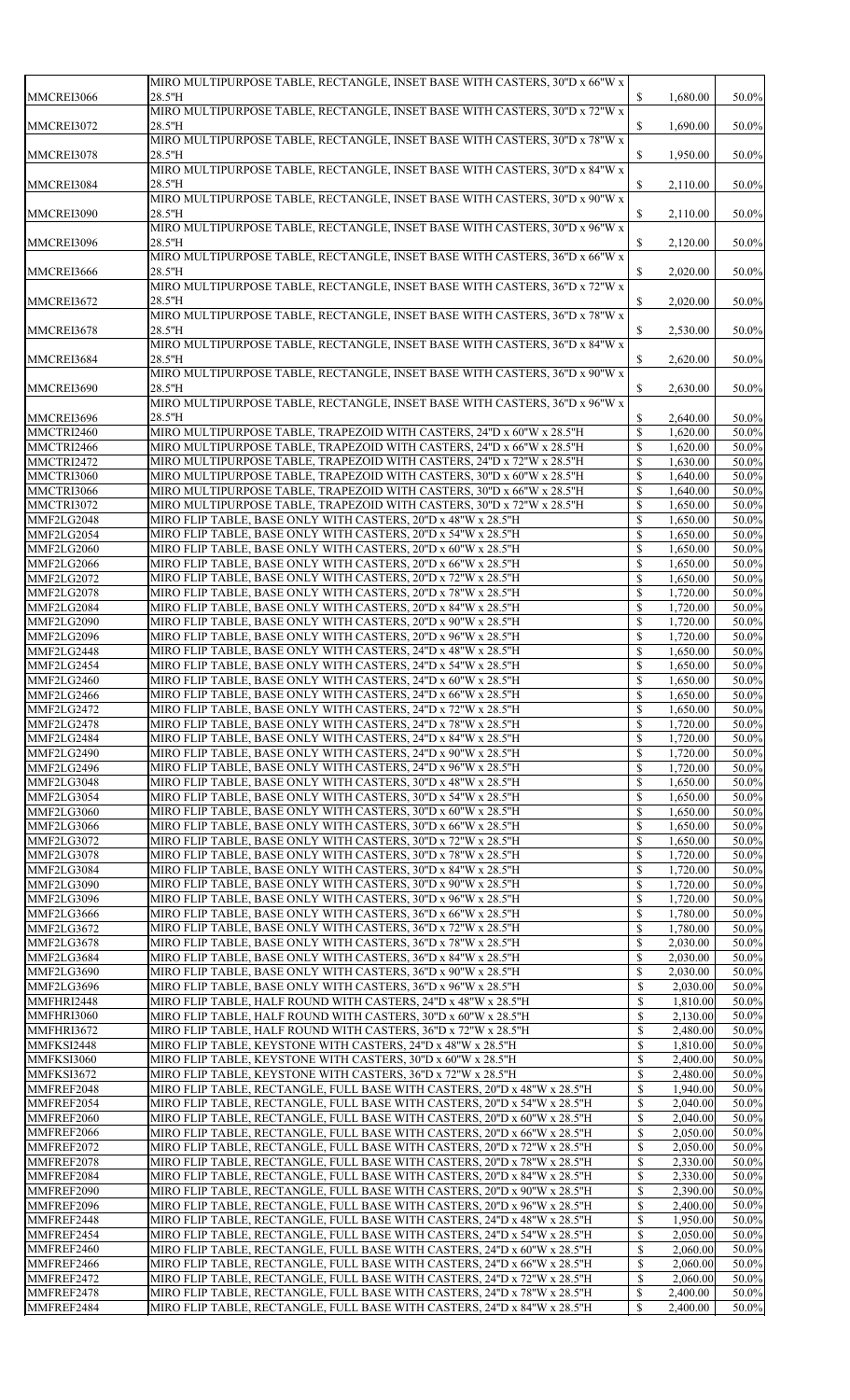| MMFREF2490 |                                                                           |                           |          |       |
|------------|---------------------------------------------------------------------------|---------------------------|----------|-------|
|            | MIRO FLIP TABLE, RECTANGLE, FULL BASE WITH CASTERS, 24"D x 90"W x 28.5"H  | $\mathbb{S}$              | 2,410.00 | 50.0% |
| MMFREF2496 | MIRO FLIP TABLE, RECTANGLE, FULL BASE WITH CASTERS, 24"D x 96"W x 28.5"H  | $\mathbb{S}$              | 2,410.00 | 50.0% |
| MMFREF3048 | MIRO FLIP TABLE, RECTANGLE, FULL BASE WITH CASTERS, 30"D x 48"W x 28.5"H  | $\mathcal{S}$             | 1,970.00 | 50.0% |
| MMFREF3054 | MIRO FLIP TABLE, RECTANGLE, FULL BASE WITH CASTERS, 30"D x 54"W x 28.5"H  | $\mathbb{S}$              |          | 50.0% |
|            |                                                                           |                           | 2,070.00 |       |
| MMFREF3060 | MIRO FLIP TABLE, RECTANGLE, FULL BASE WITH CASTERS, 30"D x 60"W x 28.5"H  | $\mathcal{S}$             | 2,140.00 | 50.0% |
| MMFREF3066 | MIRO FLIP TABLE, RECTANGLE, FULL BASE WITH CASTERS, 30"D x 66"W x 28.5"H  | $\mathbb{S}$              | 2,140.00 | 50.0% |
| MMFREF3072 | MIRO FLIP TABLE, RECTANGLE, FULL BASE WITH CASTERS, 30"D x 72"W x 28.5"H  | $\mathcal{S}$             | 2,150.00 | 50.0% |
| MMFREF3078 | MIRO FLIP TABLE, RECTANGLE, FULL BASE WITH CASTERS, 30"D x 78"W x 28.5"H  | $\mathbb{S}$              | 2,710.00 | 50.0% |
|            |                                                                           |                           |          |       |
| MMFREF3084 | MIRO FLIP TABLE, RECTANGLE, FULL BASE WITH CASTERS, 30"D x 84"W x 28.5"H  | $\mathcal{S}$             | 2,790.00 | 50.0% |
| MMFREF3090 | MIRO FLIP TABLE, RECTANGLE, FULL BASE WITH CASTERS, 30"D x 90"W x 28.5"H  | $\mathbb{S}$              | 2,790.00 | 50.0% |
| MMFREF3096 | MIRO FLIP TABLE, RECTANGLE, FULL BASE WITH CASTERS, 30"D x 96"W x 28.5"H  | $\mathcal{S}$             | 2,800.00 | 50.0% |
| MMFREI3066 | MIRO FLIP TABLE, RECTANGLE, INSET BASE WITH CASTERS, 30"D x 66"W x 28.5"H | $\mathbb{S}$              | 2,170.00 | 50.0% |
|            |                                                                           |                           |          |       |
| MMFREI3072 | MIRO FLIP TABLE, RECTANGLE, INSET BASE WITH CASTERS, 30"D x 72"W x 28.5"H | $\mathcal{S}$             | 2,180.00 | 50.0% |
| MMFREI3078 | MIRO FLIP TABLE, RECTANGLE, INSET BASE WITH CASTERS, 30"D x 78"W x 28.5"H | $\boldsymbol{\mathsf{S}}$ | 2,450.00 | 50.0% |
| MMFREI3084 | MIRO FLIP TABLE, RECTANGLE, INSET BASE WITH CASTERS, 30"D x 84"W x 28.5"H | \$                        | 2,750.00 | 50.0% |
| MMFREI3090 | MIRO FLIP TABLE, RECTANGLE, INSET BASE WITH CASTERS, 30"D x 90"W x 28.5"H | $\mathbb{S}$              | 2,770.00 | 50.0% |
| MMFREI3096 | MIRO FLIP TABLE, RECTANGLE, INSET BASE WITH CASTERS, 30"D x 96"W x 28.5"H | $\mathcal{S}$             |          | 50.0% |
|            |                                                                           |                           | 2,770.00 |       |
| MMFREI3666 | MIRO FLIP TABLE, RECTANGLE, INSET BASE WITH CASTERS, 36"D x 66"W x 28.5"H | $\mathbb{S}$              | 2,500.00 | 50.0% |
| MMFREI3672 | MIRO FLIP TABLE, RECTANGLE, INSET BASE WITH CASTERS, 36"D x 72"W x 28.5"H | $\mathcal{S}$             | 2,510.00 | 50.0% |
| MMFREI3678 | MIRO FLIP TABLE, RECTANGLE, INSET BASE WITH CASTERS, 36"D x 78"W x 28.5"H | $\mathbb{S}$              | 3,040.00 | 50.0% |
| MMFREI3684 | MIRO FLIP TABLE, RECTANGLE, INSET BASE WITH CASTERS, 36"D x 84"W x 28.5"H | $\mathcal{S}$             | 3,280.00 | 50.0% |
|            |                                                                           |                           |          |       |
| MMFREI3690 | MIRO FLIP TABLE, RECTANGLE, INSET BASE WITH CASTERS, 36"D x 90"W x 28.5"H | $\mathbb{S}$              | 3,280.00 | 50.0% |
| MMFREI3696 | MIRO FLIP TABLE, RECTANGLE, INSET BASE WITH CASTERS, 36"D x 96"W x 28.5"H | $\mathcal{S}$             | 3,290.00 | 50.0% |
| MMFTRI2460 | MIRO FLIP TABLE, TRAPEZOID WITH CASTERS, 24"D x 60"W x 28.5"H             | $\mathcal{S}$             | 2,030.00 | 50.0% |
| MMFTRI2466 | MIRO FLIP TABLE, TRAPEZOID WITH CASTERS, 24"D x 66"W x 28.5"H             | $\mathcal{S}$             | 2,040.00 | 50.0% |
|            |                                                                           |                           |          |       |
| MMFTRI2472 | MIRO FLIP TABLE, TRAPEZOID WITH CASTERS, 24"D x 72"W x 28.5"H             | \$                        | 2,040.00 | 50.0% |
| MMFTRI3060 | MIRO FLIP TABLE, TRAPEZOID WITH CASTERS, 30"D x 60"W x 28.5"H             | $\mathcal{S}$             | 2,130.00 | 50.0% |
| MMFTRI3066 | MIRO FLIP TABLE, TRAPEZOID WITH CASTERS, 30"D x 66"W x 28.5"H             | $\mathcal{S}$             | 2,140.00 | 50.0% |
| MMFTRI3072 | MIRO FLIP TABLE, TRAPEZOID WITH CASTERS, 30"D x 72"W x 28.5"H             | $\mathcal{S}$             | 2,140.00 | 50.0% |
|            |                                                                           |                           |          |       |
| MMG2LG2048 | MIRO MULTIPURPOSE TABLE, BASE ONLY WITH GLIDES, 20"D x 48"W x 28.5"H      | ९                         | 1,410.00 | 50.0% |
| MMG2LG2054 | MIRO MULTIPURPOSE TABLE, BASE ONLY WITH GLIDES, 20"D x 54"W x 28.5"H      | $\mathbb{S}$              | 1,410.00 | 50.0% |
| MMG2LG2060 | MIRO MULTIPURPOSE TABLE, BASE ONLY WITH GLIDES, 20"D x 60"W x 28.5"H      | $\mathbb{S}$              | 1,410.00 | 50.0% |
| MMG2LG2066 | MIRO MULTIPURPOSE TABLE, BASE ONLY WITH GLIDES, 20"D x 66"W x 28.5"H      | $\mathcal{S}$             | 1,410.00 | 50.0% |
|            |                                                                           |                           |          |       |
| MMG2LG2072 | MIRO MULTIPURPOSE TABLE, BASE ONLY WITH GLIDES, 20"D x 72"W x 28.5"H      | $\mathcal{S}$             | 1,410.00 | 50.0% |
| MMG2LG2078 | MIRO MULTIPURPOSE TABLE, BASE ONLY WITH GLIDES, 20"D x 78"W x 28.5"H      | $\mathcal{S}$             | 1,470.00 | 50.0% |
| MMG2LG2084 | MIRO MULTIPURPOSE TABLE, BASE ONLY WITH GLIDES, 20"D x 84"W x 28.5"H      | $\mathbb{S}$              | 1,470.00 | 50.0% |
| MMG2LG2090 | MIRO MULTIPURPOSE TABLE, BASE ONLY WITH GLIDES, 20"D x 90"W x 28.5"H      | $\mathcal{S}$             | 1,470.00 | 50.0% |
|            |                                                                           |                           |          |       |
| MMG2LG2096 | MIRO MULTIPURPOSE TABLE, BASE ONLY WITH GLIDES, 20"D x 96"W x 28.5"H      | $\mathcal{S}$             | 1,470.00 | 50.0% |
| MMG2LG2448 | MIRO MULTIPURPOSE TABLE, BASE ONLY WITH GLIDES, 24"D x 48"W x 28.5"H      | $\mathcal{S}$             | 1,410.00 | 50.0% |
| MMG2LG2454 | MIRO MULTIPURPOSE TABLE, BASE ONLY WITH GLIDES, 24"D x 54"W x 28.5"H      | $\mathcal{S}$             | 1,410.00 | 50.0% |
| MMG2LG2460 | MIRO MULTIPURPOSE TABLE, BASE ONLY WITH GLIDES, 24"D x 60"W x 28.5"H      | $\mathcal{S}$             |          | 50.0% |
|            |                                                                           |                           | 1,410.00 |       |
| MMG2LG2466 | MIRO MULTIPURPOSE TABLE, BASE ONLY WITH GLIDES, 24"D x 66"W x 28.5"H      | $\mathcal{S}$             | 1,410.00 | 50.0% |
| MMG2LG2472 | MIRO MULTIPURPOSE TABLE, BASE ONLY WITH GLIDES, 24"D x 72"W x 28.5"H      | $\mathcal{S}$             | 1,410.00 | 50.0% |
| MMG2LG2478 | MIRO MULTIPURPOSE TABLE, BASE ONLY WITH GLIDES, 24"D x 78"W x 28.5"H      | $\mathcal{S}$             | 1,470.00 | 50.0% |
|            |                                                                           |                           |          |       |
|            |                                                                           |                           |          |       |
| MMG2LG2484 | MIRO MULTIPURPOSE TABLE, BASE ONLY WITH GLIDES, 24"D x 84"W x 28.5"H      | $\mathcal{S}$             | 1,470.00 | 50.0% |
| MMG2LG2490 | MIRO MULTIPURPOSE TABLE, BASE ONLY WITH GLIDES, 24"D x 90"W x 28.5"H      | $\mathcal{S}$             | 1,470.00 | 50.0% |
| MMG2LG2496 | MIRO MULTIPURPOSE TABLE, BASE ONLY WITH GLIDES, 24"D x 96"W x 28.5"H      | $\mathcal{S}$             | 1,470.00 | 50.0% |
|            |                                                                           |                           |          |       |
| MMG2LG3048 | MIRO MULTIPURPOSE TABLE, BASE ONLY WITH GLIDES, 30"D x 48"W x 28.5"H      | $\mathbb{S}$              | 1,410.00 | 50.0% |
| MMG2LG3054 | MIRO MULTIPURPOSE TABLE, BASE ONLY WITH GLIDES, 30"D x 54"W x 28.5"H      | $\mathcal{S}$             | 1,410.00 | 50.0% |
| MMG2LG3060 | MIRO MULTIPURPOSE TABLE, BASE ONLY WITH GLIDES, 30"D x 60"W x 28.5"H      | $\mathbb{S}$              | 1,410.00 | 50.0% |
| MMG2LG3066 | MIRO MULTIPURPOSE TABLE, BASE ONLY WITH GLIDES, 30"D x 66"W x 28.5"H      | $\mathcal{S}$             | 1,410.00 | 50.0% |
|            |                                                                           | $\mathbb{S}$              |          |       |
| MMG2LG3072 | MIRO MULTIPURPOSE TABLE, BASE ONLY WITH GLIDES, 30"D x 72"W x 28.5"H      |                           | 1,410.00 | 50.0% |
| MMG2LG3078 | MIRO MULTIPURPOSE TABLE, BASE ONLY WITH GLIDES, 30"D x 78"W x 28.5"H      | $\mathcal{S}$             | 1,470.00 | 50.0% |
| MMG2LG3084 | MIRO MULTIPURPOSE TABLE, BASE ONLY WITH GLIDES, 30"D x 84"W x 28.5"H      | $\mathbb{S}$              | 1,470.00 | 50.0% |
| MMG2LG3090 | MIRO MULTIPURPOSE TABLE, BASE ONLY WITH GLIDES, 30"D x 90"W x 28.5"H      | $\mathcal{S}$             | 1,470.00 | 50.0% |
| MMG2LG3096 | MIRO MULTIPURPOSE TABLE, BASE ONLY WITH GLIDES, 30"D x 96"W x 28.5"H      | $\mathcal{S}$             | 1,470.00 | 50.0% |
|            |                                                                           |                           |          |       |
| MMG2LG3666 | MIRO MULTIPURPOSE TABLE, BASE ONLY WITH GLIDES, 36"D x 66"W x 28.5"H      | $\mathcal{S}$             | 1,530.00 | 50.0% |
| MMG2LG3672 | MIRO MULTIPURPOSE TABLE, BASE ONLY WITH GLIDES, 36"D x 72"W x 28.5"H      | $\mathcal{S}$             | 1,530.00 | 50.0% |
| MMG2LG3678 | MIRO MULTIPURPOSE TABLE, BASE ONLY WITH GLIDES, 36"D x 78"W x 28.5"H      | $\mathcal{S}$             | 1,530.00 | 50.0% |
| MMG2LG3684 | MIRO MULTIPURPOSE TABLE, BASE ONLY WITH GLIDES, 36"D x 84"W x 28.5"H      |                           | 1,530.00 | 50.0% |
|            | MIRO MULTIPURPOSE TABLE, BASE ONLY WITH GLIDES, 36"D x 90"W x 28.5"H      | $\mathbb{S}$              | 1,530.00 | 50.0% |
| MMG2LG3690 |                                                                           |                           |          |       |
| MMG2LG3696 | MIRO MULTIPURPOSE TABLE, BASE ONLY WITH GLIDES, 36"D x 96"W x 28.5"H      | \$                        | 1,530.00 | 50.0% |
| MMGHRI2448 | MIRO MULTIPURPOSE TABLE, HALF ROUND WITH GLIDES, 24"D x 48"W x 28.5"H     | $\mathcal{S}$             | 1,480.00 | 50.0% |
| MMGHRI3060 | MIRO MULTIPURPOSE TABLE, HALF ROUND WITH GLIDES, 30"D x 60"W x 28.5"H     | $\mathcal{S}$             | 1,640.00 | 50.0% |
| MMGHRI3672 | MIRO MULTIPURPOSE TABLE, HALF ROUND WITH GLIDES, 36"D x 72"W x 28.5"H     | \$                        | 1,980.00 | 50.0% |
|            |                                                                           |                           |          |       |
| MMGKSI2448 | MIRO MULTIPURPOSE TABLE, KEYSTONE WITH GLIDES, 24"D x 48"W x 28.5"H       | $\boldsymbol{\mathsf{S}}$ | 1,490.00 | 50.0% |
| MMGKSI3060 | MIRO MULTIPURPOSE TABLE, KEYSTONE WITH GLIDES, 30"D x 60"W x 28.5"H       | $\mathbb{S}$              | 1,920.00 | 50.0% |
| MMGKSI3672 | MIRO MULTIPURPOSE TABLE, KEYSTONE WITH GLIDES, 36"D x 72"W x 28.5"H       | $\mathbb{S}$              | 2,000.00 | 50.0% |
|            | MIRO MULTIPURPOSE TABLE, RECTANGLE, FULL BASE WITH GLIDES, 20"D x 48"W x  |                           |          |       |
| MMGREF2048 | 28.5"H                                                                    | $\mathbb{S}$              | 1,530.00 | 50.0% |
|            |                                                                           |                           |          |       |
|            | MIRO MULTIPURPOSE TABLE, RECTANGLE, FULL BASE WITH GLIDES, 20"D x 54"W x  |                           |          |       |
| MMGREF2054 | 28.5"H                                                                    | $\mathbb{S}$              | 1,620.00 | 50.0% |
|            | MIRO MULTIPURPOSE TABLE, RECTANGLE, FULL BASE WITH GLIDES, 20"D x 60"W x  |                           |          |       |
|            | 28.5"H                                                                    | $\mathbb{S}$              | 1,630.00 | 50.0% |
|            |                                                                           |                           |          |       |
| MMGREF2060 | MIRO MULTIPURPOSE TABLE, RECTANGLE, FULL BASE WITH GLIDES, 20"D x 66"W x  |                           |          |       |
| MMGREF2066 | 28.5"H                                                                    | $\mathbb{S}$              | 1,630.00 | 50.0% |
|            | MIRO MULTIPURPOSE TABLE, RECTANGLE, FULL BASE WITH GLIDES, 20"D x 72"W x  |                           |          |       |
| MMGREF2072 | 28.5"H                                                                    | $\mathbb{S}$              | 1,640.00 | 50.0% |
|            |                                                                           |                           |          |       |
|            | MIRO MULTIPURPOSE TABLE, RECTANGLE, FULL BASE WITH GLIDES, 20"D x 78"W x  |                           |          |       |
| MMGREF2078 | 28.5"H                                                                    | $\mathbb{S}$              | 1,910.00 | 50.0% |
|            | MIRO MULTIPURPOSE TABLE, RECTANGLE, FULL BASE WITH GLIDES, 20"D x 84"W x  |                           |          |       |
| MMGREF2084 | 28.5"H                                                                    | $\mathbb{S}$              | 1,920.00 | 50.0% |
|            | MIRO MULTIPURPOSE TABLE, RECTANGLE, FULL BASE WITH GLIDES, 20"D x 90"W x  |                           |          |       |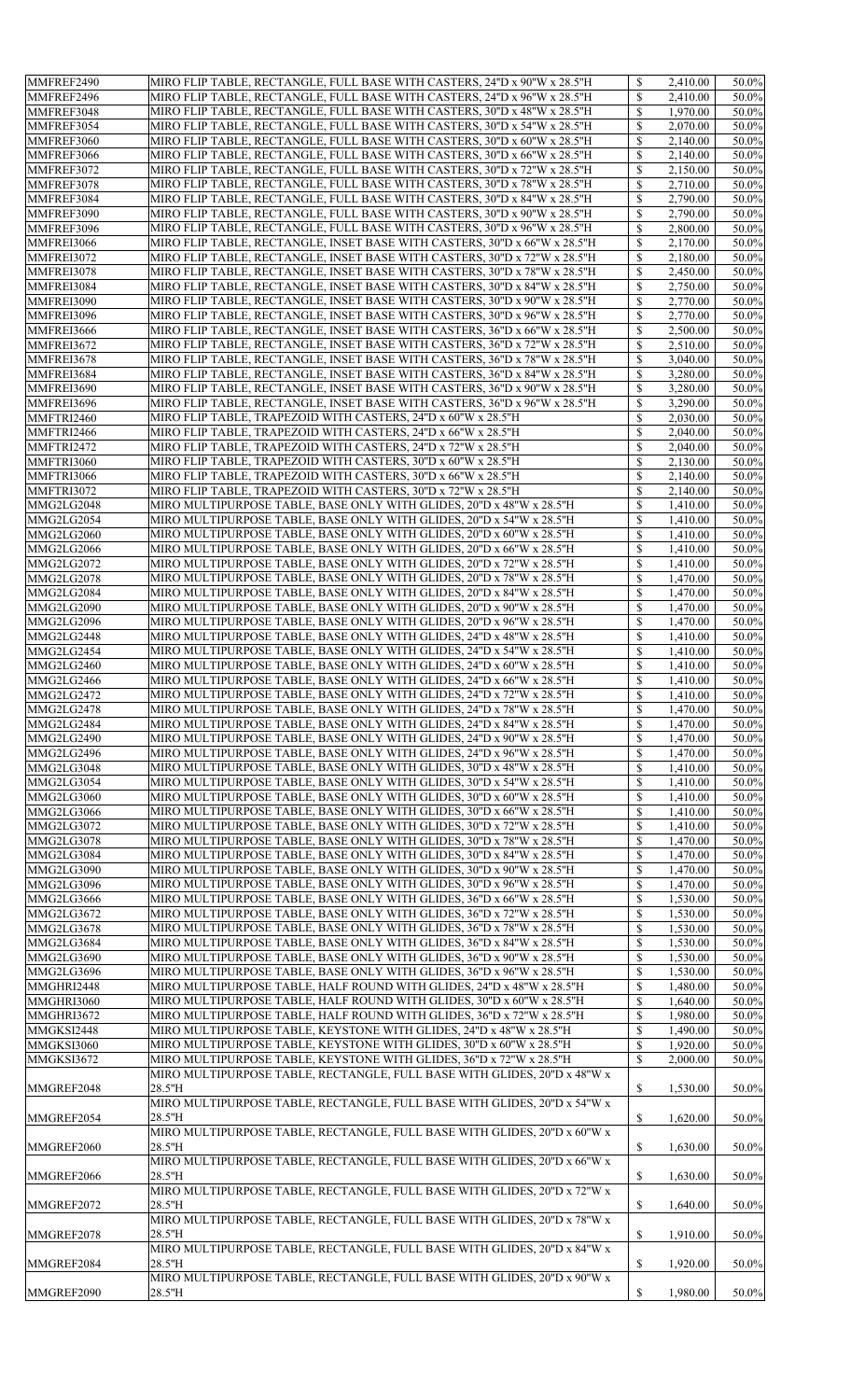|                                                                                                                                                                                                                | MIRO MULTIPURPOSE TABLE, RECTANGLE, FULL BASE WITH GLIDES, 20"D x 96"W x                   |                                            |                      |                |
|----------------------------------------------------------------------------------------------------------------------------------------------------------------------------------------------------------------|--------------------------------------------------------------------------------------------|--------------------------------------------|----------------------|----------------|
| MMGREF2096                                                                                                                                                                                                     | 28.5"H<br>MIRO MULTIPURPOSE TABLE, RECTANGLE, FULL BASE WITH GLIDES, 24"D x 48"W x         | $\boldsymbol{\mathsf{S}}$                  | 1,980.00             | 50.0%          |
| MMGREF2448                                                                                                                                                                                                     | 28.5"H                                                                                     | $\boldsymbol{\mathsf{S}}$                  | 1,530.00             | 50.0%          |
| MMGREF2454                                                                                                                                                                                                     | MIRO MULTIPURPOSE TABLE, RECTANGLE, FULL BASE WITH GLIDES, 24"D x 54"W x<br>28.5"H         | $\boldsymbol{\mathsf{S}}$                  | 1,640.00             | 50.0%          |
|                                                                                                                                                                                                                | MIRO MULTIPURPOSE TABLE, RECTANGLE, FULL BASE WITH GLIDES, 24"D x 60"W x                   |                                            |                      |                |
| MMGREF2460                                                                                                                                                                                                     | 28.5"H<br>MIRO MULTIPURPOSE TABLE, RECTANGLE, FULL BASE WITH GLIDES, 24"D x 66"W x         | $\boldsymbol{\mathsf{S}}$                  | 1,640.00             | 50.0%          |
| MMGREF2466                                                                                                                                                                                                     | 28.5"H                                                                                     | $\mathbb{S}$                               | 1,650.00             | 50.0%          |
|                                                                                                                                                                                                                | MIRO MULTIPURPOSE TABLE, RECTANGLE, FULL BASE WITH GLIDES, 24"D x 72"W x                   |                                            |                      |                |
| MMGREF2472                                                                                                                                                                                                     | 28.5"H<br>MIRO MULTIPURPOSE TABLE, RECTANGLE, FULL BASE WITH GLIDES, 24"D x 78"W x         | $\boldsymbol{\mathsf{S}}$                  | 1,650.00             | 50.0%          |
| MMGREF2478                                                                                                                                                                                                     | 28.5"H                                                                                     | $\boldsymbol{\mathsf{S}}$                  | 1,980.00             | 50.0%          |
| MMGREF2484                                                                                                                                                                                                     | MIRO MULTIPURPOSE TABLE, RECTANGLE, FULL BASE WITH GLIDES, 24"D x 84"W x<br>28.5"H         | $\boldsymbol{\mathsf{S}}$                  | 2,000.00             | 50.0%          |
|                                                                                                                                                                                                                | MIRO MULTIPURPOSE TABLE, RECTANGLE, FULL BASE WITH GLIDES, 24"D x 90"W x                   |                                            |                      |                |
| MMGREF2490                                                                                                                                                                                                     | 28.5''H<br>MIRO MULTIPURPOSE TABLE, RECTANGLE, FULL BASE WITH GLIDES, 24"D x 96"W x        | $\boldsymbol{\mathsf{S}}$                  | 2,000.00             | 50.0%          |
| MMGREF2496                                                                                                                                                                                                     | 28.5"H                                                                                     | $\boldsymbol{\mathsf{S}}$                  | 2,020.00             | 50.0%          |
| MMGREF3048                                                                                                                                                                                                     | MIRO MULTIPURPOSE TABLE, RECTANGLE, FULL BASE WITH GLIDES, 30"D x 48"W x<br>28.5"H         |                                            |                      | 50.0%          |
|                                                                                                                                                                                                                | MIRO MULTIPURPOSE TABLE, RECTANGLE, FULL BASE WITH GLIDES, 30"D x 54"W x                   | $\mathbb{S}$                               | 1,580.00             |                |
| MMGREF3054                                                                                                                                                                                                     | 28.5"H                                                                                     | $\boldsymbol{\mathsf{S}}$                  | 1,670.00             | 50.0%          |
| MMGREF3060                                                                                                                                                                                                     | MIRO MULTIPURPOSE TABLE, RECTANGLE, FULL BASE WITH GLIDES, 30"D x 60"W x<br>28.5"H         | $\boldsymbol{\mathsf{S}}$                  | 1,730.00             | 50.0%          |
|                                                                                                                                                                                                                | MIRO MULTIPURPOSE TABLE, RECTANGLE, FULL BASE WITH GLIDES, 30"D x 66"W x                   |                                            |                      |                |
| MMGREF3066                                                                                                                                                                                                     | 28.5"H<br>MIRO MULTIPURPOSE TABLE, RECTANGLE, FULL BASE WITH GLIDES, 30"D x 72"W x         | $\boldsymbol{\mathsf{S}}$                  | 1,740.00             | 50.0%          |
| MMGREF3072                                                                                                                                                                                                     | $28.5$ "H                                                                                  | $\mathbb{S}$                               | 1,740.00             | 50.0%          |
|                                                                                                                                                                                                                | MIRO MULTIPURPOSE TABLE, RECTANGLE, FULL BASE WITH GLIDES, 30"D x 78"W x                   |                                            |                      |                |
| MMGREF3078                                                                                                                                                                                                     | 28.5"H<br>MIRO MULTIPURPOSE TABLE, RECTANGLE, FULL BASE WITH GLIDES, 30"D x 84"W x         | $\boldsymbol{\mathsf{S}}$                  | 2,050.00             | 50.0%          |
| MMGREF3084                                                                                                                                                                                                     | 28.5"H                                                                                     | $\boldsymbol{\mathsf{S}}$                  | 2,120.00             | 50.0%          |
| MMGREF3090                                                                                                                                                                                                     | MIRO MULTIPURPOSE TABLE, RECTANGLE, FULL BASE WITH GLIDES, 30"D x 90"W x<br>28.5"H         | $\boldsymbol{\mathsf{S}}$                  | 2,130.00             | 50.0%          |
|                                                                                                                                                                                                                | MIRO MULTIPURPOSE TABLE, RECTANGLE, FULL BASE WITH GLIDES, 30"D x 96"W x                   |                                            |                      |                |
| MMGREF3096                                                                                                                                                                                                     | 28.5"H                                                                                     | $\boldsymbol{\mathsf{S}}$                  | 2,130.00             | 50.0%          |
| MMGREI3066                                                                                                                                                                                                     | MIRO MULTIPURPOSE TABLE, RECTANGLE, INSET BASE WITH GLIDES, 30"D x 66"W x<br>28.5"H        | $\mathbb{S}$                               | 1,680.00             | 50.0%          |
|                                                                                                                                                                                                                | MIRO MULTIPURPOSE TABLE, RECTANGLE, INSET BASE WITH GLIDES, 30"D x 72"W x                  |                                            |                      |                |
| MMGREI3072                                                                                                                                                                                                     | 28.5"H<br>MIRO MULTIPURPOSE TABLE, RECTANGLE, INSET BASE WITH GLIDES, 30"D x 78"W x        | $\boldsymbol{\mathsf{S}}$                  | 1,690.00             | 50.0%          |
| MMGREI3078                                                                                                                                                                                                     | 28.5"H                                                                                     | $\mathbb{S}$                               | 1,950.00             | 50.0%          |
| MMGREI3084                                                                                                                                                                                                     | MIRO MULTIPURPOSE TABLE, RECTANGLE, INSET BASE WITH GLIDES, 30"D x 84"W x<br>28.5"H        | $\boldsymbol{\mathsf{S}}$                  | 2,110.00             | 50.0%          |
|                                                                                                                                                                                                                | MIRO MULTIPURPOSE TABLE, RECTANGLE, INSET BASE WITH GLIDES, 30"D x 90"W x                  |                                            |                      |                |
| MMGREI3090                                                                                                                                                                                                     | 28.5"H                                                                                     | $\boldsymbol{\mathsf{S}}$                  | 2,110.00             | 50.0%          |
| MMGREI3096                                                                                                                                                                                                     | MIRO MULTIPURPOSE TABLE, RECTANGLE, INSET BASE WITH GLIDES, 30"D x 96"W x<br>28.5"H        | $\boldsymbol{\mathsf{S}}$                  | 2,120.00             | 50.0%          |
|                                                                                                                                                                                                                | MIRO MULTIPURPOSE TABLE, RECTANGLE, INSET BASE WITH GLIDES, 36"D x 66"W x                  |                                            |                      |                |
| MMGREI3666                                                                                                                                                                                                     | 28.5"H<br>MIRO MULTIPURPOSE TABLE, RECTANGLE, INSET BASE WITH GLIDES, 36"D x 72"W x        | $\mathbb{S}$                               | 2,020.00             | 50.0%          |
| MMGREI3672                                                                                                                                                                                                     | 28.5"H                                                                                     | $\boldsymbol{\mathsf{S}}$                  | 2,020.00             | 50.0%          |
| MMGREI3678                                                                                                                                                                                                     | MIRO MULTIPURPOSE TABLE, RECTANGLE, INSET BASE WITH GLIDES, 36"D x 78"W x<br>28.5"H        | $\boldsymbol{\mathsf{S}}$                  | 2,530.00             | 50.0%          |
|                                                                                                                                                                                                                | MIRO MULTIPURPOSE TABLE, RECTANGLE, INSET BASE WITH GLIDES, 36"D x 84"W x                  |                                            |                      |                |
| MMGREI3684                                                                                                                                                                                                     | 28.5"H                                                                                     | $\boldsymbol{\mathsf{S}}$                  | 2,620.00             | 50.0%          |
| MMGREI3690                                                                                                                                                                                                     | MIRO MULTIPURPOSE TABLE, RECTANGLE, INSET BASE WITH GLIDES, 36"D x 90"W x<br>28.5''H       |                                            | 2,630.00             | 50.0%          |
|                                                                                                                                                                                                                | MIRO MULTIPURPOSE TABLE, RECTANGLE, INSET BASE WITH GLIDES, 36"D x 96"W x                  |                                            |                      |                |
| MMGREI3696<br>MMGTRI2460                                                                                                                                                                                       | 28.5"H<br>MIRO MULTIPURPOSE TABLE, TRAPEZOID WITH GLIDES, 24"D x 60"W x 28.5"H             | $\mathbb{S}$<br>$\mathcal{S}$              | 2,640.00<br>1,620.00 | 50.0%<br>50.0% |
| MMGTRI2466                                                                                                                                                                                                     | MIRO MULTIPURPOSE TABLE, TRAPEZOID WITH GLIDES, 24"D x 66"W x 28.5"H                       | $\mathbb{S}$                               | 1,620.00             | 50.0%          |
| MMGTRI2472                                                                                                                                                                                                     | MIRO MULTIPURPOSE TABLE, TRAPEZOID WITH GLIDES, 24"D x 72"W x 28.5"H                       | $\mathcal{S}$                              | 1,630.00             | 50.0%          |
|                                                                                                                                                                                                                | MIRO MULTIPURPOSE TABLE, TRAPEZOID WITH GLIDES, 30"D x 60"W x 28.5"H                       | $\mathcal{S}$                              | 1,640.00             | 50.0%          |
|                                                                                                                                                                                                                |                                                                                            |                                            | 1,640.00             | 50.0%          |
|                                                                                                                                                                                                                |                                                                                            |                                            |                      |                |
|                                                                                                                                                                                                                | MIRO MULTIPURPOSE TABLE, TRAPEZOID WITH GLIDES, 30"D x 66"W x 28.5"H                       | $\mathcal{S}$                              |                      |                |
|                                                                                                                                                                                                                | MIRO MULTIPURPOSE TABLE, TRAPEZOID WITH GLIDES, 30"D x 72"W x 28.5"H                       | $\mathbb{S}$                               | 1,650.00             | 50.0%          |
|                                                                                                                                                                                                                | MIRO RECTANGLE SURFACE, 20" DEEP x 30" WIDE                                                | $\boldsymbol{\mathsf{S}}$                  | 600.00               | 50.0%          |
|                                                                                                                                                                                                                | MIRO RECTANGLE SURFACE, 20" DEEP x 36" WIDE                                                | $\mathcal{S}$                              | 600.00               | 50.0%          |
|                                                                                                                                                                                                                | MIRO RECTANGLE SURFACE, 20" DEEP x 42" WIDE                                                | $\boldsymbol{\mathsf{S}}$                  | 600.00               | 50.0%          |
|                                                                                                                                                                                                                | MIRO RECTANGLE SURFACE, 20" DEEP x 45" WIDE                                                | $\mathbb{S}$                               | 600.00               | 50.0%          |
|                                                                                                                                                                                                                | MIRO RECTANGLE SURFACE, 20" DEEP x 48" WIDE                                                | $\boldsymbol{\mathsf{S}}$                  | 600.00               | 50.0%          |
|                                                                                                                                                                                                                | MIRO RECTANGLE SURFACE, 20" DEEP x 54" WIDE                                                | $\boldsymbol{\mathsf{S}}$                  | 880.00               | 50.0%          |
|                                                                                                                                                                                                                | MIRO RECTANGLE SURFACE, 20" DEEP x 60" WIDE                                                | $\boldsymbol{\mathsf{S}}$                  | 880.00               | 50.0%          |
|                                                                                                                                                                                                                | MIRO RECTANGLE SURFACE, 20" DEEP x 66" WIDE                                                | $\mathcal{S}$                              | 880.00               | 50.0%          |
|                                                                                                                                                                                                                | MIRO RECTANGLE SURFACE, 20" DEEP x 72" WIDE                                                | $\boldsymbol{\mathsf{S}}$                  | 880.00               | 50.0%          |
|                                                                                                                                                                                                                | MIRO RECTANGLE SURFACE, 20" DEEP x 75" WIDE                                                | $\mathcal{S}$                              | 1,310.00             | 50.0%          |
|                                                                                                                                                                                                                | MIRO RECTANGLE SURFACE, 20" DEEP x 78" WIDE                                                | $\boldsymbol{\mathsf{S}}$                  | 1,310.00             | 50.0%          |
| MMGTRI3060<br>MMGTRI3066<br>MMGTRI3072<br>MTREC2030N<br>MTREC2036N<br>MTREC2042N<br>MTREC2045N<br>MTREC2048N<br>MTREC2054N<br>MTREC2060N<br>MTREC2066N<br>MTREC2072N<br>MTREC2075N<br>MTREC2078N<br>MTREC2084N | MIRO RECTANGLE SURFACE, 20" DEEP x 84" WIDE                                                | $\mathbb{S}$                               | 1,460.00             | 50.0%          |
| MTREC2848N                                                                                                                                                                                                     | MIRO RECTANGLE SURFACE, 28" DEEP x 48" WIDE                                                | $\boldsymbol{\mathsf{S}}$                  | 600.00               | 50.0%          |
| MTREC2854N                                                                                                                                                                                                     | MIRO RECTANGLE SURFACE, 28" DEEP x 54" WIDE                                                | $\mathcal{S}$                              | 880.00               | 50.0%          |
| MTREC2860N<br>MTREC2866N                                                                                                                                                                                       | MIRO RECTANGLE SURFACE, 28" DEEP x 60" WIDE<br>MIRO RECTANGLE SURFACE, 28" DEEP x 66" WIDE | $\boldsymbol{\mathsf{S}}$<br>$\mathcal{S}$ | 880.00<br>880.00     | 50.0%<br>50.0% |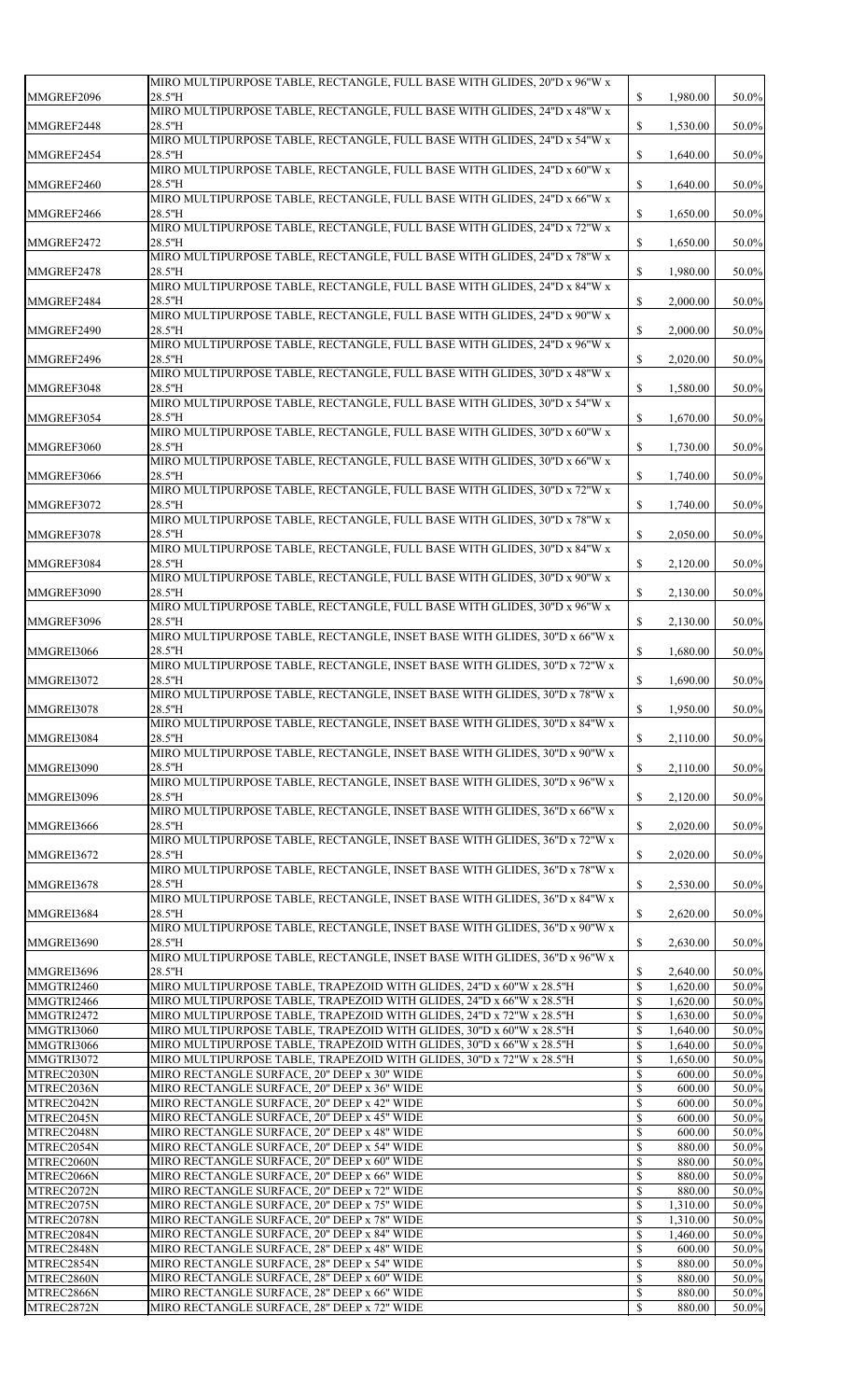| MIRO RECTANGLE SURFACE, 28" DEEP x 75" WIDE<br>MIRO RECTANGLE SURFACE, 28" DEEP x 78" WIDE<br>MIRO RECTANGLE SURFACE, 28" DEEP x 84" WIDE<br>MIRO RECTANGLE SURFACE, 36" DEEP x 60" WIDE<br>MIRO RECTANGLE SURFACE, 36" DEEP x 66" WIDE<br>MIRO RECTANGLE SURFACE, 36" DEEP x 72" WIDE<br>MIRO RECTANGLE SURFACE, 36" DEEP x 75" WIDE<br>MIRO RECTANGLE SURFACE, 36" DEEP x 78" WIDE<br>MIRO RECTANGLE SURFACE, 36" DEEP x 84" WIDE<br>SEVEN SINGLE-SIDED WB END PANEL, PIN STYLE, 46"H x 36"W, LEFT-HAND<br>SEVEN SINGLE-SIDED WB END PANEL, PIN STYLE, 46"H x 36"W, RIGHT-HAND<br>SEVEN SINGLE-SIDED WB END PANEL, PIN STYLE, 46"H x 42"W, LEFT-HAND<br>SEVEN SINGLE-SIDED WB END PANEL, PIN STYLE, 46"H x 36"W, RIGHT-HAND<br>SEVEN SINGLE-SIDED WB END PANEL, PIN STYLE, 46"H x 60"W, LEFT-HAND<br>SEVEN SINGLE-SIDED WB END PANEL, PIN STYLE, 46"H x 60"W, RIGHT-HAND<br>SEVEN SINGLE-SIDED WB END PANEL, PIN STYLE, 46"H x 66"W, LEFT-HAND<br>SEVEN SINGLE-SIDED WB END PANEL, PIN STYLE, 46"H x 66"W, RIGHT-HAND<br>SEVEN SINGLE-SIDED WB END PANEL, PIN STYLE, 46"H x 72"W, LEFT-HAND | $\mathcal{S}$<br>$\mathcal{S}$<br>$\mathcal{S}$<br>$\mathbb{S}$<br>$\mathcal{S}$<br>$\mathcal{S}$<br>$\mathcal{S}$<br>$\mathbb{S}$<br>$\mathcal{S}$<br>$\mathcal{S}$<br>$\boldsymbol{\mathsf{S}}$<br>$\mathcal{S}$<br>$\mathcal{S}$<br>$\mathcal{S}$<br>$\mathcal{S}$<br>$\mathbb{S}$                                                                                                                                                                                                                                                                                                                                                                                                                                                                                                                                                                                                                                                                                                                                                                                                                                                                                                                                                                                                                                                                                                    | 1,310.00<br>1,310.00<br>1,460.00<br>1,250.00<br>1,250.00<br>1,250.00<br>1,680.00<br>1,680.00<br>1,820.00<br>950.00<br>950.00<br>950.00<br>950.00                                                                                                                                                                                                                                                                                                                                                                                                                    | 50.0%<br>50.0%<br>50.0%<br>50.0%<br>50.0%<br>50.0%<br>50.0%<br>50.0%                                                                                                                                                                       |
|-----------------------------------------------------------------------------------------------------------------------------------------------------------------------------------------------------------------------------------------------------------------------------------------------------------------------------------------------------------------------------------------------------------------------------------------------------------------------------------------------------------------------------------------------------------------------------------------------------------------------------------------------------------------------------------------------------------------------------------------------------------------------------------------------------------------------------------------------------------------------------------------------------------------------------------------------------------------------------------------------------------------------------------------------------------------------------------------------|------------------------------------------------------------------------------------------------------------------------------------------------------------------------------------------------------------------------------------------------------------------------------------------------------------------------------------------------------------------------------------------------------------------------------------------------------------------------------------------------------------------------------------------------------------------------------------------------------------------------------------------------------------------------------------------------------------------------------------------------------------------------------------------------------------------------------------------------------------------------------------------------------------------------------------------------------------------------------------------------------------------------------------------------------------------------------------------------------------------------------------------------------------------------------------------------------------------------------------------------------------------------------------------------------------------------------------------------------------------------------------------|---------------------------------------------------------------------------------------------------------------------------------------------------------------------------------------------------------------------------------------------------------------------------------------------------------------------------------------------------------------------------------------------------------------------------------------------------------------------------------------------------------------------------------------------------------------------|--------------------------------------------------------------------------------------------------------------------------------------------------------------------------------------------------------------------------------------------|
|                                                                                                                                                                                                                                                                                                                                                                                                                                                                                                                                                                                                                                                                                                                                                                                                                                                                                                                                                                                                                                                                                               |                                                                                                                                                                                                                                                                                                                                                                                                                                                                                                                                                                                                                                                                                                                                                                                                                                                                                                                                                                                                                                                                                                                                                                                                                                                                                                                                                                                          |                                                                                                                                                                                                                                                                                                                                                                                                                                                                                                                                                                     |                                                                                                                                                                                                                                            |
|                                                                                                                                                                                                                                                                                                                                                                                                                                                                                                                                                                                                                                                                                                                                                                                                                                                                                                                                                                                                                                                                                               |                                                                                                                                                                                                                                                                                                                                                                                                                                                                                                                                                                                                                                                                                                                                                                                                                                                                                                                                                                                                                                                                                                                                                                                                                                                                                                                                                                                          |                                                                                                                                                                                                                                                                                                                                                                                                                                                                                                                                                                     |                                                                                                                                                                                                                                            |
|                                                                                                                                                                                                                                                                                                                                                                                                                                                                                                                                                                                                                                                                                                                                                                                                                                                                                                                                                                                                                                                                                               |                                                                                                                                                                                                                                                                                                                                                                                                                                                                                                                                                                                                                                                                                                                                                                                                                                                                                                                                                                                                                                                                                                                                                                                                                                                                                                                                                                                          |                                                                                                                                                                                                                                                                                                                                                                                                                                                                                                                                                                     |                                                                                                                                                                                                                                            |
|                                                                                                                                                                                                                                                                                                                                                                                                                                                                                                                                                                                                                                                                                                                                                                                                                                                                                                                                                                                                                                                                                               |                                                                                                                                                                                                                                                                                                                                                                                                                                                                                                                                                                                                                                                                                                                                                                                                                                                                                                                                                                                                                                                                                                                                                                                                                                                                                                                                                                                          |                                                                                                                                                                                                                                                                                                                                                                                                                                                                                                                                                                     |                                                                                                                                                                                                                                            |
|                                                                                                                                                                                                                                                                                                                                                                                                                                                                                                                                                                                                                                                                                                                                                                                                                                                                                                                                                                                                                                                                                               |                                                                                                                                                                                                                                                                                                                                                                                                                                                                                                                                                                                                                                                                                                                                                                                                                                                                                                                                                                                                                                                                                                                                                                                                                                                                                                                                                                                          |                                                                                                                                                                                                                                                                                                                                                                                                                                                                                                                                                                     |                                                                                                                                                                                                                                            |
|                                                                                                                                                                                                                                                                                                                                                                                                                                                                                                                                                                                                                                                                                                                                                                                                                                                                                                                                                                                                                                                                                               |                                                                                                                                                                                                                                                                                                                                                                                                                                                                                                                                                                                                                                                                                                                                                                                                                                                                                                                                                                                                                                                                                                                                                                                                                                                                                                                                                                                          |                                                                                                                                                                                                                                                                                                                                                                                                                                                                                                                                                                     |                                                                                                                                                                                                                                            |
|                                                                                                                                                                                                                                                                                                                                                                                                                                                                                                                                                                                                                                                                                                                                                                                                                                                                                                                                                                                                                                                                                               |                                                                                                                                                                                                                                                                                                                                                                                                                                                                                                                                                                                                                                                                                                                                                                                                                                                                                                                                                                                                                                                                                                                                                                                                                                                                                                                                                                                          |                                                                                                                                                                                                                                                                                                                                                                                                                                                                                                                                                                     |                                                                                                                                                                                                                                            |
|                                                                                                                                                                                                                                                                                                                                                                                                                                                                                                                                                                                                                                                                                                                                                                                                                                                                                                                                                                                                                                                                                               |                                                                                                                                                                                                                                                                                                                                                                                                                                                                                                                                                                                                                                                                                                                                                                                                                                                                                                                                                                                                                                                                                                                                                                                                                                                                                                                                                                                          |                                                                                                                                                                                                                                                                                                                                                                                                                                                                                                                                                                     |                                                                                                                                                                                                                                            |
|                                                                                                                                                                                                                                                                                                                                                                                                                                                                                                                                                                                                                                                                                                                                                                                                                                                                                                                                                                                                                                                                                               |                                                                                                                                                                                                                                                                                                                                                                                                                                                                                                                                                                                                                                                                                                                                                                                                                                                                                                                                                                                                                                                                                                                                                                                                                                                                                                                                                                                          |                                                                                                                                                                                                                                                                                                                                                                                                                                                                                                                                                                     |                                                                                                                                                                                                                                            |
|                                                                                                                                                                                                                                                                                                                                                                                                                                                                                                                                                                                                                                                                                                                                                                                                                                                                                                                                                                                                                                                                                               |                                                                                                                                                                                                                                                                                                                                                                                                                                                                                                                                                                                                                                                                                                                                                                                                                                                                                                                                                                                                                                                                                                                                                                                                                                                                                                                                                                                          |                                                                                                                                                                                                                                                                                                                                                                                                                                                                                                                                                                     |                                                                                                                                                                                                                                            |
|                                                                                                                                                                                                                                                                                                                                                                                                                                                                                                                                                                                                                                                                                                                                                                                                                                                                                                                                                                                                                                                                                               |                                                                                                                                                                                                                                                                                                                                                                                                                                                                                                                                                                                                                                                                                                                                                                                                                                                                                                                                                                                                                                                                                                                                                                                                                                                                                                                                                                                          |                                                                                                                                                                                                                                                                                                                                                                                                                                                                                                                                                                     | 50.0%                                                                                                                                                                                                                                      |
|                                                                                                                                                                                                                                                                                                                                                                                                                                                                                                                                                                                                                                                                                                                                                                                                                                                                                                                                                                                                                                                                                               |                                                                                                                                                                                                                                                                                                                                                                                                                                                                                                                                                                                                                                                                                                                                                                                                                                                                                                                                                                                                                                                                                                                                                                                                                                                                                                                                                                                          |                                                                                                                                                                                                                                                                                                                                                                                                                                                                                                                                                                     | 50.0%                                                                                                                                                                                                                                      |
|                                                                                                                                                                                                                                                                                                                                                                                                                                                                                                                                                                                                                                                                                                                                                                                                                                                                                                                                                                                                                                                                                               |                                                                                                                                                                                                                                                                                                                                                                                                                                                                                                                                                                                                                                                                                                                                                                                                                                                                                                                                                                                                                                                                                                                                                                                                                                                                                                                                                                                          |                                                                                                                                                                                                                                                                                                                                                                                                                                                                                                                                                                     | 50.0%                                                                                                                                                                                                                                      |
|                                                                                                                                                                                                                                                                                                                                                                                                                                                                                                                                                                                                                                                                                                                                                                                                                                                                                                                                                                                                                                                                                               |                                                                                                                                                                                                                                                                                                                                                                                                                                                                                                                                                                                                                                                                                                                                                                                                                                                                                                                                                                                                                                                                                                                                                                                                                                                                                                                                                                                          |                                                                                                                                                                                                                                                                                                                                                                                                                                                                                                                                                                     |                                                                                                                                                                                                                                            |
|                                                                                                                                                                                                                                                                                                                                                                                                                                                                                                                                                                                                                                                                                                                                                                                                                                                                                                                                                                                                                                                                                               |                                                                                                                                                                                                                                                                                                                                                                                                                                                                                                                                                                                                                                                                                                                                                                                                                                                                                                                                                                                                                                                                                                                                                                                                                                                                                                                                                                                          |                                                                                                                                                                                                                                                                                                                                                                                                                                                                                                                                                                     | 50.0%                                                                                                                                                                                                                                      |
|                                                                                                                                                                                                                                                                                                                                                                                                                                                                                                                                                                                                                                                                                                                                                                                                                                                                                                                                                                                                                                                                                               |                                                                                                                                                                                                                                                                                                                                                                                                                                                                                                                                                                                                                                                                                                                                                                                                                                                                                                                                                                                                                                                                                                                                                                                                                                                                                                                                                                                          |                                                                                                                                                                                                                                                                                                                                                                                                                                                                                                                                                                     | 50.0%                                                                                                                                                                                                                                      |
|                                                                                                                                                                                                                                                                                                                                                                                                                                                                                                                                                                                                                                                                                                                                                                                                                                                                                                                                                                                                                                                                                               |                                                                                                                                                                                                                                                                                                                                                                                                                                                                                                                                                                                                                                                                                                                                                                                                                                                                                                                                                                                                                                                                                                                                                                                                                                                                                                                                                                                          | 1,180.00                                                                                                                                                                                                                                                                                                                                                                                                                                                                                                                                                            | 50.0%                                                                                                                                                                                                                                      |
|                                                                                                                                                                                                                                                                                                                                                                                                                                                                                                                                                                                                                                                                                                                                                                                                                                                                                                                                                                                                                                                                                               |                                                                                                                                                                                                                                                                                                                                                                                                                                                                                                                                                                                                                                                                                                                                                                                                                                                                                                                                                                                                                                                                                                                                                                                                                                                                                                                                                                                          |                                                                                                                                                                                                                                                                                                                                                                                                                                                                                                                                                                     |                                                                                                                                                                                                                                            |
|                                                                                                                                                                                                                                                                                                                                                                                                                                                                                                                                                                                                                                                                                                                                                                                                                                                                                                                                                                                                                                                                                               |                                                                                                                                                                                                                                                                                                                                                                                                                                                                                                                                                                                                                                                                                                                                                                                                                                                                                                                                                                                                                                                                                                                                                                                                                                                                                                                                                                                          | 1,180.00                                                                                                                                                                                                                                                                                                                                                                                                                                                                                                                                                            | 50.0%                                                                                                                                                                                                                                      |
|                                                                                                                                                                                                                                                                                                                                                                                                                                                                                                                                                                                                                                                                                                                                                                                                                                                                                                                                                                                                                                                                                               |                                                                                                                                                                                                                                                                                                                                                                                                                                                                                                                                                                                                                                                                                                                                                                                                                                                                                                                                                                                                                                                                                                                                                                                                                                                                                                                                                                                          | 1,180.00                                                                                                                                                                                                                                                                                                                                                                                                                                                                                                                                                            | 50.0%                                                                                                                                                                                                                                      |
|                                                                                                                                                                                                                                                                                                                                                                                                                                                                                                                                                                                                                                                                                                                                                                                                                                                                                                                                                                                                                                                                                               | $\mathcal{S}$                                                                                                                                                                                                                                                                                                                                                                                                                                                                                                                                                                                                                                                                                                                                                                                                                                                                                                                                                                                                                                                                                                                                                                                                                                                                                                                                                                            | 1,180.00                                                                                                                                                                                                                                                                                                                                                                                                                                                                                                                                                            | 50.0%                                                                                                                                                                                                                                      |
|                                                                                                                                                                                                                                                                                                                                                                                                                                                                                                                                                                                                                                                                                                                                                                                                                                                                                                                                                                                                                                                                                               |                                                                                                                                                                                                                                                                                                                                                                                                                                                                                                                                                                                                                                                                                                                                                                                                                                                                                                                                                                                                                                                                                                                                                                                                                                                                                                                                                                                          |                                                                                                                                                                                                                                                                                                                                                                                                                                                                                                                                                                     |                                                                                                                                                                                                                                            |
|                                                                                                                                                                                                                                                                                                                                                                                                                                                                                                                                                                                                                                                                                                                                                                                                                                                                                                                                                                                                                                                                                               | $\mathcal{S}$                                                                                                                                                                                                                                                                                                                                                                                                                                                                                                                                                                                                                                                                                                                                                                                                                                                                                                                                                                                                                                                                                                                                                                                                                                                                                                                                                                            | 1,180.00                                                                                                                                                                                                                                                                                                                                                                                                                                                                                                                                                            | 50.0%                                                                                                                                                                                                                                      |
| SEVEN SINGLE-SIDED WB END PANEL, PIN STYLE, 46"H x 72"W, RIGHT-HAND                                                                                                                                                                                                                                                                                                                                                                                                                                                                                                                                                                                                                                                                                                                                                                                                                                                                                                                                                                                                                           | $\mathcal{S}$                                                                                                                                                                                                                                                                                                                                                                                                                                                                                                                                                                                                                                                                                                                                                                                                                                                                                                                                                                                                                                                                                                                                                                                                                                                                                                                                                                            | 1,180.00                                                                                                                                                                                                                                                                                                                                                                                                                                                                                                                                                            | 50.0%                                                                                                                                                                                                                                      |
| SEVEN SINGLE-SIDED WB END PANEL, PIN STYLE, 52"H x 36"W, LEFT-HAND                                                                                                                                                                                                                                                                                                                                                                                                                                                                                                                                                                                                                                                                                                                                                                                                                                                                                                                                                                                                                            | $\mathcal{S}$                                                                                                                                                                                                                                                                                                                                                                                                                                                                                                                                                                                                                                                                                                                                                                                                                                                                                                                                                                                                                                                                                                                                                                                                                                                                                                                                                                            | 970.00                                                                                                                                                                                                                                                                                                                                                                                                                                                                                                                                                              | 50.0%                                                                                                                                                                                                                                      |
|                                                                                                                                                                                                                                                                                                                                                                                                                                                                                                                                                                                                                                                                                                                                                                                                                                                                                                                                                                                                                                                                                               |                                                                                                                                                                                                                                                                                                                                                                                                                                                                                                                                                                                                                                                                                                                                                                                                                                                                                                                                                                                                                                                                                                                                                                                                                                                                                                                                                                                          |                                                                                                                                                                                                                                                                                                                                                                                                                                                                                                                                                                     |                                                                                                                                                                                                                                            |
| SEVEN SINGLE-SIDED WB END PANEL, PIN STYLE, 52"H x 36"W, RIGHT-HAND                                                                                                                                                                                                                                                                                                                                                                                                                                                                                                                                                                                                                                                                                                                                                                                                                                                                                                                                                                                                                           | $\boldsymbol{\mathsf{S}}$                                                                                                                                                                                                                                                                                                                                                                                                                                                                                                                                                                                                                                                                                                                                                                                                                                                                                                                                                                                                                                                                                                                                                                                                                                                                                                                                                                | 970.00                                                                                                                                                                                                                                                                                                                                                                                                                                                                                                                                                              | 50.0%                                                                                                                                                                                                                                      |
| SEVEN SINGLE-SIDED WB END PANEL, PIN STYLE, 52"H x 42"W, LEFT-HAND                                                                                                                                                                                                                                                                                                                                                                                                                                                                                                                                                                                                                                                                                                                                                                                                                                                                                                                                                                                                                            | $\mathcal{S}$                                                                                                                                                                                                                                                                                                                                                                                                                                                                                                                                                                                                                                                                                                                                                                                                                                                                                                                                                                                                                                                                                                                                                                                                                                                                                                                                                                            | 970.00                                                                                                                                                                                                                                                                                                                                                                                                                                                                                                                                                              | 50.0%                                                                                                                                                                                                                                      |
|                                                                                                                                                                                                                                                                                                                                                                                                                                                                                                                                                                                                                                                                                                                                                                                                                                                                                                                                                                                                                                                                                               |                                                                                                                                                                                                                                                                                                                                                                                                                                                                                                                                                                                                                                                                                                                                                                                                                                                                                                                                                                                                                                                                                                                                                                                                                                                                                                                                                                                          |                                                                                                                                                                                                                                                                                                                                                                                                                                                                                                                                                                     | 50.0%                                                                                                                                                                                                                                      |
|                                                                                                                                                                                                                                                                                                                                                                                                                                                                                                                                                                                                                                                                                                                                                                                                                                                                                                                                                                                                                                                                                               |                                                                                                                                                                                                                                                                                                                                                                                                                                                                                                                                                                                                                                                                                                                                                                                                                                                                                                                                                                                                                                                                                                                                                                                                                                                                                                                                                                                          |                                                                                                                                                                                                                                                                                                                                                                                                                                                                                                                                                                     |                                                                                                                                                                                                                                            |
|                                                                                                                                                                                                                                                                                                                                                                                                                                                                                                                                                                                                                                                                                                                                                                                                                                                                                                                                                                                                                                                                                               |                                                                                                                                                                                                                                                                                                                                                                                                                                                                                                                                                                                                                                                                                                                                                                                                                                                                                                                                                                                                                                                                                                                                                                                                                                                                                                                                                                                          |                                                                                                                                                                                                                                                                                                                                                                                                                                                                                                                                                                     | 50.0%                                                                                                                                                                                                                                      |
| SEVEN SINGLE-SIDED WB END PANEL, PIN STYLE, 52"H x 60"W, RIGHT-HAND                                                                                                                                                                                                                                                                                                                                                                                                                                                                                                                                                                                                                                                                                                                                                                                                                                                                                                                                                                                                                           | $\mathcal{S}$                                                                                                                                                                                                                                                                                                                                                                                                                                                                                                                                                                                                                                                                                                                                                                                                                                                                                                                                                                                                                                                                                                                                                                                                                                                                                                                                                                            | 1,180.00                                                                                                                                                                                                                                                                                                                                                                                                                                                                                                                                                            | 50.0%                                                                                                                                                                                                                                      |
|                                                                                                                                                                                                                                                                                                                                                                                                                                                                                                                                                                                                                                                                                                                                                                                                                                                                                                                                                                                                                                                                                               |                                                                                                                                                                                                                                                                                                                                                                                                                                                                                                                                                                                                                                                                                                                                                                                                                                                                                                                                                                                                                                                                                                                                                                                                                                                                                                                                                                                          |                                                                                                                                                                                                                                                                                                                                                                                                                                                                                                                                                                     | 50.0%                                                                                                                                                                                                                                      |
|                                                                                                                                                                                                                                                                                                                                                                                                                                                                                                                                                                                                                                                                                                                                                                                                                                                                                                                                                                                                                                                                                               |                                                                                                                                                                                                                                                                                                                                                                                                                                                                                                                                                                                                                                                                                                                                                                                                                                                                                                                                                                                                                                                                                                                                                                                                                                                                                                                                                                                          |                                                                                                                                                                                                                                                                                                                                                                                                                                                                                                                                                                     |                                                                                                                                                                                                                                            |
|                                                                                                                                                                                                                                                                                                                                                                                                                                                                                                                                                                                                                                                                                                                                                                                                                                                                                                                                                                                                                                                                                               |                                                                                                                                                                                                                                                                                                                                                                                                                                                                                                                                                                                                                                                                                                                                                                                                                                                                                                                                                                                                                                                                                                                                                                                                                                                                                                                                                                                          |                                                                                                                                                                                                                                                                                                                                                                                                                                                                                                                                                                     | 50.0%                                                                                                                                                                                                                                      |
| SEVEN SINGLE-SIDED WB END PANEL, PIN STYLE, 52"H x 72"W, LEFT-HAND                                                                                                                                                                                                                                                                                                                                                                                                                                                                                                                                                                                                                                                                                                                                                                                                                                                                                                                                                                                                                            | $\mathcal{S}$                                                                                                                                                                                                                                                                                                                                                                                                                                                                                                                                                                                                                                                                                                                                                                                                                                                                                                                                                                                                                                                                                                                                                                                                                                                                                                                                                                            | 1,180.00                                                                                                                                                                                                                                                                                                                                                                                                                                                                                                                                                            | 50.0%                                                                                                                                                                                                                                      |
|                                                                                                                                                                                                                                                                                                                                                                                                                                                                                                                                                                                                                                                                                                                                                                                                                                                                                                                                                                                                                                                                                               |                                                                                                                                                                                                                                                                                                                                                                                                                                                                                                                                                                                                                                                                                                                                                                                                                                                                                                                                                                                                                                                                                                                                                                                                                                                                                                                                                                                          |                                                                                                                                                                                                                                                                                                                                                                                                                                                                                                                                                                     | 50.0%                                                                                                                                                                                                                                      |
|                                                                                                                                                                                                                                                                                                                                                                                                                                                                                                                                                                                                                                                                                                                                                                                                                                                                                                                                                                                                                                                                                               |                                                                                                                                                                                                                                                                                                                                                                                                                                                                                                                                                                                                                                                                                                                                                                                                                                                                                                                                                                                                                                                                                                                                                                                                                                                                                                                                                                                          |                                                                                                                                                                                                                                                                                                                                                                                                                                                                                                                                                                     |                                                                                                                                                                                                                                            |
|                                                                                                                                                                                                                                                                                                                                                                                                                                                                                                                                                                                                                                                                                                                                                                                                                                                                                                                                                                                                                                                                                               |                                                                                                                                                                                                                                                                                                                                                                                                                                                                                                                                                                                                                                                                                                                                                                                                                                                                                                                                                                                                                                                                                                                                                                                                                                                                                                                                                                                          |                                                                                                                                                                                                                                                                                                                                                                                                                                                                                                                                                                     |                                                                                                                                                                                                                                            |
| <b>CONNECTOR LID</b>                                                                                                                                                                                                                                                                                                                                                                                                                                                                                                                                                                                                                                                                                                                                                                                                                                                                                                                                                                                                                                                                          |                                                                                                                                                                                                                                                                                                                                                                                                                                                                                                                                                                                                                                                                                                                                                                                                                                                                                                                                                                                                                                                                                                                                                                                                                                                                                                                                                                                          |                                                                                                                                                                                                                                                                                                                                                                                                                                                                                                                                                                     | 50.0%                                                                                                                                                                                                                                      |
|                                                                                                                                                                                                                                                                                                                                                                                                                                                                                                                                                                                                                                                                                                                                                                                                                                                                                                                                                                                                                                                                                               |                                                                                                                                                                                                                                                                                                                                                                                                                                                                                                                                                                                                                                                                                                                                                                                                                                                                                                                                                                                                                                                                                                                                                                                                                                                                                                                                                                                          |                                                                                                                                                                                                                                                                                                                                                                                                                                                                                                                                                                     |                                                                                                                                                                                                                                            |
|                                                                                                                                                                                                                                                                                                                                                                                                                                                                                                                                                                                                                                                                                                                                                                                                                                                                                                                                                                                                                                                                                               |                                                                                                                                                                                                                                                                                                                                                                                                                                                                                                                                                                                                                                                                                                                                                                                                                                                                                                                                                                                                                                                                                                                                                                                                                                                                                                                                                                                          |                                                                                                                                                                                                                                                                                                                                                                                                                                                                                                                                                                     | 50.0%                                                                                                                                                                                                                                      |
|                                                                                                                                                                                                                                                                                                                                                                                                                                                                                                                                                                                                                                                                                                                                                                                                                                                                                                                                                                                                                                                                                               |                                                                                                                                                                                                                                                                                                                                                                                                                                                                                                                                                                                                                                                                                                                                                                                                                                                                                                                                                                                                                                                                                                                                                                                                                                                                                                                                                                                          |                                                                                                                                                                                                                                                                                                                                                                                                                                                                                                                                                                     |                                                                                                                                                                                                                                            |
|                                                                                                                                                                                                                                                                                                                                                                                                                                                                                                                                                                                                                                                                                                                                                                                                                                                                                                                                                                                                                                                                                               |                                                                                                                                                                                                                                                                                                                                                                                                                                                                                                                                                                                                                                                                                                                                                                                                                                                                                                                                                                                                                                                                                                                                                                                                                                                                                                                                                                                          |                                                                                                                                                                                                                                                                                                                                                                                                                                                                                                                                                                     |                                                                                                                                                                                                                                            |
| JUMPER), 15"W                                                                                                                                                                                                                                                                                                                                                                                                                                                                                                                                                                                                                                                                                                                                                                                                                                                                                                                                                                                                                                                                                 |                                                                                                                                                                                                                                                                                                                                                                                                                                                                                                                                                                                                                                                                                                                                                                                                                                                                                                                                                                                                                                                                                                                                                                                                                                                                                                                                                                                          | 270.00                                                                                                                                                                                                                                                                                                                                                                                                                                                                                                                                                              | 50.0%                                                                                                                                                                                                                                      |
|                                                                                                                                                                                                                                                                                                                                                                                                                                                                                                                                                                                                                                                                                                                                                                                                                                                                                                                                                                                                                                                                                               |                                                                                                                                                                                                                                                                                                                                                                                                                                                                                                                                                                                                                                                                                                                                                                                                                                                                                                                                                                                                                                                                                                                                                                                                                                                                                                                                                                                          |                                                                                                                                                                                                                                                                                                                                                                                                                                                                                                                                                                     |                                                                                                                                                                                                                                            |
|                                                                                                                                                                                                                                                                                                                                                                                                                                                                                                                                                                                                                                                                                                                                                                                                                                                                                                                                                                                                                                                                                               |                                                                                                                                                                                                                                                                                                                                                                                                                                                                                                                                                                                                                                                                                                                                                                                                                                                                                                                                                                                                                                                                                                                                                                                                                                                                                                                                                                                          |                                                                                                                                                                                                                                                                                                                                                                                                                                                                                                                                                                     |                                                                                                                                                                                                                                            |
|                                                                                                                                                                                                                                                                                                                                                                                                                                                                                                                                                                                                                                                                                                                                                                                                                                                                                                                                                                                                                                                                                               |                                                                                                                                                                                                                                                                                                                                                                                                                                                                                                                                                                                                                                                                                                                                                                                                                                                                                                                                                                                                                                                                                                                                                                                                                                                                                                                                                                                          |                                                                                                                                                                                                                                                                                                                                                                                                                                                                                                                                                                     | 50.0%                                                                                                                                                                                                                                      |
|                                                                                                                                                                                                                                                                                                                                                                                                                                                                                                                                                                                                                                                                                                                                                                                                                                                                                                                                                                                                                                                                                               | $\mathcal{S}$                                                                                                                                                                                                                                                                                                                                                                                                                                                                                                                                                                                                                                                                                                                                                                                                                                                                                                                                                                                                                                                                                                                                                                                                                                                                                                                                                                            | 100.00                                                                                                                                                                                                                                                                                                                                                                                                                                                                                                                                                              | 50.0%                                                                                                                                                                                                                                      |
|                                                                                                                                                                                                                                                                                                                                                                                                                                                                                                                                                                                                                                                                                                                                                                                                                                                                                                                                                                                                                                                                                               |                                                                                                                                                                                                                                                                                                                                                                                                                                                                                                                                                                                                                                                                                                                                                                                                                                                                                                                                                                                                                                                                                                                                                                                                                                                                                                                                                                                          |                                                                                                                                                                                                                                                                                                                                                                                                                                                                                                                                                                     |                                                                                                                                                                                                                                            |
|                                                                                                                                                                                                                                                                                                                                                                                                                                                                                                                                                                                                                                                                                                                                                                                                                                                                                                                                                                                                                                                                                               |                                                                                                                                                                                                                                                                                                                                                                                                                                                                                                                                                                                                                                                                                                                                                                                                                                                                                                                                                                                                                                                                                                                                                                                                                                                                                                                                                                                          |                                                                                                                                                                                                                                                                                                                                                                                                                                                                                                                                                                     |                                                                                                                                                                                                                                            |
|                                                                                                                                                                                                                                                                                                                                                                                                                                                                                                                                                                                                                                                                                                                                                                                                                                                                                                                                                                                                                                                                                               |                                                                                                                                                                                                                                                                                                                                                                                                                                                                                                                                                                                                                                                                                                                                                                                                                                                                                                                                                                                                                                                                                                                                                                                                                                                                                                                                                                                          |                                                                                                                                                                                                                                                                                                                                                                                                                                                                                                                                                                     | 50.0%                                                                                                                                                                                                                                      |
| SEVEN END MODESTY PANEL, SINGLE-SIDED WORKBENCH, 23"H X 29"W, RIGHT                                                                                                                                                                                                                                                                                                                                                                                                                                                                                                                                                                                                                                                                                                                                                                                                                                                                                                                                                                                                                           |                                                                                                                                                                                                                                                                                                                                                                                                                                                                                                                                                                                                                                                                                                                                                                                                                                                                                                                                                                                                                                                                                                                                                                                                                                                                                                                                                                                          |                                                                                                                                                                                                                                                                                                                                                                                                                                                                                                                                                                     |                                                                                                                                                                                                                                            |
| <b>HAND</b>                                                                                                                                                                                                                                                                                                                                                                                                                                                                                                                                                                                                                                                                                                                                                                                                                                                                                                                                                                                                                                                                                   |                                                                                                                                                                                                                                                                                                                                                                                                                                                                                                                                                                                                                                                                                                                                                                                                                                                                                                                                                                                                                                                                                                                                                                                                                                                                                                                                                                                          |                                                                                                                                                                                                                                                                                                                                                                                                                                                                                                                                                                     | 50.0%                                                                                                                                                                                                                                      |
|                                                                                                                                                                                                                                                                                                                                                                                                                                                                                                                                                                                                                                                                                                                                                                                                                                                                                                                                                                                                                                                                                               |                                                                                                                                                                                                                                                                                                                                                                                                                                                                                                                                                                                                                                                                                                                                                                                                                                                                                                                                                                                                                                                                                                                                                                                                                                                                                                                                                                                          |                                                                                                                                                                                                                                                                                                                                                                                                                                                                                                                                                                     |                                                                                                                                                                                                                                            |
|                                                                                                                                                                                                                                                                                                                                                                                                                                                                                                                                                                                                                                                                                                                                                                                                                                                                                                                                                                                                                                                                                               |                                                                                                                                                                                                                                                                                                                                                                                                                                                                                                                                                                                                                                                                                                                                                                                                                                                                                                                                                                                                                                                                                                                                                                                                                                                                                                                                                                                          |                                                                                                                                                                                                                                                                                                                                                                                                                                                                                                                                                                     |                                                                                                                                                                                                                                            |
| SEVEN END MODESTY PANEL, SINGLE-SIDED WORKBENCH, 23"H X 32"W, LEFT HAND                                                                                                                                                                                                                                                                                                                                                                                                                                                                                                                                                                                                                                                                                                                                                                                                                                                                                                                                                                                                                       |                                                                                                                                                                                                                                                                                                                                                                                                                                                                                                                                                                                                                                                                                                                                                                                                                                                                                                                                                                                                                                                                                                                                                                                                                                                                                                                                                                                          | 300.00                                                                                                                                                                                                                                                                                                                                                                                                                                                                                                                                                              | 50.0%                                                                                                                                                                                                                                      |
|                                                                                                                                                                                                                                                                                                                                                                                                                                                                                                                                                                                                                                                                                                                                                                                                                                                                                                                                                                                                                                                                                               |                                                                                                                                                                                                                                                                                                                                                                                                                                                                                                                                                                                                                                                                                                                                                                                                                                                                                                                                                                                                                                                                                                                                                                                                                                                                                                                                                                                          |                                                                                                                                                                                                                                                                                                                                                                                                                                                                                                                                                                     |                                                                                                                                                                                                                                            |
|                                                                                                                                                                                                                                                                                                                                                                                                                                                                                                                                                                                                                                                                                                                                                                                                                                                                                                                                                                                                                                                                                               |                                                                                                                                                                                                                                                                                                                                                                                                                                                                                                                                                                                                                                                                                                                                                                                                                                                                                                                                                                                                                                                                                                                                                                                                                                                                                                                                                                                          |                                                                                                                                                                                                                                                                                                                                                                                                                                                                                                                                                                     |                                                                                                                                                                                                                                            |
|                                                                                                                                                                                                                                                                                                                                                                                                                                                                                                                                                                                                                                                                                                                                                                                                                                                                                                                                                                                                                                                                                               |                                                                                                                                                                                                                                                                                                                                                                                                                                                                                                                                                                                                                                                                                                                                                                                                                                                                                                                                                                                                                                                                                                                                                                                                                                                                                                                                                                                          |                                                                                                                                                                                                                                                                                                                                                                                                                                                                                                                                                                     | 50.0%                                                                                                                                                                                                                                      |
|                                                                                                                                                                                                                                                                                                                                                                                                                                                                                                                                                                                                                                                                                                                                                                                                                                                                                                                                                                                                                                                                                               |                                                                                                                                                                                                                                                                                                                                                                                                                                                                                                                                                                                                                                                                                                                                                                                                                                                                                                                                                                                                                                                                                                                                                                                                                                                                                                                                                                                          |                                                                                                                                                                                                                                                                                                                                                                                                                                                                                                                                                                     | 50.0%                                                                                                                                                                                                                                      |
|                                                                                                                                                                                                                                                                                                                                                                                                                                                                                                                                                                                                                                                                                                                                                                                                                                                                                                                                                                                                                                                                                               |                                                                                                                                                                                                                                                                                                                                                                                                                                                                                                                                                                                                                                                                                                                                                                                                                                                                                                                                                                                                                                                                                                                                                                                                                                                                                                                                                                                          |                                                                                                                                                                                                                                                                                                                                                                                                                                                                                                                                                                     | 50.0%                                                                                                                                                                                                                                      |
|                                                                                                                                                                                                                                                                                                                                                                                                                                                                                                                                                                                                                                                                                                                                                                                                                                                                                                                                                                                                                                                                                               |                                                                                                                                                                                                                                                                                                                                                                                                                                                                                                                                                                                                                                                                                                                                                                                                                                                                                                                                                                                                                                                                                                                                                                                                                                                                                                                                                                                          |                                                                                                                                                                                                                                                                                                                                                                                                                                                                                                                                                                     | 50.0%                                                                                                                                                                                                                                      |
|                                                                                                                                                                                                                                                                                                                                                                                                                                                                                                                                                                                                                                                                                                                                                                                                                                                                                                                                                                                                                                                                                               |                                                                                                                                                                                                                                                                                                                                                                                                                                                                                                                                                                                                                                                                                                                                                                                                                                                                                                                                                                                                                                                                                                                                                                                                                                                                                                                                                                                          |                                                                                                                                                                                                                                                                                                                                                                                                                                                                                                                                                                     |                                                                                                                                                                                                                                            |
|                                                                                                                                                                                                                                                                                                                                                                                                                                                                                                                                                                                                                                                                                                                                                                                                                                                                                                                                                                                                                                                                                               |                                                                                                                                                                                                                                                                                                                                                                                                                                                                                                                                                                                                                                                                                                                                                                                                                                                                                                                                                                                                                                                                                                                                                                                                                                                                                                                                                                                          |                                                                                                                                                                                                                                                                                                                                                                                                                                                                                                                                                                     | 50.0%                                                                                                                                                                                                                                      |
| SEVEN SINGLE-SIDED WORKBENCH, RECTANGLE, 29"D X 66"W                                                                                                                                                                                                                                                                                                                                                                                                                                                                                                                                                                                                                                                                                                                                                                                                                                                                                                                                                                                                                                          |                                                                                                                                                                                                                                                                                                                                                                                                                                                                                                                                                                                                                                                                                                                                                                                                                                                                                                                                                                                                                                                                                                                                                                                                                                                                                                                                                                                          |                                                                                                                                                                                                                                                                                                                                                                                                                                                                                                                                                                     | 50.0%                                                                                                                                                                                                                                      |
|                                                                                                                                                                                                                                                                                                                                                                                                                                                                                                                                                                                                                                                                                                                                                                                                                                                                                                                                                                                                                                                                                               |                                                                                                                                                                                                                                                                                                                                                                                                                                                                                                                                                                                                                                                                                                                                                                                                                                                                                                                                                                                                                                                                                                                                                                                                                                                                                                                                                                                          |                                                                                                                                                                                                                                                                                                                                                                                                                                                                                                                                                                     | 50.0%                                                                                                                                                                                                                                      |
|                                                                                                                                                                                                                                                                                                                                                                                                                                                                                                                                                                                                                                                                                                                                                                                                                                                                                                                                                                                                                                                                                               |                                                                                                                                                                                                                                                                                                                                                                                                                                                                                                                                                                                                                                                                                                                                                                                                                                                                                                                                                                                                                                                                                                                                                                                                                                                                                                                                                                                          |                                                                                                                                                                                                                                                                                                                                                                                                                                                                                                                                                                     |                                                                                                                                                                                                                                            |
|                                                                                                                                                                                                                                                                                                                                                                                                                                                                                                                                                                                                                                                                                                                                                                                                                                                                                                                                                                                                                                                                                               |                                                                                                                                                                                                                                                                                                                                                                                                                                                                                                                                                                                                                                                                                                                                                                                                                                                                                                                                                                                                                                                                                                                                                                                                                                                                                                                                                                                          |                                                                                                                                                                                                                                                                                                                                                                                                                                                                                                                                                                     | 50.0%                                                                                                                                                                                                                                      |
| SEVEN SINGLE-SIDED WORKBENCH, RECTANGLE, 29"D X 72"W                                                                                                                                                                                                                                                                                                                                                                                                                                                                                                                                                                                                                                                                                                                                                                                                                                                                                                                                                                                                                                          | $\mathcal{S}$                                                                                                                                                                                                                                                                                                                                                                                                                                                                                                                                                                                                                                                                                                                                                                                                                                                                                                                                                                                                                                                                                                                                                                                                                                                                                                                                                                            | 4,020.00                                                                                                                                                                                                                                                                                                                                                                                                                                                                                                                                                            | 50.0%                                                                                                                                                                                                                                      |
|                                                                                                                                                                                                                                                                                                                                                                                                                                                                                                                                                                                                                                                                                                                                                                                                                                                                                                                                                                                                                                                                                               |                                                                                                                                                                                                                                                                                                                                                                                                                                                                                                                                                                                                                                                                                                                                                                                                                                                                                                                                                                                                                                                                                                                                                                                                                                                                                                                                                                                          |                                                                                                                                                                                                                                                                                                                                                                                                                                                                                                                                                                     | 50.0%                                                                                                                                                                                                                                      |
|                                                                                                                                                                                                                                                                                                                                                                                                                                                                                                                                                                                                                                                                                                                                                                                                                                                                                                                                                                                                                                                                                               |                                                                                                                                                                                                                                                                                                                                                                                                                                                                                                                                                                                                                                                                                                                                                                                                                                                                                                                                                                                                                                                                                                                                                                                                                                                                                                                                                                                          |                                                                                                                                                                                                                                                                                                                                                                                                                                                                                                                                                                     |                                                                                                                                                                                                                                            |
|                                                                                                                                                                                                                                                                                                                                                                                                                                                                                                                                                                                                                                                                                                                                                                                                                                                                                                                                                                                                                                                                                               |                                                                                                                                                                                                                                                                                                                                                                                                                                                                                                                                                                                                                                                                                                                                                                                                                                                                                                                                                                                                                                                                                                                                                                                                                                                                                                                                                                                          |                                                                                                                                                                                                                                                                                                                                                                                                                                                                                                                                                                     | 50.0%                                                                                                                                                                                                                                      |
| SEVEN SINGLE-SIDED WORKBENCH, RECTANGLE, 29"D X 78"W                                                                                                                                                                                                                                                                                                                                                                                                                                                                                                                                                                                                                                                                                                                                                                                                                                                                                                                                                                                                                                          | $\boldsymbol{\mathsf{S}}$                                                                                                                                                                                                                                                                                                                                                                                                                                                                                                                                                                                                                                                                                                                                                                                                                                                                                                                                                                                                                                                                                                                                                                                                                                                                                                                                                                | 4,400.00                                                                                                                                                                                                                                                                                                                                                                                                                                                                                                                                                            | 50.0%                                                                                                                                                                                                                                      |
|                                                                                                                                                                                                                                                                                                                                                                                                                                                                                                                                                                                                                                                                                                                                                                                                                                                                                                                                                                                                                                                                                               |                                                                                                                                                                                                                                                                                                                                                                                                                                                                                                                                                                                                                                                                                                                                                                                                                                                                                                                                                                                                                                                                                                                                                                                                                                                                                                                                                                                          |                                                                                                                                                                                                                                                                                                                                                                                                                                                                                                                                                                     | 50.0%                                                                                                                                                                                                                                      |
|                                                                                                                                                                                                                                                                                                                                                                                                                                                                                                                                                                                                                                                                                                                                                                                                                                                                                                                                                                                                                                                                                               |                                                                                                                                                                                                                                                                                                                                                                                                                                                                                                                                                                                                                                                                                                                                                                                                                                                                                                                                                                                                                                                                                                                                                                                                                                                                                                                                                                                          |                                                                                                                                                                                                                                                                                                                                                                                                                                                                                                                                                                     |                                                                                                                                                                                                                                            |
|                                                                                                                                                                                                                                                                                                                                                                                                                                                                                                                                                                                                                                                                                                                                                                                                                                                                                                                                                                                                                                                                                               |                                                                                                                                                                                                                                                                                                                                                                                                                                                                                                                                                                                                                                                                                                                                                                                                                                                                                                                                                                                                                                                                                                                                                                                                                                                                                                                                                                                          |                                                                                                                                                                                                                                                                                                                                                                                                                                                                                                                                                                     | 50.0%                                                                                                                                                                                                                                      |
| SEVEN SINGLE-SIDED WORKBENCH, RECTANGLE, 29"D X 84"W                                                                                                                                                                                                                                                                                                                                                                                                                                                                                                                                                                                                                                                                                                                                                                                                                                                                                                                                                                                                                                          | $\boldsymbol{\mathsf{S}}$                                                                                                                                                                                                                                                                                                                                                                                                                                                                                                                                                                                                                                                                                                                                                                                                                                                                                                                                                                                                                                                                                                                                                                                                                                                                                                                                                                | 2,440.00                                                                                                                                                                                                                                                                                                                                                                                                                                                                                                                                                            |                                                                                                                                                                                                                                            |
| SEVEN SINGLE-SIDED WORKBENCH, RECTANGLE, 29"D X 84"W                                                                                                                                                                                                                                                                                                                                                                                                                                                                                                                                                                                                                                                                                                                                                                                                                                                                                                                                                                                                                                          | $\boldsymbol{\mathsf{S}}$                                                                                                                                                                                                                                                                                                                                                                                                                                                                                                                                                                                                                                                                                                                                                                                                                                                                                                                                                                                                                                                                                                                                                                                                                                                                                                                                                                | 4,400.00                                                                                                                                                                                                                                                                                                                                                                                                                                                                                                                                                            | 50.0%                                                                                                                                                                                                                                      |
|                                                                                                                                                                                                                                                                                                                                                                                                                                                                                                                                                                                                                                                                                                                                                                                                                                                                                                                                                                                                                                                                                               | $\mathcal{S}$                                                                                                                                                                                                                                                                                                                                                                                                                                                                                                                                                                                                                                                                                                                                                                                                                                                                                                                                                                                                                                                                                                                                                                                                                                                                                                                                                                            |                                                                                                                                                                                                                                                                                                                                                                                                                                                                                                                                                                     | 50.0%                                                                                                                                                                                                                                      |
| SEVEN SINGLE-SIDED WORKBENCH, RECTANGLE, 29"D X 84"W                                                                                                                                                                                                                                                                                                                                                                                                                                                                                                                                                                                                                                                                                                                                                                                                                                                                                                                                                                                                                                          |                                                                                                                                                                                                                                                                                                                                                                                                                                                                                                                                                                                                                                                                                                                                                                                                                                                                                                                                                                                                                                                                                                                                                                                                                                                                                                                                                                                          | 4,220.00                                                                                                                                                                                                                                                                                                                                                                                                                                                                                                                                                            |                                                                                                                                                                                                                                            |
| SEVEN SINGLE-SIDED WORKBENCH, RECTANGLE, 32"D X 60"W                                                                                                                                                                                                                                                                                                                                                                                                                                                                                                                                                                                                                                                                                                                                                                                                                                                                                                                                                                                                                                          | $\mathbb{S}$                                                                                                                                                                                                                                                                                                                                                                                                                                                                                                                                                                                                                                                                                                                                                                                                                                                                                                                                                                                                                                                                                                                                                                                                                                                                                                                                                                             | 2,060.00                                                                                                                                                                                                                                                                                                                                                                                                                                                                                                                                                            | 50.0%                                                                                                                                                                                                                                      |
| SEVEN SINGLE-SIDED WORKBENCH, RECTANGLE, 32"D X 60"W                                                                                                                                                                                                                                                                                                                                                                                                                                                                                                                                                                                                                                                                                                                                                                                                                                                                                                                                                                                                                                          | $\boldsymbol{\mathsf{S}}$                                                                                                                                                                                                                                                                                                                                                                                                                                                                                                                                                                                                                                                                                                                                                                                                                                                                                                                                                                                                                                                                                                                                                                                                                                                                                                                                                                | 4,020.00                                                                                                                                                                                                                                                                                                                                                                                                                                                                                                                                                            | 50.0%                                                                                                                                                                                                                                      |
| SEVEN SINGLE-SIDED WORKBENCH, RECTANGLE, 32"D X 60"W                                                                                                                                                                                                                                                                                                                                                                                                                                                                                                                                                                                                                                                                                                                                                                                                                                                                                                                                                                                                                                          | $\mathbb{S}$                                                                                                                                                                                                                                                                                                                                                                                                                                                                                                                                                                                                                                                                                                                                                                                                                                                                                                                                                                                                                                                                                                                                                                                                                                                                                                                                                                             | 3,840.00                                                                                                                                                                                                                                                                                                                                                                                                                                                                                                                                                            | 50.0%                                                                                                                                                                                                                                      |
|                                                                                                                                                                                                                                                                                                                                                                                                                                                                                                                                                                                                                                                                                                                                                                                                                                                                                                                                                                                                                                                                                               |                                                                                                                                                                                                                                                                                                                                                                                                                                                                                                                                                                                                                                                                                                                                                                                                                                                                                                                                                                                                                                                                                                                                                                                                                                                                                                                                                                                          |                                                                                                                                                                                                                                                                                                                                                                                                                                                                                                                                                                     |                                                                                                                                                                                                                                            |
| SEVEN SINGLE-SIDED WORKBENCH, RECTANGLE, 32"D X 66"W                                                                                                                                                                                                                                                                                                                                                                                                                                                                                                                                                                                                                                                                                                                                                                                                                                                                                                                                                                                                                                          | $\mathcal{S}$                                                                                                                                                                                                                                                                                                                                                                                                                                                                                                                                                                                                                                                                                                                                                                                                                                                                                                                                                                                                                                                                                                                                                                                                                                                                                                                                                                            | 2,060.00                                                                                                                                                                                                                                                                                                                                                                                                                                                                                                                                                            | 50.0%                                                                                                                                                                                                                                      |
| SEVEN SINGLE-SIDED WORKBENCH, RECTANGLE, 32"D X 66"W                                                                                                                                                                                                                                                                                                                                                                                                                                                                                                                                                                                                                                                                                                                                                                                                                                                                                                                                                                                                                                          | $\mathcal{S}$                                                                                                                                                                                                                                                                                                                                                                                                                                                                                                                                                                                                                                                                                                                                                                                                                                                                                                                                                                                                                                                                                                                                                                                                                                                                                                                                                                            | 4,020.00                                                                                                                                                                                                                                                                                                                                                                                                                                                                                                                                                            | 50.0%                                                                                                                                                                                                                                      |
| SEVEN SINGLE-SIDED WORKBENCH, RECTANGLE, 32"D X 66"W                                                                                                                                                                                                                                                                                                                                                                                                                                                                                                                                                                                                                                                                                                                                                                                                                                                                                                                                                                                                                                          | $\boldsymbol{\mathsf{S}}$                                                                                                                                                                                                                                                                                                                                                                                                                                                                                                                                                                                                                                                                                                                                                                                                                                                                                                                                                                                                                                                                                                                                                                                                                                                                                                                                                                | 3,840.00                                                                                                                                                                                                                                                                                                                                                                                                                                                                                                                                                            | 50.0%                                                                                                                                                                                                                                      |
|                                                                                                                                                                                                                                                                                                                                                                                                                                                                                                                                                                                                                                                                                                                                                                                                                                                                                                                                                                                                                                                                                               |                                                                                                                                                                                                                                                                                                                                                                                                                                                                                                                                                                                                                                                                                                                                                                                                                                                                                                                                                                                                                                                                                                                                                                                                                                                                                                                                                                                          |                                                                                                                                                                                                                                                                                                                                                                                                                                                                                                                                                                     |                                                                                                                                                                                                                                            |
| SEVEN SINGLE-SIDED WORKBENCH, RECTANGLE, 32"D X 72"W                                                                                                                                                                                                                                                                                                                                                                                                                                                                                                                                                                                                                                                                                                                                                                                                                                                                                                                                                                                                                                          | $\mathcal{S}$                                                                                                                                                                                                                                                                                                                                                                                                                                                                                                                                                                                                                                                                                                                                                                                                                                                                                                                                                                                                                                                                                                                                                                                                                                                                                                                                                                            | 2,060.00                                                                                                                                                                                                                                                                                                                                                                                                                                                                                                                                                            | 50.0%                                                                                                                                                                                                                                      |
| SEVEN SINGLE-SIDED WORKBENCH, RECTANGLE, 32"D X 72"W                                                                                                                                                                                                                                                                                                                                                                                                                                                                                                                                                                                                                                                                                                                                                                                                                                                                                                                                                                                                                                          | $\boldsymbol{\mathsf{S}}$                                                                                                                                                                                                                                                                                                                                                                                                                                                                                                                                                                                                                                                                                                                                                                                                                                                                                                                                                                                                                                                                                                                                                                                                                                                                                                                                                                | 4,020.00                                                                                                                                                                                                                                                                                                                                                                                                                                                                                                                                                            | 50.0%                                                                                                                                                                                                                                      |
| SEVEN SINGLE-SIDED WORKBENCH, RECTANGLE, 32"D X 72"W                                                                                                                                                                                                                                                                                                                                                                                                                                                                                                                                                                                                                                                                                                                                                                                                                                                                                                                                                                                                                                          | $\mathcal{S}$                                                                                                                                                                                                                                                                                                                                                                                                                                                                                                                                                                                                                                                                                                                                                                                                                                                                                                                                                                                                                                                                                                                                                                                                                                                                                                                                                                            | 3,840.00                                                                                                                                                                                                                                                                                                                                                                                                                                                                                                                                                            | 50.0%                                                                                                                                                                                                                                      |
|                                                                                                                                                                                                                                                                                                                                                                                                                                                                                                                                                                                                                                                                                                                                                                                                                                                                                                                                                                                                                                                                                               |                                                                                                                                                                                                                                                                                                                                                                                                                                                                                                                                                                                                                                                                                                                                                                                                                                                                                                                                                                                                                                                                                                                                                                                                                                                                                                                                                                                          |                                                                                                                                                                                                                                                                                                                                                                                                                                                                                                                                                                     |                                                                                                                                                                                                                                            |
| SEVEN SINGLE-SIDED WORKBENCH, RECTANGLE, 32"D X 78"W                                                                                                                                                                                                                                                                                                                                                                                                                                                                                                                                                                                                                                                                                                                                                                                                                                                                                                                                                                                                                                          | $\boldsymbol{\mathsf{S}}$                                                                                                                                                                                                                                                                                                                                                                                                                                                                                                                                                                                                                                                                                                                                                                                                                                                                                                                                                                                                                                                                                                                                                                                                                                                                                                                                                                | 2,440.00                                                                                                                                                                                                                                                                                                                                                                                                                                                                                                                                                            | 50.0%                                                                                                                                                                                                                                      |
| SEVEN SINGLE-SIDED WORKBENCH, RECTANGLE, 32"D X 78"W                                                                                                                                                                                                                                                                                                                                                                                                                                                                                                                                                                                                                                                                                                                                                                                                                                                                                                                                                                                                                                          | <sup>\$</sup>                                                                                                                                                                                                                                                                                                                                                                                                                                                                                                                                                                                                                                                                                                                                                                                                                                                                                                                                                                                                                                                                                                                                                                                                                                                                                                                                                                            | 4,400.00                                                                                                                                                                                                                                                                                                                                                                                                                                                                                                                                                            | 50.0%                                                                                                                                                                                                                                      |
| SEVEN SINGLE-SIDED WORKBENCH, RECTANGLE, 32"D X 78"W                                                                                                                                                                                                                                                                                                                                                                                                                                                                                                                                                                                                                                                                                                                                                                                                                                                                                                                                                                                                                                          | $\boldsymbol{\mathsf{S}}$                                                                                                                                                                                                                                                                                                                                                                                                                                                                                                                                                                                                                                                                                                                                                                                                                                                                                                                                                                                                                                                                                                                                                                                                                                                                                                                                                                | 4,220.00                                                                                                                                                                                                                                                                                                                                                                                                                                                                                                                                                            | 50.0%                                                                                                                                                                                                                                      |
|                                                                                                                                                                                                                                                                                                                                                                                                                                                                                                                                                                                                                                                                                                                                                                                                                                                                                                                                                                                                                                                                                               |                                                                                                                                                                                                                                                                                                                                                                                                                                                                                                                                                                                                                                                                                                                                                                                                                                                                                                                                                                                                                                                                                                                                                                                                                                                                                                                                                                                          |                                                                                                                                                                                                                                                                                                                                                                                                                                                                                                                                                                     |                                                                                                                                                                                                                                            |
| SEVEN SINGLE-SIDED WORKBENCH, RECTANGLE, 32"D X 84"W                                                                                                                                                                                                                                                                                                                                                                                                                                                                                                                                                                                                                                                                                                                                                                                                                                                                                                                                                                                                                                          | $\mathcal{S}$                                                                                                                                                                                                                                                                                                                                                                                                                                                                                                                                                                                                                                                                                                                                                                                                                                                                                                                                                                                                                                                                                                                                                                                                                                                                                                                                                                            | 2,440.00                                                                                                                                                                                                                                                                                                                                                                                                                                                                                                                                                            | 50.0%                                                                                                                                                                                                                                      |
| SEVEN SINGLE-SIDED WORKBENCH, RECTANGLE, 32"D X 84"W                                                                                                                                                                                                                                                                                                                                                                                                                                                                                                                                                                                                                                                                                                                                                                                                                                                                                                                                                                                                                                          | $\boldsymbol{\mathsf{S}}$                                                                                                                                                                                                                                                                                                                                                                                                                                                                                                                                                                                                                                                                                                                                                                                                                                                                                                                                                                                                                                                                                                                                                                                                                                                                                                                                                                | 4,400.00                                                                                                                                                                                                                                                                                                                                                                                                                                                                                                                                                            | 50.0%                                                                                                                                                                                                                                      |
| SEVEN SINGLE-SIDED WORKBENCH, RECTANGLE, 32"D X 84"W                                                                                                                                                                                                                                                                                                                                                                                                                                                                                                                                                                                                                                                                                                                                                                                                                                                                                                                                                                                                                                          | $\mathbb{S}$                                                                                                                                                                                                                                                                                                                                                                                                                                                                                                                                                                                                                                                                                                                                                                                                                                                                                                                                                                                                                                                                                                                                                                                                                                                                                                                                                                             | 4,220.00                                                                                                                                                                                                                                                                                                                                                                                                                                                                                                                                                            | 50.0%                                                                                                                                                                                                                                      |
|                                                                                                                                                                                                                                                                                                                                                                                                                                                                                                                                                                                                                                                                                                                                                                                                                                                                                                                                                                                                                                                                                               |                                                                                                                                                                                                                                                                                                                                                                                                                                                                                                                                                                                                                                                                                                                                                                                                                                                                                                                                                                                                                                                                                                                                                                                                                                                                                                                                                                                          |                                                                                                                                                                                                                                                                                                                                                                                                                                                                                                                                                                     |                                                                                                                                                                                                                                            |
| SEVEN SPINE MODESTY 19"H X 15"W                                                                                                                                                                                                                                                                                                                                                                                                                                                                                                                                                                                                                                                                                                                                                                                                                                                                                                                                                                                                                                                               | $\boldsymbol{\mathsf{S}}$                                                                                                                                                                                                                                                                                                                                                                                                                                                                                                                                                                                                                                                                                                                                                                                                                                                                                                                                                                                                                                                                                                                                                                                                                                                                                                                                                                | 210.00                                                                                                                                                                                                                                                                                                                                                                                                                                                                                                                                                              | 50.0%                                                                                                                                                                                                                                      |
| SEVEN SPINE MODESTY 19"H X 30"W                                                                                                                                                                                                                                                                                                                                                                                                                                                                                                                                                                                                                                                                                                                                                                                                                                                                                                                                                                                                                                                               | $\mathcal{S}$                                                                                                                                                                                                                                                                                                                                                                                                                                                                                                                                                                                                                                                                                                                                                                                                                                                                                                                                                                                                                                                                                                                                                                                                                                                                                                                                                                            | 210.00                                                                                                                                                                                                                                                                                                                                                                                                                                                                                                                                                              | 50.0%                                                                                                                                                                                                                                      |
| SEVEN SPINE MODESTY 19"H X 48"W                                                                                                                                                                                                                                                                                                                                                                                                                                                                                                                                                                                                                                                                                                                                                                                                                                                                                                                                                                                                                                                               | $\boldsymbol{\mathsf{S}}$                                                                                                                                                                                                                                                                                                                                                                                                                                                                                                                                                                                                                                                                                                                                                                                                                                                                                                                                                                                                                                                                                                                                                                                                                                                                                                                                                                | 220.00                                                                                                                                                                                                                                                                                                                                                                                                                                                                                                                                                              | 50.0%                                                                                                                                                                                                                                      |
|                                                                                                                                                                                                                                                                                                                                                                                                                                                                                                                                                                                                                                                                                                                                                                                                                                                                                                                                                                                                                                                                                               |                                                                                                                                                                                                                                                                                                                                                                                                                                                                                                                                                                                                                                                                                                                                                                                                                                                                                                                                                                                                                                                                                                                                                                                                                                                                                                                                                                                          |                                                                                                                                                                                                                                                                                                                                                                                                                                                                                                                                                                     |                                                                                                                                                                                                                                            |
| SEVEN SPINE MODESTY 19"H X 54"W                                                                                                                                                                                                                                                                                                                                                                                                                                                                                                                                                                                                                                                                                                                                                                                                                                                                                                                                                                                                                                                               | $\mathcal{S}$                                                                                                                                                                                                                                                                                                                                                                                                                                                                                                                                                                                                                                                                                                                                                                                                                                                                                                                                                                                                                                                                                                                                                                                                                                                                                                                                                                            | 220.00                                                                                                                                                                                                                                                                                                                                                                                                                                                                                                                                                              | 50.0%                                                                                                                                                                                                                                      |
| SEVEN SPINE MODESTY 19"H X 60"W                                                                                                                                                                                                                                                                                                                                                                                                                                                                                                                                                                                                                                                                                                                                                                                                                                                                                                                                                                                                                                                               | $\boldsymbol{\mathsf{S}}$                                                                                                                                                                                                                                                                                                                                                                                                                                                                                                                                                                                                                                                                                                                                                                                                                                                                                                                                                                                                                                                                                                                                                                                                                                                                                                                                                                | 260.00                                                                                                                                                                                                                                                                                                                                                                                                                                                                                                                                                              | 50.0%                                                                                                                                                                                                                                      |
| SEVEN SPINE MODESTY 19"H X 66"W                                                                                                                                                                                                                                                                                                                                                                                                                                                                                                                                                                                                                                                                                                                                                                                                                                                                                                                                                                                                                                                               | $\mathcal{S}$                                                                                                                                                                                                                                                                                                                                                                                                                                                                                                                                                                                                                                                                                                                                                                                                                                                                                                                                                                                                                                                                                                                                                                                                                                                                                                                                                                            | 270.00                                                                                                                                                                                                                                                                                                                                                                                                                                                                                                                                                              | 50.0%                                                                                                                                                                                                                                      |
| SEVEN SPINE MODESTY 19"H X 72"W                                                                                                                                                                                                                                                                                                                                                                                                                                                                                                                                                                                                                                                                                                                                                                                                                                                                                                                                                                                                                                                               |                                                                                                                                                                                                                                                                                                                                                                                                                                                                                                                                                                                                                                                                                                                                                                                                                                                                                                                                                                                                                                                                                                                                                                                                                                                                                                                                                                                          | 270.00                                                                                                                                                                                                                                                                                                                                                                                                                                                                                                                                                              | 50.0%                                                                                                                                                                                                                                      |
| SEVEN SPINE MODESTY 19"H X 78"W                                                                                                                                                                                                                                                                                                                                                                                                                                                                                                                                                                                                                                                                                                                                                                                                                                                                                                                                                                                                                                                               | $\boldsymbol{\mathsf{S}}$<br>$\mathcal{S}$                                                                                                                                                                                                                                                                                                                                                                                                                                                                                                                                                                                                                                                                                                                                                                                                                                                                                                                                                                                                                                                                                                                                                                                                                                                                                                                                               | 270.00                                                                                                                                                                                                                                                                                                                                                                                                                                                                                                                                                              | 50.0%                                                                                                                                                                                                                                      |
|                                                                                                                                                                                                                                                                                                                                                                                                                                                                                                                                                                                                                                                                                                                                                                                                                                                                                                                                                                                                                                                                                               | SEVEN SINGLE-SIDED WB END PANEL, PIN STYLE, 52"H x 42"W, RIGHT-HAND<br>SEVEN SINGLE-SIDED WB END PANEL, PIN STYLE, 52"H x 60"W, LEFT-HAND<br>SEVEN SINGLE-SIDED WB END PANEL, PIN STYLE, 52"H x 66"W, LEFT-HAND<br>SEVEN SINGLE-SIDED WB END PANEL, PIN STYLE, 52"H x 66"W, RIGHT-HAND<br>SEVEN SINGLE-SIDED WB END PANEL, PIN STYLE, 52"H x 72"W, RIGHT-HAND<br>SEVEN SINGLE-SIDED WB MODESTY PANEL, 19"H x 15"W, INCLUDES EXTENDED<br>SEVEN SINGLE-SIDED WB MODESTY PANEL, 19"H x 30"W, INCLUDES EXTENDED<br><b>CONNECTOR LID</b><br>SEVEN EXTENDED CONNECTOR KIT, FOR SINGLE-SIDED WORKBENCH, (INCLUDES 15"<br>SEVEN EXTENDED CONNECTOR KIT, FOR SINGLE-SIDED WORKBENCH, (INCLUDES 31"<br>JUMPER), 30"W<br>SEVEN SINGLE-SIDED WORKBENCH END CAP, 9"W<br>SEVEN END MODESTY PANEL, SINGLE-SIDED WORKBENCH, 23"H X 29"W, LEFT HAND<br>SEVEN END MODESTY PANEL, SINGLE-SIDED WORKBENCH, 23"H X 32"W, RIGHT<br><b>HAND</b><br>SEVEN SINGLE-SIDED WORKBENCH, RECTANGLE, 29"D X 60"W<br>SEVEN SINGLE-SIDED WORKBENCH, RECTANGLE, 29"D X 60"W<br>SEVEN SINGLE-SIDED WORKBENCH, RECTANGLE, 29"D X 60"W<br>SEVEN SINGLE-SIDED WORKBENCH, RECTANGLE, 29"D X 66"W<br>SEVEN SINGLE-SIDED WORKBENCH, RECTANGLE, 29"D X 66"W<br>SEVEN SINGLE-SIDED WORKBENCH, RECTANGLE, 29"D X 72"W<br>SEVEN SINGLE-SIDED WORKBENCH, RECTANGLE, 29"D X 72"W<br>SEVEN SINGLE-SIDED WORKBENCH, RECTANGLE, 29"D X 78"W | $\boldsymbol{\mathsf{S}}$<br>$\mathbb{S}$<br>$\mathcal{S}$<br>$\mathcal{S}$<br>$\mathcal{S}$<br>$\boldsymbol{\mathsf{S}}$<br>$\boldsymbol{\mathsf{S}}$<br>$\boldsymbol{\mathsf{S}}$<br>$\boldsymbol{\mathsf{S}}$<br>$\mathbb{S}$<br>$\boldsymbol{\mathsf{S}}$<br>$\mathbb{S}$<br><sup>\$</sup><br>$\mathbb{S}$<br>$\mathcal{S}$<br>$\boldsymbol{\mathsf{S}}$<br>$\mathcal{S}$<br>$\mathcal{S}$<br>$\mathcal{S}$<br>$\boldsymbol{\mathsf{S}}$<br>$\boldsymbol{\mathsf{S}}$<br>$\mathcal{S}$<br>$\mathcal{S}$<br>SEVEN SINGLE-SIDED WORKBENCH, RECTANGLE, 29"D X 78"W | 970.00<br>1,180.00<br>1,180.00<br>1,180.00<br>1,180.00<br>100.00<br>130.00<br>290.00<br>300.00<br>300.00<br>300.00<br>2,060.00<br>4,020.00<br>3,840.00<br>2,060.00<br>4,020.00<br>3,840.00<br>2,060.00<br>3,840.00<br>2,440.00<br>4,220.00 |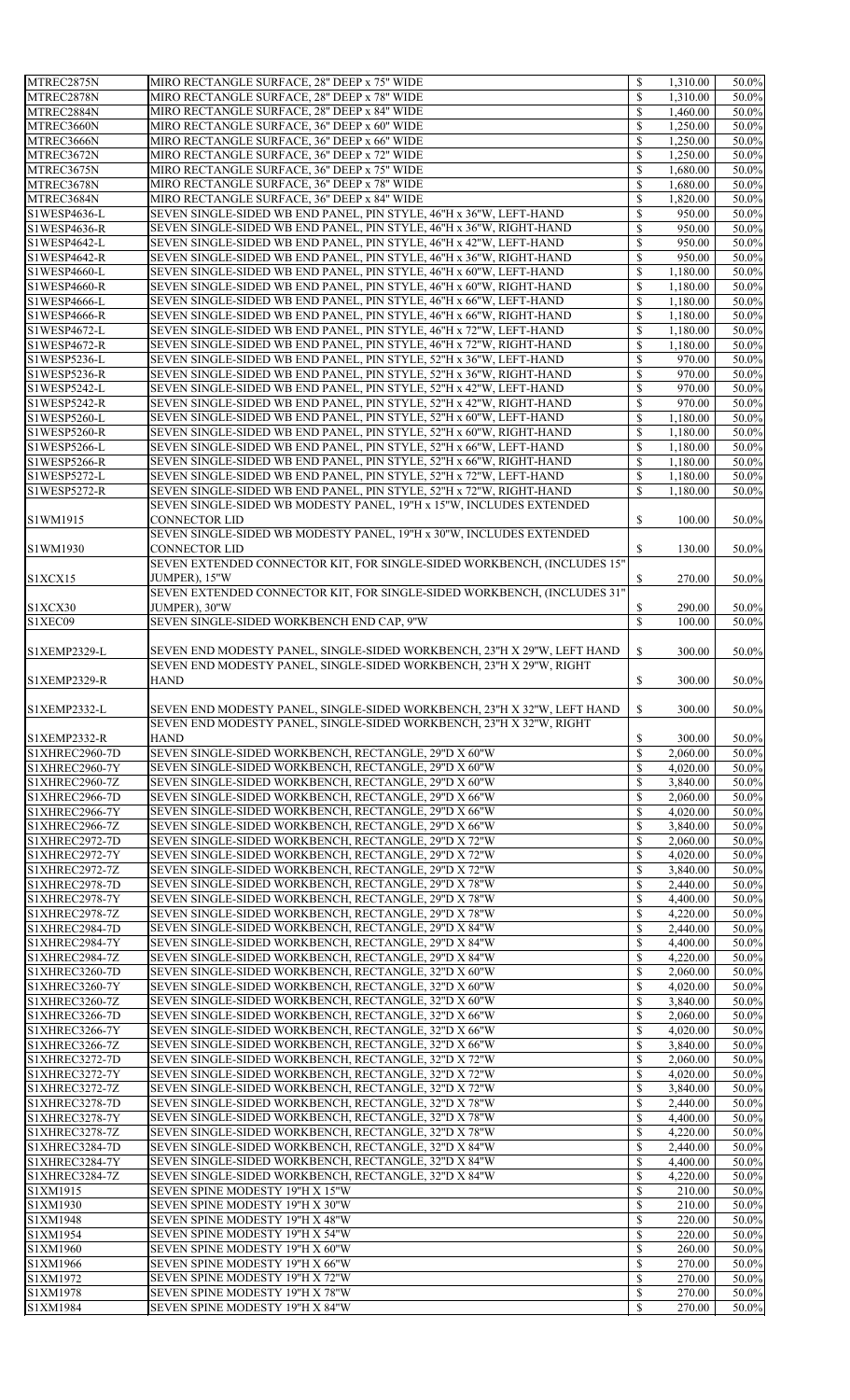| S1XSREC2948-7D                |                                                                                                                    | $\mathbb{S}$                 |                      |                |
|-------------------------------|--------------------------------------------------------------------------------------------------------------------|------------------------------|----------------------|----------------|
|                               | SEVEN SINGLE-SIDED WORKBENCH, RECTANGLE, 29"D X 48"W                                                               |                              | 1,560.00             | 50.0%          |
| S1XSREC2948-7Y                | SEVEN SINGLE-SIDED WORKBENCH, RECTANGLE, 29"D X 48"W                                                               | $\mathcal{S}$                | 3,520.00             | 50.0%          |
| S1XSREC2948-7Z                | SEVEN SINGLE-SIDED WORKBENCH, RECTANGLE, 29"D X 48"W                                                               | \$                           | 3,340.00             | 50.0%          |
| S1XSREC2954-7D                | SEVEN SINGLE-SIDED WORKBENCH, RECTANGLE, 29"D X 54"W                                                               | \$                           | 1,800.00             | 50.0%          |
|                               |                                                                                                                    |                              |                      |                |
| S1XSREC2954-7Y                | SEVEN SINGLE-SIDED WORKBENCH, RECTANGLE, 29"D X 54"W                                                               | $\mathcal{S}$                | 3,760.00             | 50.0%          |
| S1XSREC2954-7Z                | SEVEN SINGLE-SIDED WORKBENCH, RECTANGLE, 29"D X 54"W                                                               | $\mathcal{S}$                | 3,580.00             | 50.0%          |
| S1XSREC2960-7D                | SEVEN SINGLE-SIDED WORKBENCH, RECTANGLE, 29"D X 60"W                                                               | \$                           | 1,800.00             | 50.0%          |
| S1XSREC2960-7Y                | SEVEN SINGLE-SIDED WORKBENCH, RECTANGLE, 29"D X 60"W                                                               | $\mathcal{S}$                | 3,760.00             | 50.0%          |
|                               | SEVEN SINGLE-SIDED WORKBENCH, RECTANGLE, 29"D X 60"W                                                               |                              |                      |                |
| S1XSREC2960-7Z                |                                                                                                                    | $\mathcal{S}$                | 3,580.00             | 50.0%          |
| S1XSREC2966-7D                | SEVEN SINGLE-SIDED WORKBENCH, RECTANGLE, 29"D X 66"W                                                               | $\mathcal{S}$                | 1,800.00             | 50.0%          |
| S1XSREC2966-7Y                | SEVEN SINGLE-SIDED WORKBENCH, RECTANGLE, 29"D X 66"W                                                               | \$                           | 3,760.00             | 50.0%          |
| S1XSREC2966-7Z                | SEVEN SINGLE-SIDED WORKBENCH, RECTANGLE, 29"D X 66"W                                                               | $\mathcal{S}$                | 3,580.00             | 50.0%          |
| S1XSREC2972-7D                | SEVEN SINGLE-SIDED WORKBENCH, RECTANGLE, 29"D X 72"W                                                               | $\mathcal{S}$                | 1,800.00             | 50.0%          |
|                               |                                                                                                                    |                              |                      |                |
| S1XSREC2972-7Y                | SEVEN SINGLE-SIDED WORKBENCH, RECTANGLE, 29"D X 72"W                                                               | $\mathcal{S}$                | 3,760.00             | 50.0%          |
| S1XSREC2972-7Z                | SEVEN SINGLE-SIDED WORKBENCH, RECTANGLE, 29"D X 72"W                                                               | \$                           | 3,580.00             | 50.0%          |
| S1XSREC2978-7D                | SEVEN SINGLE-SIDED WORKBENCH, RECTANGLE, 29"D X 78"W                                                               | $\mathcal{S}$                | 2,170.00             | 50.0%          |
| S1XSREC2978-7Y                | SEVEN SINGLE-SIDED WORKBENCH, RECTANGLE, 29"D X 78"W                                                               | $\mathcal{S}$                | 4,130.00             | 50.0%          |
|                               |                                                                                                                    |                              |                      |                |
| S1XSREC2978-7Z                | SEVEN SINGLE-SIDED WORKBENCH, RECTANGLE, 29"D X 78"W                                                               | $\mathcal{S}$                | 3,950.00             | 50.0%          |
| S1XSREC2984-7D                | SEVEN SINGLE-SIDED WORKBENCH, RECTANGLE, 29"D X 84"W                                                               | \$                           | 2,170.00             | 50.0%          |
| S1XSREC2984-7Y                | SEVEN SINGLE-SIDED WORKBENCH, RECTANGLE, 29"D X 84"W                                                               | $\boldsymbol{\mathsf{S}}$    | 4,130.00             | 50.0%          |
| S1XSREC2984-7Z                | SEVEN SINGLE-SIDED WORKBENCH, RECTANGLE, 29"D X 84"W                                                               | $\mathcal{S}$                | 3,950.00             | 50.0%          |
|                               |                                                                                                                    |                              |                      |                |
| S1XSREC3248-7D                | SEVEN SINGLE-SIDED WORKBENCH, RECTANGLE, 32"D X 48"W                                                               | $\boldsymbol{\mathsf{S}}$    | 1,560.00             | 50.0%          |
| S1XSREC3248-7Y                | SEVEN SINGLE-SIDED WORKBENCH, RECTANGLE, 32"D X 48"W                                                               | \$                           | 3,520.00             | 50.0%          |
| S1XSREC3248-7Z                | SEVEN SINGLE-SIDED WORKBENCH, RECTANGLE, 32"D X 48"W                                                               | $\mathbb{S}$                 | 3,340.00             | 50.0%          |
| S1XSREC3254-7D                | SEVEN SINGLE-SIDED WORKBENCH, RECTANGLE, 32"D X 54"W                                                               | \$                           | 1,800.00             | 50.0%          |
|                               |                                                                                                                    |                              |                      |                |
| S1XSREC3254-7Y                | SEVEN SINGLE-SIDED WORKBENCH, RECTANGLE, 32"D X 54"W                                                               | $\boldsymbol{\mathsf{S}}$    | 3,760.00             | 50.0%          |
| S1XSREC3254-7Z                | SEVEN SINGLE-SIDED WORKBENCH, RECTANGLE, 32"D X 54"W                                                               | \$                           | 3,580.00             | 50.0%          |
| S1XSREC3260-7D                | SEVEN SINGLE-SIDED WORKBENCH, RECTANGLE, 32"D X 60"W                                                               | $\mathcal{S}$                | 1,800.00             | 50.0%          |
| S1XSREC3260-7Y                | SEVEN SINGLE-SIDED WORKBENCH, RECTANGLE, 32"D X 60"W                                                               | \$                           | 3,760.00             | 50.0%          |
|                               |                                                                                                                    |                              |                      |                |
| S1XSREC3260-7Z                | SEVEN SINGLE-SIDED WORKBENCH, RECTANGLE, 32"D X 60"W                                                               |                              | 3,580.00             | 50.0%          |
| S1XSREC3266-7D                | SEVEN SINGLE-SIDED WORKBENCH, RECTANGLE, 32"D X 66"W                                                               | $\mathbb{S}$                 | 1,800.00             | 50.0%          |
| S1XSREC3266-7Y                | SEVEN SINGLE-SIDED WORKBENCH, RECTANGLE, 32"D X 66"W                                                               | $\mathbb{S}$                 | 3,760.00             | 50.0%          |
| S1XSREC3266-7Z                | SEVEN SINGLE-SIDED WORKBENCH, RECTANGLE, 32"D X 66"W                                                               | \$                           | 3,580.00             | 50.0%          |
|                               |                                                                                                                    |                              |                      |                |
| S1XSREC3272-7D                | SEVEN SINGLE-SIDED WORKBENCH, RECTANGLE, 32"D X 72"W                                                               | \$                           | 1,800.00             | 50.0%          |
| S1XSREC3272-7Y                | SEVEN SINGLE-SIDED WORKBENCH, RECTANGLE, 32"D X 72"W                                                               | $\mathcal{S}$                | 3,760.00             | 50.0%          |
| S1XSREC3272-7Z                | SEVEN SINGLE-SIDED WORKBENCH, RECTANGLE, 32"D X 72"W                                                               | $\mathcal{S}$                | 3,580.00             | 50.0%          |
| S1XSREC3278-7D                | SEVEN SINGLE-SIDED WORKBENCH, RECTANGLE, 32"D X 78"W                                                               | \$                           | 2,170.00             | 50.0%          |
|                               |                                                                                                                    |                              |                      |                |
| S1XSREC3278-7Y                | SEVEN SINGLE-SIDED WORKBENCH, RECTANGLE, 32"D X 78"W                                                               | $\mathcal{S}$                | 4,130.00             | 50.0%          |
| S1XSREC3278-7Z                | SEVEN SINGLE-SIDED WORKBENCH, RECTANGLE, 32"D X 78"W                                                               | $\mathcal{S}$                | 3,950.00             | 50.0%          |
| S1XSREC3284-7D                | SEVEN SINGLE-SIDED WORKBENCH, RECTANGLE, 32"D X 84"W                                                               | $\mathcal{S}$                | 2,170.00             | 50.0%          |
| S1XSREC3284-7Y                | SEVEN SINGLE-SIDED WORKBENCH, RECTANGLE, 32"D X 84"W                                                               | \$                           | 4,130.00             | 50.0%          |
|                               |                                                                                                                    |                              |                      |                |
| S1XSREC3284-7Z                | SEVEN SINGLE-SIDED WORKBENCH, RECTANGLE, 32"D X 84"W                                                               | $\mathbb{S}$                 | 3,950.00             | 50.0%          |
| S1XSSEL2948-7D                | SEVEN SINGLE-SIDED WORKBENCH, SUPER ELLIPSE, 29"D X 48"W                                                           | $\mathcal{S}$                | 1,560.00             | 50.0%          |
| S1XSSEL2948-7Y                | SEVEN SINGLE-SIDED WORKBENCH, SUPER ELLIPSE, 29"D X 48"W                                                           | $\mathcal{S}$                | 3,520.00             | 50.0%          |
| S1XSSEL2948-7Z                | SEVEN SINGLE-SIDED WORKBENCH, SUPER ELLIPSE, 29"D X 48"W                                                           | \$                           | 3,340.00             | 50.0%          |
| S1XSSEL2954-7D                |                                                                                                                    | $\mathcal{S}$                |                      |                |
|                               | SEVEN SINGLE-SIDED WORKBENCH, SUPER ELLIPSE, 29"D X 54"W                                                           |                              | 1,800.00             | 50.0%          |
| S1XSSEL2954-7Y                | SEVEN SINGLE-SIDED WORKBENCH, SUPER ELLIPSE, 29"D X 54"W                                                           | $\mathcal{S}$                | 3,760.00             | 50.0%          |
| S1XSSEL2954-7Z                | SEVEN SINGLE-SIDED WORKBENCH, SUPER ELLIPSE, 29"D X 54"W                                                           | $\mathcal{S}$                | 3,580.00             | 50.0%          |
| S1XSSEL2960-7D                | SEVEN SINGLE-SIDED WORKBENCH, SUPER ELLIPSE, 29"D X 60"W                                                           | $\mathcal{S}$                | 1,800.00             | 50.0%          |
| S1XSSEL2960-7Y                | SEVEN SINGLE-SIDED WORKBENCH, SUPER ELLIPSE, 29"D X 60"W                                                           | $\mathcal{S}$                | 3,760.00             | 50.0%          |
|                               |                                                                                                                    |                              |                      |                |
| S1XSSEL2960-7Z                | SEVEN SINGLE-SIDED WORKBENCH, SUPER ELLIPSE, 29"D X 60"W                                                           | $\mathcal{S}$                | 3,580.00             | 50.0%          |
| S1XSSEL2966-7D                | SEVEN SINGLE-SIDED WORKBENCH, SUPER ELLIPSE, 29"D X 66"W                                                           | $\mathcal{S}$                | 1,800.00             | 50.0%          |
| S1XSSEL2966-7Y                | SEVEN SINGLE-SIDED WORKBENCH, SUPER ELLIPSE, 29"D X 66"W                                                           | \$                           | 3,760.00             | 50.0%          |
| S1XSSEL2966-7Z                | SEVEN SINGLE-SIDED WORKBENCH, SUPER ELLIPSE, 29"D X 66"W                                                           | $\mathcal{S}$                | 3,580.00             | 50.0%          |
| S1XSSEL2972-7D                | SEVEN SINGLE-SIDED WORKBENCH, SUPER ELLIPSE, 29"D X 72"W                                                           | $\mathcal{S}$                | 1,800.00             | 50.0%          |
|                               |                                                                                                                    |                              |                      |                |
| S1XSSEL2972-7Y                | SEVEN SINGLE-SIDED WORKBENCH, SUPER ELLIPSE, 29"D X 72"W                                                           | $\mathcal{S}$                | 3,760.00             | 50.0%          |
| S1XSSEL2972-7Z                | SEVEN SINGLE-SIDED WORKBENCH, SUPER ELLIPSE, 29"D X 72"W                                                           | $\mathbb{S}$                 | 3,580.00             | 50.0%          |
| S1XSSEL2978-7D                | SEVEN SINGLE-SIDED WORKBENCH, SUPER ELLIPSE, 29"D X 78"W                                                           | $\mathcal{S}$                | 2,170.00             | 50.0%          |
| S1XSSEL2978-7Y                | SEVEN SINGLE-SIDED WORKBENCH, SUPER ELLIPSE, 29"D X 78"W                                                           | $\mathbb{S}$                 | 4,130.00             | 50.0%          |
|                               |                                                                                                                    |                              |                      |                |
| S1XSSEL2978-7Z                | SEVEN SINGLE-SIDED WORKBENCH, SUPER ELLIPSE, 29"D X 78"W                                                           |                              | 3,950.00             | 50.0%          |
| S1XSSEL2984-7D                | SEVEN SINGLE-SIDED WORKBENCH, SUPER ELLIPSE, 29"D X 84"W                                                           | $\mathbb{S}$                 | 2,170.00             | 50.0%          |
| $S1XSEL2984-7Y$               | SEVEN SINGLE-SIDED WORKBENCH, SUPER ELLIPSE, 29"D X 84"W                                                           | $\mathcal{S}$                | 4,130.00             | 50.0%          |
| S1XSSEL2984-7Z                | SEVEN SINGLE-SIDED WORKBENCH, SUPER ELLIPSE, 29"D X 84"W                                                           | $\mathbb{S}$                 | 3,950.00             | 50.0%          |
| $S1XSEL3248-7D$               | SEVEN SINGLE-SIDED WORKBENCH, SUPER ELLIPSE, 32"D X 48"W                                                           | $\mathcal{S}$                | 1,560.00             | 50.0%          |
|                               |                                                                                                                    |                              |                      |                |
| S1XSSEL3248-7Y                | SEVEN SINGLE-SIDED WORKBENCH, SUPER ELLIPSE, 32"D X 48"W                                                           | $\mathbb{S}$                 | 3,520.00             | 50.0%          |
| S1XSSEL3248-7Z                | SEVEN SINGLE-SIDED WORKBENCH, SUPER ELLIPSE, 32"D X 48"W                                                           | $\mathcal{S}$                | 3,340.00             | 50.0%          |
| S1XSSEL3254-7D                | SEVEN SINGLE-SIDED WORKBENCH, SUPER ELLIPSE, 32"D X 54"W                                                           | $\mathbb{S}$                 | 1,800.00             | 50.0%          |
| $S1XSEL3254-7Y$               | SEVEN SINGLE-SIDED WORKBENCH, SUPER ELLIPSE, 32"D X 54"W                                                           | $\mathcal{S}$                | 3,760.00             | 50.0%          |
| S1XSSEL3254-7Z                | SEVEN SINGLE-SIDED WORKBENCH, SUPER ELLIPSE, 32"D X 54"W                                                           | $\mathbb{S}$                 | 3,580.00             | 50.0%          |
|                               |                                                                                                                    |                              |                      |                |
| S1XSSEL3260-7D                | SEVEN SINGLE-SIDED WORKBENCH, SUPER ELLIPSE, 32"D X 60"W                                                           | $\mathcal{S}$                | 1,800.00             | 50.0%          |
| S1XSSEL3260-7Y                |                                                                                                                    |                              |                      | 50.0%          |
| $S1XSEL3260-7Z$               | SEVEN SINGLE-SIDED WORKBENCH, SUPER ELLIPSE, 32"D X 60"W                                                           | $\mathbb{S}$                 | 3,760.00             |                |
| S1XSSEL3266-7D                | SEVEN SINGLE-SIDED WORKBENCH, SUPER ELLIPSE, 32"D X 60"W                                                           | $\mathbb{S}$                 | 3,580.00             | 50.0%          |
|                               |                                                                                                                    | $\mathbb{S}$                 |                      |                |
|                               | SEVEN SINGLE-SIDED WORKBENCH, SUPER ELLIPSE, 32"D X 66"W                                                           |                              | 1,800.00             | 50.0%          |
| S1XSSEL3266-7Y                | SEVEN SINGLE-SIDED WORKBENCH, SUPER ELLIPSE, 32"D X 66"W                                                           | $\mathcal{S}$                | 3,760.00             | 50.0%          |
| S1XSSEL3266-7Z                | SEVEN SINGLE-SIDED WORKBENCH, SUPER ELLIPSE, 32"D X 66"W                                                           | $\mathbb{S}$                 | 3,580.00             | 50.0%          |
| S1XSSEL3272-7D                | SEVEN SINGLE-SIDED WORKBENCH, SUPER ELLIPSE, 32"D X 72"W                                                           | $\mathcal{S}$                | 1,800.00             | 50.0%          |
| S1XSSEL3272-7Y                | SEVEN SINGLE-SIDED WORKBENCH, SUPER ELLIPSE, 32"D X 72"W                                                           | $\mathbb{S}$                 | 3,760.00             | 50.0%          |
|                               |                                                                                                                    |                              |                      |                |
| S1XSSEL3272-7Z                | SEVEN SINGLE-SIDED WORKBENCH, SUPER ELLIPSE, 32"D X 72"W                                                           | $\mathcal{S}$                | 3,580.00             | 50.0%          |
| S1XSSEL3278-7D                | SEVEN SINGLE-SIDED WORKBENCH, SUPER ELLIPSE, 32"D X 78"W                                                           | $\mathbb{S}$                 | 2,170.00             | 50.0%          |
| $S1XSEL3278-7Y$               | SEVEN SINGLE-SIDED WORKBENCH, SUPER ELLIPSE, 32"D X 78"W                                                           | $\mathcal{S}$                | 4,130.00             | 50.0%          |
| S1XSSEL3278-7Z                | SEVEN SINGLE-SIDED WORKBENCH, SUPER ELLIPSE, 32"D X 78"W                                                           | $\mathbb{S}$                 | 3,950.00             | 50.0%          |
| S1XSSEL3284-7D                | SEVEN SINGLE-SIDED WORKBENCH, SUPER ELLIPSE, 32"D X 84"W                                                           | $\mathbb{S}$                 | 2,170.00             | 50.0%          |
|                               |                                                                                                                    |                              |                      |                |
| S1XSSEL3284-7Y                | SEVEN SINGLE-SIDED WORKBENCH, SUPER ELLIPSE, 32"D X 84"W                                                           | $\mathbb{S}$                 | 4,130.00             | 50.0%          |
| S1XSSEL3284-7Z<br>S2WESP46128 | SEVEN SINGLE-SIDED WORKBENCH, SUPER ELLIPSE, 32"D X 84"W<br>SEVEN DUAL-SIDED WB END PANEL, PIN-STYLE, 46"H X 128"W | $\mathbb{S}$<br>$\mathbb{S}$ | 3,950.00<br>2,260.00 | 50.0%<br>50.0% |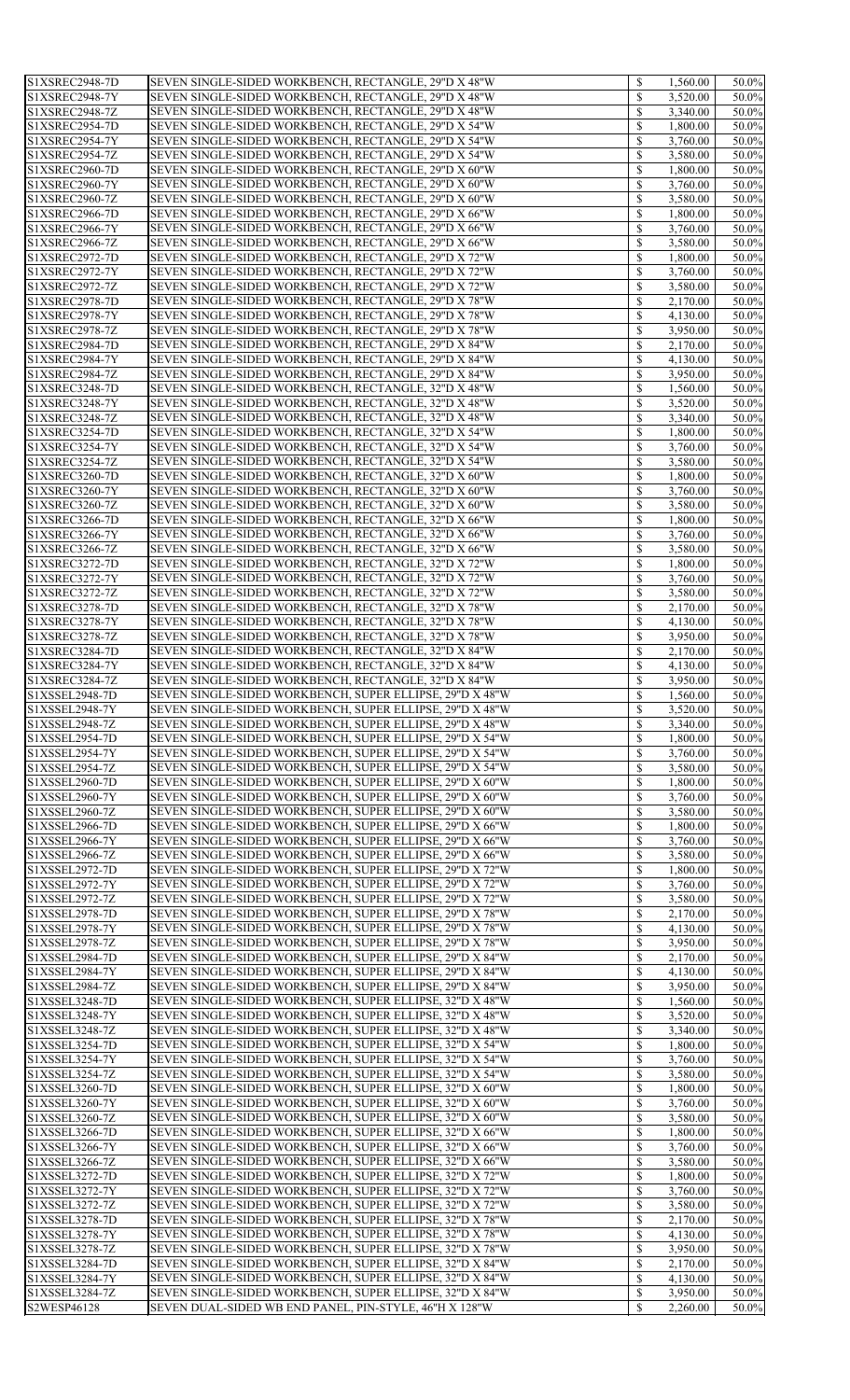| S2WESP46140                      | SEVEN DUAL-SIDED WB END PANEL, PIN-STYLE, 46"H X 140"W                                                   | $\mathbb{S}$                 | 2,260.00             | 50.0%          |
|----------------------------------|----------------------------------------------------------------------------------------------------------|------------------------------|----------------------|----------------|
| S2WESP46152                      | SEVEN DUAL-SIDED WB END PANEL, PIN-STYLE, 46"H X 152"W                                                   | \$                           | 2,260.00             | 50.0%          |
| S2WESP4660                       |                                                                                                          |                              |                      |                |
|                                  | SEVEN DUAL-SIDED WB END PANEL, PIN STYLE, 46"H x 60"W                                                    | \$                           | 1,080.00             | 50.0%          |
| S2WESP4666                       | SEVEN DUAL-SIDED WB END PANEL, PIN STYLE, 46"H x 66"W                                                    | \$                           | 1,140.00             | 50.0%          |
|                                  |                                                                                                          |                              |                      |                |
| S2WESP4672                       | SEVEN DUAL-SIDED WB END PANEL, PIN STYLE, 46"H x 72"W                                                    | \$                           | 1,180.00             | 50.0%          |
| S2WESP52128                      | SEVEN DUAL-SIDED WB END PANEL, PIN-STYLE, 52"H X 128"W                                                   | \$                           | 2,260.00             | 50.0%          |
| S2WESP52140                      | SEVEN DUAL-SIDED WB END PANEL, PIN-STYLE, 52"H X 140"W                                                   | \$                           | 2,260.00             | 50.0%          |
|                                  |                                                                                                          |                              |                      |                |
| S2WESP52152                      | SEVEN DUAL-SIDED WB END PANEL, PIN-STYLE, 52"H X 152"W                                                   | $\mathcal{S}$                | 2,260.00             | 50.0%          |
| <b>S2WESP5260</b>                | SEVEN DUAL-SIDED WB END PANEL, PIN STYLE, 52"H x 60"W                                                    | $\mathbb{S}$                 | 1,080.00             | 50.0%          |
|                                  |                                                                                                          |                              |                      |                |
| S2WESP5266                       | SEVEN DUAL-SIDED WB END PANEL, PIN STYLE, 52"H x 66"W                                                    | $\mathbb{S}$                 | 1,140.00             | 50.0%          |
| <b>S2WESP5272</b>                | SEVEN DUAL-SIDED WB END PANEL, PIN STYLE, 52"H x 72"W                                                    | $\mathbb{S}$                 | 1,180.00             | 50.0%          |
|                                  |                                                                                                          |                              |                      |                |
|                                  | SEVEN EXTENDED CONNECTOR KIT, FOR DUAL-SIDED WORKBENCH, (INCLUDES 15"                                    |                              |                      |                |
| S2XCX15                          | JUMPER), 15"W                                                                                            | \$                           | 270.00               | 50.0%          |
|                                  |                                                                                                          |                              |                      |                |
|                                  | SEVEN EXTENDED CONNECTOR KIT, FOR DUAL-SIDED WORKBENCH, (INCLUDES 31"                                    |                              |                      |                |
| S2XCX30                          | JUMPER), 30"W                                                                                            | \$                           | 290.00               | 50.0%          |
| S2XEC15                          | SEVEN DUAL-SIDED WORKBENCH END CAP, 15"W                                                                 | $\mathbb{S}$                 | 100.00               | 50.0%          |
|                                  |                                                                                                          |                              |                      |                |
| S2XEMP2354                       | SEVEN END MODESTY PANEL, FOR DUAL-SIDED WORKBENCH, 23"H X 54"W                                           | \$                           | 360.00               | 50.0%          |
| S2XEMP2360                       | SEVEN END MODESTY PANEL, FOR DUAL-SIDED WORKBENCH, 23"H X 60"W                                           | \$                           | 360.00               | 50.0%          |
|                                  |                                                                                                          |                              |                      |                |
| S2XHREC5460-7D                   | SEVEN DUAL-SIDED WORKBENCH, RECTANGLE, 54"D X 60"W                                                       | \$                           | 2,780.00             | 50.0%          |
| <b>S2XHREC5460-7G</b>            | SEVEN DUAL-SIDED WORKBENCH, RECTANGLE, 54"D X 60"W                                                       | $\mathcal{S}$                | 4,380.00             | 50.0%          |
|                                  |                                                                                                          |                              |                      |                |
| S2XHREC5460-7Y                   | SEVEN DUAL-SIDED WORKBENCH, RECTANGLE, 54"D X 60"W                                                       | \$                           | 6,250.00             | 50.0%          |
| <b>S2XHREC5460-7Z</b>            | SEVEN DUAL-SIDED WORKBENCH, RECTANGLE, 54"D X 60"W                                                       | \$                           | 5,900.00             | 50.0%          |
| S2XHREC5466-7D                   |                                                                                                          | \$                           |                      | 50.0%          |
|                                  | SEVEN DUAL-SIDED WORKBENCH, RECTANGLE, 54"D X 66"W                                                       |                              | 2,780.00             |                |
| <b>S2XHREC5466-7G</b>            | SEVEN DUAL-SIDED WORKBENCH, RECTANGLE, 54"D X 66"W                                                       | $\mathcal{S}$                | 4,380.00             | 50.0%          |
| S2XHREC5466-7Y                   | SEVEN DUAL-SIDED WORKBENCH, RECTANGLE, 54"D X 66"W                                                       | $\mathbb{S}$                 | 6,250.00             | 50.0%          |
|                                  |                                                                                                          |                              |                      |                |
| <b>S2XHREC5466-7Z</b>            | SEVEN DUAL-SIDED WORKBENCH, RECTANGLE, 54"D X 66"W                                                       | $\mathcal{S}$                | 5,900.00             | 50.0%          |
| S2XHREC5472-7D                   | SEVEN DUAL-SIDED WORKBENCH, RECTANGLE, 54"D X 72"W                                                       | \$                           | 2,780.00             | 50.0%          |
|                                  |                                                                                                          |                              |                      |                |
| <b>S2XHREC5472-7G</b>            | SEVEN DUAL-SIDED WORKBENCH, RECTANGLE, 54"D X 72"W                                                       | $\mathcal{S}$                | 4,380.00             | 50.0%          |
| S2XHREC5472-7Y                   | SEVEN DUAL-SIDED WORKBENCH, RECTANGLE, 54"D X 72"W                                                       | \$                           | 6,250.00             | 50.0%          |
|                                  |                                                                                                          |                              |                      |                |
| S2XHREC5472-7Z                   | SEVEN DUAL-SIDED WORKBENCH, RECTANGLE, 54"D X 72"W                                                       |                              | 5,900.00             | 50.0%          |
| S2XHREC5478-7D                   | SEVEN DUAL-SIDED WORKBENCH, RECTANGLE, 54"D X 78"W                                                       | $\mathbb{S}$                 | 3,520.00             | 50.0%          |
|                                  |                                                                                                          |                              |                      |                |
| <b>S2XHREC5478-7G</b>            | SEVEN DUAL-SIDED WORKBENCH, RECTANGLE, 54"D X 78"W                                                       | \$                           | 5,120.00             | 50.0%          |
| S2XHREC5478-7Y                   | SEVEN DUAL-SIDED WORKBENCH, RECTANGLE, 54"D X 78"W                                                       | \$                           | 6,990.00             | 50.0%          |
|                                  |                                                                                                          |                              |                      |                |
| <b>S2XHREC5478-7Z</b>            | SEVEN DUAL-SIDED WORKBENCH, RECTANGLE, 54"D X 78"W                                                       | \$                           | 6,640.00             | 50.0%          |
| S2XHREC5484-7D                   | SEVEN DUAL-SIDED WORKBENCH, RECTANGLE, 54"D X 84"W                                                       | $\mathbb{S}$                 | 3,520.00             | 50.0%          |
| <b>S2XHREC5484-7G</b>            | SEVEN DUAL-SIDED WORKBENCH, RECTANGLE, 54"D X 84"W                                                       | \$                           | 5,120.00             | 50.0%          |
|                                  |                                                                                                          |                              |                      |                |
| S2XHREC5484-7Y                   | SEVEN DUAL-SIDED WORKBENCH, RECTANGLE, 54"D X 84"W                                                       | $\mathbb{S}$                 | 6,990.00             | 50.0%          |
| <b>S2XHREC5484-7Z</b>            | SEVEN DUAL-SIDED WORKBENCH, RECTANGLE, 54"D X 84"W                                                       | \$                           | 6,640.00             | 50.0%          |
|                                  |                                                                                                          |                              |                      |                |
| <b>S2XHREC6060-7D</b>            | SEVEN DUAL-SIDED WORKBENCH, RECTANGLE, 60"D X 60"W                                                       | $\mathbb{S}$                 | 2,780.00             | 50.0%          |
| <b>S2XHREC6060-7G</b>            | SEVEN DUAL-SIDED WORKBENCH, RECTANGLE, 60"D X 60"W                                                       | \$                           | 4,380.00             | 50.0%          |
|                                  |                                                                                                          |                              |                      |                |
| S2XHREC6060-7Y                   | SEVEN DUAL-SIDED WORKBENCH, RECTANGLE, 60"D X 60"W                                                       | \$                           | 6,250.00             | 50.0%          |
| <b>S2XHREC6060-7Z</b>            | SEVEN DUAL-SIDED WORKBENCH, RECTANGLE, 60"D X 60"W                                                       | \$                           | 5,900.00             | 50.0%          |
| S2XHREC6066-7D                   | SEVEN DUAL-SIDED WORKBENCH, RECTANGLE, 60"D X 66"W                                                       | \$                           |                      | 50.0%          |
|                                  |                                                                                                          |                              | 2,780.00             |                |
| <b>S2XHREC6066-7G</b>            | SEVEN DUAL-SIDED WORKBENCH, RECTANGLE, 60"D X 66"W                                                       | $\mathbb{S}$                 | 4,380.00             | 50.0%          |
| S2XHREC6066-7Y                   | SEVEN DUAL-SIDED WORKBENCH, RECTANGLE, 60"D X 66"W                                                       | $\mathbb{S}$                 | 6,250.00             | 50.0%          |
|                                  |                                                                                                          |                              |                      |                |
| <b>S2XHREC6066-7Z</b>            | SEVEN DUAL-SIDED WORKBENCH, RECTANGLE, 60"D X 66"W                                                       | \$                           | 5,900.00             | 50.0%          |
| <b>S2XHREC6072-7D</b>            | SEVEN DUAL-SIDED WORKBENCH, RECTANGLE, 60"D X 72"W                                                       | $\mathbb{S}$                 | 2,780.00             | 50.0%          |
|                                  |                                                                                                          |                              |                      |                |
| <b>S2XHREC6072-7G</b>            | SEVEN DUAL-SIDED WORKBENCH, RECTANGLE, 60"D X 72"W                                                       | \$                           | 4,380.00             | 50.0%          |
| S2XHREC6072-7Y                   | SEVEN DUAL-SIDED WORKBENCH, RECTANGLE, 60"D X 72"W                                                       | $\mathbb{S}$                 | 6,250.00             | 50.0%          |
| <b>S2XHREC6072-7Z</b>            |                                                                                                          | \$                           |                      |                |
|                                  | SEVEN DUAL-SIDED WORKBENCH, RECTANGLE, 60"D X 72"W                                                       |                              | 5,900.00             | 50.0%          |
| S2XHREC6078-7D                   | SEVEN DUAL-SIDED WORKBENCH, RECTANGLE, 60"D X 78"W                                                       | $\mathbb{S}$                 | 3,520.00             | 50.0%          |
| <b>S2XHREC6078-7G</b>            | SEVEN DUAL-SIDED WORKBENCH, RECTANGLE, 60"D X 78"W                                                       | \$                           | 5,120.00             | 50.0%          |
|                                  |                                                                                                          |                              |                      |                |
| S2XHREC6078-7Y                   | SEVEN DUAL-SIDED WORKBENCH, RECTANGLE, 60"D X 78"W                                                       | $\mathbb{S}$                 | 6,990.00             | 50.0%          |
| <b>S2XHREC6078-7Z</b>            | SEVEN DUAL-SIDED WORKBENCH, RECTANGLE, 60"D X 78"W                                                       | \$                           | 6,640.00             | 50.0%          |
|                                  |                                                                                                          |                              |                      |                |
| S2XHREC6084-7D                   | SEVEN DUAL-SIDED WORKBENCH, RECTANGLE, 60"D X 84"W                                                       | $\mathbb{S}$                 | 3,520.00             | 50.0%          |
| S2XHREC6084-7G                   | SEVEN DUAL-SIDED WORKBENCH, RECTANGLE, 60"D X 84"W                                                       | \$                           | 5,120.00             | 50.0%          |
|                                  |                                                                                                          |                              |                      |                |
| S2XHREC6084-7Y                   | SEVEN DUAL-SIDED WORKBENCH, RECTANGLE, 60"D X 84"W                                                       | \$                           | 6,990.00             | 50.0%          |
| S2XHREC6084-7Z                   | SEVEN DUAL-SIDED WORKBENCH, RECTANGLE, 60"D X 84"W                                                       | $\mathbb{S}$                 | 6,640.00             | 50.0%          |
| S2XSREC5448-7D                   | SEVEN DUAL-SIDED WORKBENCH, RECTANGLE, 54"D X 48"W                                                       | $\boldsymbol{\mathsf{S}}$    | 2,050.00             | 50.0%          |
|                                  |                                                                                                          |                              |                      |                |
| S2XSREC5448-7G                   | SEVEN DUAL-SIDED WORKBENCH, RECTANGLE, 54"D X 48"W                                                       |                              | 3,650.00             | 50.0%          |
| S2XSREC5448-7Y                   | SEVEN DUAL-SIDED WORKBENCH, RECTANGLE, 54"D X 48"W                                                       | $\mathbb{S}$                 | 5,520.00             | 50.0%          |
|                                  |                                                                                                          |                              |                      |                |
| S2XSREC5448-7Z                   | SEVEN DUAL-SIDED WORKBENCH, RECTANGLE, 54"D X 48"W                                                       | \$                           | 5,170.00             | 50.0%          |
| S2XSREC5454-7D                   | SEVEN DUAL-SIDED WORKBENCH, RECTANGLE, 54"D X 54"W                                                       | $\mathbb{S}$                 | 2,510.00             | 50.0%          |
| S2XSREC5454-7G                   | SEVEN DUAL-SIDED WORKBENCH, RECTANGLE, 54"D X 54"W                                                       | \$                           | 4,110.00             | 50.0%          |
|                                  |                                                                                                          |                              |                      |                |
| S2XSREC5454-7Y                   | SEVEN DUAL-SIDED WORKBENCH, RECTANGLE, 54"D X 54"W                                                       | $\mathbb{S}$                 | 5,980.00             | 50.0%          |
| S2XSREC5454-7Z                   | SEVEN DUAL-SIDED WORKBENCH, RECTANGLE, 54"D X 54"W                                                       | \$                           | 5,630.00             | 50.0%          |
|                                  |                                                                                                          |                              |                      |                |
| <b>S2XSREC5460-7D</b>            | SEVEN DUAL-SIDED WORKBENCH, RECTANGLE, 54"D X 60"W                                                       | $\mathbb{S}$                 | 2,510.00             | 50.0%          |
| S2XSREC5460-7G                   | SEVEN DUAL-SIDED WORKBENCH, RECTANGLE, 54"D X 60"W                                                       | \$                           | 4,110.00             | 50.0%          |
|                                  |                                                                                                          |                              |                      |                |
| S2XSREC5460-7Y                   | SEVEN DUAL-SIDED WORKBENCH, RECTANGLE, 54"D X 60"W                                                       | $\mathbb{S}$                 | 5,980.00             | 50.0%          |
| S2XSREC5460-7Z                   | SEVEN DUAL-SIDED WORKBENCH, RECTANGLE, 54"D X 60"W                                                       | \$                           | 5,630.00             | 50.0%          |
| S2XSREC5466-7D                   | SEVEN DUAL-SIDED WORKBENCH, RECTANGLE, 54"D X 66"W                                                       | $\mathbb{S}$                 |                      | 50.0%          |
|                                  |                                                                                                          |                              | 2,510.00             |                |
| S2XSREC5466-7G                   | SEVEN DUAL-SIDED WORKBENCH, RECTANGLE, 54"D X 66"W                                                       | $\mathbb{S}$                 | 4,110.00             | 50.0%          |
| S2XSREC5466-7Y                   | SEVEN DUAL-SIDED WORKBENCH, RECTANGLE, 54"D X 66"W                                                       | \$                           | 5,980.00             | 50.0%          |
|                                  |                                                                                                          |                              |                      |                |
| S2XSREC5466-7Z                   | SEVEN DUAL-SIDED WORKBENCH, RECTANGLE, 54"D X 66"W                                                       | $\mathbb{S}$                 | 5,630.00             | 50.0%          |
| S2XSREC5472-7D                   | SEVEN DUAL-SIDED WORKBENCH, RECTANGLE, 54"D X 72"W                                                       | $\mathbb{S}$                 | 2,510.00             | 50.0%          |
|                                  |                                                                                                          |                              |                      |                |
| S2XSREC5472-7G                   | SEVEN DUAL-SIDED WORKBENCH, RECTANGLE, 54"D X 72"W                                                       | $\mathbb{S}$                 | 4,110.00             | 50.0%          |
| S2XSREC5472-7Y                   | SEVEN DUAL-SIDED WORKBENCH, RECTANGLE, 54"D X 72"W                                                       | $\mathbb{S}$                 | 5,980.00             | 50.0%          |
|                                  |                                                                                                          |                              |                      |                |
| S2XSREC5472-7Z                   | SEVEN DUAL-SIDED WORKBENCH, RECTANGLE, 54"D X 72"W                                                       | \$                           | 5,630.00             | 50.0%          |
| S2XSREC5478-7D                   | SEVEN DUAL-SIDED WORKBENCH, RECTANGLE, 54"D X 78"W                                                       | $\mathbb{S}$                 | 3,260.00             | 50.0%          |
|                                  |                                                                                                          |                              |                      |                |
| S2XSREC5478-7G                   | SEVEN DUAL-SIDED WORKBENCH, RECTANGLE, 54"D X 78"W                                                       | \$                           | 4,860.00             | 50.0%          |
| S2XSREC5478-7Y                   | SEVEN DUAL-SIDED WORKBENCH, RECTANGLE, 54"D X 78"W                                                       | $\mathbb{S}$                 | 6,730.00             | 50.0%          |
| S2XSREC5478-7Z                   | SEVEN DUAL-SIDED WORKBENCH, RECTANGLE, 54"D X 78"W                                                       | \$                           | 6,380.00             | 50.0%          |
|                                  |                                                                                                          |                              |                      |                |
|                                  |                                                                                                          |                              |                      |                |
| S2XSREC5484-7D                   | SEVEN DUAL-SIDED WORKBENCH, RECTANGLE, 54"D X 84"W                                                       | $\mathbb{S}$                 | 3,260.00             | 50.0%          |
|                                  |                                                                                                          |                              |                      |                |
| S2XSREC5484-7G<br>S2XSREC5484-7Y | SEVEN DUAL-SIDED WORKBENCH, RECTANGLE, 54"D X 84"W<br>SEVEN DUAL-SIDED WORKBENCH, RECTANGLE, 54"D X 84"W | $\mathbb{S}$<br>$\mathbb{S}$ | 4,860.00<br>6,730.00 | 50.0%<br>50.0% |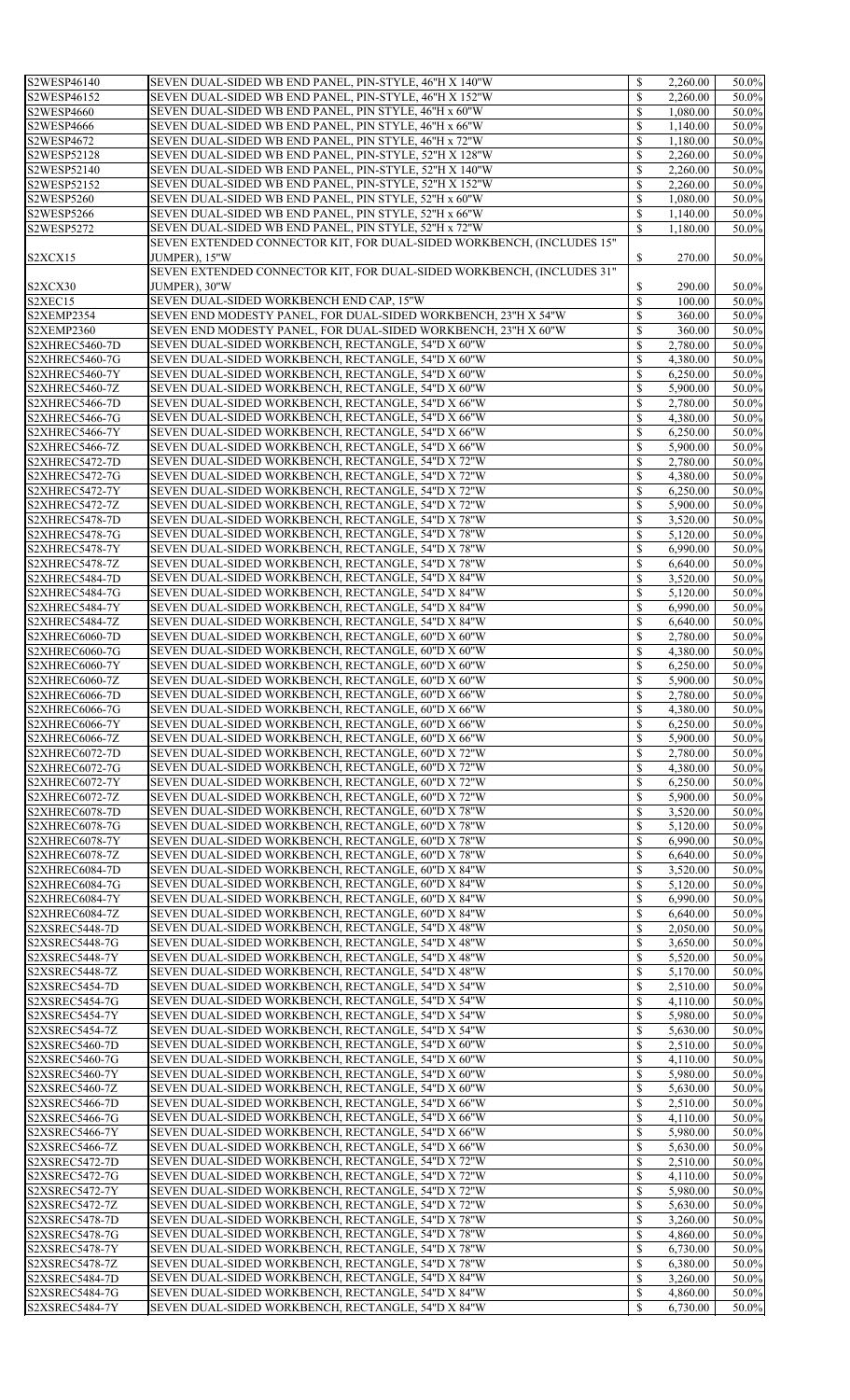| S2XSREC5484-7Z        | SEVEN DUAL-SIDED WORKBENCH, RECTANGLE, 54"D X 84"W                       | $\mathcal{S}$             | 6,380.00 | 50.0% |
|-----------------------|--------------------------------------------------------------------------|---------------------------|----------|-------|
| S2XSREC6048-7D        | SEVEN DUAL-SIDED WORKBENCH, RECTANGLE, 60"D X 48"W                       | $\mathcal{S}$             | 2,050.00 | 50.0% |
| S2XSREC6048-7G        | SEVEN DUAL-SIDED WORKBENCH, RECTANGLE, 60"D X 48"W                       | \$                        | 3,650.00 | 50.0% |
| S2XSREC6048-7Y        | SEVEN DUAL-SIDED WORKBENCH, RECTANGLE, 60"D X 48"W                       | $\boldsymbol{\mathsf{S}}$ | 5,520.00 | 50.0% |
|                       |                                                                          |                           |          |       |
| S2XSREC6048-7Z        | SEVEN DUAL-SIDED WORKBENCH, RECTANGLE, 60"D X 48"W                       | \$                        | 5,170.00 | 50.0% |
| S2XSREC6054-7D        | SEVEN DUAL-SIDED WORKBENCH, RECTANGLE, 60"D X 54"W                       | $\mathcal{S}$             | 2,510.00 | 50.0% |
| S2XSREC6054-7G        | SEVEN DUAL-SIDED WORKBENCH, RECTANGLE, 60"D X 54"W                       | \$                        | 4,110.00 | 50.0% |
|                       |                                                                          |                           |          |       |
| S2XSREC6054-7Y        | SEVEN DUAL-SIDED WORKBENCH, RECTANGLE, 60"D X 54"W                       | $\mathcal{S}$             | 5,980.00 | 50.0% |
| S2XSREC6054-7Z        | SEVEN DUAL-SIDED WORKBENCH, RECTANGLE, 60"D X 54"W                       | $\mathcal{S}$             | 5,630.00 | 50.0% |
| S2XSREC6060-7D        | SEVEN DUAL-SIDED WORKBENCH, RECTANGLE, 60"D X 60"W                       | $\mathcal{S}$             | 2,510.00 | 50.0% |
| S2XSREC6060-7G        | SEVEN DUAL-SIDED WORKBENCH, RECTANGLE, 60"D X 60"W                       | \$                        | 4,110.00 | 50.0% |
|                       |                                                                          |                           |          |       |
| S2XSREC6060-7Y        | SEVEN DUAL-SIDED WORKBENCH, RECTANGLE, 60"D X 60"W                       | $\boldsymbol{\mathsf{S}}$ | 5,980.00 | 50.0% |
| S2XSREC6060-7Z        | SEVEN DUAL-SIDED WORKBENCH, RECTANGLE, 60"D X 60"W                       | $\mathcal{S}$             | 5,630.00 | 50.0% |
| <b>S2XSREC6066-7D</b> | SEVEN DUAL-SIDED WORKBENCH, RECTANGLE, 60"D X 66"W                       | \$                        | 2,510.00 | 50.0% |
|                       |                                                                          |                           |          |       |
| S2XSREC6066-7G        | SEVEN DUAL-SIDED WORKBENCH, RECTANGLE, 60"D X 66"W                       | \$                        | 4,110.00 | 50.0% |
| S2XSREC6066-7Y        | SEVEN DUAL-SIDED WORKBENCH, RECTANGLE, 60"D X 66"W                       | $\mathcal{S}$             | 5,980.00 | 50.0% |
| S2XSREC6066-7Z        | SEVEN DUAL-SIDED WORKBENCH, RECTANGLE, 60"D X 66"W                       | $\mathcal{S}$             | 5,630.00 | 50.0% |
| S2XSREC6072-7D        | SEVEN DUAL-SIDED WORKBENCH, RECTANGLE, 60"D X 72"W                       | $\mathcal{S}$             | 2,510.00 | 50.0% |
|                       |                                                                          |                           |          |       |
| S2XSREC6072-7G        | SEVEN DUAL-SIDED WORKBENCH, RECTANGLE, 60"D X 72"W                       | \$                        | 4,110.00 | 50.0% |
| S2XSREC6072-7Y        | SEVEN DUAL-SIDED WORKBENCH, RECTANGLE, 60"D X 72"W                       | $\mathcal{S}$             | 5,980.00 | 50.0% |
| S2XSREC6072-7Z        | SEVEN DUAL-SIDED WORKBENCH, RECTANGLE, 60"D X 72"W                       | $\mathcal{S}$             | 5,630.00 | 50.0% |
|                       |                                                                          |                           |          |       |
| <b>S2XSREC6078-7D</b> | SEVEN DUAL-SIDED WORKBENCH, RECTANGLE, 60"D X 78"W                       | $\mathcal{S}$             | 3,260.00 | 50.0% |
| S2XSREC6078-7G        | SEVEN DUAL-SIDED WORKBENCH, RECTANGLE, 60"D X 78"W                       | \$                        | 4,860.00 | 50.0% |
| S2XSREC6078-7Y        | SEVEN DUAL-SIDED WORKBENCH, RECTANGLE, 60"D X 78"W                       | $\boldsymbol{\mathsf{S}}$ | 6,730.00 | 50.0% |
|                       |                                                                          |                           |          |       |
| S2XSREC6078-7Z        | SEVEN DUAL-SIDED WORKBENCH, RECTANGLE, 60"D X 78"W                       | $\mathcal{S}$             | 6,380.00 | 50.0% |
| S2XSREC6084-7D        | SEVEN DUAL-SIDED WORKBENCH, RECTANGLE, 60"D X 84"W                       | $\mathcal{S}$             | 3,260.00 | 50.0% |
| S2XSREC6084-7G        | SEVEN DUAL-SIDED WORKBENCH, RECTANGLE, 60"D X 84"W                       | \$                        | 4,860.00 | 50.0% |
| S2XSREC6084-7Y        | SEVEN DUAL-SIDED WORKBENCH, RECTANGLE, 60"D X 84"W                       | $\mathcal{S}$             | 6,730.00 | 50.0% |
|                       |                                                                          |                           |          |       |
| S2XSREC6084-7Z        | SEVEN DUAL-SIDED WORKBENCH, RECTANGLE, 60"D X 84"W                       | $\mathcal{S}$             | 6,380.00 | 50.0% |
| SMC2LG2048            | SEVEN MULTIPURPOSE TABLE, BASE ONLY WITH CASTERS, 20"D x 48"W x 28.5"H   |                           | 900.00   | 50.0% |
| SMC2LG2054            | SEVEN MULTIPURPOSE TABLE, BASE ONLY WITH CASTERS, 20"D x 54"W x 28.5"H   | $\mathbb{S}$              | 900.00   | 50.0% |
|                       |                                                                          |                           |          |       |
| SMC2LG2060            | SEVEN MULTIPURPOSE TABLE, BASE ONLY WITH CASTERS, 20"D x 60"W x 28.5"H   | $\mathbb{S}$              | 900.00   | 50.0% |
| SMC2LG2066            | SEVEN MULTIPURPOSE TABLE, BASE ONLY WITH CASTERS, 20"D x 66"W x 28.5"H   | \$                        | 900.00   | 50.0% |
| SMC2LG2072            | SEVEN MULTIPURPOSE TABLE, BASE ONLY WITH CASTERS, 20"D x 72"W x 28.5"H   | $\mathcal{S}$             | 900.00   | 50.0% |
| SMC2LG2078            | SEVEN MULTIPURPOSE TABLE, BASE ONLY WITH CASTERS, 20"D x 78"W x 28.5"H   | $\mathcal{S}$             | 960.00   | 50.0% |
|                       |                                                                          |                           |          |       |
| SMC2LG2084            | SEVEN MULTIPURPOSE TABLE, BASE ONLY WITH CASTERS, 20"D x 84"W x 28.5"H   | $\boldsymbol{\mathsf{S}}$ | 960.00   | 50.0% |
| SMC2LG2090            | SEVEN MULTIPURPOSE TABLE, BASE ONLY WITH CASTERS, 20"D x 90"W x 28.5"H   | \$                        | 960.00   | 50.0% |
| SMC2LG2096            | SEVEN MULTIPURPOSE TABLE, BASE ONLY WITH CASTERS, 20"D x 96"W x 28.5"H   | $\mathcal{S}$             | 960.00   | 50.0% |
|                       |                                                                          |                           |          |       |
| SMC2LG2448            | SEVEN MULTIPURPOSE TABLE, BASE ONLY WITH CASTERS, 24"D x 48"W x 28.5"H   | $\mathcal{S}$             | 900.00   | 50.0% |
| SMC2LG2454            | SEVEN MULTIPURPOSE TABLE, BASE ONLY WITH CASTERS, 24"D x 54"W x 28.5"H   | $\boldsymbol{\mathsf{S}}$ | 900.00   | 50.0% |
| SMC2LG2460            | SEVEN MULTIPURPOSE TABLE, BASE ONLY WITH CASTERS, 24"D x 60"W x 28.5"H   | \$                        | 900.00   | 50.0% |
|                       |                                                                          |                           |          |       |
| SMC2LG2466            | SEVEN MULTIPURPOSE TABLE, BASE ONLY WITH CASTERS, 24"D x 66"W x 28.5"H   | $\mathcal{S}$             | 900.00   | 50.0% |
| SMC2LG2472            | SEVEN MULTIPURPOSE TABLE, BASE ONLY WITH CASTERS, 24"D x 72"W x 28.5"H   | $\mathcal{S}$             | 900.00   | 50.0% |
| SMC2LG2478            | SEVEN MULTIPURPOSE TABLE, BASE ONLY WITH CASTERS, 24"D x 78"W x 28.5"H   | $\boldsymbol{\mathsf{S}}$ | 960.00   | 50.0% |
| SMC2LG2484            | SEVEN MULTIPURPOSE TABLE, BASE ONLY WITH CASTERS, 24"D x 84"W x 28.5"H   | \$                        | 960.00   | 50.0% |
|                       |                                                                          |                           |          |       |
| SMC2LG2490            | SEVEN MULTIPURPOSE TABLE, BASE ONLY WITH CASTERS, 24"D x 90"W x 28.5"H   | $\mathcal{S}$             | 960.00   | 50.0% |
| SMC2LG2496            | SEVEN MULTIPURPOSE TABLE, BASE ONLY WITH CASTERS, 24"D x 96"W x 28.5"H   | $\mathcal{S}$             | 960.00   | 50.0% |
| SMC2LG3048            | SEVEN MULTIPURPOSE TABLE, BASE ONLY WITH CASTERS, 30"D x 48"W x 28.5"H   | $\boldsymbol{\mathsf{S}}$ | 900.00   | 50.0% |
|                       |                                                                          |                           |          |       |
| SMC2LG3054            | SEVEN MULTIPURPOSE TABLE, BASE ONLY WITH CASTERS, 30"D x 54"W x 28.5"H   | \$                        | 900.00   | 50.0% |
| SMC2LG3060            | SEVEN MULTIPURPOSE TABLE, BASE ONLY WITH CASTERS, 30"D x 60"W x 28.5"H   | $\mathcal{S}$             | 900.00   | 50.0% |
| SMC2LG3066            | SEVEN MULTIPURPOSE TABLE, BASE ONLY WITH CASTERS, 30"D x 66"W x 28.5"H   | $\mathcal{S}$             | 900.00   | 50.0% |
|                       |                                                                          |                           |          |       |
| SMC2LG3072            | SEVEN MULTIPURPOSE TABLE, BASE ONLY WITH CASTERS, 30"D x 72"W x 28.5"H   | $\boldsymbol{\mathsf{S}}$ | 900.00   | 50.0% |
| SMC2LG3078            | SEVEN MULTIPURPOSE TABLE, BASE ONLY WITH CASTERS, 30"D x 78"W x 28.5"H   | \$                        | 960.00   | 50.0% |
| SMC2LG3084            | SEVEN MULTIPURPOSE TABLE, BASE ONLY WITH CASTERS, 30"D x 84"W x 28.5"H   | $\mathcal{S}$             | 960.00   | 50.0% |
| <b>SMC2LG3090</b>     | SEVEN MULTIPURPOSE TABLE, BASE ONLY WITH CASTERS, 30"D x 90"W x 28.5"H   |                           |          | 50.0% |
|                       |                                                                          | $\mathcal{S}$             | 960.00   |       |
| SMC2LG3096            | SEVEN MULTIPURPOSE TABLE, BASE ONLY WITH CASTERS, 30"D x 96"W x 28.5"H   | $\mathcal{S}$             | 960.00   | 50.0% |
| SMC2LG3666            | SEVEN MULTIPURPOSE TABLE, BASE ONLY WITH CASTERS, 36"D x 66"W x 28.5"H   | $\mathcal{S}$             | 1,020.00 | 50.0% |
| SMC2LG3672            | SEVEN MULTIPURPOSE TABLE, BASE ONLY WITH CASTERS, 36"D x 72"W x 28.5"H   | $\mathcal{S}$             | 1,020.00 | 50.0% |
|                       |                                                                          |                           |          |       |
| SMC2LG3678            | SEVEN MULTIPURPOSE TABLE, BASE ONLY WITH CASTERS, 36"D x 78"W x 28.5"H   | $\mathcal{S}$             | 1,020.00 | 50.0% |
| SMC2LG3684            | SEVEN MULTIPURPOSE TABLE, BASE ONLY WITH CASTERS, 36"D x 84"W x 28.5"H   |                           | 1,020.00 | 50.0% |
| SMC2LG3690            | SEVEN MULTIPURPOSE TABLE, BASE ONLY WITH CASTERS, 36"D x 90"W x 28.5"H   | $\mathbb{S}$              | 1,020.00 | 50.0% |
| SMC2LG3696            | SEVEN MULTIPURPOSE TABLE, BASE ONLY WITH CASTERS, 36"D x 96"W x 28.5"H   | $\boldsymbol{\mathsf{S}}$ | 1,020.00 | 50.0% |
|                       |                                                                          |                           |          |       |
| SMCHRI2448            | SEVEN MULTIPURPOSE TABLE, HALF ROUND WITH CASTERS, 24"D x 48"W x 28.5"H  | $\mathbb{S}$              | 970.00   | 50.0% |
| SMCHRI3060            | SEVEN MULTIPURPOSE TABLE, HALF ROUND WITH CASTERS, 30"D x 60"W x 28.5"H  | $\mathbb{S}$              | 1,130.00 | 50.0% |
|                       | SEVEN MULTIPURPOSE TABLE, HALF ROUND WITH CASTERS, 36"D x 72"W x 28.5"H  |                           |          | 50.0% |
| SMCHRI3672            |                                                                          | $\mathbb{S}$              | 1,460.00 |       |
| SMCKSI2448            | SEVEN MULTIPURPOSE TABLE, KEYSTONE WITH CASTERS, 24"D x 48"W x 28.5"H    | $\mathbb{S}$              | 980.00   | 50.0% |
| SMCKSI3060            | SEVEN MULTIPURPOSE TABLE, KEYSTONE WITH CASTERS, 30"D x 60"W x 28.5"H    | $\mathcal{S}$             | 1,390.00 | 50.0% |
| SMCKSI3672            | SEVEN MULTIPURPOSE TABLE, KEYSTONE WITH CASTERS, 36"D x 72"W x 28.5"H    | $\mathcal{S}$             | 1,470.00 | 50.0% |
|                       |                                                                          |                           |          |       |
|                       | SEVEN MULTIPURPOSE TABLE, RECTANGLE, FULL BASE WITH CASTERS, 20"D x 48"W |                           |          |       |
| SMCREF2048            | x 28.5"H                                                                 | $\mathcal{S}$             | 1,020.00 | 50.0% |
|                       | SEVEN MULTIPURPOSE TABLE, RECTANGLE, FULL BASE WITH CASTERS, 20"D x 54"W |                           |          |       |
| SMCREF2054            | x 28.5"H                                                                 | $\mathcal{S}$             | 1,100.00 | 50.0% |
|                       |                                                                          |                           |          |       |
|                       | SEVEN MULTIPURPOSE TABLE, RECTANGLE, FULL BASE WITH CASTERS, 20"D x 60"W |                           |          |       |
| SMCREF2060            | x 28.5"H                                                                 | $\mathcal{S}$             | 1,120.00 | 50.0% |
|                       | SEVEN MULTIPURPOSE TABLE, RECTANGLE, FULL BASE WITH CASTERS, 20"D x 66"W |                           |          |       |
| SMCREF2066            | x 28.5"H                                                                 |                           |          |       |
|                       |                                                                          | $\mathcal{S}$             | 1,120.00 | 50.0% |
|                       | SEVEN MULTIPURPOSE TABLE, RECTANGLE, FULL BASE WITH CASTERS, 20"D x 72"W |                           |          |       |
| SMCREF2072            | x 28.5"H                                                                 | $\mathcal{S}$             | 1,130.00 | 50.0% |
|                       | SEVEN MULTIPURPOSE TABLE, RECTANGLE, FULL BASE WITH CASTERS, 20"D x 78"W |                           |          |       |
|                       | x 28.5"H                                                                 |                           |          |       |
| SMCREF2078            |                                                                          | $\mathcal{S}$             | 1,380.00 | 50.0% |
|                       | SEVEN MULTIPURPOSE TABLE, RECTANGLE, FULL BASE WITH CASTERS, 20"D x 84"W |                           |          |       |
| SMCREF2084            | x 28.5"H                                                                 | $\mathbb{S}$              | 1,390.00 | 50.0% |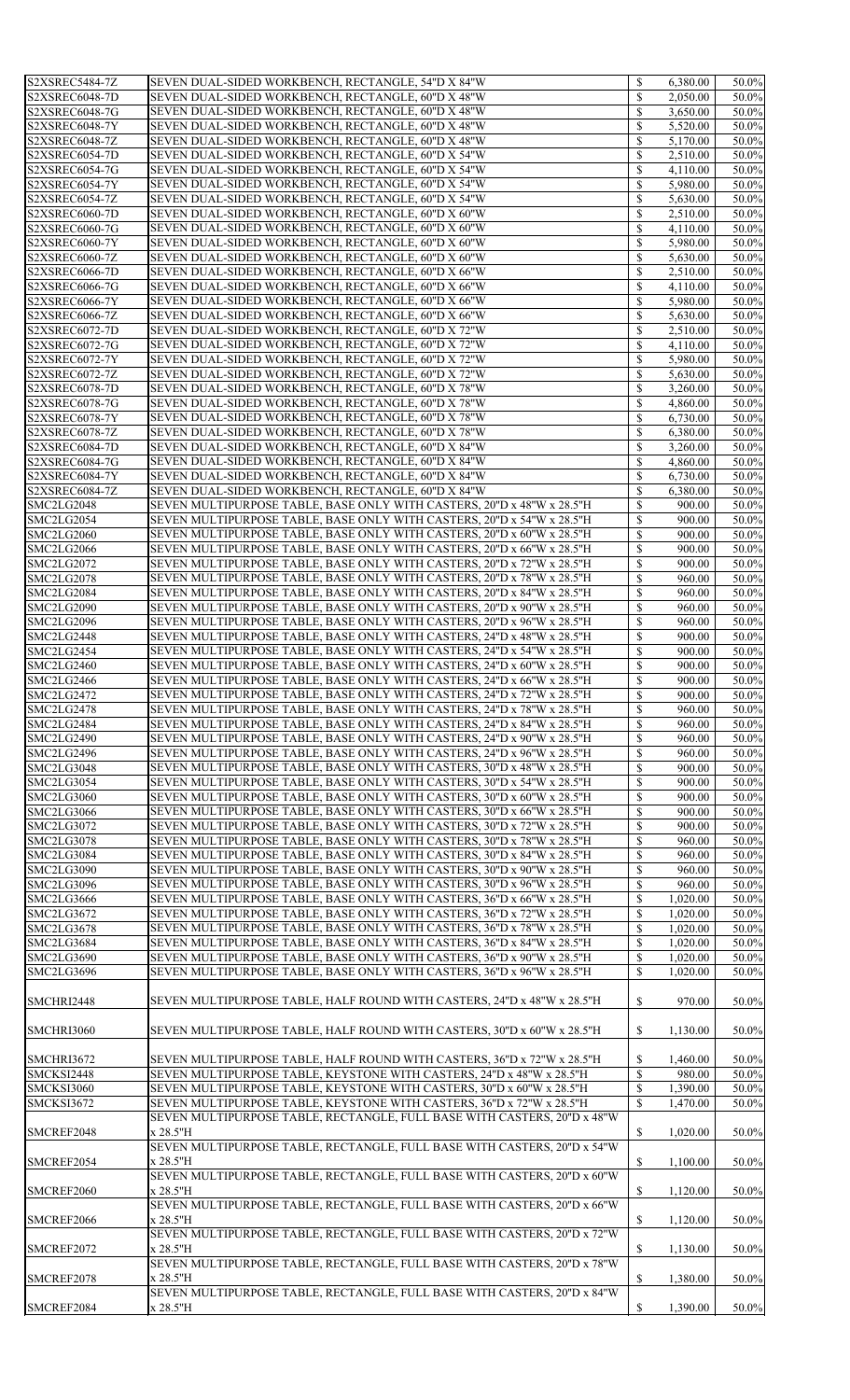| $\mathbb{S}$<br>1,460.00<br>50.0%<br>x 28.5"H<br>SEVEN MULTIPURPOSE TABLE, RECTANGLE, FULL BASE WITH CASTERS, 20"D x 96"W<br>50.0%<br>SMCREF2096<br>x 28.5"H<br>$\mathbb{S}$<br>1,460.00<br>SEVEN MULTIPURPOSE TABLE, RECTANGLE, FULL BASE WITH CASTERS, 24"D x 48"W<br>$\mathbb{S}$<br>1,030.00<br>50.0%<br>x 28.5"H<br>SEVEN MULTIPURPOSE TABLE, RECTANGLE, FULL BASE WITH CASTERS, 24"D x 54"W<br>$\mathbb{S}$<br>50.0%<br>SMCREF2454<br>x 28.5"H<br>1,130.00<br>SEVEN MULTIPURPOSE TABLE, RECTANGLE, FULL BASE WITH CASTERS, 24"D x 60"W<br>$\mathbb{S}$<br>x 28.5"H<br>1,130.00<br>50.0%<br>SEVEN MULTIPURPOSE TABLE, RECTANGLE, FULL BASE WITH CASTERS, 24"D x 66"W<br>\$<br>50.0%<br>SMCREF2466<br>x 28.5"H<br>1,140.00<br>SEVEN MULTIPURPOSE TABLE, RECTANGLE, FULL BASE WITH CASTERS, 24"D x 72"W<br>$\mathbb{S}$<br>x 28.5"H<br>1,140.00<br>50.0%<br>SEVEN MULTIPURPOSE TABLE, RECTANGLE, FULL BASE WITH CASTERS, 24"D x 78"W<br>50.0%<br>x 28.5"H<br>$\mathbb{S}$<br>1,460.00<br>SEVEN MULTIPURPOSE TABLE, RECTANGLE, FULL BASE WITH CASTERS, 24"D x 84"W<br>$\mathbb{S}$<br>SMCREF2484<br>x 28.5"H<br>1,470.00<br>50.0%<br>SEVEN MULTIPURPOSE TABLE, RECTANGLE, FULL BASE WITH CASTERS, 24"D x 90"W<br>\$<br>50.0%<br>x 28.5"H<br>1,470.00<br>SEVEN MULTIPURPOSE TABLE, RECTANGLE, FULL BASE WITH CASTERS, 24"D x 96"W<br>$\mathbb{S}$<br>50.0%<br>SMCREF2496<br>x 28.5"H<br>1,480.00<br>SEVEN MULTIPURPOSE TABLE, RECTANGLE, FULL BASE WITH CASTERS, 30"D x 48"W<br>$\mathbb{S}$<br>1,060.00<br>50.0%<br>x 28.5"H<br>SEVEN MULTIPURPOSE TABLE, RECTANGLE, FULL BASE WITH CASTERS, 30"D x 54"W<br>$\mathbb{S}$<br>x 28.5"H<br>1,150.00<br>50.0%<br>SEVEN MULTIPURPOSE TABLE, RECTANGLE, FULL BASE WITH CASTERS, 30"D x 60"W<br>$\mathbb{S}$<br>50.0%<br>SMCREF3060<br>x 28.5"H<br>1,210.00<br>SEVEN MULTIPURPOSE TABLE, RECTANGLE, FULL BASE WITH CASTERS, 30"D x 66"W<br>1,230.00<br>x 28.5"H<br>SEVEN MULTIPURPOSE TABLE, RECTANGLE, FULL BASE WITH CASTERS, 30"D x 72"W<br>SMCREF3072<br>$\mathbb{S}$<br>50.0%<br>x 28.5"H<br>1,230.00<br>SEVEN MULTIPURPOSE TABLE, RECTANGLE, FULL BASE WITH CASTERS, 30"D x 78"W<br>SMCREF3078<br>x 28.5"H<br>\$<br>1,520.00<br>50.0%<br>SEVEN MULTIPURPOSE TABLE, RECTANGLE, FULL BASE WITH CASTERS, 30"D x 84"W<br>$\mathbb{S}$<br>1,590.00<br>50.0%<br>x 28.5"H<br>SEVEN MULTIPURPOSE TABLE, RECTANGLE, FULL BASE WITH CASTERS, 30"D x 90"W<br>50.0%<br>SMCREF3090<br>x 28.5"H<br>$\mathbb{S}$<br>1,600.00<br>SEVEN MULTIPURPOSE TABLE, RECTANGLE, FULL BASE WITH CASTERS, 30"D x 96"W<br>$\mathbb{S}$<br>1,600.00<br>50.0%<br>x 28.5"H<br>SEVEN MULTIPURPOSE TABLE, RECTANGLE, INSET BASE WITH CASTERS, 30"D x 66"W<br>x 28.5"H<br>$\mathbb{S}$<br>1,160.00<br>50.0%<br>SEVEN MULTIPURPOSE TABLE, RECTANGLE, INSET BASE WITH CASTERS, 30"D x 72"W<br>$\mathbb{S}$<br>SMCREI3072<br>x 28.5"H<br>1,170.00<br>50.0%<br>SEVEN MULTIPURPOSE TABLE, RECTANGLE, INSET BASE WITH CASTERS, 30"D x 78"W<br>50.0%<br>x 28.5"H<br>$\mathbb{S}$<br>1,420.00<br>SEVEN MULTIPURPOSE TABLE, RECTANGLE, INSET BASE WITH CASTERS, 30"D x 84"W<br>$\mathbb{S}$<br>x 28.5"H<br>1,580.00<br>50.0%<br>SEVEN MULTIPURPOSE TABLE, RECTANGLE, INSET BASE WITH CASTERS, 30"D x 90"W<br>50.0%<br>SMCREI3090<br>x 28.5"H<br>\$<br>1,580.00<br>SEVEN MULTIPURPOSE TABLE, RECTANGLE, INSET BASE WITH CASTERS, 30"D x 96"W<br>$\mathbb{S}$<br>x 28.5"H<br>1,590.00<br>50.0%<br>SEVEN MULTIPURPOSE TABLE, RECTANGLE, INSET BASE WITH CASTERS, 36"D x 66"W<br>$\mathbb{S}$<br>50.0%<br>x 28.5"H<br>1,480.00<br>SEVEN MULTIPURPOSE TABLE, RECTANGLE, INSET BASE WITH CASTERS, 36"D x 72"W<br>$\mathbb{S}$<br>SMCREI3672<br>x 28.5"H<br>1,480.00<br>50.0%<br>SEVEN MULTIPURPOSE TABLE, RECTANGLE, INSET BASE WITH CASTERS, 36"D x 78"W<br>x 28.5"H<br>$\mathbb{S}$<br>2,000.00<br>50.0%<br>SEVEN MULTIPURPOSE TABLE, RECTANGLE, INSET BASE WITH CASTERS, 36"D x 84"W<br>2,070.00<br>$50.0\%$<br>SMCREI3684<br>x 28.5"H<br>SEVEN MULTIPURPOSE TABLE, RECTANGLE, INSET BASE WITH CASTERS, 36"D x 90"W<br>50.0%<br>SMCREI3690<br>$\mathbb{S}$<br>2,080.00<br>x 28.5"H<br>SEVEN MULTIPURPOSE TABLE, RECTANGLE, INSET BASE WITH CASTERS, 36"D x 96"W<br>x 28.5"H<br>$\mathbb{S}$<br>2,110.00<br>$50.0\%$<br>$\mathcal{S}$<br>SEVEN MULTIPURPOSE TABLE, TRAPEZOID WITH CASTERS, 24"D x 60"W x 28.5"H<br>1,100.00<br>50.0%<br>$\mathcal{S}$<br>SMCTRI2466<br>SEVEN MULTIPURPOSE TABLE, TRAPEZOID WITH CASTERS, 24"D x 66"W x 28.5"H<br>50.0%<br>1,100.00<br>$\mathbb{S}$<br>SMCTRI2472<br>SEVEN MULTIPURPOSE TABLE, TRAPEZOID WITH CASTERS, 24"D x 72"W x 28.5"H<br>50.0%<br>1,120.00<br>$\mathcal{S}$<br>50.0%<br>SEVEN MULTIPURPOSE TABLE, TRAPEZOID WITH CASTERS, 30"D x 60"W x 28.5"H<br>1,130.00<br>$\mathcal{S}$<br>50.0%<br>SEVEN MULTIPURPOSE TABLE, TRAPEZOID WITH CASTERS, 30"D x 66"W x 28.5"H<br>1,130.00<br>$\mathcal{S}$<br>50.0%<br>SEVEN MULTIPURPOSE TABLE, TRAPEZOID WITH CASTERS, 30"D x 72"W x 28.5"H<br>1,140.00<br>$\mathbb{S}$<br><b>SMF2LG2048</b><br>50.0%<br>SEVEN FLIP TABLE, BASE ONLY WITH CASTERS, 20"D x 48"W x 28.5"H<br>1,140.00<br>$\mathcal{S}$<br>SMF2LG2054<br>50.0%<br>SEVEN FLIP TABLE, BASE ONLY WITH CASTERS, 20"D x 54"W x 28.5"H<br>1,140.00<br>$\mathbb{S}$<br>SMF2LG2060<br>50.0%<br>SEVEN FLIP TABLE, BASE ONLY WITH CASTERS, 20"D x 60"W x 28.5"H<br>1,140.00<br>\$<br>50.0%<br>SEVEN FLIP TABLE, BASE ONLY WITH CASTERS, 20"D x 66"W x 28.5"H<br>1,140.00<br>\$<br>50.0%<br>SEVEN FLIP TABLE, BASE ONLY WITH CASTERS, 20"D x 72"W x 28.5"H<br>1,140.00<br>$\mathcal{S}$<br>50.0%<br>SEVEN FLIP TABLE, BASE ONLY WITH CASTERS, 20"D x 78"W x 28.5"H<br>1,190.00<br>$\mathcal{S}$<br>SMF2LG2084<br>50.0%<br>SEVEN FLIP TABLE, BASE ONLY WITH CASTERS, 20"D x 84"W x 28.5"H<br>1,190.00<br>$\mathcal{S}$<br><b>SMF2LG2090</b><br>50.0%<br>SEVEN FLIP TABLE, BASE ONLY WITH CASTERS, 20"D x 90"W x 28.5"H<br>1,190.00<br>\$<br>50.0%<br>SEVEN FLIP TABLE, BASE ONLY WITH CASTERS, 20"D x 96"W x 28.5"H<br>1,190.00<br>$\mathcal{S}$<br>50.0%<br>SEVEN FLIP TABLE, BASE ONLY WITH CASTERS, 24"D x 48"W x 28.5"H<br>1,140.00<br>$\mathcal{S}$<br>50.0%<br>SEVEN FLIP TABLE, BASE ONLY WITH CASTERS, 24"D x 54"W x 28.5"H<br>1,140.00<br>$\mathcal{S}$<br>50.0%<br>SEVEN FLIP TABLE, BASE ONLY WITH CASTERS, 24"D x 60"W x 28.5"H<br>1,140.00<br>$\mathcal{S}$<br>SMF2LG2466<br>SEVEN FLIP TABLE, BASE ONLY WITH CASTERS, 24"D x 66"W x 28.5"H<br>1,140.00<br>50.0%<br>$\mathcal{S}$<br><b>SMF2LG2472</b><br>50.0%<br>SEVEN FLIP TABLE, BASE ONLY WITH CASTERS, 24"D x 72"W x 28.5"H<br>1,140.00<br>$\boldsymbol{\mathsf{S}}$<br>50.0%<br>SEVEN FLIP TABLE, BASE ONLY WITH CASTERS, 24"D x 78"W x 28.5"H<br>1,190.00 |                   | SEVEN MULTIPURPOSE TABLE, RECTANGLE, FULL BASE WITH CASTERS, 20"D x 90"W |  |       |
|--------------------------------------------------------------------------------------------------------------------------------------------------------------------------------------------------------------------------------------------------------------------------------------------------------------------------------------------------------------------------------------------------------------------------------------------------------------------------------------------------------------------------------------------------------------------------------------------------------------------------------------------------------------------------------------------------------------------------------------------------------------------------------------------------------------------------------------------------------------------------------------------------------------------------------------------------------------------------------------------------------------------------------------------------------------------------------------------------------------------------------------------------------------------------------------------------------------------------------------------------------------------------------------------------------------------------------------------------------------------------------------------------------------------------------------------------------------------------------------------------------------------------------------------------------------------------------------------------------------------------------------------------------------------------------------------------------------------------------------------------------------------------------------------------------------------------------------------------------------------------------------------------------------------------------------------------------------------------------------------------------------------------------------------------------------------------------------------------------------------------------------------------------------------------------------------------------------------------------------------------------------------------------------------------------------------------------------------------------------------------------------------------------------------------------------------------------------------------------------------------------------------------------------------------------------------------------------------------------------------------------------------------------------------------------------------------------------------------------------------------------------------------------------------------------------------------------------------------------------------------------------------------------------------------------------------------------------------------------------------------------------------------------------------------------------------------------------------------------------------------------------------------------------------------------------------------------------------------------------------------------------------------------------------------------------------------------------------------------------------------------------------------------------------------------------------------------------------------------------------------------------------------------------------------------------------------------------------------------------------------------------------------------------------------------------------------------------------------------------------------------------------------------------------------------------------------------------------------------------------------------------------------------------------------------------------------------------------------------------------------------------------------------------------------------------------------------------------------------------------------------------------------------------------------------------------------------------------------------------------------------------------------------------------------------------------------------------------------------------------------------------------------------------------------------------------------------------------------------------------------------------------------------------------------------------------------------------------------------------------------------------------------------------------------------------------------------------------------------------------------------------------------------------------------------------------------------------------------------------------------------------------------------------------------------------------------------------------------------------------------------------------------------------------------------------------------------------------------------------------------------------------------------------------------------------------------------------------------------------------------------------------------------------------------------------------------------------------------------------------------------------------------------------------------------------------------------------------------------------------------------------------------------------------------------------------------------------------------------------------------------------------------------------------------------------------------------------------------------------------------------------------------------------------------------------------------------------------------------------------------------------------------------------------------------------------------------------------------------------------------------------------------------------------------------------------------------------------------------------------------------------------------------------------------------------------------------------------------------------------------------------------------------------------------------------------------------------------------------------------------------------------------------------------------------------------------------------------------------------------------------------------------------------------------------------------------------------------------------------------------------------------------------------------------|-------------------|--------------------------------------------------------------------------|--|-------|
|                                                                                                                                                                                                                                                                                                                                                                                                                                                                                                                                                                                                                                                                                                                                                                                                                                                                                                                                                                                                                                                                                                                                                                                                                                                                                                                                                                                                                                                                                                                                                                                                                                                                                                                                                                                                                                                                                                                                                                                                                                                                                                                                                                                                                                                                                                                                                                                                                                                                                                                                                                                                                                                                                                                                                                                                                                                                                                                                                                                                                                                                                                                                                                                                                                                                                                                                                                                                                                                                                                                                                                                                                                                                                                                                                                                                                                                                                                                                                                                                                                                                                                                                                                                                                                                                                                                                                                                                                                                                                                                                                                                                                                                                                                                                                                                                                                                                                                                                                                                                                                                                                                                                                                                                                                                                                                                                                                                                                                                                                                                                                                                                                                                                                                                                                                                                                                                                                                                                                                                                                                                                                                                                                                                                                                                                                                                                                                                                                                                                                                                                                                                                                                                                          | SMCREF2090        |                                                                          |  |       |
|                                                                                                                                                                                                                                                                                                                                                                                                                                                                                                                                                                                                                                                                                                                                                                                                                                                                                                                                                                                                                                                                                                                                                                                                                                                                                                                                                                                                                                                                                                                                                                                                                                                                                                                                                                                                                                                                                                                                                                                                                                                                                                                                                                                                                                                                                                                                                                                                                                                                                                                                                                                                                                                                                                                                                                                                                                                                                                                                                                                                                                                                                                                                                                                                                                                                                                                                                                                                                                                                                                                                                                                                                                                                                                                                                                                                                                                                                                                                                                                                                                                                                                                                                                                                                                                                                                                                                                                                                                                                                                                                                                                                                                                                                                                                                                                                                                                                                                                                                                                                                                                                                                                                                                                                                                                                                                                                                                                                                                                                                                                                                                                                                                                                                                                                                                                                                                                                                                                                                                                                                                                                                                                                                                                                                                                                                                                                                                                                                                                                                                                                                                                                                                                                          |                   |                                                                          |  |       |
|                                                                                                                                                                                                                                                                                                                                                                                                                                                                                                                                                                                                                                                                                                                                                                                                                                                                                                                                                                                                                                                                                                                                                                                                                                                                                                                                                                                                                                                                                                                                                                                                                                                                                                                                                                                                                                                                                                                                                                                                                                                                                                                                                                                                                                                                                                                                                                                                                                                                                                                                                                                                                                                                                                                                                                                                                                                                                                                                                                                                                                                                                                                                                                                                                                                                                                                                                                                                                                                                                                                                                                                                                                                                                                                                                                                                                                                                                                                                                                                                                                                                                                                                                                                                                                                                                                                                                                                                                                                                                                                                                                                                                                                                                                                                                                                                                                                                                                                                                                                                                                                                                                                                                                                                                                                                                                                                                                                                                                                                                                                                                                                                                                                                                                                                                                                                                                                                                                                                                                                                                                                                                                                                                                                                                                                                                                                                                                                                                                                                                                                                                                                                                                                                          |                   |                                                                          |  |       |
|                                                                                                                                                                                                                                                                                                                                                                                                                                                                                                                                                                                                                                                                                                                                                                                                                                                                                                                                                                                                                                                                                                                                                                                                                                                                                                                                                                                                                                                                                                                                                                                                                                                                                                                                                                                                                                                                                                                                                                                                                                                                                                                                                                                                                                                                                                                                                                                                                                                                                                                                                                                                                                                                                                                                                                                                                                                                                                                                                                                                                                                                                                                                                                                                                                                                                                                                                                                                                                                                                                                                                                                                                                                                                                                                                                                                                                                                                                                                                                                                                                                                                                                                                                                                                                                                                                                                                                                                                                                                                                                                                                                                                                                                                                                                                                                                                                                                                                                                                                                                                                                                                                                                                                                                                                                                                                                                                                                                                                                                                                                                                                                                                                                                                                                                                                                                                                                                                                                                                                                                                                                                                                                                                                                                                                                                                                                                                                                                                                                                                                                                                                                                                                                                          | SMCREF2448        |                                                                          |  |       |
|                                                                                                                                                                                                                                                                                                                                                                                                                                                                                                                                                                                                                                                                                                                                                                                                                                                                                                                                                                                                                                                                                                                                                                                                                                                                                                                                                                                                                                                                                                                                                                                                                                                                                                                                                                                                                                                                                                                                                                                                                                                                                                                                                                                                                                                                                                                                                                                                                                                                                                                                                                                                                                                                                                                                                                                                                                                                                                                                                                                                                                                                                                                                                                                                                                                                                                                                                                                                                                                                                                                                                                                                                                                                                                                                                                                                                                                                                                                                                                                                                                                                                                                                                                                                                                                                                                                                                                                                                                                                                                                                                                                                                                                                                                                                                                                                                                                                                                                                                                                                                                                                                                                                                                                                                                                                                                                                                                                                                                                                                                                                                                                                                                                                                                                                                                                                                                                                                                                                                                                                                                                                                                                                                                                                                                                                                                                                                                                                                                                                                                                                                                                                                                                                          |                   |                                                                          |  |       |
|                                                                                                                                                                                                                                                                                                                                                                                                                                                                                                                                                                                                                                                                                                                                                                                                                                                                                                                                                                                                                                                                                                                                                                                                                                                                                                                                                                                                                                                                                                                                                                                                                                                                                                                                                                                                                                                                                                                                                                                                                                                                                                                                                                                                                                                                                                                                                                                                                                                                                                                                                                                                                                                                                                                                                                                                                                                                                                                                                                                                                                                                                                                                                                                                                                                                                                                                                                                                                                                                                                                                                                                                                                                                                                                                                                                                                                                                                                                                                                                                                                                                                                                                                                                                                                                                                                                                                                                                                                                                                                                                                                                                                                                                                                                                                                                                                                                                                                                                                                                                                                                                                                                                                                                                                                                                                                                                                                                                                                                                                                                                                                                                                                                                                                                                                                                                                                                                                                                                                                                                                                                                                                                                                                                                                                                                                                                                                                                                                                                                                                                                                                                                                                                                          |                   |                                                                          |  |       |
|                                                                                                                                                                                                                                                                                                                                                                                                                                                                                                                                                                                                                                                                                                                                                                                                                                                                                                                                                                                                                                                                                                                                                                                                                                                                                                                                                                                                                                                                                                                                                                                                                                                                                                                                                                                                                                                                                                                                                                                                                                                                                                                                                                                                                                                                                                                                                                                                                                                                                                                                                                                                                                                                                                                                                                                                                                                                                                                                                                                                                                                                                                                                                                                                                                                                                                                                                                                                                                                                                                                                                                                                                                                                                                                                                                                                                                                                                                                                                                                                                                                                                                                                                                                                                                                                                                                                                                                                                                                                                                                                                                                                                                                                                                                                                                                                                                                                                                                                                                                                                                                                                                                                                                                                                                                                                                                                                                                                                                                                                                                                                                                                                                                                                                                                                                                                                                                                                                                                                                                                                                                                                                                                                                                                                                                                                                                                                                                                                                                                                                                                                                                                                                                                          | SMCREF2460        |                                                                          |  |       |
|                                                                                                                                                                                                                                                                                                                                                                                                                                                                                                                                                                                                                                                                                                                                                                                                                                                                                                                                                                                                                                                                                                                                                                                                                                                                                                                                                                                                                                                                                                                                                                                                                                                                                                                                                                                                                                                                                                                                                                                                                                                                                                                                                                                                                                                                                                                                                                                                                                                                                                                                                                                                                                                                                                                                                                                                                                                                                                                                                                                                                                                                                                                                                                                                                                                                                                                                                                                                                                                                                                                                                                                                                                                                                                                                                                                                                                                                                                                                                                                                                                                                                                                                                                                                                                                                                                                                                                                                                                                                                                                                                                                                                                                                                                                                                                                                                                                                                                                                                                                                                                                                                                                                                                                                                                                                                                                                                                                                                                                                                                                                                                                                                                                                                                                                                                                                                                                                                                                                                                                                                                                                                                                                                                                                                                                                                                                                                                                                                                                                                                                                                                                                                                                                          |                   |                                                                          |  |       |
|                                                                                                                                                                                                                                                                                                                                                                                                                                                                                                                                                                                                                                                                                                                                                                                                                                                                                                                                                                                                                                                                                                                                                                                                                                                                                                                                                                                                                                                                                                                                                                                                                                                                                                                                                                                                                                                                                                                                                                                                                                                                                                                                                                                                                                                                                                                                                                                                                                                                                                                                                                                                                                                                                                                                                                                                                                                                                                                                                                                                                                                                                                                                                                                                                                                                                                                                                                                                                                                                                                                                                                                                                                                                                                                                                                                                                                                                                                                                                                                                                                                                                                                                                                                                                                                                                                                                                                                                                                                                                                                                                                                                                                                                                                                                                                                                                                                                                                                                                                                                                                                                                                                                                                                                                                                                                                                                                                                                                                                                                                                                                                                                                                                                                                                                                                                                                                                                                                                                                                                                                                                                                                                                                                                                                                                                                                                                                                                                                                                                                                                                                                                                                                                                          |                   |                                                                          |  |       |
|                                                                                                                                                                                                                                                                                                                                                                                                                                                                                                                                                                                                                                                                                                                                                                                                                                                                                                                                                                                                                                                                                                                                                                                                                                                                                                                                                                                                                                                                                                                                                                                                                                                                                                                                                                                                                                                                                                                                                                                                                                                                                                                                                                                                                                                                                                                                                                                                                                                                                                                                                                                                                                                                                                                                                                                                                                                                                                                                                                                                                                                                                                                                                                                                                                                                                                                                                                                                                                                                                                                                                                                                                                                                                                                                                                                                                                                                                                                                                                                                                                                                                                                                                                                                                                                                                                                                                                                                                                                                                                                                                                                                                                                                                                                                                                                                                                                                                                                                                                                                                                                                                                                                                                                                                                                                                                                                                                                                                                                                                                                                                                                                                                                                                                                                                                                                                                                                                                                                                                                                                                                                                                                                                                                                                                                                                                                                                                                                                                                                                                                                                                                                                                                                          | SMCREF2472        |                                                                          |  |       |
|                                                                                                                                                                                                                                                                                                                                                                                                                                                                                                                                                                                                                                                                                                                                                                                                                                                                                                                                                                                                                                                                                                                                                                                                                                                                                                                                                                                                                                                                                                                                                                                                                                                                                                                                                                                                                                                                                                                                                                                                                                                                                                                                                                                                                                                                                                                                                                                                                                                                                                                                                                                                                                                                                                                                                                                                                                                                                                                                                                                                                                                                                                                                                                                                                                                                                                                                                                                                                                                                                                                                                                                                                                                                                                                                                                                                                                                                                                                                                                                                                                                                                                                                                                                                                                                                                                                                                                                                                                                                                                                                                                                                                                                                                                                                                                                                                                                                                                                                                                                                                                                                                                                                                                                                                                                                                                                                                                                                                                                                                                                                                                                                                                                                                                                                                                                                                                                                                                                                                                                                                                                                                                                                                                                                                                                                                                                                                                                                                                                                                                                                                                                                                                                                          | SMCREF2478        |                                                                          |  |       |
|                                                                                                                                                                                                                                                                                                                                                                                                                                                                                                                                                                                                                                                                                                                                                                                                                                                                                                                                                                                                                                                                                                                                                                                                                                                                                                                                                                                                                                                                                                                                                                                                                                                                                                                                                                                                                                                                                                                                                                                                                                                                                                                                                                                                                                                                                                                                                                                                                                                                                                                                                                                                                                                                                                                                                                                                                                                                                                                                                                                                                                                                                                                                                                                                                                                                                                                                                                                                                                                                                                                                                                                                                                                                                                                                                                                                                                                                                                                                                                                                                                                                                                                                                                                                                                                                                                                                                                                                                                                                                                                                                                                                                                                                                                                                                                                                                                                                                                                                                                                                                                                                                                                                                                                                                                                                                                                                                                                                                                                                                                                                                                                                                                                                                                                                                                                                                                                                                                                                                                                                                                                                                                                                                                                                                                                                                                                                                                                                                                                                                                                                                                                                                                                                          |                   |                                                                          |  |       |
|                                                                                                                                                                                                                                                                                                                                                                                                                                                                                                                                                                                                                                                                                                                                                                                                                                                                                                                                                                                                                                                                                                                                                                                                                                                                                                                                                                                                                                                                                                                                                                                                                                                                                                                                                                                                                                                                                                                                                                                                                                                                                                                                                                                                                                                                                                                                                                                                                                                                                                                                                                                                                                                                                                                                                                                                                                                                                                                                                                                                                                                                                                                                                                                                                                                                                                                                                                                                                                                                                                                                                                                                                                                                                                                                                                                                                                                                                                                                                                                                                                                                                                                                                                                                                                                                                                                                                                                                                                                                                                                                                                                                                                                                                                                                                                                                                                                                                                                                                                                                                                                                                                                                                                                                                                                                                                                                                                                                                                                                                                                                                                                                                                                                                                                                                                                                                                                                                                                                                                                                                                                                                                                                                                                                                                                                                                                                                                                                                                                                                                                                                                                                                                                                          |                   |                                                                          |  |       |
|                                                                                                                                                                                                                                                                                                                                                                                                                                                                                                                                                                                                                                                                                                                                                                                                                                                                                                                                                                                                                                                                                                                                                                                                                                                                                                                                                                                                                                                                                                                                                                                                                                                                                                                                                                                                                                                                                                                                                                                                                                                                                                                                                                                                                                                                                                                                                                                                                                                                                                                                                                                                                                                                                                                                                                                                                                                                                                                                                                                                                                                                                                                                                                                                                                                                                                                                                                                                                                                                                                                                                                                                                                                                                                                                                                                                                                                                                                                                                                                                                                                                                                                                                                                                                                                                                                                                                                                                                                                                                                                                                                                                                                                                                                                                                                                                                                                                                                                                                                                                                                                                                                                                                                                                                                                                                                                                                                                                                                                                                                                                                                                                                                                                                                                                                                                                                                                                                                                                                                                                                                                                                                                                                                                                                                                                                                                                                                                                                                                                                                                                                                                                                                                                          | SMCREF2490        |                                                                          |  |       |
|                                                                                                                                                                                                                                                                                                                                                                                                                                                                                                                                                                                                                                                                                                                                                                                                                                                                                                                                                                                                                                                                                                                                                                                                                                                                                                                                                                                                                                                                                                                                                                                                                                                                                                                                                                                                                                                                                                                                                                                                                                                                                                                                                                                                                                                                                                                                                                                                                                                                                                                                                                                                                                                                                                                                                                                                                                                                                                                                                                                                                                                                                                                                                                                                                                                                                                                                                                                                                                                                                                                                                                                                                                                                                                                                                                                                                                                                                                                                                                                                                                                                                                                                                                                                                                                                                                                                                                                                                                                                                                                                                                                                                                                                                                                                                                                                                                                                                                                                                                                                                                                                                                                                                                                                                                                                                                                                                                                                                                                                                                                                                                                                                                                                                                                                                                                                                                                                                                                                                                                                                                                                                                                                                                                                                                                                                                                                                                                                                                                                                                                                                                                                                                                                          |                   |                                                                          |  |       |
|                                                                                                                                                                                                                                                                                                                                                                                                                                                                                                                                                                                                                                                                                                                                                                                                                                                                                                                                                                                                                                                                                                                                                                                                                                                                                                                                                                                                                                                                                                                                                                                                                                                                                                                                                                                                                                                                                                                                                                                                                                                                                                                                                                                                                                                                                                                                                                                                                                                                                                                                                                                                                                                                                                                                                                                                                                                                                                                                                                                                                                                                                                                                                                                                                                                                                                                                                                                                                                                                                                                                                                                                                                                                                                                                                                                                                                                                                                                                                                                                                                                                                                                                                                                                                                                                                                                                                                                                                                                                                                                                                                                                                                                                                                                                                                                                                                                                                                                                                                                                                                                                                                                                                                                                                                                                                                                                                                                                                                                                                                                                                                                                                                                                                                                                                                                                                                                                                                                                                                                                                                                                                                                                                                                                                                                                                                                                                                                                                                                                                                                                                                                                                                                                          |                   |                                                                          |  |       |
|                                                                                                                                                                                                                                                                                                                                                                                                                                                                                                                                                                                                                                                                                                                                                                                                                                                                                                                                                                                                                                                                                                                                                                                                                                                                                                                                                                                                                                                                                                                                                                                                                                                                                                                                                                                                                                                                                                                                                                                                                                                                                                                                                                                                                                                                                                                                                                                                                                                                                                                                                                                                                                                                                                                                                                                                                                                                                                                                                                                                                                                                                                                                                                                                                                                                                                                                                                                                                                                                                                                                                                                                                                                                                                                                                                                                                                                                                                                                                                                                                                                                                                                                                                                                                                                                                                                                                                                                                                                                                                                                                                                                                                                                                                                                                                                                                                                                                                                                                                                                                                                                                                                                                                                                                                                                                                                                                                                                                                                                                                                                                                                                                                                                                                                                                                                                                                                                                                                                                                                                                                                                                                                                                                                                                                                                                                                                                                                                                                                                                                                                                                                                                                                                          | SMCREF3048        |                                                                          |  |       |
|                                                                                                                                                                                                                                                                                                                                                                                                                                                                                                                                                                                                                                                                                                                                                                                                                                                                                                                                                                                                                                                                                                                                                                                                                                                                                                                                                                                                                                                                                                                                                                                                                                                                                                                                                                                                                                                                                                                                                                                                                                                                                                                                                                                                                                                                                                                                                                                                                                                                                                                                                                                                                                                                                                                                                                                                                                                                                                                                                                                                                                                                                                                                                                                                                                                                                                                                                                                                                                                                                                                                                                                                                                                                                                                                                                                                                                                                                                                                                                                                                                                                                                                                                                                                                                                                                                                                                                                                                                                                                                                                                                                                                                                                                                                                                                                                                                                                                                                                                                                                                                                                                                                                                                                                                                                                                                                                                                                                                                                                                                                                                                                                                                                                                                                                                                                                                                                                                                                                                                                                                                                                                                                                                                                                                                                                                                                                                                                                                                                                                                                                                                                                                                                                          | SMCREF3054        |                                                                          |  |       |
|                                                                                                                                                                                                                                                                                                                                                                                                                                                                                                                                                                                                                                                                                                                                                                                                                                                                                                                                                                                                                                                                                                                                                                                                                                                                                                                                                                                                                                                                                                                                                                                                                                                                                                                                                                                                                                                                                                                                                                                                                                                                                                                                                                                                                                                                                                                                                                                                                                                                                                                                                                                                                                                                                                                                                                                                                                                                                                                                                                                                                                                                                                                                                                                                                                                                                                                                                                                                                                                                                                                                                                                                                                                                                                                                                                                                                                                                                                                                                                                                                                                                                                                                                                                                                                                                                                                                                                                                                                                                                                                                                                                                                                                                                                                                                                                                                                                                                                                                                                                                                                                                                                                                                                                                                                                                                                                                                                                                                                                                                                                                                                                                                                                                                                                                                                                                                                                                                                                                                                                                                                                                                                                                                                                                                                                                                                                                                                                                                                                                                                                                                                                                                                                                          |                   |                                                                          |  |       |
|                                                                                                                                                                                                                                                                                                                                                                                                                                                                                                                                                                                                                                                                                                                                                                                                                                                                                                                                                                                                                                                                                                                                                                                                                                                                                                                                                                                                                                                                                                                                                                                                                                                                                                                                                                                                                                                                                                                                                                                                                                                                                                                                                                                                                                                                                                                                                                                                                                                                                                                                                                                                                                                                                                                                                                                                                                                                                                                                                                                                                                                                                                                                                                                                                                                                                                                                                                                                                                                                                                                                                                                                                                                                                                                                                                                                                                                                                                                                                                                                                                                                                                                                                                                                                                                                                                                                                                                                                                                                                                                                                                                                                                                                                                                                                                                                                                                                                                                                                                                                                                                                                                                                                                                                                                                                                                                                                                                                                                                                                                                                                                                                                                                                                                                                                                                                                                                                                                                                                                                                                                                                                                                                                                                                                                                                                                                                                                                                                                                                                                                                                                                                                                                                          |                   |                                                                          |  |       |
|                                                                                                                                                                                                                                                                                                                                                                                                                                                                                                                                                                                                                                                                                                                                                                                                                                                                                                                                                                                                                                                                                                                                                                                                                                                                                                                                                                                                                                                                                                                                                                                                                                                                                                                                                                                                                                                                                                                                                                                                                                                                                                                                                                                                                                                                                                                                                                                                                                                                                                                                                                                                                                                                                                                                                                                                                                                                                                                                                                                                                                                                                                                                                                                                                                                                                                                                                                                                                                                                                                                                                                                                                                                                                                                                                                                                                                                                                                                                                                                                                                                                                                                                                                                                                                                                                                                                                                                                                                                                                                                                                                                                                                                                                                                                                                                                                                                                                                                                                                                                                                                                                                                                                                                                                                                                                                                                                                                                                                                                                                                                                                                                                                                                                                                                                                                                                                                                                                                                                                                                                                                                                                                                                                                                                                                                                                                                                                                                                                                                                                                                                                                                                                                                          | SMCREF3066        |                                                                          |  | 50.0% |
|                                                                                                                                                                                                                                                                                                                                                                                                                                                                                                                                                                                                                                                                                                                                                                                                                                                                                                                                                                                                                                                                                                                                                                                                                                                                                                                                                                                                                                                                                                                                                                                                                                                                                                                                                                                                                                                                                                                                                                                                                                                                                                                                                                                                                                                                                                                                                                                                                                                                                                                                                                                                                                                                                                                                                                                                                                                                                                                                                                                                                                                                                                                                                                                                                                                                                                                                                                                                                                                                                                                                                                                                                                                                                                                                                                                                                                                                                                                                                                                                                                                                                                                                                                                                                                                                                                                                                                                                                                                                                                                                                                                                                                                                                                                                                                                                                                                                                                                                                                                                                                                                                                                                                                                                                                                                                                                                                                                                                                                                                                                                                                                                                                                                                                                                                                                                                                                                                                                                                                                                                                                                                                                                                                                                                                                                                                                                                                                                                                                                                                                                                                                                                                                                          |                   |                                                                          |  |       |
|                                                                                                                                                                                                                                                                                                                                                                                                                                                                                                                                                                                                                                                                                                                                                                                                                                                                                                                                                                                                                                                                                                                                                                                                                                                                                                                                                                                                                                                                                                                                                                                                                                                                                                                                                                                                                                                                                                                                                                                                                                                                                                                                                                                                                                                                                                                                                                                                                                                                                                                                                                                                                                                                                                                                                                                                                                                                                                                                                                                                                                                                                                                                                                                                                                                                                                                                                                                                                                                                                                                                                                                                                                                                                                                                                                                                                                                                                                                                                                                                                                                                                                                                                                                                                                                                                                                                                                                                                                                                                                                                                                                                                                                                                                                                                                                                                                                                                                                                                                                                                                                                                                                                                                                                                                                                                                                                                                                                                                                                                                                                                                                                                                                                                                                                                                                                                                                                                                                                                                                                                                                                                                                                                                                                                                                                                                                                                                                                                                                                                                                                                                                                                                                                          |                   |                                                                          |  |       |
|                                                                                                                                                                                                                                                                                                                                                                                                                                                                                                                                                                                                                                                                                                                                                                                                                                                                                                                                                                                                                                                                                                                                                                                                                                                                                                                                                                                                                                                                                                                                                                                                                                                                                                                                                                                                                                                                                                                                                                                                                                                                                                                                                                                                                                                                                                                                                                                                                                                                                                                                                                                                                                                                                                                                                                                                                                                                                                                                                                                                                                                                                                                                                                                                                                                                                                                                                                                                                                                                                                                                                                                                                                                                                                                                                                                                                                                                                                                                                                                                                                                                                                                                                                                                                                                                                                                                                                                                                                                                                                                                                                                                                                                                                                                                                                                                                                                                                                                                                                                                                                                                                                                                                                                                                                                                                                                                                                                                                                                                                                                                                                                                                                                                                                                                                                                                                                                                                                                                                                                                                                                                                                                                                                                                                                                                                                                                                                                                                                                                                                                                                                                                                                                                          |                   |                                                                          |  |       |
|                                                                                                                                                                                                                                                                                                                                                                                                                                                                                                                                                                                                                                                                                                                                                                                                                                                                                                                                                                                                                                                                                                                                                                                                                                                                                                                                                                                                                                                                                                                                                                                                                                                                                                                                                                                                                                                                                                                                                                                                                                                                                                                                                                                                                                                                                                                                                                                                                                                                                                                                                                                                                                                                                                                                                                                                                                                                                                                                                                                                                                                                                                                                                                                                                                                                                                                                                                                                                                                                                                                                                                                                                                                                                                                                                                                                                                                                                                                                                                                                                                                                                                                                                                                                                                                                                                                                                                                                                                                                                                                                                                                                                                                                                                                                                                                                                                                                                                                                                                                                                                                                                                                                                                                                                                                                                                                                                                                                                                                                                                                                                                                                                                                                                                                                                                                                                                                                                                                                                                                                                                                                                                                                                                                                                                                                                                                                                                                                                                                                                                                                                                                                                                                                          | SMCREF3084        |                                                                          |  |       |
|                                                                                                                                                                                                                                                                                                                                                                                                                                                                                                                                                                                                                                                                                                                                                                                                                                                                                                                                                                                                                                                                                                                                                                                                                                                                                                                                                                                                                                                                                                                                                                                                                                                                                                                                                                                                                                                                                                                                                                                                                                                                                                                                                                                                                                                                                                                                                                                                                                                                                                                                                                                                                                                                                                                                                                                                                                                                                                                                                                                                                                                                                                                                                                                                                                                                                                                                                                                                                                                                                                                                                                                                                                                                                                                                                                                                                                                                                                                                                                                                                                                                                                                                                                                                                                                                                                                                                                                                                                                                                                                                                                                                                                                                                                                                                                                                                                                                                                                                                                                                                                                                                                                                                                                                                                                                                                                                                                                                                                                                                                                                                                                                                                                                                                                                                                                                                                                                                                                                                                                                                                                                                                                                                                                                                                                                                                                                                                                                                                                                                                                                                                                                                                                                          |                   |                                                                          |  |       |
|                                                                                                                                                                                                                                                                                                                                                                                                                                                                                                                                                                                                                                                                                                                                                                                                                                                                                                                                                                                                                                                                                                                                                                                                                                                                                                                                                                                                                                                                                                                                                                                                                                                                                                                                                                                                                                                                                                                                                                                                                                                                                                                                                                                                                                                                                                                                                                                                                                                                                                                                                                                                                                                                                                                                                                                                                                                                                                                                                                                                                                                                                                                                                                                                                                                                                                                                                                                                                                                                                                                                                                                                                                                                                                                                                                                                                                                                                                                                                                                                                                                                                                                                                                                                                                                                                                                                                                                                                                                                                                                                                                                                                                                                                                                                                                                                                                                                                                                                                                                                                                                                                                                                                                                                                                                                                                                                                                                                                                                                                                                                                                                                                                                                                                                                                                                                                                                                                                                                                                                                                                                                                                                                                                                                                                                                                                                                                                                                                                                                                                                                                                                                                                                                          |                   |                                                                          |  |       |
|                                                                                                                                                                                                                                                                                                                                                                                                                                                                                                                                                                                                                                                                                                                                                                                                                                                                                                                                                                                                                                                                                                                                                                                                                                                                                                                                                                                                                                                                                                                                                                                                                                                                                                                                                                                                                                                                                                                                                                                                                                                                                                                                                                                                                                                                                                                                                                                                                                                                                                                                                                                                                                                                                                                                                                                                                                                                                                                                                                                                                                                                                                                                                                                                                                                                                                                                                                                                                                                                                                                                                                                                                                                                                                                                                                                                                                                                                                                                                                                                                                                                                                                                                                                                                                                                                                                                                                                                                                                                                                                                                                                                                                                                                                                                                                                                                                                                                                                                                                                                                                                                                                                                                                                                                                                                                                                                                                                                                                                                                                                                                                                                                                                                                                                                                                                                                                                                                                                                                                                                                                                                                                                                                                                                                                                                                                                                                                                                                                                                                                                                                                                                                                                                          | SMCREF3096        |                                                                          |  |       |
|                                                                                                                                                                                                                                                                                                                                                                                                                                                                                                                                                                                                                                                                                                                                                                                                                                                                                                                                                                                                                                                                                                                                                                                                                                                                                                                                                                                                                                                                                                                                                                                                                                                                                                                                                                                                                                                                                                                                                                                                                                                                                                                                                                                                                                                                                                                                                                                                                                                                                                                                                                                                                                                                                                                                                                                                                                                                                                                                                                                                                                                                                                                                                                                                                                                                                                                                                                                                                                                                                                                                                                                                                                                                                                                                                                                                                                                                                                                                                                                                                                                                                                                                                                                                                                                                                                                                                                                                                                                                                                                                                                                                                                                                                                                                                                                                                                                                                                                                                                                                                                                                                                                                                                                                                                                                                                                                                                                                                                                                                                                                                                                                                                                                                                                                                                                                                                                                                                                                                                                                                                                                                                                                                                                                                                                                                                                                                                                                                                                                                                                                                                                                                                                                          | SMCREI3066        |                                                                          |  |       |
|                                                                                                                                                                                                                                                                                                                                                                                                                                                                                                                                                                                                                                                                                                                                                                                                                                                                                                                                                                                                                                                                                                                                                                                                                                                                                                                                                                                                                                                                                                                                                                                                                                                                                                                                                                                                                                                                                                                                                                                                                                                                                                                                                                                                                                                                                                                                                                                                                                                                                                                                                                                                                                                                                                                                                                                                                                                                                                                                                                                                                                                                                                                                                                                                                                                                                                                                                                                                                                                                                                                                                                                                                                                                                                                                                                                                                                                                                                                                                                                                                                                                                                                                                                                                                                                                                                                                                                                                                                                                                                                                                                                                                                                                                                                                                                                                                                                                                                                                                                                                                                                                                                                                                                                                                                                                                                                                                                                                                                                                                                                                                                                                                                                                                                                                                                                                                                                                                                                                                                                                                                                                                                                                                                                                                                                                                                                                                                                                                                                                                                                                                                                                                                                                          |                   |                                                                          |  |       |
|                                                                                                                                                                                                                                                                                                                                                                                                                                                                                                                                                                                                                                                                                                                                                                                                                                                                                                                                                                                                                                                                                                                                                                                                                                                                                                                                                                                                                                                                                                                                                                                                                                                                                                                                                                                                                                                                                                                                                                                                                                                                                                                                                                                                                                                                                                                                                                                                                                                                                                                                                                                                                                                                                                                                                                                                                                                                                                                                                                                                                                                                                                                                                                                                                                                                                                                                                                                                                                                                                                                                                                                                                                                                                                                                                                                                                                                                                                                                                                                                                                                                                                                                                                                                                                                                                                                                                                                                                                                                                                                                                                                                                                                                                                                                                                                                                                                                                                                                                                                                                                                                                                                                                                                                                                                                                                                                                                                                                                                                                                                                                                                                                                                                                                                                                                                                                                                                                                                                                                                                                                                                                                                                                                                                                                                                                                                                                                                                                                                                                                                                                                                                                                                                          |                   |                                                                          |  |       |
|                                                                                                                                                                                                                                                                                                                                                                                                                                                                                                                                                                                                                                                                                                                                                                                                                                                                                                                                                                                                                                                                                                                                                                                                                                                                                                                                                                                                                                                                                                                                                                                                                                                                                                                                                                                                                                                                                                                                                                                                                                                                                                                                                                                                                                                                                                                                                                                                                                                                                                                                                                                                                                                                                                                                                                                                                                                                                                                                                                                                                                                                                                                                                                                                                                                                                                                                                                                                                                                                                                                                                                                                                                                                                                                                                                                                                                                                                                                                                                                                                                                                                                                                                                                                                                                                                                                                                                                                                                                                                                                                                                                                                                                                                                                                                                                                                                                                                                                                                                                                                                                                                                                                                                                                                                                                                                                                                                                                                                                                                                                                                                                                                                                                                                                                                                                                                                                                                                                                                                                                                                                                                                                                                                                                                                                                                                                                                                                                                                                                                                                                                                                                                                                                          | SMCREI3078        |                                                                          |  |       |
|                                                                                                                                                                                                                                                                                                                                                                                                                                                                                                                                                                                                                                                                                                                                                                                                                                                                                                                                                                                                                                                                                                                                                                                                                                                                                                                                                                                                                                                                                                                                                                                                                                                                                                                                                                                                                                                                                                                                                                                                                                                                                                                                                                                                                                                                                                                                                                                                                                                                                                                                                                                                                                                                                                                                                                                                                                                                                                                                                                                                                                                                                                                                                                                                                                                                                                                                                                                                                                                                                                                                                                                                                                                                                                                                                                                                                                                                                                                                                                                                                                                                                                                                                                                                                                                                                                                                                                                                                                                                                                                                                                                                                                                                                                                                                                                                                                                                                                                                                                                                                                                                                                                                                                                                                                                                                                                                                                                                                                                                                                                                                                                                                                                                                                                                                                                                                                                                                                                                                                                                                                                                                                                                                                                                                                                                                                                                                                                                                                                                                                                                                                                                                                                                          | SMCREI3084        |                                                                          |  |       |
|                                                                                                                                                                                                                                                                                                                                                                                                                                                                                                                                                                                                                                                                                                                                                                                                                                                                                                                                                                                                                                                                                                                                                                                                                                                                                                                                                                                                                                                                                                                                                                                                                                                                                                                                                                                                                                                                                                                                                                                                                                                                                                                                                                                                                                                                                                                                                                                                                                                                                                                                                                                                                                                                                                                                                                                                                                                                                                                                                                                                                                                                                                                                                                                                                                                                                                                                                                                                                                                                                                                                                                                                                                                                                                                                                                                                                                                                                                                                                                                                                                                                                                                                                                                                                                                                                                                                                                                                                                                                                                                                                                                                                                                                                                                                                                                                                                                                                                                                                                                                                                                                                                                                                                                                                                                                                                                                                                                                                                                                                                                                                                                                                                                                                                                                                                                                                                                                                                                                                                                                                                                                                                                                                                                                                                                                                                                                                                                                                                                                                                                                                                                                                                                                          |                   |                                                                          |  |       |
|                                                                                                                                                                                                                                                                                                                                                                                                                                                                                                                                                                                                                                                                                                                                                                                                                                                                                                                                                                                                                                                                                                                                                                                                                                                                                                                                                                                                                                                                                                                                                                                                                                                                                                                                                                                                                                                                                                                                                                                                                                                                                                                                                                                                                                                                                                                                                                                                                                                                                                                                                                                                                                                                                                                                                                                                                                                                                                                                                                                                                                                                                                                                                                                                                                                                                                                                                                                                                                                                                                                                                                                                                                                                                                                                                                                                                                                                                                                                                                                                                                                                                                                                                                                                                                                                                                                                                                                                                                                                                                                                                                                                                                                                                                                                                                                                                                                                                                                                                                                                                                                                                                                                                                                                                                                                                                                                                                                                                                                                                                                                                                                                                                                                                                                                                                                                                                                                                                                                                                                                                                                                                                                                                                                                                                                                                                                                                                                                                                                                                                                                                                                                                                                                          |                   |                                                                          |  |       |
|                                                                                                                                                                                                                                                                                                                                                                                                                                                                                                                                                                                                                                                                                                                                                                                                                                                                                                                                                                                                                                                                                                                                                                                                                                                                                                                                                                                                                                                                                                                                                                                                                                                                                                                                                                                                                                                                                                                                                                                                                                                                                                                                                                                                                                                                                                                                                                                                                                                                                                                                                                                                                                                                                                                                                                                                                                                                                                                                                                                                                                                                                                                                                                                                                                                                                                                                                                                                                                                                                                                                                                                                                                                                                                                                                                                                                                                                                                                                                                                                                                                                                                                                                                                                                                                                                                                                                                                                                                                                                                                                                                                                                                                                                                                                                                                                                                                                                                                                                                                                                                                                                                                                                                                                                                                                                                                                                                                                                                                                                                                                                                                                                                                                                                                                                                                                                                                                                                                                                                                                                                                                                                                                                                                                                                                                                                                                                                                                                                                                                                                                                                                                                                                                          | SMCREI3096        |                                                                          |  |       |
|                                                                                                                                                                                                                                                                                                                                                                                                                                                                                                                                                                                                                                                                                                                                                                                                                                                                                                                                                                                                                                                                                                                                                                                                                                                                                                                                                                                                                                                                                                                                                                                                                                                                                                                                                                                                                                                                                                                                                                                                                                                                                                                                                                                                                                                                                                                                                                                                                                                                                                                                                                                                                                                                                                                                                                                                                                                                                                                                                                                                                                                                                                                                                                                                                                                                                                                                                                                                                                                                                                                                                                                                                                                                                                                                                                                                                                                                                                                                                                                                                                                                                                                                                                                                                                                                                                                                                                                                                                                                                                                                                                                                                                                                                                                                                                                                                                                                                                                                                                                                                                                                                                                                                                                                                                                                                                                                                                                                                                                                                                                                                                                                                                                                                                                                                                                                                                                                                                                                                                                                                                                                                                                                                                                                                                                                                                                                                                                                                                                                                                                                                                                                                                                                          | SMCREI3666        |                                                                          |  |       |
|                                                                                                                                                                                                                                                                                                                                                                                                                                                                                                                                                                                                                                                                                                                                                                                                                                                                                                                                                                                                                                                                                                                                                                                                                                                                                                                                                                                                                                                                                                                                                                                                                                                                                                                                                                                                                                                                                                                                                                                                                                                                                                                                                                                                                                                                                                                                                                                                                                                                                                                                                                                                                                                                                                                                                                                                                                                                                                                                                                                                                                                                                                                                                                                                                                                                                                                                                                                                                                                                                                                                                                                                                                                                                                                                                                                                                                                                                                                                                                                                                                                                                                                                                                                                                                                                                                                                                                                                                                                                                                                                                                                                                                                                                                                                                                                                                                                                                                                                                                                                                                                                                                                                                                                                                                                                                                                                                                                                                                                                                                                                                                                                                                                                                                                                                                                                                                                                                                                                                                                                                                                                                                                                                                                                                                                                                                                                                                                                                                                                                                                                                                                                                                                                          |                   |                                                                          |  |       |
|                                                                                                                                                                                                                                                                                                                                                                                                                                                                                                                                                                                                                                                                                                                                                                                                                                                                                                                                                                                                                                                                                                                                                                                                                                                                                                                                                                                                                                                                                                                                                                                                                                                                                                                                                                                                                                                                                                                                                                                                                                                                                                                                                                                                                                                                                                                                                                                                                                                                                                                                                                                                                                                                                                                                                                                                                                                                                                                                                                                                                                                                                                                                                                                                                                                                                                                                                                                                                                                                                                                                                                                                                                                                                                                                                                                                                                                                                                                                                                                                                                                                                                                                                                                                                                                                                                                                                                                                                                                                                                                                                                                                                                                                                                                                                                                                                                                                                                                                                                                                                                                                                                                                                                                                                                                                                                                                                                                                                                                                                                                                                                                                                                                                                                                                                                                                                                                                                                                                                                                                                                                                                                                                                                                                                                                                                                                                                                                                                                                                                                                                                                                                                                                                          |                   |                                                                          |  |       |
|                                                                                                                                                                                                                                                                                                                                                                                                                                                                                                                                                                                                                                                                                                                                                                                                                                                                                                                                                                                                                                                                                                                                                                                                                                                                                                                                                                                                                                                                                                                                                                                                                                                                                                                                                                                                                                                                                                                                                                                                                                                                                                                                                                                                                                                                                                                                                                                                                                                                                                                                                                                                                                                                                                                                                                                                                                                                                                                                                                                                                                                                                                                                                                                                                                                                                                                                                                                                                                                                                                                                                                                                                                                                                                                                                                                                                                                                                                                                                                                                                                                                                                                                                                                                                                                                                                                                                                                                                                                                                                                                                                                                                                                                                                                                                                                                                                                                                                                                                                                                                                                                                                                                                                                                                                                                                                                                                                                                                                                                                                                                                                                                                                                                                                                                                                                                                                                                                                                                                                                                                                                                                                                                                                                                                                                                                                                                                                                                                                                                                                                                                                                                                                                                          | SMCREI3678        |                                                                          |  |       |
|                                                                                                                                                                                                                                                                                                                                                                                                                                                                                                                                                                                                                                                                                                                                                                                                                                                                                                                                                                                                                                                                                                                                                                                                                                                                                                                                                                                                                                                                                                                                                                                                                                                                                                                                                                                                                                                                                                                                                                                                                                                                                                                                                                                                                                                                                                                                                                                                                                                                                                                                                                                                                                                                                                                                                                                                                                                                                                                                                                                                                                                                                                                                                                                                                                                                                                                                                                                                                                                                                                                                                                                                                                                                                                                                                                                                                                                                                                                                                                                                                                                                                                                                                                                                                                                                                                                                                                                                                                                                                                                                                                                                                                                                                                                                                                                                                                                                                                                                                                                                                                                                                                                                                                                                                                                                                                                                                                                                                                                                                                                                                                                                                                                                                                                                                                                                                                                                                                                                                                                                                                                                                                                                                                                                                                                                                                                                                                                                                                                                                                                                                                                                                                                                          |                   |                                                                          |  |       |
|                                                                                                                                                                                                                                                                                                                                                                                                                                                                                                                                                                                                                                                                                                                                                                                                                                                                                                                                                                                                                                                                                                                                                                                                                                                                                                                                                                                                                                                                                                                                                                                                                                                                                                                                                                                                                                                                                                                                                                                                                                                                                                                                                                                                                                                                                                                                                                                                                                                                                                                                                                                                                                                                                                                                                                                                                                                                                                                                                                                                                                                                                                                                                                                                                                                                                                                                                                                                                                                                                                                                                                                                                                                                                                                                                                                                                                                                                                                                                                                                                                                                                                                                                                                                                                                                                                                                                                                                                                                                                                                                                                                                                                                                                                                                                                                                                                                                                                                                                                                                                                                                                                                                                                                                                                                                                                                                                                                                                                                                                                                                                                                                                                                                                                                                                                                                                                                                                                                                                                                                                                                                                                                                                                                                                                                                                                                                                                                                                                                                                                                                                                                                                                                                          |                   |                                                                          |  |       |
|                                                                                                                                                                                                                                                                                                                                                                                                                                                                                                                                                                                                                                                                                                                                                                                                                                                                                                                                                                                                                                                                                                                                                                                                                                                                                                                                                                                                                                                                                                                                                                                                                                                                                                                                                                                                                                                                                                                                                                                                                                                                                                                                                                                                                                                                                                                                                                                                                                                                                                                                                                                                                                                                                                                                                                                                                                                                                                                                                                                                                                                                                                                                                                                                                                                                                                                                                                                                                                                                                                                                                                                                                                                                                                                                                                                                                                                                                                                                                                                                                                                                                                                                                                                                                                                                                                                                                                                                                                                                                                                                                                                                                                                                                                                                                                                                                                                                                                                                                                                                                                                                                                                                                                                                                                                                                                                                                                                                                                                                                                                                                                                                                                                                                                                                                                                                                                                                                                                                                                                                                                                                                                                                                                                                                                                                                                                                                                                                                                                                                                                                                                                                                                                                          |                   |                                                                          |  |       |
|                                                                                                                                                                                                                                                                                                                                                                                                                                                                                                                                                                                                                                                                                                                                                                                                                                                                                                                                                                                                                                                                                                                                                                                                                                                                                                                                                                                                                                                                                                                                                                                                                                                                                                                                                                                                                                                                                                                                                                                                                                                                                                                                                                                                                                                                                                                                                                                                                                                                                                                                                                                                                                                                                                                                                                                                                                                                                                                                                                                                                                                                                                                                                                                                                                                                                                                                                                                                                                                                                                                                                                                                                                                                                                                                                                                                                                                                                                                                                                                                                                                                                                                                                                                                                                                                                                                                                                                                                                                                                                                                                                                                                                                                                                                                                                                                                                                                                                                                                                                                                                                                                                                                                                                                                                                                                                                                                                                                                                                                                                                                                                                                                                                                                                                                                                                                                                                                                                                                                                                                                                                                                                                                                                                                                                                                                                                                                                                                                                                                                                                                                                                                                                                                          | SMCREI3696        |                                                                          |  |       |
|                                                                                                                                                                                                                                                                                                                                                                                                                                                                                                                                                                                                                                                                                                                                                                                                                                                                                                                                                                                                                                                                                                                                                                                                                                                                                                                                                                                                                                                                                                                                                                                                                                                                                                                                                                                                                                                                                                                                                                                                                                                                                                                                                                                                                                                                                                                                                                                                                                                                                                                                                                                                                                                                                                                                                                                                                                                                                                                                                                                                                                                                                                                                                                                                                                                                                                                                                                                                                                                                                                                                                                                                                                                                                                                                                                                                                                                                                                                                                                                                                                                                                                                                                                                                                                                                                                                                                                                                                                                                                                                                                                                                                                                                                                                                                                                                                                                                                                                                                                                                                                                                                                                                                                                                                                                                                                                                                                                                                                                                                                                                                                                                                                                                                                                                                                                                                                                                                                                                                                                                                                                                                                                                                                                                                                                                                                                                                                                                                                                                                                                                                                                                                                                                          | SMCTRI2460        |                                                                          |  |       |
|                                                                                                                                                                                                                                                                                                                                                                                                                                                                                                                                                                                                                                                                                                                                                                                                                                                                                                                                                                                                                                                                                                                                                                                                                                                                                                                                                                                                                                                                                                                                                                                                                                                                                                                                                                                                                                                                                                                                                                                                                                                                                                                                                                                                                                                                                                                                                                                                                                                                                                                                                                                                                                                                                                                                                                                                                                                                                                                                                                                                                                                                                                                                                                                                                                                                                                                                                                                                                                                                                                                                                                                                                                                                                                                                                                                                                                                                                                                                                                                                                                                                                                                                                                                                                                                                                                                                                                                                                                                                                                                                                                                                                                                                                                                                                                                                                                                                                                                                                                                                                                                                                                                                                                                                                                                                                                                                                                                                                                                                                                                                                                                                                                                                                                                                                                                                                                                                                                                                                                                                                                                                                                                                                                                                                                                                                                                                                                                                                                                                                                                                                                                                                                                                          |                   |                                                                          |  |       |
|                                                                                                                                                                                                                                                                                                                                                                                                                                                                                                                                                                                                                                                                                                                                                                                                                                                                                                                                                                                                                                                                                                                                                                                                                                                                                                                                                                                                                                                                                                                                                                                                                                                                                                                                                                                                                                                                                                                                                                                                                                                                                                                                                                                                                                                                                                                                                                                                                                                                                                                                                                                                                                                                                                                                                                                                                                                                                                                                                                                                                                                                                                                                                                                                                                                                                                                                                                                                                                                                                                                                                                                                                                                                                                                                                                                                                                                                                                                                                                                                                                                                                                                                                                                                                                                                                                                                                                                                                                                                                                                                                                                                                                                                                                                                                                                                                                                                                                                                                                                                                                                                                                                                                                                                                                                                                                                                                                                                                                                                                                                                                                                                                                                                                                                                                                                                                                                                                                                                                                                                                                                                                                                                                                                                                                                                                                                                                                                                                                                                                                                                                                                                                                                                          | SMCTRI3060        |                                                                          |  |       |
|                                                                                                                                                                                                                                                                                                                                                                                                                                                                                                                                                                                                                                                                                                                                                                                                                                                                                                                                                                                                                                                                                                                                                                                                                                                                                                                                                                                                                                                                                                                                                                                                                                                                                                                                                                                                                                                                                                                                                                                                                                                                                                                                                                                                                                                                                                                                                                                                                                                                                                                                                                                                                                                                                                                                                                                                                                                                                                                                                                                                                                                                                                                                                                                                                                                                                                                                                                                                                                                                                                                                                                                                                                                                                                                                                                                                                                                                                                                                                                                                                                                                                                                                                                                                                                                                                                                                                                                                                                                                                                                                                                                                                                                                                                                                                                                                                                                                                                                                                                                                                                                                                                                                                                                                                                                                                                                                                                                                                                                                                                                                                                                                                                                                                                                                                                                                                                                                                                                                                                                                                                                                                                                                                                                                                                                                                                                                                                                                                                                                                                                                                                                                                                                                          | SMCTRI3066        |                                                                          |  |       |
|                                                                                                                                                                                                                                                                                                                                                                                                                                                                                                                                                                                                                                                                                                                                                                                                                                                                                                                                                                                                                                                                                                                                                                                                                                                                                                                                                                                                                                                                                                                                                                                                                                                                                                                                                                                                                                                                                                                                                                                                                                                                                                                                                                                                                                                                                                                                                                                                                                                                                                                                                                                                                                                                                                                                                                                                                                                                                                                                                                                                                                                                                                                                                                                                                                                                                                                                                                                                                                                                                                                                                                                                                                                                                                                                                                                                                                                                                                                                                                                                                                                                                                                                                                                                                                                                                                                                                                                                                                                                                                                                                                                                                                                                                                                                                                                                                                                                                                                                                                                                                                                                                                                                                                                                                                                                                                                                                                                                                                                                                                                                                                                                                                                                                                                                                                                                                                                                                                                                                                                                                                                                                                                                                                                                                                                                                                                                                                                                                                                                                                                                                                                                                                                                          | SMCTRI3072        |                                                                          |  |       |
|                                                                                                                                                                                                                                                                                                                                                                                                                                                                                                                                                                                                                                                                                                                                                                                                                                                                                                                                                                                                                                                                                                                                                                                                                                                                                                                                                                                                                                                                                                                                                                                                                                                                                                                                                                                                                                                                                                                                                                                                                                                                                                                                                                                                                                                                                                                                                                                                                                                                                                                                                                                                                                                                                                                                                                                                                                                                                                                                                                                                                                                                                                                                                                                                                                                                                                                                                                                                                                                                                                                                                                                                                                                                                                                                                                                                                                                                                                                                                                                                                                                                                                                                                                                                                                                                                                                                                                                                                                                                                                                                                                                                                                                                                                                                                                                                                                                                                                                                                                                                                                                                                                                                                                                                                                                                                                                                                                                                                                                                                                                                                                                                                                                                                                                                                                                                                                                                                                                                                                                                                                                                                                                                                                                                                                                                                                                                                                                                                                                                                                                                                                                                                                                                          |                   |                                                                          |  |       |
|                                                                                                                                                                                                                                                                                                                                                                                                                                                                                                                                                                                                                                                                                                                                                                                                                                                                                                                                                                                                                                                                                                                                                                                                                                                                                                                                                                                                                                                                                                                                                                                                                                                                                                                                                                                                                                                                                                                                                                                                                                                                                                                                                                                                                                                                                                                                                                                                                                                                                                                                                                                                                                                                                                                                                                                                                                                                                                                                                                                                                                                                                                                                                                                                                                                                                                                                                                                                                                                                                                                                                                                                                                                                                                                                                                                                                                                                                                                                                                                                                                                                                                                                                                                                                                                                                                                                                                                                                                                                                                                                                                                                                                                                                                                                                                                                                                                                                                                                                                                                                                                                                                                                                                                                                                                                                                                                                                                                                                                                                                                                                                                                                                                                                                                                                                                                                                                                                                                                                                                                                                                                                                                                                                                                                                                                                                                                                                                                                                                                                                                                                                                                                                                                          |                   |                                                                          |  |       |
|                                                                                                                                                                                                                                                                                                                                                                                                                                                                                                                                                                                                                                                                                                                                                                                                                                                                                                                                                                                                                                                                                                                                                                                                                                                                                                                                                                                                                                                                                                                                                                                                                                                                                                                                                                                                                                                                                                                                                                                                                                                                                                                                                                                                                                                                                                                                                                                                                                                                                                                                                                                                                                                                                                                                                                                                                                                                                                                                                                                                                                                                                                                                                                                                                                                                                                                                                                                                                                                                                                                                                                                                                                                                                                                                                                                                                                                                                                                                                                                                                                                                                                                                                                                                                                                                                                                                                                                                                                                                                                                                                                                                                                                                                                                                                                                                                                                                                                                                                                                                                                                                                                                                                                                                                                                                                                                                                                                                                                                                                                                                                                                                                                                                                                                                                                                                                                                                                                                                                                                                                                                                                                                                                                                                                                                                                                                                                                                                                                                                                                                                                                                                                                                                          | <b>SMF2LG2066</b> |                                                                          |  |       |
|                                                                                                                                                                                                                                                                                                                                                                                                                                                                                                                                                                                                                                                                                                                                                                                                                                                                                                                                                                                                                                                                                                                                                                                                                                                                                                                                                                                                                                                                                                                                                                                                                                                                                                                                                                                                                                                                                                                                                                                                                                                                                                                                                                                                                                                                                                                                                                                                                                                                                                                                                                                                                                                                                                                                                                                                                                                                                                                                                                                                                                                                                                                                                                                                                                                                                                                                                                                                                                                                                                                                                                                                                                                                                                                                                                                                                                                                                                                                                                                                                                                                                                                                                                                                                                                                                                                                                                                                                                                                                                                                                                                                                                                                                                                                                                                                                                                                                                                                                                                                                                                                                                                                                                                                                                                                                                                                                                                                                                                                                                                                                                                                                                                                                                                                                                                                                                                                                                                                                                                                                                                                                                                                                                                                                                                                                                                                                                                                                                                                                                                                                                                                                                                                          | <b>SMF2LG2072</b> |                                                                          |  |       |
|                                                                                                                                                                                                                                                                                                                                                                                                                                                                                                                                                                                                                                                                                                                                                                                                                                                                                                                                                                                                                                                                                                                                                                                                                                                                                                                                                                                                                                                                                                                                                                                                                                                                                                                                                                                                                                                                                                                                                                                                                                                                                                                                                                                                                                                                                                                                                                                                                                                                                                                                                                                                                                                                                                                                                                                                                                                                                                                                                                                                                                                                                                                                                                                                                                                                                                                                                                                                                                                                                                                                                                                                                                                                                                                                                                                                                                                                                                                                                                                                                                                                                                                                                                                                                                                                                                                                                                                                                                                                                                                                                                                                                                                                                                                                                                                                                                                                                                                                                                                                                                                                                                                                                                                                                                                                                                                                                                                                                                                                                                                                                                                                                                                                                                                                                                                                                                                                                                                                                                                                                                                                                                                                                                                                                                                                                                                                                                                                                                                                                                                                                                                                                                                                          | <b>SMF2LG2078</b> |                                                                          |  |       |
|                                                                                                                                                                                                                                                                                                                                                                                                                                                                                                                                                                                                                                                                                                                                                                                                                                                                                                                                                                                                                                                                                                                                                                                                                                                                                                                                                                                                                                                                                                                                                                                                                                                                                                                                                                                                                                                                                                                                                                                                                                                                                                                                                                                                                                                                                                                                                                                                                                                                                                                                                                                                                                                                                                                                                                                                                                                                                                                                                                                                                                                                                                                                                                                                                                                                                                                                                                                                                                                                                                                                                                                                                                                                                                                                                                                                                                                                                                                                                                                                                                                                                                                                                                                                                                                                                                                                                                                                                                                                                                                                                                                                                                                                                                                                                                                                                                                                                                                                                                                                                                                                                                                                                                                                                                                                                                                                                                                                                                                                                                                                                                                                                                                                                                                                                                                                                                                                                                                                                                                                                                                                                                                                                                                                                                                                                                                                                                                                                                                                                                                                                                                                                                                                          |                   |                                                                          |  |       |
|                                                                                                                                                                                                                                                                                                                                                                                                                                                                                                                                                                                                                                                                                                                                                                                                                                                                                                                                                                                                                                                                                                                                                                                                                                                                                                                                                                                                                                                                                                                                                                                                                                                                                                                                                                                                                                                                                                                                                                                                                                                                                                                                                                                                                                                                                                                                                                                                                                                                                                                                                                                                                                                                                                                                                                                                                                                                                                                                                                                                                                                                                                                                                                                                                                                                                                                                                                                                                                                                                                                                                                                                                                                                                                                                                                                                                                                                                                                                                                                                                                                                                                                                                                                                                                                                                                                                                                                                                                                                                                                                                                                                                                                                                                                                                                                                                                                                                                                                                                                                                                                                                                                                                                                                                                                                                                                                                                                                                                                                                                                                                                                                                                                                                                                                                                                                                                                                                                                                                                                                                                                                                                                                                                                                                                                                                                                                                                                                                                                                                                                                                                                                                                                                          | <b>SMF2LG2096</b> |                                                                          |  |       |
|                                                                                                                                                                                                                                                                                                                                                                                                                                                                                                                                                                                                                                                                                                                                                                                                                                                                                                                                                                                                                                                                                                                                                                                                                                                                                                                                                                                                                                                                                                                                                                                                                                                                                                                                                                                                                                                                                                                                                                                                                                                                                                                                                                                                                                                                                                                                                                                                                                                                                                                                                                                                                                                                                                                                                                                                                                                                                                                                                                                                                                                                                                                                                                                                                                                                                                                                                                                                                                                                                                                                                                                                                                                                                                                                                                                                                                                                                                                                                                                                                                                                                                                                                                                                                                                                                                                                                                                                                                                                                                                                                                                                                                                                                                                                                                                                                                                                                                                                                                                                                                                                                                                                                                                                                                                                                                                                                                                                                                                                                                                                                                                                                                                                                                                                                                                                                                                                                                                                                                                                                                                                                                                                                                                                                                                                                                                                                                                                                                                                                                                                                                                                                                                                          | SMF2LG2448        |                                                                          |  |       |
|                                                                                                                                                                                                                                                                                                                                                                                                                                                                                                                                                                                                                                                                                                                                                                                                                                                                                                                                                                                                                                                                                                                                                                                                                                                                                                                                                                                                                                                                                                                                                                                                                                                                                                                                                                                                                                                                                                                                                                                                                                                                                                                                                                                                                                                                                                                                                                                                                                                                                                                                                                                                                                                                                                                                                                                                                                                                                                                                                                                                                                                                                                                                                                                                                                                                                                                                                                                                                                                                                                                                                                                                                                                                                                                                                                                                                                                                                                                                                                                                                                                                                                                                                                                                                                                                                                                                                                                                                                                                                                                                                                                                                                                                                                                                                                                                                                                                                                                                                                                                                                                                                                                                                                                                                                                                                                                                                                                                                                                                                                                                                                                                                                                                                                                                                                                                                                                                                                                                                                                                                                                                                                                                                                                                                                                                                                                                                                                                                                                                                                                                                                                                                                                                          | SMF2LG2454        |                                                                          |  |       |
|                                                                                                                                                                                                                                                                                                                                                                                                                                                                                                                                                                                                                                                                                                                                                                                                                                                                                                                                                                                                                                                                                                                                                                                                                                                                                                                                                                                                                                                                                                                                                                                                                                                                                                                                                                                                                                                                                                                                                                                                                                                                                                                                                                                                                                                                                                                                                                                                                                                                                                                                                                                                                                                                                                                                                                                                                                                                                                                                                                                                                                                                                                                                                                                                                                                                                                                                                                                                                                                                                                                                                                                                                                                                                                                                                                                                                                                                                                                                                                                                                                                                                                                                                                                                                                                                                                                                                                                                                                                                                                                                                                                                                                                                                                                                                                                                                                                                                                                                                                                                                                                                                                                                                                                                                                                                                                                                                                                                                                                                                                                                                                                                                                                                                                                                                                                                                                                                                                                                                                                                                                                                                                                                                                                                                                                                                                                                                                                                                                                                                                                                                                                                                                                                          | SMF2LG2460        |                                                                          |  |       |
|                                                                                                                                                                                                                                                                                                                                                                                                                                                                                                                                                                                                                                                                                                                                                                                                                                                                                                                                                                                                                                                                                                                                                                                                                                                                                                                                                                                                                                                                                                                                                                                                                                                                                                                                                                                                                                                                                                                                                                                                                                                                                                                                                                                                                                                                                                                                                                                                                                                                                                                                                                                                                                                                                                                                                                                                                                                                                                                                                                                                                                                                                                                                                                                                                                                                                                                                                                                                                                                                                                                                                                                                                                                                                                                                                                                                                                                                                                                                                                                                                                                                                                                                                                                                                                                                                                                                                                                                                                                                                                                                                                                                                                                                                                                                                                                                                                                                                                                                                                                                                                                                                                                                                                                                                                                                                                                                                                                                                                                                                                                                                                                                                                                                                                                                                                                                                                                                                                                                                                                                                                                                                                                                                                                                                                                                                                                                                                                                                                                                                                                                                                                                                                                                          |                   |                                                                          |  |       |
|                                                                                                                                                                                                                                                                                                                                                                                                                                                                                                                                                                                                                                                                                                                                                                                                                                                                                                                                                                                                                                                                                                                                                                                                                                                                                                                                                                                                                                                                                                                                                                                                                                                                                                                                                                                                                                                                                                                                                                                                                                                                                                                                                                                                                                                                                                                                                                                                                                                                                                                                                                                                                                                                                                                                                                                                                                                                                                                                                                                                                                                                                                                                                                                                                                                                                                                                                                                                                                                                                                                                                                                                                                                                                                                                                                                                                                                                                                                                                                                                                                                                                                                                                                                                                                                                                                                                                                                                                                                                                                                                                                                                                                                                                                                                                                                                                                                                                                                                                                                                                                                                                                                                                                                                                                                                                                                                                                                                                                                                                                                                                                                                                                                                                                                                                                                                                                                                                                                                                                                                                                                                                                                                                                                                                                                                                                                                                                                                                                                                                                                                                                                                                                                                          | <b>SMF2LG2478</b> |                                                                          |  |       |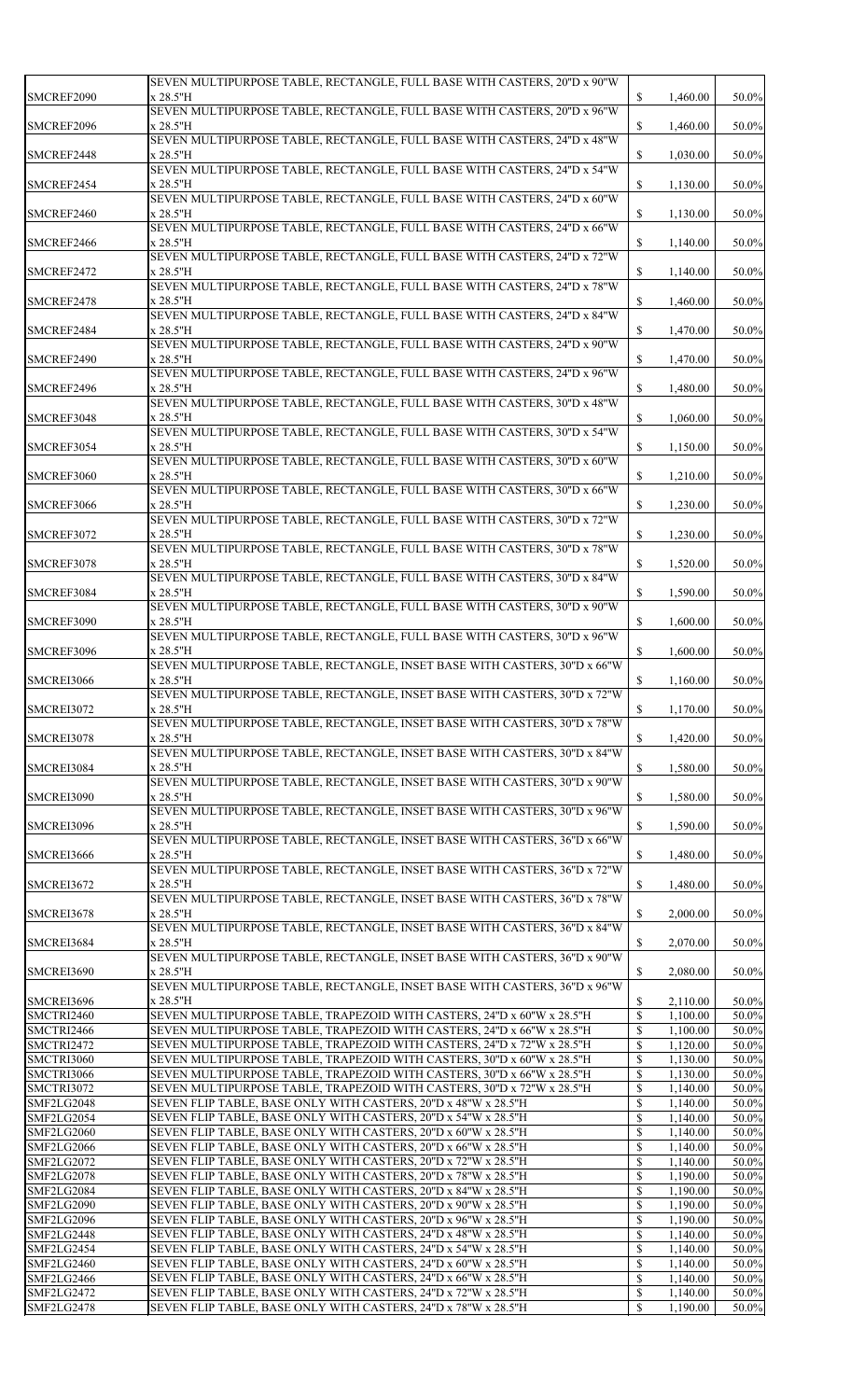| SMF2LG2484               |                                                                                                                                                |                           |                  |                |
|--------------------------|------------------------------------------------------------------------------------------------------------------------------------------------|---------------------------|------------------|----------------|
|                          | SEVEN FLIP TABLE, BASE ONLY WITH CASTERS, 24"D x 84"W x 28.5"H                                                                                 | $\mathbb{S}$              | 1,190.00         | 50.0%          |
| SMF2LG2490               | SEVEN FLIP TABLE, BASE ONLY WITH CASTERS, 24"D x 90"W x 28.5"H                                                                                 | \$                        | 1,190.00         | 50.0%          |
| SMF2LG2496               | SEVEN FLIP TABLE, BASE ONLY WITH CASTERS, 24"D x 96"W x 28.5"H                                                                                 | \$                        | 1,190.00         | 50.0%          |
| SMF2LG3048               | SEVEN FLIP TABLE, BASE ONLY WITH CASTERS, 30"D x 48"W x 28.5"H                                                                                 | \$                        | 1,140.00         | 50.0%          |
|                          |                                                                                                                                                |                           |                  |                |
| SMF2LG3054               | SEVEN FLIP TABLE, BASE ONLY WITH CASTERS, 30"D x 54"W x 28.5"H                                                                                 | \$                        | 1,140.00         | 50.0%          |
| <b>SMF2LG3060</b>        | SEVEN FLIP TABLE, BASE ONLY WITH CASTERS, 30"D x 60"W x 28.5"H                                                                                 | \$                        | 1,140.00         | 50.0%          |
| <b>SMF2LG3066</b>        | SEVEN FLIP TABLE, BASE ONLY WITH CASTERS, 30"D x 66"W x 28.5"H                                                                                 | \$                        | 1,140.00         | 50.0%          |
| SMF2LG3072               | SEVEN FLIP TABLE, BASE ONLY WITH CASTERS, 30"D x 72"W x 28.5"H                                                                                 | \$                        | 1,140.00         | 50.0%          |
|                          |                                                                                                                                                |                           |                  |                |
| <b>SMF2LG3078</b>        | SEVEN FLIP TABLE, BASE ONLY WITH CASTERS, 30"D x 78"W x 28.5"H                                                                                 | \$                        | 1,190.00         | 50.0%          |
| SMF2LG3084               | SEVEN FLIP TABLE, BASE ONLY WITH CASTERS, 30"D x 84"W x 28.5"H                                                                                 | \$                        | 1,190.00         | 50.0%          |
| <b>SMF2LG3090</b>        | SEVEN FLIP TABLE, BASE ONLY WITH CASTERS, 30"D x 90"W x 28.5"H                                                                                 | \$                        | 1,190.00         | 50.0%          |
|                          |                                                                                                                                                |                           |                  |                |
| SMF2LG3096               | SEVEN FLIP TABLE, BASE ONLY WITH CASTERS, 30"D x 96"W x 28.5"H                                                                                 | \$                        | 1,190.00         | 50.0%          |
| SMF2LG3666               | SEVEN FLIP TABLE, BASE ONLY WITH CASTERS, 36"D x 66"W x 28.5"H                                                                                 | \$                        | 1,260.00         | 50.0%          |
| <b>SMF2LG3672</b>        | SEVEN FLIP TABLE, BASE ONLY WITH CASTERS, 36"D x 72"W x 28.5"H                                                                                 | \$                        | 1,260.00         | 50.0%          |
| <b>SMF2LG3678</b>        | SEVEN FLIP TABLE, BASE ONLY WITH CASTERS, 36"D x 78"W x 28.5"H                                                                                 | \$                        | 1,490.00         | 50.0%          |
|                          |                                                                                                                                                |                           |                  |                |
| SMF2LG3684               | SEVEN FLIP TABLE, BASE ONLY WITH CASTERS, 36"D x 84"W x 28.5"H                                                                                 | \$                        | 1,490.00         | 50.0%          |
| <b>SMF2LG3690</b>        | SEVEN FLIP TABLE, BASE ONLY WITH CASTERS, 36"D x 90"W x 28.5"H                                                                                 | \$                        | 1,490.00         | 50.0%          |
| <b>SMF2LG3696</b>        | SEVEN FLIP TABLE, BASE ONLY WITH CASTERS, 36"D x 96"W x 28.5"H                                                                                 | \$                        | 1,490.00         | 50.0%          |
| SMFHRI2448               | SEVEN FLIP TABLE, HALF ROUND WITH CASTERS, 24"D x 48"W x 28.5"H                                                                                | \$                        | 1,290.00         | 50.0%          |
|                          |                                                                                                                                                |                           |                  |                |
| SMFHRI3060               | SEVEN FLIP TABLE, HALF ROUND WITH CASTERS, 30"D x 60"W x 28.5"H                                                                                | \$                        | 1,600.00         | 50.0%          |
| SMFHRI3672               | SEVEN FLIP TABLE, HALF ROUND WITH CASTERS, 36"D x 72"W x 28.5"H                                                                                | \$                        | 1,930.00         | 50.0%          |
| SMFKSI2448               | SEVEN FLIP TABLE, KEYSTONE WITH CASTERS, 24"D x 48"W x 28.5"H                                                                                  | \$                        | 1,290.00         | 50.0%          |
|                          |                                                                                                                                                | \$                        |                  |                |
| SMFKSI3060               | SEVEN FLIP TABLE, KEYSTONE WITH CASTERS, 30"D x 60"W x 28.5"H                                                                                  |                           | 1,860.00         | 50.0%          |
| SMFKSI3672               | SEVEN FLIP TABLE, KEYSTONE WITH CASTERS, 36"D x 72"W x 28.5"H                                                                                  | \$                        | 1,930.00         | 50.0%          |
| SMFREF2048               | SEVEN FLIP TABLE, RECTANGLE, FULL BASE WITH CASTERS, 20"D x 48"W x 28.5"H                                                                      | $\mathbb{S}$              | 1,410.00         | 50.0%          |
| SMFREF2054               | SEVEN FLIP TABLE, RECTANGLE, FULL BASE WITH CASTERS, 20"D x 54"W x 28.5"H                                                                      | $\mathbb{S}$              | 1,510.00         | 50.0%          |
|                          |                                                                                                                                                |                           |                  |                |
| SMFREF2060               | SEVEN FLIP TABLE, RECTANGLE, FULL BASE WITH CASTERS, 20"D x 60"W x 28.5"H                                                                      | \$                        | 1,510.00         | 50.0%          |
| SMFREF2066               | SEVEN FLIP TABLE, RECTANGLE, FULL BASE WITH CASTERS, 20"D x 66"W x 28.5"H                                                                      | $\mathbb{S}$              | 1,520.00         | 50.0%          |
| SMFREF2072               | SEVEN FLIP TABLE, RECTANGLE, FULL BASE WITH CASTERS, 20"D x 72"W x 28.5"H                                                                      | \$                        | 1,520.00         | 50.0%          |
| SMFREF2078               |                                                                                                                                                |                           |                  |                |
|                          | SEVEN FLIP TABLE, RECTANGLE, FULL BASE WITH CASTERS, 20"D x 78"W x 28.5"H                                                                      |                           | 1,780.00         | 50.0%          |
| SMFREF2084               | SEVEN FLIP TABLE, RECTANGLE, FULL BASE WITH CASTERS, 20"D x 84"W x 28.5"H                                                                      | $\mathbb{S}$              | 1,780.00         | 50.0%          |
| SMFREF2090               | SEVEN FLIP TABLE, RECTANGLE, FULL BASE WITH CASTERS, 20"D x 90"W x 28.5"H                                                                      | \$                        | 1,850.00         | 50.0%          |
| SMFREF2096               | SEVEN FLIP TABLE, RECTANGLE, FULL BASE WITH CASTERS, 20"D x 96"W x 28.5"H                                                                      | \$                        | 1,860.00         | 50.0%          |
|                          |                                                                                                                                                |                           |                  |                |
| SMFREF2448               | SEVEN FLIP TABLE, RECTANGLE, FULL BASE WITH CASTERS, 24"D x 48"W x 28.5"H                                                                      | $\mathbb{S}$              | 1,420.00         | 50.0%          |
| SMFREF2454               | SEVEN FLIP TABLE, RECTANGLE, FULL BASE WITH CASTERS, 24"D x 54"W x 28.5"H                                                                      | \$                        | 1,520.00         | 50.0%          |
| SMFREF2460               | SEVEN FLIP TABLE, RECTANGLE, FULL BASE WITH CASTERS, 24"D x 60"W x 28.5"H                                                                      | \$                        | 1,530.00         | 50.0%          |
|                          |                                                                                                                                                |                           |                  |                |
| SMFREF2466               | SEVEN FLIP TABLE, RECTANGLE, FULL BASE WITH CASTERS, 24"D x 66"W x 28.5"H                                                                      | \$                        | 1,530.00         | 50.0%          |
| SMFREF2472               | SEVEN FLIP TABLE, RECTANGLE, FULL BASE WITH CASTERS, 24"D x 72"W x 28.5"H                                                                      | $\mathbb{S}$              | 1,530.00         | 50.0%          |
| SMFREF2478               | SEVEN FLIP TABLE, RECTANGLE, FULL BASE WITH CASTERS, 24"D x 78"W x 28.5"H                                                                      | \$                        | 1,860.00         | 50.0%          |
| SMFREF2484               | SEVEN FLIP TABLE, RECTANGLE, FULL BASE WITH CASTERS, 24"D x 84"W x 28.5"H                                                                      | \$                        | 1,860.00         | 50.0%          |
|                          |                                                                                                                                                |                           |                  |                |
| SMFREF2490               | SEVEN FLIP TABLE, RECTANGLE, FULL BASE WITH CASTERS, 24"D x 90"W x 28.5"H                                                                      | \$                        | 1,870.00         | 50.0%          |
| SMFREF2496               | SEVEN FLIP TABLE, RECTANGLE, FULL BASE WITH CASTERS, 24"D x 96"W x 28.5"H                                                                      | \$                        | 1,870.00         | 50.0%          |
| SMFREF3048               | SEVEN FLIP TABLE, RECTANGLE, FULL BASE WITH CASTERS, 30"D x 48"W x 28.5"H                                                                      | \$                        | 1,450.00         | 50.0%          |
| SMFREF3054               |                                                                                                                                                | \$                        |                  |                |
|                          | SEVEN FLIP TABLE, RECTANGLE, FULL BASE WITH CASTERS, 30"D x 54"W x 28.5"H                                                                      |                           | 1,540.00         | 50.0%          |
| SMFREF3060               | SEVEN FLIP TABLE, RECTANGLE, FULL BASE WITH CASTERS, 30"D x 60"W x 28.5"H                                                                      | \$                        | 1,610.00         | 50.0%          |
| SMFREF3066               |                                                                                                                                                |                           |                  |                |
|                          | SEVEN FLIP TABLE, RECTANGLE, FULL BASE WITH CASTERS, 30"D x 66"W x 28.5"H                                                                      | $\mathbb{S}$              |                  | 50.0%          |
|                          |                                                                                                                                                |                           | 1,610.00         |                |
| SMFREF3072               | SEVEN FLIP TABLE, RECTANGLE, FULL BASE WITH CASTERS, 30"D x 72"W x 28.5"H                                                                      | \$                        | 1,620.00         | 50.0%          |
| SMFREF3078               | SEVEN FLIP TABLE, RECTANGLE, FULL BASE WITH CASTERS, 30"D x 78"W x 28.5"H                                                                      | \$                        | 2,160.00         | 50.0%          |
| SMFREF3084               | SEVEN FLIP TABLE, RECTANGLE, FULL BASE WITH CASTERS, 30"D x 84"W x 28.5"H                                                                      | \$                        | 2,230.00         | 50.0%          |
|                          |                                                                                                                                                |                           |                  |                |
| SMFREF3090               | SEVEN FLIP TABLE, RECTANGLE, FULL BASE WITH CASTERS, 30"D x 90"W x 28.5"H                                                                      | $\mathbb{S}$              | 2,230.00         | 50.0%          |
| SMFREF3096               | SEVEN FLIP TABLE, RECTANGLE, FULL BASE WITH CASTERS, 30"D x 96"W x 28.5"H                                                                      | \$                        | 2,250.00         | 50.0%          |
| SMFREI3066               | SEVEN FLIP TABLE, RECTANGLE, INSET BASE WITH CASTERS, 30"D x 66"W x 28.5"H                                                                     | \$                        | 1,630.00         | 50.0%          |
| SMFREI3072               | SEVEN FLIP TABLE, RECTANGLE, INSET BASE WITH CASTERS, 30"D x 72"W x 28.5"H                                                                     | \$                        | 1,650.00         | 50.0%          |
| SMFREI3078               | SEVEN FLIP TABLE, RECTANGLE, INSET BASE WITH CASTERS, 30"D x 78"W x 28.5"H                                                                     | \$                        | 1,910.00         | 50.0%          |
| SMFREI3084               | SEVEN FLIP TABLE, RECTANGLE, INSET BASE WITH CASTERS, 30"D x 84"W x 28.5"H                                                                     | \$                        | 2,200.00         | 50.0%          |
| SMFREI3090               | SEVEN FLIP TABLE, RECTANGLE, INSET BASE WITH CASTERS, 30"D x 90"W x 28.5"H                                                                     | $\boldsymbol{\mathsf{S}}$ | 2,220.00         | 50.0%          |
| SMFREI3096               | SEVEN FLIP TABLE, RECTANGLE, INSET BASE WITH CASTERS, 30"D x 96"W x 28.5"H                                                                     | \$                        | 2,220.00         | 50.0%          |
| SMFREI3666               | SEVEN FLIP TABLE, RECTANGLE, INSET BASE WITH CASTERS, 36"D x 66"W x 28.5"H                                                                     | $\boldsymbol{\mathsf{S}}$ | 1,960.00         | 50.0%          |
| SMFREI3672               | SEVEN FLIP TABLE, RECTANGLE, INSET BASE WITH CASTERS, 36"D x 72"W x 28.5"H                                                                     | \$                        | 1,970.00         | $50.0\%$       |
| SMFREI3678               | SEVEN FLIP TABLE, RECTANGLE, INSET BASE WITH CASTERS, 36"D x 78"W x 28.5"H                                                                     | $\boldsymbol{\mathsf{S}}$ | 2,480.00         | 50.0%          |
|                          |                                                                                                                                                |                           |                  |                |
| SMFREI3684               | SEVEN FLIP TABLE, RECTANGLE, INSET BASE WITH CASTERS, 36"D x 84"W x 28.5"H                                                                     | \$                        | 2,720.00         | 50.0%          |
| SMFREI3690               | SEVEN FLIP TABLE, RECTANGLE, INSET BASE WITH CASTERS, 36"D x 90"W x 28.5"H                                                                     | $\boldsymbol{\mathsf{S}}$ | 2,720.00         | 50.0%          |
| SMFREI3696               | SEVEN FLIP TABLE, RECTANGLE, INSET BASE WITH CASTERS, 36"D x 96"W x 28.5"H                                                                     | \$                        | 2,730.00         | 50.0%          |
| SMFTRI2460               | SEVEN FLIP TABLE, TRAPEZOID WITH CASTERS, 24"D x 60"W x 28.5"H                                                                                 | $\boldsymbol{\mathsf{S}}$ | 1,490.00         | 50.0%          |
|                          |                                                                                                                                                |                           |                  |                |
| SMFTRI2466               | SEVEN FLIP TABLE, TRAPEZOID WITH CASTERS, 24"D x 66"W x 28.5"H                                                                                 | $\boldsymbol{\mathsf{S}}$ | 1,510.00         | 50.0%          |
| SMFTRI2472               | SEVEN FLIP TABLE, TRAPEZOID WITH CASTERS, 24"D x 72"W x 28.5"H                                                                                 | $\mathbb{S}$              | 1,510.00         | 50.0%          |
| SMFTRI3060               | SEVEN FLIP TABLE, TRAPEZOID WITH CASTERS, 30"D x 60"W x 28.5"H                                                                                 | \$                        | 1,600.00         | 50.0%          |
| SMFTRI3066               | SEVEN FLIP TABLE, TRAPEZOID WITH CASTERS, 30"D x 66"W x 28.5"H                                                                                 | \$                        | 1,610.00         | 50.0%          |
| SMFTRI3072               | SEVEN FLIP TABLE, TRAPEZOID WITH CASTERS, 30"D x 72"W x 28.5"H                                                                                 | \$                        | 1,610.00         | 50.0%          |
|                          |                                                                                                                                                |                           |                  |                |
| SMG2LG2048               | SEVEN MULTIPURPOSE TABLE, BASE ONLY WITH GLIDES, 20"D x 48"W x 28.5"H                                                                          | $\mathbb{S}$              | 900.00           | 50.0%          |
| SMG2LG2054               | SEVEN MULTIPURPOSE TABLE, BASE ONLY WITH GLIDES, 20"D x 54"W x 28.5"H                                                                          | $\boldsymbol{\mathsf{S}}$ | 900.00           | 50.0%          |
| SMG2LG2060<br>SMG2LG2066 | SEVEN MULTIPURPOSE TABLE, BASE ONLY WITH GLIDES, 20"D x 60"W x 28.5"H<br>SEVEN MULTIPURPOSE TABLE, BASE ONLY WITH GLIDES, 20"D x 66"W x 28.5"H | \$<br>$\mathbb{S}$        | 900.00<br>900.00 | 50.0%<br>50.0% |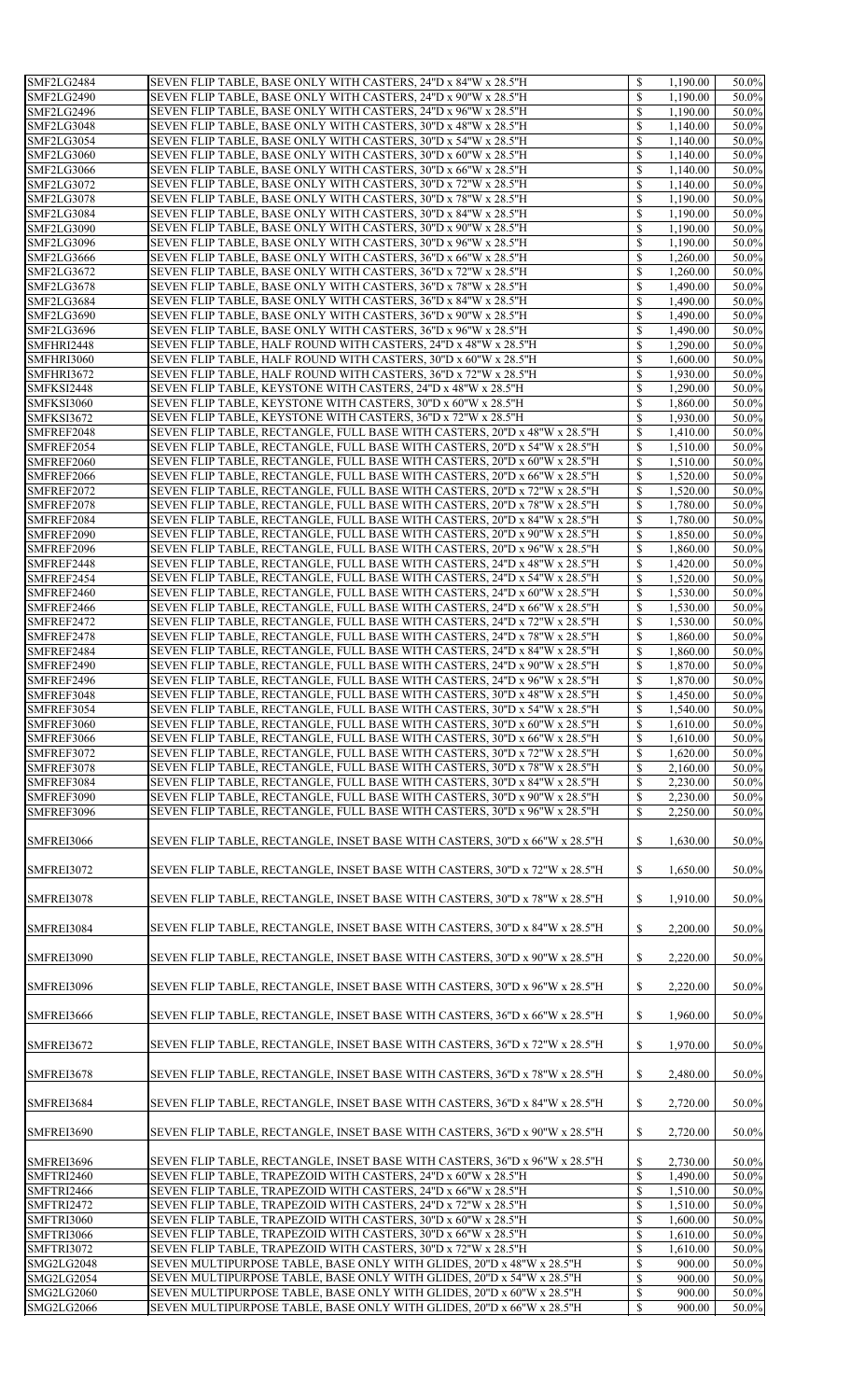| SMG2LG2072        | SEVEN MULTIPURPOSE TABLE, BASE ONLY WITH GLIDES, 20"D x 72"W x 28.5"H               | $\mathcal{S}$             | 900.00   | 50.0%    |
|-------------------|-------------------------------------------------------------------------------------|---------------------------|----------|----------|
| <b>SMG2LG2078</b> | SEVEN MULTIPURPOSE TABLE, BASE ONLY WITH GLIDES, 20"D x 78"W x 28.5"H               | $\mathcal{S}$             | 960.00   | 50.0%    |
| SMG2LG2084        | SEVEN MULTIPURPOSE TABLE, BASE ONLY WITH GLIDES, 20"D x 84"W x 28.5"H               | \$                        | 960.00   | 50.0%    |
| SMG2LG2090        | SEVEN MULTIPURPOSE TABLE, BASE ONLY WITH GLIDES, 20"D x 90"W x 28.5"H               | $\mathcal{S}$             | 960.00   | 50.0%    |
| <b>SMG2LG2096</b> | SEVEN MULTIPURPOSE TABLE, BASE ONLY WITH GLIDES, 20"D x 96"W x 28.5"H               | $\boldsymbol{\mathsf{S}}$ | 960.00   | 50.0%    |
| SMG2LG2448        | SEVEN MULTIPURPOSE TABLE, BASE ONLY WITH GLIDES, 24"D x 48"W x 28.5"H               | $\mathcal{S}$             | 900.00   | 50.0%    |
| SMG2LG2454        | SEVEN MULTIPURPOSE TABLE, BASE ONLY WITH GLIDES, 24"D x 54"W x 28.5"H               | $\boldsymbol{\mathsf{S}}$ | 900.00   | 50.0%    |
| SMG2LG2460        | SEVEN MULTIPURPOSE TABLE, BASE ONLY WITH GLIDES, 24"D x 60"W x 28.5"H               | $\mathcal{S}$             | 900.00   | 50.0%    |
| SMG2LG2466        | SEVEN MULTIPURPOSE TABLE, BASE ONLY WITH GLIDES, 24"D x 66"W x 28.5"H               | $\boldsymbol{\mathsf{S}}$ | 900.00   | 50.0%    |
| <b>SMG2LG2472</b> | SEVEN MULTIPURPOSE TABLE, BASE ONLY WITH GLIDES, 24"D x 72"W x 28.5"H               | $\mathcal{S}$             | 900.00   | 50.0%    |
| SMG2LG2478        | SEVEN MULTIPURPOSE TABLE, BASE ONLY WITH GLIDES, 24"D x 78"W x 28.5"H               | $\boldsymbol{\mathsf{S}}$ | 960.00   | 50.0%    |
| SMG2LG2484        | SEVEN MULTIPURPOSE TABLE, BASE ONLY WITH GLIDES, 24"D x 84"W x 28.5"H               | $\mathcal{S}$             | 960.00   | 50.0%    |
| SMG2LG2490        | SEVEN MULTIPURPOSE TABLE, BASE ONLY WITH GLIDES, 24"D x 90"W x 28.5"H               | $\boldsymbol{\mathsf{S}}$ | 960.00   | 50.0%    |
| <b>SMG2LG2496</b> | SEVEN MULTIPURPOSE TABLE, BASE ONLY WITH GLIDES, 24"D x 96"W x 28.5"H               | $\mathcal{S}$             | 960.00   | 50.0%    |
| SMG2LG3048        | SEVEN MULTIPURPOSE TABLE, BASE ONLY WITH GLIDES, 30"D x 48"W x 28.5"H               | $\mathbb{S}$              | 900.00   | 50.0%    |
| SMG2LG3054        | SEVEN MULTIPURPOSE TABLE, BASE ONLY WITH GLIDES, 30"D x 54"W x 28.5"H               | $\mathcal{S}$             | 900.00   | 50.0%    |
| SMG2LG3060        | SEVEN MULTIPURPOSE TABLE, BASE ONLY WITH GLIDES, 30"D x 60"W x 28.5"H               | $\boldsymbol{\mathsf{S}}$ | 900.00   | 50.0%    |
| SMG2LG3066        | SEVEN MULTIPURPOSE TABLE, BASE ONLY WITH GLIDES, 30"D x 66"W x 28.5"H               | $\mathcal{S}$             | 900.00   | 50.0%    |
| SMG2LG3072        | SEVEN MULTIPURPOSE TABLE, BASE ONLY WITH GLIDES, 30"D x 72"W x 28.5"H               | $\mathbb{S}$              | 900.00   | 50.0%    |
| SMG2LG3078        | SEVEN MULTIPURPOSE TABLE, BASE ONLY WITH GLIDES, 30"D x 78"W x 28.5"H               | $\mathcal{S}$             | 960.00   | 50.0%    |
| SMG2LG3084        | SEVEN MULTIPURPOSE TABLE, BASE ONLY WITH GLIDES, 30"D x 84"W x 28.5"H               | $\boldsymbol{\mathsf{S}}$ | 960.00   | 50.0%    |
| <b>SMG2LG3090</b> | SEVEN MULTIPURPOSE TABLE, BASE ONLY WITH GLIDES, 30"D x 90"W x 28.5"H               | $\mathcal{S}$             | 960.00   | 50.0%    |
| SMG2LG3096        | SEVEN MULTIPURPOSE TABLE, BASE ONLY WITH GLIDES, 30"D x 96"W x 28.5"H               | $\mathbb{S}$              | 960.00   | 50.0%    |
| SMG2LG3666        | SEVEN MULTIPURPOSE TABLE, BASE ONLY WITH GLIDES, 36"D x 66"W x 28.5"H               | $\mathbb{S}$              | 1,020.00 | 50.0%    |
| SMG2LG3672        | SEVEN MULTIPURPOSE TABLE, BASE ONLY WITH GLIDES, 36"D x 72"W x 28.5"H               | $\mathbb{S}$              | 1,020.00 | 50.0%    |
| SMG2LG3678        | SEVEN MULTIPURPOSE TABLE, BASE ONLY WITH GLIDES, 36"D x 78"W x 28.5"H               | $\mathbb{S}$              | 1,020.00 | 50.0%    |
| SMG2LG3684        | SEVEN MULTIPURPOSE TABLE, BASE ONLY WITH GLIDES, 36"D x 84"W x 28.5"H               | $\mathbb{S}$              | 1,020.00 | 50.0%    |
| SMG2LG3690        | SEVEN MULTIPURPOSE TABLE, BASE ONLY WITH GLIDES, 36"D x 90"W x 28.5"H               | $\mathbb{S}$              | 1,020.00 | 50.0%    |
| SMG2LG3696        | SEVEN MULTIPURPOSE TABLE, BASE ONLY WITH GLIDES, 36"D x 96"W x 28.5"H               | \$                        | 1,020.00 | 50.0%    |
| SMGHRI2448        | SEVEN MULTIPURPOSE TABLE, HALF ROUND WITH GLIDES, 24"D x 48"W x 28.5"H              | $\mathcal{L}$             | 970.00   | 50.0%    |
| SMGHRI3060        | SEVEN MULTIPURPOSE TABLE, HALF ROUND WITH GLIDES, 30"D x 60"W x 28.5"H              | $\mathbb{S}$              | 1,130.00 | 50.0%    |
| SMGHRI3672        | SEVEN MULTIPURPOSE TABLE, HALF ROUND WITH GLIDES, 36"D x 72"W x 28.5"H              | \$                        | 1,460.00 | 50.0%    |
| SMGKSI2448        | SEVEN MULTIPURPOSE TABLE, KEYSTONE WITH GLIDES, 24"D x 48"W x 28.5"H                | \$                        | 980.00   | 50.0%    |
| SMGKSI3060        | SEVEN MULTIPURPOSE TABLE, KEYSTONE WITH GLIDES, 30"D x 60"W x 28.5"H                | $\mathbb{S}$              | 1,390.00 | 50.0%    |
| SMGKSI3672        | SEVEN MULTIPURPOSE TABLE, KEYSTONE WITH GLIDES, 36"D x 72"W x 28.5"H                | $\mathbb{S}$              | 1,470.00 | 50.0%    |
|                   | SEVEN MULTIPURPOSE TABLE, RECTANGLE, FULL BASE WITH GLIDES, 20"D x 48"W x           |                           |          |          |
| SMGREF2048        | 28.5"H                                                                              | $\mathbb{S}$              | 1,020.00 | 50.0%    |
|                   | SEVEN MULTIPURPOSE TABLE, RECTANGLE, FULL BASE WITH GLIDES, 20"D x 54"W x           |                           |          |          |
| SMGREF2054        | 28.5"H                                                                              | $\mathbb{S}$              | 1,100.00 | 50.0%    |
|                   | SEVEN MULTIPURPOSE TABLE, RECTANGLE, FULL BASE WITH GLIDES, 20"D x 60"W x           |                           |          |          |
| SMGREF2060        | 28.5"H                                                                              | $\mathbb{S}$              | 1,120.00 | 50.0%    |
|                   | SEVEN MULTIPURPOSE TABLE, RECTANGLE, FULL BASE WITH GLIDES, 20"D x 66"W x           |                           |          |          |
| SMGREF2066        | 28.5"H                                                                              | $\mathbb{S}$              | 1,120.00 | 50.0%    |
|                   | SEVEN MULTIPURPOSE TABLE, RECTANGLE, FULL BASE WITH GLIDES, 20"D x 72"W x           |                           |          |          |
| SMGREF2072        | 28.5"H                                                                              | $\mathbb{S}$              | 1,130.00 | 50.0%    |
|                   | SEVEN MULTIPURPOSE TABLE, RECTANGLE, FULL BASE WITH GLIDES, 20"D x 78"W x           |                           |          |          |
| SMGREF2078        | 28.5"H                                                                              | $\mathbb{S}$              | 1,380.00 | 50.0%    |
|                   | SEVEN MULTIPURPOSE TABLE, RECTANGLE, FULL BASE WITH GLIDES, 20"D x 84"W x           |                           |          |          |
| SMGREF2084        | 28.5"H                                                                              | $\mathbb{S}$              | 1,390.00 | 50.0%    |
|                   | SEVEN MULTIPURPOSE TABLE, RECTANGLE, FULL BASE WITH GLIDES, 20"D x 90"W x           |                           |          |          |
| SMGREF2090        | 28.5"H                                                                              | $\mathbb{S}$              | 1,460.00 | 50.0%    |
|                   | SEVEN MULTIPURPOSE TABLE, RECTANGLE, FULL BASE WITH GLIDES, 20"D x 96"W x           |                           |          |          |
| SMGREF2096        | 28.5"H                                                                              | $\mathbb{S}$              | 1,460.00 | 50.0%    |
|                   | SEVEN MULTIPURPOSE TABLE, RECTANGLE, FULL BASE WITH GLIDES, 24"D x 48"W x           |                           |          |          |
| SMGREF2448        | 28.5"H                                                                              | $\mathbb{S}$              | 1,020.00 | 50.0%    |
|                   | SEVEN MULTIPURPOSE TABLE, RECTANGLE, FULL BASE WITH GLIDES, 24"D x 54"W x           |                           |          |          |
| SMGREF2454        | 28.5"H                                                                              | $\mathbb{S}$              | 1,130.00 | 50.0%    |
|                   | SEVEN MULTIPURPOSE TABLE, RECTANGLE, FULL BASE WITH GLIDES, 24"D x 60"W x           |                           |          |          |
| SMGREF2460        | 28.5"H                                                                              | $\mathbb{S}$              | 1,130.00 | 50.0%    |
|                   | SEVEN MULTIPURPOSE TABLE, RECTANGLE, FULL BASE WITH GLIDES, 24"D x 66"W x           |                           |          |          |
| SMGREF2466        | 28.5"H                                                                              | $\mathbb{S}$              | 1,140.00 | 50.0%    |
|                   | SEVEN MULTIPURPOSE TABLE, RECTANGLE, FULL BASE WITH GLIDES, 24"D x 72"W x           |                           |          |          |
| SMGREF2472        | 28.5"H                                                                              | $\mathbb{S}$              | 1,140.00 | 50.0%    |
|                   | SEVEN MULTIPURPOSE TABLE, RECTANGLE, FULL BASE WITH GLIDES, 24"D x 78"W x           |                           |          |          |
| SMGREF2478        | 28.5"H                                                                              | $\mathbb{S}$              | 1,460.00 | 50.0%    |
|                   | SEVEN MULTIPURPOSE TABLE, RECTANGLE, FULL BASE WITH GLIDES, 24"D x 84"W x           |                           |          |          |
| SMGREF2484        | 28.5"H                                                                              | $\mathbb{S}$              | 1,470.00 | 50.0%    |
|                   | SEVEN MULTIPURPOSE TABLE, RECTANGLE, FULL BASE WITH GLIDES, 24"D x 90"W x           |                           |          |          |
| SMGREF2490        | 28.5"H<br>SEVEN MULTIPURPOSE TABLE, RECTANGLE, FULL BASE WITH GLIDES, 24"D x 96"W x | $\mathbb{S}$              | 1,470.00 | 50.0%    |
| SMGREF2496        | 28.5"H                                                                              | $\mathbb{S}$              | 1,480.00 | 50.0%    |
|                   | SEVEN MULTIPURPOSE TABLE, RECTANGLE, FULL BASE WITH GLIDES, 30"D x 48"W x           |                           |          |          |
| SMGREF3048        | 28.5"H                                                                              | $\mathbb{S}$              | 1,060.00 | 50.0%    |
|                   | SEVEN MULTIPURPOSE TABLE, RECTANGLE, FULL BASE WITH GLIDES, 30"D x 54"W x           |                           |          |          |
| SMGREF3054        | 28.5"H                                                                              | $\mathbb{S}$              | 1,150.00 | 50.0%    |
|                   | SEVEN MULTIPURPOSE TABLE, RECTANGLE, FULL BASE WITH GLIDES, 30"D x 60"W x           |                           |          |          |
| SMGREF3060        | 28.5"H                                                                              | $\mathbb{S}$              | 1,210.00 | 50.0%    |
|                   | SEVEN MULTIPURPOSE TABLE, RECTANGLE, FULL BASE WITH GLIDES, 30"D x 66"W x           |                           |          |          |
| SMGREF3066        | 28.5"H                                                                              | $\mathbb{S}$              | 1,230.00 | 50.0%    |
|                   | SEVEN MULTIPURPOSE TABLE, RECTANGLE, FULL BASE WITH GLIDES, 30"D x 72"W x           |                           |          |          |
| SMGREF3072        | 28.5"H                                                                              | $\mathbb{S}$              | 1,230.00 | 50.0%    |
|                   | SEVEN MULTIPURPOSE TABLE, RECTANGLE, FULL BASE WITH GLIDES, 30"D x 78"W x           |                           |          |          |
| SMGREF3078        | 28.5"H                                                                              | $\mathbb{S}$              | 1,520.00 | 50.0%    |
|                   | SEVEN MULTIPURPOSE TABLE, RECTANGLE, FULL BASE WITH GLIDES, 30"D x 84"W x           |                           |          |          |
| SMGREF3084        | 28.5"H                                                                              | $\mathbb{S}$              | 1,590.00 | $50.0\%$ |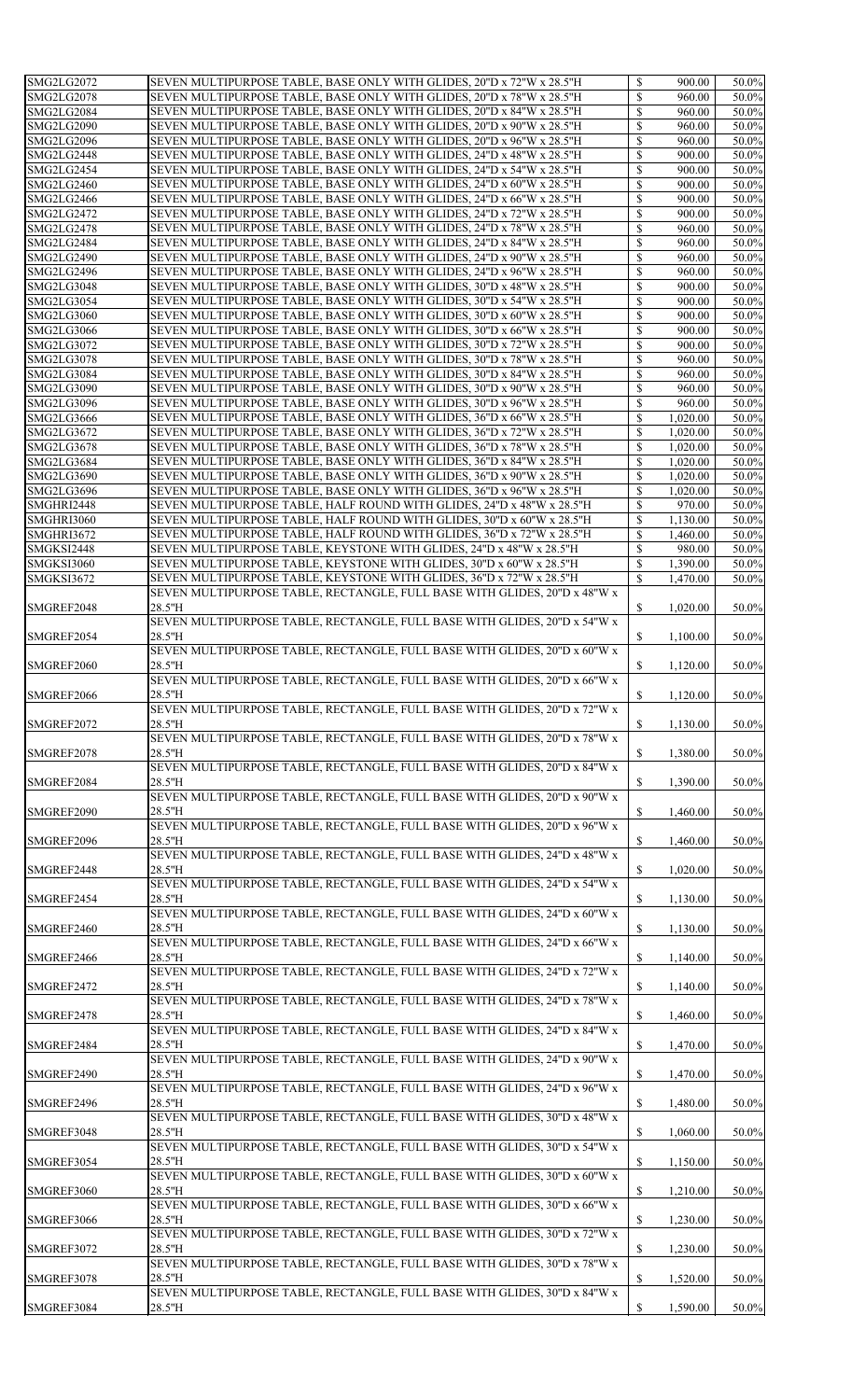|                                            | SEVEN MULTIPURPOSE TABLE, RECTANGLE, FULL BASE WITH GLIDES, 30"D x 90"W x            |                                            |                      |                |
|--------------------------------------------|--------------------------------------------------------------------------------------|--------------------------------------------|----------------------|----------------|
| SMGREF3090                                 | 28.5"H                                                                               | $\mathbb{S}$                               | 1,600.00             | 50.0%          |
|                                            | SEVEN MULTIPURPOSE TABLE, RECTANGLE, FULL BASE WITH GLIDES, 30"D x 96"W x            |                                            |                      |                |
| SMGREF3096                                 | 28.5"H                                                                               | $\mathbb{S}$                               | 1,600.00             | 50.0%          |
|                                            | SEVEN MULTIPURPOSE TABLE, RECTANGLE, INSET BASE WITH GLIDES, 30"D x 66"W x           |                                            |                      |                |
| SMGREI3066                                 | 28.5"H<br>SEVEN MULTIPURPOSE TABLE, RECTANGLE, INSET BASE WITH GLIDES, 30"D x 72"W x | $\mathbb{S}$                               | 1,160.00             | 50.0%          |
| SMGREI3072                                 | 28.5"H                                                                               | $\mathbb{S}$                               | 1,170.00             | 50.0%          |
|                                            | SEVEN MULTIPURPOSE TABLE, RECTANGLE, INSET BASE WITH GLIDES, 30"D x 78"W x           |                                            |                      |                |
| SMGREI3078                                 | 28.5"H                                                                               | $\mathbb{S}$                               | 1,420.00             | 50.0%          |
|                                            | SEVEN MULTIPURPOSE TABLE, RECTANGLE, INSET BASE WITH GLIDES, 30"D x 84"W x           |                                            |                      |                |
| SMGREI3084                                 | 28.5"H                                                                               | $\mathbb{S}$                               | 1,580.00             | 50.0%          |
|                                            | SEVEN MULTIPURPOSE TABLE, RECTANGLE, INSET BASE WITH GLIDES, 30"D x 90"W x           |                                            |                      |                |
| SMGREI3090                                 | 28.5"H                                                                               | $\mathbb{S}$                               | 1,580.00             | 50.0%          |
|                                            | SEVEN MULTIPURPOSE TABLE, RECTANGLE, INSET BASE WITH GLIDES, 30"D x 96"W x           |                                            |                      |                |
| SMGREI3096                                 | 28.5"H<br>SEVEN MULTIPURPOSE TABLE, RECTANGLE, INSET BASE WITH GLIDES, 36"D x 66"W x | $\mathbb{S}$                               | 1,590.00             | 50.0%          |
| SMGREI3666                                 | 28.5"H                                                                               | $\mathbb{S}$                               | 1,480.00             | 50.0%          |
|                                            | SEVEN MULTIPURPOSE TABLE, RECTANGLE, INSET BASE WITH GLIDES, 36"D x 72"W x           |                                            |                      |                |
| SMGREI3672                                 | 28.5"H                                                                               | $\mathbb{S}$                               | 1,480.00             | 50.0%          |
|                                            | SEVEN MULTIPURPOSE TABLE, RECTANGLE, INSET BASE WITH GLIDES, 36"D x 78"W x           |                                            |                      |                |
| SMGREI3678                                 | 28.5"H                                                                               | $\mathbb{S}$                               | 2,000.00             | 50.0%          |
|                                            | SEVEN MULTIPURPOSE TABLE, RECTANGLE, INSET BASE WITH GLIDES, 36"D x 84"W x           |                                            |                      |                |
| SMGREI3684                                 | 28.5"H                                                                               | $\mathbb{S}$                               | 2,070.00             | 50.0%          |
|                                            | SEVEN MULTIPURPOSE TABLE, RECTANGLE, INSET BASE WITH GLIDES, 36"D x 90"W x           |                                            |                      |                |
| SMGREI3690                                 | 28.5"H<br>SEVEN MULTIPURPOSE TABLE, RECTANGLE, INSET BASE WITH GLIDES, 36"D x 96"W x | $\mathbb{S}$                               | 2,080.00             | 50.0%          |
| SMGREI3696                                 | 28.5"H                                                                               | \$                                         | 2,110.00             | 50.0%          |
| SMGTRI2460                                 | SEVEN MULTIPURPOSE TABLE, TRAPEZOID WITH GLIDES, 24"D x 60"W x 28.5"H                | \$                                         | 1,100.00             | 50.0%          |
| SMGTRI2466                                 | SEVEN MULTIPURPOSE TABLE, TRAPEZOID WITH GLIDES, 24"D x 66"W x 28.5"H                |                                            | 1,100.00             | 50.0%          |
| SMGTRI2472                                 | SEVEN MULTIPURPOSE TABLE, TRAPEZOID WITH GLIDES, 24"D x 72"W x 28.5"H                | $\mathcal{S}$                              | 1,120.00             | 50.0%          |
| SMGTRI3060                                 | SEVEN MULTIPURPOSE TABLE, TRAPEZOID WITH GLIDES, 30"D x 60"W x 28.5"H                | $\boldsymbol{\mathsf{S}}$                  | 1,130.00             | 50.0%          |
| SMGTRI3066                                 | SEVEN MULTIPURPOSE TABLE, TRAPEZOID WITH GLIDES, 30"D x 66"W x 28.5"H                | $\mathcal{S}$                              | 1,130.00             | 50.0%          |
| SMGTRI3072                                 | SEVEN MULTIPURPOSE TABLE, TRAPEZOID WITH GLIDES, 30"D x 72"W x 28.5"H                | $\mathcal{S}$                              | 1,140.00             | 50.0%          |
| SNREC2341-7D                               | SEVEN DESK, RECTANGLE, 23"D x 41"W                                                   | $\mathcal{S}$                              | 1,100.00             | 50.0%          |
| <b>SNREC2341-7G</b>                        | SEVEN DESK, RECTANGLE, 23"D x 41"W                                                   | $\boldsymbol{\mathsf{S}}$                  | 1,400.00             | 50.0%          |
| <b>SNREC2341-7Y</b>                        | SEVEN DESK, RECTANGLE, 23"D x 41"W                                                   | \$                                         | 2,060.00             | 50.0%          |
| <b>SNREC2341-7Z</b>                        | SEVEN DESK, RECTANGLE, 23"D x 41"W                                                   | $\boldsymbol{\mathsf{S}}$                  | 1,910.00             | 50.0%          |
| <b>SNREC2344-7D</b><br><b>SNREC2344-7G</b> | SEVEN DESK, RECTANGLE, 23"D x 44"W                                                   | $\mathcal{S}$                              | 1,100.00             | 50.0%<br>50.0% |
| SNREC2344-7Y                               | SEVEN DESK, RECTANGLE, 23"D x 44"W<br>SEVEN DESK, RECTANGLE, 23"D x 44"W             | $\boldsymbol{\mathsf{S}}$<br>$\mathcal{S}$ | 1,400.00<br>2,060.00 | 50.0%          |
| SNREC2344-7Z                               | SEVEN DESK, RECTANGLE, 23"D x 44"W                                                   | $\boldsymbol{\mathsf{S}}$                  | 1,910.00             | 50.0%          |
| <b>SNREC2347-7D</b>                        | SEVEN DESK, RECTANGLE, 23"D x 47"W                                                   | $\mathcal{S}$                              | 1,100.00             | 50.0%          |
| <b>SNREC2347-7G</b>                        | SEVEN DESK, RECTANGLE, 23"D x 47"W                                                   | $\mathcal{S}$                              | 1,400.00             | 50.0%          |
| SNREC2347-7Y                               | SEVEN DESK, RECTANGLE, 23"D x 47"W                                                   | $\mathcal{S}$                              | 2,060.00             | 50.0%          |
| SNREC2347-7Z                               | SEVEN DESK, RECTANGLE, 23"D x 47"W                                                   | $\boldsymbol{\mathsf{S}}$                  | 1,910.00             | 50.0%          |
| <b>SNREC2350-7D</b>                        | SEVEN DESK, RECTANGLE, 23"D x 50"W                                                   | $\mathcal{S}$                              | 1,280.00             | 50.0%          |
| <b>SNREC2350-7G</b>                        | SEVEN DESK, RECTANGLE, 23"D x 50"W                                                   | $\boldsymbol{\mathsf{S}}$                  | 1,580.00             | 50.0%          |
| <b>SNREC2350-7Y</b>                        | SEVEN DESK, RECTANGLE, 23"D x 50"W                                                   | $\mathcal{S}$                              | 2,240.00             | 50.0%          |
| <b>SNREC2350-7Z</b><br><b>SNREC2353-7D</b> | SEVEN DESK, RECTANGLE, 23"D x 50"W                                                   | $\boldsymbol{\mathsf{S}}$                  | 2,090.00             | 50.0%<br>50.0% |
| <b>SNREC2353-7G</b>                        | SEVEN DESK, RECTANGLE, 23"D x 53"W<br>SEVEN DESK, RECTANGLE, 23"D x 53"W             | $\mathcal{S}$<br>$\boldsymbol{\mathsf{S}}$ | 1,280.00<br>1,580.00 | 50.0%          |
| <b>SNREC2353-7Y</b>                        | SEVEN DESK, RECTANGLE, 23"D x 53"W                                                   | \$                                         | 2,240.00             | 50.0%          |
| <b>SNREC2353-7Z</b>                        | SEVEN DESK, RECTANGLE, 23"D x 53"W                                                   | $\boldsymbol{\mathsf{S}}$                  | 2,090.00             | 50.0%          |
| <b>SNREC2356-7D</b>                        | SEVEN DESK, RECTANGLE, 23"D x 56"W                                                   | $\mathcal{S}$                              | 1,280.00             | 50.0%          |
| <b>SNREC2356-7G</b>                        | SEVEN DESK, RECTANGLE, 23"D x 56"W                                                   | $\boldsymbol{\mathsf{S}}$                  | 1,580.00             | 50.0%          |
| SNREC2356-7Y                               | SEVEN DESK, RECTANGLE, 23"D x 56"W                                                   | $\mathcal{S}$                              | 2,240.00             | 50.0%          |
| <b>SNREC2356-7Z</b>                        | SEVEN DESK, RECTANGLE, 23"D x 56"W                                                   | $\boldsymbol{\mathsf{S}}$                  | 2,090.00             | 50.0%          |
| SNREC2359-7D                               | SEVEN DESK, RECTANGLE, 23"D x 59"W                                                   | $\boldsymbol{\mathsf{S}}$                  | 1,280.00             | 50.0%          |
| <b>SNREC2359-7G</b>                        | SEVEN DESK, RECTANGLE, 23"D x 59"W                                                   |                                            | 1,580.00             | 50.0%          |
| <b>SNREC2359-7Y</b>                        | SEVEN DESK, RECTANGLE, 23"D x 59"W                                                   | $\mathcal{S}$                              | 2,240.00             | $50.0\%$       |
| <b>SNREC2359-7Z</b><br><b>SNREC2362-7D</b> | SEVEN DESK, RECTANGLE, 23"D x 59"W<br>SEVEN DESK, RECTANGLE, 23"D x 62"W             | $\boldsymbol{\mathsf{S}}$<br>$\mathcal{S}$ | 2,090.00<br>1,280.00 | 50.0%<br>50.0% |
| <b>SNREC2362-7G</b>                        | SEVEN DESK, RECTANGLE, 23"D x 62"W                                                   | $\mathcal{S}$                              | 1,580.00             | 50.0%          |
| <b>SNREC2362-7Y</b>                        | SEVEN DESK, RECTANGLE, 23"D x 62"W                                                   | $\mathcal{S}$                              | 2,240.00             | 50.0%          |
| <b>SNREC2362-7Z</b>                        | SEVEN DESK, RECTANGLE, 23"D x 62"W                                                   | $\mathcal{S}$                              | 2,090.00             | 50.0%          |
| <b>SNREC2365-7D</b>                        | SEVEN DESK, RECTANGLE, 23"D x 65"W                                                   | $\mathcal{S}$                              | 1,280.00             | 50.0%          |
| <b>SNREC2365-7G</b>                        | SEVEN DESK, RECTANGLE, 23"D x 65"W                                                   | $\boldsymbol{\mathsf{S}}$                  | 1,580.00             | 50.0%          |
| <b>SNREC2365-7Y</b>                        | SEVEN DESK, RECTANGLE, 23"D x 65"W                                                   | $\mathcal{S}$                              | 2,240.00             | 50.0%          |
| <b>SNREC2365-7Z</b>                        | SEVEN DESK, RECTANGLE, 23"D x 65"W                                                   | $\mathcal{S}$                              | 2,090.00             | 50.0%          |
| <b>SNREC2368-7D</b>                        | SEVEN DESK, RECTANGLE, 23"D x 68"W                                                   | $\mathcal{S}$                              | 1,280.00             | 50.0%          |
| <b>SNREC2368-7G</b>                        | SEVEN DESK, RECTANGLE, 23"D x 68"W                                                   | $\mathcal{S}$                              | 1,580.00             | 50.0%          |
| <b>SNREC2368-7Y</b><br><b>SNREC2368-7Z</b> | SEVEN DESK, RECTANGLE, 23"D x 68"W<br>SEVEN DESK, RECTANGLE, 23"D x 68"W             | $\mathcal{S}$<br>$\mathcal{S}$             | 2,240.00<br>2,090.00 | 50.0%<br>50.0% |
| <b>SNREC2371-7D</b>                        | SEVEN DESK, RECTANGLE, 23"D x 71"W                                                   | $\mathcal{S}$                              | 1,280.00             | 50.0%          |
| <b>SNREC2371-7G</b>                        | SEVEN DESK, RECTANGLE, 23"D x 71"W                                                   | $\boldsymbol{\mathsf{S}}$                  | 1,580.00             | 50.0%          |
| <b>SNREC2371-7Y</b>                        | SEVEN DESK, RECTANGLE, 23"D x 71"W                                                   | $\mathcal{S}$                              | 2,240.00             | 50.0%          |
| <b>SNREC2371-7Z</b>                        | SEVEN DESK, RECTANGLE, 23"D x 71"W                                                   | $\mathcal{S}$                              | 2,090.00             | 50.0%          |
| <b>SNREC2374-7D</b>                        | SEVEN DESK, RECTANGLE, 23"D x 74"W                                                   | $\mathcal{S}$                              | 1,600.00             | 50.0%          |
| SNREC2374-7G                               | SEVEN DESK, RECTANGLE, 23"D x 74"W                                                   | $\boldsymbol{\mathsf{S}}$                  | 1,900.00             | 50.0%          |
| SNREC2374-7Y                               | SEVEN DESK, RECTANGLE, 23"D x 74"W                                                   | $\mathcal{S}$                              | 2,560.00             | 50.0%          |
| SNREC2374-7Z                               | SEVEN DESK, RECTANGLE, 23"D x 74"W                                                   | $\mathcal{S}$                              | 2,410.00             | 50.0%          |
| <b>SNREC2377-7D</b>                        | SEVEN DESK, RECTANGLE, 23"D x 77"W                                                   | $\mathcal{S}$                              | 1,600.00             | 50.0%          |
| <b>SNREC2377-7G</b><br><b>SNREC2377-7Y</b> | SEVEN DESK, RECTANGLE, 23"D x 77"W                                                   | $\mathcal{S}$                              | 1,900.00             | 50.0%          |
|                                            | SEVEN DESK, RECTANGLE, 23"D x 77"W                                                   | $\boldsymbol{\mathsf{S}}$                  | 2,560.00             | 50.0%          |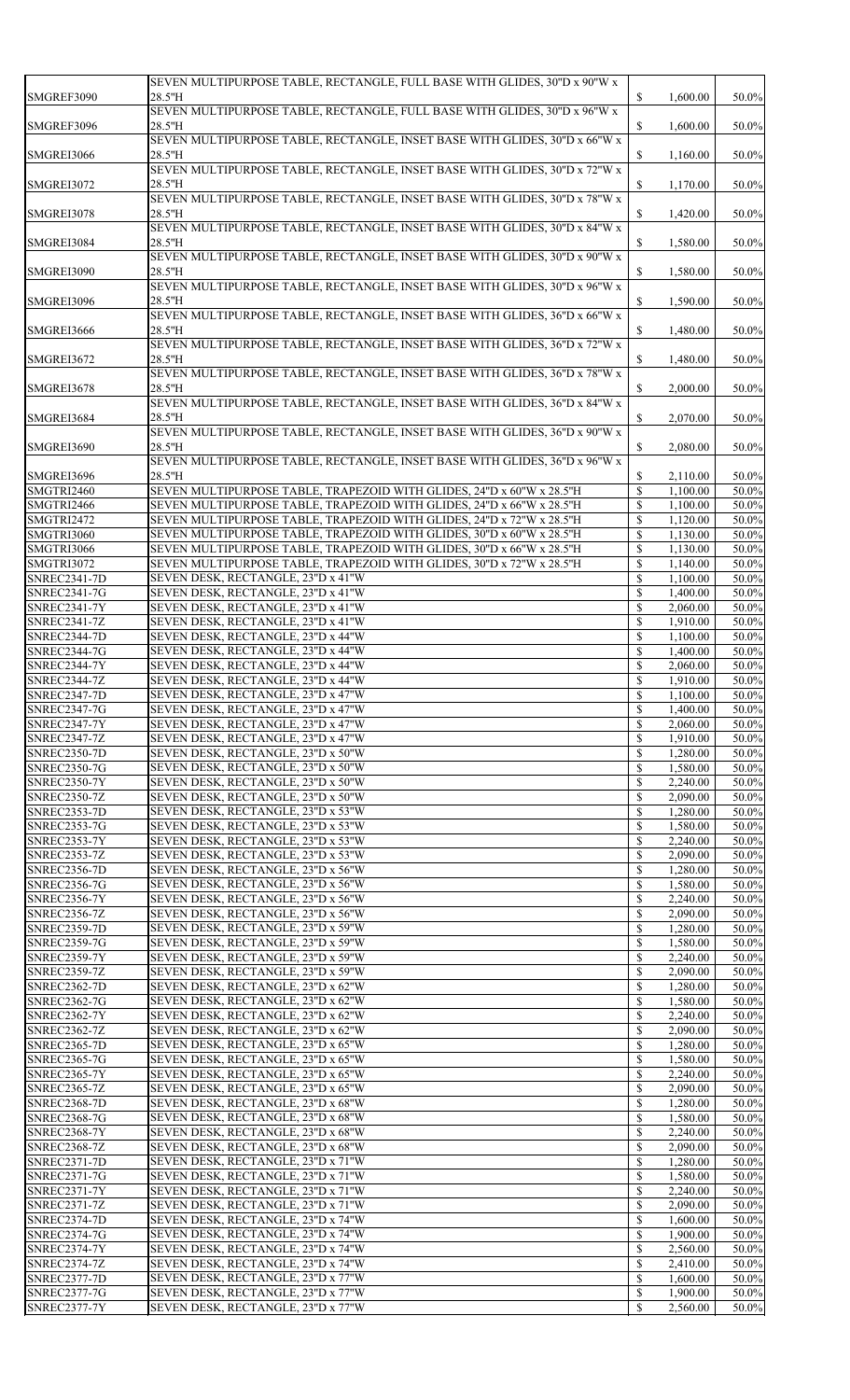| <b>SNREC2377-7Z</b> | SEVEN DESK, RECTANGLE, 23"D x 77"W | $\mathcal{S}$             | 2,410.00 | 50.0% |
|---------------------|------------------------------------|---------------------------|----------|-------|
| <b>SNREC2380-7D</b> | SEVEN DESK, RECTANGLE, 23"D x 80"W | $\mathcal{S}$             | 1,600.00 | 50.0% |
| <b>SNREC2380-7G</b> | SEVEN DESK, RECTANGLE, 23"D x 80"W | $\boldsymbol{\mathsf{S}}$ | 1,900.00 | 50.0% |
| <b>SNREC2380-7Y</b> | SEVEN DESK, RECTANGLE, 23"D x 80"W | $\mathcal{S}$             | 2,560.00 | 50.0% |
|                     |                                    |                           |          |       |
| <b>SNREC2380-7Z</b> | SEVEN DESK, RECTANGLE, 23"D x 80"W | $\boldsymbol{\mathsf{S}}$ | 2,410.00 | 50.0% |
| <b>SNREC2383-7D</b> | SEVEN DESK, RECTANGLE, 23"D x 83"W | $\mathcal{S}$             | 1,600.00 | 50.0% |
| <b>SNREC2383-7G</b> | SEVEN DESK, RECTANGLE, 23"D x 83"W | $\boldsymbol{\mathsf{S}}$ | 1,900.00 | 50.0% |
|                     |                                    |                           |          |       |
| SNREC2383-7Y        | SEVEN DESK, RECTANGLE, 23"D x 83"W | $\mathcal{S}$             | 2,560.00 | 50.0% |
| <b>SNREC2383-7Z</b> | SEVEN DESK, RECTANGLE, 23"D x 83"W | $\boldsymbol{\mathsf{S}}$ | 2,410.00 | 50.0% |
| <b>SNREC2641-7D</b> | SEVEN DESK, RECTANGLE, 26"D x 41"W | $\mathcal{S}$             | 1,100.00 | 50.0% |
|                     |                                    |                           |          |       |
| <b>SNREC2641-7G</b> | SEVEN DESK, RECTANGLE, 26"D x 41"W | $\boldsymbol{\mathsf{S}}$ | 1,400.00 | 50.0% |
| SNREC2641-7Y        | SEVEN DESK, RECTANGLE, 26"D x 41"W | $\mathcal{S}$             | 2,060.00 | 50.0% |
| <b>SNREC2641-7Z</b> | SEVEN DESK, RECTANGLE, 26"D x 41"W | $\boldsymbol{\mathsf{S}}$ | 1,910.00 | 50.0% |
|                     |                                    |                           |          |       |
| SNREC2644-7D        | SEVEN DESK, RECTANGLE, 26"D x 44"W | $\boldsymbol{\mathsf{S}}$ | 1,100.00 | 50.0% |
| <b>SNREC2644-7G</b> | SEVEN DESK, RECTANGLE, 26"D x 44"W | $\boldsymbol{\mathsf{S}}$ | 1,400.00 | 50.0% |
| SNREC2644-7Y        | SEVEN DESK, RECTANGLE, 26"D x 44"W | $\mathcal{S}$             | 2,060.00 | 50.0% |
| <b>SNREC2644-7Z</b> | SEVEN DESK, RECTANGLE, 26"D x 44"W | $\boldsymbol{\mathsf{S}}$ | 1,910.00 | 50.0% |
|                     |                                    |                           |          |       |
| <b>SNREC2647-7D</b> | SEVEN DESK, RECTANGLE, 26"D x 47"W | $\mathcal{S}$             | 1,100.00 | 50.0% |
| <b>SNREC2647-7G</b> | SEVEN DESK, RECTANGLE, 26"D x 47"W | $\boldsymbol{\mathsf{S}}$ | 1,400.00 | 50.0% |
| SNREC2647-7Y        | SEVEN DESK, RECTANGLE, 26"D x 47"W | $\mathcal{S}$             | 2,060.00 | 50.0% |
|                     |                                    |                           |          |       |
| <b>SNREC2647-7Z</b> | SEVEN DESK, RECTANGLE, 26"D x 47"W | $\boldsymbol{\mathsf{S}}$ | 1,910.00 | 50.0% |
| <b>SNREC2650-7D</b> | SEVEN DESK, RECTANGLE, 26"D x 50"W | $\mathcal{S}$             | 1,280.00 | 50.0% |
| <b>SNREC2650-7G</b> | SEVEN DESK, RECTANGLE, 26"D x 50"W | $\boldsymbol{\mathsf{S}}$ | 1,580.00 | 50.0% |
|                     |                                    |                           |          |       |
| SNREC2650-7Y        | SEVEN DESK, RECTANGLE, 26"D x 50"W | $\mathcal{S}$             | 2,240.00 | 50.0% |
| <b>SNREC2650-7Z</b> | SEVEN DESK, RECTANGLE, 26"D x 50"W | $\boldsymbol{\mathsf{S}}$ | 2,090.00 | 50.0% |
| <b>SNREC2653-7D</b> | SEVEN DESK, RECTANGLE, 26"D x 53"W | $\boldsymbol{\mathsf{S}}$ | 1,280.00 | 50.0% |
|                     |                                    |                           |          |       |
| <b>SNREC2653-7G</b> | SEVEN DESK, RECTANGLE, 26"D x 53"W | $\boldsymbol{\mathsf{S}}$ | 1,580.00 | 50.0% |
| SNREC2653-7Y        | SEVEN DESK, RECTANGLE, 26"D x 53"W | $\mathcal{S}$             | 2,240.00 | 50.0% |
| <b>SNREC2653-7Z</b> | SEVEN DESK, RECTANGLE, 26"D x 53"W | $\boldsymbol{\mathsf{S}}$ | 2,090.00 | 50.0% |
|                     |                                    |                           |          |       |
| <b>SNREC2656-7D</b> | SEVEN DESK, RECTANGLE, 26"D x 56"W | $\mathcal{S}$             | 1,280.00 | 50.0% |
| <b>SNREC2656-7G</b> | SEVEN DESK, RECTANGLE, 26"D x 56"W | $\mathbb{S}$              | 1,580.00 | 50.0% |
| SNREC2656-7Y        | SEVEN DESK, RECTANGLE, 26"D x 56"W | $\boldsymbol{\mathsf{S}}$ | 2,240.00 | 50.0% |
| <b>SNREC2656-7Z</b> | SEVEN DESK, RECTANGLE, 26"D x 56"W | $\boldsymbol{\mathsf{S}}$ | 2,090.00 | 50.0% |
|                     |                                    |                           |          |       |
| <b>SNREC2659-7D</b> | SEVEN DESK, RECTANGLE, 26"D x 59"W | $\mathcal{S}$             | 1,280.00 | 50.0% |
| <b>SNREC2659-7G</b> | SEVEN DESK, RECTANGLE, 26"D x 59"W | $\mathbb{S}$              | 1,580.00 | 50.0% |
| SNREC2659-7Y        | SEVEN DESK, RECTANGLE, 26"D x 59"W | $\mathcal{S}$             | 2,240.00 | 50.0% |
|                     |                                    |                           |          |       |
| <b>SNREC2659-7Z</b> | SEVEN DESK, RECTANGLE, 26"D x 59"W | $\boldsymbol{\mathsf{S}}$ | 2,090.00 | 50.0% |
| <b>SNREC2662-7D</b> | SEVEN DESK, RECTANGLE, 26"D x 62"W | $\mathbb{S}$              | 1,280.00 | 50.0% |
| <b>SNREC2662-7G</b> | SEVEN DESK, RECTANGLE, 26"D x 62"W | $\boldsymbol{\mathsf{S}}$ | 1,580.00 | 50.0% |
|                     |                                    |                           |          |       |
| SNREC2662-7Y        | SEVEN DESK, RECTANGLE, 26"D x 62"W | $\mathcal{S}$             | 2,240.00 | 50.0% |
| <b>SNREC2662-7Z</b> | SEVEN DESK, RECTANGLE, 26"D x 62"W | $\boldsymbol{\mathsf{S}}$ | 2,090.00 | 50.0% |
| <b>SNREC2665-7D</b> | SEVEN DESK, RECTANGLE, 26"D x 65"W | $\mathbb{S}$              | 1,280.00 | 50.0% |
|                     |                                    |                           |          |       |
| <b>SNREC2665-7G</b> | SEVEN DESK, RECTANGLE, 26"D x 65"W | $\boldsymbol{\mathsf{S}}$ | 1,580.00 | 50.0% |
| SNREC2665-7Y        | SEVEN DESK, RECTANGLE, 26"D x 65"W | $\boldsymbol{\mathsf{S}}$ | 2,240.00 | 50.0% |
| <b>SNREC2665-7Z</b> | SEVEN DESK, RECTANGLE, 26"D x 65"W | $\boldsymbol{\mathsf{S}}$ | 2,090.00 | 50.0% |
|                     |                                    |                           |          |       |
| <b>SNREC2668-7D</b> | SEVEN DESK, RECTANGLE, 26"D x 68"W | $\mathbb{S}$              | 1,280.00 | 50.0% |
| <b>SNREC2668-7G</b> | SEVEN DESK, RECTANGLE, 26"D x 68"W | $\boldsymbol{\mathsf{S}}$ | 1,580.00 | 50.0% |
| SNREC2668-7Y        | SEVEN DESK, RECTANGLE, 26"D x 68"W | $\mathcal{S}$             | 2,240.00 | 50.0% |
| <b>SNREC2668-7Z</b> | SEVEN DESK, RECTANGLE, 26"D x 68"W | $\boldsymbol{\mathsf{S}}$ | 2,090.00 | 50.0% |
|                     |                                    |                           |          |       |
| <b>SNREC2671-7D</b> | SEVEN DESK, RECTANGLE, 26"D x 71"W | $\mathbb{S}$              | 1,280.00 | 50.0% |
| <b>SNREC2671-7G</b> | SEVEN DESK, RECTANGLE, 26"D x 71"W | $\boldsymbol{\mathsf{S}}$ | 1,580.00 | 50.0% |
| SNREC2671-7Y        | SEVEN DESK, RECTANGLE, 26"D x 71"W | $\mathcal{S}$             | 2,240.00 | 50.0% |
|                     |                                    |                           |          |       |
| <b>SNREC2671-7Z</b> | SEVEN DESK, RECTANGLE, 26"D x 71"W | $\boldsymbol{\mathsf{S}}$ | 2,090.00 | 50.0% |
| <b>SNREC2674-7D</b> | SEVEN DESK, RECTANGLE, 26"D x 74"W | <sup>\$</sup>             | 1,600.00 | 50.0% |
| <b>SNREC2674-7G</b> | SEVEN DESK, RECTANGLE, 26"D x 74"W | $\boldsymbol{\mathsf{S}}$ | 1,900.00 | 50.0% |
| <b>SNREC2674-7Y</b> |                                    |                           | 2,560.00 |       |
|                     | SEVEN DESK, RECTANGLE, 26"D x 74"W | $\mathcal{S}$             |          | 50.0% |
| <b>SNREC2674-7Z</b> | SEVEN DESK, RECTANGLE, 26"D x 74"W | $\boldsymbol{\mathsf{S}}$ | 2,410.00 | 50.0% |
| <b>SNREC2677-7D</b> | SEVEN DESK, RECTANGLE, 26"D x 77"W | $\mathbb{S}$              | 1,600.00 | 50.0% |
| <b>SNREC2677-7G</b> | SEVEN DESK, RECTANGLE, 26"D x 77"W | $\mathcal{S}$             | 1,900.00 | 50.0% |
|                     |                                    |                           |          |       |
| SNREC2677-7Y        | SEVEN DESK, RECTANGLE, 26"D x 77"W | $\mathcal{S}$             | 2,560.00 | 50.0% |
| <b>SNREC2677-7Z</b> | SEVEN DESK, RECTANGLE, 26"D x 77"W | $\mathbb{S}$              | 2,410.00 | 50.0% |
| <b>SNREC2680-7D</b> | SEVEN DESK, RECTANGLE, 26"D x 80"W | $\mathbb{S}$              | 1,600.00 | 50.0% |
| <b>SNREC2680-7G</b> | SEVEN DESK, RECTANGLE, 26"D x 80"W | $\mathcal{S}$             | 1,900.00 | 50.0% |
|                     |                                    |                           |          |       |
| SNREC2680-7Y        | SEVEN DESK, RECTANGLE, 26"D x 80"W | $\mathbb{S}$              | 2,560.00 | 50.0% |
| <b>SNREC2680-7Z</b> | SEVEN DESK, RECTANGLE, 26"D x 80"W | $\mathcal{S}$             | 2,410.00 | 50.0% |
| <b>SNREC2683-7D</b> | SEVEN DESK, RECTANGLE, 26"D x 83"W | $\mathbb{S}$              | 1,600.00 | 50.0% |
|                     | SEVEN DESK, RECTANGLE, 26"D x 83"W |                           |          |       |
| <b>SNREC2683-7G</b> |                                    | $\mathcal{S}$             | 1,900.00 | 50.0% |
| SNREC2683-7Y        | SEVEN DESK, RECTANGLE, 26"D x 83"W | $\mathbb{S}$              | 2,560.00 | 50.0% |
| <b>SNREC2683-7Z</b> | SEVEN DESK, RECTANGLE, 26"D x 83"W | $\mathcal{S}$             | 2,410.00 | 50.0% |
| <b>SNREC2941-7D</b> | SEVEN DESK, RECTANGLE, 29"D x 41"W | $\mathcal{S}$             | 1,100.00 | 50.0% |
|                     |                                    |                           |          |       |
| <b>SNREC2941-7G</b> | SEVEN DESK, RECTANGLE, 29"D x 41"W | $\mathcal{S}$             | 1,400.00 | 50.0% |
| SNREC2941-7Y        | SEVEN DESK, RECTANGLE, 29"D x 41"W | <sup>\$</sup>             | 2,060.00 | 50.0% |
| <b>SNREC2941-7Z</b> | SEVEN DESK, RECTANGLE, 29"D x 41"W | $\mathcal{S}$             | 1,910.00 | 50.0% |
|                     |                                    |                           |          |       |
| <b>SNREC2944-7D</b> | SEVEN DESK, RECTANGLE, 29"D x 44"W | $\mathcal{S}$             | 1,100.00 | 50.0% |
| <b>SNREC2944-7G</b> | SEVEN DESK, RECTANGLE, 29"D x 44"W | $\mathcal{S}$             | 1,400.00 | 50.0% |
| SNREC2944-7Y        | SEVEN DESK, RECTANGLE, 29"D x 44"W | <sup>\$</sup>             | 2,060.00 | 50.0% |
|                     |                                    |                           |          |       |
| <b>SNREC2944-7Z</b> | SEVEN DESK, RECTANGLE, 29"D x 44"W | $\mathcal{S}$             | 1,910.00 | 50.0% |
| <b>SNREC2947-7D</b> | SEVEN DESK, RECTANGLE, 29"D x 47"W | $\mathbb{S}$              | 1,100.00 | 50.0% |
|                     | SEVEN DESK, RECTANGLE, 29"D x 47"W | $\mathcal{S}$             | 1,400.00 | 50.0% |
|                     | SEVEN DESK, RECTANGLE, 29"D x 47"W |                           |          | 50.0% |
| <b>SNREC2947-7G</b> |                                    | <sup>\$</sup>             | 2,060.00 |       |
| <b>SNREC2947-7Y</b> |                                    | $\mathcal{S}$             | 1,910.00 | 50.0% |
| <b>SNREC2947-7Z</b> | SEVEN DESK, RECTANGLE, 29"D x 47"W |                           |          |       |
|                     |                                    |                           |          |       |
| <b>SNREC2950-7D</b> | SEVEN DESK, RECTANGLE, 29"D x 50"W | $\mathcal{S}$             | 1,280.00 | 50.0% |
| <b>SNREC2950-7G</b> | SEVEN DESK, RECTANGLE, 29"D x 50"W | $\mathcal{S}$             | 1,580.00 | 50.0% |
| <b>SNREC2950-7Y</b> | SEVEN DESK, RECTANGLE, 29"D x 50"W | <sup>\$</sup>             | 2,240.00 | 50.0% |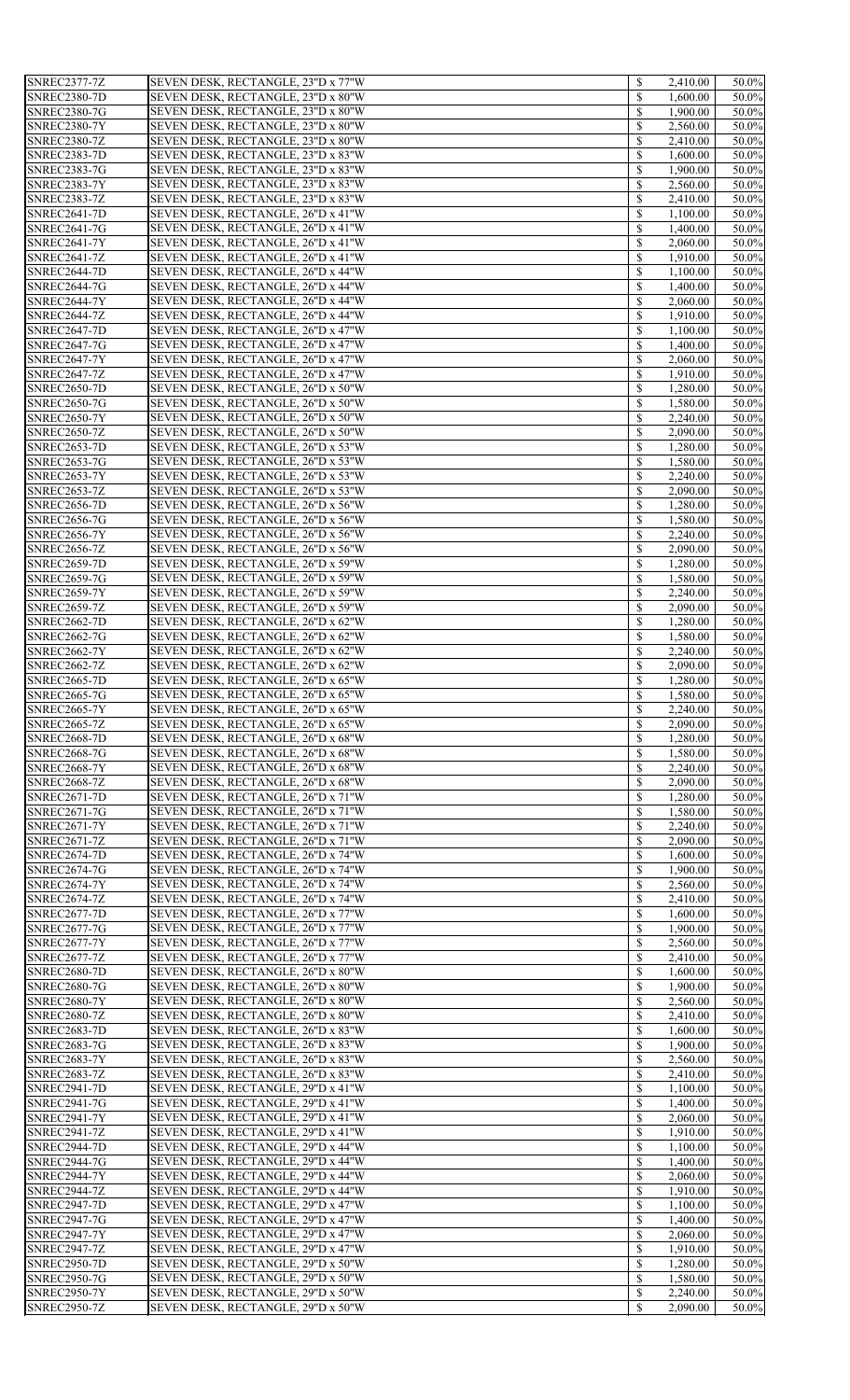| SNREC2953-7D        | SEVEN DESK, RECTANGLE, 29"D x 53"W                           | $\mathbb{S}$              | 1,280.00 | 50.0% |
|---------------------|--------------------------------------------------------------|---------------------------|----------|-------|
|                     |                                                              |                           |          |       |
| <b>SNREC2953-7G</b> | SEVEN DESK, RECTANGLE, 29"D x 53"W                           | \$                        | 1,580.00 | 50.0% |
| <b>SNREC2953-7Y</b> | SEVEN DESK, RECTANGLE, 29"D x 53"W                           | $\mathcal{S}$             | 2,240.00 | 50.0% |
| <b>SNREC2953-7Z</b> | SEVEN DESK, RECTANGLE, 29"D x 53"W                           | \$                        | 2,090.00 | 50.0% |
| <b>SNREC2956-7D</b> | SEVEN DESK, RECTANGLE, 29"D x 56"W                           | $\mathcal{S}$             | 1,280.00 | 50.0% |
| <b>SNREC2956-7G</b> | SEVEN DESK, RECTANGLE, 29"D x 56"W                           | \$                        | 1,580.00 | 50.0% |
| <b>SNREC2956-7Y</b> | SEVEN DESK, RECTANGLE, 29"D x 56"W                           | $\mathcal{S}$             | 2,240.00 | 50.0% |
|                     |                                                              |                           |          |       |
| <b>SNREC2956-7Z</b> | SEVEN DESK, RECTANGLE, 29"D x 56"W                           | $\boldsymbol{\mathsf{S}}$ | 2,090.00 | 50.0% |
| <b>SNREC2959-7D</b> | SEVEN DESK, RECTANGLE, 29"D x 59"W                           | $\mathcal{S}$             | 1,280.00 | 50.0% |
| <b>SNREC2959-7G</b> | SEVEN DESK, RECTANGLE, 29"D x 59"W                           | $\mathcal{S}$             | 1,580.00 | 50.0% |
| <b>SNREC2959-7Y</b> | SEVEN DESK, RECTANGLE, 29"D x 59"W                           | $\mathcal{S}$             | 2,240.00 | 50.0% |
| <b>SNREC2959-7Z</b> | SEVEN DESK, RECTANGLE, 29"D x 59"W                           | $\boldsymbol{\mathsf{S}}$ | 2,090.00 | 50.0% |
| <b>SNREC2962-7D</b> | SEVEN DESK, RECTANGLE, 29"D x 62"W                           | $\mathcal{S}$             | 1,280.00 | 50.0% |
|                     |                                                              |                           |          |       |
| <b>SNREC2962-7G</b> | SEVEN DESK, RECTANGLE, 29"D x 62"W                           | $\mathcal{S}$             | 1,580.00 | 50.0% |
| <b>SNREC2962-7Y</b> | SEVEN DESK, RECTANGLE, 29"D x 62"W                           | $\mathcal{S}$             | 2,240.00 | 50.0% |
| <b>SNREC2962-7Z</b> | SEVEN DESK, RECTANGLE, 29"D x 62"W                           | $\boldsymbol{\mathsf{S}}$ | 2,090.00 | 50.0% |
| <b>SNREC2965-7D</b> | SEVEN DESK, RECTANGLE, 29"D x 65"W                           | $\mathcal{S}$             | 1,280.00 | 50.0% |
| <b>SNREC2965-7G</b> | SEVEN DESK, RECTANGLE, 29"D x 65"W                           | $\mathcal{S}$             | 1,580.00 | 50.0% |
| <b>SNREC2965-7Y</b> | SEVEN DESK, RECTANGLE, 29"D x 65"W                           | $\mathcal{S}$             | 2,240.00 | 50.0% |
|                     |                                                              |                           |          |       |
| <b>SNREC2965-7Z</b> | SEVEN DESK, RECTANGLE, 29"D x 65"W                           | $\boldsymbol{\mathsf{S}}$ | 2,090.00 | 50.0% |
| <b>SNREC2968-7D</b> | SEVEN DESK, RECTANGLE, 29"D x 68"W                           | $\mathcal{S}$             | 1,280.00 | 50.0% |
| <b>SNREC2968-7G</b> | SEVEN DESK, RECTANGLE, 29"D x 68"W                           | $\mathcal{S}$             | 1,580.00 | 50.0% |
| <b>SNREC2968-7Y</b> | SEVEN DESK, RECTANGLE, 29"D x 68"W                           | $\mathcal{S}$             | 2,240.00 | 50.0% |
| <b>SNREC2968-7Z</b> | SEVEN DESK, RECTANGLE, 29"D x 68"W                           | $\boldsymbol{\mathsf{S}}$ | 2,090.00 | 50.0% |
| <b>SNREC2971-7D</b> | SEVEN DESK, RECTANGLE, 29"D x 71"W                           | $\mathcal{S}$             | 1,280.00 | 50.0% |
|                     |                                                              |                           |          |       |
| <b>SNREC2971-7G</b> | SEVEN DESK, RECTANGLE, 29"D x 71"W                           | $\mathcal{S}$             | 1,580.00 | 50.0% |
| <b>SNREC2971-7Y</b> | SEVEN DESK, RECTANGLE, 29"D x 71"W                           | $\mathcal{S}$             | 2,240.00 | 50.0% |
| <b>SNREC2971-7Z</b> | SEVEN DESK, RECTANGLE, 29"D x 71"W                           | $\mathcal{S}$             | 2,090.00 | 50.0% |
| <b>SNREC2974-7D</b> | SEVEN DESK, RECTANGLE, 29"D x 74"W                           | $\mathcal{S}$             | 1,600.00 | 50.0% |
|                     |                                                              |                           |          |       |
| <b>SNREC2974-7G</b> | SEVEN DESK, RECTANGLE, 29"D x 74"W                           |                           | 1,900.00 | 50.0% |
| SNREC2974-7Y        | SEVEN DESK, RECTANGLE, 29"D x 74"W                           | \$                        | 2,560.00 | 50.0% |
| <b>SNREC2974-7Z</b> | SEVEN DESK, RECTANGLE, 29"D x 74"W                           | $\boldsymbol{\mathsf{S}}$ | 2,410.00 | 50.0% |
| <b>SNREC2977-7D</b> | SEVEN DESK, RECTANGLE, 29"D x 77"W                           | $\mathcal{S}$             | 1,600.00 | 50.0% |
| <b>SNREC2977-7G</b> | SEVEN DESK, RECTANGLE, 29"D x 77"W                           | $\mathcal{S}$             | 1,900.00 | 50.0% |
| <b>SNREC2977-7Y</b> | SEVEN DESK, RECTANGLE, 29"D x 77"W                           | \$                        | 2,560.00 | 50.0% |
|                     |                                                              |                           |          |       |
| <b>SNREC2977-7Z</b> | SEVEN DESK, RECTANGLE, 29"D x 77"W                           | $\boldsymbol{\mathsf{S}}$ | 2,410.00 | 50.0% |
| <b>SNREC2980-7D</b> | SEVEN DESK, RECTANGLE, 29"D x 80"W                           | $\mathcal{S}$             | 1,600.00 | 50.0% |
| <b>SNREC2980-7G</b> | SEVEN DESK, RECTANGLE, 29"D x 80"W                           | $\mathcal{S}$             | 1,900.00 | 50.0% |
| <b>SNREC2980-7Y</b> | SEVEN DESK, RECTANGLE, 29"D x 80"W                           | \$                        | 2,560.00 | 50.0% |
| <b>SNREC2980-7Z</b> | SEVEN DESK, RECTANGLE, 29"D x 80"W                           | $\mathcal{S}$             | 2,410.00 | 50.0% |
| <b>SNREC2983-7D</b> | SEVEN DESK, RECTANGLE, 29"D x 83"W                           | $\mathcal{S}$             |          | 50.0% |
|                     |                                                              |                           | 1,600.00 |       |
| <b>SNREC2983-7G</b> | SEVEN DESK, RECTANGLE, 29"D x 83"W                           | $\mathcal{S}$             | 1,900.00 | 50.0% |
| <b>SNREC2983-7Y</b> | SEVEN DESK, RECTANGLE, 29"D x 83"W                           | \$                        | 2,560.00 | 50.0% |
| <b>SNREC2983-7Z</b> | SEVEN DESK, RECTANGLE, 29"D x 83"W                           | $\mathcal{S}$             | 2,410.00 | 50.0% |
| STREC3547           | SEVEN TABLE, RECTANGLE, 35"D x 47"W x 29.5"H                 | $\mathcal{S}$             | 1,840.00 | 50.0% |
| STREC3553           | SEVEN TABLE, RECTANGLE, 35"D x 53"W x 29.5"H                 | $\mathcal{S}$             | 2,110.00 | 50.0% |
|                     |                                                              |                           |          |       |
| <b>STREC3559</b>    | SEVEN TABLE, RECTANGLE, 35"D x 59"W x 29.5"H                 | \$                        | 2,110.00 | 50.0% |
| STREC3565           | SEVEN TABLE, RECTANGLE, 35"D x 65"W x 29.5"H                 | $\boldsymbol{\mathsf{S}}$ | 2,110.00 | 50.0% |
| <b>STREC3571</b>    | SEVEN TABLE, RECTANGLE, 35"D x 71"W x 29.5"H                 | $\mathcal{S}$             | 2,110.00 | 50.0% |
| STREC3577           | SEVEN TABLE, RECTANGLE, 35"D x 77"W x 29.5"H                 | $\mathcal{S}$             | 2,620.00 | 50.0% |
| STREC3583           | SEVEN TABLE, RECTANGLE, 35"D x 83"W x 29.5"H                 | $\mathcal{S}$             | 2,620.00 | 50.0% |
|                     |                                                              |                           |          |       |
| <b>STREC3589</b>    | SEVEN TABLE, RECTANGLE, 35"D x 89"W x 29.5"H                 | $\mathcal{S}$             | 2,620.00 | 50.0% |
| <b>STREC3595</b>    | SEVEN TABLE, RECTANGLE, 35"D x 95"W x 29.5"H                 | $\mathcal{S}$             | 2,620.00 | 50.0% |
| STREC4147           | SEVEN TABLE, RECTANGLE, 41"D x 47"W x 29.5"H                 | $\mathcal{S}$             | 1,840.00 | 50.0% |
| <b>STREC4153</b>    | SEVEN TABLE, RECTANGLE, 41"D x 53"W x 29.5"H                 | $\mathcal{S}$             | 2,110.00 | 50.0% |
| <b>STREC4159</b>    | SEVEN TABLE, RECTANGLE, 41"D x 59"W x 29.5"H                 | $\mathcal{S}$             | 2,110.00 | 50.0% |
| <b>STREC4165</b>    | SEVEN TABLE, RECTANGLE, 41"D x 65"W x 29.5"H                 | $\mathcal{S}$             | 2,110.00 | 50.0% |
|                     |                                                              |                           |          |       |
| <b>STREC4171</b>    | SEVEN TABLE, RECTANGLE, 41"D x 71"W x 29.5"H                 | $\mathcal{S}$             | 2,110.00 | 50.0% |
| <b>STREC4177</b>    | SEVEN TABLE, RECTANGLE, 41"D x 77"W x 29.5"H                 | \$                        | 2,620.00 | 50.0% |
| STREC4183           | SEVEN TABLE, RECTANGLE, 41"D x 83"W x 29.5"H                 |                           | 2,620.00 | 50.0% |
| STREC4189           | SEVEN TABLE, RECTANGLE, 41"D x 89"W x 29.5"H                 | $\mathcal{S}$             | 2,620.00 | 50.0% |
| STREC4195           | SEVEN TABLE, RECTANGLE, 41"D x 95"W x 29.5"H                 | $\boldsymbol{\mathsf{S}}$ | 2,620.00 | 50.0% |
| <b>STREC4753</b>    | SEVEN TABLE, RECTANGLE, 47"D x 53"W x 29.5"H                 | $\mathcal{S}$             | 2,110.00 | 50.0% |
|                     |                                                              |                           |          |       |
| STREC4759           | SEVEN TABLE, RECTANGLE, 47"D x 59"W x 29.5"H                 | $\mathcal{S}$             | 2,110.00 | 50.0% |
| STREC4765           | SEVEN TABLE, RECTANGLE, 47"D x 65"W x 29.5"H                 | \$                        | 2,110.00 | 50.0% |
| <b>STREC4771</b>    | SEVEN TABLE, RECTANGLE, 47"D x 71"W x 29.5"H                 | $\mathcal{S}$             | 2,110.00 | 50.0% |
| STREC4777           | SEVEN TABLE, RECTANGLE, 47"D x 77"W x 29.5"H                 | \$                        | 2,620.00 | 50.0% |
| STREC4783           | SEVEN TABLE, RECTANGLE, 47"D x 83"W x 29.5"H                 | $\mathcal{S}$             | 2,620.00 | 50.0% |
| <b>STREC4789</b>    | SEVEN TABLE, RECTANGLE, 47"D x 89"W x 29.5"H                 | \$                        | 2,620.00 | 50.0% |
| <b>STREC4795</b>    | SEVEN TABLE, RECTANGLE, 47"D x 95"W x 29.5"H                 | $\mathcal{S}$             | 2,620.00 | 50.0% |
|                     |                                                              |                           |          |       |
| STRND2929-29        | SEVEN TABLE, ROUND, 29" x 29" x 29.5"H                       | $\mathcal{S}$             | 1,310.00 | 50.0% |
| <b>STRND2929-42</b> | SEVEN TABLE, ROUND, 29" x 29" x 42"H                         | $\mathcal{S}$             | 1,310.00 | 50.0% |
| STRND3535-29        | SEVEN TABLE, ROUND, 35" x 35" x 29.5"H                       | \$                        | 1,560.00 | 50.0% |
| STRND3535-42        | SEVEN TABLE, ROUND, 35" x 35" x 42"H                         | $\mathcal{S}$             | 1,560.00 | 50.0% |
| STRND4141-29        | SEVEN TABLE, ROUND, 41" x 41" x 29.5"H                       | $\mathcal{S}$             | 1,610.00 | 50.0% |
| STRND4141-42        | SEVEN TABLE, ROUND, 41" x 41" x 42"H                         | $\mathcal{S}$             | 1,610.00 | 50.0% |
|                     |                                                              |                           |          |       |
| STSQR2929-29        | SEVEN TABLE, SQUARE, 29" x 29" x 29.5"H                      | \$                        | 1,310.00 | 50.0% |
| STSQR2929-42        | SEVEN TABLE, SQUARE, 29" x 29" x 42"H                        | $\mathcal{S}$             | 1,310.00 | 50.0% |
| STSQR3535-29        | SEVEN TABLE, SQUARE, 35" x 35" x 29.5"H                      | $\mathcal{S}$             | 1,560.00 | 50.0% |
| STSQR3535-42        | SEVEN TABLE, SQUARE, 35" x 35" x 42"H                        | $\mathcal{S}$             | 1,560.00 | 50.0% |
| STSQR4141-29        | SEVEN TABLE, SQUARE, 41" x 41" x 29.5"H                      | $\mathcal{S}$             | 1,610.00 | 50.0% |
|                     |                                                              | $\mathcal{S}$             | 1,610.00 | 50.0% |
| STSQR4141-42        | SEVEN TABLE, SQUARE, 41" x 41" x 42"H                        |                           |          |       |
| SVCCH-7D            | SEVEN VERTICAL CABLE CHANNEL FOR FIXED BASE                  | $\mathcal{S}$             | 100.00   | 50.0% |
| SVCCH-7G            | SEVEN VERTICAL CABLE CHANNEL FOR FRONT CRANK ADJUSTABLE BASE | $\mathbb{S}$              | 100.00   | 50.0% |
| <b>SVCCH-7U</b>     | SEVEN VERTICAL CABLE CHANNEL FOR FRONT CRANK ADJUSTABLE BASE | $\mathbb{S}$              | 100.00   | 50.0% |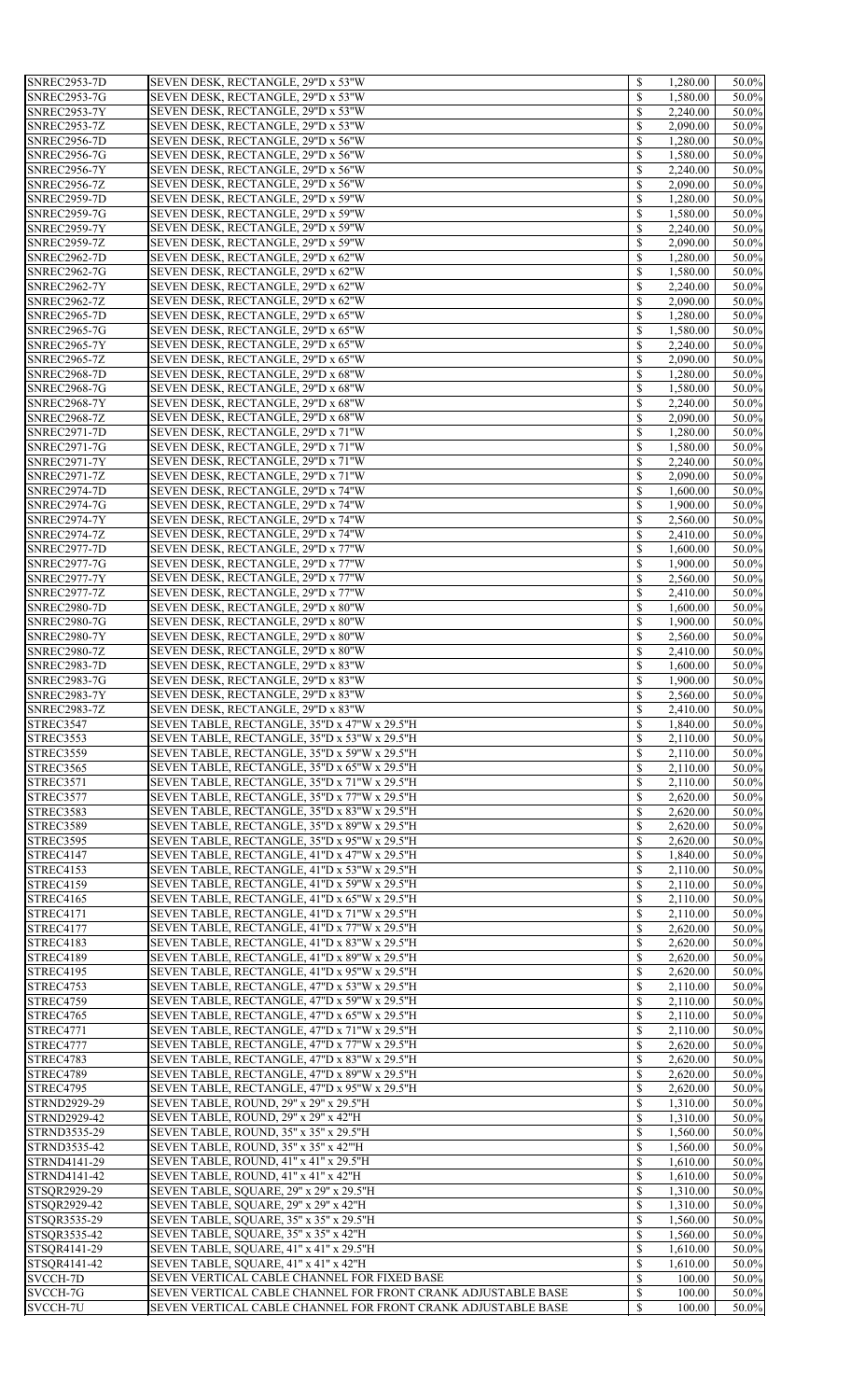| SVCCH-7Y                                   | SEVEN VERTICAL CABLE CHANNEL FOR ELECTRIC ADJUSTABLE BASE                               | $\mathbb{S}$              | 100.00   | 50.0%    |
|--------------------------------------------|-----------------------------------------------------------------------------------------|---------------------------|----------|----------|
| SVCCH-7Z                                   | SEVEN VERTICAL CABLE CHANNEL FOR ELECTRIC ADJUSTABLE BASE                               | $\mathcal{S}$             | 100.00   | 50.0%    |
|                                            |                                                                                         |                           |          |          |
| SVCRANK11                                  | SEVEN CRANK HANDLE 11"                                                                  | $\mathcal{S}$             | 60.00    | 50.0%    |
| SXWST4648                                  | SEVEN WB SPINE TAK SCREEN, 46"H x 48"W                                                  | $\mathcal{S}$             | 650.00   | 50.0%    |
| SXWST4654                                  | SEVEN WB SPINE TAK SCREEN, 46"H x 54"W                                                  | $\mathcal{S}$             | 720.00   | 50.0%    |
| SXWST4660                                  | SEVEN WB SPINE TAK SCREEN, 46"H x 60"W                                                  | $\boldsymbol{\mathsf{S}}$ | 730.00   | 50.0%    |
| SXWST4666                                  | SEVEN WB SPINE TAK SCREEN, 46"H x 66"W                                                  | $\mathcal{S}$             | 740.00   | 50.0%    |
|                                            |                                                                                         |                           |          |          |
| <b>SXWST4672</b>                           | SEVEN WB SPINE TAK SCREEN, 46"H x 72"W                                                  | $\mathcal{S}$             | 750.00   | 50.0%    |
| SXWST4678                                  | SEVEN WB SPINE TAK SCREEN, 46"H x 78"W                                                  | $\mathcal{S}$             | 930.00   | 50.0%    |
| SXWST4684                                  | SEVEN WB SPINE TAK SCREEN, 46"H x 84"W                                                  | $\boldsymbol{\mathsf{S}}$ | 950.00   | 50.0%    |
| SXWST5248                                  | SEVEN WB SPINE TAK SCREEN, 52"H x 48"W                                                  | $\mathcal{S}$             | 650.00   | 50.0%    |
|                                            |                                                                                         |                           |          |          |
| <b>SXWST5254</b>                           | SEVEN WB SPINE TAK SCREEN, 52"H x 54"W                                                  | $\mathcal{S}$             | 720.00   | 50.0%    |
| SXWST5260                                  | SEVEN WB SPINE TAK SCREEN, 52"H x 60"W                                                  | $\mathcal{S}$             | 730.00   | 50.0%    |
| SXWST5266                                  | SEVEN WB SPINE TAK SCREEN, 52"H x 66"W                                                  | $\mathcal{S}$             | 740.00   | 50.0%    |
| SXWST5272                                  | SEVEN WB SPINE TAK SCREEN, 52"H x 72"W                                                  | $\mathcal{S}$             | 750.00   | 50.0%    |
|                                            |                                                                                         |                           |          |          |
| SXWST5278                                  | SEVEN WB SPINE TAK SCREEN, 52"H x 78"W                                                  | $\mathcal{S}$             | 930.00   | 50.0%    |
| SXWST5284                                  | SEVEN WB SPINE TAK SCREEN, 52"H x 84"W                                                  | $\mathcal{S}$             | 950.00   | 50.0%    |
| SXXC-L                                     | SEVEN WORKBENCH CONNECTOR, SINGLE-TO-DUAL, LEFT HAND                                    | $\mathcal{S}$             | 140.00   | 50.0%    |
|                                            | SEVEN WORKBENCH CONNECTOR, SINGLE-TO-DUAL, RIGHT HAND                                   |                           |          |          |
| $SXXC-R$                                   |                                                                                         | $\mathcal{S}$             | 140.00   | 50.0%    |
| TBECE1553N                                 | TONIC BENCH CONFERENCE END, 15"D x 53"W                                                 | $\mathcal{S}$             | 390.00   | 50.0%    |
| TBECE1553P                                 | TONIC BENCH CONFERENCE END, 15"D x 53"W, WITH POLE                                      | $\mathcal{S}$             | 1,430.00 | 50.0%    |
| TBECE1565N                                 | TONIC BENCH CONFERENCE END, 15"D x 65"W                                                 | $\mathcal{S}$             | 410.00   | 50.0%    |
|                                            |                                                                                         |                           |          |          |
| TBECE1565P                                 | TONIC BENCH CONFERENCE END, 15"D x 65"W, WITH POLE                                      | $\mathcal{S}$             | 1,460.00 | 50.0%    |
| TBECE1953N                                 | TONIC BENCH CONFERENCE END, 19"D x 53"W                                                 | $\mathcal{S}$             | 410.00   | 50.0%    |
| TBECE1953P                                 | TONIC BENCH CONFERENCE END, 19"D x 53"W, WITH POLE                                      | $\mathcal{S}$             | 1,460.00 | 50.0%    |
|                                            |                                                                                         |                           |          |          |
| TBECE1965N                                 | TONIC BENCH CONFERENCE END, 19"D x 65"W                                                 | $\mathcal{S}$             | 440.00   | 50.0%    |
| TBECE1965P                                 | TONIC BENCH CONFERENCE END, 19"D x 65"W, WITH POLE                                      | $\mathcal{S}$             | 1,490.00 | 50.0%    |
| TBECE2553N                                 | TONIC BENCH CONFERENCE END, 25"D x 53"W                                                 | $\mathcal{S}$             | 460.00   | 50.0%    |
| TBECE2553P                                 | TONIC BENCH CONFERENCE END, 25"D x 53"W, WITH POLE                                      | $\mathcal{S}$             | 1,500.00 | 50.0%    |
|                                            |                                                                                         |                           |          |          |
| TBECE2565N                                 | TONIC BENCH CONFERENCE END, 25"D x 65"W                                                 |                           | 490.00   | $50.0\%$ |
| TBECE2565P                                 | TONIC BENCH CONFERENCE END, 25"D x 65"W, WITH POLE                                      | $\mathbb{S}$              | 1,530.00 | 50.0%    |
| <b>TBEHS155330</b>                         | TONIC BENCH TRUSS TALL END, 15"D x 53"W x 30"H                                          | $\mathcal{S}$             | 1,610.00 | 50.0%    |
| <b>TBEHS156530</b>                         | TONIC BENCH TRUSS TALL END, 15"D x 65"W x 30"H                                          | $\mathcal{S}$             | 1,760.00 | 50.0%    |
|                                            |                                                                                         |                           |          |          |
| TBELE0453                                  | TONIC BENCH AISLE END, WITH COVER, 4"D x 53"W                                           | $\mathcal{S}$             | 470.00   | 50.0%    |
| <b>TBELE0465</b>                           | TONIC BENCH AISLE END, WITH COVER, 4"D x 65"W                                           | $\mathcal{S}$             | 490.00   | 50.0%    |
| <b>TBELS155315</b>                         | TONIC BENCH TRUSS LOW END, 15"D x 53"W x 15"H                                           | $\boldsymbol{\mathsf{S}}$ | 990.00   | 50.0%    |
| <b>TBELS156515</b>                         | TONIC BENCH TRUSS LOW END, 15"D x 65"W x 15"H                                           | $\mathcal{S}$             | 1,120.00 | 50.0%    |
|                                            |                                                                                         |                           |          |          |
| <b>TBEWE0453</b>                           | TONIC BENCH WALL END, 4"D x 53"W                                                        | $\mathcal{S}$             | 280.00   | 50.0%    |
| <b>TBEWE0465</b>                           | TONIC BENCH WALL END, 4"D x 65"W                                                        | $\mathcal{S}$             | 290.00   | 50.0%    |
| TBINA071210                                | WATSON ACCESSORY FILE BIN, 7 1/4"D x 12 1/4"W x 9 1/2"H                                 | $\boldsymbol{\mathsf{S}}$ | 140.00   | 50.0%    |
|                                            |                                                                                         |                           |          |          |
| TBINA121212                                | WATSON ACCESSORY CUBE BIN, 12 1/4"D x 12 1/4"W x 12 1/4"H                               | $\mathcal{S}$             | 180.00   | 50.0%    |
| TBINB041212                                | WATSON ACCESSORY PILE-FILE BIN, 4 1/8"D x 12 3/16"W x 12 3/16"H                         | $\mathcal{S}$             | 110.00   | 50.0%    |
| TBINB061212                                | WATSON ACCESSORY PILE FILE BIN, 6 1/4"D x 12 1/4"W x 12 1/4"H                           | $\mathcal{S}$             | 130.00   | 50.0%    |
|                                            |                                                                                         |                           |          |          |
| <b>TBINC051203</b>                         | WATSON ACCESSORY TOOL BIN, 5 1/4"D x 12 1/4"W x 3 1/4"H                                 | $\mathcal{S}$             | 130.00   | 50.0%    |
| TBTU5345-28                                | TONIC BENCH SEGMENT, 53"D x 45"W x 28.5"H                                               | $\mathcal{S}$             | 2,050.00 | 50.0%    |
| TBTU5360-28                                | TONIC BENCH SEGMENT, 53"D x 60"W x 28.5"H                                               | $\mathcal{S}$             | 2,220.00 | 50.0%    |
| TBTU5375-28                                | TONIC BENCH SEGMENT, 53"D x 75"W x 28.5"H                                               | $\mathcal{S}$             | 2,380.00 | 50.0%    |
|                                            |                                                                                         |                           |          |          |
| TBTU5390-28                                | TONIC BENCH SEGMENT, 53"D x 90"W x 28.5"H                                               | $\mathcal{S}$             | 2,690.00 | 50.0%    |
| TBTU6545-28                                | TONIC BENCH SEGMENT, 65"D x 45"W x 28.5"H                                               | $\mathcal{S}$             | 2,130.00 | 50.0%    |
| TBTU6560-28                                | TONIC BENCH SEGMENT, 65"D x 60"W x 28.5"H                                               | $\boldsymbol{\mathsf{S}}$ | 2,290.00 | 50.0%    |
| TBTU6575-28                                | TONIC BENCH SEGMENT, 65"D x 75"W x 28.5"H                                               | $\mathcal{S}$             | 2,630.00 | 50.0%    |
|                                            |                                                                                         |                           |          |          |
| TBTU6590-28                                | TONIC BENCH SEGMENT, 65"D x 90"W x 28.5"H                                               | $\mathcal{S}$             | 2,950.00 | 50.0%    |
| TBTUY-28                                   | TONIC BENCH END YOKE, 28.5"H                                                            | $\mathcal{S}$             | 1,040.00 | 50.0%    |
| TCIAC0608                                  | TONIC COMPONENT POWER ACCESS LID, 6"D x 8"W                                             | $\mathcal{S}$             | 170.00   | 50.0%    |
|                                            |                                                                                         |                           |          |          |
| TCICP45                                    | TONIC COMPONENT, CHICAGO POWER PLATFORM, 45" WIDE                                       | $\mathcal{S}$             | 140.00   | 50.0%    |
| TCICP60                                    | TONIC COMPONENT, CHICAGO POWER PLATFORM, 60" WIDE                                       | $\boldsymbol{\mathsf{S}}$ | 150.00   | 50.0%    |
| TCICP75                                    | TONIC COMPONENT, CHICAGO POWER PLATFORM, 75" WIDE                                       | $\mathcal{S}$             | 170.00   | 50.0%    |
| TCICP90                                    | TONIC COMPONENT, CHICAGO POWER PLATFORM, 90" WIDE                                       | $\mathcal{S}$             | 190.00   | 50.0%    |
|                                            |                                                                                         |                           |          |          |
|                                            | TONIC BENCH COMPONENT INFILL, 15"W, NO MONITOR MOUNT, NO POWER ACCESS,                  |                           |          |          |
| TCIFD15NN-0                                | <b>NO SCREEN</b>                                                                        | $\mathbb{S}$              | 60.00    | 50.0%    |
|                                            | TONIC BENCH COMPONENT INFILL, 30"W, MONITOR MOUNT, STANDARD POWER                       |                           |          |          |
| TCIFD30MS-0                                | <b>ACCESS, NO SCREEN</b>                                                                | $\mathbb{S}$              | 250.00   | 50.0%    |
|                                            |                                                                                         |                           |          |          |
|                                            | TONIC BENCH COMPONENT INFILL, 30"W, MONITOR MOUNT, STANDARD POWER                       |                           |          |          |
| TCIFD30MS-14                               | ACCESS, 14-1/4"H SCREEN                                                                 | $\mathbb{S}$              | 670.00   | 50.0%    |
|                                            | TONIC BENCH COMPONENT INFILL, 30"W, MONITOR MOUNT, STANDARD POWER                       |                           |          |          |
| TCIFD30MS-9                                | ACCESS, 9-1/4"H SCREEN                                                                  | $\mathbb{S}$              | 640.00   | 50.0%    |
|                                            |                                                                                         |                           |          |          |
|                                            | TONIC BENCH COMPONENT INFILL, 30"W, MONITOR MOUNT, STANDARD POWER                       |                           |          |          |
| TCIFD30MS-P                                | <b>ACCESS, PALLET</b>                                                                   | $\mathbb{S}$              | 560.00   | 50.0%    |
|                                            | TONIC BENCH COMPONENT INFILL, 30"W, NO MONITOR MOUNT, NO POWER ACCESS,                  |                           |          |          |
| TCIFD30NN-0                                | <b>NO SCREEN</b>                                                                        |                           | 80.00    | 50.0%    |
|                                            |                                                                                         | $\mathbb{S}$              |          |          |
|                                            | TONIC BENCH COMPONENT INFILL, 30"W, NO MONITOR MOUNT, NO POWER ACCESS,                  |                           |          |          |
| TCIFD30NN-14                               | 14-1/4"H SCREEN                                                                         | $\mathbb{S}$              | 500.00   | 50.0%    |
|                                            | TONIC BENCH COMPONENT INFILL, 30"W, NO MONITOR MOUNT, NO POWER ACCESS,                  |                           |          |          |
|                                            |                                                                                         |                           |          |          |
| TCIFD30NN-9                                | 9-1/4"H SCREEN                                                                          | $\mathbb{S}$              | 470.00   | 50.0%    |
|                                            | TONIC BENCH COMPONENT INFILL, 30"W, NO MONITOR MOUNT, NO POWER ACCESS,                  |                           |          |          |
| TCIFD30NN-P                                | <b>PALLET</b>                                                                           | $\mathbb{S}$              | 390.00   | 50.0%    |
|                                            |                                                                                         |                           |          |          |
|                                            | TONIC BENCH COMPONENT INFILL, 45"W, MONITOR MOUNT, HEAVY POWER ACCESS,                  |                           |          |          |
| TCIFD45MH-0                                | <b>NO SCREEN</b>                                                                        | $\mathbb{S}$              | 340.00   | 50.0%    |
|                                            | TONIC BENCH COMPONENT INFILL, 45"W, MONITOR MOUNT, HEAVY POWER ACCESS,                  |                           |          |          |
|                                            | 14-1/4"H SCREEN                                                                         | $\mathbb{S}$              | 810.00   | 50.0%    |
|                                            |                                                                                         |                           |          |          |
|                                            |                                                                                         |                           |          |          |
|                                            | TONIC BENCH COMPONENT INFILL, 45"W, MONITOR MOUNT, HEAVY POWER ACCESS,                  |                           |          |          |
|                                            | 9-1/4"H SCREEN                                                                          | $\mathbb{S}$              | 770.00   | 50.0%    |
|                                            |                                                                                         |                           |          |          |
| TCIFD45MH-14<br>TCIFD45MH-9<br>TCIFD45MH-P | TONIC BENCH COMPONENT INFILL, 45"W, MONITOR MOUNT, HEAVY POWER ACCESS,<br><b>PALLET</b> | $\mathbb{S}$              | 690.00   | 50.0%    |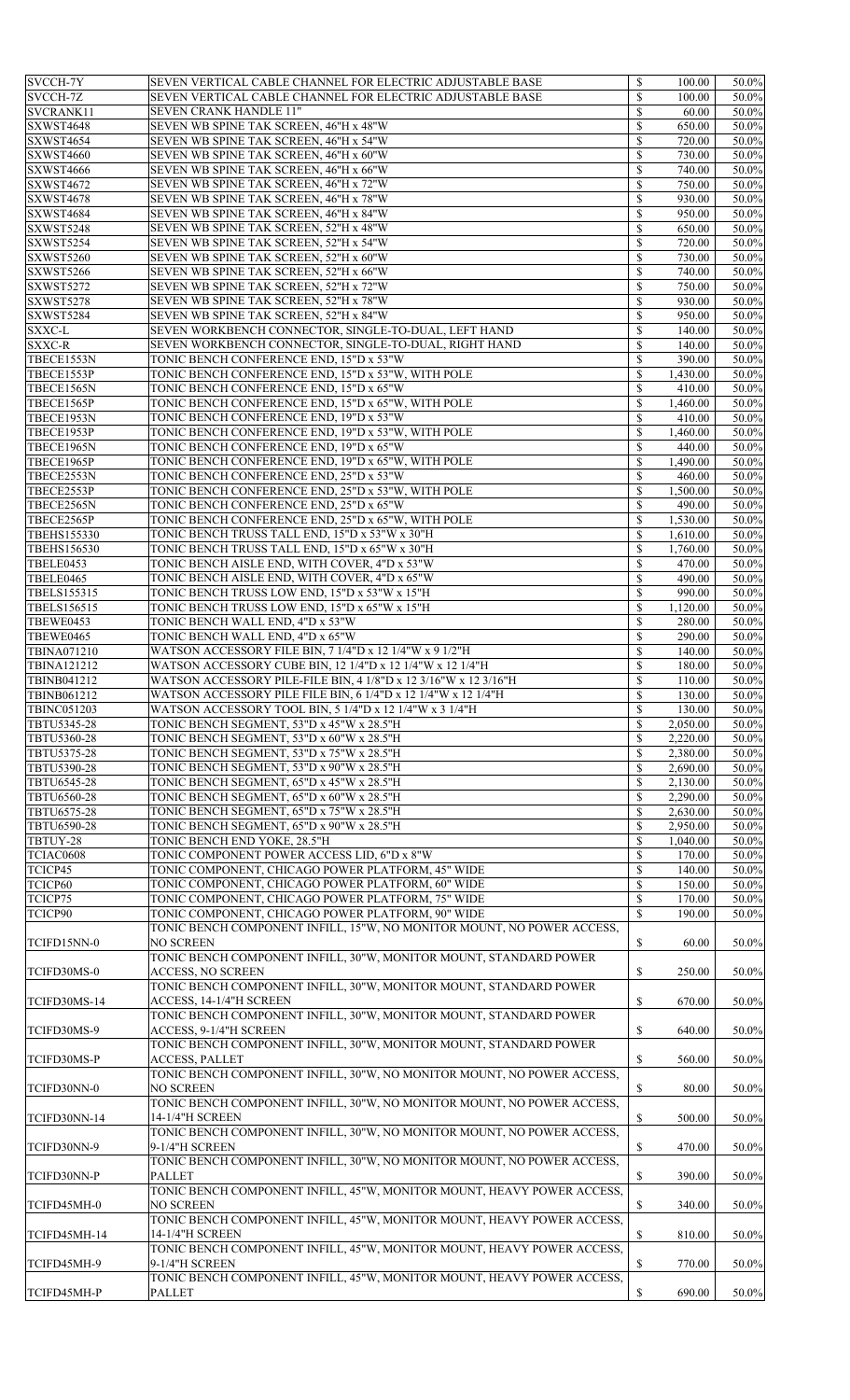|                    | TONIC BENCH COMPONENT INFILL, 45"W, MONITOR MOUNT, STANDARD POWER                                      |              |          |       |
|--------------------|--------------------------------------------------------------------------------------------------------|--------------|----------|-------|
| TCIFD45MS-0        | <b>ACCESS, NO SCREEN</b><br>TONIC BENCH COMPONENT INFILL, 45"W, MONITOR MOUNT, STANDARD POWER          | $\mathbb{S}$ | 260.00   | 50.0% |
| TCIFD45MS-14       | ACCESS, 14-1/4"H SCREEN                                                                                | $\mathbb{S}$ | 730.00   | 50.0% |
| TCIFD45MS-9        | TONIC BENCH COMPONENT INFILL, 45"W, MONITOR MOUNT, STANDARD POWER<br>ACCESS, 9-1/4"H SCREEN            | $\mathbb{S}$ | 690.00   | 50.0% |
| TCIFD45MS-P        | TONIC BENCH COMPONENT INFILL, 45"W, MONITOR MOUNT, STANDARD POWER<br><b>ACCESS, PALLET</b>             | $\mathbb{S}$ | 610.00   | 50.0% |
|                    | TONIC BENCH COMPONENT INFILL, 45"W, NO MONITOR MOUNT, NO POWER ACCESS,                                 |              |          |       |
| TCIFD45NN-0        | <b>NO SCREEN</b><br>TONIC BENCH COMPONENT INFILL, 45"W, NO MONITOR MOUNT, NO POWER ACCESS,             | $\mathbb{S}$ | 90.00    | 50.0% |
| TCIFD45NN-14       | 14-1/4"H SCREEN<br>TONIC BENCH COMPONENT INFILL, 45"W, NO MONITOR MOUNT, NO POWER ACCESS,              | $\mathbb{S}$ | 560.00   | 50.0% |
| TCIFD45NN-9        | 9-1/4"H SCREEN                                                                                         | $\mathbb{S}$ | 520.00   | 50.0% |
| TCIFD45NN-P        | TONIC BENCH COMPONENT INFILL, 45"W, NO MONITOR MOUNT, NO POWER ACCESS,<br><b>PALLET</b>                | $\mathbb{S}$ | 440.00   | 50.0% |
| TCIFD60MH-0        | TONIC BENCH COMPONENT INFILL, 60"W, MONITOR MOUNT, HEAVY POWER ACCESS,<br><b>NO SCREEN</b>             | $\mathbb{S}$ | 360.00   | 50.0% |
| TCIFD60MH-14       | TONIC BENCH COMPONENT INFILL, 60"W, MONITOR MOUNT, HEAVY POWER ACCESS,<br>14-1/4"H SCREEN              | $\mathbb{S}$ | 850.00   | 50.0% |
| TCIFD60MH-9        | TONIC BENCH COMPONENT INFILL, 60"W, MONITOR MOUNT, HEAVY POWER ACCESS,<br>9-1/4"H SCREEN               | $\mathbb{S}$ | 800.00   | 50.0% |
| TCIFD60MH-P        | TONIC BENCH COMPONENT INFILL, 60"W, MONITOR MOUNT, HEAVY POWER ACCESS,<br><b>PALLET</b>                | $\mathbb{S}$ | 720.00   | 50.0% |
| TCIFD60MS-0        | TONIC BENCH COMPONENT INFILL, 60"W, MONITOR MOUNT, STANDARD POWER<br><b>ACCESS, NO SCREEN</b>          | $\mathbb{S}$ | 280.00   | 50.0% |
| TCIFD60MS-14       | TONIC BENCH COMPONENT INFILL, 60"W, MONITOR MOUNT, STANDARD POWER<br>ACCESS, 14-1/4"H SCREEN           | $\mathbb{S}$ | 770.00   | 50.0% |
|                    | TONIC BENCH COMPONENT INFILL, 60"W, MONITOR MOUNT, STANDARD POWER                                      |              |          |       |
| TCIFD60MS-9        | ACCESS, 9-1/4"H SCREEN<br>TONIC BENCH COMPONENT INFILL, 60"W, MONITOR MOUNT, STANDARD POWER            |              | 720.00   | 50.0% |
| <b>TCIFD60MS-P</b> | <b>ACCESS, PALLET</b><br>TONIC BENCH COMPONENT INFILL, 60"W, NO MONITOR MOUNT, NO POWER ACCESS,        | $\mathbb{S}$ | 640.00   | 50.0% |
| TCIFD60NN-0        | <b>NO SCREEN</b><br>TONIC BENCH COMPONENT INFILL, 60"W, NO MONITOR MOUNT, NO POWER ACCESS,             | $\mathbb{S}$ | 110.00   | 50.0% |
| TCIFD60NN-14       | 14-1/4"H SCREEN<br>TONIC BENCH COMPONENT INFILL, 60"W, NO MONITOR MOUNT, NO POWER ACCESS,              | $\mathbb{S}$ | 600.00   | 50.0% |
| TCIFD60NN-9        | 9-1/4"H SCREEN<br>TONIC BENCH COMPONENT INFILL, 60"W, NO MONITOR MOUNT, NO POWER ACCESS,               | \$           | 550.00   | 50.0% |
| TCIFD60NN-P        | <b>PALLET</b>                                                                                          | $\mathbb{S}$ | 470.00   | 50.0% |
| TCIFD75MH-0        | TONIC BENCH COMPONENT INFILL, 75"W, MONITOR MOUNT, HEAVY POWER ACCESS,<br><b>NO SCREEN</b>             | $\mathbb{S}$ | 390.00   | 50.0% |
| TCIFD75MH-14       | TONIC BENCH COMPONENT INFILL, 75"W, MONITOR MOUNT, HEAVY POWER ACCESS,<br>14-1/4"H SCREEN              | $\mathbb{S}$ | 1,050.00 | 50.0% |
| TCIFD75MH-9        | TONIC BENCH COMPONENT INFILL, 75"W, MONITOR MOUNT, HEAVY POWER ACCESS,<br>9-1/4"H SCREEN               | $\mathbb{S}$ | 1,010.00 | 50.0% |
| TCIFD75MH-P        | TONIC BENCH COMPONENT INFILL, 75"W, MONITOR MOUNT, HEAVY POWER ACCESS,<br><b>PALLET</b>                | $\mathbb{S}$ | 780.00   | 50.0% |
| TCIFD75MS-0        | TONIC BENCH COMPONENT INFILL, 75"W, MONITOR MOUNT, STANDARD POWER<br><b>ACCESS, NO SCREEN</b>          | $\mathbb{S}$ | 310.00   | 50.0% |
| TCIFD75MS-14       | TONIC BENCH COMPONENT INFILL, 75"W, MONITOR MOUNT, STANDARD POWER<br>ACCESS, 14-1/4"H SCREEN           | $\mathbb{S}$ | 970.00   | 50.0% |
| TCIFD75MS-9        | TONIC BENCH COMPONENT INFILL, 75"W, MONITOR MOUNT, STANDARD POWER<br>ACCESS, 9-1/4"H SCREEN            | $\mathbb{S}$ | 930.00   | 50.0% |
|                    | TONIC BENCH COMPONENT INFILL, 75"W, MONITOR MOUNT, STANDARD POWER                                      |              |          |       |
| TCIFD75MS-P        | <b>ACCESS, PALLET</b><br>TONIC BENCH COMPONENT INFILL, 75"W, NO MONITOR MOUNT, NO POWER ACCESS,        | $\mathbb{S}$ | 700.00   | 50.0% |
| TCIFD75NN-0        | <b>NO SCREEN</b><br>TONIC BENCH COMPONENT INFILL, 75"W, NO MONITOR MOUNT, NO POWER ACCESS,             | $\mathbb{S}$ | 140.00   | 50.0% |
| TCIFD75NN-14       | 14-1/4"H SCREEN<br>TONIC BENCH COMPONENT INFILL, 75"W, NO MONITOR MOUNT, NO POWER ACCESS,              |              | 800.00   | 50.0% |
| TCIFD75NN-9        | 9-1/4"H SCREEN                                                                                         | $\mathbb{S}$ | 760.00   | 50.0% |
| TCIFD75NN-P        | TONIC BENCH COMPONENT INFILL, 75"W, NO MONITOR MOUNT, NO POWER ACCESS,<br><b>PALLET</b>                | $\mathbb{S}$ | 530.00   | 50.0% |
| TCIFD90HH-0        | TONIC BENCH COMPONENT INFILL, 90"W, HIGH DENSITY MONITOR MOUNT, HEAVY<br>POWER ACCESS, NO SCREEN       | $\mathbb{S}$ | 470.00   | 50.0% |
| TCIFD90HH-14       | TONIC BENCH COMPONENT INFILL, 90"W, HIGH DENSITY MONITOR MOUNT, HEAVY<br>POWER ACCESS, 14-1/4"H SCREEN | $\mathbb{S}$ | 1,180.00 | 50.0% |
| TCIFD90HH-9        | TONIC BENCH COMPONENT INFILL, 90"W, HIGH DENSITY MONITOR MOUNT, HEAVY<br>POWER ACCESS, 9-1/4"H SCREEN  | $\mathbb{S}$ | 1,110.00 | 50.0% |
| TCIFD90HH-P        | TONIC BENCH COMPONENT INFILL, 90"W, HIGH DENSITY MONITOR MOUNT, HEAVY<br>POWER ACCESS, PALLET          | $\mathbb{S}$ | 890.00   | 50.0% |
| TCIFD90MH-0        | TONIC BENCH COMPONENT INFILL, 90"W, MONITOR MOUNT, HEAVY POWER ACCESS,<br><b>NO SCREEN</b>             | $\mathbb{S}$ | 400.00   | 50.0% |
|                    | TONIC BENCH COMPONENT INFILL, 90"W, MONITOR MOUNT, HEAVY POWER ACCESS,                                 |              |          |       |
| TCIFD90MH-14       | 14-1/4"H SCREEN<br>TONIC BENCH COMPONENT INFILL, 90"W, MONITOR MOUNT, HEAVY POWER ACCESS,              | $\mathbb{S}$ | 1,110.00 | 50.0% |
| TCIFD90MH-9        | 9-1/4"H SCREEN<br>TONIC BENCH COMPONENT INFILL, 90"W, MONITOR MOUNT, HEAVY POWER ACCESS,               | $\mathbb{S}$ | 1,040.00 | 50.0% |
| TCIFD90MH-P        | <b>PALLET</b><br>TONIC BENCH COMPONENT INFILL, 90"W, MONITOR MOUNT, STANDARD POWER                     | $\mathbb{S}$ | 820.00   | 50.0% |
| TCIFD90MS-0        | <b>ACCESS, NO SCREEN</b>                                                                               | $\mathbb{S}$ | 320.00   | 50.0% |
| TCIFD90MS-14       | TONIC BENCH COMPONENT INFILL, 90"W, MONITOR MOUNT, STANDARD POWER<br>ACCESS, 14-1/4"H SCREEN           | \$           | 1,030.00 | 50.0% |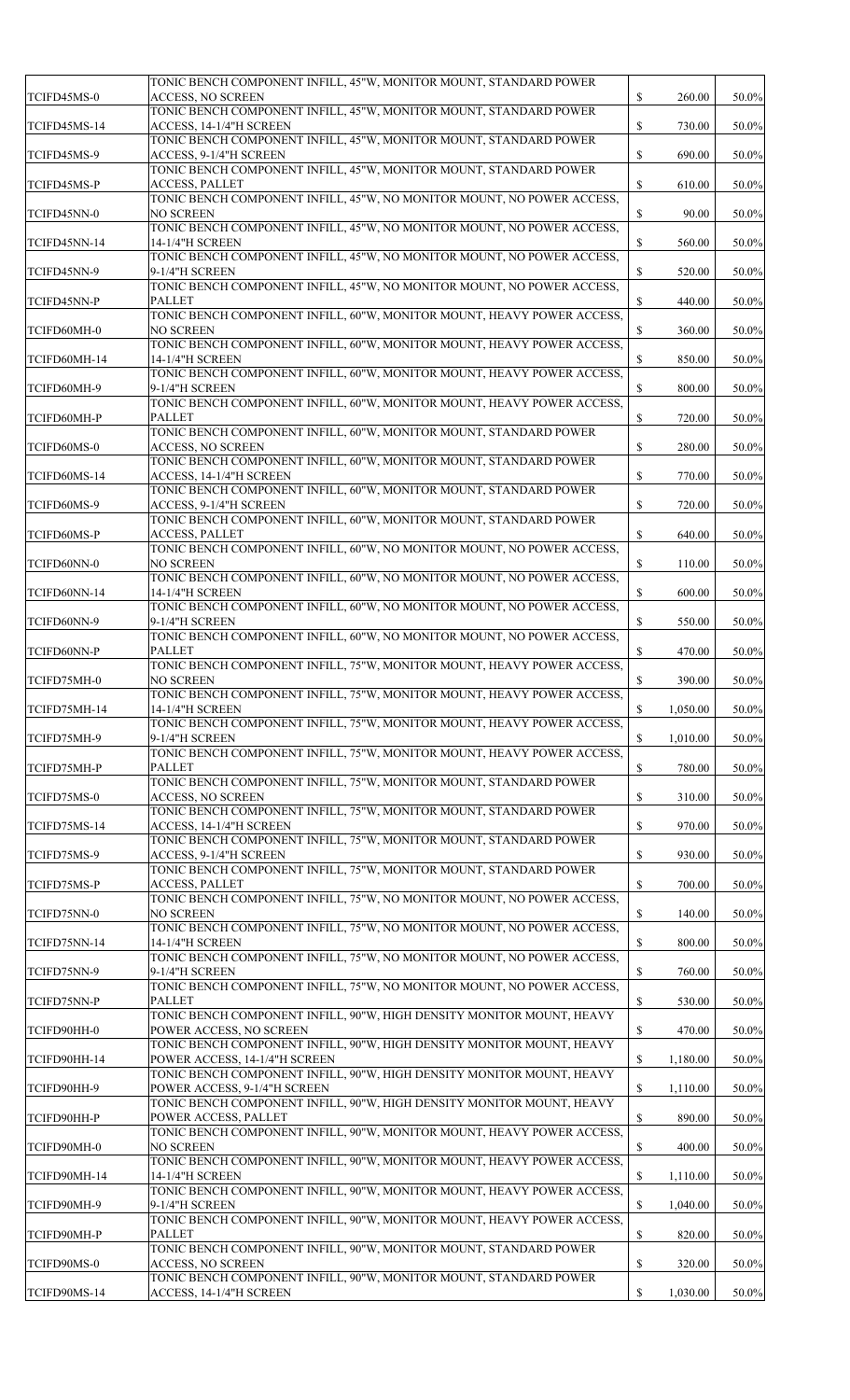|                                    | TONIC BENCH COMPONENT INFILL, 90"W, MONITOR MOUNT, STANDARD POWER      |                                           |                  |                |
|------------------------------------|------------------------------------------------------------------------|-------------------------------------------|------------------|----------------|
| TCIFD90MS-9                        | ACCESS, 9-1/4"H SCREEN                                                 | \$                                        | 960.00           | 50.0%          |
|                                    | TONIC BENCH COMPONENT INFILL, 90"W, MONITOR MOUNT, STANDARD POWER      |                                           |                  |                |
|                                    |                                                                        |                                           |                  |                |
| TCIFD90MS-P                        | <b>ACCESS, PALLET</b>                                                  | $\mathbb{S}$                              | 740.00           | 50.0%          |
|                                    | TONIC BENCH COMPONENT INFILL, 90"W, NO MONITOR MOUNT, NO POWER ACCESS, |                                           |                  |                |
| TCIFD90NN-0                        | <b>NO SCREEN</b>                                                       | $\mathbb{S}$                              | 150.00           | 50.0%          |
|                                    | TONIC BENCH COMPONENT INFILL, 90"W, NO MONITOR MOUNT, NO POWER ACCESS, |                                           |                  |                |
| TCIFD90NN-14                       | 14-1/4"H SCREEN                                                        | $\mathbb{S}$                              | 860.00           | 50.0%          |
|                                    | TONIC BENCH COMPONENT INFILL, 90"W, NO MONITOR MOUNT, NO POWER ACCESS, |                                           |                  |                |
| TCIFD90NN-9                        | 9-1/4"H SCREEN                                                         | $\mathbb{S}$                              | 790.00           | 50.0%          |
|                                    | TONIC BENCH COMPONENT INFILL, 90"W, NO MONITOR MOUNT, NO POWER ACCESS, |                                           |                  |                |
| TCIFD90NN-P                        | <b>PALLET</b>                                                          | \$                                        | 570.00           | 50.0%          |
| TCIPR45H-1S                        |                                                                        | $\mathbb{S}$                              | 1,700.00         | 50.0%          |
|                                    | TONIC BENCH POWER RACEWAY, 45"W, SINGLE CIRCUIT STARTER                |                                           |                  |                |
| TCIPR45H-A                         | TONIC BENCH POWER RACEWAY, 45"W, HEAVY POWER, ADDER                    | \$                                        | 1,600.00         | 50.0%          |
| TCIPR45H-S                         | TONIC BENCH POWER RACEWAY, 45"W, HEAVY POWER, STARTER                  | \$                                        | 1,510.00         | 50.0%          |
| TCIPR45S-1E                        | TONIC BENCH POWER RACEWAY, 45"W, SINGLE CIRCUIT ENDER                  | \$                                        | 1,070.00         | 50.0%          |
| TCIPR45S-A                         | TONIC BENCH POWER RACEWAY, 45"W, STANDARD POWER, ADDER                 | $\mathbb{S}$                              | 1,100.00         | 50.0%          |
| TCIPR45S-E                         | TONIC BENCH POWER RACEWAY, 45"W, STANDARD POWER, ENDER                 | \$                                        | 1,070.00         | 50.0%          |
| TCIPR45S-S                         | TONIC BENCH POWER RACEWAY, 45"W, STANDARD POWER, STARTER               | \$                                        | 960.00           | 50.0%          |
| TCIPR60H-1S                        | TONIC BENCH POWER RACEWAY, 60"W, SINGLE CIRCUIT STARTER                | \$                                        | 1,760.00         | 50.0%          |
|                                    |                                                                        |                                           |                  |                |
| TCIPR60H-A                         | TONIC BENCH POWER RACEWAY, 60"W, HEAVY POWER, ADDER                    | \$                                        | 1,680.00         | 50.0%          |
| TCIPR60H-S                         | TONIC BENCH POWER RACEWAY, 60"W, HEAVY POWER, STARTER                  | \$                                        | 1,570.00         | 50.0%          |
| TCIPR60S-1E                        | TONIC BENCH POWER RACEWAY, 60"W, SINGLE CIRCUIT ENDER                  | \$                                        | 1,100.00         | 50.0%          |
| TCIPR60S-A                         | TONIC BENCH POWER RACEWAY, 60"W, STANDARD POWER, ADDER                 | \$                                        | 1,180.00         | 50.0%          |
| TCIPR60S-E                         | TONIC BENCH POWER RACEWAY, 60"W, STANDARD POWER, ENDER                 | $\mathbb{S}$                              | 1,100.00         | 50.0%          |
| TCIPR60S-S                         | TONIC BENCH POWER RACEWAY, 60"W, STANDARD POWER, STARTER               | \$                                        | 1,010.00         | 50.0%          |
| TCIPR75H-1S                        | TONIC BENCH POWER RACEWAY, 75"W, SINGLE CIRCUIT STARTER                | \$                                        | 1,830.00         | 50.0%          |
| TCIPR75H-A                         | TONIC BENCH POWER RACEWAY, 75"W, HEAVY POWER, ADDER                    | \$                                        |                  | 50.0%          |
|                                    |                                                                        |                                           | 1,740.00         |                |
| TCIPR75H-S                         | TONIC BENCH POWER RACEWAY, 75"W, HEAVY POWER, STARTER                  | \$                                        | 1,640.00         | 50.0%          |
| TCIPR75S-1E                        | TONIC BENCH POWER RACEWAY, 75"W, SINGLE CIRCUIT ENDER                  | <sup>\$</sup>                             | 1,150.00         | 50.0%          |
| TCIPR75S-A                         | TONIC BENCH POWER RACEWAY, 75"W, STANDARD POWER, ADDER                 | $\mathbb{S}$                              | 1,250.00         | 50.0%          |
| TCIPR75S-E                         | TONIC BENCH POWER RACEWAY, 75"W, STANDARD POWER, ENDER                 | $\mathcal{S}$                             | 1,150.00         | 50.0%          |
| TCIPR75S-S                         | TONIC BENCH POWER RACEWAY, 75"W, STANDARD POWER, STARTER               | $\mathbb{S}$                              | 1,050.00         | 50.0%          |
| TCIPR90H-1S                        | TONIC BENCH POWER RACEWAY, 90"W, SINGLE CIRCUIT STARTER                | $\mathcal{S}$                             | 1,910.00         | 50.0%          |
| TCIPR90H-A                         | TONIC BENCH POWER RACEWAY, 90"W, HEAVY POWER, ADDER                    | $\mathcal{S}$                             | 1,810.00         | 50.0%          |
|                                    |                                                                        |                                           |                  |                |
| TCIPR90H-S                         | TONIC BENCH POWER RACEWAY, 90"W, HEAVY POWER, STARTER                  | \$                                        | 1,710.00         | 50.0%          |
| TCIPR90S-1E                        | TONIC BENCH POWER RACEWAY, 90"W, SINGLE CIRCUIT ENDER                  | \$                                        | 1,200.00         | 50.0%          |
| TCIPR90S-A                         | TONIC BENCH POWER RACEWAY, 90"W, STANDARD POWER, ADDER                 | \$                                        | 1,310.00         | 50.0%          |
| TCIPR90S-E                         | TONIC BENCH POWER RACEWAY, 90"W, STANDARD POWER, ENDER                 | \$                                        | 1,200.00         | 50.0%          |
| TCIPR90S-S                         | TONIC BENCH POWER RACEWAY, 90"W, STANDARD POWER, STARTER               | \$                                        | 1,080.00         | 50.0%          |
| TCITL151530                        | TONIC NEIGHBORHOOD LIGHT, INFILL OR FREESTANDING                       | \$                                        | 2,460.00         | 50.0%          |
| <b>TCITL-PS</b>                    | POWER SUPPLY FOR TONIC LAMP                                            | \$                                        | 260.00           | 50.0%          |
| <b>TCIVC154724</b>                 | TONIC BENCH ACCSESSORY INFILL, MEDIA DISPLAY                           | \$                                        | 790.00           | 50.0%          |
|                                    |                                                                        |                                           |                  |                |
| <b>TCIWB151515</b>                 | TONIC BENCH ACCESSORY INFILL, CUBE BOX 15"D x 15"W x 15"H              | \$                                        | 310.00           | 50.0%          |
| <b>TCIWB153015</b>                 | TONIC BENCH ACCESSORY INFILL, WINDOW BOX 15"D x 30"W x 15"H            | \$                                        | 350.00           | 50.0%          |
| TGACCH16                           | TONIC CABLE CHANNEL, 16-1/2"                                           | \$                                        | 130.00           | 50.0%          |
| <b>TGACH180820</b>                 | TONIC BENCH CPU HOLDER, 18"D x 8"W x 20"H                              | \$                                        | 200.00           | 50.0%          |
| <b>TGAHM-F</b>                     | WATSON ACCESSORY MARKERBOARD (FOR FABRIC PANEL)                        | \$                                        | 110.00           | 50.0%          |
| <b>TGAHM-P</b>                     | WATSON ACCESSORY MARKERBOARD (FOR PET PANEL)                           | \$                                        | 110.00           | 50.0%          |
| <b>TGAPI</b>                       | TONIC BENCH POWER INFEED                                               | \$                                        | 165.00           | 50.0%          |
| TGAST081909                        | WATSON PORTABLE TAK SCREEN WITH TRAY, 8"D x 19"W x 9"H                 | \$                                        | 390.00           | 50.0%          |
|                                    |                                                                        |                                           |                  |                |
| TGAST082509                        | WATSON PORTABLE TAK SCREEN WITH TRAY, 8"D x 25"W x 9"H                 | \$                                        | 400.00           | 50.0%          |
| TGATD2424                          | TONIC BENCH SIDE SCREEN, 24"H x 24"W (FOR 53"D BENCH)                  | \$                                        | 440.00           | 50.0%          |
| TGATD2430                          | TONIC BENCH SIDE SCREEN, 24"H x 30"W (FOR 65"D BENCH)                  | \$                                        | 440.00           | 50.0%          |
| TGAVV22                            | TONIC BENCH VERTICAL VERTEBRAE, BLACK                                  | $\mathcal{S}$                             | 220.00           | 50.0%          |
| TMV114724                          | <b>WATSON MEDIA FAST</b>                                               | \$                                        | 1,140.00         | 50.0%          |
| TOPO12108                          | TOP ONLY, 12"D x 108"W, EXACT SIZE                                     | \$                                        | 690.00           | 50.0%          |
| TOPO12120                          | TOP ONLY, 12"D x 120"W, EXACT SIZE                                     | $\boldsymbol{\mathsf{S}}$                 | 690.00           | 50.0%          |
| TOPO12132                          | TOP ONLY, 12"D x 132"W, EXACT SIZE                                     | \$                                        | 690.00           | 50.0%          |
| TOPO12144                          |                                                                        |                                           |                  |                |
|                                    | TOP ONLY, 12"D x 144"W, EXACT SIZE                                     |                                           | 690.00           | 50.0%          |
| <b>TOPO1224</b>                    | TOP ONLY, 12"D x 24"W, EXACT SIZE                                      | $\mathbb{S}$                              | 300.00           | 50.0%          |
| <b>TOPO1236</b>                    | TOP ONLY, 12"D x 36"W, EXACT SIZE                                      | $\boldsymbol{\mathsf{S}}$                 | 300.00           | 50.0%          |
| <b>TOPO1248</b>                    | TOP ONLY, 12"D x 48"W, EXACT SIZE                                      | \$                                        | 300.00           | 50.0%          |
| <b>TOPO1260</b>                    | TOP ONLY, 12"D x 60"W, EXACT SIZE                                      | $\boldsymbol{\mathsf{S}}$                 | 390.00           | 50.0%          |
| TOPO1272                           | TOP ONLY, 12"D x 72"W, EXACT SIZE                                      | \$                                        | 400.00           | 50.0%          |
| <b>TOPO1284</b>                    | TOP ONLY, 12"D x 84"W, EXACT SIZE                                      | \$                                        | 680.00           | 50.0%          |
| TOPO1296                           | TOP ONLY, 12"D x 96"W, EXACT SIZE                                      | \$                                        | 680.00           | 50.0%          |
| TOPO24108                          | TOP ONLY, 24"D x 108"W, EXACT SIZE                                     | $\boldsymbol{\mathsf{S}}$                 | 830.00           | 50.0%          |
| TOPO24120                          |                                                                        |                                           | 840.00           | 50.0%          |
|                                    | TOP ONLY, 24"D x 120"W, EXACT SIZE                                     | \$                                        |                  |                |
| TOPO24132                          | TOP ONLY, 24"D x 132"W, EXACT SIZE                                     | \$                                        | 910.00           | 50.0%          |
| TOPO24144                          | TOP ONLY, 24"D x 144"W, EXACT SIZE                                     | \$                                        | 910.00           | 50.0%          |
| <b>TOPO2424</b>                    | TOP ONLY, 24"D x 24"W, EXACT SIZE                                      | $\boldsymbol{\mathsf{S}}$                 | 300.00           | 50.0%          |
| TOPO2436                           | TOP ONLY, 24"D x 36"W, EXACT SIZE                                      | \$                                        | 300.00           | 50.0%          |
| <b>TOPO2448</b>                    | TOP ONLY, 24"D x 48"W, EXACT SIZE                                      | \$                                        | 300.00           | 50.0%          |
| <b>TOPO2460</b>                    | TOP ONLY, 24"D x 60"W, EXACT SIZE                                      | \$                                        | 400.00           | 50.0%          |
| <b>TOPO2472</b>                    | TOP ONLY, 24"D x 72"W, EXACT SIZE                                      | $\boldsymbol{\mathsf{S}}$                 | 400.00           | 50.0%          |
| <b>TOPO2484</b>                    | TOP ONLY, 24"D x 84"W, EXACT SIZE                                      | \$                                        | 760.00           | 50.0%          |
|                                    |                                                                        |                                           |                  |                |
| <b>TOPO2496</b>                    |                                                                        | \$                                        | 760.00           | 50.0%          |
|                                    | TOP ONLY, 24"D x 96"W, EXACT SIZE                                      |                                           |                  |                |
| TOPO30108                          | TOP ONLY, 30"D x 108"W, EXACT SIZE                                     | \$                                        | 910.00           | 50.0%          |
| TOPO30120                          | TOP ONLY, 30"D x 132"W, EXACT SIZE                                     | $\boldsymbol{\mathsf{S}}$                 | 910.00           | 50.0%          |
| TOPO30132                          | TOP ONLY, 30"D x 120"W, EXACT SIZE                                     | \$                                        | 910.00           | 50.0%          |
| TOPO30144                          | TOP ONLY, 30"D x 144"W, EXACT SIZE                                     | \$                                        | 910.00           | 50.0%          |
| <b>TOPO3024</b>                    | TOP ONLY, 30"D x 24"W, EXACT SIZE                                      | \$                                        | 300.00           | 50.0%          |
|                                    |                                                                        |                                           |                  |                |
| <b>TOPO3036</b><br><b>TOPO3048</b> | TOP ONLY, 30"D x 36"W, EXACT SIZE<br>TOP ONLY, 30"D x 48"W, EXACT SIZE | $\boldsymbol{\mathsf{S}}$<br>$\mathbb{S}$ | 300.00<br>310.00 | 50.0%<br>50.0% |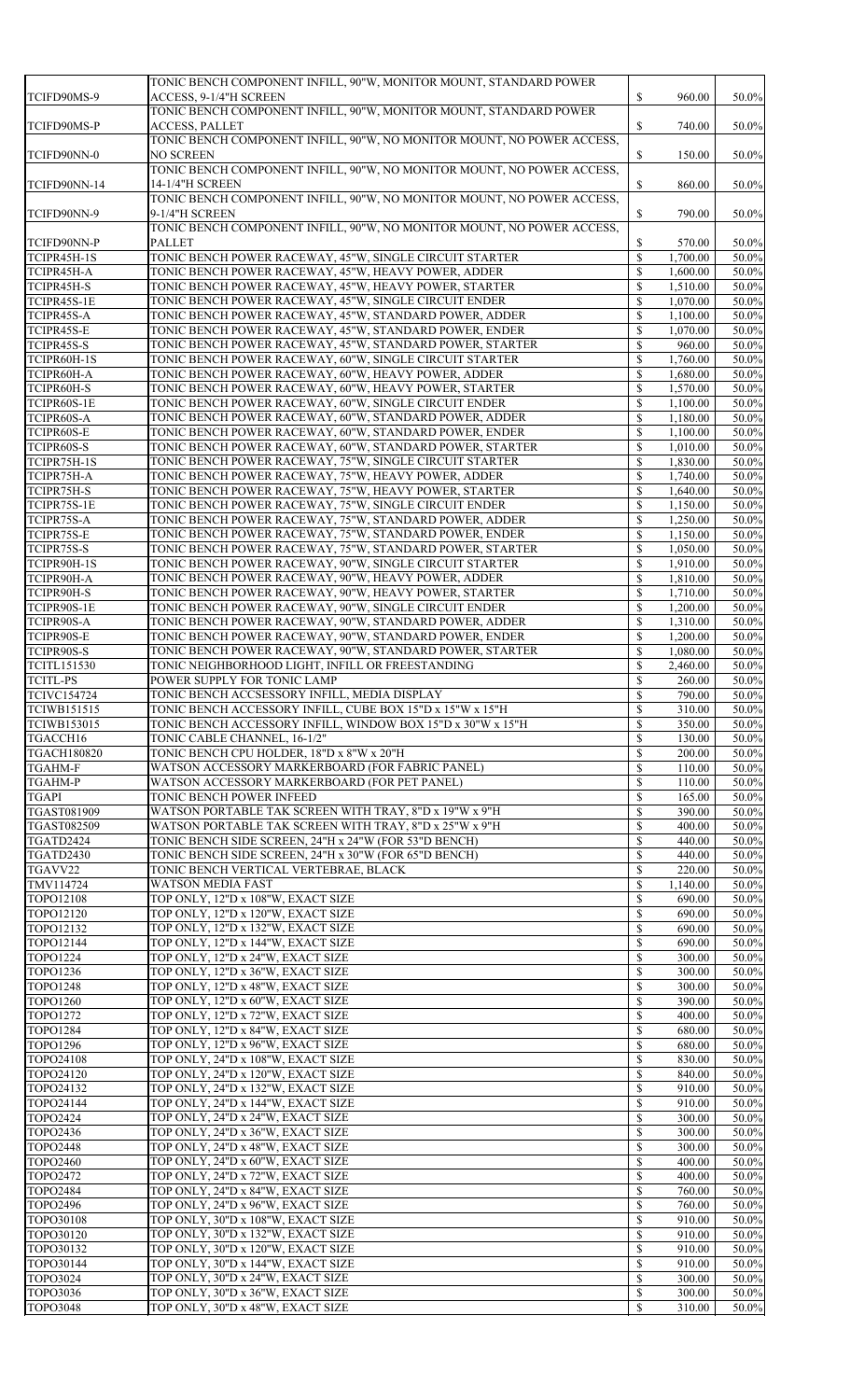| TOPO3060                                         |                                                                                                                                                                                                                                   |                           |                      |                |
|--------------------------------------------------|-----------------------------------------------------------------------------------------------------------------------------------------------------------------------------------------------------------------------------------|---------------------------|----------------------|----------------|
|                                                  | TOP ONLY, 30"D x 60"W, EXACT SIZE                                                                                                                                                                                                 | $\mathbb{S}$              | 470.00               | 50.0%          |
| TOPO3072                                         | TOP ONLY, 30"D x 72"W, EXACT SIZE                                                                                                                                                                                                 | \$                        | 470.00               | 50.0%          |
| <b>TOPO3084</b>                                  | TOP ONLY, 30"D x 84"W, EXACT SIZE                                                                                                                                                                                                 | \$                        | 830.00               | 50.0%          |
| <b>TOPO3096</b>                                  | TOP ONLY, 30"D x 96"W, EXACT SIZE                                                                                                                                                                                                 | \$                        | 830.00               | 50.0%          |
|                                                  |                                                                                                                                                                                                                                   |                           |                      |                |
| TOPO36108                                        | TOP ONLY, 36"D x 108"W, EXACT SIZE                                                                                                                                                                                                | \$                        | 1,470.00             | 50.0%          |
| TOPO36120                                        | TOP ONLY, 36"D x 120"W, EXACT SIZE                                                                                                                                                                                                | $\boldsymbol{\mathsf{S}}$ | 1,480.00             | 50.0%          |
| TOPO36132                                        | TOP ONLY, 36"D x 132"W, EXACT SIZE                                                                                                                                                                                                | \$                        | 1,540.00             | 50.0%          |
|                                                  |                                                                                                                                                                                                                                   |                           |                      |                |
| TOPO36144                                        | TOP ONLY, 36"D x 144"W, EXACT SIZE                                                                                                                                                                                                | \$                        | 1,540.00             | 50.0%          |
| <b>TOPO3624</b>                                  | TOP ONLY, 36"D x 24"W, EXACT SIZE                                                                                                                                                                                                 | \$                        | 490.00               | 50.0%          |
| <b>TOPO3636</b>                                  | TOP ONLY, 36"D x 36"W, EXACT SIZE                                                                                                                                                                                                 | \$                        | 500.00               | 50.0%          |
| <b>TOPO3648</b>                                  | TOP ONLY, 36"D x 48"W, EXACT SIZE                                                                                                                                                                                                 | \$                        | 500.00               | 50.0%          |
|                                                  |                                                                                                                                                                                                                                   |                           |                      |                |
| <b>TOPO3660</b>                                  | TOP ONLY, 36"D x 60"W, EXACT SIZE                                                                                                                                                                                                 | \$                        | 750.00               | 50.0%          |
| <b>TOPO3672</b>                                  | TOP ONLY, 36"D x 72"W, EXACT SIZE                                                                                                                                                                                                 | \$                        | 830.00               | 50.0%          |
| <b>TOPO3684</b>                                  | TOP ONLY, 36"D x 84"W, EXACT SIZE                                                                                                                                                                                                 | $\boldsymbol{\mathsf{S}}$ | 1,390.00             | 50.0%          |
|                                                  |                                                                                                                                                                                                                                   |                           |                      |                |
| <b>TOPO3696</b>                                  | TOP ONLY, 36"D x 96"W, EXACT SIZE                                                                                                                                                                                                 | \$                        | 1,470.00             | 50.0%          |
| TOPO48108                                        | TOP ONLY, 48"D x 108"W, EXACT SIZE                                                                                                                                                                                                | \$                        | 1,540.00             | 50.0%          |
| TOPO48120                                        | TOP ONLY, 48"D x 120"W, EXACT SIZE                                                                                                                                                                                                | \$                        | 1,540.00             | 50.0%          |
|                                                  |                                                                                                                                                                                                                                   |                           |                      |                |
| TOPO48132                                        | TOP ONLY, 48"D x 132"W, EXACT SIZE                                                                                                                                                                                                | \$                        | 1,540.00             | 50.0%          |
| TOPO48144                                        | TOP ONLY, 48"D x 144"W, EXACT SIZE                                                                                                                                                                                                | \$                        | 1,560.00             | 50.0%          |
| <b>TOPO4824</b>                                  | TOP ONLY, 48"D x 24"W, EXACT SIZE                                                                                                                                                                                                 | \$                        | 500.00               | 50.0%          |
|                                                  |                                                                                                                                                                                                                                   |                           |                      |                |
| <b>TOPO4836</b>                                  | TOP ONLY, 48"D x 36"W, EXACT SIZE                                                                                                                                                                                                 | \$                        | 500.00               | 50.0%          |
| <b>TOPO4848</b>                                  | TOP ONLY, 48"D x 48"W, EXACT SIZE                                                                                                                                                                                                 | \$                        | 570.00               | 50.0%          |
| <b>TOPO4860</b>                                  | TOP ONLY, 48"D x 60"W, EXACT SIZE                                                                                                                                                                                                 | \$                        | 830.00               | 50.0%          |
|                                                  |                                                                                                                                                                                                                                   |                           |                      |                |
| <b>TOPO4872</b>                                  | TOP ONLY, 48"D x 72"W, EXACT SIZE                                                                                                                                                                                                 | \$                        | 900.00               | 50.0%          |
| <b>TOPO4884</b>                                  | TOP ONLY, 48"D x 84"W, EXACT SIZE                                                                                                                                                                                                 | \$                        | 1,470.00             | 50.0%          |
| <b>TOPO4896</b>                                  | TOP ONLY, 48"D x 96"W, EXACT SIZE                                                                                                                                                                                                 | \$                        | 1,470.00             | 50.0%          |
|                                                  |                                                                                                                                                                                                                                   |                           |                      |                |
| TOPO60108                                        | TOP ONLY, 60"D x 108"W, EXACT SIZE                                                                                                                                                                                                | $\boldsymbol{\mathsf{S}}$ | 1,540.00             | 50.0%          |
| TOPO60120                                        | TOP ONLY, 60"D x 120"W, EXACT SIZE                                                                                                                                                                                                | \$                        | 1,540.00             | 50.0%          |
| TOPO60132                                        | TOP ONLY, 60"D x 132"W, EXACT SIZE                                                                                                                                                                                                | \$                        | 1,560.00             | 50.0%          |
|                                                  |                                                                                                                                                                                                                                   |                           |                      |                |
| TOPO60144                                        | TOP ONLY, 60"D x 144"W, EXACT SIZE                                                                                                                                                                                                |                           | 1,560.00             | 50.0%          |
| <b>TOPO6024</b>                                  | TOP ONLY, 60"D x 24"W, EXACT SIZE                                                                                                                                                                                                 | $\mathbb{S}$              | 500.00               | 50.0%          |
| <b>TOPO6036</b>                                  | TOP ONLY, 60"D x 36"W, EXACT SIZE                                                                                                                                                                                                 | \$                        | 570.00               | 50.0%          |
|                                                  |                                                                                                                                                                                                                                   |                           |                      |                |
| <b>TOPO6048</b>                                  | TOP ONLY, 60"D x 48"W, EXACT SIZE                                                                                                                                                                                                 | \$                        | 640.00               | 50.0%          |
| <b>TOPO6060</b>                                  | TOP ONLY, 60"D x 60"W, EXACT SIZE                                                                                                                                                                                                 | \$                        | 900.00               | 50.0%          |
| <b>TOPO6072</b>                                  | TOP ONLY, 60"D x 72"W, EXACT SIZE                                                                                                                                                                                                 | \$                        | 910.00               | 50.0%          |
|                                                  |                                                                                                                                                                                                                                   |                           |                      |                |
| <b>TOPO6084</b>                                  | TOP ONLY, 60"D x 84"W, EXACT SIZE                                                                                                                                                                                                 | \$                        | 1,540.00             | 50.0%          |
| <b>TOPO6096</b>                                  | TOP ONLY, 60"D x 96"W, EXACT SIZE                                                                                                                                                                                                 | $\mathbb{S}$              | 1,540.00             | 50.0%          |
| <b>TOUCHPAINT</b>                                | TOUCH UP PAINT FOR STANDARD POWDERCOAT                                                                                                                                                                                            |                           |                      | 50.0%          |
|                                                  |                                                                                                                                                                                                                                   |                           |                      |                |
| <b>TSCPOC154506</b>                              | TONIC STORAGE CREDENZA PALLET, OPEN CENTERED, 15"D x 45"W , 6"H                                                                                                                                                                   | \$                        | 560.00               | 50.0%          |
| <b>TSCPOC156006</b>                              | TONIC STORAGE CREDENZA PALLET, OPEN CENTERED, 15"D x 60"W , 6"H                                                                                                                                                                   | \$                        | 610.00               | 50.0%          |
| <b>TSCPOH153006</b>                              | TONIC STORAGE CREDENZA PALLET, OPEN, 15"D x 30"W, 6"H                                                                                                                                                                             | \$                        | 450.00               | 50.0%          |
|                                                  |                                                                                                                                                                                                                                   |                           |                      |                |
| TSCPOH154506L                                    | TONIC STORAGE CREDENZA PALLET, OPEN, 15"D x 45"W , 6"H, LEFT HAND                                                                                                                                                                 | \$                        | 560.00               | 50.0%          |
| <b>TSCPOH154506R</b>                             | TONIC STORAGE CREDENZA PALLET, OPEN, 15"D x 45"W, 6"H, RIGHT HAND                                                                                                                                                                 | \$                        | 560.00               | 50.0%          |
| <b>TSCPOH156006</b>                              | TONIC STORAGE CREDENZA PALLET, OPEN, 15"D x 60"W , 6"H                                                                                                                                                                            | $\mathbb{S}$              | 670.00               | 50.0%          |
|                                                  |                                                                                                                                                                                                                                   |                           |                      |                |
| <b>TSCRC154515-L-B</b><br><b>TSCRC154515-L-N</b> | TONIC STORAGE CREDENZA, COMBO, 15"D x 45"W x 15"H, LEFT HAND, TONIC BASE<br>TONIC STORAGE CREDENZA, COMBO, 15"D x 45"W x 15"H, LEFT HAND, NO BASE                                                                                 | \$<br>$\mathbb{S}$        | 2,150.00<br>1,800.00 | 50.0%<br>50.0% |
| <b>TSCRC154515-R-B</b><br><b>TSCRC154515-R-N</b> | TONIC STORAGE CREDENZA, COMBO, 15"D x 45"W x 15"H, RIGHT HAND, TONIC BASE<br>TONIC STORAGE CREDENZA, COMBO, 15"D x 45"W x 15"H, RIGHT HAND, NO BASE<br>TONIC STORAGE CREDENZA, COMBO CENTER, 15"D x 60"W x 15"H, LEFT HAND, TONIC | \$<br>$\mathbb{S}$        | 2,150.00<br>1,800.00 | 50.0%<br>50.0% |
| <b>TSCRCC156015-L-B</b>                          | <b>BASE</b><br>TONIC STORAGE CREDENZA, COMBO CENTER, 15"D x 60"W x 15"H, LEFT HAND, NO                                                                                                                                            | $\mathbb{S}$              | 1,940.00             | 50.0%          |
| <b>TSCRCC156015-L-N</b>                          | <b>BASE</b><br>TONIC STORAGE CREDENZA, COMBO CENTER, 15"D x 60"W x 15"H, RIGHT HAND,                                                                                                                                              | \$                        | 1,590.00             | 50.0%          |
| <b>TSCRCC156015-R-B</b>                          | <b>TONIC BASE</b><br>TONIC STORAGE CREDENZA, COMBO CENTER, 15"D x 60"W x 15"H, RIGHT HAND, NO                                                                                                                                     | $\mathbb{S}$              | 1,940.00             | 50.0%          |
| <b>TSCRCC156015-R-N</b>                          | <b>BASE</b><br>TONIC STORAGE CREDENZA, COMBO SIDE, 15"D x 60"W x 15"H, LEFT HAND, TONIC                                                                                                                                           | $\mathbb{S}$              | 1,590.00             | 50.0%          |
| <b>TSCRCS156015-L-B</b>                          | <b>BASE</b>                                                                                                                                                                                                                       |                           | 1,890.00             | 50.0%          |
| <b>TSCRCS156015-L-N</b>                          | TONIC STORAGE CREDENZA, COMBO SIDE, 15"D x 60"W x 15"H, LEFT HAND, NO BASE<br>TONIC STORAGE CREDENZA, COMBO SIDE, 15"D x 60"W x 15"H, RIGHT HAND, TONIC                                                                           | $\mathbb{S}$              | 1,540.00             | 50.0%          |
| <b>TSCRCS156015-R-B</b>                          | <b>BASE</b>                                                                                                                                                                                                                       | \$                        | 1,890.00             | 50.0%          |
| <b>TSCRCS156015-R-N</b><br><b>TSCRD153015-B</b>  | TONIC STORAGE CREDENZA, COMBO SIDE, 15"D x 60"W x 15"H, RIGHT HAND, NO BASE<br>TONIC STORAGE CREDENZA, DOOR, 15"D x 30"W x 15"H, TONIC BASE                                                                                       | $\mathbb{S}$<br>\$        | 1,540.00<br>1,110.00 | 50.0%<br>50.0% |
| <b>TSCRD153015-N</b>                             | TONIC STORAGE CREDENZA, DOOR, 15"D x 30"W x 15"H, NO BASE                                                                                                                                                                         | $\mathbb{S}$              | 760.00               |                |
|                                                  |                                                                                                                                                                                                                                   |                           |                      | 50.0%          |
|                                                  | TONIC STORAGE CREDENZA, DOOR OPEN, 15"D x 45"W x 15"H, LEFT HAND, TONIC                                                                                                                                                           |                           |                      |                |
| <b>TSCRDO154515-L-B</b>                          |                                                                                                                                                                                                                                   |                           |                      |                |
|                                                  | <b>BASE</b>                                                                                                                                                                                                                       | \$                        | 1,270.00             | 50.0%          |
| <b>TSCRDO154515-L-N</b>                          | TONIC STORAGE CREDENZA, DOOR OPEN, 15"D x 45"W x 15"H, LEFT HAND, NO BASE                                                                                                                                                         | \$                        | 920.00               | 50.0%          |
| <b>TSCRDO154515-R-B</b>                          | TONIC STORAGE CREDENZA, DOOR OPEN, 15"D x 45"W x 15"H, RIGHT HAND, TONIC<br><b>BASE</b>                                                                                                                                           | \$                        | 1,270.00             | 50.0%          |
|                                                  |                                                                                                                                                                                                                                   |                           |                      |                |
| <b>TSCRDO154515-R-N</b>                          | TONIC STORAGE CREDENZA, DOOR OPEN, 15"D x 45"W x 15"H, RIGHT HAND, NO BASE                                                                                                                                                        | \$                        | 920.00               | 50.0%          |
|                                                  |                                                                                                                                                                                                                                   |                           |                      |                |
| <b>TSCRDO156015-B</b>                            | TONIC STORAGE CREDENZA, DOOR OPEN, 15"D x 60"W x 15"H, TONIC BASE                                                                                                                                                                 | $\mathbb{S}$              | 1,390.00             | 50.0%          |
| <b>TSCRDO156015-N</b>                            | TONIC STORAGE CREDENZA, DOOR OPEN, 15"D x 60"W x 15"H, NO BASE                                                                                                                                                                    | \$                        | 1,040.00             | 50.0%          |
| <b>TSCRF153015-B</b>                             | TONIC STORAGE CREDENZA, FILE, 15"D x 30"W x 15"H, TONIC BASE                                                                                                                                                                      | \$                        | 1,550.00             | 50.0%          |
| <b>TSCRF153015-N</b>                             | TONIC STORAGE CREDENZA, FILE, 15"D x 30"W x 15"H, NO BASE                                                                                                                                                                         | \$                        | 1,200.00             | 50.0%          |
|                                                  |                                                                                                                                                                                                                                   |                           |                      |                |
| <b>TSCRFC156015-B</b>                            | TONIC STORAGE CREDENZA, FILE CENTER, 15"D x 60"W x 15"H, TONIC BASE                                                                                                                                                               | \$                        | 1,840.00             | 50.0%          |
| <b>TSCRFC156015-N</b>                            | TONIC STORAGE CREDENZA, FILE CENTER, 15"D x 60"W x 15"H, NO BASE                                                                                                                                                                  | $\mathbb{S}$              | 1,490.00             | 50.0%          |
|                                                  |                                                                                                                                                                                                                                   |                           |                      |                |
| <b>TSCRFS154515-L-B</b>                          | TONIC STORAGE CREDENZA, FILE SIDE, 15"D x 45"W x 15"H, LEFT HAND, TONIC BASE                                                                                                                                                      | \$                        |                      | 50.0%          |
| <b>TSCRFS154515-L-N</b>                          | TONIC STORAGE CREDENZA, FILE SIDE, 15"D x 45"W x 15"H, LEFT HAND, NO BASE                                                                                                                                                         | $\mathcal{S}$             | 1,710.00<br>1,360.00 | 50.0%          |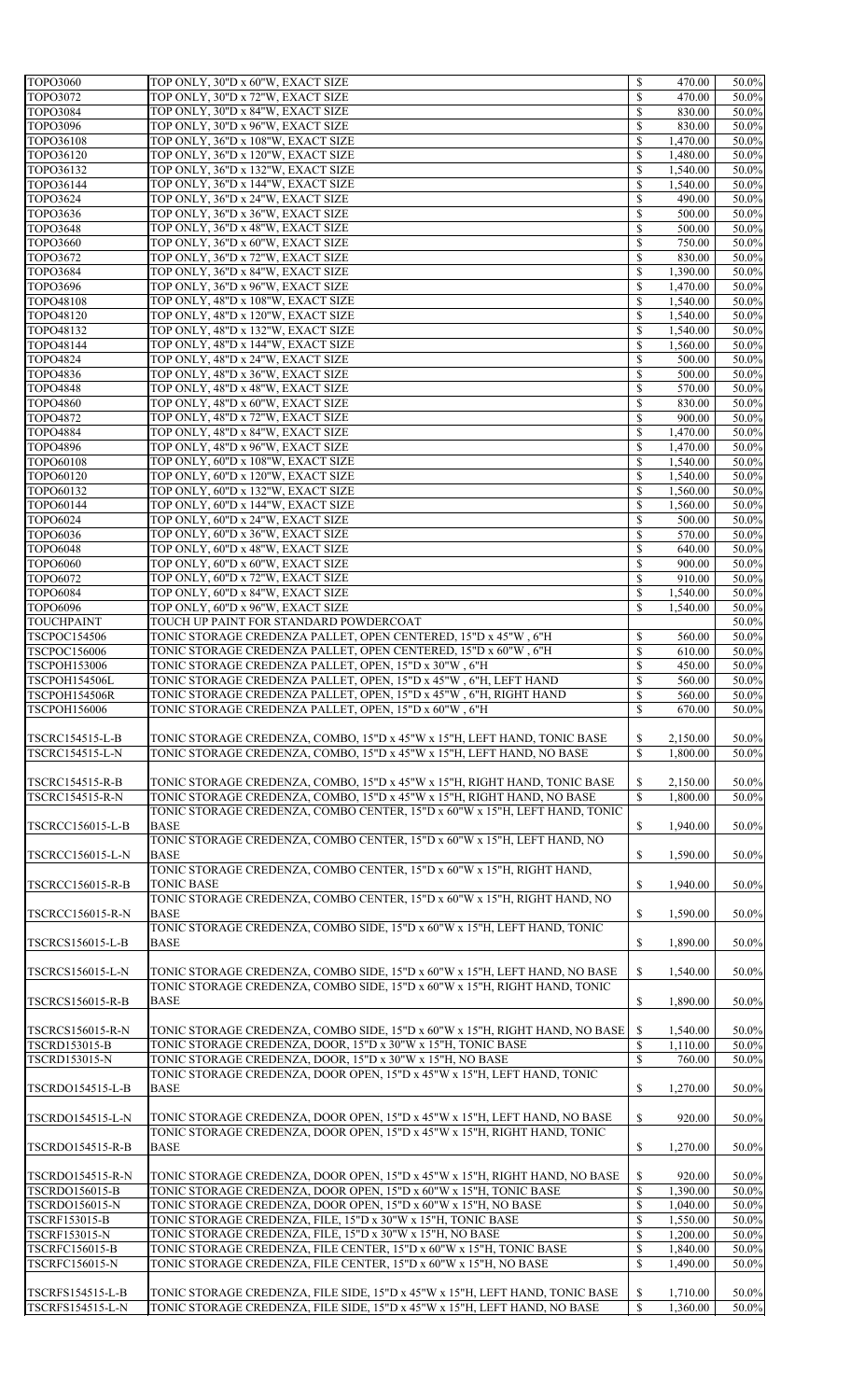| <b>TSCRFS154515-R-B</b> | TONIC STORAGE CREDENZA, FILE SIDE, 15"D x 45"W x 15"H, RIGHT HAND, TONIC BASE   \$ |                           | 1,710.00 | 50.0%    |
|-------------------------|------------------------------------------------------------------------------------|---------------------------|----------|----------|
|                         |                                                                                    |                           |          |          |
| <b>TSCRFS154515-R-N</b> | TONIC STORAGE CREDENZA, FILE SIDE, 15"D x 45"W x 15"H, RIGHT HAND, NO BASE         | $\boldsymbol{\mathsf{S}}$ | 1,360.00 | 50.0%    |
| TSCRO153015-B           | TONIC STORAGE CREDENZA, OPEN, 15"D x 30"W x 15"H, TONIC BASE                       | $\mathcal{S}$             | 870.00   | 50.0%    |
| <b>TSCRO153015-N</b>    | TONIC STORAGE CREDENZA, OPEN, 15"D x 30"W x 15"H, NO BASE                          | $\mathcal{S}$             | 520.00   | 50.0%    |
| TSCRO154515-L-B         | TONIC STORAGE CREDENZA, OPEN, 15"D x 45"W x 15"H, LEFT HAND, TONIC BASE            | $\boldsymbol{\mathsf{S}}$ | 1,030.00 | 50.0%    |
| TSCRO154515-L-N         | TONIC STORAGE CREDENZA, OPEN, 15"D x 45"W x 15"H, LEFT HAND, NO BASE               | $\boldsymbol{\mathsf{S}}$ | 680.00   | 50.0%    |
|                         |                                                                                    |                           |          |          |
| <b>TSCRO154515-R-B</b>  | TONIC STORAGE CREDENZA, OPEN, 15"D x 45"W x 15"H, RIGHT HAND, TONIC BASE           | $\mathbb{S}$              | 1,030.00 | 50.0%    |
| <b>TSCRO154515-R-N</b>  | TONIC STORAGE CREDENZA, OPEN, 15"D x 45"W x 15"H, RIGHT HAND, NO BASE              | $\mathcal{S}$             | 680.00   | 50.0%    |
| <b>TSCRO156015-B</b>    | TONIC STORAGE CREDENZA, OPEN, 15"D x 60"W x 15"H, TONIC BASE                       | $\mathcal{S}$             | 1,150.00 | 50.0%    |
| <b>TSCRO156015-N</b>    | TONIC STORAGE CREDENZA, OPEN, 15"D x 60"W x 15"H, NO BASE                          | $\mathcal{S}$             | 800.00   | 50.0%    |
| <b>TSCRSD154515-B</b>   | TONIC STORAGE CREDENZA, SLIDER DOOR, 15"D x 45"W x 15"H, TONIC BASE                | $\boldsymbol{\mathsf{S}}$ | 1,330.00 | 50.0%    |
| <b>TSCRSD154515-N</b>   | TONIC STORAGE CREDENZA, SLIDER DOOR, 15"D x 45"W x 15"H, NO BASE                   | $\mathcal{S}$             | 980.00   | 50.0%    |
| <b>TSCRSD156015-B</b>   | TONIC STORAGE CREDENZA, SLIDER DOOR, 15"D x 60"W x 15"H, TONIC BASE                | $\mathcal{S}$             | 1,470.00 | 50.0%    |
| <b>TSCRSD156015-N</b>   | TONIC STORAGE CREDENZA, SLIDER DOOR, 15"D x 60"W x 15"H, NO BASE                   | $\boldsymbol{\mathsf{S}}$ | 1,120.00 | 50.0%    |
| TTP301221-N             | WATSON STORAGE TROLLEY, 30"D x 12"W x 21"H                                         | $\mathcal{S}$             | 1,100.00 | 50.0%    |
| TTP301221-P             | WATSON STORAGE TROLLEY, 30"D x 12"W x 21"H, WITH CUSHION                           | $\boldsymbol{\mathsf{S}}$ | 1,200.00 | 50.0%    |
| TTP301521-N             | WATSON STORAGE TROLLEY, 30"D x 15"W x 21"H                                         | $\mathcal{S}$             | 1,170.00 | 50.0%    |
|                         |                                                                                    |                           |          | 50.0%    |
| TTP301521-P             | WATSON STORAGE TROLLEY, 30"D x 15"W x 21"H, WITH CUSHION                           | $\boldsymbol{\mathsf{S}}$ | 1,270.00 |          |
| TTS092220               | WATSON STORAGE STASH, 9"D x 22"W x 20"H                                            | $\mathcal{S}$             | 460.00   | 50.0%    |
|                         | TONIC SIMPLE MEDIA, TAPERED RECTANGLE, 54"D X 60"W X 52"H (SURFACE: 48"D x         |                           |          |          |
| TWTMT546052             | 54"W x 28-1/2"H)                                                                   | $\boldsymbol{\mathsf{S}}$ | 2,730.00 | 50.0%    |
|                         | TONIC SIMPLE MEDIA, TAPERED RECTANGLE, 54"D X 66"W X 52"H (SURFACE: 54"D x         |                           |          |          |
| TWTMT546652             | 54"W x 28-1/2"H)                                                                   | $\mathbb{S}$              | 2,730.00 | 50.0%    |
|                         | TONIC SIMPLE MEDIA, TAPERED RECTANGLE, 54"D X 72"W X 52"H (SURFACE: 60"D x         |                           |          |          |
| TWTMT547252             | 54"W x 28-1/2"H)                                                                   | $\mathbb{S}$              | 2,730.00 | 50.0%    |
|                         |                                                                                    |                           |          |          |
|                         | TONIC SIMPLE MEDIA, TAPERED RECTANGLE, 60"D X 60"W X 52"H (SURFACE: 48"D x         |                           |          |          |
| <b>TWTMT606052</b>      | $60''W \times 28-1/2''H$                                                           | <sup>S</sup>              | 2,730.00 | 50.0%    |
|                         | TONIC SIMPLE MEDIA, TAPERED RECTANGLE, 60"D X 66"W X 52"H (SURFACE: 54"D x         |                           |          |          |
| TWTMT606652             | $60''W \times 28-1/2''H$                                                           | $\mathbb{S}$              | 2,730.00 | 50.0%    |
|                         | TONIC SIMPLE MEDIA, TAPERED RECTANGLE, 60"D X 72"W X 52"H (SURFACE: 60"D x         |                           |          |          |
| TWTMT607252             | $60''W \times 28-1/2''H$                                                           | $\boldsymbol{\mathsf{S}}$ | 2,730.00 | 50.0%    |
|                         | TONIC SIMPLE MEDIA, TAPERED RECTANGLE, 66"D X 60"W X 52"H (SURFACE: 48"D x         |                           |          |          |
| TWTMT666052             | $66''W \times 28-1/2''H$                                                           | $\mathbb{S}$              | 2,730.00 | 50.0%    |
|                         | TONIC SIMPLE MEDIA, TAPERED RECTANGLE, 66"D X 66"W X 52"H (SURFACE: 54"D x         |                           |          |          |
|                         |                                                                                    |                           |          |          |
| TWTMT666652             | 66"W x 28-1/2"H)                                                                   | $\boldsymbol{\mathsf{S}}$ | 2,730.00 | 50.0%    |
|                         | TONIC SIMPLE MEDIA, TAPERED RECTANGLE, 66"D X 72"W X 52"H (SURFACE: 60"D x         |                           |          |          |
| TWTMT667252             | $66''W \times 28-1/2''H$                                                           | $\mathbb{S}$              | 2,730.00 | 50.0%    |
|                         | TONIC SIMPLE MEDIA, TAPERED RECTANGLE, 72"D X 60"W X 52"H (SURFACE: 48"D x         |                           |          |          |
| TWTMT726052             | 72"W x 28-1/2"H)                                                                   | $\boldsymbol{\mathsf{S}}$ | 2,730.00 | 50.0%    |
|                         | TONIC SIMPLE MEDIA, TAPERED RECTANGLE, 72"D X 66"W X 52"H (SURFACE: 54"D x         |                           |          |          |
| TWTMT726652             | 72"W x 28-1/2"H)                                                                   | $\mathbb{S}$              | 2,730.00 | 50.0%    |
|                         | TONIC SIMPLE MEDIA, TAPERED RECTANGLE, 72"D X 72"W X 52"H (SURFACE: 60"D x         |                           |          |          |
| TWTMT727252             | 72"W x 28-1/2"H)                                                                   | $\mathbb{S}$              | 2,730.00 | 50.0%    |
| TWTRC4828               | TONIC ROUND TABLE WITH ROTATING CENTER, 48" DIA x 28.5"H                           | $\mathcal{S}$             | 1,840.00 | 50.0%    |
|                         |                                                                                    |                           |          |          |
| TWTRC6028               | TONIC ROUND TABLE WITH ROTATING CENTER, 60" DIA x 28.5"H                           | $\mathcal{S}$             | 2,290.00 | 50.0%    |
| <b>TWTRE364828</b>      | TONIC SIMPLE TABLE, RECTANGLE, 36"D x 48"W x 28.5"H                                | $\mathcal{S}$             | 1,070.00 | 50.0%    |
| <b>TWTRE366028</b>      | TONIC SIMPLE TABLE, RECTANGLE, 36"D x 60"W x 28.5"H                                | $\mathcal{S}$             | 1,190.00 | 50.0%    |
| <b>TWTRE367228</b>      | TONIC SIMPLE TABLE, RECTANGLE, 36"D x 72"W x 28.5"H                                | $\mathcal{S}$             | 1,250.00 | 50.0%    |
| <b>TWTRE369628</b>      | TONIC SIMPLE TABLE, RECTANGLE, 36"D x 96"W x 28.5"H                                | $\mathcal{S}$             | 1,720.00 | 50.0%    |
| <b>TWTRE484828</b>      | TONIC SIMPLE TABLE, RECTANGLE, 48"D x 48"W x 28.5"H                                | $\mathcal{S}$             | 1,180.00 | 50.0%    |
| <b>TWTRE486028</b>      | TONIC SIMPLE TABLE, RECTANGLE, 48"D x 60"W x 28.5"H                                | $\mathbb{S}$              | 1,330.00 | 50.0%    |
| <b>TWTRE487228</b>      | TONIC SIMPLE TABLE, RECTANGLE, 48"D x 72"W x 28.5"H                                | $\mathcal{S}$             | 1,530.00 | 50.0%    |
| <b>TWTRE489628</b>      | TONIC SIMPLE TABLE, RECTANGLE, 48"D x 96"W x 28.5"H                                | $\mathcal{S}$             | 2,130.00 | 50.0%    |
| <b>TWTRE606028</b>      | TONIC SIMPLE TABLE, RECTANGLE, 60"D x 60"W x 28.5"H                                | $\mathcal{S}$             | 1,410.00 | 50.0%    |
| TWTRO4828               | TONIC SIMPLE TABLE, ROUND, 48" x 28.5"H                                            | $\mathbb{S}$              | 1,110.00 | 50.0%    |
|                         |                                                                                    |                           |          |          |
| <b>TWTRO6028</b>        | TONIC SIMPLE TABLE, ROUND, 60" x 28.5"H                                            | $\mathbb{S}$              | 1,410.00 | 50.0%    |
| <b>WABIN</b>            | <b>SEIRI BIN, SET OF 4</b>                                                         | <sup>\$</sup>             | 140.00   | $50.0\%$ |
| <b>WACHR</b>            | WATSON SEVEN CPU HOLDER, SEVEN DESK RAIL MOUNT, 19"D 8"W 21"H                      | $\mathbb{S}$              | 230.00   | 50.0%    |
| <b>WACHU</b>            | WATSON UNIVERSAL CPU HOLDER, UNDERDESK MOUNT, 19"D 8"W 21"H                        | $\boldsymbol{\mathsf{S}}$ | 230.00   | 50.0%    |
| WACMF43                 | WATSON FABRIC CABLE SLEEVE, FOR DESK TO BAHN RACEWAY, 43" LONG                     | $\boldsymbol{\mathsf{S}}$ | 140.00   | 50.0%    |
| WACMS41                 | WATSON CABLE STRIP, BLACK, FOR DESK TO BAHN RACEWAY, 41" LONG                      | $\mathcal{S}$             | 60.00    | 50.0%    |
| <b>WAGDQ</b>            | <b>GANGING BRACKET OUAD, Black</b>                                                 | $\mathcal{S}$             | 70.00    | 50.0%    |
| <b>WAGDS</b>            | GANGING CLIP, SMALL (FOR 90 EDGE)                                                  | $\mathcal{S}$             | 55.00    | 50.0%    |
| <b>WAGDU</b>            | GANGING BRACKET STANDARD, PAIR, Black                                              | $\mathcal{S}$             | 80.00    | 50.0%    |
| <b>WAGDX</b>            | GANGING CLIP, LARGE (FOR KNIFE EDGE)                                               | $\mathcal{S}$             | 110.00   | 50.0%    |
| <b>WAIEN</b>            | E-CHAIN, EXTENDED RANGE RAIL MOUNT                                                 | $\mathcal{S}$             | 160.00   | 50.0%    |
| <b>WAIER</b>            | E-CHAIN, EXTENDED RANGE RACEWAY MOUNT                                              | $\mathcal{S}$             | 160.00   | 50.0%    |
|                         |                                                                                    |                           |          |          |
| <b>WAISN</b>            | E-CHAIN, STANDARD RANGE RAIL MOUNT                                                 | $\mathcal{S}$             | 130.00   | 50.0%    |
| <b>WAISR</b>            | E-CHAIN, STANDARD RANGE RACEWAY MOUNT                                              | $\mathcal{S}$             | 130.00   | 50.0%    |
| <b>WAKEY-CHG</b>        | CHANGE TOOL, STANDARD LOCK (078500)                                                | $\mathcal{S}$             | 40.00    | 50.0%    |
| <b>WAKEY-GDL</b>        | MASTER KEY, GUUB DIGITAL (0000597)                                                 | $\mathcal{S}$             | 70.00    | 50.0%    |
| <b>WAKEY-STD</b>        | MASTER KEY, STANDARD LOCK (082000)                                                 | $\mathcal{S}$             | 30.00    | 50.0%    |
| WALFR30                 | ACCESSORY RAIL KIT FOR SIDE TO SIDE FILING, 30"W                                   | $\mathcal{S}$             | 120.00   | 50.0%    |
| WALFR36                 | ACCESSORY RAIL KIT FOR SIDE TO SIDE FILING, 36"W                                   | $\mathcal{S}$             | 130.00   | 50.0%    |
|                         | WATSON ACCESSORY MOBILE SCREEN, PIN-STYLE, LANDSCAPE ORIENTATION (3                |                           |          |          |
|                         |                                                                                    |                           |          |          |
| WAMSL4648               | POINT BASE), 46"H X 48"W                                                           | $\boldsymbol{\mathsf{S}}$ | 1,420.00 | 50.0%    |
|                         | WATSON ACCESSORY MOBILE SCREEN, PIN-STYLE, LANDSCAPE ORIENTATION (3                |                           |          |          |
|                         | POINT BASE), 46"H X 54"W                                                           | $\boldsymbol{\mathsf{S}}$ | 1,420.00 | 50.0%    |
| WAMSL4654               |                                                                                    |                           |          |          |
|                         | WATSON ACCESSORY MOBILE SCREEN, PIN-STYLE, LANDSCAPE ORIENTATION (3                |                           |          |          |
|                         | POINT BASE), 46"H X 60"W                                                           | $\boldsymbol{\mathsf{S}}$ | 1,420.00 |          |
| WAMSL4660               | WATSON ACCESSORY MOBILE SCREEN, PIN-STYLE, LANDSCAPE ORIENTATION (3                |                           |          | 50.0%    |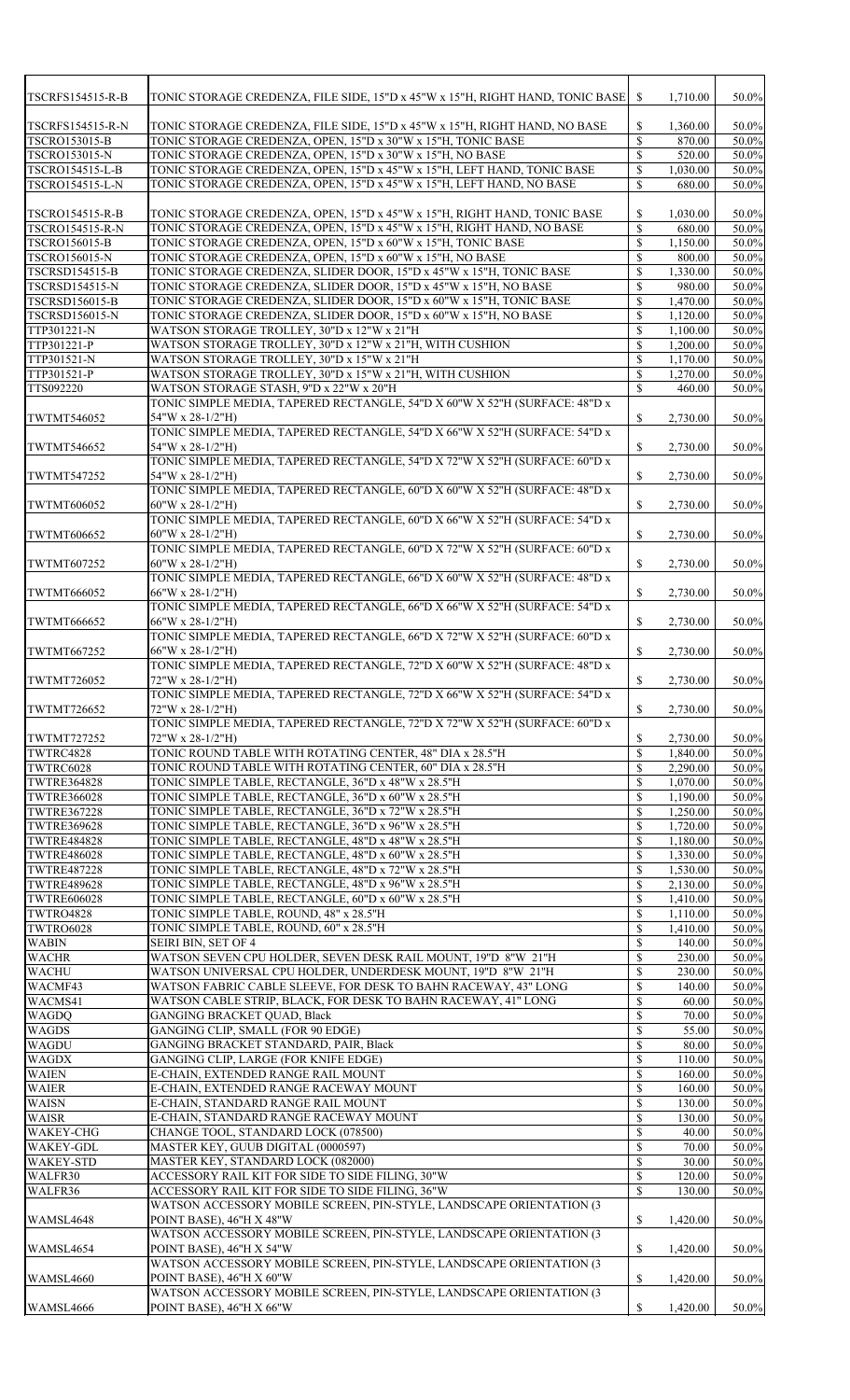| WAMSL4672                              | WATSON ACCESSORY MOBILE SCREEN, PIN-STYLE, LANDSCAPE ORIENTATION (3<br>POINT BASE), 46"H X 72"W                                   | $\mathbb{S}$                   | 1,420.00             | 50.0%          |
|----------------------------------------|-----------------------------------------------------------------------------------------------------------------------------------|--------------------------------|----------------------|----------------|
|                                        | WATSON ACCESSORY MOBILE SCREEN, PIN-STYLE, LANDSCAPE ORIENTATION (3                                                               |                                |                      |                |
| WAMSL5248                              | POINT BASE), 52"H X 48"W                                                                                                          | $\mathbb{S}$                   | 1,420.00             | 50.0%          |
| WAMSL5254                              | WATSON ACCESSORY MOBILE SCREEN, PIN-STYLE, LANDSCAPE ORIENTATION (3<br>POINT BASE), 52"H X 54"W                                   | $\mathbb{S}$                   |                      | 50.0%          |
|                                        | WATSON ACCESSORY MOBILE SCREEN, PIN-STYLE, LANDSCAPE ORIENTATION (3                                                               |                                | 1,540.00             |                |
| WAMSL5260                              | POINT BASE), 52"H X 60"W                                                                                                          | $\mathbb{S}$                   | 1,540.00             | 50.0%          |
|                                        | WATSON ACCESSORY MOBILE SCREEN, PIN-STYLE, LANDSCAPE ORIENTATION (3                                                               |                                |                      |                |
| WAMSL5266                              | POINT BASE), 52"H X 66"W<br>WATSON ACCESSORY MOBILE SCREEN, PIN-STYLE, LANDSCAPE ORIENTATION (3                                   | $\mathbb{S}$                   | 1,540.00             | 50.0%          |
| WAMSL5272                              | POINT BASE), 52"H X 72"W                                                                                                          | $\mathbb{S}$                   | 1,540.00             | 50.0%          |
|                                        | WATSON ACCESSORY MOBILE SCREEN, PIN-STYLE, PORTRAIT ORIENTATION (4                                                                |                                |                      |                |
| WAMSP6040                              | POINT BASE), 60"H X 40"W                                                                                                          | $\mathbb{S}$                   | 1,420.00             | 50.0%          |
| WAMSP6046                              | WATSON ACCESSORY MOBILE SCREEN, PIN-STYLE, PORTRAIT ORIENTATION (4<br>POINT BASE), 60"H X 46"W                                    | $\mathbb{S}$                   | 1,420.00             | 50.0%          |
|                                        | WATSON ACCESSORY MOBILE SCREEN, PIN-STYLE, PORTRAIT ORIENTATION (4                                                                |                                |                      |                |
| WAMSP6052                              | POINT BASE), 60"H X 52"W                                                                                                          | $\mathbb{S}$                   | 1,540.00             | 50.0%          |
|                                        | WATSON ACCESSORY MOBILE SCREEN, PIN-STYLE, PORTRAIT ORIENTATION (4                                                                |                                |                      |                |
| WAMSP6640                              | POINT BASE), 66"H X 40"W<br>WATSON ACCESSORY MOBILE SCREEN, PIN-STYLE, PORTRAIT ORIENTATION (4                                    | $\mathbb{S}$                   | 1,420.00             | 50.0%          |
| WAMSP6646                              | POINT BASE), 66"H X 46"W                                                                                                          | $\mathbb{S}$                   | 1,420.00             | 50.0%          |
|                                        | WATSON ACCESSORY MOBILE SCREEN, PIN-STYLE, PORTRAIT ORIENTATION (4                                                                |                                |                      |                |
| WAMSP6652                              | POINT BASE), 66"H X 52"W<br>WATSON ACCESSORY MOBILE SCREEN, PIN-STYLE, PORTRAIT ORIENTATION (4                                    | $\mathbb{S}$                   | 1,540.00             | 50.0%          |
| WAMSP7240                              | POINT BASE), 72"H X 40"W                                                                                                          | $\mathbb{S}$                   | 1,420.00             | 50.0%          |
|                                        | WATSON ACCESSORY MOBILE SCREEN, PIN-STYLE, PORTRAIT ORIENTATION (4                                                                |                                |                      |                |
| WAMSP7246                              | POINT BASE), 72"H X 46"W                                                                                                          | $\mathbb{S}$                   | 1,420.00             | 50.0%          |
|                                        | WATSON ACCESSORY MOBILE SCREEN, PIN-STYLE, PORTRAIT ORIENTATION (4                                                                |                                |                      |                |
| WAMSP7252                              | POINT BASE), 72"H X 52"W<br>BURELE POWER MODULE, EDGE-MOUNT, 2 POWER 1 DATA/BLANK, DUAL USB                                       |                                | 1,540.00             | 50.0%          |
| WAPB21USBC-120                         | CHARGER, PLUG, WHITE, 120"L                                                                                                       | $\boldsymbol{\mathsf{S}}$      | 470.00               | 50.0%          |
|                                        | BURELE POWER MODULE, EDGE-MOUNT, 2 POWER 1 DATA/BLANK, DUAL USB                                                                   |                                |                      |                |
| WAPB21USBC-72                          | CHARGER, PLUG, WHITE, 72"L                                                                                                        | \$<br>$\mathbb{S}$             | 470.00               | 50.0%          |
| WAPI-H-144<br>WAPI-H-72                | WATSON POWER RACEWAY INFEED, HARDWIRE, 144" WHIP<br>WATSON POWER RACEWAY INFEED, HARDWIRE, 72" WHIP                               | $\mathbb{S}$                   | 210.00<br>150.00     | 50.0%<br>50.0% |
| WAPI-NY-18                             | WATSON POWER RACEWAY INFEED, NEW YORK, 18" WHIP                                                                                   | $\mathbb{S}$                   | 410.00               | 50.0%          |
|                                        |                                                                                                                                   |                                |                      |                |
| WAPI-SF-144                            | WATSON POWER RACEWAY INFEED, SAN FRANCISCO (LIQUID TIGHT), 144" WHIP                                                              | $\boldsymbol{\mathsf{S}}$      | 420.00               | 50.0%          |
| WAPI-SF-72                             | WATSON POWER RACEWAY INFEED, SAN FRANCISCO (LIQUID TIGHT), 72" WHIP                                                               | $\mathbb{S}$                   | 270.00               | 50.0%          |
| WAPI-SGL-73                            | WATSON POWER RACEWAY INFEED, SINGLE CIRCUIT, 73" WHIP                                                                             | $\mathcal{S}$                  | 180.00               | 50.0%          |
| WAPJ15<br>WAPJ31                       | WATSON POWER RACEWAY JUMPER, 15" WHIP<br>WATSON POWER RACEWAY JUMPER, 31" WHIP                                                    | $\mathcal{S}$<br>$\mathcal{S}$ | 100.00<br>100.00     | 50.0%<br>50.0% |
| WAPJ37                                 | WATSON POWER RACEWAY JUMPER, 37" WHIP                                                                                             | $\mathbb{S}$                   | 110.00               | 50.0%          |
| WAPJ43                                 | WATSON POWER RACEWAY JUMPER, 43" WHIP                                                                                             | $\mathcal{S}$                  | 110.00               | 50.0%          |
| WAPJ49                                 | WATSON POWER RACEWAY JUMPER, 49" WHIP                                                                                             | $\mathcal{S}$                  | 140.00               | 50.0%          |
| WAPJ55                                 | WATSON POWER RACEWAY JUMPER, 55" WHIP                                                                                             | $\mathbb{S}$                   | 140.00               | 50.0%          |
| WAPJ61                                 | WATSON POWER RACEWAY JUMPER, 61" WHIP                                                                                             | $\mathbb{S}$                   | 160.00               | 50.0%          |
| WAPJ63                                 | WATSON POWER RACEWAY JUMPER, 63" WHIP                                                                                             | $\mathcal{S}$                  | 160.00               | 50.0%          |
| WAPJ67                                 | WATSON POWER RACEWAY JUMPER, 67" WHIP                                                                                             | $\mathcal{S}$                  | 160.00               | 50.0%          |
| WAPJ73                                 | WATSON POWER RACEWAY JUMPER, 73" WHIP                                                                                             | $\mathbb{S}$                   | 160.00               | 50.0%          |
| WAPJ79                                 | WATSON POWER RACEWAY JUMPER, 79" WHIP                                                                                             | $\mathbb{S}$                   | 180.00               | 50.0%          |
| WATLW-Q                                | WATSON WAVE TASK LIGHT, LED, Standard Clamp (1-1/2")                                                                              | $\mathbb{S}$                   | 550.00               | 50.0%          |
| WAWH27                                 | WIRE MANAGER, HORIZONTAL, 15" FINISHED WIDTH                                                                                      | $\mathcal{S}$                  | 80.00                | 50.0%          |
| WAWH33                                 | WIRE MANAGER, HORIZONTAL, 21" FINISHED WIDTH                                                                                      | $\mathcal{S}$                  | 90.00                | 50.0%          |
| WAWH39                                 | WIRE MANAGER, HORIZONTAL, 27" FINISHED WIDTH                                                                                      | $\mathbb{S}$                   | 90.00                | 50.0%          |
| WAWH45                                 | WIRE MANAGER, HORIZONTAL, 33" FINISHED WIDTH                                                                                      | $\mathbb{S}$                   | 90.00                | 50.0%          |
| WAWH51                                 | WIRE MANAGER, HORIZONTAL, 39" FINISHED WIDTH                                                                                      | $\mathcal{S}$                  | 100.00               | 50.0%          |
| WAWH57                                 | WIRE MANAGER, HORIZONTAL, 45" FINISHED WIDTH                                                                                      | \$                             | 100.00               | 50.0%          |
| WAWH63                                 | WIRE MANAGER, HORIZONTAL, 51" FINISHED WIDTH                                                                                      |                                | 110.00               | $50.0\%$       |
| WAWH69                                 | WIRE MANAGER, HORIZONTAL, 57" FINISHED WIDTH                                                                                      | $\mathbb{S}$                   | 110.00               | 50.0%          |
| WAWH75                                 | WIRE MANAGER, HORIZONTAL, 63" FINISHED WIDTH                                                                                      | $\mathbb{S}$                   | 110.00               | 50.0%          |
| WAWH81                                 | WIRE MANAGER, HORIZONTAL, 69" FINISHED WIDTH                                                                                      | \$                             | 120.00               | 50.0%          |
| WAWH87                                 | WIRE MANAGER, HORIZONTAL, 75" FINISHED WIDTH                                                                                      | $\mathcal{S}$                  | 120.00               | 50.0%          |
| <b>WEM203060M</b>                      | ETCH MOBILE MARKERBOARD, 20"D x 30"W x 60"H                                                                                       | $\mathcal{S}$                  | 1,680.00             | 50.0%          |
| WEM203072M                             | ETCH MOBILE MARKERBOARD, 20"D x 30"W x 72"H                                                                                       | $\mathbb{S}$                   | 1,810.00             | 50.0%          |
| <b>WEM203660M</b><br><b>WEM203672M</b> | ETCH MOBILE MARKERBOARD, 20"D x 36"W x 60"H<br>ETCH MOBILE MARKERBOARD, 20"D x 36"W x 72"H                                        | $\mathbb{S}$<br>$\mathcal{S}$  | 1,680.00<br>1,810.00 | 50.0%<br>50.0% |
| <b>WEM204260M</b>                      | ETCH MOBILE MARKERBOARD, 20"D x 42"W x 60"H                                                                                       | $\mathbb{S}$                   | 1,680.00             | 50.0%          |
| WEM204272M                             | ETCH MOBILE MARKERBOARD, 20"D x 42"W x 72"H                                                                                       | $\mathbb{S}$                   | 1,810.00             | 50.0%          |
| <b>WEM204660M</b>                      | ETCH MOBILE MARKERBOARD, 20"D x 46"W x 60"H                                                                                       | $\mathbb{S}$                   | 1,680.00             | 50.0%          |
| WEM204672M                             | ETCH MOBILE MARKERBOARD, 20"D x 46"W x 72"H                                                                                       | $\mathcal{S}$                  | 1,810.00             | 50.0%          |
| <b>WEMC020304</b>                      | ETCH MARKER CUP, 2"D x 3"W x 4"H                                                                                                  | \$                             | 70.00                | 50.0%          |
| <b>WEME1010</b>                        | ETCH MARKER MICROFIBER CLOTH, 10" X 10"                                                                                           | $\mathbb{S}$                   | 40.00                | 50.0%          |
| <b>WEMH020103</b>                      | ETCH MARKER CLIP, PAIR                                                                                                            | \$                             | 50.00                | 50.0%          |
| <b>WEMS031603</b>                      | ETCH MARKER SHELF, 3"D x 16"W x 3"H                                                                                               | $\mathcal{S}$                  | 70.00                | 50.0%          |
| <b>WGAADAPTER</b>                      | ACCESSORY DATA PORT ADAPTERS (ASSORTED SET)                                                                                       | \$                             | 20.00                | 50.0%          |
| <b>WGADATAPLATE</b>                    | <b>ACCESSORY DATA PLATE, 2 PORT</b>                                                                                               | $\mathbb{S}$                   | 20.00                | 50.0%          |
| WPPB120                                | PLUG-IN, MHOB, 2 POWER, 1 USB, SILVER, 120", REQUIRES CUTOUT [MHOB-3]                                                             | $\mathbb{S}$                   | 460.00               | 50.0%          |
| WPPB120-DNQ                            | PLUG-IN, MHOB, 2 POWER, 1 USB, SILVER, 120", REQUIRES CUTOUT [MHOB-3]                                                             |                                |                      | 50.0%          |
| <b>WPPB3120</b>                        | PLUG-IN, MHOB, 3 POWER, 2 USB, SILVER, 120", REQUIRES CUTOUT [MHOB-5]                                                             | $\mathbb{S}$                   | 600.00               | 50.0%          |
| WPPB3120-DNQ                           | PLUG-IN, MHOB, 3 POWER, 2 USB, SILVER, 120", REQUIRES CUTOUT [MHOB-5]                                                             |                                |                      | 50.0%          |
| WPPD120                                | PLUG-IN, DEAN, 2 POWER, 1 USB, WHITE, 120", EDGE MOUNT<br>WATSON TABLE ACCESSORIES DEAN IN-SURFACE, 2 POWER, 1 USB 2-PORT CHARGER | $\mathcal{S}$                  | 410.00               | 50.0%          |
| WPPD2C120                              | , 120" CHICAGO HARDWIRE WHIP                                                                                                      | \$                             | 580.00               | 50.0%          |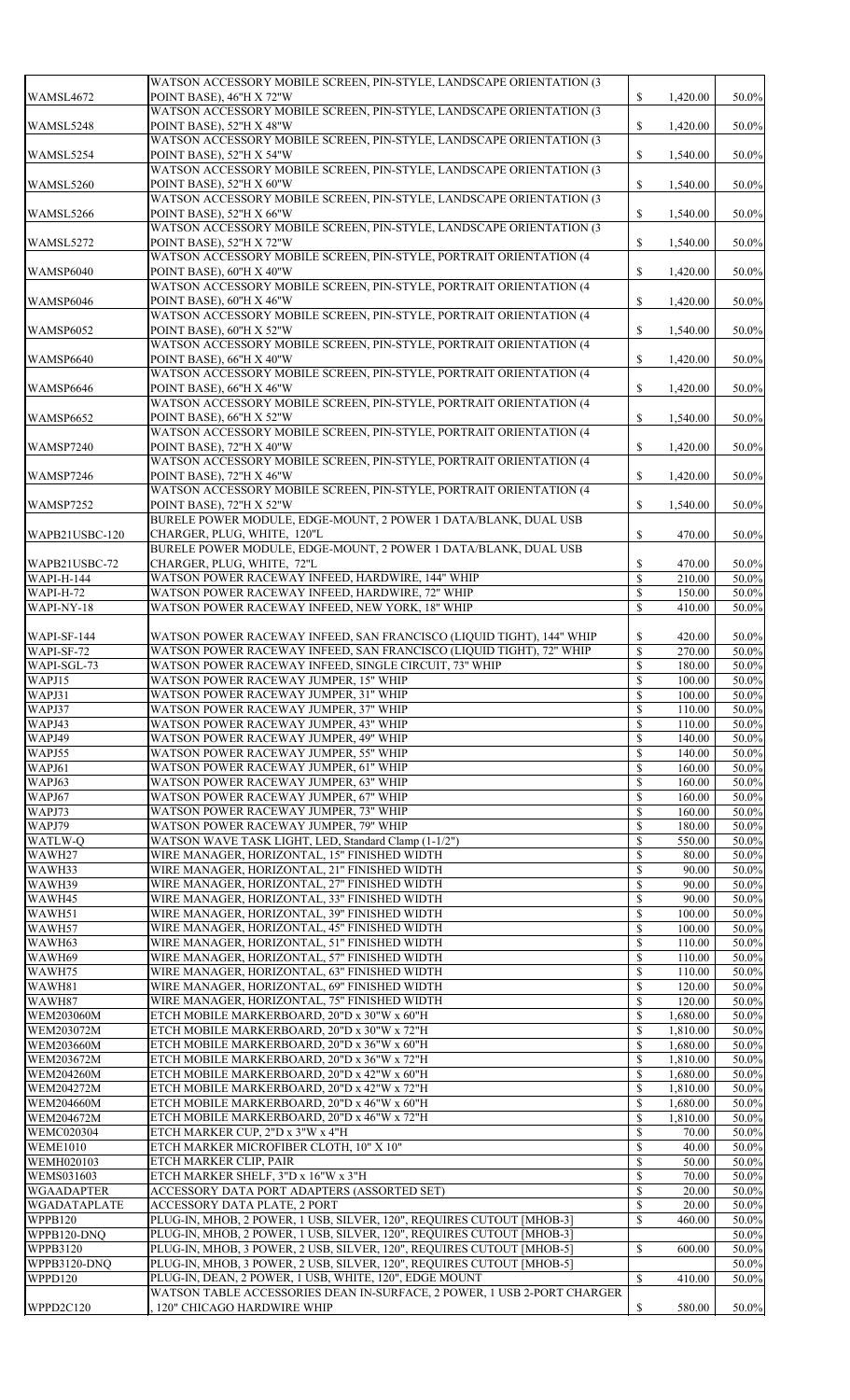| WPPD2H120                                       | WATSON TABLE ACCESSORIES DEAN IN-SURFACE, 2 POWER, 1 USB 2-PORT CHARGER<br><b>120" HARDWIRE WHIP</b>                                     | $\mathbb{S}$              | 530.00 | 50.0%          |
|-------------------------------------------------|------------------------------------------------------------------------------------------------------------------------------------------|---------------------------|--------|----------------|
| WPPD2P120                                       | WATSON TABLE ACCESSORIES DEAN IN-SURFACE, 2 POWER, 1 USB 2-PORT CHARGER<br>120" CORD                                                     | $\mathbb{S}$              | 420.00 | 50.0%          |
| WPPDC120                                        | WATSON TABLE ACCESSORIES DEAN IN-SURFACE, 3 POWER, 120" CHICAGO<br><b>HARDWIRE WHIP</b>                                                  | $\boldsymbol{\mathsf{S}}$ | 530.00 | 50.0%          |
|                                                 |                                                                                                                                          |                           |        |                |
| WPPDH120                                        | WATSON TABLE ACCESSORIES DEAN IN-SURFACE, 3 POWER, 120" HARDWIRE WHIP                                                                    | $\boldsymbol{\mathsf{S}}$ | 480.00 | 50.0%          |
| WPPDP120                                        | WATSON TABLE ACCESSORIES DEAN IN-SURFACE, 3 POWER, 120" CORD<br>WATSON TABLE ACCESSORIES ELLORA 4-PORT, 2 POWER, 1 USB 2-PORT CHARGER, 1 | $\mathbb{S}$              | 370.00 | 50.0%          |
| WPPEC120                                        | OPEN, 120" CHICAGO HARDWIRE WHIP<br>WATSON TABLE ACCESSORIES ELLORA 4-PORT, 2 POWER, 1 USB 2-PORT CHARGER, 1                             | $\boldsymbol{\mathsf{S}}$ | 840.00 | 50.0%          |
| WPPEH120                                        | OPEN, 120" HARDWIRE WHIP<br>WATSON TABLE ACCESSORIES ELLORA 4-PORT, 2 POWER, 1 USB 2-PORT CHARGER, 1                                     | $\boldsymbol{\mathsf{S}}$ | 790.00 | 50.0%          |
| WPPEP120                                        | OPEN, 120" CORD                                                                                                                          | $\boldsymbol{\mathsf{S}}$ | 690.00 | 50.0%          |
| WPPH120                                         | PLUG-IN, MHO, 2 POWER, 1 USB, 1 DATA, SILVER, 120", REQUIRES CUTOUT [MHO-4]                                                              | $\boldsymbol{\mathsf{S}}$ | 540.00 | 50.0%          |
| WPPH120-DNQ                                     | PLUG-IN, MHO, 2 POWER, 1 USB, 1 DATA, SILVER, 120", REQUIRES CUTOUT [MHO-4]                                                              |                           |        | 50.0%          |
| <b>WPPM120</b>                                  | PLUG-IN, MINIPORT, 2 POWER, 2 DATA, SILVER, 120", REQUIRES CUTOUT [MINIPORT-4]] \$                                                       |                           | 260.00 | 50.0%          |
| WPPM120-DNQ                                     | PLUG-IN, MINIPORT, 2 POWER, 2 DATA, SILVER, 120", REQUIRES CUTOUT [MINIPORT-4]                                                           |                           |        | 50.0%          |
| WPPN120                                         | PLUG-IN, NACRE, 2 POWER, 1 USB, 1 DATA, WHITE, 120", REQUIRES CUTOUT [NACRE-4]] \$                                                       |                           | 530.00 | 50.0%          |
| WPPN120-DNQ                                     | PLUG-IN, NACRE, 2 POWER, 1 USB, 1 DATA, WHITE, 120", REQUIRES CUTOUT [NACRE-4]                                                           |                           |        | 50.0%          |
| <b>WPPN3120</b>                                 | PLUG-IN, NACRE, 3 POWER, 1 USB, WHITE, 120", REQUIRES CUTOUT [NACRE-4]                                                                   | $\mathbb{S}$              | 450.00 | 50.0%          |
| WPPN3120-DNQ                                    | PLUG-IN, NACRE, 3 POWER, 1 USB, WHITE, 120", REQUIRES CUTOUT [NACRE-4]                                                                   |                           |        | 50.0%          |
|                                                 | INTERLINK iQ 2.0, MHOB, 2 POWER, 1 USB, SILVER, 60" ADDER, REQUIRES CUTOUT                                                               |                           |        |                |
| WPQ2B60                                         | [ $MHOB-3$ ]                                                                                                                             | $\boldsymbol{\mathsf{S}}$ | 530.00 | 50.0%          |
| WPQ2J36                                         | INTERLINK iQ 2.0, JUMPER, 36"                                                                                                            | $\mathcal{S}$             | 120.00 | 50.0%          |
| WPQ2JT12                                        | INTERLINK iQ 2.0 TO 1.0 TRANSITION JUMPER, 12"                                                                                           | $\mathbb{S}$              | 100.00 | 50.0%          |
| WPQ2JT36                                        | INTERLINK iQ 2.0 TO 1.0 TRANSITION JUMPER, 36"<br>INTERLINK iQ 2.0, NACRE, 2 POWER, 1 USB, 1 DATA, WHITE, 60" ADDER, REQUIRES            | $\mathbb{S}$              | 110.00 | 50.0%          |
| WPQ2N60                                         | <b>CUTOUT [NACRE-4]</b>                                                                                                                  | $\boldsymbol{\mathsf{S}}$ | 470.00 | 50.0%          |
| WPQ2S72                                         | INTERLINK iQ 2.0, STARTER BOX, 72"                                                                                                       | $\overline{\mathcal{S}}$  | 490.00 | 50.0%          |
|                                                 | INTERLINK iQ, MHOB, 2 POWER, 1 USB, SILVER, 60" ADDER, REQUIRES CUTOUT [MHOB-                                                            |                           |        |                |
| WPQB60                                          | 3                                                                                                                                        | $\boldsymbol{\mathsf{S}}$ | 530.00 | 50.0%          |
| WPQJ36                                          | <b>INTERLINK iQ, JUMPER, 36"</b>                                                                                                         | $\mathcal{S}$             | 120.00 | 50.0%          |
|                                                 | INTERLINK iQ, NACRE, 2 POWER, 1 USB, 1 DATA, WHITE, 60" ADDER, REQUIRES                                                                  |                           |        |                |
| WPQN60                                          | <b>CUTOUT [NACRE-4]</b>                                                                                                                  | $\mathbb{S}$              | 470.00 | 50.0%          |
| WPQS72                                          | INTERLINK iQ, STARTER BOX, 72"                                                                                                           | $\mathbb{S}$              | 490.00 | 50.0%          |
|                                                 | WATSON ABOVE TAK SCREEN WITH CABLE TRAY, 24"H x 40"W, 17"H ABOVE                                                                         |                           |        |                |
| WTSAC2440-17A                                   | <b>WORKSURFACE</b><br>WATSON ABOVE TAK SCREEN WITH CABLE TRAY, 24"H x 43"W, 17"H ABOVE                                                   | $\boldsymbol{\mathsf{S}}$ | 560.00 | 50.0%          |
| WTSAC2443-17A                                   | <b>WORKSURFACE</b>                                                                                                                       | $\boldsymbol{\mathsf{S}}$ | 570.00 | 50.0%          |
|                                                 | WATSON ABOVE TAK SCREEN WITH CABLE TRAY, 24"H x 46"W, 17"H ABOVE                                                                         |                           |        |                |
| WTSAC2446-17A                                   | <b>WORKSURFACE</b>                                                                                                                       | $\boldsymbol{\mathsf{S}}$ | 570.00 | 50.0%          |
|                                                 | WATSON ABOVE TAK SCREEN WITH CABLE TRAY, 24"H x 49"W, 17"H ABOVE                                                                         |                           |        |                |
| WTSAC2449-17A                                   | <b>WORKSURFACE</b>                                                                                                                       | $\boldsymbol{\mathsf{S}}$ | 620.00 | 50.0%          |
|                                                 | WATSON ABOVE TAK SCREEN WITH CABLE TRAY, 24"H x 52"W, 17"H ABOVE                                                                         |                           |        |                |
| WTSAC2452-17A                                   | <b>WORKSURFACE</b>                                                                                                                       | $\boldsymbol{\mathsf{S}}$ | 620.00 | 50.0%          |
| WTSAC2455-17A                                   | WATSON ABOVE TAK SCREEN WITH CABLE TRAY, 24"H x 55"W, 17"H ABOVE<br><b>WORKSURFACE</b>                                                   | $\boldsymbol{\mathsf{S}}$ | 630.00 | 50.0%          |
|                                                 | WATSON ABOVE TAK SCREEN WITH CABLE TRAY, 24"H x 58"W, 17"H ABOVE<br><b>WORKSURFACE</b>                                                   |                           |        |                |
| WTSAC2458-17A                                   | WATSON ABOVE TAK SCREEN WITH CABLE TRAY, 24"H x 61"W, 17"H ABOVE                                                                         | $\boldsymbol{\mathsf{S}}$ | 630.00 | 50.0%          |
| WTSAC2461-17A                                   | <b>WORKSURFACE</b>                                                                                                                       | $\boldsymbol{\mathsf{S}}$ | 650.00 | 50.0%          |
|                                                 | WATSON ABOVE TAK SCREEN WITH CABLE TRAY, 24"H x 64"W, 17"H ABOVE                                                                         |                           |        |                |
| WTSAC2464-17A                                   | <b>WORKSURFACE</b>                                                                                                                       | $\boldsymbol{\mathsf{S}}$ | 650.00 | 50.0%          |
| WTSAC2467-17A                                   | WATSON ABOVE TAK SCREEN WITH CABLE TRAY, 24"H x 67"W, 17"H ABOVE<br><b>WORKSURFACE</b>                                                   | $\boldsymbol{\mathsf{S}}$ | 660.00 | 50.0%          |
|                                                 | WATSON ABOVE TAK SCREEN WITH CABLE TRAY, 24"H x 70"W, 17"H ABOVE                                                                         |                           |        |                |
| WTSAC2470-17A                                   | <b>WORKSURFACE</b><br>WATSON ABOVE TAK SCREEN WITH CABLE TRAY, 24"H x 73"W, 17"H ABOVE                                                   | $\boldsymbol{\mathsf{S}}$ | 660.00 | 50.0%          |
| WTSAC2473-17A                                   | <b>WORKSURFACE</b>                                                                                                                       | $\boldsymbol{\mathsf{S}}$ | 780.00 | 50.0%          |
|                                                 | WATSON ABOVE TAK SCREEN WITH CABLE TRAY, 24"H x 76"W, 17"H ABOVE                                                                         |                           |        |                |
| WTSAC2476-17A                                   | <b>WORKSURFACE</b>                                                                                                                       | $\boldsymbol{\mathsf{S}}$ | 780.00 | 50.0%          |
|                                                 | WATSON ABOVE TAK SCREEN WITH CABLE TRAY, 24"H x 79"W, 17"H ABOVE                                                                         |                           |        |                |
| WTSAC2479-17A                                   | <b>WORKSURFACE</b>                                                                                                                       | $\boldsymbol{\mathsf{S}}$ | 790.00 | 50.0%          |
| WTSAC2482-17A                                   | WATSON ABOVE TAK SCREEN WITH CABLE TRAY, 24"H x 82"W, 17"H ABOVE<br><b>WORKSURFACE</b>                                                   | $\boldsymbol{\mathsf{S}}$ | 790.00 | 50.0%          |
|                                                 | WATSON ABOVE TAK SCREEN WITH CABLE TRAY, 28"H x 40"W, 21"H ABOVE                                                                         |                           |        |                |
| WTSAC2840-21A                                   | <b>WORKSURFACE</b>                                                                                                                       | $\boldsymbol{\mathsf{S}}$ | 570.00 | 50.0%          |
|                                                 | WATSON ABOVE TAK SCREEN WITH CABLE TRAY, 28"H x 43"W, 21"H ABOVE                                                                         |                           |        |                |
| WTSAC2843-21A                                   | <b>WORKSURFACE</b><br>WATSON ABOVE TAK SCREEN WITH CABLE TRAY, 28"H x 46"W, 21"H ABOVE                                                   | $\boldsymbol{\mathsf{S}}$ | 570.00 | 50.0%          |
|                                                 | <b>WORKSURFACE</b>                                                                                                                       | $\boldsymbol{\mathsf{S}}$ | 590.00 | 50.0%          |
|                                                 |                                                                                                                                          |                           |        |                |
|                                                 | WATSON ABOVE TAK SCREEN WITH CABLE TRAY, 28"H x 49"W, 21"H ABOVE                                                                         |                           |        |                |
|                                                 | <b>WORKSURFACE</b><br>WATSON ABOVE TAK SCREEN WITH CABLE TRAY, 28"H x 52"W, 21"H ABOVE                                                   | $\boldsymbol{\mathsf{S}}$ | 630.00 |                |
|                                                 | <b>WORKSURFACE</b>                                                                                                                       | $\boldsymbol{\mathsf{S}}$ | 630.00 |                |
| WTSAC2846-21A<br>WTSAC2849-21A<br>WTSAC2852-21A | WATSON ABOVE TAK SCREEN WITH CABLE TRAY, 28"H x 55"W, 21"H ABOVE                                                                         |                           |        | 50.0%<br>50.0% |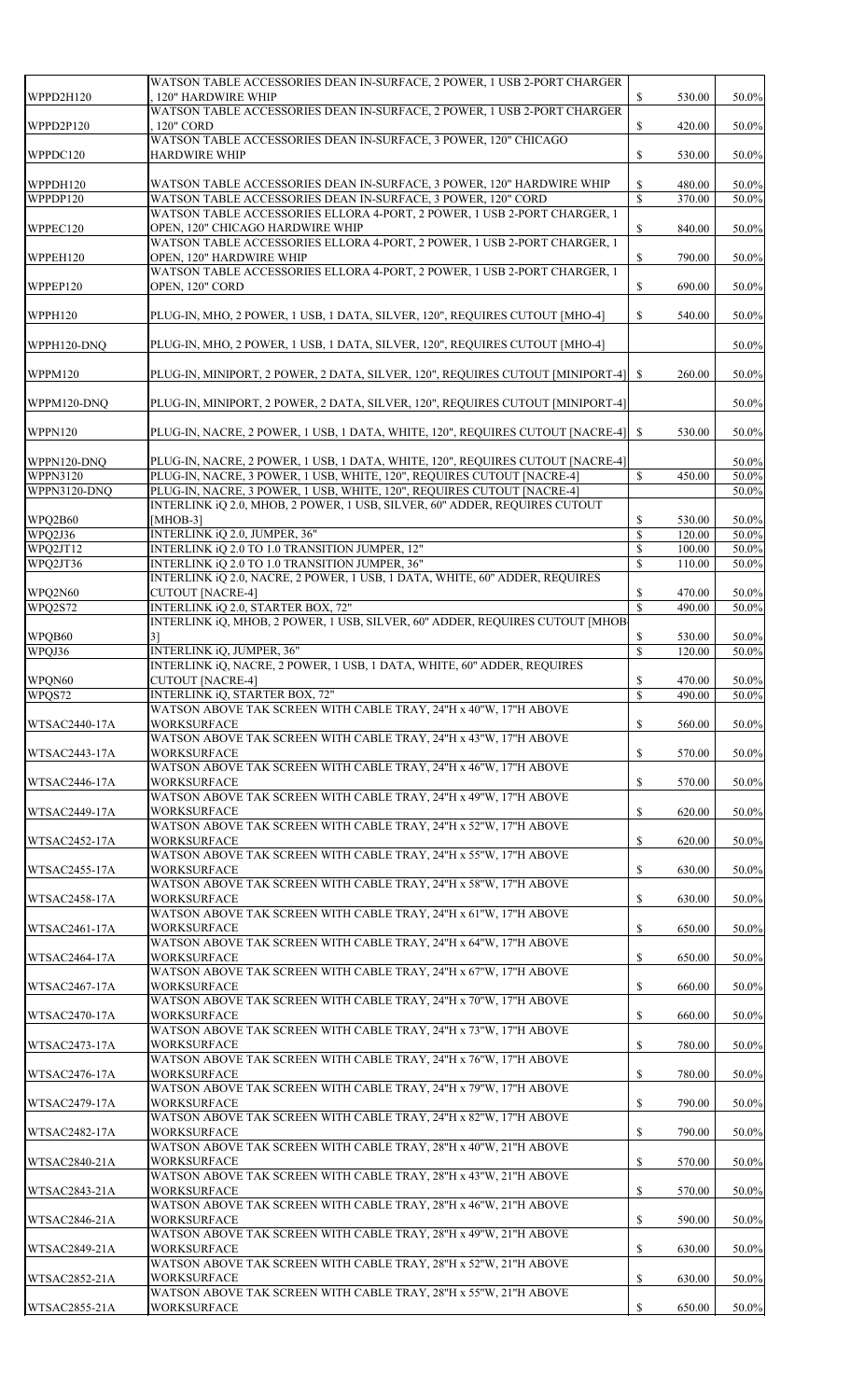| WTSAC2858-21A                  | WATSON ABOVE TAK SCREEN WITH CABLE TRAY, 28"H x 58"W, 21"H ABOVE                                                             |                               |                  |                |
|--------------------------------|------------------------------------------------------------------------------------------------------------------------------|-------------------------------|------------------|----------------|
|                                | <b>WORKSURFACE</b><br>WATSON ABOVE TAK SCREEN WITH CABLE TRAY, 28"H x 61"W, 21"H ABOVE                                       | $\boldsymbol{\mathsf{S}}$     | 650.00           | 50.0%          |
| WTSAC2861-21A                  | <b>WORKSURFACE</b><br>WATSON ABOVE TAK SCREEN WITH CABLE TRAY, 28"H x 64"W, 21"H ABOVE                                       | $\boldsymbol{\mathsf{S}}$     | 660.00           | 50.0%          |
| WTSAC2864-21A                  | <b>WORKSURFACE</b>                                                                                                           | $\boldsymbol{\mathsf{S}}$     | 660.00           | 50.0%          |
| WTSAC2867-21A                  | WATSON ABOVE TAK SCREEN WITH CABLE TRAY, 28"H x 67"W, 21"H ABOVE<br><b>WORKSURFACE</b>                                       | $\boldsymbol{\mathsf{S}}$     | 670.00           | 50.0%          |
|                                | WATSON ABOVE TAK SCREEN WITH CABLE TRAY, 28"H x 70"W, 21"H ABOVE                                                             |                               |                  |                |
| WTSAC2870-21A                  | <b>WORKSURFACE</b><br>WATSON ABOVE TAK SCREEN WITH CABLE TRAY, 28"H x 73"W, 21"H ABOVE                                       | $\boldsymbol{\mathsf{S}}$     | 680.00           | 50.0%          |
| WTSAC2873-21A                  | <b>WORKSURFACE</b>                                                                                                           | $\boldsymbol{\mathsf{S}}$     | 790.00           | 50.0%          |
| WTSAC2876-21A                  | WATSON ABOVE TAK SCREEN WITH CABLE TRAY, 28"H x 76"W, 21"H ABOVE<br><b>WORKSURFACE</b>                                       | $\boldsymbol{\mathsf{S}}$     | 800.00           | 50.0%          |
|                                | WATSON ABOVE TAK SCREEN WITH CABLE TRAY, 28"H x 79"W, 21"H ABOVE                                                             |                               |                  |                |
| WTSAC2879-21A                  | <b>WORKSURFACE</b><br>WATSON ABOVE TAK SCREEN WITH CABLE TRAY, 28"H x 82"W, 21"H ABOVE                                       | $\boldsymbol{\mathsf{S}}$     | 800.00           | 50.0%          |
| WTSAC2882-21A                  | <b>WORKSURFACE</b>                                                                                                           | $\boldsymbol{\mathsf{S}}$     | 810.00           | 50.0%          |
| WTSAM3240-17A                  | WATSON ABOVE TAK SCREEN WITH CABLE TRAY AND MODESTY, 32"H x 40"W, 17"H<br><b>ABOVE WORKSURFACE</b>                           | $\boldsymbol{\mathsf{S}}$     | 680.00           | 50.0%          |
| WTSAM3243-17A                  | WATSON ABOVE TAK SCREEN WITH CABLE TRAY AND MODESTY, 32"H x 43"W, 17"H<br><b>ABOVE WORKSURFACE</b>                           | $\boldsymbol{\mathsf{S}}$     | 690.00           | 50.0%          |
|                                | WATSON ABOVE TAK SCREEN WITH CABLE TRAY AND MODESTY, 32"H x 46"W, 17"H                                                       |                               |                  |                |
| WTSAM3246-17A                  | <b>ABOVE WORKSURFACE</b><br>WATSON ABOVE TAK SCREEN WITH CABLE TRAY AND MODESTY, 32"H x 49"W, 17"H                           | $\boldsymbol{\mathsf{S}}$     | 700.00           | 50.0%          |
| WTSAM3249-17A                  | <b>ABOVE WORKSURFACE</b>                                                                                                     | $\boldsymbol{\mathsf{S}}$     | 750.00           | 50.0%          |
| WTSAM3252-17A                  | WATSON ABOVE TAK SCREEN WITH CABLE TRAY AND MODESTY, 32"H x 52"W, 17"H<br><b>ABOVE WORKSURFACE</b>                           | $\boldsymbol{\mathsf{S}}$     | 770.00           | 50.0%          |
|                                | WATSON ABOVE TAK SCREEN WITH CABLE TRAY AND MODESTY, 32"H x 55"W, 17"H                                                       |                               |                  |                |
| <b>WTSAM3255-17A</b>           | <b>ABOVE WORKSURFACE</b><br>WATSON ABOVE TAK SCREEN WITH CABLE TRAY AND MODESTY, 32"H x 58"W, 17"H                           | $\boldsymbol{\mathsf{S}}$     | 780.00           | 50.0%          |
| WTSAM3258-17A                  | <b>ABOVE WORKSURFACE</b>                                                                                                     | $\boldsymbol{\mathsf{S}}$     | 790.00           | 50.0%          |
| WTSAM3261-17A                  | WATSON ABOVE TAK SCREEN WITH CABLE TRAY AND MODESTY, 32"H x 61"W, 17"H<br><b>ABOVE WORKSURFACE</b>                           | $\boldsymbol{\mathsf{S}}$     | 800.00           | 50.0%          |
|                                | WATSON ABOVE TAK SCREEN WITH CABLE TRAY AND MODESTY, 32"H x 64"W, 17"H                                                       |                               |                  |                |
| WTSAM3264-17A                  | <b>ABOVE WORKSURFACE</b><br>WATSON ABOVE TAK SCREEN WITH CABLE TRAY AND MODESTY, 32"H x 67"W, 17"H                           | $\mathbb{S}$                  | 810.00           | 50.0%          |
| WTSAM3267-17A                  | <b>ABOVE WORKSURFACE</b>                                                                                                     | $\boldsymbol{\mathsf{S}}$     | 820.00           | 50.0%          |
| WTSAM3270-17A                  | WATSON ABOVE TAK SCREEN WITH CABLE TRAY AND MODESTY, 32"H x 70"W, 17"H<br><b>ABOVE WORKSURFACE</b>                           | $\mathbb{S}$                  | 830.00           | 50.0%          |
|                                | WATSON ABOVE TAK SCREEN WITH CABLE TRAY AND MODESTY, 32"H x 73"W, 17"H                                                       |                               |                  |                |
| WTSAM3273-17A                  | <b>ABOVE WORKSURFACE</b><br>WATSON ABOVE TAK SCREEN WITH CABLE TRAY AND MODESTY, 32"H x 76"W, 17"H                           | $\boldsymbol{\mathsf{S}}$     | 960.00           | 50.0%          |
| WTSAM3276-17A                  | <b>ABOVE WORKSURFACE</b>                                                                                                     | $\boldsymbol{\mathsf{S}}$     | 970.00           | 50.0%          |
| WTSAM3279-17A                  | WATSON ABOVE TAK SCREEN WITH CABLE TRAY AND MODESTY, 32"H x 79"W, 17"H<br><b>ABOVE WORKSURFACE</b>                           | $\boldsymbol{\mathsf{S}}$     | 980.00           | 50.0%          |
| WTSAM3282-17A                  | WATSON ABOVE TAK SCREEN WITH CABLE TRAY AND MODESTY, 32"H x 82"W, 17"H<br><b>ABOVE WORKSURFACE</b>                           | $\mathbb{S}$                  | 1,010.00         | 50.0%          |
|                                | WATSON ABOVE TAK SCREEN WITH CABLE TRAY AND MODESTY, 36"H x 40"W, 21"H                                                       |                               |                  |                |
| WTSAM3640-21A                  | <b>ABOVE WORKSURFACE</b><br>WATSON ABOVE TAK SCREEN WITH CABLE TRAY AND MODESTY, 36"H x 43"W, 21"H                           | $\boldsymbol{\mathsf{S}}$     | 690.00           | 50.0%          |
| WTSAM3643-21A                  | <b>ABOVE WORKSURFACE</b>                                                                                                     | $\mathbb{S}$                  | 700.00           | 50.0%          |
| WTSAM3646-21A                  | WATSON ABOVE TAK SCREEN WITH CABLE TRAY AND MODESTY, 36"H x 46"W, 21"H<br><b>ABOVE WORKSURFACE</b>                           | $\boldsymbol{\mathsf{S}}$     | 710.00           | 50.0%          |
|                                | WATSON ABOVE TAK SCREEN WITH CABLE TRAY AND MODESTY, 36"H x 49"W, 21"H                                                       |                               |                  |                |
| WTSAM3649-21A                  | <b>ABOVE WORKSURFACE</b><br>WATSON ABOVE TAK SCREEN WITH CABLE TRAY AND MODESTY, 36"H x 52"W, 21"H                           | $\mathbb{S}$                  | 760.00           | 50.0%          |
| WTSAM3652-21A                  | <b>ABOVE WORKSURFACE</b>                                                                                                     | $\boldsymbol{\mathsf{S}}$     | 780.00           | 50.0%          |
| WTSAM3655-21A                  | WATSON ABOVE TAK SCREEN WITH CABLE TRAY AND MODESTY, 36"H x 55"W, 21"H<br><b>ABOVE WORKSURFACE</b>                           | $\boldsymbol{\mathsf{S}}$     | 790.00           | 50.0%          |
|                                | WATSON ABOVE TAK SCREEN WITH CABLE TRAY AND MODESTY, 36"H x 58"W, 21"H                                                       |                               |                  |                |
| WTSAM3658-21A                  | <b>ABOVE WORKSURFACE</b><br>WATSON ABOVE TAK SCREEN WITH CABLE TRAY AND MODESTY, 36"H x 61"W, 21"H                           | $\boldsymbol{\mathsf{S}}$     | 800.00           | 50.0%          |
| WTSAM3661-21A                  | <b>ABOVE WORKSURFACE</b>                                                                                                     | $\boldsymbol{\mathsf{S}}$     | 810.00           | 50.0%          |
| WTSAM3664-21A                  | WATSON ABOVE TAK SCREEN WITH CABLE TRAY AND MODESTY, 36"H x 64"W, 21"H<br><b>ABOVE WORKSURFACE</b>                           | $\boldsymbol{\mathsf{S}}$     | 820.00           | 50.0%          |
| WTSAM3667-21A                  | WATSON ABOVE TAK SCREEN WITH CABLE TRAY AND MODESTY, 36"H x 67"W, 21"H<br><b>ABOVE WORKSURFACE</b>                           |                               |                  |                |
|                                | WATSON ABOVE TAK SCREEN WITH CABLE TRAY AND MODESTY, 36"H x 70"W, 21"H                                                       | $\boldsymbol{\mathsf{S}}$     | 830.00           | 50.0%          |
| WTSAM3670-21A                  | <b>ABOVE WORKSURFACE</b><br>WATSON ABOVE TAK SCREEN WITH CABLE TRAY AND MODESTY, 36"H x 73"W, 21"H                           | $\boldsymbol{\mathsf{S}}$     | 860.00           | 50.0%          |
| WTSAM3673-21A                  | <b>ABOVE WORKSURFACE</b>                                                                                                     | $\boldsymbol{\mathsf{S}}$     | 980.00           | 50.0%          |
| WTSAM3676-21A                  | WATSON ABOVE TAK SCREEN WITH CABLE TRAY AND MODESTY, 36"H x 76"W, 21"H<br><b>ABOVE WORKSURFACE</b>                           | $\boldsymbol{\mathsf{S}}$     | 990.00           | 50.0%          |
|                                | WATSON ABOVE TAK SCREEN WITH CABLE TRAY AND MODESTY, 36"H x 79"W, 21"H                                                       |                               |                  |                |
| WTSAM3679-21A                  | <b>ABOVE WORKSURFACE</b><br>WATSON ABOVE TAK SCREEN WITH CABLE TRAY AND MODESTY, 36"H x 82"W, 21"H                           | $\boldsymbol{\mathsf{S}}$     | 1,010.00         | 50.0%          |
| WTSAM3682-21A                  | <b>ABOVE WORKSURFACE</b>                                                                                                     | $\boldsymbol{\mathsf{S}}$     | 1,020.00         | 50.0%          |
| WTSAS2122-17A<br>WTSAS2125-17A | WATSON ABOVE TAK SCREEN, 21"H x 22"W, 17"H ABOVE WORKSURFACE<br>WATSON ABOVE TAK SCREEN, 21"H x 25"W, 17"H ABOVE WORKSURFACE | $\mathbb{S}$<br>$\mathcal{S}$ | 480.00<br>480.00 | 50.0%<br>50.0% |
| WTSAS2128-17A                  | WATSON ABOVE TAK SCREEN, 21"H x 28"W, 17"H ABOVE WORKSURFACE                                                                 | $\mathbb{S}$                  | 480.00           | 50.0%          |
| WTSAS2131-17A                  | WATSON ABOVE TAK SCREEN, 21"H x 31"W, 17"H ABOVE WORKSURFACE                                                                 | $\mathcal{S}$                 | 490.00           | 50.0%          |
| WTSAS2134-17A                  | WATSON ABOVE TAK SCREEN, 21"H x 34"W, 17"H ABOVE WORKSURFACE                                                                 | $\mathbb{S}$                  | 490.00           | 50.0%          |
|                                | WATSON ABOVE TAK SCREEN, 21"H x 37"W, 17"H ABOVE WORKSURFACE                                                                 | $\mathcal{S}$                 | 510.00           | 50.0%          |
| WTSAS2137-17A<br>WTSAS2140-17A | WATSON ABOVE TAK SCREEN, 21"H x 40"W, 17"H ABOVE WORKSURFACE                                                                 | $\mathbb{S}$                  | 510.00           | 50.0%          |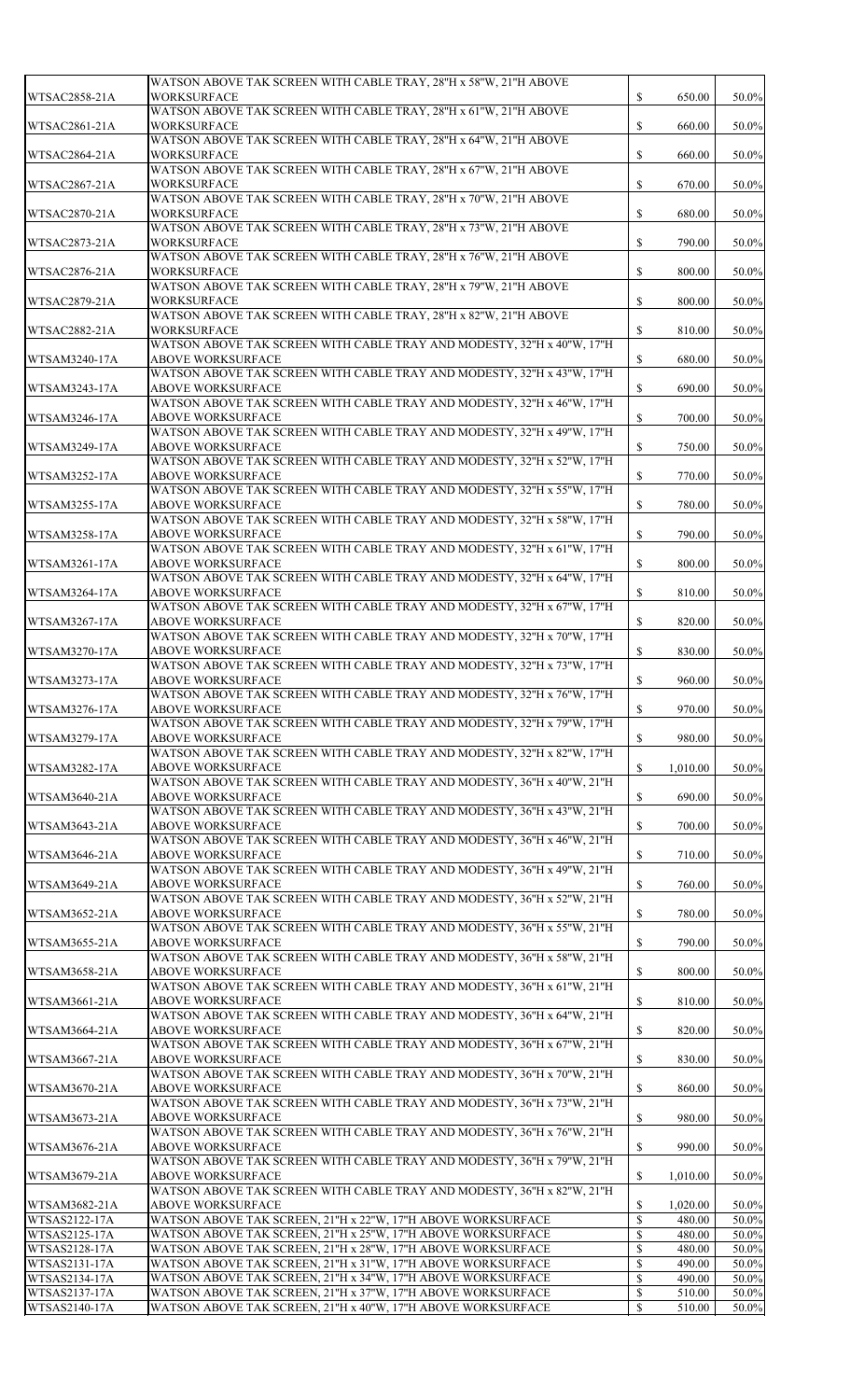| WTSAS2143-17A        | WATSON ABOVE TAK SCREEN, 21"H x 43"W, 17"H ABOVE WORKSURFACE           | \$                        | 510.00 | 50.0%    |
|----------------------|------------------------------------------------------------------------|---------------------------|--------|----------|
| WTSAS2146-17A        | WATSON ABOVE TAK SCREEN, 21"H x 46"W, 17"H ABOVE WORKSURFACE           | \$                        | 520.00 | 50.0%    |
| WTSAS2149-17A        | WATSON ABOVE TAK SCREEN, 21"H x 49"W, 17"H ABOVE WORKSURFACE           | \$                        | 550.00 | 50.0%    |
| WTSAS2152-17A        | WATSON ABOVE TAK SCREEN, 21"H x 52"W, 17"H ABOVE WORKSURFACE           | $\mathbb{S}$              | 560.00 | 50.0%    |
| WTSAS2155-17A        | WATSON ABOVE TAK SCREEN, 21"H x 55"W, 17"H ABOVE WORKSURFACE           | \$                        | 560.00 | 50.0%    |
|                      |                                                                        |                           |        |          |
| WTSAS2158-17A        | WATSON ABOVE TAK SCREEN, 21"H x 58"W, 17"H ABOVE WORKSURFACE           | \$                        | 560.00 | 50.0%    |
| WTSAS2161-17A        | WATSON ABOVE TAK SCREEN, 21"H x 61"W, 17"H ABOVE WORKSURFACE           | \$                        | 570.00 | 50.0%    |
| WTSAS2164-17A        | WATSON ABOVE TAK SCREEN, 21"H x 64"W, 17"H ABOVE WORKSURFACE           | $\mathbb{S}$              | 570.00 | 50.0%    |
| WTSAS2167-17A        | WATSON ABOVE TAK SCREEN, 21"H x 67"W, 17"H ABOVE WORKSURFACE           | \$                        | 570.00 | 50.0%    |
| WTSAS2170-17A        | WATSON ABOVE TAK SCREEN, 21"H x 70"W, 17"H ABOVE WORKSURFACE           | \$                        | 590.00 | 50.0%    |
| WTSAS2173-17A        | WATSON ABOVE TAK SCREEN, 21"H x 73"W, 17"H ABOVE WORKSURFACE           | \$                        | 700.00 | 50.0%    |
| WTSAS2176-17A        |                                                                        | $\mathbb{S}$              | 700.00 | 50.0%    |
|                      | WATSON ABOVE TAK SCREEN, 21"H x 76"W, 17"H ABOVE WORKSURFACE           |                           |        |          |
| WTSAS2179-17A        | WATSON ABOVE TAK SCREEN, 21"H x 79"W, 17"H ABOVE WORKSURFACE           | \$                        | 700.00 | 50.0%    |
| WTSAS2182-17A        | WATSON ABOVE TAK SCREEN, 21"H x 82"W, 17"H ABOVE WORKSURFACE           | \$                        | 710.00 | 50.0%    |
| WTSAS2522-21A        | WATSON ABOVE TAK SCREEN, 25"H x 22"W, 21"H ABOVE WORKSURFACE           | \$                        | 480.00 | 50.0%    |
| WTSAS2525-21A        | WATSON ABOVE TAK SCREEN, 25"H x 25"W, 21"H ABOVE WORKSURFACE           | \$                        | 480.00 | 50.0%    |
| WTSAS2528-21A        | WATSON ABOVE TAK SCREEN, 25"H x 28"W, 21"H ABOVE WORKSURFACE           | \$                        | 490.00 | 50.0%    |
| WTSAS2531-21A        | WATSON ABOVE TAK SCREEN, 25"H x 31"W, 21"H ABOVE WORKSURFACE           | \$                        | 490.00 | 50.0%    |
|                      |                                                                        |                           |        |          |
| WTSAS2534-21A        | WATSON ABOVE TAK SCREEN, 25"H x 34"W, 21"H ABOVE WORKSURFACE           | \$                        | 500.00 | 50.0%    |
| WTSAS2537-21A        | WATSON ABOVE TAK SCREEN, 25"H x 37"W, 21"H ABOVE WORKSURFACE           | \$                        | 520.00 | 50.0%    |
| WTSAS2540-21A        | WATSON ABOVE TAK SCREEN, 25"H x 40"W, 21"H ABOVE WORKSURFACE           | \$                        | 520.00 | 50.0%    |
| WTSAS2543-21A        | WATSON ABOVE TAK SCREEN, 25"H x 43"W, 21"H ABOVE WORKSURFACE           | \$                        | 520.00 | 50.0%    |
| WTSAS2546-21A        | WATSON ABOVE TAK SCREEN, 25"H x 46"W, 21"H ABOVE WORKSURFACE           | \$                        | 530.00 | 50.0%    |
|                      |                                                                        |                           |        |          |
| WTSAS2549-21A        | WATSON ABOVE TAK SCREEN, 25"H x 49"W, 21"H ABOVE WORKSURFACE           | $\mathbb{S}$              | 560.00 | 50.0%    |
| WTSAS2552-21A        | WATSON ABOVE TAK SCREEN, 25"H x 52"W, 21"H ABOVE WORKSURFACE           | \$                        | 570.00 | 50.0%    |
| WTSAS2555-21A        | WATSON ABOVE TAK SCREEN, 25"H x 55"W, 21"H ABOVE WORKSURFACE           | \$                        | 570.00 | 50.0%    |
| WTSAS2558-21A        | WATSON ABOVE TAK SCREEN, 25"H x 58"W, 21"H ABOVE WORKSURFACE           | \$                        | 570.00 | 50.0%    |
| WTSAS2561-21A        | WATSON ABOVE TAK SCREEN, 25"H x 61"W, 21"H ABOVE WORKSURFACE           | $\mathbb{S}$              | 590.00 | 50.0%    |
| WTSAS2564-21A        | WATSON ABOVE TAK SCREEN, 25"H x 64"W, 21"H ABOVE WORKSURFACE           | \$                        | 590.00 | 50.0%    |
|                      |                                                                        |                           |        |          |
| WTSAS2567-21A        | WATSON ABOVE TAK SCREEN, 25"H x 67"W, 21"H ABOVE WORKSURFACE           |                           | 590.00 | 50.0%    |
| WTSAS2570-21A        | WATSON ABOVE TAK SCREEN, 25"H x 70"W, 21"H ABOVE WORKSURFACE           |                           | 600.00 | 50.0%    |
| WTSAS2573-21A        | WATSON ABOVE TAK SCREEN, 25"H x 73"W, 21"H ABOVE WORKSURFACE           | $\mathbb{S}$              | 710.00 | 50.0%    |
| WTSAS2576-21A        | WATSON ABOVE TAK SCREEN, 25"H x 76"W, 21"H ABOVE WORKSURFACE           | \$                        | 710.00 | 50.0%    |
| WTSAS2579-21A        | WATSON ABOVE TAK SCREEN, 25"H x 79"W, 21"H ABOVE WORKSURFACE           | $\mathbb{S}$              | 730.00 | 50.0%    |
| WTSAS2582-21A        | WATSON ABOVE TAK SCREEN, 25"H x 82"W, 21"H ABOVE WORKSURFACE           | $\mathbb{S}$              | 730.00 | 50.0%    |
|                      | WATSON ABOVE-BELOW TAK SCREEN WITH CABLE TRAY, 21"H x 40"W, 13"H ABOVE |                           |        |          |
|                      |                                                                        |                           |        |          |
| $WTSBC2140-13A$      | <b>WORKSURFACE</b>                                                     | $\mathbb{S}$              | 560.00 | 50.0%    |
|                      | WATSON ABOVE-BELOW TAK SCREEN WITH CABLE TRAY, 21"H x 43"W, 13"H ABOVE |                           |        |          |
| WTSBC2143-13A        | <b>WORKSURFACE</b>                                                     | $\mathbb{S}$              | 570.00 | 50.0%    |
|                      | WATSON ABOVE-BELOW TAK SCREEN WITH CABLE TRAY, 21"H x 46"W, 13"H ABOVE |                           |        |          |
| WTSBC2146-13A        | <b>WORKSURFACE</b>                                                     | $\mathbb{S}$              | 570.00 | 50.0%    |
|                      | WATSON ABOVE-BELOW TAK SCREEN WITH CABLE TRAY, 21"H x 49"W, 13"H ABOVE |                           |        |          |
|                      |                                                                        |                           |        |          |
| WTSBC2149-13A        | <b>WORKSURFACE</b>                                                     | $\mathbb{S}$              | 620.00 | 50.0%    |
|                      | WATSON ABOVE-BELOW TAK SCREEN WITH CABLE TRAY, 21"H x 52"W, 13"H ABOVE |                           |        |          |
| WTSBC2152-13A        | <b>WORKSURFACE</b>                                                     | $\boldsymbol{\mathsf{S}}$ | 620.00 | 50.0%    |
|                      | WATSON ABOVE-BELOW TAK SCREEN WITH CABLE TRAY, 21"H x 55"W, 13"H ABOVE |                           |        |          |
| WTSBC2155-13A        | <b>WORKSURFACE</b>                                                     | $\mathbb{S}$              | 630.00 | 50.0%    |
|                      | WATSON ABOVE-BELOW TAK SCREEN WITH CABLE TRAY, 21"H x 58"W, 13"H ABOVE |                           |        |          |
|                      |                                                                        |                           |        |          |
| WTSBC2158-13A        | <b>WORKSURFACE</b>                                                     | $\boldsymbol{\mathsf{S}}$ | 630.00 | 50.0%    |
|                      | WATSON ABOVE-BELOW TAK SCREEN WITH CABLE TRAY, 21"H x 61"W, 13"H ABOVE |                           |        |          |
| WTSBC2161-13A        | <b>WORKSURFACE</b>                                                     | $\mathbb{S}$              | 650.00 | 50.0%    |
|                      | WATSON ABOVE-BELOW TAK SCREEN WITH CABLE TRAY, 21"H x 64"W, 13"H ABOVE |                           |        |          |
| WTSBC2164-13A        | <b>WORKSURFACE</b>                                                     | $\mathbb{S}$              | 650.00 | 50.0%    |
|                      | WATSON ABOVE-BELOW TAK SCREEN WITH CABLE TRAY, 21"H x 67"W, 13"H ABOVE |                           |        |          |
|                      |                                                                        |                           |        |          |
| WTSBC2167-13A        | <b>WORKSURFACE</b>                                                     | $\mathbb{S}$              | 660.00 | 50.0%    |
|                      | WATSON ABOVE-BELOW TAK SCREEN WITH CABLE TRAY, 21"H x 70"W, 13"H ABOVE |                           |        |          |
| WTSBC2170-13A        | <b>WORKSURFACE</b>                                                     | $\mathbb{S}$              | 660.00 | 50.0%    |
|                      | WATSON ABOVE-BELOW TAK SCREEN WITH CABLE TRAY, 21"H x 73"W, 13"H ABOVE |                           |        |          |
| WTSBC2173-13A        | <b>WORKSURFACE</b>                                                     | $\boldsymbol{\mathsf{S}}$ | 780.00 | 50.0%    |
|                      | WATSON ABOVE-BELOW TAK SCREEN WITH CABLE TRAY, 21"H x 76"W, 13"H ABOVE |                           |        |          |
|                      |                                                                        |                           |        |          |
| WTSBC2176-13A        | WORKSURFACE                                                            | $\mathbb{S}$              | 780.00 | 50.0%    |
|                      | WATSON ABOVE-BELOW TAK SCREEN WITH CABLE TRAY, 21"H x 79"W, 13"H ABOVE |                           |        |          |
| WTSBC2179-13A        | <b>WORKSURFACE</b>                                                     | $\boldsymbol{\mathsf{S}}$ | 790.00 | 50.0%    |
|                      | WATSON ABOVE-BELOW TAK SCREEN WITH CABLE TRAY, 21"H x 82"W, 13"H ABOVE |                           |        |          |
| WTSBC2182-13A        | WORKSURFACE                                                            | $\boldsymbol{\mathsf{S}}$ | 790.00 | 50.0%    |
|                      | WATSON ABOVE-BELOW TAK SCREEN WITH CABLE TRAY, 25"H x 40"W, 17"H ABOVE |                           |        |          |
| WTSBC2540-17A        | <b>WORKSURFACE</b>                                                     | $\mathbb{S}$              | 570.00 | 50.0%    |
|                      | WATSON ABOVE-BELOW TAK SCREEN WITH CABLE TRAY, 25"H x 43"W, 17"H ABOVE |                           |        |          |
|                      |                                                                        |                           |        |          |
| WTSBC2543-17A        | WORKSURFACE                                                            | $\mathbb{S}$              | 570.00 | 50.0%    |
|                      | WATSON ABOVE-BELOW TAK SCREEN WITH CABLE TRAY, 25"H x 46"W, 17"H ABOVE |                           |        |          |
| WTSBC2546-17A        | <b>WORKSURFACE</b>                                                     | $\mathbb{S}$              | 590.00 | 50.0%    |
|                      | WATSON ABOVE-BELOW TAK SCREEN WITH CABLE TRAY, 25"H x 49"W, 17"H ABOVE |                           |        |          |
| WTSBC2549-17A        | <b>WORKSURFACE</b>                                                     | $\mathbb{S}$              | 630.00 | 50.0%    |
|                      | WATSON ABOVE-BELOW TAK SCREEN WITH CABLE TRAY, 25"H x 52"W, 17"H ABOVE |                           |        |          |
|                      |                                                                        |                           |        |          |
| WTSBC2552-17A        | <b>WORKSURFACE</b>                                                     | $\mathbb{S}$              | 630.00 | 50.0%    |
|                      | WATSON ABOVE-BELOW TAK SCREEN WITH CABLE TRAY, 25"H x 55"W, 17"H ABOVE |                           |        |          |
| WTSBC2555-17A        | <b>WORKSURFACE</b>                                                     | $\mathbb{S}$              | 650.00 | 50.0%    |
|                      | WATSON ABOVE-BELOW TAK SCREEN WITH CABLE TRAY, 25"H x 58"W, 17"H ABOVE |                           |        |          |
| WTSBC2558-17A        | <b>WORKSURFACE</b>                                                     | $\mathbb{S}$              | 650.00 | 50.0%    |
|                      | WATSON ABOVE-BELOW TAK SCREEN WITH CABLE TRAY, 25"H x 61"W, 17"H ABOVE |                           |        |          |
|                      |                                                                        |                           |        |          |
| <b>WTSBC2561-17A</b> | <b>WORKSURFACE</b>                                                     | $\mathbb{S}$              | 660.00 | 50.0%    |
|                      | WATSON ABOVE-BELOW TAK SCREEN WITH CABLE TRAY, 25"H x 64"W, 17"H ABOVE |                           |        |          |
| WTSBC2564-17A        | <b>WORKSURFACE</b>                                                     | $\mathbb{S}$              | 660.00 | 50.0%    |
|                      | WATSON ABOVE-BELOW TAK SCREEN WITH CABLE TRAY, 25"H x 67"W, 17"H ABOVE |                           |        |          |
| WTSBC2567-17A        | <b>WORKSURFACE</b>                                                     | $\mathbb{S}$              | 670.00 | $50.0\%$ |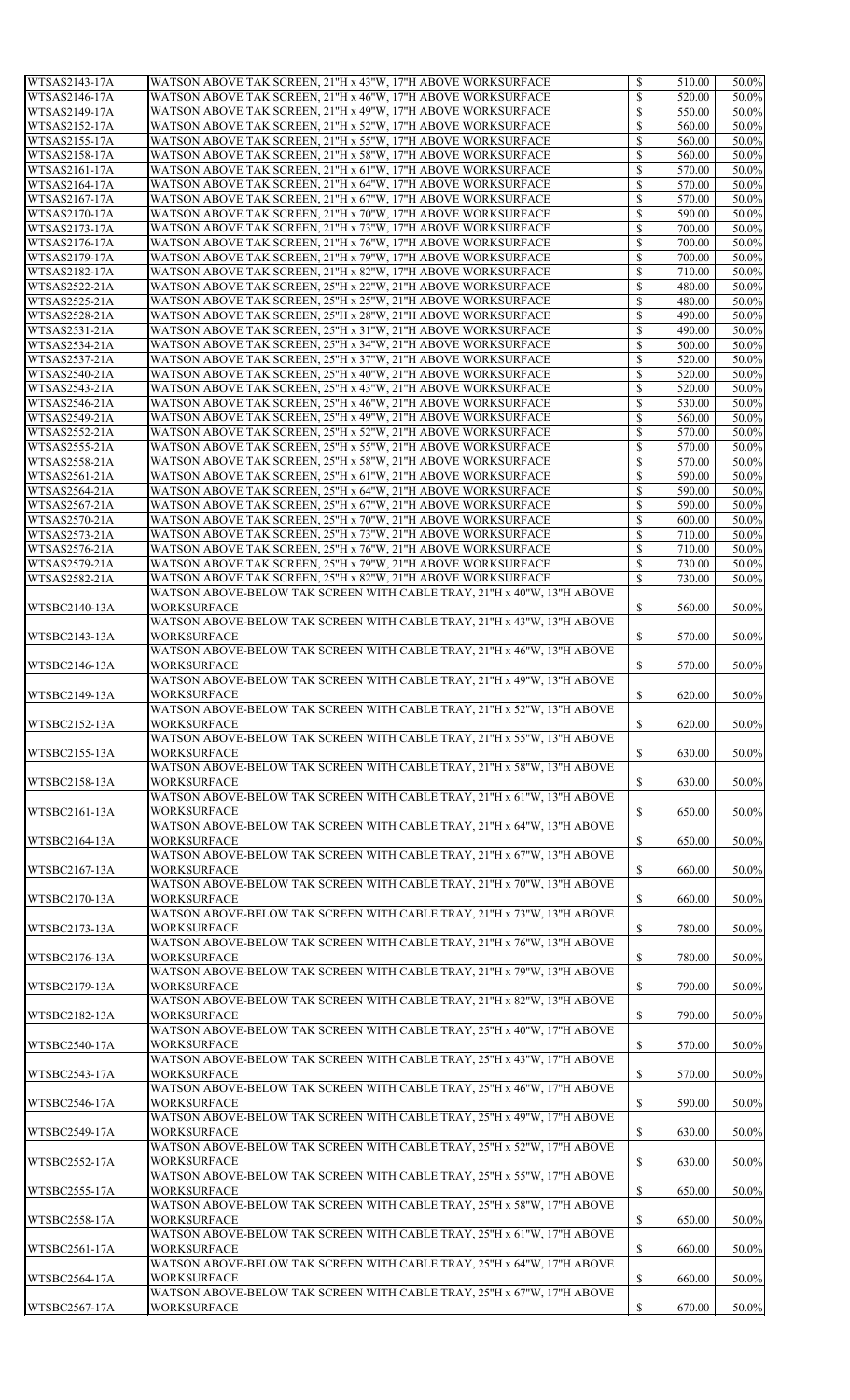|                      | WATSON ABOVE-BELOW TAK SCREEN WITH CABLE TRAY, 25"H x 70"W, 17"H ABOVE                            |              |          |       |
|----------------------|---------------------------------------------------------------------------------------------------|--------------|----------|-------|
| WTSBC2570-17A        | <b>WORKSURFACE</b><br>WATSON ABOVE-BELOW TAK SCREEN WITH CABLE TRAY, 25"H x 73"W, 17"H ABOVE      | $\mathbb{S}$ | 680.00   | 50.0% |
| WTSBC2573-17A        | <b>WORKSURFACE</b><br>WATSON ABOVE-BELOW TAK SCREEN WITH CABLE TRAY, 25"H x 76"W, 17"H ABOVE      | $\mathbb{S}$ | 790.00   | 50.0% |
| WTSBC2576-17A        | <b>WORKSURFACE</b>                                                                                | $\mathbb{S}$ | 800.00   | 50.0% |
| WTSBC2579-17A        | WATSON ABOVE-BELOW TAK SCREEN WITH CABLE TRAY, 25"H x 79"W, 17"H ABOVE<br><b>WORKSURFACE</b>      | $\mathbb{S}$ | 800.00   | 50.0% |
| WTSBC2582-17A        | WATSON ABOVE-BELOW TAK SCREEN WITH CABLE TRAY, 25"H x 82"W, 17"H ABOVE<br><b>WORKSURFACE</b>      |              |          | 50.0% |
|                      | WATSON ABOVE-BELOW TAK SCREEN WITH CABLE TRAY AND MODESTY, 28"H x                                 | $\mathbb{S}$ | 810.00   |       |
| WTSBM2840-13A        | 40"W, 13"H ABOVE WORKSURFACE<br>WATSON ABOVE-BELOW TAK SCREEN WITH CABLE TRAY AND MODESTY, 28"H x | $\mathbb{S}$ | 680.00   | 50.0% |
| WTSBM2843-13A        | 43"W, 13"H ABOVE WORKSURFACE                                                                      | $\mathbb{S}$ | 690.00   | 50.0% |
| WTSBM2846-13A        | WATSON ABOVE-BELOW TAK SCREEN WITH CABLE TRAY AND MODESTY, 28"H x<br>46"W, 13"H ABOVE WORKSURFACE | $\mathbb{S}$ | 700.00   | 50.0% |
| WTSBM2849-13A        | WATSON ABOVE-BELOW TAK SCREEN WITH CABLE TRAY AND MODESTY, 28"H x<br>49"W, 13"H ABOVE WORKSURFACE | $\mathbb{S}$ | 750.00   | 50.0% |
|                      | WATSON ABOVE-BELOW TAK SCREEN WITH CABLE TRAY AND MODESTY, 28"H x                                 |              |          |       |
| WTSBM2852-13A        | 52"W, 13"H ABOVE WORKSURFACE<br>WATSON ABOVE-BELOW TAK SCREEN WITH CABLE TRAY AND MODESTY, 28"H x | \$           | 770.00   | 50.0% |
| WTSBM2855-13A        | 55"W, 13"H ABOVE WORKSURFACE<br>WATSON ABOVE-BELOW TAK SCREEN WITH CABLE TRAY AND MODESTY, 28"H x | $\mathbb{S}$ | 780.00   | 50.0% |
| WTSBM2858-13A        | 58"W, 13"H ABOVE WORKSURFACE                                                                      | $\mathbb{S}$ | 790.00   | 50.0% |
| WTSBM2861-13A        | WATSON ABOVE-BELOW TAK SCREEN WITH CABLE TRAY AND MODESTY, 28"H x<br>61"W, 13"H ABOVE WORKSURFACE | $\mathbb{S}$ | 800.00   | 50.0% |
| <b>WTSBM2864-13A</b> | WATSON ABOVE-BELOW TAK SCREEN WITH CABLE TRAY AND MODESTY, 28"H x<br>64"W, 13"H ABOVE WORKSURFACE | $\mathbb{S}$ | 810.00   | 50.0% |
|                      | WATSON ABOVE-BELOW TAK SCREEN WITH CABLE TRAY AND MODESTY, 28"H x                                 |              |          |       |
| WTSBM2867-13A        | 67"W, 13"H ABOVE WORKSURFACE<br>WATSON ABOVE-BELOW TAK SCREEN WITH CABLE TRAY AND MODESTY, 28"H x |              | 820.00   | 50.0% |
| WTSBM2870-13A        | 70"W, 13"H ABOVE WORKSURFACE<br>WATSON ABOVE-BELOW TAK SCREEN WITH CABLE TRAY AND MODESTY, 28"H x | $\mathbb{S}$ | 830.00   | 50.0% |
| WTSBM2873-13A        | 73"W, 13"H ABOVE WORKSURFACE                                                                      | $\mathbb{S}$ | 960.00   | 50.0% |
| <b>WTSBM2876-13A</b> | WATSON ABOVE-BELOW TAK SCREEN WITH CABLE TRAY AND MODESTY, 28"H x<br>76"W, 13"H ABOVE WORKSURFACE | $\mathbb{S}$ | 970.00   | 50.0% |
| WTSBM2879-13A        | WATSON ABOVE-BELOW TAK SCREEN WITH CABLE TRAY AND MODESTY, 28"H x                                 | $\mathbb{S}$ | 980.00   | 50.0% |
|                      | 79"W, 13"H ABOVE WORKSURFACE<br>WATSON ABOVE-BELOW TAK SCREEN WITH CABLE TRAY AND MODESTY, 28"H x |              |          |       |
| <b>WTSBM2882-13A</b> | 82"W, 13"H ABOVE WORKSURFACE<br>WATSON ABOVE-BELOW TAK SCREEN WITH CABLE TRAY AND MODESTY, 32"H x | $\mathbb{S}$ | 1,010.00 | 50.0% |
| WTSBM3240-17A        | 40"W, 17"H ABOVE WORKSURFACE                                                                      | $\mathbb{S}$ | 690.00   | 50.0% |
| WTSBM3243-17A        | WATSON ABOVE-BELOW TAK SCREEN WITH CABLE TRAY AND MODESTY, 32"H x<br>43"W, 17"H ABOVE WORKSURFACE | $\mathbb{S}$ | 700.00   | 50.0% |
| WTSBM3246-17A        | WATSON ABOVE-BELOW TAK SCREEN WITH CABLE TRAY AND MODESTY, 32"H x<br>46"W, 17"H ABOVE WORKSURFACE | $\mathbb{S}$ | 710.00   | 50.0% |
|                      | WATSON ABOVE-BELOW TAK SCREEN WITH CABLE TRAY AND MODESTY, 32"H x                                 |              |          |       |
| WTSBM3249-17A        | 49"W, 17"H ABOVE WORKSURFACE<br>WATSON ABOVE-BELOW TAK SCREEN WITH CABLE TRAY AND MODESTY, 32"H x | $\mathbb{S}$ | 760.00   | 50.0% |
| WTSBM3252-17A        | 52"W, 17"H ABOVE WORKSURFACE<br>WATSON ABOVE-BELOW TAK SCREEN WITH CABLE TRAY AND MODESTY, 32"H x | \$           | 780.00   | 50.0% |
| WTSBM3255-17A        | 55"W, 17"H ABOVE WORKSURFACE                                                                      | $\mathbb{S}$ | 790.00   | 50.0% |
| WTSBM3258-17A        | WATSON ABOVE-BELOW TAK SCREEN WITH CABLE TRAY AND MODESTY, 32"H x<br>58"W, 17"H ABOVE WORKSURFACE | $\mathbb{S}$ | 800.00   | 50.0% |
| WTSBM3261-17A        | WATSON ABOVE-BELOW TAK SCREEN WITH CABLE TRAY AND MODESTY, 32"H x<br>61"W, 17"H ABOVE WORKSURFACE | $\mathbb{S}$ | 810.00   | 50.0% |
|                      | WATSON ABOVE-BELOW TAK SCREEN WITH CABLE TRAY AND MODESTY, 32"H x                                 |              |          |       |
| WTSBM3264-17A        | 64"W, 17"H ABOVE WORKSURFACE<br>WATSON ABOVE-BELOW TAK SCREEN WITH CABLE TRAY AND MODESTY, 32"H x | $\mathbb{S}$ | 820.00   | 50.0% |
| WTSBM3267-17A        | 67"W, 17"H ABOVE WORKSURFACE<br>WATSON ABOVE-BELOW TAK SCREEN WITH CABLE TRAY AND MODESTY, 32"H x |              | 830.00   | 50.0% |
| WTSBM3270-17A        | 70"W, 17"H ABOVE WORKSURFACE                                                                      | $\mathbb{S}$ | 860.00   | 50.0% |
| WTSBM3273-17A        | WATSON ABOVE-BELOW TAK SCREEN WITH CABLE TRAY AND MODESTY, 32"H x<br>73"W, 17"H ABOVE WORKSURFACE | $\mathbb{S}$ | 980.00   | 50.0% |
| WTSBM3276-17A        | WATSON ABOVE-BELOW TAK SCREEN WITH CABLE TRAY AND MODESTY, 32"H x<br>76"W, 17"H ABOVE WORKSURFACE | $\mathbb{S}$ | 990.00   | 50.0% |
|                      | WATSON ABOVE-BELOW TAK SCREEN WITH CABLE TRAY AND MODESTY, 32"H x                                 |              |          |       |
| WTSBM3279-17A        | 79"W, 17"H ABOVE WORKSURFACE<br>WATSON ABOVE-BELOW TAK SCREEN WITH CABLE TRAY AND MODESTY, 32"H x | $\mathbb{S}$ | 1,010.00 | 50.0% |
| WTSBM3282-17A        | 82"W, 17"H ABOVE WORKSURFACE                                                                      | $\mathbb{S}$ | 1,020.00 | 50.0% |
| WTSBS2122-13A        | WATSON ABOVE-BELOW TAK SCREEN, 21"H x 22"W, 13"H ABOVE WORKSURFACE                                | \$           | 480.00   | 50.0% |
| WTSBS2125-13A        | WATSON ABOVE-BELOW TAK SCREEN, 21"H x 25"W, 13"H ABOVE WORKSURFACE                                | $\mathbb{S}$ | 480.00   | 50.0% |
| WTSBS2128-13A        | WATSON ABOVE-BELOW TAK SCREEN, 21"H x 28"W, 13"H ABOVE WORKSURFACE                                | \$           | 480.00   | 50.0% |
|                      |                                                                                                   |              |          |       |
| WTSBS2131-13A        | WATSON ABOVE-BELOW TAK SCREEN, 21"H x 31"W, 13"H ABOVE WORKSURFACE                                | $\mathbb{S}$ | 490.00   | 50.0% |
| WTSBS2134-13A        | WATSON ABOVE-BELOW TAK SCREEN, 21"H x 34"W, 13"H ABOVE WORKSURFACE                                | \$           | 490.00   | 50.0% |
| WTSBS2137-13A        | WATSON ABOVE-BELOW TAK SCREEN, 21"H x 37"W, 13"H ABOVE WORKSURFACE                                | $\mathbb{S}$ | 510.00   | 50.0% |
| WTSBS2140-13A        | WATSON ABOVE-BELOW TAK SCREEN, 21"H x 40"W, 13"H ABOVE WORKSURFACE                                | $\mathbb{S}$ | 510.00   | 50.0% |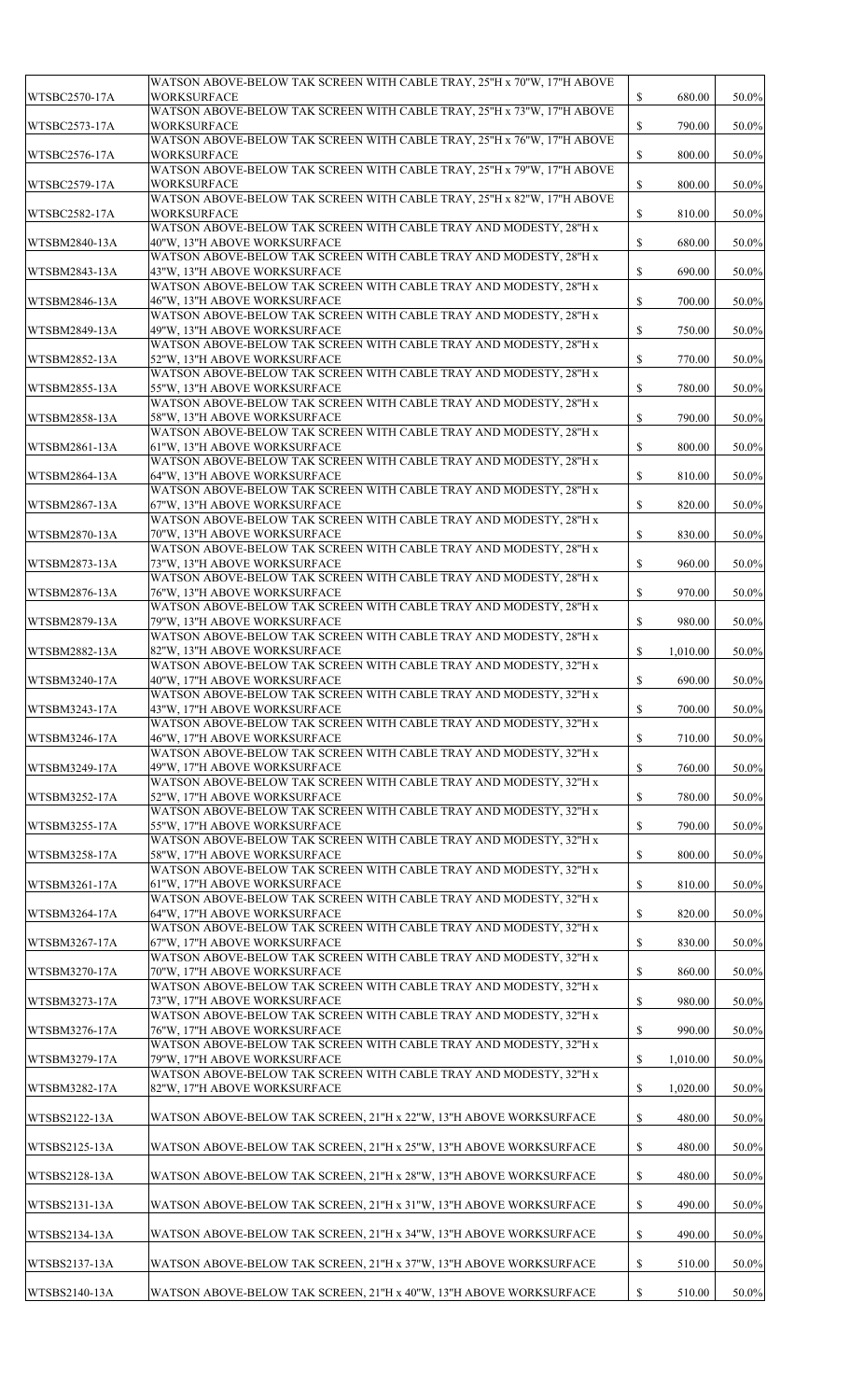| WTSBS2143-13A              | WATSON ABOVE-BELOW TAK SCREEN, 21"H x 43"W, 13"H ABOVE WORKSURFACE                                                | $\mathbb{S}$                 | 510.00               | 50.0%          |
|----------------------------|-------------------------------------------------------------------------------------------------------------------|------------------------------|----------------------|----------------|
| WTSBS2146-13A              | WATSON ABOVE-BELOW TAK SCREEN, 21"H x 46"W, 13"H ABOVE WORKSURFACE                                                | $\mathbb{S}$                 | 520.00               | 50.0%          |
| WTSBS2149-13A              | WATSON ABOVE-BELOW TAK SCREEN, 21"H x 49"W, 13"H ABOVE WORKSURFACE                                                | $\mathbb{S}$                 | 550.00               | 50.0%          |
| WTSBS2152-13A              | WATSON ABOVE-BELOW TAK SCREEN, 21"H x 52"W, 13"H ABOVE WORKSURFACE                                                | $\mathbb{S}$                 | 560.00               | 50.0%          |
| WTSBS2155-13A              | WATSON ABOVE-BELOW TAK SCREEN, 21"H x 55"W, 13"H ABOVE WORKSURFACE                                                | $\mathbb{S}$                 | 560.00               | 50.0%          |
| WTSBS2158-13A              | WATSON ABOVE-BELOW TAK SCREEN, 21"H x 58"W, 13"H ABOVE WORKSURFACE                                                | $\mathbb{S}$                 | 560.00               | 50.0%          |
| WTSBS2161-13A              | WATSON ABOVE-BELOW TAK SCREEN, 21"H x 61"W, 13"H ABOVE WORKSURFACE                                                | $\mathbb{S}$                 | 570.00               | 50.0%          |
| WTSBS2164-13A              | WATSON ABOVE-BELOW TAK SCREEN, 21"H x 64"W, 13"H ABOVE WORKSURFACE                                                | $\mathbb{S}$                 | 570.00               | 50.0%          |
| WTSBS2167-13A              | WATSON ABOVE-BELOW TAK SCREEN, 21"H x 67"W, 13"H ABOVE WORKSURFACE                                                | $\mathbb{S}$                 | 570.00               | 50.0%          |
| WTSBS2170-13A              | WATSON ABOVE-BELOW TAK SCREEN, 21"H x 70"W, 13"H ABOVE WORKSURFACE                                                | $\mathbb{S}$                 | 590.00               | 50.0%          |
| WTSBS2173-13A              | WATSON ABOVE-BELOW TAK SCREEN, 21"H x 73"W, 13"H ABOVE WORKSURFACE                                                | \$                           | 700.00               | 50.0%          |
| WTSBS2176-13A              | WATSON ABOVE-BELOW TAK SCREEN, 21"H x 76"W, 13"H ABOVE WORKSURFACE                                                | $\mathbb{S}$                 | 700.00               | 50.0%          |
| WTSBS2179-13A              | WATSON ABOVE-BELOW TAK SCREEN, 21"H x 79"W, 13"H ABOVE WORKSURFACE                                                | \$                           | 700.00               | 50.0%          |
|                            |                                                                                                                   |                              |                      |                |
| WTSBS2182-13A              | WATSON ABOVE-BELOW TAK SCREEN, 21"H x 82"W, 13"H ABOVE WORKSURFACE                                                | $\mathbb{S}$                 | 710.00               | 50.0%          |
| WTSBS2522-17A              | WATSON ABOVE-BELOW TAK SCREEN, 25"H x 22"W, 17"H ABOVE WORKSURFACE                                                | \$                           | 480.00               | 50.0%          |
| <b>WTSBS2525-17A</b>       | WATSON ABOVE-BELOW TAK SCREEN, 25"H x 25"W, 17"H ABOVE WORKSURFACE                                                | $\mathbb{S}$                 | 480.00               | 50.0%          |
| <b>WTSBS2528-17A</b>       | WATSON ABOVE-BELOW TAK SCREEN, 25"H x 28"W, 17"H ABOVE WORKSURFACE                                                | $\mathbb{S}$                 | 490.00               | 50.0%          |
| <b>WTSBS2531-17A</b>       | WATSON ABOVE-BELOW TAK SCREEN, 25"H x 31"W, 17"H ABOVE WORKSURFACE                                                | $\mathbb{S}$                 | 490.00               | 50.0%          |
| WTSBS2534-17A              | WATSON ABOVE-BELOW TAK SCREEN, 25"H x 34"W, 17"H ABOVE WORKSURFACE                                                | $\mathbb{S}$                 | 500.00               | 50.0%          |
| <b>WTSBS2537-17A</b>       | WATSON ABOVE-BELOW TAK SCREEN, 25"H x 37"W, 17"H ABOVE WORKSURFACE                                                | $\mathbb{S}$                 | 520.00               | 50.0%          |
| WTSBS2540-17A              | WATSON ABOVE-BELOW TAK SCREEN, 25"H x 40"W, 17"H ABOVE WORKSURFACE                                                | $\mathbb{S}$                 | 520.00               | 50.0%          |
| WTSBS2543-17A              | WATSON ABOVE-BELOW TAK SCREEN, 25"H x 43"W, 17"H ABOVE WORKSURFACE                                                | $\mathbb{S}$                 | 520.00               | 50.0%          |
| WTSBS2546-17A              | WATSON ABOVE-BELOW TAK SCREEN, 25"H x 46"W, 17"H ABOVE WORKSURFACE                                                | $\mathbb{S}$                 | 530.00               | 50.0%          |
| <b>WTSBS2549-17A</b>       | WATSON ABOVE-BELOW TAK SCREEN, 25"H x 49"W, 17"H ABOVE WORKSURFACE                                                | $\mathbb{S}$                 | 560.00               | 50.0%          |
| <b>WTSBS2552-17A</b>       | WATSON ABOVE-BELOW TAK SCREEN, 25"H x 52"W, 17"H ABOVE WORKSURFACE                                                | $\mathbb{S}$                 | 570.00               | 50.0%          |
| WTSBS2555-17A              | WATSON ABOVE-BELOW TAK SCREEN, 25"H x 55"W, 17"H ABOVE WORKSURFACE                                                | $\mathbb{S}$                 | 570.00               | 50.0%          |
| <b>WTSBS2558-17A</b>       | WATSON ABOVE-BELOW TAK SCREEN, 25"H x 58"W, 17"H ABOVE WORKSURFACE                                                | $\mathbb{S}$                 | 570.00               | 50.0%          |
| WTSBS2561-17A              | WATSON ABOVE-BELOW TAK SCREEN, 25"H x 61"W, 17"H ABOVE WORKSURFACE                                                | $\mathbb{S}$                 | 590.00               | 50.0%          |
| <b>WTSBS2564-17A</b>       | WATSON ABOVE-BELOW TAK SCREEN, 25"H x 64"W, 17"H ABOVE WORKSURFACE                                                | $\mathbb{S}$                 | 590.00               | 50.0%          |
| WTSBS2567-17A              | WATSON ABOVE-BELOW TAK SCREEN, 25"H x 67"W, 17"H ABOVE WORKSURFACE                                                | \$                           | 590.00               | 50.0%          |
| WTSBS2570-17A              | WATSON ABOVE-BELOW TAK SCREEN, 25"H x 70"W, 17"H ABOVE WORKSURFACE                                                | $\mathbb{S}$                 | 600.00               | 50.0%          |
| WTSBS2573-17A              | WATSON ABOVE-BELOW TAK SCREEN, 25"H x 73"W, 17"H ABOVE WORKSURFACE                                                | $\mathbb{S}$                 | 710.00               | 50.0%          |
| <b>WTSBS2576-17A</b>       | WATSON ABOVE-BELOW TAK SCREEN, 25"H x 76"W, 17"H ABOVE WORKSURFACE                                                | \$                           | 710.00               | 50.0%          |
| WTSBS2579-17A              | WATSON ABOVE-BELOW TAK SCREEN, 25"H x 79"W, 17"H ABOVE WORKSURFACE                                                | \$                           | 730.00               | 50.0%          |
| WTSBS2582-17A              | WATSON ABOVE-BELOW TAK SCREEN, 25"H x 82"W, 17"H ABOVE WORKSURFACE                                                | \$                           | 730.00               | 50.0%          |
| WTSDS1322<br>WTSDS1325     | WATSON DESKTOP TAK SCREEN, 13"H x 22"W<br>WATSON DESKTOP TAK SCREEN, 13"H x 25"W                                  | \$<br>\$                     | 240.00<br>240.00     | 50.0%<br>50.0% |
| WTSDS1328                  | WATSON DESKTOP TAK SCREEN, 13"H x 28"W                                                                            | \$                           | 240.00               | 50.0%          |
| WTSDS1331                  | WATSON DESKTOP TAK SCREEN, 13"H x 31"W                                                                            | \$                           | 240.00               | 50.0%          |
| WTSDS1334                  | WATSON DESKTOP TAK SCREEN, 13"H x 34"W                                                                            | \$                           | 240.00               | 50.0%          |
| WTSDS1337<br>WTSDS1340     | WATSON DESKTOP TAK SCREEN, 13"H x 37"W<br>WATSON DESKTOP TAK SCREEN, 13"H x 40"W                                  | \$<br>\$                     | 260.00<br>260.00     | 50.0%<br>50.0% |
| WTSDS1343                  | WATSON DESKTOP TAK SCREEN, 13"H x 43"W                                                                            | \$                           | 260.00               | 50.0%          |
| WTSDS1346                  | WATSON DESKTOP TAK SCREEN, 13"H x 46"W                                                                            | \$                           | 260.00               | 50.0%          |
| WZ1L201562L                | ZONE ONE STORAGE LOCKER, 20"D x 15"W x 62"H, LEFT HAND                                                            | \$                           | 1,050.00             | 50.0%          |
| WZ1L201562R                | ZONE ONE STORAGE LOCKER, 20"D x 15"W x 62"H, RIGHT HAND                                                           | \$                           | 1,050.00             | 50.0%          |
| WZ1L201578L<br>WZ1L201578R | ZONE ONE STORAGE LOCKER, 20"D x 15"W x 78"H, LEFT HAND                                                            | $\mathbb{S}$<br>$\mathbb{S}$ | 1,210.00             | 50.0%          |
| WZ2L201562L                | ZONE ONE STORAGE LOCKER, 20"D x 15"W x 78"H, RIGHT HAND<br>ZONE TWO STORAGE LOCKER, 20"D x 15"W x 62"H, LEFT HAND | \$                           | 1,210.00<br>1,280.00 | 50.0%<br>50.0% |
| WZ2L201562R                | ZONE TWO STORAGE LOCKER, 20"D x 15"W x 62"H, RIGHT HAND                                                           | $\mathbb{S}$                 | 1,280.00             | 50.0%          |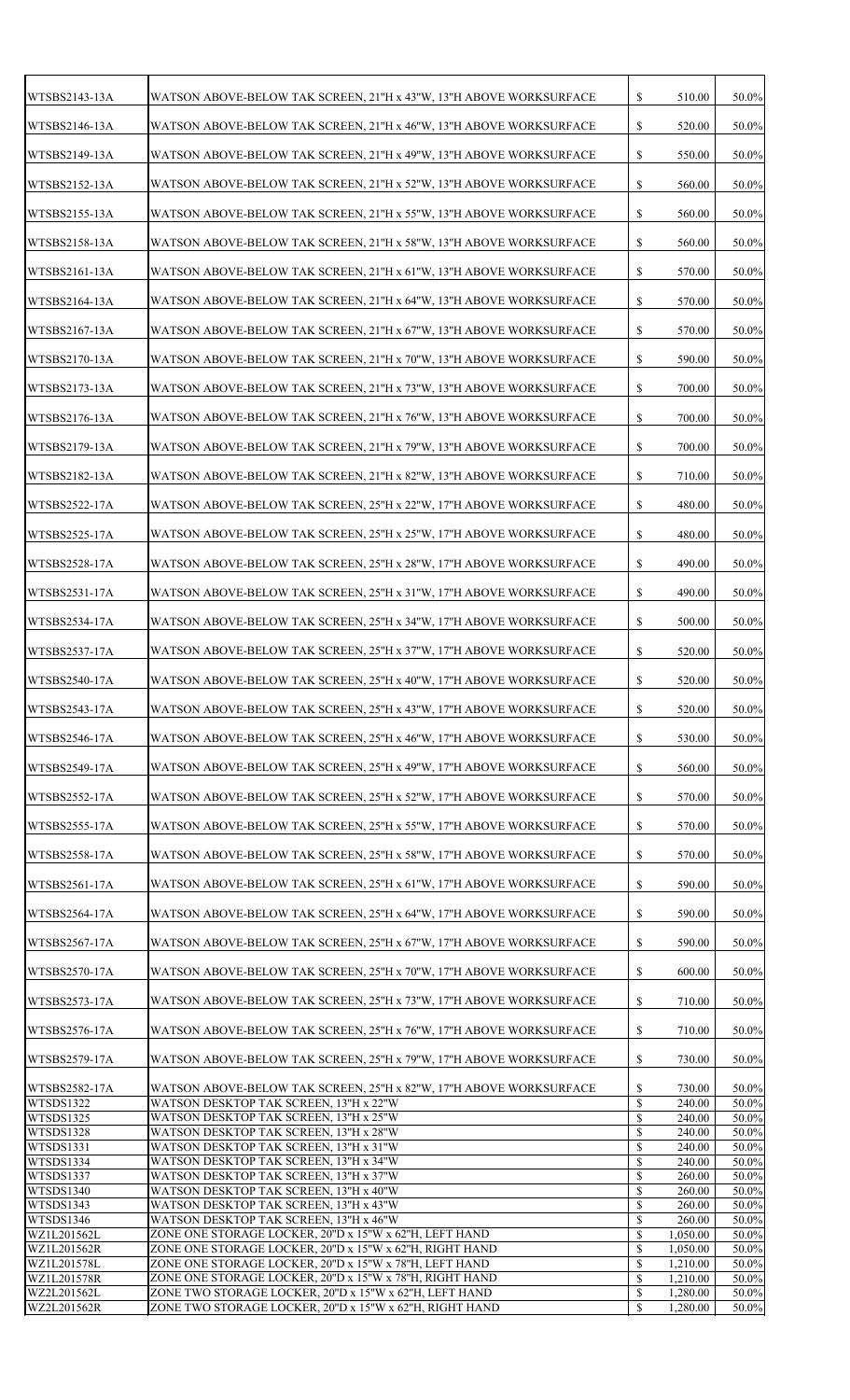| WZ2L201578L      | ZONE TWO STORAGE LOCKER, 20"D x 15"W x 78"H, LEFT HAND         | \$           | 1,430.00 | 50.0% |
|------------------|----------------------------------------------------------------|--------------|----------|-------|
| WZ2L201578R      | ZONE TWO STORAGE LOCKER, 20"D x 15"W x 78"H, RIGHT HAND        | $\mathbb{S}$ | 1,430.00 | 50.0% |
| WZ3L201562L      | ZONE THREE STORAGE LOCKER, 20"D x 15"W x 62"H, LEFT HAND       | \$           | 1,540.00 | 50.0% |
| WZ3L201562R      | ZONE THREE STORAGE LOCKER, 20"D x 15"W x 62"H, RIGHT HAND      | \$           | 1,540.00 | 50.0% |
|                  |                                                                |              |          |       |
| WZ3L201578L      | ZONE THREE STORAGE LOCKER, 20"D x 15"W x 78"H, LEFT HAND       | \$           | 1,710.00 | 50.0% |
| WZ3L201578R      | ZONE THREE STORAGE LOCKER, 20"D x 15"W x 78"H, RIGHT HAND      | \$           | 1,710.00 | 50.0% |
| WZ4L201562L      | ZONE FOUR STORAGE LOCKER, 20"D x 15"W x 62"H, LEFT HAND        | \$           | 1,580.00 | 50.0% |
| WZ4L201562R      | ZONE FOUR STORAGE LOCKER, 20"D x 15"W x 62"H, RIGHT HAND       | \$           | 1,580.00 | 50.0% |
|                  |                                                                |              |          |       |
| WZ6L201578L      | ZONE SIX STORAGE LOCKER, 20"D x 15"W x 78"H, LEFT HAND         | \$           | 2,250.00 | 50.0% |
| WZ6L201578R      | ZONE SIX STORAGE LOCKER, 20"D x 15"W x 78"H, RIGHT HAND        | \$           | 2,250.00 | 50.0% |
| WZOL202462       | ZONE OPEN STORAGE LOCKER, 20"D x 24"W x 62"H                   | \$           | 1,220.00 | 50.0% |
| WZOL202478       | ZONE OPEN STORAGE LOCKER, 20"D x 24"W x 78"H                   | \$           | 1,390.00 | 50.0% |
|                  |                                                                |              |          |       |
| WZSLAF0          | ZONE STORAGE LOCKER ACCESSORYRISER KIT, (PAIR), 5"H            | \$           | 115.00   | 50.0% |
| WZSLAF1          | ZONE STORAGE LOCKER ACCESSORYRISER KIT, 1 LOCKER, 5"           | \$           | 230.00   | 50.0% |
| WZSLAF2          | ZONE STORAGE LOCKER ACCESSORYRISER KIT, 2 LOCKERS, 5"H         | \$           | 345.00   | 50.0% |
| WZSLAF3          | ZONE STORAGE LOCKER ACCESSORYRISER KIT, 3 LOCKERS, 5"H         | \$           | 460.00   | 50.0% |
|                  |                                                                |              |          |       |
| WZSLAF4          | ZONE STORAGE LOCKER ACCESSORYRISER KIT, 4 LOCKERS, 5"H         | \$           | 575.00   | 50.0% |
| WZSLOT201562L    | ZONE SLOT STORAGE LOCKER, 20"D x 15"W x 62"H, LEFT HAND        | \$           | 2,050.00 | 50.0% |
| WZSLOT201562R    | ZONE SLOT STORAGE LOCKER, 20"D x 15"W x 62"H, RIGHT HAND       | \$           | 2,050.00 | 50.0% |
| WZSLOT201578L    | ZONE SLOT STORAGE LOCKER, 20"D x 15"W x 78"H, LEFT HAND        | \$           | 2,640.00 | 50.0% |
|                  |                                                                |              |          |       |
| WZSLOT201578R    | ZONE SLOT STORAGE LOCKER, 20"D x 15"W x 78"H, RIGHT HAND       | \$           | 2,640.00 | 50.0% |
| WZSPLT201562L    | ZONE SPLIT STORAGE LOCKER, 20"D x 15"W x 62"H, LEFT HAND       | \$           | 1,720.00 | 50.0% |
| WZSPLT201562R    | ZONE SPLIT STORAGE LOCKER, 20"D x 15"W x 62"H, RIGHT HAND      | \$           | 1,720.00 | 50.0% |
| WZSPLT201578L    | ZONE SPLIT STORAGE LOCKER, 20"D x 15"W x 78"H, LEFT HAND       | \$           | 1,870.00 | 50.0% |
|                  |                                                                |              |          |       |
| WZSPLT201578R    | ZONE SPLIT STORAGE LOCKER, 20"D x 15"W x 78"H, RIGHT HAND      | \$           | 1,870.00 | 50.0% |
| ZS2LF203026      | ZO STORAGE, 2 LATERAL, 20"D x 30"W x 26"H                      | \$           | 1,570.00 | 50.0% |
| ZS2LF203626      | ZO STORAGE, 2 LATERAL, 20"D x 36"W x 26"H                      | \$           | 1,660.00 | 50.0% |
| ZS3LF203042      | ZO STORAGE, 3 LATERAL, 20"D x 30"W x 42"H                      | \$           | 1,970.00 | 50.0% |
|                  |                                                                |              |          |       |
| ZS3LF203642      | ZO STORAGE, 3 LATERAL, 20"D x 36"W x 42"H                      | \$           | 2,120.00 | 50.0% |
| ZS4LF203054      | ZO STORAGE, 4 LATERAL, 20"D x 30"W x 54"H                      | $\mathbb{S}$ | 2,380.00 | 50.0% |
| ZS4LF203654      | ZO STORAGE, 4 LATERAL, 20"D x 36"W x 54"H                      | \$           | 2,560.00 | 50.0% |
| <b>ZSABRAKT</b>  | ZO STORAGE SIDEKICK SUPPORT BRACKET (PAIR)                     | \$           | 140.00   | 50.0% |
|                  |                                                                |              |          |       |
| ZSACUSH1515      | ZO PAD, 15"W x 15"D                                            | \$           | 90.00    | 50.0% |
| ZSACUSH2015      | ZO PAD, 15"W x 20"D                                            | \$           | 90.00    | 50.0% |
| ZSACUSH2020      | ZO PAD, 20"W x 20"D                                            | \$           | 100.00   | 50.0% |
| ZSACUSH2415      | ZO PAD, 15"W x 24"D                                            | \$           | 90.00    | 50.0% |
|                  |                                                                |              |          |       |
| ZSACUSH3015      | ZO PAD, 15"W x 30"D                                            | \$           | 120.00   | 50.0% |
| ZSADASH2015      | ZO DASH CUSHION, 20"D x 15"W x 1.5"H                           | \$           | 450.00   | 50.0% |
| ZSADASH2020      | ZO DASH CUSHION, 20"D x 20"W x 1.5"H                           | \$           | 450.00   | 50.0% |
| ZSADASH2415      | ZO DASH CUSHION, 24"D x 15"W x 1.5"H                           | \$           | 450.00   | 50.0% |
|                  |                                                                |              |          |       |
| ZSADASH3015      | ZO DASH CUSHION, 30"D x 15"W x 1.5"H                           | \$           | 450.00   | 50.0% |
| <b>ZSADERISE</b> | <b>DENZA SUPPORT RISER</b>                                     | \$           | 110.00   | 50.0% |
| <b>ZSADOT</b>    | ZO DOT, 16" DIA x 2"H                                          | \$           | 190.00   | 50.0% |
| ZSASTW1524       | ZO STACKER MARKERBOARD, 15" H x 24" W                          | \$           | 180.00   | 50.0% |
|                  |                                                                |              |          |       |
| ZSASTW1530       | ZO STACKER MARKERBOARD, 15" H x 30" W                          | \$           | 190.00   | 50.0% |
| ZSASTW1536       | ZO STACKER MARKERBOARD, 15" H x 36" W                          | \$           | 210.00   | 50.0% |
| ZSASTW1548       | ZO STACKER MARKERBOARD, 15" H x 48" W                          | \$           | 260.00   | 50.0% |
| ZSASTW2712       | ZO STACKER MARKERBOARD, 27" H x 12" W                          | \$           | 180.00   | 50.0% |
|                  |                                                                |              |          |       |
| ZSASTW2724       | ZO STACKER MARKERBOARD, 27" H x 24" W                          | \$           | 240.00   | 50.0% |
| ZSASTW2730       | ZO STACKER MARKERBOARD, 27" H x 30" W                          | \$           | 260.00   | 50.0% |
| ZSASTW2736       | ZO STACKER MARKERBOARD, 27" H x 36" W                          | \$           | 290.00   | 50.0% |
| ZSASTW2748       | ZO STACKER MARKERBOARD, 27" H x 48" W                          | \$           | 340.00   | 50.0% |
|                  |                                                                |              |          |       |
| ZSASTW3912       | ZO STACKER MARKERBOARD, 39" H x 12" W                          | \$           | 240.00   | 50.0% |
| ZSASTW3924       | ZO STACKER MARKERBOARD, 39" H x 24" W                          | \$           | 310.00   | 50.0% |
| ZSASTW3930       | ZO STACKER MARKERBOARD, 39" H x 30" W                          | \$           | 350.00   | 50.0% |
| ZSASTW3936       | ZO STACKER MARKERBOARD, 39" H x 36" W                          | \$           | 380.00   | 50.0% |
|                  |                                                                |              |          |       |
| ZSASTW3948       | ZO STACKER MARKERBOARD, 39" H x 48" W                          | \$           | 460.00   | 50.0% |
| ZSBC2L203026     | ZO STORAGE BASE CABINET, 2 LATERAL FILES, 20"D x 30"W x 26"H   | \$           | 1,620.00 | 50.0% |
| ZSBC2L203626     | ZO STORAGE BASE CABINET, 2 LATERAL FILES, 20"D x 36"W x 26"H   |              | 1,760.00 | 50.0% |
| ZSBC4L206026     | ZO STORAGE BASE CABINET, 4 LATERAL FILES, 20"D x 60"W x 26"H   | $\mathbb{S}$ | 2,710.00 | 50.0% |
| ZSBC4L207226     | ZO STORAGE BASE CABINET, 4 LATERAL FILES, 20"D x 72"W x 26"H   | \$           | 2,980.00 | 50.0% |
|                  |                                                                |              |          |       |
| ZSBCECC206026    | ZO STORAGE BASE CABINET, COMBO, 20"D x 60"W x 26"H             | $\mathbb{S}$ | 1,740.00 | 50.0% |
| ZSBCECC207226    | ZO STORAGE BASE CABINET, COMBO, 20"D x 72"W x 26"H             | \$           | 1,820.00 | 50.0% |
| ZSBCECC207526    | ZO STORAGE BASE CABINET, COMBO, 20"D x 75"W x 26"H             | \$           | 1,950.00 | 50.0% |
| ZSBCECC207826    | ZO STORAGE BASE CABINET, COMBO, 20"D x 78"W x 26"H             | \$           | 2,140.00 | 50.0% |
| ZSBCECC208426    | ZO STORAGE BASE CABINET, COMBO, 20"D x 84"W x 26"H             | \$           | 2,200.00 | 50.0% |
|                  |                                                                |              |          |       |
| ZSBCECC209026    | ZO STORAGE BASE CABINET, COMBO, 20"D x 90"W x 26"H             | \$           | 2,240.00 | 50.0% |
| ZSBCECS206026L   | ZO STORAGE BASE CABINET, COMBO, 20"D x 60"W x 26"H, LEFT HAND  | \$           | 1,800.00 | 50.0% |
| ZSBCECS206026R   | ZO STORAGE BASE CABINET, COMBO, 20"D x 60"W x 26"H, RIGHT HAND | \$           | 1,800.00 | 50.0% |
| ZSBCECS207226L   | ZO STORAGE BASE CABINET, COMBO, 20"D x 72"W x 26"H, LEFT HAND  | \$           | 1,990.00 | 50.0% |
|                  |                                                                |              |          |       |
| ZSBCECS207226R   | ZO STORAGE BASE CABINET, COMBO, 20"D x 72"W x 26"H, RIGHT HAND | \$           | 1,990.00 | 50.0% |
| ZSBCECS207526L   | ZO STORAGE BASE CABINET, COMBO, 20"D x 75"W x 26"H, LEFT HAND  | \$           | 2,120.00 | 50.0% |
| ZSBCECS207526R   | ZO STORAGE BASE CABINET, COMBO, 20"D x 75"W x 26"H, RIGHT HAND | \$           | 2,120.00 | 50.0% |
| ZSBCECS207826L   | ZO STORAGE BASE CABINET, COMBO, 20"D x 78"W x 26"H, LEFT HAND  | \$           | 2,140.00 | 50.0% |
|                  |                                                                | \$           |          |       |
| ZSBCECS207826R   | ZO STORAGE BASE CABINET, COMBO, 20"D x 78"W x 26"H, RIGHT HAND |              | 2,140.00 | 50.0% |
| ZSBCECS208426L   | ZO STORAGE BASE CABINET, COMBO, 20"D x 84"W x 26"H, LEFT HAND  | \$           | 2,200.00 | 50.0% |
| ZSBCECS208426R   | ZO STORAGE BASE CABINET, COMBO, 20"D x 84"W x 26"H, RIGHT HAND | $\mathbb{S}$ | 2,200.00 | 50.0% |
| ZSBCECS209026L   | ZO STORAGE BASE CABINET, COMBO, 20"D x 90"W x 26"H, LEFT HAND  | \$           | 2,240.00 | 50.0% |
| ZSBCECS209026R   | ZO STORAGE BASE CABINET, COMBO, 20"D x 90"W x 26"H, RIGHT HAND | \$           | 2,240.00 | 50.0% |
|                  |                                                                |              |          |       |
| ZSBCEDC206026    | ZO STORAGE BASE CABINET, DOOR, 20"D x 60"W x 26"H              | \$           | 1,530.00 | 50.0% |
| ZSBCEDC207226    | ZO STORAGE BASE CABINET, DOOR, 20"D x 72"W x 26"H              | \$           | 1,580.00 | 50.0% |
| ZSBCEDC207526    | ZO STORAGE BASE CABINET, DOOR, 20"D x 75"W x 26"H              | \$           | 1,910.00 | 50.0% |
| ZSBCEDC207826    | ZO STORAGE BASE CABINET, DOOR, 20"D x 78"W x 26"H              | \$           | 1,930.00 | 50.0% |
|                  |                                                                |              |          |       |
| ZSBCEDC208426    | ZO STORAGE BASE CABINET, DOOR, 20"D x 84"W x 26"H              | $\mathbb{S}$ | 2,200.00 | 50.0% |
| ZSBCEDC209026    | ZO STORAGE BASE CABINET, DOOR, 20"D x 90"W x 26"H              | $\mathbb{S}$ | 2,220.00 | 50.0% |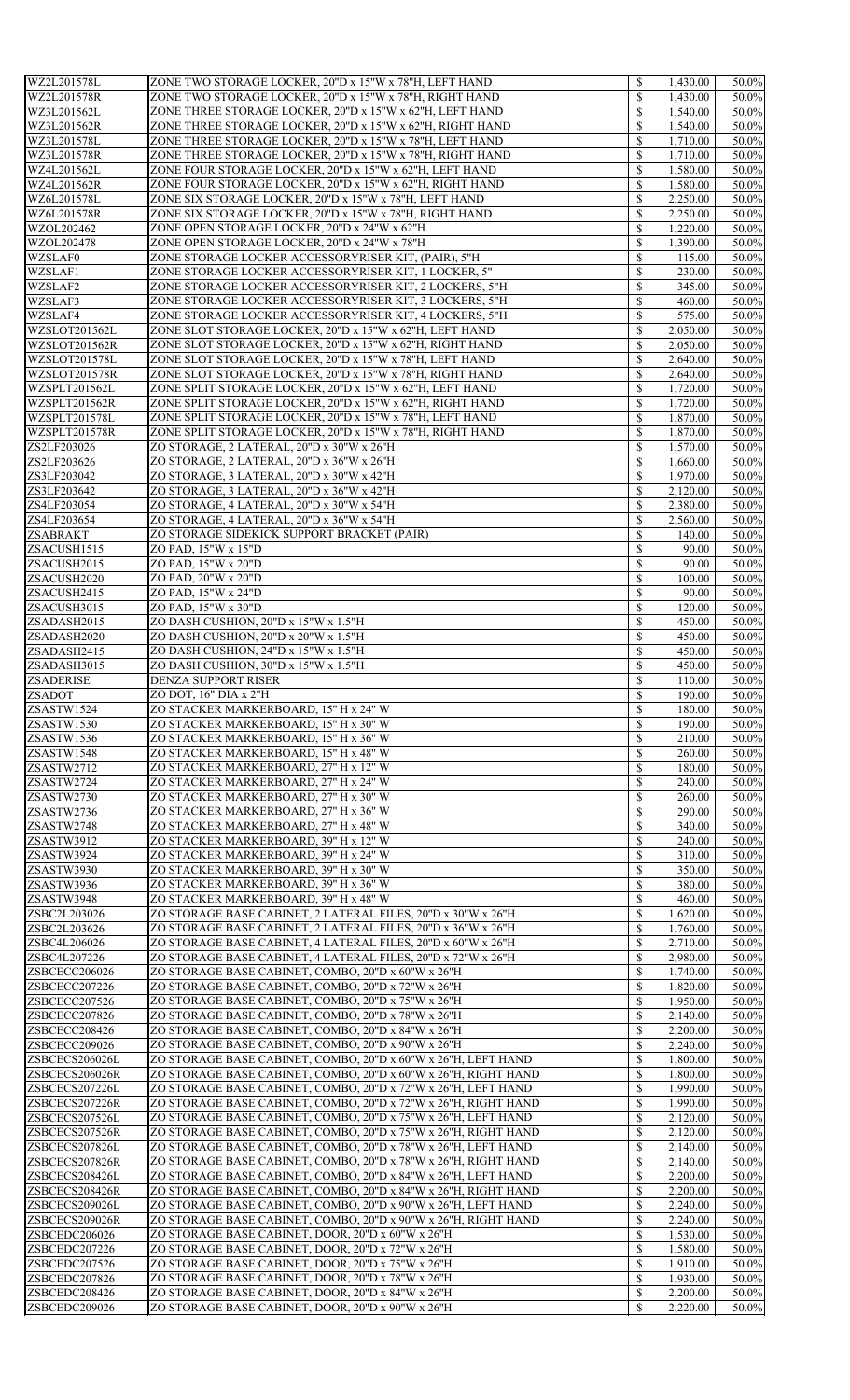| ZSBCEDO206026                | ZO STORAGE BASE CABINET, DOOR, OPEN, 20"D x 60"W x 26"H                                                            | $\mathbb{S}$                 | 1,330.00             | 50.0%          |
|------------------------------|--------------------------------------------------------------------------------------------------------------------|------------------------------|----------------------|----------------|
| ZSBCEDO207226                | ZO STORAGE BASE CABINET, DOOR, OPEN, 20"D x 72"W x 26"H                                                            | $\mathbb{S}$                 | 1,680.00             | 50.0%          |
| ZSBCEDO207526                | ZO STORAGE BASE CABINET, DOOR, OPEN, 20"D x 75"W x 26"H                                                            | \$                           | 1,810.00             | 50.0%          |
| ZSBCEDO207826                | ZO STORAGE BASE CABINET, DOOR, OPEN, 20"D x 78"W x 26"H                                                            | \$                           | 1,830.00             | 50.0%          |
| ZSBCEDO208426                | ZO STORAGE BASE CABINET, DOOR, OPEN, 20"D x 84"W x 26"H                                                            | \$                           | 1,890.00             | 50.0%          |
| ZSBCEDO209026                | ZO STORAGE BASE CABINET, DOOR, OPEN, 20"D x 90"W x 26"H                                                            | \$                           | 1,940.00             | 50.0%          |
| <b>ZSBCEF206026</b>          | ZO STORAGE BASE CABINET, FILE, 20"D x 60"W x 26"H                                                                  | \$                           | 2,060.00             | 50.0%          |
| <b>ZSBCEF207226</b>          | ZO STORAGE BASE CABINET, FILE, 20"D x 72"W x 26"H                                                                  | \$                           | 3,140.00             | 50.0%          |
| <b>ZSBCEF207526</b>          | ZO STORAGE BASE CABINET, FILE, 20"D x 75"W x 26"H                                                                  | \$                           | 3,260.00             | 50.0%          |
| <b>ZSBCEF207826</b>          | ZO STORAGE BASE CABINET, FILE, 20"D x 78"W x 26"H                                                                  | \$                           | 3,280.00             | 50.0%          |
| <b>ZSBCEF208426</b>          | ZO STORAGE BASE CABINET, FILE, 20"D x 84"W x 26"H                                                                  | \$                           |                      | 50.0%          |
|                              |                                                                                                                    |                              | 3,350.00             |                |
| <b>ZSBCEF209026</b>          | ZO STORAGE BASE CABINET, FILE, 20"D x 90"W x 26"H                                                                  | \$                           | 3,400.00             | 50.0%          |
| ZSBCEO206026                 | ZO STORAGE BASE CABINET, OPEN, 20"D x 60"W x 26"H                                                                  | \$                           | 1,070.00             | 50.0%          |
| <b>ZSBCEO207226</b>          | ZO STORAGE BASE CABINET, OPEN, 20"D x 72"W x 26"H                                                                  | $\mathbb{S}$                 | 1,150.00             | 50.0%          |
| ZSBCEO207526                 | ZO STORAGE BASE CABINET, OPEN, 20"D x 75"W x 26"H                                                                  | \$                           | 1,280.00             | 50.0%          |
| <b>ZSBCEO207826</b>          | ZO STORAGE BASE CABINET, OPEN, 20"D x 78"W x 26"H                                                                  | \$                           | 1,300.00             | 50.0%          |
| ZSBCEO208426                 | ZO STORAGE BASE CABINET, OPEN, 20"D x 84"W x 26"H                                                                  | \$                           | 1,360.00             | 50.0%          |
| <b>ZSBCEO209026</b>          | ZO STORAGE BASE CABINET, OPEN, 20"D x 90"W x 26"H                                                                  | \$                           | 1,400.00             | 50.0%          |
| ZSBCESD206026                | ZO STORAGE BASE CABINET, SLIDER DOOR, 20"D x 60"W x 26"H                                                           | \$                           | 1,380.00             | 50.0%          |
| ZSBCESD207226                | ZO STORAGE BASE CABINET, SLIDER DOOR, 20"D x 72"W x 26"H                                                           | \$                           | 1,460.00             | 50.0%          |
| ZSBCESD207526                | ZO STORAGE BASE CABINET, SLIDER DOOR, 20"D x 75"W x 26"H                                                           | \$                           | 1,590.00             | 50.0%          |
| ZSBCESD207826                | ZO STORAGE BASE CABINET, SLIDER DOOR, 20"D x 78"W x 26"H                                                           | \$                           | 1,610.00             | 50.0%          |
| ZSBCESD208426                | ZO STORAGE BASE CABINET, SLIDER DOOR, 20"D x 84"W x 26"H                                                           | \$                           | 1,670.00             | 50.0%          |
| ZSBCESD209026                | ZO STORAGE BASE CABINET, SLIDER DOOR, 20"D x 90"W x 26"H                                                           | \$                           | 1,720.00             | 50.0%          |
| ZSBCXC203026N                | ZO STORAGE BASE CABINET, COMBO, 20"D x 30"W x 26"H                                                                 | \$                           | 1,680.00             | 50.0%          |
| ZSBCXC203626N                | ZO STORAGE BASE CABINET, COMBO, 20"D x 36"W x 26"H                                                                 | \$                           | 1,800.00             | 50.0%          |
| ZSBCXC204526L                | ZO STORAGE BASE CABINET, COMBO, 20"D x 45"W x 26"H, LEFT HAND                                                      | \$                           | 1,510.00             | 50.0%          |
| ZSBCXC204526R                | ZO STORAGE BASE CABINET, COMBO, 20"D x 45"W x 26"H, RIGHT HAND                                                     | \$                           | 1,510.00             | 50.0%          |
| ZSBCXDC203026N               | ZO STORAGE BASE CABINET, DOOR, 20"D x 30"W x 26"H                                                                  | \$                           | 900.00               | 50.0%          |
| ZSBCXDC203626N               | ZO STORAGE BASE CABINET, DOOR, 20"D x 36"W x 26"H                                                                  | $\mathbb{S}$                 | 1,070.00             | 50.0%          |
| ZSBCXDC204526L               | ZO STORAGE BASE CABINET, DOOR, 20"D x 45"W x 26"H, LEFT HAND                                                       | $\mathbb{S}$                 | 1,250.00             | 50.0%          |
| ZSBCXDC204526R               | ZO STORAGE BASE CABINET, DOOR, 20"D x 45"W x 26"H, RIGHT HAND                                                      | \$                           | 1,250.00             | 50.0%          |
| ZSBCXDO204526L               | ZO STORAGE BASE CABINET, DOOR, OPEN, 20"D x 45"W x 26"H, LEFT HAND                                                 | \$                           | 1,100.00             | 50.0%          |
| ZSBCXDO204526R               | ZO STORAGE BASE CABINET, DOOR, OPEN, 20"D x 45"W x 26"H, RIGHT HAND                                                | $\mathbb{S}$                 | 1,100.00             | 50.0%          |
| ZSBCXF204526L                | ZO STORAGE BASE CABINET, FILE, 20"D x 45"W x 26"H, LEFT HAND                                                       | \$                           | 1,830.00             | 50.0%          |
| ZSBCXF204526R                | ZO STORAGE BASE CABINET, FILE, 20"D x 45"W x 26"H, RIGHT HAND                                                      | \$                           | 1,830.00             | 50.0%          |
| ZSBCXO203026N                | ZO STORAGE BASE CABINET, OPEN, 20"D x 30"W x 26"H                                                                  | \$                           | 620.00               | 50.0%          |
| ZSBCXO203626N                | ZO STORAGE BASE CABINET, OPEN, 20"D x 36"W x 26"H                                                                  | \$                           | 770.00               | 50.0%          |
| ZSBCXO204526L                | ZO STORAGE BASE CABINET, OPEN, 20"D x 45"W x 26"H, LEFT HAND                                                       | \$                           | 830.00               | 50.0%          |
| ZSBCXO204526R                | ZO STORAGE BASE CABINET, OPEN, 20"D x 45"W x 26"H, RIGHT HAND                                                      | \$                           | 830.00               | 50.0%          |
| ZSBKCD203042                 | ZO STORAGE BOOKCASE, COMBO, DOORS, 20"D x 30"W x 42"H                                                              | \$                           | 2,130.00             | 50.0%          |
| ZSBKCD203054                 | ZO STORAGE BOOKCASE, COMBO, DOORS, 20"D x 30"W x 54"H                                                              | \$                           | 2,260.00             | 50.0%          |
| <b>ZSBKCD203066</b>          | ZO STORAGE BOOKCASE, COMBO, DOORS, 20"D x 30"W x 66"H                                                              | \$                           | 2,520.00             | 50.0%          |
|                              |                                                                                                                    |                              |                      |                |
| <b>ZSBKCD203078</b>          |                                                                                                                    | $\mathbb{S}$                 | 2,800.00             | 50.0%          |
|                              | ZO STORAGE BOOKCASE, COMBO, DOORS, 20"D x 30"W x 78"H                                                              |                              |                      |                |
|                              |                                                                                                                    | \$                           |                      | 50.0%          |
| ZSBKCDA203042                | ZO STORAGE BOOKCASE, ADJUSTABLE SHELF, COMBO, DOORS, 20"D x 30"W x 42"H                                            |                              | 2,130.00             |                |
| ZSBKCDA203054                |                                                                                                                    | \$                           | 2,260.00             | 50.0%          |
|                              | ZO STORAGE BOOKCASE, ADJUSTABLE SHELF, COMBO, DOORS, 20"D x 30"W x 54"H                                            |                              |                      |                |
|                              |                                                                                                                    | \$                           | 2,520.00             | 50.0%          |
| ZSBKCDA203066                | ZO STORAGE BOOKCASE, ADJUSTABLE SHELF, COMBO, DOORS, 20"D x 30"W x 66"H                                            |                              |                      |                |
| ZSBKCDA203078                | ZO STORAGE BOOKCASE, ADJUSTABLE SHELF, COMBO, DOORS, 20"D x 30"W x 78"H                                            |                              |                      |                |
|                              |                                                                                                                    | \$                           | 2,800.00             | 50.0%          |
| ZSBKCO203042<br>ZSBKCO203054 | ZO STORAGE BOOKCASE, COMBO, OPEN, 20"D x 30"W x 42"H<br>ZO STORAGE BOOKCASE, COMBO, OPEN, 20"D x 30"W x 54"H       | \$<br>$\mathbb{S}$           | 1,860.00<br>1,960.00 | 50.0%<br>50.0% |
| ZSBKCO203066                 | ZO STORAGE BOOKCASE, COMBO, OPEN, 20"D x 30"W x 66"H                                                               | \$                           | 2,170.00             | 50.0%          |
| <b>ZSBKCO203078</b>          |                                                                                                                    | $\mathbb{S}$                 | 2,390.00             | 50.0%          |
|                              | ZO STORAGE BOOKCASE, COMBO, OPEN, 20"D x 30"W x 78"H                                                               |                              |                      |                |
| ZSBKCOA203042                |                                                                                                                    | \$                           |                      | 50.0%          |
|                              | ZO STORAGE BOOKCASE, ADJUSTABLE SHELF, COMBO, OPEN, 20"D x 30"W x 42"H                                             |                              | 1,860.00             |                |
|                              |                                                                                                                    |                              |                      |                |
| ZSBKCOA203054                | ZO STORAGE BOOKCASE, ADJUSTABLE SHELF, COMBO, OPEN, 20"D x 30"W x 54"H                                             |                              | 1,960.00             | 50.0%          |
|                              |                                                                                                                    |                              |                      | 50.0%          |
| ZSBKCOA203066                | ZO STORAGE BOOKCASE, ADJUSTABLE SHELF, COMBO, OPEN, 20"D x 30"W x 66"H                                             | $\mathbb{S}$                 | 2,170.00             |                |
|                              |                                                                                                                    |                              |                      |                |
| ZSBKCOA203078<br>ZSBKD153026 | ZO STORAGE BOOKCASE, ADJUSTABLE SHELF, COMBO, OPEN, 20"D x 30"W x 78"H                                             | \$                           | 2,390.00             | 50.0%          |
| ZSBKD153042                  | ZO STORAGE BOOKCASE, DOORS, 15"D x 30"W x 26"H                                                                     | $\mathbb{S}$                 | 920.00               | 50.0%<br>50.0% |
|                              | ZO STORAGE BOOKCASE, DOORS, 15"D x 30"W x 42"H                                                                     | \$                           | 1,150.00             |                |
| ZSBKD153054                  | ZO STORAGE BOOKCASE, DOORS, 15"D x 30"W x 54"H                                                                     | \$                           | 1,360.00             | 50.0%          |
| ZSBKD153066<br>ZSBKD153078   | ZO STORAGE BOOKCASE, DOORS, 15"D x 30"W x 66"H<br>ZO STORAGE BOOKCASE, DOORS, 15"D x 30"W x 78"H                   | $\mathbb{S}$<br>\$           | 1,580.00<br>1,790.00 | 50.0%<br>50.0% |
| ZSBKD153626                  | ZO STORAGE BOOKCASE, DOORS, 15"D x 36"W x 26"H                                                                     | $\mathbb{S}$                 | 1,000.00             | 50.0%          |
| ZSBKD153642                  | ZO STORAGE BOOKCASE, DOORS, 15"D x 36"W x 42"H                                                                     | $\mathbb{S}$                 | 1,200.00             | 50.0%          |
|                              |                                                                                                                    |                              |                      |                |
| ZSBKD153654                  | ZO STORAGE BOOKCASE, DOORS, 15"D x 36"W x 54"H                                                                     | $\mathbb{S}$                 | 1,430.00             | 50.0%          |
| ZSBKD153666                  | ZO STORAGE BOOKCASE, DOORS, 15"D x 36"W x 66"H                                                                     | $\mathbb{S}$                 | 1,670.00             | 50.0%          |
| ZSBKD153678                  | ZO STORAGE BOOKCASE, DOORS, 15"D x 36"W x 78"H                                                                     | $\mathbb{S}$                 | 1,920.00             | 50.0%          |
| ZSBKD203026                  | ZO STORAGE BOOKCASE, DOORS, 20"D x 30"W x 26"H                                                                     | $\mathbb{S}$                 | 960.00               | 50.0%          |
| ZSBKD203042                  | ZO STORAGE BOOKCASE, DOORS, 20"D x 30"W x 42"H                                                                     | $\mathbb{S}$                 | 1,210.00             | 50.0%          |
| ZSBKD203054                  | ZO STORAGE BOOKCASE, DOORS, 20"D x 30"W x 54"H                                                                     | $\mathbb{S}$                 | 1,450.00             | 50.0%          |
| ZSBKD203066                  | ZO STORAGE BOOKCASE, DOORS, 20"D x 30"W x 66"H                                                                     | $\mathbb{S}$                 | 1,700.00             | 50.0%          |
| ZSBKD203078                  | ZO STORAGE BOOKCASE, DOORS, 20"D x 30"W x 78"H                                                                     | $\mathbb{S}$                 | 1,940.00             | 50.0%          |
| ZSBKD203626                  | ZO STORAGE BOOKCASE, DOORS, 20"D x 36"W x 26"H                                                                     | $\mathbb{S}$                 | 1,050.00             | 50.0%          |
| ZSBKD203642                  | ZO STORAGE BOOKCASE, DOORS, 20"D x 36"W x 42"H                                                                     | $\mathbb{S}$                 | 1,290.00             | 50.0%          |
| ZSBKD203654                  | ZO STORAGE BOOKCASE, DOORS, 20"D x 36"W x 54"H                                                                     | $\mathbb{S}$                 | 1,540.00             | 50.0%          |
| ZSBKD203666                  | ZO STORAGE BOOKCASE, DOORS, 20"D x 36"W x 66"H                                                                     | $\mathbb{S}$                 | 1,800.00             | 50.0%          |
| ZSBKD203678<br>ZSBKDA153026  | ZO STORAGE BOOKCASE, DOORS, 20"D x 36"W x 78"H<br>ZO STORAGE BOOKCASE, ADJUSTABLE SHELF, DOORS, 15"D x 30"W x 26"H | $\mathbb{S}$<br>$\mathbb{S}$ | 2,060.00<br>920.00   | 50.0%<br>50.0% |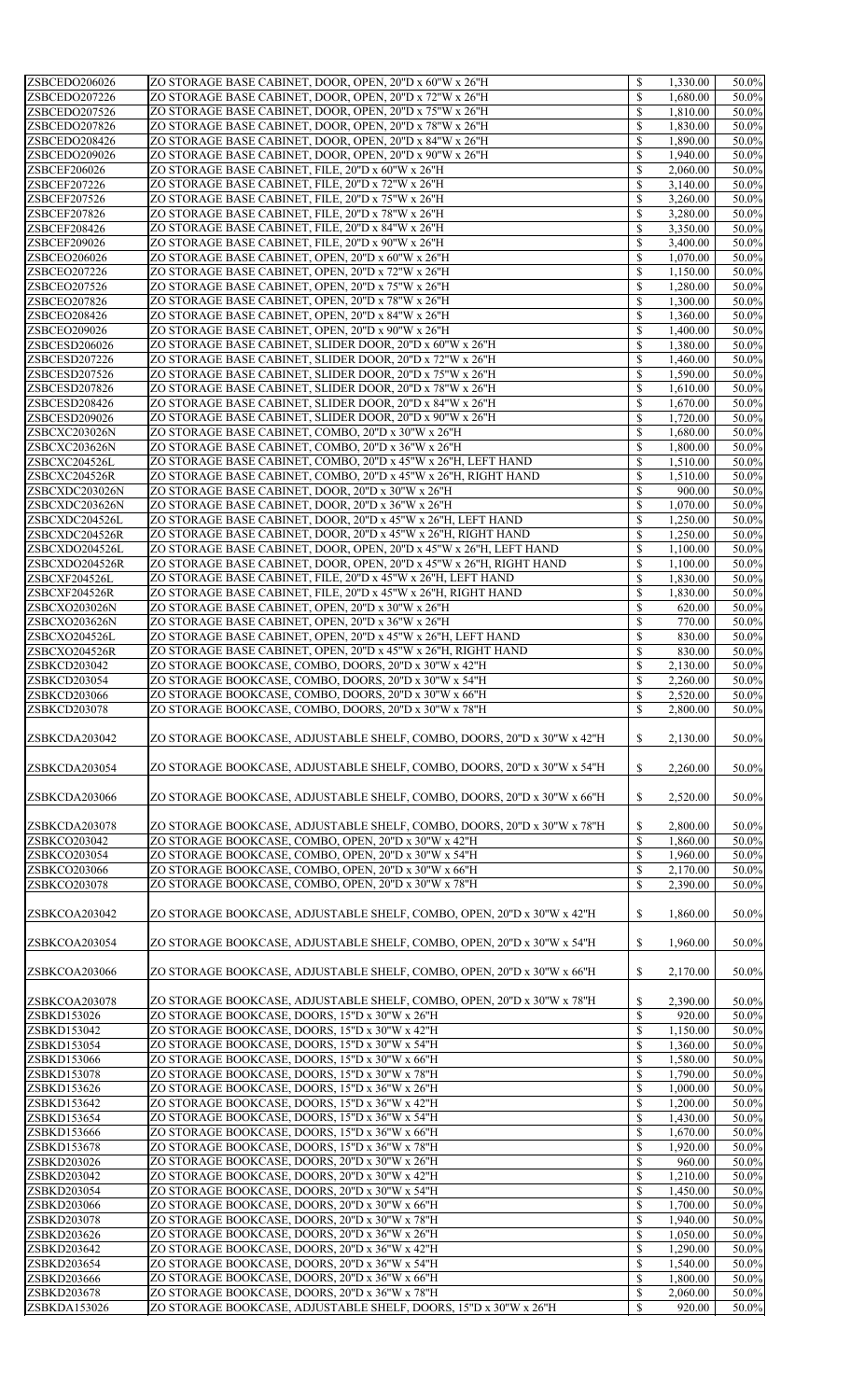| ZSBKDA153042<br>ZSBKDA153054<br>ZSBKDA153066                                                                                                                                                                                                                                                                                                                  | ZO STORAGE BOOKCASE, ADJUSTABLE SHELF, DOORS, 15"D x 30"W x 42"H                                                      |                                           | 1,150.00             | 50.0%          |
|---------------------------------------------------------------------------------------------------------------------------------------------------------------------------------------------------------------------------------------------------------------------------------------------------------------------------------------------------------------|-----------------------------------------------------------------------------------------------------------------------|-------------------------------------------|----------------------|----------------|
|                                                                                                                                                                                                                                                                                                                                                               |                                                                                                                       | $\boldsymbol{\mathsf{S}}$                 |                      |                |
|                                                                                                                                                                                                                                                                                                                                                               | ZO STORAGE BOOKCASE, ADJUSTABLE SHELF, DOORS, 15"D x 30"W x 54"H                                                      | $\mathcal{S}$                             | 1,360.00             | 50.0%          |
|                                                                                                                                                                                                                                                                                                                                                               | ZO STORAGE BOOKCASE, ADJUSTABLE SHELF, DOORS, 15"D x 30"W x 66"H                                                      | \$                                        | 1,580.00             | 50.0%          |
| ZSBKDA153078                                                                                                                                                                                                                                                                                                                                                  | ZO STORAGE BOOKCASE, ADJUSTABLE SHELF, DOORS, 15"D x 30"W x 78"H                                                      | $\mathbb{S}$                              | 1,790.00             | 50.0%          |
|                                                                                                                                                                                                                                                                                                                                                               |                                                                                                                       |                                           |                      |                |
| ZSBKDA153626                                                                                                                                                                                                                                                                                                                                                  | ZO STORAGE BOOKCASE, ADJUSTABLE SHELF, DOORS, 15"D x 36"W x 26"H                                                      | \$                                        | 1,000.00             | 50.0%          |
| ZSBKDA153642                                                                                                                                                                                                                                                                                                                                                  | ZO STORAGE BOOKCASE, ADJUSTABLE SHELF, DOORS, 15"D x 36"W x 42"H                                                      | $\mathbb{S}$                              | 1,200.00             | 50.0%          |
| ZSBKDA153654                                                                                                                                                                                                                                                                                                                                                  | ZO STORAGE BOOKCASE, ADJUSTABLE SHELF, DOORS, 15"D x 36"W x 54"H                                                      | $\boldsymbol{\mathsf{S}}$                 | 1,430.00             | 50.0%          |
| ZSBKDA153666                                                                                                                                                                                                                                                                                                                                                  |                                                                                                                       | $\mathbb{S}$                              |                      | 50.0%          |
|                                                                                                                                                                                                                                                                                                                                                               | ZO STORAGE BOOKCASE, ADJUSTABLE SHELF, DOORS, 15"D x 36"W x 66"H                                                      |                                           | 1,670.00             |                |
| ZSBKDA153678                                                                                                                                                                                                                                                                                                                                                  | ZO STORAGE BOOKCASE, ADJUSTABLE SHELF, DOORS, 15"D x 36"W x 78"H                                                      | $\boldsymbol{\mathsf{S}}$                 | 1,920.00             | 50.0%          |
| ZSBKDA203026                                                                                                                                                                                                                                                                                                                                                  | ZO STORAGE BOOKCASE, ADJUSTABLE SHELF, DOORS, 20"D x 30"W x 26"H                                                      | $\mathcal{S}$                             | 960.00               | 50.0%          |
| ZSBKDA203042                                                                                                                                                                                                                                                                                                                                                  | ZO STORAGE BOOKCASE, ADJUSTABLE SHELF, DOORS, 20"D x 30"W x 42"H                                                      | $\boldsymbol{\mathsf{S}}$                 | 1,210.00             | 50.0%          |
|                                                                                                                                                                                                                                                                                                                                                               |                                                                                                                       |                                           |                      |                |
| ZSBKDA203054                                                                                                                                                                                                                                                                                                                                                  | ZO STORAGE BOOKCASE, ADJUSTABLE SHELF, DOORS, 20"D x 30"W x 54"H                                                      | $\mathbb{S}$                              | 1,450.00             | 50.0%          |
| ZSBKDA203066                                                                                                                                                                                                                                                                                                                                                  | ZO STORAGE BOOKCASE, ADJUSTABLE SHELF, DOORS, 20"D x 30"W x 66"H                                                      | \$                                        | 1,700.00             | 50.0%          |
| ZSBKDA203078                                                                                                                                                                                                                                                                                                                                                  | ZO STORAGE BOOKCASE, ADJUSTABLE SHELF, DOORS, 20"D x 30"W x 78"H                                                      | $\mathcal{S}$                             | 1,940.00             | 50.0%          |
| ZSBKDA203626                                                                                                                                                                                                                                                                                                                                                  | ZO STORAGE BOOKCASE, ADJUSTABLE SHELF, DOORS, 20"D x 36"W x 26"H                                                      | $\boldsymbol{\mathsf{S}}$                 |                      | 50.0%          |
|                                                                                                                                                                                                                                                                                                                                                               |                                                                                                                       |                                           | 1,050.00             |                |
| ZSBKDA203642                                                                                                                                                                                                                                                                                                                                                  | ZO STORAGE BOOKCASE, ADJUSTABLE SHELF, DOORS, 20"D x 36"W x 42"H                                                      | $\mathcal{S}$                             | 1,290.00             | 50.0%          |
| ZSBKDA203654                                                                                                                                                                                                                                                                                                                                                  | ZO STORAGE BOOKCASE, ADJUSTABLE SHELF, DOORS, 20"D x 36"W x 54"H                                                      | $\boldsymbol{\mathsf{S}}$                 | 1,540.00             | 50.0%          |
| ZSBKDA203666                                                                                                                                                                                                                                                                                                                                                  | ZO STORAGE BOOKCASE, ADJUSTABLE SHELF, DOORS, 20"D x 36"W x 66"H                                                      | $\mathcal{S}$                             | 1,800.00             | 50.0%          |
|                                                                                                                                                                                                                                                                                                                                                               |                                                                                                                       |                                           |                      |                |
| ZSBKDA203678                                                                                                                                                                                                                                                                                                                                                  | ZO STORAGE BOOKCASE, ADJUSTABLE SHELF, DOORS, 20"D x 36"W x 78"H                                                      | $\boldsymbol{\mathsf{S}}$                 | 2,060.00             | 50.0%          |
| ZSBKDT153042L                                                                                                                                                                                                                                                                                                                                                 | ZO STORAGE BOOKCASE, DOORS, THROUGH, 15"D x 30"W x 42"H, LEFT HAND                                                    | $\mathcal{S}$                             | 1,000.00             | 50.0%          |
| ZSBKDT153042R                                                                                                                                                                                                                                                                                                                                                 | ZO STORAGE BOOKCASE, DOORS, THROUGH, 15"D x 30"W x 42"H, RIGHT HAND                                                   | $\boldsymbol{\mathsf{S}}$                 | 1,000.00             | 50.0%          |
|                                                                                                                                                                                                                                                                                                                                                               |                                                                                                                       |                                           |                      |                |
| ZSBKDT153054L                                                                                                                                                                                                                                                                                                                                                 | ZO STORAGE BOOKCASE, DOORS, THROUGH, 15"D x 30"W x 54"H, LEFT HAND                                                    | $\mathcal{S}$                             | 1,190.00             | 50.0%          |
| ZSBKDT153054R                                                                                                                                                                                                                                                                                                                                                 | ZO STORAGE BOOKCASE, DOORS, THROUGH, 15"D x 30"W x 54"H, RIGHT HAND                                                   | $\boldsymbol{\mathsf{S}}$                 | 1,190.00             | 50.0%          |
| ZSBKDT153066L                                                                                                                                                                                                                                                                                                                                                 | ZO STORAGE BOOKCASE, DOORS, THROUGH, 15"D x 30"W x 66"H, LEFT HAND                                                    | $\mathbb{S}$                              | 1,400.00             | 50.0%          |
|                                                                                                                                                                                                                                                                                                                                                               |                                                                                                                       |                                           |                      |                |
| ZSBKDT153066R                                                                                                                                                                                                                                                                                                                                                 | ZO STORAGE BOOKCASE, DOORS, THROUGH, 15"D x 30"W x 66"H, RIGHT HAND                                                   | $\boldsymbol{\mathsf{S}}$                 | 1,400.00             | 50.0%          |
| ZSBKDT153642L                                                                                                                                                                                                                                                                                                                                                 | ZO STORAGE BOOKCASE, DOORS, THROUGH, 15"D x 36"W x 42"H, LEFT HAND                                                    | $\mathcal{S}$                             | 1,200.00             | 50.0%          |
| ZSBKDT153642R                                                                                                                                                                                                                                                                                                                                                 | ZO STORAGE BOOKCASE, DOORS, THROUGH, 15"D x 36"W x 42"H, RIGHT HAND                                                   | $\boldsymbol{\mathsf{S}}$                 | 1,200.00             | 50.0%          |
|                                                                                                                                                                                                                                                                                                                                                               |                                                                                                                       |                                           |                      |                |
| ZSBKDT153654L                                                                                                                                                                                                                                                                                                                                                 | ZO STORAGE BOOKCASE, DOORS, THROUGH, 15"D x 36"W x 54"H, LEFT HAND                                                    | $\mathcal{S}$                             | 1,420.00             | 50.0%          |
| ZSBKDT153654R                                                                                                                                                                                                                                                                                                                                                 | ZO STORAGE BOOKCASE, DOORS, THROUGH, 15"D x 36"W x 54"H, RIGHT HAND                                                   | $\boldsymbol{\mathsf{S}}$                 | 1,420.00             | 50.0%          |
| ZSBKDT153666L                                                                                                                                                                                                                                                                                                                                                 | ZO STORAGE BOOKCASE, DOORS, THROUGH, 15"D x 36"W x 66"H, LEFT HAND                                                    | $\mathbb{S}$                              | 1,650.00             | 50.0%          |
| ZSBKDT153666R                                                                                                                                                                                                                                                                                                                                                 | ZO STORAGE BOOKCASE, DOORS, THROUGH, 15"D x 36"W x 66"H, RIGHT HAND                                                   | $\mathbb{S}$                              | 1,650.00             | 50.0%          |
|                                                                                                                                                                                                                                                                                                                                                               |                                                                                                                       |                                           |                      |                |
| ZSBKDT203042L                                                                                                                                                                                                                                                                                                                                                 | ZO STORAGE BOOKCASE, DOORS, THROUGH, 20"D x 30"W x 42"H, LEFT HAND                                                    | $\mathbb{S}$                              | 1,080.00             | 50.0%          |
| ZSBKDT203042R                                                                                                                                                                                                                                                                                                                                                 | ZO STORAGE BOOKCASE, DOORS, THROUGH, 20"D x 30"W x 42"H, RIGHT HAND                                                   | $\mathcal{S}$                             | 1,080.00             | 50.0%          |
| ZSBKDT203054L                                                                                                                                                                                                                                                                                                                                                 | ZO STORAGE BOOKCASE, DOORS, THROUGH, 20"D x 30"W x 54"H, LEFT HAND                                                    | $\mathcal{S}$                             | 1,290.00             | 50.0%          |
| ZSBKDT203054R                                                                                                                                                                                                                                                                                                                                                 |                                                                                                                       |                                           | 1,290.00             | 50.0%          |
|                                                                                                                                                                                                                                                                                                                                                               | ZO STORAGE BOOKCASE, DOORS, THROUGH, 20"D x 30"W x 54"H, RIGHT HAND                                                   | \$                                        |                      |                |
| ZSBKDT203066L                                                                                                                                                                                                                                                                                                                                                 | ZO STORAGE BOOKCASE, DOORS, THROUGH, 20"D x 30"W x 66"H, LEFT HAND                                                    | $\mathbb{S}$                              | 1,520.00             | 50.0%          |
| ZSBKDT203066R                                                                                                                                                                                                                                                                                                                                                 | ZO STORAGE BOOKCASE, DOORS, THROUGH, 20"D x 30"W x 66"H, RIGHT HAND                                                   | $\boldsymbol{\mathsf{S}}$                 | 1,520.00             | 50.0%          |
| ZSBKDT203642L                                                                                                                                                                                                                                                                                                                                                 | ZO STORAGE BOOKCASE, DOORS, THROUGH, 20"D x 36"W x 42"H, LEFT HAND                                                    |                                           | 1,290.00             | 50.0%          |
|                                                                                                                                                                                                                                                                                                                                                               |                                                                                                                       | $\mathbb{S}$                              |                      |                |
| ZSBKDT203642R                                                                                                                                                                                                                                                                                                                                                 | ZO STORAGE BOOKCASE, DOORS, THROUGH, 20"D x 36"W x 42"H, RIGHT HAND                                                   | $\boldsymbol{\mathsf{S}}$                 | 1,290.00             | 50.0%          |
| ZSBKDT203654L                                                                                                                                                                                                                                                                                                                                                 | ZO STORAGE BOOKCASE, DOORS, THROUGH, 20"D x 36"W x 54"H, LEFT HAND                                                    | $\mathcal{S}$                             | 1,530.00             | 50.0%          |
| ZSBKDT203654R                                                                                                                                                                                                                                                                                                                                                 | ZO STORAGE BOOKCASE, DOORS, THROUGH, 20"D x 36"W x 54"H, RIGHT HAND                                                   | $\boldsymbol{\mathsf{S}}$                 | 1,530.00             | 50.0%          |
|                                                                                                                                                                                                                                                                                                                                                               |                                                                                                                       |                                           |                      |                |
| ZSBKDT203666L                                                                                                                                                                                                                                                                                                                                                 | ZO STORAGE BOOKCASE, DOORS, THROUGH, 20"D x 36"W x 66"H, LEFT HAND                                                    | $\mathbb{S}$                              | 1,770.00             | 50.0%          |
| ZSBKDT203666R                                                                                                                                                                                                                                                                                                                                                 | ZO STORAGE BOOKCASE, DOORS, THROUGH, 20"D x 36"W x 66"H, RIGHT HAND                                                   | $\boldsymbol{\mathsf{S}}$                 | 1,770.00             | 50.0%          |
| ZSBKFD203042                                                                                                                                                                                                                                                                                                                                                  | ZO STORAGE BOOKCASE, FILE, DOORS, 20"D x 30"W x 42"H                                                                  | $\mathcal{S}$                             | 2,000.00             | 50.0%          |
|                                                                                                                                                                                                                                                                                                                                                               |                                                                                                                       |                                           |                      |                |
| ZSBKFD203054                                                                                                                                                                                                                                                                                                                                                  | ZO STORAGE BOOKCASE, FILE, DOORS, 20"D x 30"W x 54"H                                                                  | $\boldsymbol{\mathsf{S}}$                 | 2,140.00             | 50.0%          |
| ZSBKFD203066                                                                                                                                                                                                                                                                                                                                                  | ZO STORAGE BOOKCASE, FILE, DOORS, 20"D x 30"W x 66"H                                                                  | $\boldsymbol{\mathsf{S}}$                 | 2,410.00             | 50.0%          |
| ZSBKFD203078                                                                                                                                                                                                                                                                                                                                                  | ZO STORAGE BOOKCASE, FILE, DOORS, 20"D x 30"W x 78"H                                                                  | $\boldsymbol{\mathsf{S}}$                 | 2,670.00             | 50.0%          |
| ZSBKFDA203042                                                                                                                                                                                                                                                                                                                                                 | ZO STORAGE BOOKCASE, ADJUSTABLE SHELF, FILE, DOORS, 20"D x 30"W x 42"H                                                | $\mathbb{S}$                              | 2,000.00             | 50.0%          |
|                                                                                                                                                                                                                                                                                                                                                               |                                                                                                                       |                                           |                      |                |
| ZSBKFDA203054                                                                                                                                                                                                                                                                                                                                                 | ZO STORAGE BOOKCASE, ADJUSTABLE SHELF, FILE, DOORS, 20"D x 30"W x 54"H                                                | $\boldsymbol{\mathsf{S}}$                 | 2,140.00             | 50.0%          |
| ZSBKFDA203066                                                                                                                                                                                                                                                                                                                                                 | ZO STORAGE BOOKCASE, ADJUSTABLE SHELF, FILE, DOORS, 20"D x 30"W x 66"H                                                | $\mathcal{S}$                             | 2,410.00             | 50.0%          |
| ZSBKFDA203078                                                                                                                                                                                                                                                                                                                                                 | ZO STORAGE BOOKCASE, ADJUSTABLE SHELF, FILE, DOORS, 20"D x 30"W x 78"H                                                | \$                                        | 2,670.00             | 50.0%          |
| ZSBKFO203042                                                                                                                                                                                                                                                                                                                                                  | ZO STORAGE BOOKCASE, FILE, OPEN, 20"D x 30"W x 42"H                                                                   | $\mathcal{S}$                             | 1,740.00             | 50.0%          |
|                                                                                                                                                                                                                                                                                                                                                               |                                                                                                                       |                                           |                      |                |
|                                                                                                                                                                                                                                                                                                                                                               |                                                                                                                       |                                           |                      |                |
|                                                                                                                                                                                                                                                                                                                                                               | ZO STORAGE BOOKCASE, FILE, OPEN, 20"D x 30"W x 54"H                                                                   | \$                                        | 1,830.00             | 50.0%          |
| ZSBKFO203054<br>ZSBKFO203066                                                                                                                                                                                                                                                                                                                                  | ZO STORAGE BOOKCASE, FILE, OPEN, 20"D x 30"W x 66"H                                                                   | $\mathbb{S}$                              | 2,040.00             | 50.0%          |
|                                                                                                                                                                                                                                                                                                                                                               |                                                                                                                       |                                           |                      |                |
| <b>ZSBKFO203078</b>                                                                                                                                                                                                                                                                                                                                           | ZO STORAGE BOOKCASE, FILE, OPEN, 20"D x 30"W x 78"H                                                                   | $\boldsymbol{\mathsf{S}}$                 | 2,260.00             | 50.0%          |
|                                                                                                                                                                                                                                                                                                                                                               | ZO STORAGE BOOKCASE, ADJUSTABLE SHELF, FILE, OPEN, 20"D x 30"W x 42"H                                                 | $\mathbb{S}$                              | 1,740.00             | 50.0%          |
| ZSBKFOA203042<br>ZSBKFOA203054                                                                                                                                                                                                                                                                                                                                | ZO STORAGE BOOKCASE, ADJUSTABLE SHELF, FILE, OPEN, 20"D x 30"W x 54"H                                                 | $\boldsymbol{\mathsf{S}}$                 | 1,830.00             | 50.0%          |
| ZSBKFOA203066                                                                                                                                                                                                                                                                                                                                                 |                                                                                                                       | $\mathcal{S}$                             |                      | 50.0%          |
|                                                                                                                                                                                                                                                                                                                                                               | ZO STORAGE BOOKCASE, ADJUSTABLE SHELF, FILE, OPEN, 20"D x 30"W x 66"H                                                 |                                           | 2,040.00             |                |
|                                                                                                                                                                                                                                                                                                                                                               | ZO STORAGE BOOKCASE, ADJUSTABLE SHELF, FILE, OPEN, 20"D x 30"W x 78"H                                                 | $\boldsymbol{\mathsf{S}}$                 | 2,260.00             | 50.0%          |
|                                                                                                                                                                                                                                                                                                                                                               | ZO STORAGE BOOKCASE, OPEN, 15"D x 30"W x 26"H                                                                         | $\mathbb{S}$                              | 650.00               | 50.0%          |
|                                                                                                                                                                                                                                                                                                                                                               | ZO STORAGE BOOKCASE, OPEN, 15"D x 30"W x 42"H, LEFT HAND                                                              | \$                                        | 800.00               | 50.0%          |
|                                                                                                                                                                                                                                                                                                                                                               | ZO STORAGE BOOKCASE, OPEN, 15"D x 30"W x 42"H, RIGHT HAND                                                             |                                           | 800.00               | 50.0%          |
|                                                                                                                                                                                                                                                                                                                                                               |                                                                                                                       | $\boldsymbol{\mathsf{S}}$                 |                      |                |
|                                                                                                                                                                                                                                                                                                                                                               | ZO STORAGE BOOKCASE, OPEN, 15"D x 30"W x 54"H, LEFT HAND                                                              | $\boldsymbol{\mathsf{S}}$                 | 950.00               | 50.0%          |
|                                                                                                                                                                                                                                                                                                                                                               | ZO STORAGE BOOKCASE, OPEN, 15"D x 30"W x 54"H, RIGHT HAND                                                             | $\mathcal{S}$                             | 950.00               | 50.0%          |
|                                                                                                                                                                                                                                                                                                                                                               | ZO STORAGE BOOKCASE, OPEN, 15"D x 30"W x 66"H, LEFT HAND                                                              | $\boldsymbol{\mathsf{S}}$                 | 1,110.00             | 50.0%          |
|                                                                                                                                                                                                                                                                                                                                                               |                                                                                                                       |                                           |                      | 50.0%          |
|                                                                                                                                                                                                                                                                                                                                                               | ZO STORAGE BOOKCASE, OPEN, 15"D x 30"W x 66"H, RIGHT HAND                                                             | $\mathcal{S}$                             | 1,110.00             |                |
|                                                                                                                                                                                                                                                                                                                                                               | ZO STORAGE BOOKCASE, OPEN, 15"D x 30"W x 78"H, LEFT HAND                                                              | $\boldsymbol{\mathsf{S}}$                 | 1,280.00             | 50.0%          |
|                                                                                                                                                                                                                                                                                                                                                               | ZO STORAGE BOOKCASE, OPEN, 15"D x 30"W x 78"H, RIGHT HAND                                                             | $\mathbb{S}$                              | 1,280.00             | 50.0%          |
|                                                                                                                                                                                                                                                                                                                                                               | ZO STORAGE BOOKCASE, OPEN, 15"D x 36"W x 26"H                                                                         | $\boldsymbol{\mathsf{S}}$                 | 720.00               | 50.0%          |
|                                                                                                                                                                                                                                                                                                                                                               |                                                                                                                       |                                           |                      |                |
|                                                                                                                                                                                                                                                                                                                                                               | ZO STORAGE BOOKCASE, OPEN, 15"D x 36"W x 42"H, LEFT HAND                                                              | $\boldsymbol{\mathsf{S}}$                 | 830.00               | 50.0%          |
|                                                                                                                                                                                                                                                                                                                                                               | ZO STORAGE BOOKCASE, OPEN, 15"D x 36"W x 42"H, RIGHT HAND                                                             | $\boldsymbol{\mathsf{S}}$                 | 830.00               | 50.0%          |
|                                                                                                                                                                                                                                                                                                                                                               | ZO STORAGE BOOKCASE, OPEN, 15"D x 36"W x 54"H, LEFT HAND                                                              | $\mathcal{S}$                             | 1,000.00             | 50.0%          |
|                                                                                                                                                                                                                                                                                                                                                               |                                                                                                                       |                                           |                      |                |
|                                                                                                                                                                                                                                                                                                                                                               | ZO STORAGE BOOKCASE, OPEN, 15"D x 36"W x 54"H, RIGHT HAND                                                             | $\boldsymbol{\mathsf{S}}$                 | 1,000.00             | 50.0%          |
|                                                                                                                                                                                                                                                                                                                                                               | ZO STORAGE BOOKCASE, OPEN, 15"D x 36"W x 66"H, LEFT HAND                                                              | $\mathcal{S}$                             | 1,180.00             | 50.0%          |
|                                                                                                                                                                                                                                                                                                                                                               | ZO STORAGE BOOKCASE, OPEN, 15"D x 36"W x 66"H, RIGHT HAND                                                             | $\boldsymbol{\mathsf{S}}$                 | 1,180.00             | 50.0%          |
|                                                                                                                                                                                                                                                                                                                                                               |                                                                                                                       |                                           |                      |                |
|                                                                                                                                                                                                                                                                                                                                                               | ZO STORAGE BOOKCASE, OPEN, 15"D x 36"W x 78"H, LEFT HAND                                                              | $\mathbb{S}$                              | 1,360.00             | 50.0%          |
|                                                                                                                                                                                                                                                                                                                                                               | ZO STORAGE BOOKCASE, OPEN, 15"D x 36"W x 78"H, RIGHT HAND                                                             | $\boldsymbol{\mathsf{S}}$                 | 1,360.00             | 50.0%          |
|                                                                                                                                                                                                                                                                                                                                                               | ZO STORAGE BOOKCASE, OPEN, 20"D x 30"W x 26"H                                                                         | $\boldsymbol{\mathsf{S}}$                 | 690.00               | 50.0%          |
|                                                                                                                                                                                                                                                                                                                                                               | ZO STORAGE BOOKCASE, OPEN, 20"D x 30"W x 42"H, LEFT HAND                                                              | $\boldsymbol{\mathsf{S}}$                 | 880.00               | 50.0%          |
|                                                                                                                                                                                                                                                                                                                                                               |                                                                                                                       |                                           |                      |                |
| ZSBKFOA203078<br>ZSBKO153026N<br>ZSBKO153042L<br>ZSBKO153042R<br>ZSBKO153054L<br>ZSBKO153054R<br>ZSBKO153066L<br>ZSBKO153066R<br>ZSBKO153078L<br>ZSBKO153078R<br>ZSBKO153626N<br>ZSBKO153642L<br>ZSBKO153642R<br>ZSBKO153654L<br>ZSBKO153654R<br>ZSBKO153666L<br>ZSBKO153666R<br>ZSBKO153678L<br>ZSBKO153678R<br>ZSBKO203026N<br>ZSBKO203042L<br>ZSBKO203042R | ZO STORAGE BOOKCASE, OPEN, 20"D x 30"W x 42"H, RIGHT HAND                                                             | $\mathcal{S}$                             | 880.00               | 50.0%          |
| ZSBKO203054L                                                                                                                                                                                                                                                                                                                                                  | ZO STORAGE BOOKCASE, OPEN, 20"D x 30"W x 54"H, LEFT HAND                                                              | $\boldsymbol{\mathsf{S}}$                 | 1,050.00             | 50.0%          |
| ZSBKO203054R                                                                                                                                                                                                                                                                                                                                                  | ZO STORAGE BOOKCASE, OPEN, 20"D x 30"W x 54"H, RIGHT HAND                                                             | $\mathcal{S}$                             | 1,050.00             | 50.0%          |
|                                                                                                                                                                                                                                                                                                                                                               |                                                                                                                       |                                           |                      |                |
| ZSBKO203066L<br>ZSBKO203066R                                                                                                                                                                                                                                                                                                                                  | ZO STORAGE BOOKCASE, OPEN, 20"D x 30"W x 66"H, LEFT HAND<br>ZO STORAGE BOOKCASE, OPEN, 20"D x 30"W x 66"H, RIGHT HAND | $\boldsymbol{\mathsf{S}}$<br>$\mathbb{S}$ | 1,230.00<br>1,230.00 | 50.0%<br>50.0% |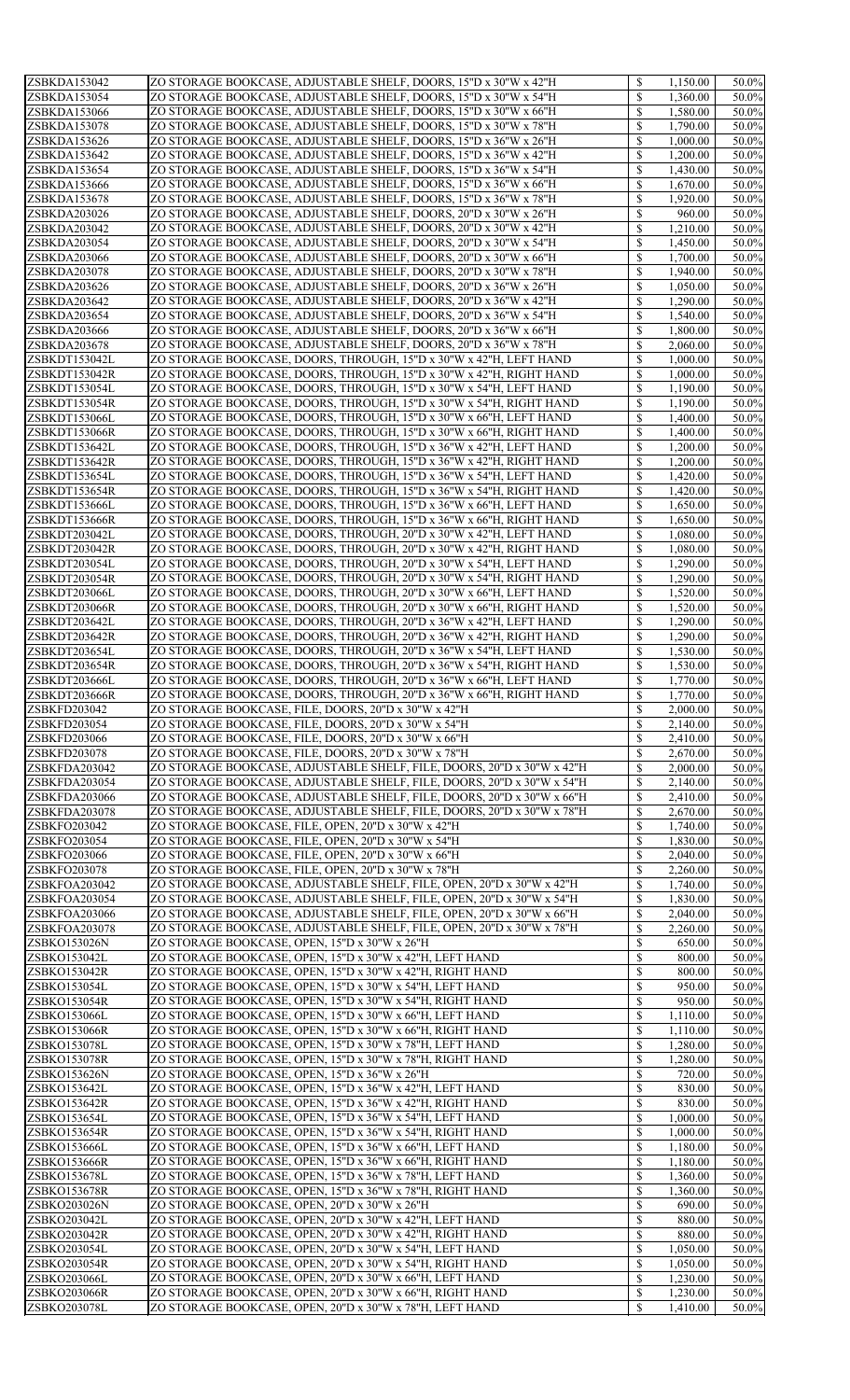| <b>ZSBKO203078R</b><br>ZSBKO203626N<br>ZSBKO203642L<br>ZSBKO203642R<br>ZSBKO203654L<br>ZSBKO203654R<br>ZSBKO203666L<br><b>ZSBKO203666R</b><br>ZSBKO203678L<br><b>ZSBKO203678R</b><br>ZSBKOA153026<br>ZSBKOA153042<br>ZSBKOA153054<br><b>ZSBKOA153066</b><br><b>ZSBKOA153078</b><br>ZSBKOA153626<br>ZSBKOA153642<br>ZSBKOA153654<br>ZSBKOA153666<br><b>ZSBKOA153678</b><br>ZSBKOA203026<br><b>ZSBKOA203042</b><br>ZSBKOA203054<br><b>ZSBKOA203066</b><br><b>ZSBKOA203078</b><br><b>ZSBKOA203626</b><br>ZSBKOA203642<br>ZSBKOA203654<br><b>ZSBKOA203666</b><br><b>ZSBKOA203678</b><br>ZSBKOT153042L<br>ZSBKOT153042R<br>ZSBKOT153054L<br>ZSBKOT153054R<br>ZSBKOT153066L | ZO STORAGE BOOKCASE, OPEN, 20"D x 30"W x 78"H, RIGHT HAND<br>ZO STORAGE BOOKCASE, OPEN, 20"D x 36"W x 26"H<br>ZO STORAGE BOOKCASE, OPEN, 20"D x 36"W x 42"H, LEFT HAND<br>ZO STORAGE BOOKCASE, OPEN, 20"D x 36"W x 42"H, RIGHT HAND<br>ZO STORAGE BOOKCASE, OPEN, 20"D x 36"W x 54"H, LEFT HAND<br>ZO STORAGE BOOKCASE, OPEN, 20"D x 36"W x 54"H, RIGHT HAND<br>ZO STORAGE BOOKCASE, OPEN, 20"D x 36"W x 66"H, LEFT HAND<br>ZO STORAGE BOOKCASE, OPEN, 20"D x 36"W x 66"H, RIGHT HAND<br>ZO STORAGE BOOKCASE, OPEN, 20"D x 36"W x 78"H, LEFT HAND<br>ZO STORAGE BOOKCASE, OPEN, 20"D x 36"W x 78"H, RIGHT HAND<br>ZO STORAGE BOOKCASE, ADJUSTABLE SHELF, OPEN, 15"D x 30"W x 26"H<br>ZO STORAGE BOOKCASE, ADJUSTABLE SHELF, OPEN, 15"D x 30"W x 42"H<br>ZO STORAGE BOOKCASE, ADJUSTABLE SHELF, OPEN, 15"D x 30"W x 54"H<br>ZO STORAGE BOOKCASE, ADJUSTABLE SHELF, OPEN, 15"D x 30"W x 66"H<br>ZO STORAGE BOOKCASE, ADJUSTABLE SHELF, OPEN, 15"D x 30"W x 78"H<br>ZO STORAGE BOOKCASE, ADJUSTABLE SHELF, OPEN, 15"D x 36"W x 26"H<br>ZO STORAGE BOOKCASE, ADJUSTABLE SHELF, OPEN, 15"D x 36"W x 42"H<br>ZO STORAGE BOOKCASE, ADJUSTABLE SHELF, OPEN, 15"D x 36"W x 54"H<br>ZO STORAGE BOOKCASE, ADJUSTABLE SHELF, OPEN, 15"D x 36"W x 66"H<br>ZO STORAGE BOOKCASE, ADJUSTABLE SHELF, OPEN, 15"D x 36"W x 78"H<br>ZO STORAGE BOOKCASE, ADJUSTABLE SHELF, OPEN, 20"D x 30"W x 26"H<br>ZO STORAGE BOOKCASE, ADJUSTABLE SHELF, OPEN, 20"D x 30"W x 42"H<br>ZO STORAGE BOOKCASE, ADJUSTABLE SHELF, OPEN, 20"D x 30"W x 54"H<br>ZO STORAGE BOOKCASE, ADJUSTABLE SHELF, OPEN, 20"D x 30"W x 66"H<br>ZO STORAGE BOOKCASE, ADJUSTABLE SHELF, OPEN, 20"D x 30"W x 78"H<br>ZO STORAGE BOOKCASE, ADJUSTABLE SHELF, OPEN, 20"D x 36"W x 26"H<br>ZO STORAGE BOOKCASE, ADJUSTABLE SHELF, OPEN, 20"D x 36"W x 42"H<br>ZO STORAGE BOOKCASE, ADJUSTABLE SHELF, OPEN, 20"D x 36"W x 54"H<br>ZO STORAGE BOOKCASE, ADJUSTABLE SHELF, OPEN, 20"D x 36"W x 66"H | $\mathbb{S}$<br>\$<br>$\boldsymbol{\mathsf{S}}$<br>$\boldsymbol{\mathsf{S}}$<br>$\mathbb{S}$<br>$\boldsymbol{\mathsf{S}}$<br>$\mathbb{S}$<br>$\boldsymbol{\mathsf{S}}$<br>$\boldsymbol{\mathsf{S}}$<br>$\boldsymbol{\mathsf{S}}$<br>$\boldsymbol{\mathsf{S}}$<br>$\boldsymbol{\mathsf{S}}$<br>$\boldsymbol{\mathsf{S}}$<br>$\boldsymbol{\mathsf{S}}$<br>$\boldsymbol{\mathsf{S}}$<br>$\boldsymbol{\mathsf{S}}$<br>$\boldsymbol{\mathsf{S}}$<br>$\boldsymbol{\mathsf{S}}$<br>$\boldsymbol{\mathsf{S}}$<br>$\boldsymbol{\mathsf{S}}$<br>$\boldsymbol{\mathsf{S}}$<br>$\boldsymbol{\mathsf{S}}$<br>$\mathbb{S}$<br>$\boldsymbol{\mathsf{S}}$<br>$\boldsymbol{\mathsf{S}}$<br>$\boldsymbol{\mathsf{S}}$<br>$\boldsymbol{\mathsf{S}}$ | 1,410.00<br>770.00<br>930.00<br>930.00<br>1,110.00<br>1,110.00<br>1,310.00<br>1,310.00<br>1,510.00<br>1,510.00<br>650.00<br>800.00<br>950.00<br>1,110.00<br>1,280.00<br>720.00<br>830.00<br>1,000.00<br>1,180.00<br>1,360.00<br>690.00<br>880.00<br>1,050.00<br>1,230.00<br>1,410.00<br>770.00 | 50.0%<br>50.0%<br>50.0%<br>50.0%<br>50.0%<br>50.0%<br>50.0%<br>50.0%<br>50.0%<br>50.0%<br>50.0%<br>50.0%<br>50.0%<br>50.0%<br>50.0%<br>50.0%<br>50.0%<br>50.0%<br>50.0%<br>50.0%<br>50.0%<br>50.0%<br>50.0%<br>50.0%<br>50.0% |
|-----------------------------------------------------------------------------------------------------------------------------------------------------------------------------------------------------------------------------------------------------------------------------------------------------------------------------------------------------------------------------------------------------------------------------------------------------------------------------------------------------------------------------------------------------------------------------------------------------------------------------------------------------------------------|-----------------------------------------------------------------------------------------------------------------------------------------------------------------------------------------------------------------------------------------------------------------------------------------------------------------------------------------------------------------------------------------------------------------------------------------------------------------------------------------------------------------------------------------------------------------------------------------------------------------------------------------------------------------------------------------------------------------------------------------------------------------------------------------------------------------------------------------------------------------------------------------------------------------------------------------------------------------------------------------------------------------------------------------------------------------------------------------------------------------------------------------------------------------------------------------------------------------------------------------------------------------------------------------------------------------------------------------------------------------------------------------------------------------------------------------------------------------------------------------------------------------------------------------------------------------------------------------------------------------------------------------------------------------------------------------------------------------------------------------------------------------------------------------------------------------------------------------------------------------------------------------------------------------------------------------|----------------------------------------------------------------------------------------------------------------------------------------------------------------------------------------------------------------------------------------------------------------------------------------------------------------------------------------------------------------------------------------------------------------------------------------------------------------------------------------------------------------------------------------------------------------------------------------------------------------------------------------------------------------------------------------------------------------------------------|------------------------------------------------------------------------------------------------------------------------------------------------------------------------------------------------------------------------------------------------------------------------------------------------|-------------------------------------------------------------------------------------------------------------------------------------------------------------------------------------------------------------------------------|
|                                                                                                                                                                                                                                                                                                                                                                                                                                                                                                                                                                                                                                                                       |                                                                                                                                                                                                                                                                                                                                                                                                                                                                                                                                                                                                                                                                                                                                                                                                                                                                                                                                                                                                                                                                                                                                                                                                                                                                                                                                                                                                                                                                                                                                                                                                                                                                                                                                                                                                                                                                                                                                         |                                                                                                                                                                                                                                                                                                                                                                                                                                                                                                                                                                                                                                                                                                                                  |                                                                                                                                                                                                                                                                                                |                                                                                                                                                                                                                               |
|                                                                                                                                                                                                                                                                                                                                                                                                                                                                                                                                                                                                                                                                       |                                                                                                                                                                                                                                                                                                                                                                                                                                                                                                                                                                                                                                                                                                                                                                                                                                                                                                                                                                                                                                                                                                                                                                                                                                                                                                                                                                                                                                                                                                                                                                                                                                                                                                                                                                                                                                                                                                                                         |                                                                                                                                                                                                                                                                                                                                                                                                                                                                                                                                                                                                                                                                                                                                  |                                                                                                                                                                                                                                                                                                |                                                                                                                                                                                                                               |
|                                                                                                                                                                                                                                                                                                                                                                                                                                                                                                                                                                                                                                                                       |                                                                                                                                                                                                                                                                                                                                                                                                                                                                                                                                                                                                                                                                                                                                                                                                                                                                                                                                                                                                                                                                                                                                                                                                                                                                                                                                                                                                                                                                                                                                                                                                                                                                                                                                                                                                                                                                                                                                         |                                                                                                                                                                                                                                                                                                                                                                                                                                                                                                                                                                                                                                                                                                                                  |                                                                                                                                                                                                                                                                                                |                                                                                                                                                                                                                               |
|                                                                                                                                                                                                                                                                                                                                                                                                                                                                                                                                                                                                                                                                       |                                                                                                                                                                                                                                                                                                                                                                                                                                                                                                                                                                                                                                                                                                                                                                                                                                                                                                                                                                                                                                                                                                                                                                                                                                                                                                                                                                                                                                                                                                                                                                                                                                                                                                                                                                                                                                                                                                                                         |                                                                                                                                                                                                                                                                                                                                                                                                                                                                                                                                                                                                                                                                                                                                  |                                                                                                                                                                                                                                                                                                |                                                                                                                                                                                                                               |
|                                                                                                                                                                                                                                                                                                                                                                                                                                                                                                                                                                                                                                                                       |                                                                                                                                                                                                                                                                                                                                                                                                                                                                                                                                                                                                                                                                                                                                                                                                                                                                                                                                                                                                                                                                                                                                                                                                                                                                                                                                                                                                                                                                                                                                                                                                                                                                                                                                                                                                                                                                                                                                         |                                                                                                                                                                                                                                                                                                                                                                                                                                                                                                                                                                                                                                                                                                                                  |                                                                                                                                                                                                                                                                                                |                                                                                                                                                                                                                               |
|                                                                                                                                                                                                                                                                                                                                                                                                                                                                                                                                                                                                                                                                       |                                                                                                                                                                                                                                                                                                                                                                                                                                                                                                                                                                                                                                                                                                                                                                                                                                                                                                                                                                                                                                                                                                                                                                                                                                                                                                                                                                                                                                                                                                                                                                                                                                                                                                                                                                                                                                                                                                                                         |                                                                                                                                                                                                                                                                                                                                                                                                                                                                                                                                                                                                                                                                                                                                  |                                                                                                                                                                                                                                                                                                |                                                                                                                                                                                                                               |
|                                                                                                                                                                                                                                                                                                                                                                                                                                                                                                                                                                                                                                                                       |                                                                                                                                                                                                                                                                                                                                                                                                                                                                                                                                                                                                                                                                                                                                                                                                                                                                                                                                                                                                                                                                                                                                                                                                                                                                                                                                                                                                                                                                                                                                                                                                                                                                                                                                                                                                                                                                                                                                         |                                                                                                                                                                                                                                                                                                                                                                                                                                                                                                                                                                                                                                                                                                                                  |                                                                                                                                                                                                                                                                                                |                                                                                                                                                                                                                               |
|                                                                                                                                                                                                                                                                                                                                                                                                                                                                                                                                                                                                                                                                       |                                                                                                                                                                                                                                                                                                                                                                                                                                                                                                                                                                                                                                                                                                                                                                                                                                                                                                                                                                                                                                                                                                                                                                                                                                                                                                                                                                                                                                                                                                                                                                                                                                                                                                                                                                                                                                                                                                                                         |                                                                                                                                                                                                                                                                                                                                                                                                                                                                                                                                                                                                                                                                                                                                  |                                                                                                                                                                                                                                                                                                |                                                                                                                                                                                                                               |
|                                                                                                                                                                                                                                                                                                                                                                                                                                                                                                                                                                                                                                                                       |                                                                                                                                                                                                                                                                                                                                                                                                                                                                                                                                                                                                                                                                                                                                                                                                                                                                                                                                                                                                                                                                                                                                                                                                                                                                                                                                                                                                                                                                                                                                                                                                                                                                                                                                                                                                                                                                                                                                         |                                                                                                                                                                                                                                                                                                                                                                                                                                                                                                                                                                                                                                                                                                                                  |                                                                                                                                                                                                                                                                                                |                                                                                                                                                                                                                               |
|                                                                                                                                                                                                                                                                                                                                                                                                                                                                                                                                                                                                                                                                       |                                                                                                                                                                                                                                                                                                                                                                                                                                                                                                                                                                                                                                                                                                                                                                                                                                                                                                                                                                                                                                                                                                                                                                                                                                                                                                                                                                                                                                                                                                                                                                                                                                                                                                                                                                                                                                                                                                                                         |                                                                                                                                                                                                                                                                                                                                                                                                                                                                                                                                                                                                                                                                                                                                  |                                                                                                                                                                                                                                                                                                |                                                                                                                                                                                                                               |
|                                                                                                                                                                                                                                                                                                                                                                                                                                                                                                                                                                                                                                                                       |                                                                                                                                                                                                                                                                                                                                                                                                                                                                                                                                                                                                                                                                                                                                                                                                                                                                                                                                                                                                                                                                                                                                                                                                                                                                                                                                                                                                                                                                                                                                                                                                                                                                                                                                                                                                                                                                                                                                         |                                                                                                                                                                                                                                                                                                                                                                                                                                                                                                                                                                                                                                                                                                                                  |                                                                                                                                                                                                                                                                                                |                                                                                                                                                                                                                               |
|                                                                                                                                                                                                                                                                                                                                                                                                                                                                                                                                                                                                                                                                       |                                                                                                                                                                                                                                                                                                                                                                                                                                                                                                                                                                                                                                                                                                                                                                                                                                                                                                                                                                                                                                                                                                                                                                                                                                                                                                                                                                                                                                                                                                                                                                                                                                                                                                                                                                                                                                                                                                                                         |                                                                                                                                                                                                                                                                                                                                                                                                                                                                                                                                                                                                                                                                                                                                  |                                                                                                                                                                                                                                                                                                |                                                                                                                                                                                                                               |
|                                                                                                                                                                                                                                                                                                                                                                                                                                                                                                                                                                                                                                                                       |                                                                                                                                                                                                                                                                                                                                                                                                                                                                                                                                                                                                                                                                                                                                                                                                                                                                                                                                                                                                                                                                                                                                                                                                                                                                                                                                                                                                                                                                                                                                                                                                                                                                                                                                                                                                                                                                                                                                         |                                                                                                                                                                                                                                                                                                                                                                                                                                                                                                                                                                                                                                                                                                                                  |                                                                                                                                                                                                                                                                                                |                                                                                                                                                                                                                               |
|                                                                                                                                                                                                                                                                                                                                                                                                                                                                                                                                                                                                                                                                       |                                                                                                                                                                                                                                                                                                                                                                                                                                                                                                                                                                                                                                                                                                                                                                                                                                                                                                                                                                                                                                                                                                                                                                                                                                                                                                                                                                                                                                                                                                                                                                                                                                                                                                                                                                                                                                                                                                                                         |                                                                                                                                                                                                                                                                                                                                                                                                                                                                                                                                                                                                                                                                                                                                  |                                                                                                                                                                                                                                                                                                |                                                                                                                                                                                                                               |
|                                                                                                                                                                                                                                                                                                                                                                                                                                                                                                                                                                                                                                                                       |                                                                                                                                                                                                                                                                                                                                                                                                                                                                                                                                                                                                                                                                                                                                                                                                                                                                                                                                                                                                                                                                                                                                                                                                                                                                                                                                                                                                                                                                                                                                                                                                                                                                                                                                                                                                                                                                                                                                         |                                                                                                                                                                                                                                                                                                                                                                                                                                                                                                                                                                                                                                                                                                                                  |                                                                                                                                                                                                                                                                                                |                                                                                                                                                                                                                               |
|                                                                                                                                                                                                                                                                                                                                                                                                                                                                                                                                                                                                                                                                       |                                                                                                                                                                                                                                                                                                                                                                                                                                                                                                                                                                                                                                                                                                                                                                                                                                                                                                                                                                                                                                                                                                                                                                                                                                                                                                                                                                                                                                                                                                                                                                                                                                                                                                                                                                                                                                                                                                                                         |                                                                                                                                                                                                                                                                                                                                                                                                                                                                                                                                                                                                                                                                                                                                  |                                                                                                                                                                                                                                                                                                |                                                                                                                                                                                                                               |
|                                                                                                                                                                                                                                                                                                                                                                                                                                                                                                                                                                                                                                                                       |                                                                                                                                                                                                                                                                                                                                                                                                                                                                                                                                                                                                                                                                                                                                                                                                                                                                                                                                                                                                                                                                                                                                                                                                                                                                                                                                                                                                                                                                                                                                                                                                                                                                                                                                                                                                                                                                                                                                         |                                                                                                                                                                                                                                                                                                                                                                                                                                                                                                                                                                                                                                                                                                                                  |                                                                                                                                                                                                                                                                                                |                                                                                                                                                                                                                               |
|                                                                                                                                                                                                                                                                                                                                                                                                                                                                                                                                                                                                                                                                       |                                                                                                                                                                                                                                                                                                                                                                                                                                                                                                                                                                                                                                                                                                                                                                                                                                                                                                                                                                                                                                                                                                                                                                                                                                                                                                                                                                                                                                                                                                                                                                                                                                                                                                                                                                                                                                                                                                                                         |                                                                                                                                                                                                                                                                                                                                                                                                                                                                                                                                                                                                                                                                                                                                  |                                                                                                                                                                                                                                                                                                |                                                                                                                                                                                                                               |
|                                                                                                                                                                                                                                                                                                                                                                                                                                                                                                                                                                                                                                                                       |                                                                                                                                                                                                                                                                                                                                                                                                                                                                                                                                                                                                                                                                                                                                                                                                                                                                                                                                                                                                                                                                                                                                                                                                                                                                                                                                                                                                                                                                                                                                                                                                                                                                                                                                                                                                                                                                                                                                         |                                                                                                                                                                                                                                                                                                                                                                                                                                                                                                                                                                                                                                                                                                                                  |                                                                                                                                                                                                                                                                                                |                                                                                                                                                                                                                               |
|                                                                                                                                                                                                                                                                                                                                                                                                                                                                                                                                                                                                                                                                       |                                                                                                                                                                                                                                                                                                                                                                                                                                                                                                                                                                                                                                                                                                                                                                                                                                                                                                                                                                                                                                                                                                                                                                                                                                                                                                                                                                                                                                                                                                                                                                                                                                                                                                                                                                                                                                                                                                                                         |                                                                                                                                                                                                                                                                                                                                                                                                                                                                                                                                                                                                                                                                                                                                  |                                                                                                                                                                                                                                                                                                |                                                                                                                                                                                                                               |
|                                                                                                                                                                                                                                                                                                                                                                                                                                                                                                                                                                                                                                                                       |                                                                                                                                                                                                                                                                                                                                                                                                                                                                                                                                                                                                                                                                                                                                                                                                                                                                                                                                                                                                                                                                                                                                                                                                                                                                                                                                                                                                                                                                                                                                                                                                                                                                                                                                                                                                                                                                                                                                         |                                                                                                                                                                                                                                                                                                                                                                                                                                                                                                                                                                                                                                                                                                                                  |                                                                                                                                                                                                                                                                                                |                                                                                                                                                                                                                               |
|                                                                                                                                                                                                                                                                                                                                                                                                                                                                                                                                                                                                                                                                       |                                                                                                                                                                                                                                                                                                                                                                                                                                                                                                                                                                                                                                                                                                                                                                                                                                                                                                                                                                                                                                                                                                                                                                                                                                                                                                                                                                                                                                                                                                                                                                                                                                                                                                                                                                                                                                                                                                                                         |                                                                                                                                                                                                                                                                                                                                                                                                                                                                                                                                                                                                                                                                                                                                  |                                                                                                                                                                                                                                                                                                |                                                                                                                                                                                                                               |
|                                                                                                                                                                                                                                                                                                                                                                                                                                                                                                                                                                                                                                                                       |                                                                                                                                                                                                                                                                                                                                                                                                                                                                                                                                                                                                                                                                                                                                                                                                                                                                                                                                                                                                                                                                                                                                                                                                                                                                                                                                                                                                                                                                                                                                                                                                                                                                                                                                                                                                                                                                                                                                         |                                                                                                                                                                                                                                                                                                                                                                                                                                                                                                                                                                                                                                                                                                                                  |                                                                                                                                                                                                                                                                                                |                                                                                                                                                                                                                               |
|                                                                                                                                                                                                                                                                                                                                                                                                                                                                                                                                                                                                                                                                       |                                                                                                                                                                                                                                                                                                                                                                                                                                                                                                                                                                                                                                                                                                                                                                                                                                                                                                                                                                                                                                                                                                                                                                                                                                                                                                                                                                                                                                                                                                                                                                                                                                                                                                                                                                                                                                                                                                                                         |                                                                                                                                                                                                                                                                                                                                                                                                                                                                                                                                                                                                                                                                                                                                  |                                                                                                                                                                                                                                                                                                |                                                                                                                                                                                                                               |
|                                                                                                                                                                                                                                                                                                                                                                                                                                                                                                                                                                                                                                                                       |                                                                                                                                                                                                                                                                                                                                                                                                                                                                                                                                                                                                                                                                                                                                                                                                                                                                                                                                                                                                                                                                                                                                                                                                                                                                                                                                                                                                                                                                                                                                                                                                                                                                                                                                                                                                                                                                                                                                         |                                                                                                                                                                                                                                                                                                                                                                                                                                                                                                                                                                                                                                                                                                                                  |                                                                                                                                                                                                                                                                                                |                                                                                                                                                                                                                               |
|                                                                                                                                                                                                                                                                                                                                                                                                                                                                                                                                                                                                                                                                       |                                                                                                                                                                                                                                                                                                                                                                                                                                                                                                                                                                                                                                                                                                                                                                                                                                                                                                                                                                                                                                                                                                                                                                                                                                                                                                                                                                                                                                                                                                                                                                                                                                                                                                                                                                                                                                                                                                                                         |                                                                                                                                                                                                                                                                                                                                                                                                                                                                                                                                                                                                                                                                                                                                  |                                                                                                                                                                                                                                                                                                |                                                                                                                                                                                                                               |
|                                                                                                                                                                                                                                                                                                                                                                                                                                                                                                                                                                                                                                                                       |                                                                                                                                                                                                                                                                                                                                                                                                                                                                                                                                                                                                                                                                                                                                                                                                                                                                                                                                                                                                                                                                                                                                                                                                                                                                                                                                                                                                                                                                                                                                                                                                                                                                                                                                                                                                                                                                                                                                         |                                                                                                                                                                                                                                                                                                                                                                                                                                                                                                                                                                                                                                                                                                                                  |                                                                                                                                                                                                                                                                                                |                                                                                                                                                                                                                               |
|                                                                                                                                                                                                                                                                                                                                                                                                                                                                                                                                                                                                                                                                       |                                                                                                                                                                                                                                                                                                                                                                                                                                                                                                                                                                                                                                                                                                                                                                                                                                                                                                                                                                                                                                                                                                                                                                                                                                                                                                                                                                                                                                                                                                                                                                                                                                                                                                                                                                                                                                                                                                                                         |                                                                                                                                                                                                                                                                                                                                                                                                                                                                                                                                                                                                                                                                                                                                  |                                                                                                                                                                                                                                                                                                |                                                                                                                                                                                                                               |
|                                                                                                                                                                                                                                                                                                                                                                                                                                                                                                                                                                                                                                                                       |                                                                                                                                                                                                                                                                                                                                                                                                                                                                                                                                                                                                                                                                                                                                                                                                                                                                                                                                                                                                                                                                                                                                                                                                                                                                                                                                                                                                                                                                                                                                                                                                                                                                                                                                                                                                                                                                                                                                         |                                                                                                                                                                                                                                                                                                                                                                                                                                                                                                                                                                                                                                                                                                                                  |                                                                                                                                                                                                                                                                                                |                                                                                                                                                                                                                               |
|                                                                                                                                                                                                                                                                                                                                                                                                                                                                                                                                                                                                                                                                       |                                                                                                                                                                                                                                                                                                                                                                                                                                                                                                                                                                                                                                                                                                                                                                                                                                                                                                                                                                                                                                                                                                                                                                                                                                                                                                                                                                                                                                                                                                                                                                                                                                                                                                                                                                                                                                                                                                                                         |                                                                                                                                                                                                                                                                                                                                                                                                                                                                                                                                                                                                                                                                                                                                  |                                                                                                                                                                                                                                                                                                |                                                                                                                                                                                                                               |
|                                                                                                                                                                                                                                                                                                                                                                                                                                                                                                                                                                                                                                                                       |                                                                                                                                                                                                                                                                                                                                                                                                                                                                                                                                                                                                                                                                                                                                                                                                                                                                                                                                                                                                                                                                                                                                                                                                                                                                                                                                                                                                                                                                                                                                                                                                                                                                                                                                                                                                                                                                                                                                         |                                                                                                                                                                                                                                                                                                                                                                                                                                                                                                                                                                                                                                                                                                                                  |                                                                                                                                                                                                                                                                                                |                                                                                                                                                                                                                               |
|                                                                                                                                                                                                                                                                                                                                                                                                                                                                                                                                                                                                                                                                       |                                                                                                                                                                                                                                                                                                                                                                                                                                                                                                                                                                                                                                                                                                                                                                                                                                                                                                                                                                                                                                                                                                                                                                                                                                                                                                                                                                                                                                                                                                                                                                                                                                                                                                                                                                                                                                                                                                                                         |                                                                                                                                                                                                                                                                                                                                                                                                                                                                                                                                                                                                                                                                                                                                  |                                                                                                                                                                                                                                                                                                | 50.0%                                                                                                                                                                                                                         |
|                                                                                                                                                                                                                                                                                                                                                                                                                                                                                                                                                                                                                                                                       |                                                                                                                                                                                                                                                                                                                                                                                                                                                                                                                                                                                                                                                                                                                                                                                                                                                                                                                                                                                                                                                                                                                                                                                                                                                                                                                                                                                                                                                                                                                                                                                                                                                                                                                                                                                                                                                                                                                                         |                                                                                                                                                                                                                                                                                                                                                                                                                                                                                                                                                                                                                                                                                                                                  | 930.00                                                                                                                                                                                                                                                                                         | 50.0%                                                                                                                                                                                                                         |
|                                                                                                                                                                                                                                                                                                                                                                                                                                                                                                                                                                                                                                                                       |                                                                                                                                                                                                                                                                                                                                                                                                                                                                                                                                                                                                                                                                                                                                                                                                                                                                                                                                                                                                                                                                                                                                                                                                                                                                                                                                                                                                                                                                                                                                                                                                                                                                                                                                                                                                                                                                                                                                         |                                                                                                                                                                                                                                                                                                                                                                                                                                                                                                                                                                                                                                                                                                                                  |                                                                                                                                                                                                                                                                                                |                                                                                                                                                                                                                               |
|                                                                                                                                                                                                                                                                                                                                                                                                                                                                                                                                                                                                                                                                       |                                                                                                                                                                                                                                                                                                                                                                                                                                                                                                                                                                                                                                                                                                                                                                                                                                                                                                                                                                                                                                                                                                                                                                                                                                                                                                                                                                                                                                                                                                                                                                                                                                                                                                                                                                                                                                                                                                                                         | $\boldsymbol{\mathsf{S}}$                                                                                                                                                                                                                                                                                                                                                                                                                                                                                                                                                                                                                                                                                                        | 1,110.00                                                                                                                                                                                                                                                                                       | 50.0%                                                                                                                                                                                                                         |
|                                                                                                                                                                                                                                                                                                                                                                                                                                                                                                                                                                                                                                                                       |                                                                                                                                                                                                                                                                                                                                                                                                                                                                                                                                                                                                                                                                                                                                                                                                                                                                                                                                                                                                                                                                                                                                                                                                                                                                                                                                                                                                                                                                                                                                                                                                                                                                                                                                                                                                                                                                                                                                         | $\mathbb{S}$                                                                                                                                                                                                                                                                                                                                                                                                                                                                                                                                                                                                                                                                                                                     | 1,310.00                                                                                                                                                                                                                                                                                       | 50.0%                                                                                                                                                                                                                         |
|                                                                                                                                                                                                                                                                                                                                                                                                                                                                                                                                                                                                                                                                       | ZO STORAGE BOOKCASE, ADJUSTABLE SHELF, OPEN, 20"D x 36"W x 78"H                                                                                                                                                                                                                                                                                                                                                                                                                                                                                                                                                                                                                                                                                                                                                                                                                                                                                                                                                                                                                                                                                                                                                                                                                                                                                                                                                                                                                                                                                                                                                                                                                                                                                                                                                                                                                                                                         |                                                                                                                                                                                                                                                                                                                                                                                                                                                                                                                                                                                                                                                                                                                                  | 1,510.00                                                                                                                                                                                                                                                                                       | 50.0%                                                                                                                                                                                                                         |
|                                                                                                                                                                                                                                                                                                                                                                                                                                                                                                                                                                                                                                                                       | ZO STORAGE BOOKCASE, OPEN, THROUGH, 15"D x 30"W x 42"H, LEFT HAND                                                                                                                                                                                                                                                                                                                                                                                                                                                                                                                                                                                                                                                                                                                                                                                                                                                                                                                                                                                                                                                                                                                                                                                                                                                                                                                                                                                                                                                                                                                                                                                                                                                                                                                                                                                                                                                                       | $\mathbb{S}$                                                                                                                                                                                                                                                                                                                                                                                                                                                                                                                                                                                                                                                                                                                     | 810.00                                                                                                                                                                                                                                                                                         | 50.0%                                                                                                                                                                                                                         |
|                                                                                                                                                                                                                                                                                                                                                                                                                                                                                                                                                                                                                                                                       |                                                                                                                                                                                                                                                                                                                                                                                                                                                                                                                                                                                                                                                                                                                                                                                                                                                                                                                                                                                                                                                                                                                                                                                                                                                                                                                                                                                                                                                                                                                                                                                                                                                                                                                                                                                                                                                                                                                                         |                                                                                                                                                                                                                                                                                                                                                                                                                                                                                                                                                                                                                                                                                                                                  |                                                                                                                                                                                                                                                                                                |                                                                                                                                                                                                                               |
|                                                                                                                                                                                                                                                                                                                                                                                                                                                                                                                                                                                                                                                                       | ZO STORAGE BOOKCASE, OPEN, THROUGH, 15"D x 30"W x 42"H, RIGHT HAND                                                                                                                                                                                                                                                                                                                                                                                                                                                                                                                                                                                                                                                                                                                                                                                                                                                                                                                                                                                                                                                                                                                                                                                                                                                                                                                                                                                                                                                                                                                                                                                                                                                                                                                                                                                                                                                                      | \$                                                                                                                                                                                                                                                                                                                                                                                                                                                                                                                                                                                                                                                                                                                               | 810.00                                                                                                                                                                                                                                                                                         | 50.0%                                                                                                                                                                                                                         |
|                                                                                                                                                                                                                                                                                                                                                                                                                                                                                                                                                                                                                                                                       | ZO STORAGE BOOKCASE, OPEN, THROUGH, 15"D x 30"W x 54"H, LEFT HAND                                                                                                                                                                                                                                                                                                                                                                                                                                                                                                                                                                                                                                                                                                                                                                                                                                                                                                                                                                                                                                                                                                                                                                                                                                                                                                                                                                                                                                                                                                                                                                                                                                                                                                                                                                                                                                                                       | $\mathbb{S}$                                                                                                                                                                                                                                                                                                                                                                                                                                                                                                                                                                                                                                                                                                                     | 970.00                                                                                                                                                                                                                                                                                         | 50.0%                                                                                                                                                                                                                         |
|                                                                                                                                                                                                                                                                                                                                                                                                                                                                                                                                                                                                                                                                       | ZO STORAGE BOOKCASE, OPEN, THROUGH, 15"D x 30"W x 54"H, RIGHT HAND                                                                                                                                                                                                                                                                                                                                                                                                                                                                                                                                                                                                                                                                                                                                                                                                                                                                                                                                                                                                                                                                                                                                                                                                                                                                                                                                                                                                                                                                                                                                                                                                                                                                                                                                                                                                                                                                      | $\boldsymbol{\mathsf{S}}$                                                                                                                                                                                                                                                                                                                                                                                                                                                                                                                                                                                                                                                                                                        | 970.00                                                                                                                                                                                                                                                                                         | 50.0%                                                                                                                                                                                                                         |
|                                                                                                                                                                                                                                                                                                                                                                                                                                                                                                                                                                                                                                                                       |                                                                                                                                                                                                                                                                                                                                                                                                                                                                                                                                                                                                                                                                                                                                                                                                                                                                                                                                                                                                                                                                                                                                                                                                                                                                                                                                                                                                                                                                                                                                                                                                                                                                                                                                                                                                                                                                                                                                         |                                                                                                                                                                                                                                                                                                                                                                                                                                                                                                                                                                                                                                                                                                                                  |                                                                                                                                                                                                                                                                                                | 50.0%                                                                                                                                                                                                                         |
|                                                                                                                                                                                                                                                                                                                                                                                                                                                                                                                                                                                                                                                                       | ZO STORAGE BOOKCASE, OPEN, THROUGH, 15"D x 30"W x 66"H, LEFT HAND                                                                                                                                                                                                                                                                                                                                                                                                                                                                                                                                                                                                                                                                                                                                                                                                                                                                                                                                                                                                                                                                                                                                                                                                                                                                                                                                                                                                                                                                                                                                                                                                                                                                                                                                                                                                                                                                       | $\boldsymbol{\mathsf{S}}$                                                                                                                                                                                                                                                                                                                                                                                                                                                                                                                                                                                                                                                                                                        | 1,130.00                                                                                                                                                                                                                                                                                       |                                                                                                                                                                                                                               |
| ZSBKOT153066R                                                                                                                                                                                                                                                                                                                                                                                                                                                                                                                                                                                                                                                         | ZO STORAGE BOOKCASE, OPEN, THROUGH, 15"D x 30"W x 66"H, RIGHT HAND                                                                                                                                                                                                                                                                                                                                                                                                                                                                                                                                                                                                                                                                                                                                                                                                                                                                                                                                                                                                                                                                                                                                                                                                                                                                                                                                                                                                                                                                                                                                                                                                                                                                                                                                                                                                                                                                      | $\boldsymbol{\mathsf{S}}$                                                                                                                                                                                                                                                                                                                                                                                                                                                                                                                                                                                                                                                                                                        | 1,130.00                                                                                                                                                                                                                                                                                       | 50.0%                                                                                                                                                                                                                         |
| ZSBKOT153642L                                                                                                                                                                                                                                                                                                                                                                                                                                                                                                                                                                                                                                                         | ZO STORAGE BOOKCASE, OPEN, THROUGH, 15"D x 36"W x 42"H, LEFT HAND                                                                                                                                                                                                                                                                                                                                                                                                                                                                                                                                                                                                                                                                                                                                                                                                                                                                                                                                                                                                                                                                                                                                                                                                                                                                                                                                                                                                                                                                                                                                                                                                                                                                                                                                                                                                                                                                       | $\mathbb{S}$                                                                                                                                                                                                                                                                                                                                                                                                                                                                                                                                                                                                                                                                                                                     | 860.00                                                                                                                                                                                                                                                                                         | 50.0%                                                                                                                                                                                                                         |
| ZSBKOT153642R                                                                                                                                                                                                                                                                                                                                                                                                                                                                                                                                                                                                                                                         | ZO STORAGE BOOKCASE, OPEN, THROUGH, 15"D x 36"W x 42"H, RIGHT HAND                                                                                                                                                                                                                                                                                                                                                                                                                                                                                                                                                                                                                                                                                                                                                                                                                                                                                                                                                                                                                                                                                                                                                                                                                                                                                                                                                                                                                                                                                                                                                                                                                                                                                                                                                                                                                                                                      | $\boldsymbol{\mathsf{S}}$                                                                                                                                                                                                                                                                                                                                                                                                                                                                                                                                                                                                                                                                                                        | 860.00                                                                                                                                                                                                                                                                                         | 50.0%                                                                                                                                                                                                                         |
|                                                                                                                                                                                                                                                                                                                                                                                                                                                                                                                                                                                                                                                                       |                                                                                                                                                                                                                                                                                                                                                                                                                                                                                                                                                                                                                                                                                                                                                                                                                                                                                                                                                                                                                                                                                                                                                                                                                                                                                                                                                                                                                                                                                                                                                                                                                                                                                                                                                                                                                                                                                                                                         |                                                                                                                                                                                                                                                                                                                                                                                                                                                                                                                                                                                                                                                                                                                                  |                                                                                                                                                                                                                                                                                                |                                                                                                                                                                                                                               |
| ZSBKOT153654L                                                                                                                                                                                                                                                                                                                                                                                                                                                                                                                                                                                                                                                         | ZO STORAGE BOOKCASE, OPEN, THROUGH, 15"D x 36"W x 54"H, LEFT HAND                                                                                                                                                                                                                                                                                                                                                                                                                                                                                                                                                                                                                                                                                                                                                                                                                                                                                                                                                                                                                                                                                                                                                                                                                                                                                                                                                                                                                                                                                                                                                                                                                                                                                                                                                                                                                                                                       | $\mathbb{S}$                                                                                                                                                                                                                                                                                                                                                                                                                                                                                                                                                                                                                                                                                                                     | 1,020.00                                                                                                                                                                                                                                                                                       | 50.0%                                                                                                                                                                                                                         |
| ZSBKOT153654R                                                                                                                                                                                                                                                                                                                                                                                                                                                                                                                                                                                                                                                         | ZO STORAGE BOOKCASE, OPEN, THROUGH, 15"D x 36"W x 54"H, RIGHT HAND                                                                                                                                                                                                                                                                                                                                                                                                                                                                                                                                                                                                                                                                                                                                                                                                                                                                                                                                                                                                                                                                                                                                                                                                                                                                                                                                                                                                                                                                                                                                                                                                                                                                                                                                                                                                                                                                      | $\boldsymbol{\mathsf{S}}$                                                                                                                                                                                                                                                                                                                                                                                                                                                                                                                                                                                                                                                                                                        | 1,020.00                                                                                                                                                                                                                                                                                       | 50.0%                                                                                                                                                                                                                         |
| ZSBKOT153666L                                                                                                                                                                                                                                                                                                                                                                                                                                                                                                                                                                                                                                                         | ZO STORAGE BOOKCASE, OPEN, THROUGH, 15"D x 36"W x 66"H, LEFT HAND                                                                                                                                                                                                                                                                                                                                                                                                                                                                                                                                                                                                                                                                                                                                                                                                                                                                                                                                                                                                                                                                                                                                                                                                                                                                                                                                                                                                                                                                                                                                                                                                                                                                                                                                                                                                                                                                       | $\mathbb{S}$                                                                                                                                                                                                                                                                                                                                                                                                                                                                                                                                                                                                                                                                                                                     | 1,200.00                                                                                                                                                                                                                                                                                       | 50.0%                                                                                                                                                                                                                         |
|                                                                                                                                                                                                                                                                                                                                                                                                                                                                                                                                                                                                                                                                       |                                                                                                                                                                                                                                                                                                                                                                                                                                                                                                                                                                                                                                                                                                                                                                                                                                                                                                                                                                                                                                                                                                                                                                                                                                                                                                                                                                                                                                                                                                                                                                                                                                                                                                                                                                                                                                                                                                                                         |                                                                                                                                                                                                                                                                                                                                                                                                                                                                                                                                                                                                                                                                                                                                  |                                                                                                                                                                                                                                                                                                |                                                                                                                                                                                                                               |
| ZSBKOT153666R                                                                                                                                                                                                                                                                                                                                                                                                                                                                                                                                                                                                                                                         | ZO STORAGE BOOKCASE, OPEN, THROUGH, 15"D x 36"W x 66"H, RIGHT HAND                                                                                                                                                                                                                                                                                                                                                                                                                                                                                                                                                                                                                                                                                                                                                                                                                                                                                                                                                                                                                                                                                                                                                                                                                                                                                                                                                                                                                                                                                                                                                                                                                                                                                                                                                                                                                                                                      | $\boldsymbol{\mathsf{S}}$                                                                                                                                                                                                                                                                                                                                                                                                                                                                                                                                                                                                                                                                                                        | 1,200.00                                                                                                                                                                                                                                                                                       | 50.0%                                                                                                                                                                                                                         |
| ZSBKOT203042L                                                                                                                                                                                                                                                                                                                                                                                                                                                                                                                                                                                                                                                         | ZO STORAGE BOOKCASE, OPEN, THROUGH, 20"D x 30"W x 42"H, LEFT HAND                                                                                                                                                                                                                                                                                                                                                                                                                                                                                                                                                                                                                                                                                                                                                                                                                                                                                                                                                                                                                                                                                                                                                                                                                                                                                                                                                                                                                                                                                                                                                                                                                                                                                                                                                                                                                                                                       | $\mathbb{S}$                                                                                                                                                                                                                                                                                                                                                                                                                                                                                                                                                                                                                                                                                                                     | 890.00                                                                                                                                                                                                                                                                                         | 50.0%                                                                                                                                                                                                                         |
| ZSBKOT203042R                                                                                                                                                                                                                                                                                                                                                                                                                                                                                                                                                                                                                                                         | ZO STORAGE BOOKCASE, OPEN, THROUGH, 20"D x 30"W x 42"H, RIGHT HAND                                                                                                                                                                                                                                                                                                                                                                                                                                                                                                                                                                                                                                                                                                                                                                                                                                                                                                                                                                                                                                                                                                                                                                                                                                                                                                                                                                                                                                                                                                                                                                                                                                                                                                                                                                                                                                                                      | $\mathbb{S}$                                                                                                                                                                                                                                                                                                                                                                                                                                                                                                                                                                                                                                                                                                                     | 890.00                                                                                                                                                                                                                                                                                         | 50.0%                                                                                                                                                                                                                         |
| ZSBKOT203054L                                                                                                                                                                                                                                                                                                                                                                                                                                                                                                                                                                                                                                                         | ZO STORAGE BOOKCASE, OPEN, THROUGH, 20"D x 30"W x 54"H, LEFT HAND                                                                                                                                                                                                                                                                                                                                                                                                                                                                                                                                                                                                                                                                                                                                                                                                                                                                                                                                                                                                                                                                                                                                                                                                                                                                                                                                                                                                                                                                                                                                                                                                                                                                                                                                                                                                                                                                       | $\mathbb{S}$                                                                                                                                                                                                                                                                                                                                                                                                                                                                                                                                                                                                                                                                                                                     | 1,070.00                                                                                                                                                                                                                                                                                       | 50.0%                                                                                                                                                                                                                         |
|                                                                                                                                                                                                                                                                                                                                                                                                                                                                                                                                                                                                                                                                       |                                                                                                                                                                                                                                                                                                                                                                                                                                                                                                                                                                                                                                                                                                                                                                                                                                                                                                                                                                                                                                                                                                                                                                                                                                                                                                                                                                                                                                                                                                                                                                                                                                                                                                                                                                                                                                                                                                                                         |                                                                                                                                                                                                                                                                                                                                                                                                                                                                                                                                                                                                                                                                                                                                  |                                                                                                                                                                                                                                                                                                |                                                                                                                                                                                                                               |
| ZSBKOT203054R                                                                                                                                                                                                                                                                                                                                                                                                                                                                                                                                                                                                                                                         | ZO STORAGE BOOKCASE, OPEN, THROUGH, 20"D x 30"W x 54"H, RIGHT HAND                                                                                                                                                                                                                                                                                                                                                                                                                                                                                                                                                                                                                                                                                                                                                                                                                                                                                                                                                                                                                                                                                                                                                                                                                                                                                                                                                                                                                                                                                                                                                                                                                                                                                                                                                                                                                                                                      | $\mathbb{S}$                                                                                                                                                                                                                                                                                                                                                                                                                                                                                                                                                                                                                                                                                                                     | 1,070.00                                                                                                                                                                                                                                                                                       | 50.0%                                                                                                                                                                                                                         |
| ZSBKOT203066L                                                                                                                                                                                                                                                                                                                                                                                                                                                                                                                                                                                                                                                         | ZO STORAGE BOOKCASE, OPEN, THROUGH, 20"D x 30"W x 66"H, LEFT HAND                                                                                                                                                                                                                                                                                                                                                                                                                                                                                                                                                                                                                                                                                                                                                                                                                                                                                                                                                                                                                                                                                                                                                                                                                                                                                                                                                                                                                                                                                                                                                                                                                                                                                                                                                                                                                                                                       | $\boldsymbol{\mathsf{S}}$                                                                                                                                                                                                                                                                                                                                                                                                                                                                                                                                                                                                                                                                                                        | 1,240.00                                                                                                                                                                                                                                                                                       | 50.0%                                                                                                                                                                                                                         |
| ZSBKOT203066R                                                                                                                                                                                                                                                                                                                                                                                                                                                                                                                                                                                                                                                         | ZO STORAGE BOOKCASE, OPEN, THROUGH, 20"D x 30"W x 66"H, RIGHT HAND                                                                                                                                                                                                                                                                                                                                                                                                                                                                                                                                                                                                                                                                                                                                                                                                                                                                                                                                                                                                                                                                                                                                                                                                                                                                                                                                                                                                                                                                                                                                                                                                                                                                                                                                                                                                                                                                      | \$                                                                                                                                                                                                                                                                                                                                                                                                                                                                                                                                                                                                                                                                                                                               | 1,240.00                                                                                                                                                                                                                                                                                       | 50.0%                                                                                                                                                                                                                         |
| ZSBKOT203642L                                                                                                                                                                                                                                                                                                                                                                                                                                                                                                                                                                                                                                                         | ZO STORAGE BOOKCASE, OPEN, THROUGH, 20"D x 36"W x 42"H, LEFT HAND                                                                                                                                                                                                                                                                                                                                                                                                                                                                                                                                                                                                                                                                                                                                                                                                                                                                                                                                                                                                                                                                                                                                                                                                                                                                                                                                                                                                                                                                                                                                                                                                                                                                                                                                                                                                                                                                       | $\boldsymbol{\mathsf{S}}$                                                                                                                                                                                                                                                                                                                                                                                                                                                                                                                                                                                                                                                                                                        | 940.00                                                                                                                                                                                                                                                                                         | 50.0%                                                                                                                                                                                                                         |
|                                                                                                                                                                                                                                                                                                                                                                                                                                                                                                                                                                                                                                                                       |                                                                                                                                                                                                                                                                                                                                                                                                                                                                                                                                                                                                                                                                                                                                                                                                                                                                                                                                                                                                                                                                                                                                                                                                                                                                                                                                                                                                                                                                                                                                                                                                                                                                                                                                                                                                                                                                                                                                         |                                                                                                                                                                                                                                                                                                                                                                                                                                                                                                                                                                                                                                                                                                                                  |                                                                                                                                                                                                                                                                                                |                                                                                                                                                                                                                               |
| ZSBKOT203642R                                                                                                                                                                                                                                                                                                                                                                                                                                                                                                                                                                                                                                                         | ZO STORAGE BOOKCASE, OPEN, THROUGH, 20"D x 36"W x 42"H, RIGHT HAND                                                                                                                                                                                                                                                                                                                                                                                                                                                                                                                                                                                                                                                                                                                                                                                                                                                                                                                                                                                                                                                                                                                                                                                                                                                                                                                                                                                                                                                                                                                                                                                                                                                                                                                                                                                                                                                                      | $\mathbb{S}$                                                                                                                                                                                                                                                                                                                                                                                                                                                                                                                                                                                                                                                                                                                     | 940.00                                                                                                                                                                                                                                                                                         | 50.0%                                                                                                                                                                                                                         |
| ZSBKOT203654L                                                                                                                                                                                                                                                                                                                                                                                                                                                                                                                                                                                                                                                         | ZO STORAGE BOOKCASE, OPEN, THROUGH, 20"D x 36"W x 54"H, LEFT HAND                                                                                                                                                                                                                                                                                                                                                                                                                                                                                                                                                                                                                                                                                                                                                                                                                                                                                                                                                                                                                                                                                                                                                                                                                                                                                                                                                                                                                                                                                                                                                                                                                                                                                                                                                                                                                                                                       | $\mathbb{S}$                                                                                                                                                                                                                                                                                                                                                                                                                                                                                                                                                                                                                                                                                                                     | 1,130.00                                                                                                                                                                                                                                                                                       | 50.0%                                                                                                                                                                                                                         |
| ZSBKOT203654R                                                                                                                                                                                                                                                                                                                                                                                                                                                                                                                                                                                                                                                         | ZO STORAGE BOOKCASE, OPEN, THROUGH, 20"D x 36"W x 54"H, RIGHT HAND                                                                                                                                                                                                                                                                                                                                                                                                                                                                                                                                                                                                                                                                                                                                                                                                                                                                                                                                                                                                                                                                                                                                                                                                                                                                                                                                                                                                                                                                                                                                                                                                                                                                                                                                                                                                                                                                      | $\mathbb{S}$                                                                                                                                                                                                                                                                                                                                                                                                                                                                                                                                                                                                                                                                                                                     | 1,130.00                                                                                                                                                                                                                                                                                       | 50.0%                                                                                                                                                                                                                         |
|                                                                                                                                                                                                                                                                                                                                                                                                                                                                                                                                                                                                                                                                       |                                                                                                                                                                                                                                                                                                                                                                                                                                                                                                                                                                                                                                                                                                                                                                                                                                                                                                                                                                                                                                                                                                                                                                                                                                                                                                                                                                                                                                                                                                                                                                                                                                                                                                                                                                                                                                                                                                                                         |                                                                                                                                                                                                                                                                                                                                                                                                                                                                                                                                                                                                                                                                                                                                  |                                                                                                                                                                                                                                                                                                |                                                                                                                                                                                                                               |
| ZSBKOT203666L                                                                                                                                                                                                                                                                                                                                                                                                                                                                                                                                                                                                                                                         | ZO STORAGE BOOKCASE, OPEN, THROUGH, 20"D x 36"W x 66"H, LEFT HAND                                                                                                                                                                                                                                                                                                                                                                                                                                                                                                                                                                                                                                                                                                                                                                                                                                                                                                                                                                                                                                                                                                                                                                                                                                                                                                                                                                                                                                                                                                                                                                                                                                                                                                                                                                                                                                                                       | $\mathcal{S}$                                                                                                                                                                                                                                                                                                                                                                                                                                                                                                                                                                                                                                                                                                                    | 1,330.00                                                                                                                                                                                                                                                                                       | 50.0%                                                                                                                                                                                                                         |
| ZSBKOT203666R                                                                                                                                                                                                                                                                                                                                                                                                                                                                                                                                                                                                                                                         | ZO STORAGE BOOKCASE, OPEN, THROUGH, 20"D x 36"W x 66"H, RIGHT HAND                                                                                                                                                                                                                                                                                                                                                                                                                                                                                                                                                                                                                                                                                                                                                                                                                                                                                                                                                                                                                                                                                                                                                                                                                                                                                                                                                                                                                                                                                                                                                                                                                                                                                                                                                                                                                                                                      | $\mathbb{S}$                                                                                                                                                                                                                                                                                                                                                                                                                                                                                                                                                                                                                                                                                                                     | 1,330.00                                                                                                                                                                                                                                                                                       | 50.0%                                                                                                                                                                                                                         |
|                                                                                                                                                                                                                                                                                                                                                                                                                                                                                                                                                                                                                                                                       | ZO STORAGE CREDENZA, COMBO CENTER, 20"D x 60"W x 20"H, LEFT HAND, WITH ZO                                                                                                                                                                                                                                                                                                                                                                                                                                                                                                                                                                                                                                                                                                                                                                                                                                                                                                                                                                                                                                                                                                                                                                                                                                                                                                                                                                                                                                                                                                                                                                                                                                                                                                                                                                                                                                                               |                                                                                                                                                                                                                                                                                                                                                                                                                                                                                                                                                                                                                                                                                                                                  |                                                                                                                                                                                                                                                                                                |                                                                                                                                                                                                                               |
| ZSCRECC206020L-M                                                                                                                                                                                                                                                                                                                                                                                                                                                                                                                                                                                                                                                      | <b>BASE</b>                                                                                                                                                                                                                                                                                                                                                                                                                                                                                                                                                                                                                                                                                                                                                                                                                                                                                                                                                                                                                                                                                                                                                                                                                                                                                                                                                                                                                                                                                                                                                                                                                                                                                                                                                                                                                                                                                                                             |                                                                                                                                                                                                                                                                                                                                                                                                                                                                                                                                                                                                                                                                                                                                  |                                                                                                                                                                                                                                                                                                |                                                                                                                                                                                                                               |
|                                                                                                                                                                                                                                                                                                                                                                                                                                                                                                                                                                                                                                                                       |                                                                                                                                                                                                                                                                                                                                                                                                                                                                                                                                                                                                                                                                                                                                                                                                                                                                                                                                                                                                                                                                                                                                                                                                                                                                                                                                                                                                                                                                                                                                                                                                                                                                                                                                                                                                                                                                                                                                         | $\mathbb{S}$                                                                                                                                                                                                                                                                                                                                                                                                                                                                                                                                                                                                                                                                                                                     | 2,125.00                                                                                                                                                                                                                                                                                       | 50.0%                                                                                                                                                                                                                         |
|                                                                                                                                                                                                                                                                                                                                                                                                                                                                                                                                                                                                                                                                       | ZO STORAGE CREDENZA, COMBO CENTER, 20"D x 60"W x 20"H, LEFT HAND, NO BASE                                                                                                                                                                                                                                                                                                                                                                                                                                                                                                                                                                                                                                                                                                                                                                                                                                                                                                                                                                                                                                                                                                                                                                                                                                                                                                                                                                                                                                                                                                                                                                                                                                                                                                                                                                                                                                                               |                                                                                                                                                                                                                                                                                                                                                                                                                                                                                                                                                                                                                                                                                                                                  |                                                                                                                                                                                                                                                                                                |                                                                                                                                                                                                                               |
| ZSCRECC206020L-N                                                                                                                                                                                                                                                                                                                                                                                                                                                                                                                                                                                                                                                      | (REMOVES 5" FROM OVERAL HEIGHT)                                                                                                                                                                                                                                                                                                                                                                                                                                                                                                                                                                                                                                                                                                                                                                                                                                                                                                                                                                                                                                                                                                                                                                                                                                                                                                                                                                                                                                                                                                                                                                                                                                                                                                                                                                                                                                                                                                         | $\mathbb{S}$                                                                                                                                                                                                                                                                                                                                                                                                                                                                                                                                                                                                                                                                                                                     | 1,580.00                                                                                                                                                                                                                                                                                       | 50.0%                                                                                                                                                                                                                         |
|                                                                                                                                                                                                                                                                                                                                                                                                                                                                                                                                                                                                                                                                       | ZO STORAGE CREDENZA, COMBO CENTER, 20"D x 60"W x 20"H, LEFT HAND, WITH                                                                                                                                                                                                                                                                                                                                                                                                                                                                                                                                                                                                                                                                                                                                                                                                                                                                                                                                                                                                                                                                                                                                                                                                                                                                                                                                                                                                                                                                                                                                                                                                                                                                                                                                                                                                                                                                  |                                                                                                                                                                                                                                                                                                                                                                                                                                                                                                                                                                                                                                                                                                                                  |                                                                                                                                                                                                                                                                                                |                                                                                                                                                                                                                               |
|                                                                                                                                                                                                                                                                                                                                                                                                                                                                                                                                                                                                                                                                       |                                                                                                                                                                                                                                                                                                                                                                                                                                                                                                                                                                                                                                                                                                                                                                                                                                                                                                                                                                                                                                                                                                                                                                                                                                                                                                                                                                                                                                                                                                                                                                                                                                                                                                                                                                                                                                                                                                                                         |                                                                                                                                                                                                                                                                                                                                                                                                                                                                                                                                                                                                                                                                                                                                  |                                                                                                                                                                                                                                                                                                |                                                                                                                                                                                                                               |
| ZSCRECC206020L-P                                                                                                                                                                                                                                                                                                                                                                                                                                                                                                                                                                                                                                                      | <b>BLADE BASE</b>                                                                                                                                                                                                                                                                                                                                                                                                                                                                                                                                                                                                                                                                                                                                                                                                                                                                                                                                                                                                                                                                                                                                                                                                                                                                                                                                                                                                                                                                                                                                                                                                                                                                                                                                                                                                                                                                                                                       |                                                                                                                                                                                                                                                                                                                                                                                                                                                                                                                                                                                                                                                                                                                                  | 1,790.00                                                                                                                                                                                                                                                                                       | 50.0%                                                                                                                                                                                                                         |
|                                                                                                                                                                                                                                                                                                                                                                                                                                                                                                                                                                                                                                                                       | ZO STORAGE CREDENZA, COMBO CENTER, 20"D x 60"W x 20"H, RIGHT HAND, WITH ZO                                                                                                                                                                                                                                                                                                                                                                                                                                                                                                                                                                                                                                                                                                                                                                                                                                                                                                                                                                                                                                                                                                                                                                                                                                                                                                                                                                                                                                                                                                                                                                                                                                                                                                                                                                                                                                                              |                                                                                                                                                                                                                                                                                                                                                                                                                                                                                                                                                                                                                                                                                                                                  |                                                                                                                                                                                                                                                                                                |                                                                                                                                                                                                                               |
| ZSCRECC206020R-M                                                                                                                                                                                                                                                                                                                                                                                                                                                                                                                                                                                                                                                      | <b>BASE</b>                                                                                                                                                                                                                                                                                                                                                                                                                                                                                                                                                                                                                                                                                                                                                                                                                                                                                                                                                                                                                                                                                                                                                                                                                                                                                                                                                                                                                                                                                                                                                                                                                                                                                                                                                                                                                                                                                                                             | $\mathbb{S}$                                                                                                                                                                                                                                                                                                                                                                                                                                                                                                                                                                                                                                                                                                                     | 2,125.00                                                                                                                                                                                                                                                                                       | 50.0%                                                                                                                                                                                                                         |
|                                                                                                                                                                                                                                                                                                                                                                                                                                                                                                                                                                                                                                                                       | ZO STORAGE CREDENZA, COMBO CENTER, 20"D x 60"W x 20"H, RIGHT HAND, NO BASE                                                                                                                                                                                                                                                                                                                                                                                                                                                                                                                                                                                                                                                                                                                                                                                                                                                                                                                                                                                                                                                                                                                                                                                                                                                                                                                                                                                                                                                                                                                                                                                                                                                                                                                                                                                                                                                              |                                                                                                                                                                                                                                                                                                                                                                                                                                                                                                                                                                                                                                                                                                                                  |                                                                                                                                                                                                                                                                                                |                                                                                                                                                                                                                               |
|                                                                                                                                                                                                                                                                                                                                                                                                                                                                                                                                                                                                                                                                       |                                                                                                                                                                                                                                                                                                                                                                                                                                                                                                                                                                                                                                                                                                                                                                                                                                                                                                                                                                                                                                                                                                                                                                                                                                                                                                                                                                                                                                                                                                                                                                                                                                                                                                                                                                                                                                                                                                                                         |                                                                                                                                                                                                                                                                                                                                                                                                                                                                                                                                                                                                                                                                                                                                  |                                                                                                                                                                                                                                                                                                |                                                                                                                                                                                                                               |
| ZSCRECC206020R-N                                                                                                                                                                                                                                                                                                                                                                                                                                                                                                                                                                                                                                                      | (REMOVES 5" FROM OVERAL HEIGHT)                                                                                                                                                                                                                                                                                                                                                                                                                                                                                                                                                                                                                                                                                                                                                                                                                                                                                                                                                                                                                                                                                                                                                                                                                                                                                                                                                                                                                                                                                                                                                                                                                                                                                                                                                                                                                                                                                                         | $\mathbb{S}$                                                                                                                                                                                                                                                                                                                                                                                                                                                                                                                                                                                                                                                                                                                     | 1,580.00                                                                                                                                                                                                                                                                                       | 50.0%                                                                                                                                                                                                                         |
|                                                                                                                                                                                                                                                                                                                                                                                                                                                                                                                                                                                                                                                                       | ZO STORAGE CREDENZA, COMBO CENTER, 20"D x 60"W x 20"H, RIGHT HAND, WITH                                                                                                                                                                                                                                                                                                                                                                                                                                                                                                                                                                                                                                                                                                                                                                                                                                                                                                                                                                                                                                                                                                                                                                                                                                                                                                                                                                                                                                                                                                                                                                                                                                                                                                                                                                                                                                                                 |                                                                                                                                                                                                                                                                                                                                                                                                                                                                                                                                                                                                                                                                                                                                  |                                                                                                                                                                                                                                                                                                |                                                                                                                                                                                                                               |
| ZSCRECC206020R-P                                                                                                                                                                                                                                                                                                                                                                                                                                                                                                                                                                                                                                                      | <b>BLADE BASE</b>                                                                                                                                                                                                                                                                                                                                                                                                                                                                                                                                                                                                                                                                                                                                                                                                                                                                                                                                                                                                                                                                                                                                                                                                                                                                                                                                                                                                                                                                                                                                                                                                                                                                                                                                                                                                                                                                                                                       | $\mathbb{S}$                                                                                                                                                                                                                                                                                                                                                                                                                                                                                                                                                                                                                                                                                                                     | 1,790.00                                                                                                                                                                                                                                                                                       | 50.0%                                                                                                                                                                                                                         |
|                                                                                                                                                                                                                                                                                                                                                                                                                                                                                                                                                                                                                                                                       | ZO STORAGE CREDENZA, COMBO CENTER, 20"D x 72"W x 20"H, LEFT HAND, WITH ZO                                                                                                                                                                                                                                                                                                                                                                                                                                                                                                                                                                                                                                                                                                                                                                                                                                                                                                                                                                                                                                                                                                                                                                                                                                                                                                                                                                                                                                                                                                                                                                                                                                                                                                                                                                                                                                                               |                                                                                                                                                                                                                                                                                                                                                                                                                                                                                                                                                                                                                                                                                                                                  |                                                                                                                                                                                                                                                                                                |                                                                                                                                                                                                                               |
|                                                                                                                                                                                                                                                                                                                                                                                                                                                                                                                                                                                                                                                                       |                                                                                                                                                                                                                                                                                                                                                                                                                                                                                                                                                                                                                                                                                                                                                                                                                                                                                                                                                                                                                                                                                                                                                                                                                                                                                                                                                                                                                                                                                                                                                                                                                                                                                                                                                                                                                                                                                                                                         |                                                                                                                                                                                                                                                                                                                                                                                                                                                                                                                                                                                                                                                                                                                                  |                                                                                                                                                                                                                                                                                                |                                                                                                                                                                                                                               |
| ZSCRECC207220L-M                                                                                                                                                                                                                                                                                                                                                                                                                                                                                                                                                                                                                                                      | <b>BASE</b>                                                                                                                                                                                                                                                                                                                                                                                                                                                                                                                                                                                                                                                                                                                                                                                                                                                                                                                                                                                                                                                                                                                                                                                                                                                                                                                                                                                                                                                                                                                                                                                                                                                                                                                                                                                                                                                                                                                             | $\mathbb{S}$                                                                                                                                                                                                                                                                                                                                                                                                                                                                                                                                                                                                                                                                                                                     | 2,195.00                                                                                                                                                                                                                                                                                       | 50.0%                                                                                                                                                                                                                         |
|                                                                                                                                                                                                                                                                                                                                                                                                                                                                                                                                                                                                                                                                       | ZO STORAGE CREDENZA, COMBO CENTER, 20"D x 72"W x 20"H, LEFT HAND, NO BASE                                                                                                                                                                                                                                                                                                                                                                                                                                                                                                                                                                                                                                                                                                                                                                                                                                                                                                                                                                                                                                                                                                                                                                                                                                                                                                                                                                                                                                                                                                                                                                                                                                                                                                                                                                                                                                                               |                                                                                                                                                                                                                                                                                                                                                                                                                                                                                                                                                                                                                                                                                                                                  |                                                                                                                                                                                                                                                                                                |                                                                                                                                                                                                                               |
| ZSCRECC207220L-N                                                                                                                                                                                                                                                                                                                                                                                                                                                                                                                                                                                                                                                      | (REMOVES 5" FROM OVERAL HEIGHT)                                                                                                                                                                                                                                                                                                                                                                                                                                                                                                                                                                                                                                                                                                                                                                                                                                                                                                                                                                                                                                                                                                                                                                                                                                                                                                                                                                                                                                                                                                                                                                                                                                                                                                                                                                                                                                                                                                         | $\mathbb{S}$                                                                                                                                                                                                                                                                                                                                                                                                                                                                                                                                                                                                                                                                                                                     | 1,650.00                                                                                                                                                                                                                                                                                       | 50.0%                                                                                                                                                                                                                         |
|                                                                                                                                                                                                                                                                                                                                                                                                                                                                                                                                                                                                                                                                       |                                                                                                                                                                                                                                                                                                                                                                                                                                                                                                                                                                                                                                                                                                                                                                                                                                                                                                                                                                                                                                                                                                                                                                                                                                                                                                                                                                                                                                                                                                                                                                                                                                                                                                                                                                                                                                                                                                                                         |                                                                                                                                                                                                                                                                                                                                                                                                                                                                                                                                                                                                                                                                                                                                  |                                                                                                                                                                                                                                                                                                |                                                                                                                                                                                                                               |
|                                                                                                                                                                                                                                                                                                                                                                                                                                                                                                                                                                                                                                                                       | ZO STORAGE CREDENZA, COMBO CENTER, 20"D x 72"W x 20"H, LEFT HAND, WITH                                                                                                                                                                                                                                                                                                                                                                                                                                                                                                                                                                                                                                                                                                                                                                                                                                                                                                                                                                                                                                                                                                                                                                                                                                                                                                                                                                                                                                                                                                                                                                                                                                                                                                                                                                                                                                                                  |                                                                                                                                                                                                                                                                                                                                                                                                                                                                                                                                                                                                                                                                                                                                  |                                                                                                                                                                                                                                                                                                |                                                                                                                                                                                                                               |
| ZSCRECC207220L-P                                                                                                                                                                                                                                                                                                                                                                                                                                                                                                                                                                                                                                                      | <b>BLADE BASE</b>                                                                                                                                                                                                                                                                                                                                                                                                                                                                                                                                                                                                                                                                                                                                                                                                                                                                                                                                                                                                                                                                                                                                                                                                                                                                                                                                                                                                                                                                                                                                                                                                                                                                                                                                                                                                                                                                                                                       | $\mathbb{S}$                                                                                                                                                                                                                                                                                                                                                                                                                                                                                                                                                                                                                                                                                                                     | 1,860.00                                                                                                                                                                                                                                                                                       | 50.0%                                                                                                                                                                                                                         |
|                                                                                                                                                                                                                                                                                                                                                                                                                                                                                                                                                                                                                                                                       | ZO STORAGE CREDENZA, COMBO CENTER, 20"D x 72"W x 20"H, RIGHT HAND, WITH ZO                                                                                                                                                                                                                                                                                                                                                                                                                                                                                                                                                                                                                                                                                                                                                                                                                                                                                                                                                                                                                                                                                                                                                                                                                                                                                                                                                                                                                                                                                                                                                                                                                                                                                                                                                                                                                                                              |                                                                                                                                                                                                                                                                                                                                                                                                                                                                                                                                                                                                                                                                                                                                  |                                                                                                                                                                                                                                                                                                |                                                                                                                                                                                                                               |
| ZSCRECC207220R-M                                                                                                                                                                                                                                                                                                                                                                                                                                                                                                                                                                                                                                                      | <b>BASE</b>                                                                                                                                                                                                                                                                                                                                                                                                                                                                                                                                                                                                                                                                                                                                                                                                                                                                                                                                                                                                                                                                                                                                                                                                                                                                                                                                                                                                                                                                                                                                                                                                                                                                                                                                                                                                                                                                                                                             | $\mathbb{S}$                                                                                                                                                                                                                                                                                                                                                                                                                                                                                                                                                                                                                                                                                                                     | 2,195.00                                                                                                                                                                                                                                                                                       | 50.0%                                                                                                                                                                                                                         |
|                                                                                                                                                                                                                                                                                                                                                                                                                                                                                                                                                                                                                                                                       |                                                                                                                                                                                                                                                                                                                                                                                                                                                                                                                                                                                                                                                                                                                                                                                                                                                                                                                                                                                                                                                                                                                                                                                                                                                                                                                                                                                                                                                                                                                                                                                                                                                                                                                                                                                                                                                                                                                                         |                                                                                                                                                                                                                                                                                                                                                                                                                                                                                                                                                                                                                                                                                                                                  |                                                                                                                                                                                                                                                                                                |                                                                                                                                                                                                                               |
|                                                                                                                                                                                                                                                                                                                                                                                                                                                                                                                                                                                                                                                                       | ZO STORAGE CREDENZA, COMBO CENTER, 20"D x 72"W x 20"H, RIGHT HAND, NO BASE                                                                                                                                                                                                                                                                                                                                                                                                                                                                                                                                                                                                                                                                                                                                                                                                                                                                                                                                                                                                                                                                                                                                                                                                                                                                                                                                                                                                                                                                                                                                                                                                                                                                                                                                                                                                                                                              |                                                                                                                                                                                                                                                                                                                                                                                                                                                                                                                                                                                                                                                                                                                                  |                                                                                                                                                                                                                                                                                                |                                                                                                                                                                                                                               |
| ZSCRECC207220R-N                                                                                                                                                                                                                                                                                                                                                                                                                                                                                                                                                                                                                                                      | (REMOVES 5" FROM OVERAL HEIGHT)                                                                                                                                                                                                                                                                                                                                                                                                                                                                                                                                                                                                                                                                                                                                                                                                                                                                                                                                                                                                                                                                                                                                                                                                                                                                                                                                                                                                                                                                                                                                                                                                                                                                                                                                                                                                                                                                                                         | $\mathbb{S}$                                                                                                                                                                                                                                                                                                                                                                                                                                                                                                                                                                                                                                                                                                                     | 1,650.00                                                                                                                                                                                                                                                                                       | 50.0%                                                                                                                                                                                                                         |
|                                                                                                                                                                                                                                                                                                                                                                                                                                                                                                                                                                                                                                                                       | ZO STORAGE CREDENZA, COMBO CENTER, 20"D x 72"W x 20"H, RIGHT HAND, WITH                                                                                                                                                                                                                                                                                                                                                                                                                                                                                                                                                                                                                                                                                                                                                                                                                                                                                                                                                                                                                                                                                                                                                                                                                                                                                                                                                                                                                                                                                                                                                                                                                                                                                                                                                                                                                                                                 |                                                                                                                                                                                                                                                                                                                                                                                                                                                                                                                                                                                                                                                                                                                                  |                                                                                                                                                                                                                                                                                                |                                                                                                                                                                                                                               |
|                                                                                                                                                                                                                                                                                                                                                                                                                                                                                                                                                                                                                                                                       |                                                                                                                                                                                                                                                                                                                                                                                                                                                                                                                                                                                                                                                                                                                                                                                                                                                                                                                                                                                                                                                                                                                                                                                                                                                                                                                                                                                                                                                                                                                                                                                                                                                                                                                                                                                                                                                                                                                                         |                                                                                                                                                                                                                                                                                                                                                                                                                                                                                                                                                                                                                                                                                                                                  |                                                                                                                                                                                                                                                                                                |                                                                                                                                                                                                                               |
| ZSCRECC207220R-P                                                                                                                                                                                                                                                                                                                                                                                                                                                                                                                                                                                                                                                      | <b>BLADE BASE</b>                                                                                                                                                                                                                                                                                                                                                                                                                                                                                                                                                                                                                                                                                                                                                                                                                                                                                                                                                                                                                                                                                                                                                                                                                                                                                                                                                                                                                                                                                                                                                                                                                                                                                                                                                                                                                                                                                                                       | $\mathbb{S}$                                                                                                                                                                                                                                                                                                                                                                                                                                                                                                                                                                                                                                                                                                                     | 1,860.00                                                                                                                                                                                                                                                                                       | 50.0%                                                                                                                                                                                                                         |
|                                                                                                                                                                                                                                                                                                                                                                                                                                                                                                                                                                                                                                                                       | ZO STORAGE CREDENZA, COMBO CENTER, 20"D x 75"W x 20"H, LEFT HAND, WITH ZO                                                                                                                                                                                                                                                                                                                                                                                                                                                                                                                                                                                                                                                                                                                                                                                                                                                                                                                                                                                                                                                                                                                                                                                                                                                                                                                                                                                                                                                                                                                                                                                                                                                                                                                                                                                                                                                               |                                                                                                                                                                                                                                                                                                                                                                                                                                                                                                                                                                                                                                                                                                                                  |                                                                                                                                                                                                                                                                                                |                                                                                                                                                                                                                               |
| ZSCRECC207520L-M                                                                                                                                                                                                                                                                                                                                                                                                                                                                                                                                                                                                                                                      | <b>BASE</b>                                                                                                                                                                                                                                                                                                                                                                                                                                                                                                                                                                                                                                                                                                                                                                                                                                                                                                                                                                                                                                                                                                                                                                                                                                                                                                                                                                                                                                                                                                                                                                                                                                                                                                                                                                                                                                                                                                                             | $\mathbb{S}$                                                                                                                                                                                                                                                                                                                                                                                                                                                                                                                                                                                                                                                                                                                     | 2,315.00                                                                                                                                                                                                                                                                                       | 50.0%                                                                                                                                                                                                                         |
|                                                                                                                                                                                                                                                                                                                                                                                                                                                                                                                                                                                                                                                                       | ZO STORAGE CREDENZA, COMBO CENTER, 20"D x 75"W x 20"H, LEFT HAND, NO BASE                                                                                                                                                                                                                                                                                                                                                                                                                                                                                                                                                                                                                                                                                                                                                                                                                                                                                                                                                                                                                                                                                                                                                                                                                                                                                                                                                                                                                                                                                                                                                                                                                                                                                                                                                                                                                                                               |                                                                                                                                                                                                                                                                                                                                                                                                                                                                                                                                                                                                                                                                                                                                  |                                                                                                                                                                                                                                                                                                |                                                                                                                                                                                                                               |
|                                                                                                                                                                                                                                                                                                                                                                                                                                                                                                                                                                                                                                                                       |                                                                                                                                                                                                                                                                                                                                                                                                                                                                                                                                                                                                                                                                                                                                                                                                                                                                                                                                                                                                                                                                                                                                                                                                                                                                                                                                                                                                                                                                                                                                                                                                                                                                                                                                                                                                                                                                                                                                         |                                                                                                                                                                                                                                                                                                                                                                                                                                                                                                                                                                                                                                                                                                                                  |                                                                                                                                                                                                                                                                                                |                                                                                                                                                                                                                               |
| ZSCRECC207520L-N                                                                                                                                                                                                                                                                                                                                                                                                                                                                                                                                                                                                                                                      | (REMOVES 5" FROM OVERAL HEIGHT)                                                                                                                                                                                                                                                                                                                                                                                                                                                                                                                                                                                                                                                                                                                                                                                                                                                                                                                                                                                                                                                                                                                                                                                                                                                                                                                                                                                                                                                                                                                                                                                                                                                                                                                                                                                                                                                                                                         | $\mathbb{S}$                                                                                                                                                                                                                                                                                                                                                                                                                                                                                                                                                                                                                                                                                                                     | 1,770.00                                                                                                                                                                                                                                                                                       | 50.0%                                                                                                                                                                                                                         |
|                                                                                                                                                                                                                                                                                                                                                                                                                                                                                                                                                                                                                                                                       | ZO STORAGE CREDENZA, COMBO CENTER, 20"D x 75"W x 20"H, LEFT HAND, WITH                                                                                                                                                                                                                                                                                                                                                                                                                                                                                                                                                                                                                                                                                                                                                                                                                                                                                                                                                                                                                                                                                                                                                                                                                                                                                                                                                                                                                                                                                                                                                                                                                                                                                                                                                                                                                                                                  |                                                                                                                                                                                                                                                                                                                                                                                                                                                                                                                                                                                                                                                                                                                                  |                                                                                                                                                                                                                                                                                                |                                                                                                                                                                                                                               |
| ZSCRECC207520L-P                                                                                                                                                                                                                                                                                                                                                                                                                                                                                                                                                                                                                                                      | <b>BLADE BASE</b>                                                                                                                                                                                                                                                                                                                                                                                                                                                                                                                                                                                                                                                                                                                                                                                                                                                                                                                                                                                                                                                                                                                                                                                                                                                                                                                                                                                                                                                                                                                                                                                                                                                                                                                                                                                                                                                                                                                       | $\mathbb{S}$                                                                                                                                                                                                                                                                                                                                                                                                                                                                                                                                                                                                                                                                                                                     | 1,980.00                                                                                                                                                                                                                                                                                       | 50.0%                                                                                                                                                                                                                         |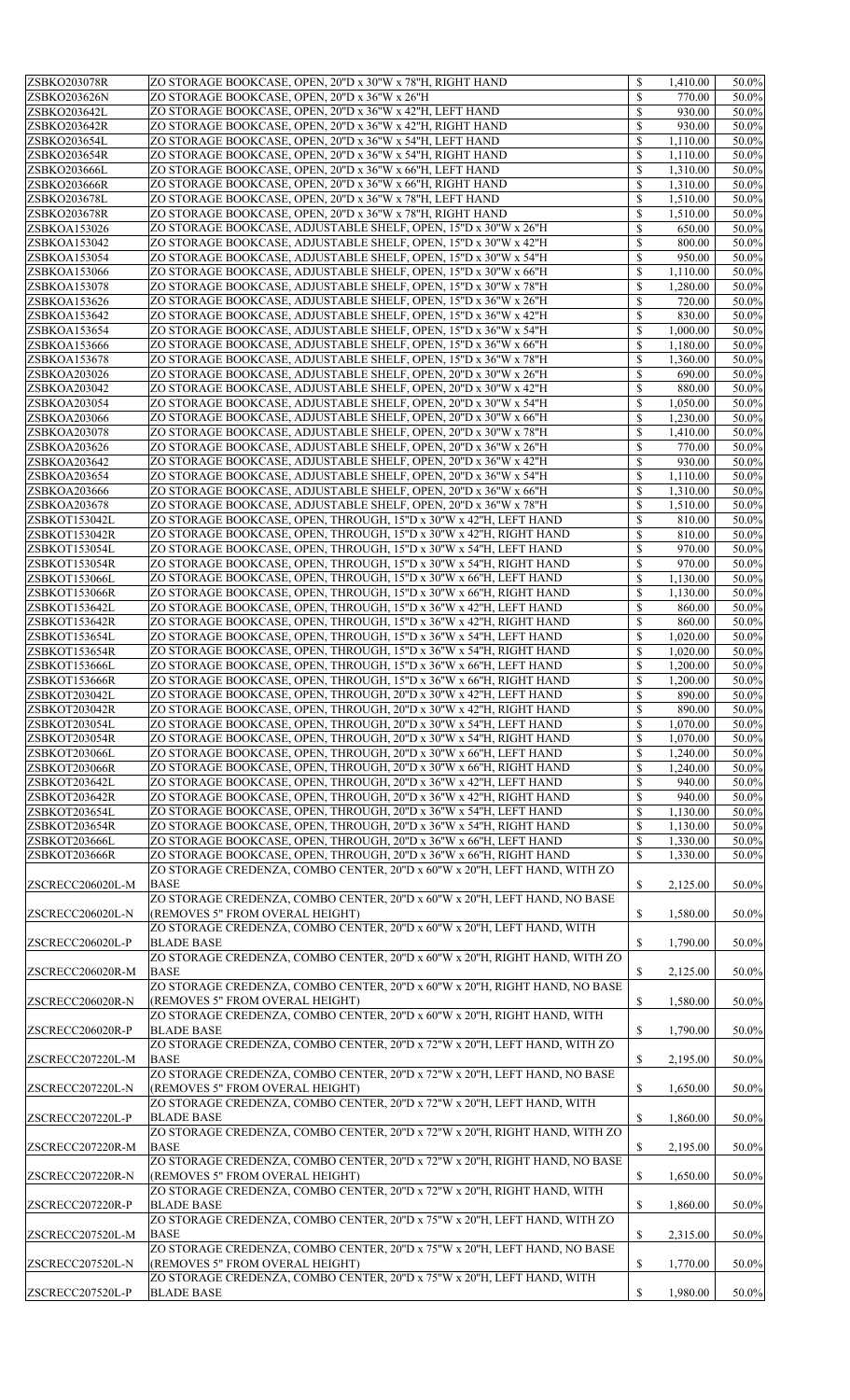| ZSCRECC207520R-M | ZO STORAGE CREDENZA, COMBO CENTER, 20"D x 75"W x 20"H, RIGHT HAND, WITH ZO<br><b>BASE</b>                                                       | $\mathbb{S}$              | 2,315.00 | 50.0% |
|------------------|-------------------------------------------------------------------------------------------------------------------------------------------------|---------------------------|----------|-------|
| ZSCRECC207520R-N | ZO STORAGE CREDENZA, COMBO CENTER, 20"D x 75"W x 20"H, RIGHT HAND, NO BASE<br>(REMOVES 5" FROM OVERAL HEIGHT)                                   | $\mathbb{S}$              | 1,770.00 | 50.0% |
| ZSCRECC207520R-P | ZO STORAGE CREDENZA, COMBO CENTER, 20"D x 75"W x 20"H, RIGHT HAND, WITH<br><b>BLADE BASE</b>                                                    | $\mathbb{S}$              | 1,980.00 | 50.0% |
| ZSCRECC207820L-M | ZO STORAGE CREDENZA, COMBO CENTER, 20"D x 78"W x 20"H, LEFT HAND, WITH ZO<br><b>BASE</b>                                                        | $\mathbb{S}$              | 2,335.00 | 50.0% |
|                  | ZO STORAGE CREDENZA, COMBO CENTER, 20"D x 78"W x 20"H, LEFT HAND, NO BASE                                                                       |                           |          |       |
| ZSCRECC207820L-N | (REMOVES 5" FROM OVERAL HEIGHT)<br>ZO STORAGE CREDENZA, COMBO CENTER, 20"D x 78"W x 20"H, LEFT HAND, WITH                                       | $\mathbb{S}$              | 1,790.00 | 50.0% |
| ZSCRECC207820L-P | <b>BLADE BASE</b><br>ZO STORAGE CREDENZA, COMBO CENTER, 20"D x 78"W x 20"H, RIGHT HAND, WITH ZO                                                 | $\mathbb{S}$              | 2,000.00 | 50.0% |
| ZSCRECC207820R-M | <b>BASE</b><br>ZO STORAGE CREDENZA, COMBO CENTER, 20"D x 78"W x 20"H, RIGHT HAND, NO BASE                                                       | $\mathbb{S}$              | 2,335.00 | 50.0% |
| ZSCRECC207820R-N | (REMOVES 5" FROM OVERAL HEIGHT)<br>ZO STORAGE CREDENZA, COMBO CENTER, 20"D x 78"W x 20"H, RIGHT HAND, WITH                                      | $\mathbb{S}$              | 1,790.00 | 50.0% |
| ZSCRECC207820R-P | <b>BLADE BASE</b><br>ZO STORAGE CREDENZA, COMBO CENTER, 20"D x 84"W x 20"H, LEFT HAND, WITH ZO                                                  | $\mathbb{S}$              | 2,000.00 | 50.0% |
| ZSCRECC208420L-M | <b>BASE</b>                                                                                                                                     | $\mathbb{S}$              | 2,375.00 | 50.0% |
| ZSCRECC208420L-N | ZO STORAGE CREDENZA, COMBO CENTER, 20"D x 84"W x 20"H, LEFT HAND, NO BASE<br>(REMOVES 5" FROM OVERAL HEIGHT)                                    | $\mathbb{S}$              | 1,830.00 | 50.0% |
| ZSCRECC208420L-P | ZO STORAGE CREDENZA, COMBO CENTER, 20"D x 84"W x 20"H, LEFT HAND, WITH<br><b>BLADE BASE</b>                                                     | $\mathbb{S}$              | 2,040.00 | 50.0% |
| ZSCRECC208420R-M | ZO STORAGE CREDENZA, COMBO CENTER, 20"D x 84"W x 20"H, RIGHT HAND, WITH ZO<br><b>BASE</b>                                                       | $\mathbb{S}$              | 2,375.00 | 50.0% |
| ZSCRECC208420R-N | ZO STORAGE CREDENZA, COMBO CENTER, 20"D x 84"W x 20"H, RIGHT HAND, NO BASE<br>(REMOVES 5" FROM OVERAL HEIGHT)                                   | $\mathbb{S}$              | 1,830.00 | 50.0% |
| ZSCRECC208420R-P | ZO STORAGE CREDENZA, COMBO CENTER, 20"D x 84"W x 20"H, RIGHT HAND, WITH<br><b>BLADE BASE</b>                                                    |                           | 2,040.00 | 50.0% |
|                  | ZO STORAGE CREDENZA, COMBO CENTER, 20"D x 90"W x 20"H, LEFT HAND, WITH ZO                                                                       |                           |          |       |
| ZSCRECC209020L-M | <b>BASE</b><br>ZO STORAGE CREDENZA, COMBO CENTER, 20"D x 90"W x 20"H, LEFT HAND, NO BASE                                                        | $\mathbb{S}$              | 2,405.00 | 50.0% |
| ZSCRECC209020L-N | (REMOVES 5" FROM OVERAL HEIGHT)<br>ZO STORAGE CREDENZA, COMBO CENTER, 20"D x 90"W x 20"H, LEFT HAND, WITH                                       | $\mathbb{S}$              | 1,860.00 | 50.0% |
| ZSCRECC209020L-P | <b>BLADE BASE</b><br>ZO STORAGE CREDENZA, COMBO CENTER, 20"D x 90"W x 20"H, RIGHT HAND, WITH ZO                                                 | $\mathbb{S}$              | 2,070.00 | 50.0% |
| ZSCRECC209020R-M | <b>BASE</b><br>ZO STORAGE CREDENZA, COMBO CENTER, 20"D x 90"W x 20"H, RIGHT HAND, NO BASE                                                       | $\mathbb{S}$              | 2,405.00 | 50.0% |
| ZSCRECC209020R-N | (REMOVES 5" FROM OVERAL HEIGHT)                                                                                                                 | $\mathbb{S}$              | 1,860.00 | 50.0% |
| ZSCRECC209020R-P | ZO STORAGE CREDENZA, COMBO CENTER, 20"D x 90"W x 20"H, RIGHT HAND, WITH<br><b>BLADE BASE</b>                                                    | \$                        | 2,070.00 | 50.0% |
| ZSCRECS206020L-M | ZO STORAGE CREDENZA, COMBO, 20"D x 60"W x 20"H, LEFT HAND, WITH ZO BASE                                                                         | $\mathbb{S}$              | 2,075.00 | 50.0% |
| ZSCRECS206020L-N | ZO STORAGE CREDENZA, COMBO, 20"D x 60"W x 20"H, LEFT HAND, NO BASE<br>(REMOVES 5" FROM OVERAL HEIGHT)                                           | \$                        | 1,530.00 | 50.0% |
| ZSCRECS206020L-P | ZO STORAGE CREDENZA, COMBO, 20"D x 60"W x 20"H, LEFT HAND, WITH BLADE BASE                                                                      | $\mathbb{S}$              | 1,740.00 | 50.0% |
| ZSCRECS206020R-M | ZO STORAGE CREDENZA, COMBO, 20"D x 60"W x 20"H, RIGHT HAND, WITH ZO BASE                                                                        | $\mathbb{S}$              | 2,075.00 | 50.0% |
| ZSCRECS206020R-N | ZO STORAGE CREDENZA, COMBO, 20"D x 60"W x 20"H, RIGHT HAND, NO BASE<br>(REMOVES 5" FROM OVERAL HEIGHT)                                          | $\mathbb{S}$              | 1,530.00 | 50.0% |
| ZSCRECS206020R-P | ZO STORAGE CREDENZA, COMBO, 20"D x 60"W x 20"H, RIGHT HAND, WITH BLADE<br><b>BASE</b>                                                           | $\mathbb{S}$              |          | 50.0% |
|                  |                                                                                                                                                 |                           | 1,740.00 |       |
| ZSCRECS207220L-M | ZO STORAGE CREDENZA, COMBO, 20"D x 72"W x 20"H, LEFT HAND, WITH ZO BASE<br>ZO STORAGE CREDENZA, COMBO, 20"D x 72"W x 20"H, LEFT HAND, NO BASE   | $\mathbb{S}$              | 2,535.00 | 50.0% |
| ZSCRECS207220L-N | (REMOVES 5" FROM OVERAL HEIGHT)                                                                                                                 | $\mathbb{S}$              | 1,990.00 | 50.0% |
| ZSCRECS207220L-P | ZO STORAGE CREDENZA, COMBO, 20"D x 72"W x 20"H, LEFT HAND, WITH BLADE BASE                                                                      | $\mathbb{S}$              | 2,200.00 | 50.0% |
| ZSCRECS207220R-M | ZO STORAGE CREDENZA, COMBO, 20"D x 72"W x 20"H, RIGHT HAND, WITH ZO BASE<br>ZO STORAGE CREDENZA, COMBO, 20"D x 72"W x 20"H, RIGHT HAND, NO BASE | $\mathbb{S}$              | 2,535.00 | 50.0% |
| ZSCRECS207220R-N | (REMOVES 5" FROM OVERAL HEIGHT)                                                                                                                 | $\mathbb{S}$              | 1,990.00 | 50.0% |
| ZSCRECS207220R-P | ZO STORAGE CREDENZA, COMBO, 20"D x 72"W x 20"H, RIGHT HAND, WITH BLADE<br><b>BASE</b>                                                           | $\boldsymbol{\mathsf{S}}$ | 2,200.00 | 50.0% |
| ZSCRECS207520L-M | ZO STORAGE CREDENZA, COMBO, 20"D x 75"W x 20"H, LEFT HAND, WITH ZO BASE                                                                         | $\mathbb{S}$              | 2,645.00 | 50.0% |
| ZSCRECS207520L-N | ZO STORAGE CREDENZA, COMBO, 20"D x 75"W x 20"H, LEFT HAND, NO BASE<br>(REMOVES 5" FROM OVERAL HEIGHT)                                           | $\boldsymbol{\mathsf{S}}$ | 2,100.00 | 50.0% |
| ZSCRECS207520L-P | ZO STORAGE CREDENZA, COMBO, 20"D x 75"W x 20"H, LEFT HAND, WITH BLADE BASE                                                                      | $\mathbb{S}$              | 2,310.00 | 50.0% |
| ZSCRECS207520R-M | ZO STORAGE CREDENZA, COMBO, 20"D x 75"W x 20"H, RIGHT HAND, WITH ZO BASE                                                                        | $\mathbb{S}$              | 2,645.00 | 50.0% |
| ZSCRECS207520R-N | ZO STORAGE CREDENZA, COMBO, 20"D x 75"W x 20"H, RIGHT HAND, NO BASE<br>(REMOVES 5" FROM OVERAL HEIGHT)                                          | $\mathcal{S}$             | 2,100.00 | 50.0% |
|                  | ZO STORAGE CREDENZA, COMBO, 20"D x 75"W x 20"H, RIGHT HAND, WITH BLADE                                                                          |                           |          |       |
| ZSCRECS207520R-P | <b>BASE</b>                                                                                                                                     | $\mathcal{S}$             | 2,310.00 | 50.0% |
| ZSCRECS207820L-M | ZO STORAGE CREDENZA, COMBO, 20"D x 78"W x 20"H, LEFT HAND, WITH ZO BASE<br>ZO STORAGE CREDENZA, COMBO, 20"D x 78"W x 20"H, LEFT HAND, NO BASE   | $\mathbb{S}$              | 2,725.00 | 50.0% |
| ZSCRECS207820L-N | (REMOVES 5" FROM OVERAL HEIGHT)                                                                                                                 | $\boldsymbol{\mathsf{S}}$ | 2,180.00 | 50.0% |
| ZSCRECS207820L-P | ZO STORAGE CREDENZA, COMBO, 20"D x 78"W x 20"H, LEFT HAND, WITH BLADE BASE                                                                      | $\mathbb{S}$              | 2,390.00 | 50.0% |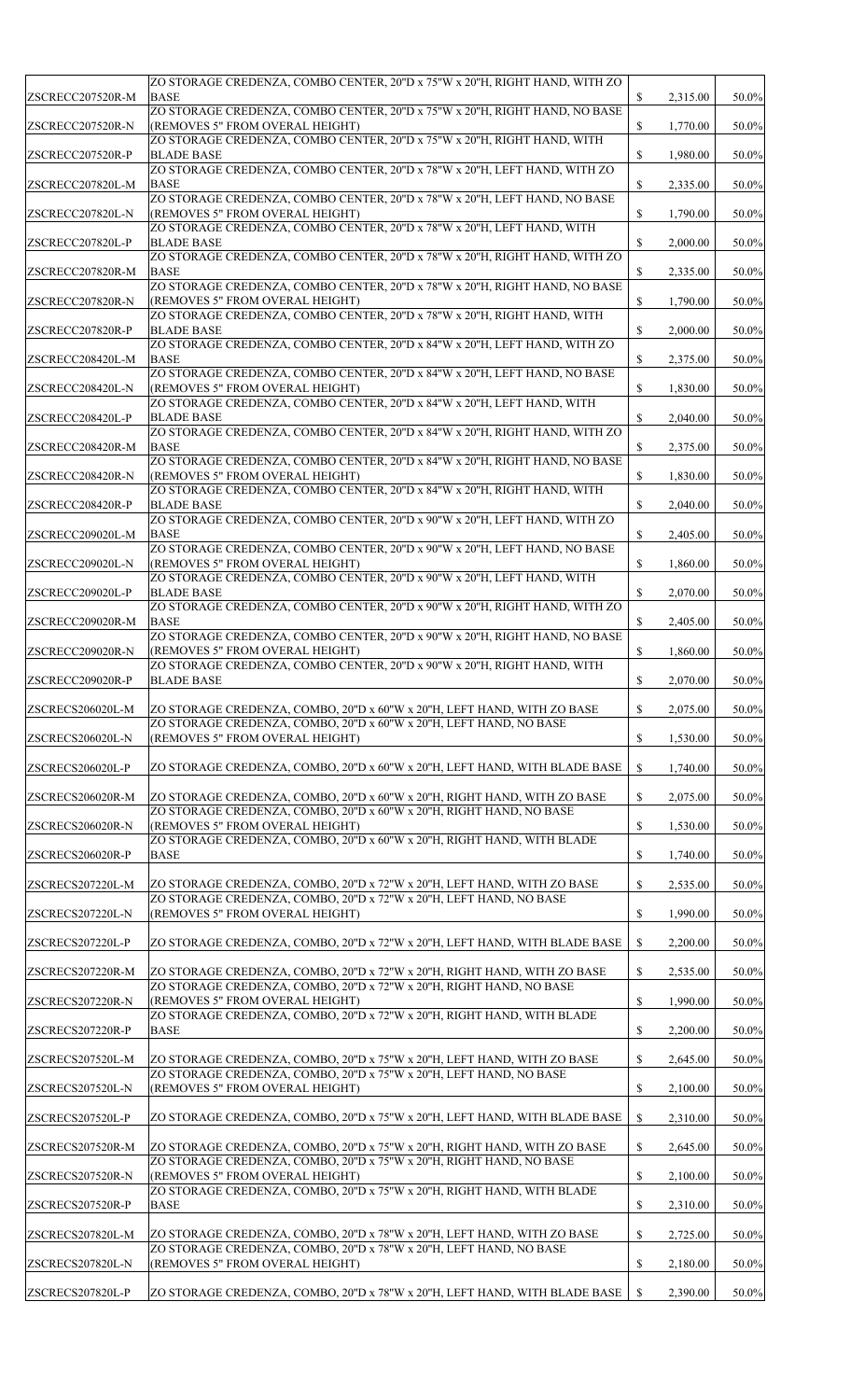| ZSCRECS207820R-M                   | ZO STORAGE CREDENZA, COMBO, 20"D x 78"W x 20"H, RIGHT HAND, WITH ZO BASE                                                                        | \$           | 2,725.00             | 50.0%          |
|------------------------------------|-------------------------------------------------------------------------------------------------------------------------------------------------|--------------|----------------------|----------------|
| ZSCRECS207820R-N                   | ZO STORAGE CREDENZA, COMBO, 20"D x 78"W x 20"H, RIGHT HAND, NO BASE<br>(REMOVES 5" FROM OVERAL HEIGHT)                                          | \$           | 2,180.00             | 50.0%          |
| ZSCRECS207820R-P                   | ZO STORAGE CREDENZA, COMBO, 20"D x 78"W x 20"H, RIGHT HAND, WITH BLADE<br><b>BASE</b>                                                           | \$           | 2,390.00             | 50.0%          |
|                                    |                                                                                                                                                 |              |                      |                |
| ZSCRECS208420L-M                   | ZO STORAGE CREDENZA, COMBO, 20"D x 84"W x 20"H, LEFT HAND, WITH ZO BASE<br>ZO STORAGE CREDENZA, COMBO, 20"D x 84"W x 20"H, LEFT HAND, NO BASE   | \$           | 2,755.00             | 50.0%          |
| ZSCRECS208420L-N                   | (REMOVES 5" FROM OVERAL HEIGHT)                                                                                                                 | \$           | 2,210.00             | 50.0%          |
| ZSCRECS208420L-P                   | ZO STORAGE CREDENZA, COMBO, 20"D x 84"W x 20"H, LEFT HAND, WITH BLADE BASE                                                                      | $\mathbb{S}$ | 2,420.00             | 50.0%          |
| ZSCRECS208420R-M                   | ZO STORAGE CREDENZA, COMBO, 20"D x 84"W x 20"H, RIGHT HAND, WITH ZO BASE                                                                        | \$           | 2,755.00             | 50.0%          |
| ZSCRECS208420R-N                   | ZO STORAGE CREDENZA, COMBO, 20"D x 84"W x 20"H, RIGHT HAND, NO BASE<br>(REMOVES 5" FROM OVERAL HEIGHT)                                          | \$           | 2,210.00             | 50.0%          |
| ZSCRECS208420R-P                   | ZO STORAGE CREDENZA, COMBO, 20"D x 84"W x 20"H, RIGHT HAND, WITH BLADE<br><b>BASE</b>                                                           | \$           | 2,420.00             | 50.0%          |
| ZSCRECS209020L-M                   | ZO STORAGE CREDENZA, COMBO, 20"D x 90"W x 20"H, LEFT HAND, WITH ZO BASE                                                                         | \$           | 2,785.00             | 50.0%          |
|                                    | ZO STORAGE CREDENZA, COMBO, 20"D x 90"W x 20"H, LEFT HAND, NO BASE                                                                              |              |                      |                |
| ZSCRECS209020L-N                   | (REMOVES 5" FROM OVERAL HEIGHT)                                                                                                                 | \$           | 2,240.00             | 50.0%          |
| ZSCRECS209020L-P                   | ZO STORAGE CREDENZA, COMBO, 20"D x 90"W x 20"H, LEFT HAND, WITH BLADE BASE                                                                      | $\mathbb{S}$ | 2,450.00             | 50.0%          |
| ZSCRECS209020R-M                   | ZO STORAGE CREDENZA, COMBO, 20"D x 90"W x 20"H, RIGHT HAND, WITH ZO BASE<br>ZO STORAGE CREDENZA, COMBO, 20"D x 90"W x 20"H, RIGHT HAND, NO BASE | \$           | 2,785.00             | 50.0%          |
| ZSCRECS209020R-N                   | (REMOVES 5" FROM OVERAL HEIGHT)                                                                                                                 | \$           | 2,240.00             | 50.0%          |
| ZSCRECS209020R-P                   | ZO STORAGE CREDENZA, COMBO, 20"D x 90"W x 20"H, RIGHT HAND, WITH BLADE<br><b>BASE</b>                                                           |              | 2,450.00             | 50.0%          |
| ZSCREDC206026-M                    | ZO STORAGE CREDENZA, DOOR, 20"D x 60"W x 26"H, WITH ZO BASE<br>ZO STORAGE CREDENZA, DOOR, 20"D x 60"W x 26"H, NO BASE (REMOVES 5" FROM          | \$           | 2,035.00             | 50.0%          |
| ZSCREDC206026-N                    | <b>OVERAL HEIGHT</b> )                                                                                                                          | \$           | 1,490.00             | 50.0%          |
| ZSCREDC206026-P                    | ZO STORAGE CREDENZA, DOOR, 20"D x 60"W x 26"H, WITH BLADE BASE                                                                                  | \$           | 1,700.00             | 50.0%          |
| ZSCREDC207226-M                    | ZO STORAGE CREDENZA, DOOR, 20"D x 72"W x 26"H, WITH ZO BASE                                                                                     | $\mathbb{S}$ | 2,135.00             | 50.0%          |
|                                    | ZO STORAGE CREDENZA, DOOR, 20"D x 72"W x 26"H, NO BASE (REMOVES 5" FROM                                                                         |              |                      |                |
| ZSCREDC207226-N<br>ZSCREDC207226-P | <b>OVERAL HEIGHT</b> )<br>ZO STORAGE CREDENZA, DOOR, 20"D x 72"W x 26"H, WITH BLADE BASE                                                        | \$<br>\$     | 1,590.00<br>1,800.00 | 50.0%<br>50.0% |
| ZSCREDC207526-M                    | ZO STORAGE CREDENZA, DOOR, 20"D x 75"W x 26"H, WITH ZO BASE                                                                                     | $\mathbb{S}$ | 2,465.00             | 50.0%          |
|                                    | ZO STORAGE CREDENZA, DOOR, 20"D x 75"W x 26"H, NO BASE (REMOVES 5" FROM                                                                         |              |                      |                |
| ZSCREDC207526-N                    | <b>OVERAL HEIGHT</b> )                                                                                                                          | \$           | 1,920.00             | 50.0%          |
| ZSCREDC207526-P                    | ZO STORAGE CREDENZA, DOOR, 20"D x 75"W x 26"H, WITH BLADE BASE                                                                                  | \$           | 2,130.00             | 50.0%          |
| ZSCREDC207826-M                    | ZO STORAGE CREDENZA, DOOR, 20"D x 78"W x 26"H, WITH ZO BASE                                                                                     | \$           | 2,485.00             | 50.0%          |
|                                    | ZO STORAGE CREDENZA, DOOR, 20"D x 78"W x 26"H, NO BASE (REMOVES 5" FROM                                                                         |              |                      |                |
| ZSCREDC207826-N                    | <b>OVERAL HEIGHT</b> )                                                                                                                          | \$           | 1,940.00             | 50.0%          |
| ZSCREDC207826-P                    | ZO STORAGE CREDENZA, DOOR, 20"D x 78"W x 26"H, WITH BLADE BASE                                                                                  | \$           | 2,150.00             | 50.0%          |
| ZSCREDC208426-M                    | ZO STORAGE CREDENZA, DOOR, 20"D x 84"W x 26"H, WITH ZO BASE<br>ZO STORAGE CREDENZA, DOOR, 20"D x 84"W x 26"H, NO BASE (REMOVES 5" FROM          | $\mathbb{S}$ | 2,695.00             | 50.0%          |
| ZSCREDC208426-N                    | <b>OVERAL HEIGHT</b> )                                                                                                                          | \$           | 2,150.00             | 50.0%          |
| ZSCREDC208426-P                    | ZO STORAGE CREDENZA, DOOR, 20"D x 84"W x 26"H, WITH BLADE BASE                                                                                  |              | 2,360.00             | 50.0%          |
| ZSCREDC209026-M                    | ZO STORAGE CREDENZA, DOOR, 20"D x 90"W x 26"H, WITH ZO BASE                                                                                     | \$           | 2,735.00             | 50.0%          |
|                                    | ZO STORAGE CREDENZA, DOOR, 20"D x 90"W x 26"H, NO BASE (REMOVES 5" FROM                                                                         |              |                      |                |
| ZSCREDC209026-N                    | <b>OVERAL HEIGHT</b> )                                                                                                                          | \$           | 2,190.00             | 50.0%          |
| ZSCREDC209026-P                    | ZO STORAGE CREDENZA, DOOR, 20"D x 90"W x 26"H, WITH BLADE BASE                                                                                  | \$           | 2,400.00             | 50.0%          |
| ZSCREDO206020-M                    | ZO STORAGE CREDENZA, DOOR, 20"D x 60"W x 20"H, WITH ZO BASE                                                                                     | $\mathbb{S}$ | 1,585.00             | 50.0%          |
|                                    | ZO STORAGE CREDENZA, DOOR, 20"D x 60"W x 20"H, NO BASE (REMOVES 5" FROM                                                                         |              |                      |                |
| ZSCREDO206020-N<br>ZSCREDO206020-P | <b>OVERAL HEIGHT</b><br>ZO STORAGE CREDENZA, DOOR, 20"D x 60"W x 20"H, WITH BLADE BASE                                                          | \$<br>\$     | 1,040.00<br>1,250.00 | 50.0%<br>50.0% |
| ZSCREDO206026-M                    | ZO STORAGE CREDENZA, DOOR, OPEN, 20"D x 60"W x 26"H, WITH ZO BASE                                                                               | $\mathbb{S}$ | 1,845.00             | 50.0%          |
|                                    | ZO STORAGE CREDENZA, DOOR, OPEN, 20"D x 60"W x 26"H, NO BASE (REMOVES 5"                                                                        |              |                      |                |
| ZSCREDO206026-N                    | <b>FROM OVERAL HEIGHT)</b>                                                                                                                      | \$           | 1,300.00             | 50.0%          |
| ZSCREDO206026-P                    | ZO STORAGE CREDENZA, DOOR, OPEN, 20"D x 60"W x 26"H, WITH BLADE BASE                                                                            | \$           | 1,510.00             | 50.0%          |
| ZSCREDO207220-M                    | ZO STORAGE CREDENZA, DOOR, 20"D x 72"W x 20"H, WITH ZO BASE                                                                                     | $\mathbb{S}$ | 1,905.00             | 50.0%          |
|                                    | ZO STORAGE CREDENZA, DOOR, 20"D x 72"W x 20"H, NO BASE (REMOVES 5" FROM                                                                         |              |                      |                |
| ZSCREDO207220-N                    | <b>OVERAL HEIGHT)</b>                                                                                                                           | \$           | 1,360.00             | 50.0%          |
| ZSCREDO207220-P<br>ZSCREDO207226-M | ZO STORAGE CREDENZA, DOOR, 20"D x 72"W x 20"H, WITH BLADE BASE<br>ZO STORAGE CREDENZA, DOOR, OPEN, 20"D x 72"W x 26"H, WITH ZO BASE             | \$<br>\$     | 1,570.00<br>2,205.00 | 50.0%<br>50.0% |
|                                    | ZO STORAGE CREDENZA, DOOR, OPEN, 20"D x 72"W x 26"H, NO BASE (REMOVES 5"                                                                        |              |                      |                |
| ZSCREDO207226-N                    | <b>FROM OVERAL HEIGHT)</b>                                                                                                                      | \$           | 1,660.00             | 50.0%          |
| ZSCREDO207226-P                    | ZO STORAGE CREDENZA, DOOR, OPEN, 20"D x 72"W x 26"H, WITH BLADE BASE                                                                            | \$           | 1,870.00             | 50.0%          |
| ZSCREDO207520-M                    | ZO STORAGE CREDENZA, DOOR, 20"D x 75"W x 20"H, WITH ZO BASE                                                                                     | \$           | 2,035.00             | 50.0%          |
|                                    | ZO STORAGE CREDENZA, DOOR, 20"D x 75"W x 20"H, NO BASE (REMOVES 5" FROM                                                                         |              |                      |                |
| ZSCREDO207520-N                    | <b>OVERAL HEIGHT)</b>                                                                                                                           | \$           | 1,490.00             | 50.0%          |
| ZSCREDO207520-P<br>ZSCREDO207526-M | ZO STORAGE CREDENZA, DOOR, 20"D x 75"W x 20"H, WITH BLADE BASE<br>ZO STORAGE CREDENZA, DOOR, OPEN, 20"D x 75"W x 26"H, WITH ZO BASE             | \$<br>\$     | 1,700.00<br>2,335.00 | 50.0%<br>50.0% |
|                                    | ZO STORAGE CREDENZA, DOOR, OPEN, 20"D x 75"W x 26"H, NO BASE (REMOVES 5"                                                                        |              |                      |                |
| ZSCREDO207526-N                    | FROM OVERAL HEIGHT)                                                                                                                             | \$           | 1,790.00             | 50.0%          |
| ZSCREDO207526-P                    | ZO STORAGE CREDENZA, DOOR, OPEN, 20"D x 75"W x 26"H, WITH BLADE BASE                                                                            | \$           | 2,000.00             | 50.0%          |
| ZSCREDO207820-M                    | ZO STORAGE CREDENZA, DOOR, 20"D x 78"W x 20"H, WITH ZO BASE                                                                                     | \$           | 2,055.00             | 50.0%          |
|                                    | ZO STORAGE CREDENZA, DOOR, 20"D x 78"W x 20"H, NO BASE (REMOVES 5" FROM                                                                         |              |                      |                |
| ZSCREDO207820-N                    | <b>OVERAL HEIGHT</b> )                                                                                                                          | \$           | 1,510.00             | 50.0%          |
| ZSCREDO207820-P<br>ZSCREDO207826-M | ZO STORAGE CREDENZA, DOOR, 20"D x 78"W x 20"H, WITH BLADE BASE<br>ZO STORAGE CREDENZA, DOOR, OPEN, 20"D x 78"W x 26"H, WITH ZO BASE             | \$<br>\$     | 1,720.00<br>2,355.00 | 50.0%<br>50.0% |
|                                    | ZO STORAGE CREDENZA, DOOR, OPEN, 20"D x 78"W x 26"H, NO BASE (REMOVES 5"                                                                        |              |                      |                |
| ZSCREDO207826-N                    | FROM OVERAL HEIGHT)                                                                                                                             | \$           | 1,810.00             | 50.0%          |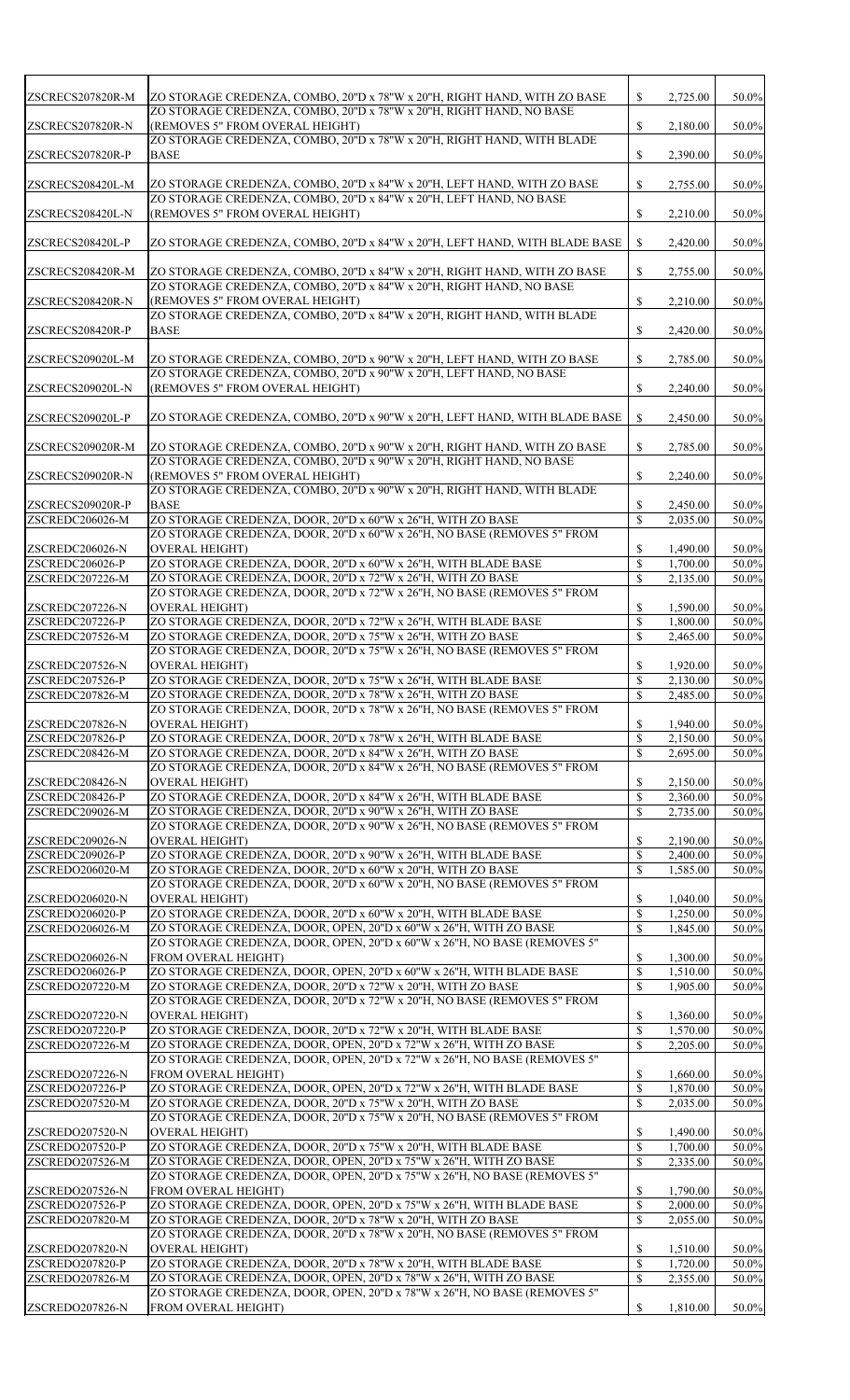| ZSCREDO207826-P<br>ZSCREDO208420-M             | ZO STORAGE CREDENZA, DOOR, OPEN, 20"D x 78"W x 26"H, WITH BLADE BASE                                                                            | $\mathbb{S}$<br>$\mathbb{S}$ | 2,020.00             | 50.0%<br>50.0% |
|------------------------------------------------|-------------------------------------------------------------------------------------------------------------------------------------------------|------------------------------|----------------------|----------------|
|                                                | ZO STORAGE CREDENZA, DOOR, 20"D x 84"W x 20"H, WITH ZO BASE<br>ZO STORAGE CREDENZA, DOOR, 20"D x 84"W x 20"H, NO BASE (REMOVES 5" FROM          |                              | 2,085.00             |                |
| ZSCREDO208420-N                                | <b>OVERAL HEIGHT)</b>                                                                                                                           | \$                           | 1,540.00             | 50.0%          |
| ZSCREDO208420-P                                | ZO STORAGE CREDENZA, DOOR, 20"D x 84"W x 20"H, WITH BLADE BASE                                                                                  | $\mathbb{S}$                 | 1,750.00             | 50.0%          |
| ZSCREDO208426-M                                | ZO STORAGE CREDENZA, DOOR, OPEN, 20"D x 84"W x 26"H, WITH ZO BASE                                                                               | \$                           | 2,395.00             | 50.0%          |
|                                                | ZO STORAGE CREDENZA, DOOR, OPEN, 20"D x 84"W x 26"H, NO BASE (REMOVES 5"                                                                        |                              |                      |                |
| ZSCREDO208426-N                                | <b>FROM OVERAL HEIGHT)</b>                                                                                                                      | \$                           | 1,850.00             | 50.0%          |
| ZSCREDO208426-P<br>ZSCREDO209020-M             | ZO STORAGE CREDENZA, DOOR, OPEN, 20"D x 84"W x 26"H, WITH BLADE BASE<br>ZO STORAGE CREDENZA, DOOR, 20"D x 90"W x 20"H, WITH ZO BASE             | $\mathbb{S}$<br>$\mathbb{S}$ | 2,060.00<br>2,115.00 | 50.0%<br>50.0% |
|                                                | ZO STORAGE CREDENZA, DOOR, 20"D x 90"W x 20"H, NO BASE (REMOVES 5" FROM                                                                         |                              |                      |                |
| ZSCREDO209020-N                                | <b>OVERAL HEIGHT</b> )                                                                                                                          | \$                           | 1,570.00             | 50.0%          |
| ZSCREDO209020-P                                | ZO STORAGE CREDENZA, DOOR, 20"D x 90"W x 20"H, WITH BLADE BASE                                                                                  | $\mathbb{S}$                 | 1,780.00             | 50.0%          |
| ZSCREDO209026-M                                | ZO STORAGE CREDENZA, DOOR, OPEN, 20"D x 90"W x 26"H, WITH ZO BASE                                                                               | $\mathbb{S}$                 | 2,455.00             | 50.0%          |
|                                                | ZO STORAGE CREDENZA, DOOR, OPEN, 20"D x 90"W x 26"H, NO BASE (REMOVES 5"                                                                        |                              |                      |                |
| ZSCREDO209026-N<br>ZSCREDO209026-P             | FROM OVERAL HEIGHT)<br>ZO STORAGE CREDENZA, DOOR, OPEN, 20"D x 90"W x 26"H, WITH BLADE BASE                                                     | \$<br>$\mathbb{S}$           | 1,910.00<br>2,120.00 | 50.0%<br>50.0% |
| ZSCREF206020-M                                 | ZO STORAGE CREDENZA, FILE, 20"D x 60"W x 20"H, WITH ZO BASE                                                                                     | \$                           | 2,015.00             | 50.0%          |
|                                                | ZO STORAGE CREDENZA, FILE, 20"D x 60"W x 20"H, NO BASE (REMOVES 5" FROM                                                                         |                              |                      |                |
| <b>ZSCREF206020-N</b>                          | <b>OVERAL HEIGHT)</b>                                                                                                                           | \$                           | 1,470.00             | 50.0%          |
| <b>ZSCREF206020-P</b>                          | ZO STORAGE CREDENZA, FILE, 20"D x 60"W x 20"H, WITH BLADE BASE                                                                                  | $\mathbb{S}$                 | 1,680.00             | 50.0%          |
| ZSCREF206026-M                                 | ZO STORAGE CREDENZA, FILE, 20"D x 60"W x 26"H, WITH ZO BASE                                                                                     | \$                           | 2,395.00             | 50.0%          |
|                                                | ZO STORAGE CREDENZA, FILE, 20"D x 60"W x 26"H, NO BASE (REMOVES 5" FROM<br><b>OVERAL HEIGHT)</b>                                                |                              |                      | 50.0%          |
| <b>ZSCREF206026-N</b><br><b>ZSCREF206026-P</b> | ZO STORAGE CREDENZA, FILE, 20"D x 60"W x 26"H, WITH BLADE BASE                                                                                  | \$<br>$\mathbb{S}$           | 1,850.00<br>2,060.00 | 50.0%          |
| ZSCREF207220-M                                 | ZO STORAGE CREDENZA, FILE, 20"D x 72"W x 20"H, WITH ZO BASE                                                                                     | $\mathbb{S}$                 | 2,785.00             | 50.0%          |
|                                                | ZO STORAGE CREDENZA, FILE, 20"D x 72"W x 20"H, NO BASE (REMOVES 5" FROM                                                                         |                              |                      |                |
| <b>ZSCREF207220-N</b>                          | <b>OVERAL HEIGHT)</b>                                                                                                                           | \$                           | 2,240.00             | 50.0%          |
| <b>ZSCREF207220-P</b>                          | ZO STORAGE CREDENZA, FILE, 20"D x 72"W x 20"H, WITH BLADE BASE                                                                                  | \$                           | 2,450.00             | 50.0%          |
| ZSCREF207226-M                                 | ZO STORAGE CREDENZA, FILE, 20"D x 72"W x 26"H, WITH ZO BASE<br>ZO STORAGE CREDENZA, FILE, 20"D x 72"W x 26"H, NO BASE (REMOVES 5" FROM          | $\mathbf S$                  | 3,325.00             | 50.0%          |
| ZSCREF207226-N                                 | <b>OVERAL HEIGHT)</b>                                                                                                                           | \$                           | 2,780.00             | 50.0%          |
| <b>ZSCREF207226-P</b>                          | ZO STORAGE CREDENZA, FILE, 20"D x 72"W x 26"H, WITH BLADE BASE                                                                                  | $\mathbb{S}$                 | 2,990.00             | 50.0%          |
| ZSCREF207520-M                                 | ZO STORAGE CREDENZA, FILE, 20"D x 75"W x 20"H, WITH ZO BASE                                                                                     | $\mathbb{S}$                 | 2,905.00             | 50.0%          |
|                                                | ZO STORAGE CREDENZA, FILE, 20"D x 75"W x 20"H, NO BASE (REMOVES 5" FROM                                                                         |                              |                      |                |
| ZSCREF207520-N                                 | <b>OVERAL HEIGHT)</b>                                                                                                                           | \$                           | 2,360.00             | 50.0%          |
| <b>ZSCREF207520-P</b><br>ZSCREF207526-M        | ZO STORAGE CREDENZA, FILE, 20"D x 75"W x 20"H, WITH BLADE BASE<br>ZO STORAGE CREDENZA, FILE, 20"D x 75"W x 26"H, WITH ZO BASE                   | $\mathbb{S}$<br>$\mathbb{S}$ | 2,570.00<br>3,445.00 | 50.0%<br>50.0% |
|                                                | ZO STORAGE CREDENZA, FILE, 20"D x 75"W x 26"H, NO BASE (REMOVES 5" FROM                                                                         |                              |                      |                |
| ZSCREF207526-N                                 | <b>OVERAL HEIGHT)</b>                                                                                                                           | \$                           | 2,900.00             | 50.0%          |
| ZSCREF207526-P                                 | ZO STORAGE CREDENZA, FILE, 20"D x 75"W x 26"H, WITH BLADE BASE                                                                                  | $\mathbb{S}$                 | 3,110.00             | 50.0%          |
| <b>ZSCREF207820-M</b>                          | ZO STORAGE CREDENZA, FILE, 20"D x 78"W x 20"H, WITH ZO BASE                                                                                     | $\mathbb{S}$                 | 2,925.00             | 50.0%          |
| <b>ZSCREF207820-N</b>                          | ZO STORAGE CREDENZA, FILE, 20"D x 78"W x 20"H, NO BASE (REMOVES 5" FROM<br><b>OVERAL HEIGHT)</b>                                                |                              |                      | 50.0%          |
| <b>ZSCREF207820-P</b>                          | ZO STORAGE CREDENZA, FILE, 20"D x 78"W x 20"H, WITH BLADE BASE                                                                                  | \$<br>$\mathbb{S}$           | 2,380.00<br>2,590.00 | 50.0%          |
| ZSCREF207826-M                                 | ZO STORAGE CREDENZA, FILE, 20"D x 78"W x 26"H, WITH ZO BASE                                                                                     | $\mathbb{S}$                 | 3,465.00             | 50.0%          |
|                                                | ZO STORAGE CREDENZA, FILE, 20"D x 78"W x 26"H, NO BASE (REMOVES 5" FROM                                                                         |                              |                      |                |
| ZSCREF207826-N                                 | <b>OVERAL HEIGHT)</b>                                                                                                                           | \$                           | 2,920.00             | 50.0%          |
| <b>ZSCREF207826-P</b>                          | ZO STORAGE CREDENZA, FILE, 20"D x 78"W x 26"H, WITH BLADE BASE                                                                                  | $\mathbb{S}$                 | 3,130.00             | 50.0%          |
| ZSCREF208420-M                                 | ZO STORAGE CREDENZA, FILE, 20"D x 84"W x 20"H, WITH ZO BASE<br>ZO STORAGE CREDENZA, FILE, 20"D x 84"W x 20"H, NO BASE (REMOVES 5" FROM          | $\mathbb{S}$                 | 2,955.00             | 50.0%          |
| <b>ZSCREF208420-N</b>                          | <b>OVERAL HEIGHT)</b>                                                                                                                           | \$                           | 2,410.00             | 50.0%          |
| <b>ZSCREF208420-P</b>                          | ZO STORAGE CREDENZA, FILE, 20"D x 84"W x 20"H, WITH BLADE BASE                                                                                  | $\mathbb{S}$                 | 2,620.00             | 50.0%          |
| ZSCREF208426-M                                 | ZO STORAGE CREDENZA, FILE, 20"D x 84"W x 26"H, WITH ZO BASE                                                                                     | $\mathbb{S}$                 | 3,515.00             | 50.0%          |
|                                                | ZO STORAGE CREDENZA, FILE, 20"D x 84"W x 26"H, NO BASE (REMOVES 5" FROM                                                                         |                              |                      |                |
| ZSCREF208426-N<br>ZSCREF208426-P               | <b>OVERAL HEIGHT)</b><br>ZO STORAGE CREDENZA, FILE, 20"D x 84"W x 26"H, WITH BLADE BASE                                                         | \$<br>$\mathbb{S}$           | 2,970.00<br>3,180.00 | 50.0%<br>50.0% |
| <b>ZSCREF209020-M</b>                          | ZO STORAGE CREDENZA, FILE, 20"D x 90"W x 20"H, WITH ZO BASE                                                                                     | $\mathbb{S}$                 | 2,985.00             | 50.0%          |
|                                                | ZO STORAGE CREDENZA, FILE, 20"D x 90"W x 20"H, NO BASE (REMOVES 5" FROM                                                                         |                              |                      |                |
| <b>ZSCREF209020-N</b>                          | <b>OVERAL HEIGHT</b> )                                                                                                                          |                              | 2,440.00             | 50.0%          |
| ZSCREF209020-P                                 | ZO STORAGE CREDENZA, FILE, 20"D x 90"W x 20"H, WITH BLADE BASE                                                                                  | \$                           | 2,650.00             | 50.0%          |
| ZSCREF209026-M                                 | ZO STORAGE CREDENZA, FILE, 20"D x 90"W x 26"H, WITH ZO BASE                                                                                     | \$                           | 3,565.00             | 50.0%          |
|                                                | ZO STORAGE CREDENZA, FILE, 20"D x 90"W x 26"H, NO BASE (REMOVES 5" FROM<br><b>OVERAL HEIGHT)</b>                                                |                              |                      | 50.0%          |
| <b>ZSCREF209026-N</b><br>ZSCREF209026-P        | ZO STORAGE CREDENZA, FILE, 20"D x 90"W x 26"H, WITH BLADE BASE                                                                                  | \$<br>$\mathbb{S}$           | 3,020.00<br>3,230.00 | 50.0%          |
| ZSCREFC206026-M                                | ZO STORAGE CREDENZA, FILE CENTER, 20"D x 60"W x 26"H, WITH ZO BASE                                                                              | \$                           | 2,035.00             | 50.0%          |
|                                                | ZO STORAGE CREDENZA, FILE CENTER, 20"D x 60"W x 26"H, NO BASE (REMOVES 5"                                                                       |                              |                      |                |
| ZSCREFC206026-N                                | FROM OVERAL HEIGHT)                                                                                                                             | \$                           | 1,490.00             | 50.0%          |
| ZSCREFC206026-P                                | ZO STORAGE CREDENZA, FILE CENTER, 20"D x 60"W x 26"H, WITH BLADE BASE                                                                           | $\mathbb{S}$                 | 1,700.00             | 50.0%          |
| ZSCREFC207226-M                                | ZO STORAGE CREDENZA, FILE CENTER, 20"D x 72"W x 26"H, WITH ZO BASE<br>ZO STORAGE CREDENZA, FILE CENTER, 20"D x 72"W x 26"H, NO BASE (REMOVES 5" | $\mathbb{S}$                 | 2,135.00             | 50.0%          |
| ZSCREFC207226-N                                | FROM OVERAL HEIGHT)                                                                                                                             | \$                           | 1,590.00             | 50.0%          |
| ZSCREFC207226-P                                | ZO STORAGE CREDENZA, FILE CENTER, 20"D x 72"W x 26"H, WITH BLADE BASE                                                                           | $\mathbb{S}$                 | 1,800.00             | 50.0%          |
| ZSCREFC207526-M                                | ZO STORAGE CREDENZA, FILE CENTER, 20"D x 75"W x 26"H, WITH ZO BASE                                                                              | \$                           | 2,265.00             | 50.0%          |
|                                                | ZO STORAGE CREDENZA, FILE CENTER, 20"D x 75"W x 26"H, NO BASE (REMOVES 5"                                                                       |                              |                      |                |
| ZSCREFC207526-N<br>ZSCREFC207526-P             | FROM OVERAL HEIGHT)<br>ZO STORAGE CREDENZA, FILE CENTER, 20"D x 75"W x 26"H, WITH BLADE BASE                                                    | \$<br>$\mathbb{S}$           | 1,720.00<br>1,930.00 | 50.0%<br>50.0% |
| ZSCREFC207826-M                                | ZO STORAGE CREDENZA, FILE CENTER, 20"D x 78"W x 26"H, WITH ZO BASE                                                                              | \$                           | 2,645.00             | 50.0%          |
|                                                | ZO STORAGE CREDENZA, FILE CENTER, 20"D x 78"W x 26"H, NO BASE (REMOVES 5"                                                                       |                              |                      |                |
| ZSCREFC207826-N                                | FROM OVERAL HEIGHT)                                                                                                                             | \$                           | 2,100.00             | 50.0%          |
| ZSCREFC207826-P                                | ZO STORAGE CREDENZA, FILE CENTER, 20"D x 78"W x 26"H, WITH BLADE BASE                                                                           | $\mathbb{S}$                 | 2,310.00             | 50.0%          |
| ZSCREFC208426-M                                | ZO STORAGE CREDENZA, FILE CENTER, 20"D x 84"W x 26"H, WITH ZO BASE<br>ZO STORAGE CREDENZA, FILE CENTER, 20"D x 84"W x 26"H, NO BASE (REMOVES 5" | \$                           | 2,695.00             | 50.0%          |
| ZSCREFC208426-N                                | <b>FROM OVERAL HEIGHT)</b>                                                                                                                      | \$                           | 2,150.00             | 50.0%          |
| ZSCREFC208426-P                                | ZO STORAGE CREDENZA, FILE CENTER, 20"D x 84"W x 26"H, WITH BLADE BASE                                                                           | $\mathbb{S}$                 | 2,360.00             | 50.0%          |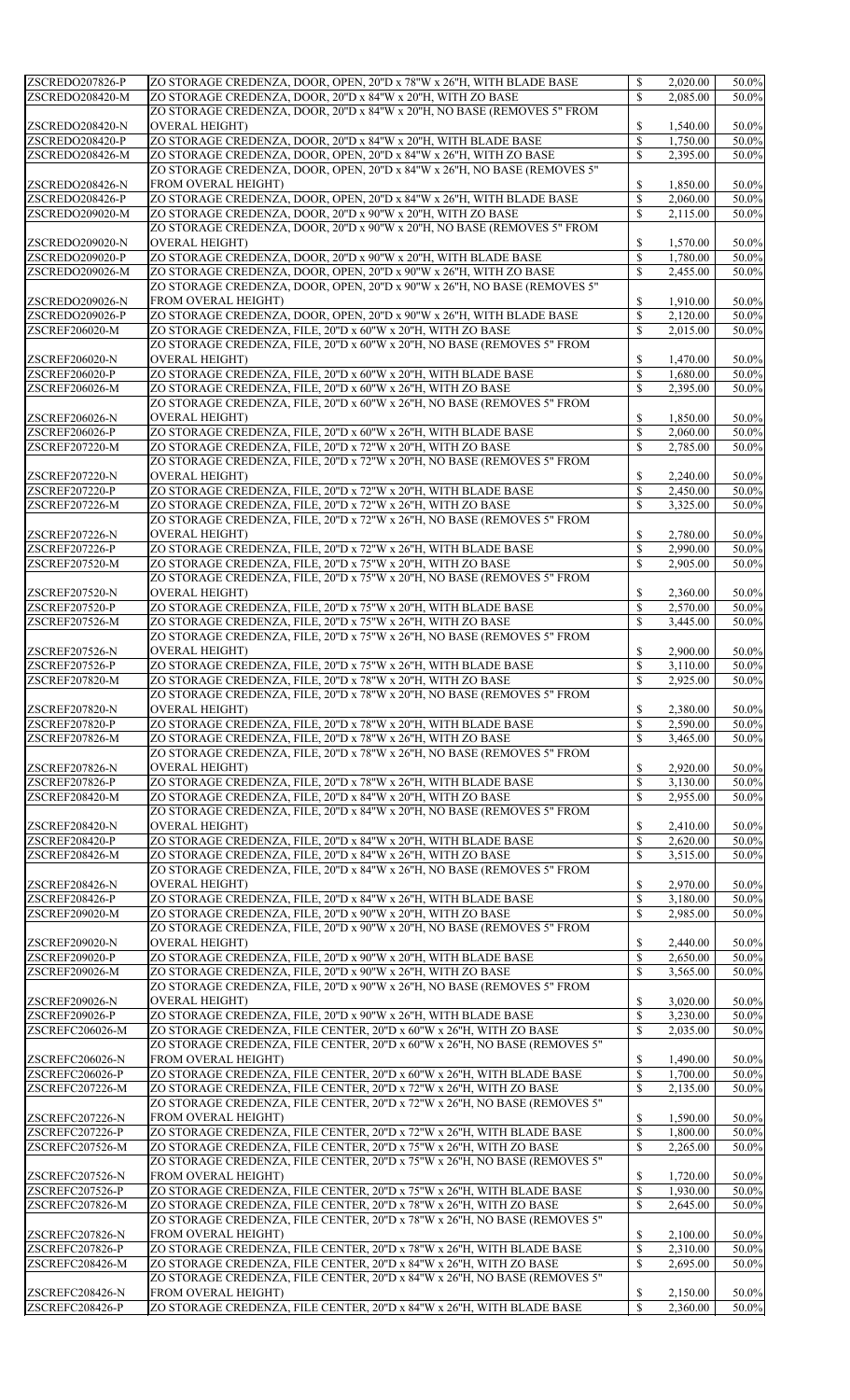| ZSCREFC209026-M                    | ZO STORAGE CREDENZA, FILE CENTER, 20"D x 90"W x 26"H, WITH ZO BASE                                                                                                               | $\mathcal{S}$                              | 2,735.00             | 50.0%          |
|------------------------------------|----------------------------------------------------------------------------------------------------------------------------------------------------------------------------------|--------------------------------------------|----------------------|----------------|
| ZSCREFC209026-N<br>ZSCREFC209026-P | ZO STORAGE CREDENZA, FILE CENTER, 20"D x 90"W x 26"H, NO BASE (REMOVES 5"<br><b>FROM OVERAL HEIGHT)</b><br>ZO STORAGE CREDENZA, FILE CENTER, 20"D x 90"W x 26"H, WITH BLADE BASE | $\boldsymbol{\mathsf{S}}$<br>$\mathcal{S}$ | 2,190.00<br>2,400.00 | 50.0%<br>50.0% |
| ZSCREFS206026L-M                   | ZO STORAGE CREDENZA, FILE SIDE, 20"D x 60"W x 26"H, LEFT HAND, WITH ZO BASE                                                                                                      | $\mathbb{S}$                               | 2,295.00             | 50.0%          |
| ZSCREFS206026L-N                   | ZO STORAGE CREDENZA, FILE SIDE, 20"D x 60"W x 26"H, LEFT HAND, NO BASE<br>(REMOVES 5" FROM OVERAL HEIGHT)                                                                        | $\boldsymbol{\mathsf{S}}$                  | 1,750.00             | 50.0%          |
| ZSCREFS206026L-P                   | ZO STORAGE CREDENZA, FILE SIDE, 20"D x 60"W x 26"H, LEFT HAND, WITH BLADE<br><b>BASE</b>                                                                                         | $\mathbb{S}$                               | 1,960.00             | 50.0%          |
| ZSCREFS206026R-M                   | ZO STORAGE CREDENZA, FILE SIDE, 20"D x 60"W x 26"H, RIGHT HAND, WITH ZO BASE                                                                                                     | $\mathbb{S}$                               | 2,295.00             | 50.0%          |
|                                    | ZO STORAGE CREDENZA, FILE SIDE, 20"D x 60"W x 26"H, RIGHT HAND, NO BASE                                                                                                          |                                            |                      |                |
| ZSCREFS206026R-N                   | (REMOVES 5" FROM OVERAL HEIGHT)<br>ZO STORAGE CREDENZA, FILE SIDE, 20"D x 60"W x 26"H, RIGHT HAND, WITH BLADE                                                                    | $\boldsymbol{\mathsf{S}}$                  | 1,750.00             | 50.0%          |
| ZSCREFS206026R-P                   | <b>BASE</b>                                                                                                                                                                      | $\boldsymbol{\mathsf{S}}$                  | 1,960.00             | 50.0%          |
| ZSCREFS207226L-M                   | ZO STORAGE CREDENZA, FILE SIDE, 20"D x 72"W x 26"H, LEFT HAND, WITH ZO BASE<br>ZO STORAGE CREDENZA, FILE SIDE, 20"D x 72"W x 26"H, LEFT HAND, NO BASE                            | $\mathbb{S}$                               | 2,505.00             | 50.0%          |
| ZSCREFS207226L-N                   | (REMOVES 5" FROM OVERAL HEIGHT)<br>ZO STORAGE CREDENZA, FILE SIDE, 20"D x 72"W x 26"H, LEFT HAND, WITH BLADE                                                                     | $\mathbb{S}$                               | 1,960.00             | 50.0%          |
| ZSCREFS207226L-P                   | <b>BASE</b>                                                                                                                                                                      | $\boldsymbol{\mathsf{S}}$                  | 2,170.00             | 50.0%          |
| ZSCREFS207226R-M                   | ZO STORAGE CREDENZA, FILE SIDE, 20"D x 72"W x 26"H, RIGHT HAND, WITH ZO BASE<br>ZO STORAGE CREDENZA, FILE SIDE, 20"D x 72"W x 26"H, RIGHT HAND, NO BASE                          | $\mathbb{S}$                               | 2,505.00             | 50.0%          |
| ZSCREFS207226R-N                   | (REMOVES 5" FROM OVERAL HEIGHT)                                                                                                                                                  | $\boldsymbol{\mathsf{S}}$                  | 1,960.00             | 50.0%          |
| ZSCREFS207226R-P                   | ZO STORAGE CREDENZA, FILE SIDE, 20"D x 72"W x 26"H, RIGHT HAND, WITH BLADE<br><b>BASE</b>                                                                                        | $\boldsymbol{\mathsf{S}}$                  | 2,170.00             | 50.0%          |
| ZSCREFS207526L-M                   | ZO STORAGE CREDENZA, FILE SIDE, 20"D x 75"W x 26"H, LEFT HAND, WITH ZO BASE                                                                                                      | $\mathbb{S}$                               | 2,625.00             | 50.0%          |
| ZSCREFS207526L-N                   | ZO STORAGE CREDENZA, FILE SIDE, 20"D x 75"W x 26"H, LEFT HAND, NO BASE<br>(REMOVES 5" FROM OVERAL HEIGHT)                                                                        | $\boldsymbol{\mathsf{S}}$                  | 2,080.00             | 50.0%          |
| ZSCREFS207526L-P                   | ZO STORAGE CREDENZA, FILE SIDE, 20"D x 75"W x 26"H, LEFT HAND, WITH BLADE<br><b>BASE</b>                                                                                         | $\boldsymbol{\mathsf{S}}$                  | 2,290.00             | 50.0%          |
| ZSCREFS207526R-M                   | ZO STORAGE CREDENZA, FILE SIDE, 20"D x 75"W x 26"H, RIGHT HAND, WITH ZO BASE                                                                                                     | $\mathbb{S}$                               | 2,625.00             | 50.0%          |
|                                    | ZO STORAGE CREDENZA, FILE SIDE, 20"D x 75"W x 26"H, RIGHT HAND, NO BASE                                                                                                          |                                            |                      |                |
| ZSCREFS207526R-N                   | (REMOVES 5" FROM OVERAL HEIGHT)<br>ZO STORAGE CREDENZA, FILE SIDE, 20"D x 75"W x 26"H, RIGHT HAND, WITH BLADE                                                                    | $\boldsymbol{\mathsf{S}}$                  | 2,080.00             | 50.0%          |
| ZSCREFS207526R-P                   | <b>BASE</b>                                                                                                                                                                      | $\mathbb{S}$                               | 2,290.00             | 50.0%          |
| ZSCREFS207826L-M                   | ZO STORAGE CREDENZA, FILE SIDE, 20"D x 78"W x 26"H, LEFT HAND, WITH ZO BASE<br>ZO STORAGE CREDENZA, FILE SIDE, 20"D x 78"W x 26"H, LEFT HAND, NO BASE                            | $\mathbb{S}$                               | 2,645.00             | 50.0%          |
| ZSCREFS207826L-N                   | (REMOVES 5" FROM OVERAL HEIGHT)<br>ZO STORAGE CREDENZA, FILE SIDE, 20"D x 78"W x 26"H, LEFT HAND, WITH BLADE                                                                     | $\boldsymbol{\mathsf{S}}$                  | 2,100.00             | 50.0%          |
| ZSCREFS207826L-P                   | <b>BASE</b>                                                                                                                                                                      | $\boldsymbol{\mathsf{S}}$                  | 2,310.00             | 50.0%          |
| ZSCREFS207826R-M                   | ZO STORAGE CREDENZA, FILE SIDE, 20"D x 78"W x 26"H, RIGHT HAND, WITH ZO BASE<br>ZO STORAGE CREDENZA, FILE SIDE, 20"D x 78"W x 26"H, RIGHT HAND, NO BASE                          | $\mathbb{S}$                               | 2,645.00             | 50.0%          |
| ZSCREFS207826R-N                   | (REMOVES 5" FROM OVERAL HEIGHT)                                                                                                                                                  | $\boldsymbol{\mathsf{S}}$                  | 2,100.00             | 50.0%          |
| ZSCREFS207826R-P                   | ZO STORAGE CREDENZA, FILE SIDE, 20"D x 78"W x 26"H, RIGHT HAND, WITH BLADE<br><b>BASE</b>                                                                                        | $\mathbb{S}$                               | 2,310.00             | 50.0%          |
| ZSCREFS208426L-M                   | ZO STORAGE CREDENZA, FILE SIDE, 20"D x 84"W x 26"H, LEFT HAND, WITH ZO BASE<br>ZO STORAGE CREDENZA, FILE SIDE, 20"D x 84"W x 26"H, LEFT HAND, NO BASE                            | $\mathbb{S}$                               | 2,695.00             | 50.0%          |
| ZSCREFS208426L-N                   | (REMOVES 5" FROM OVERAL HEIGHT)<br>ZO STORAGE CREDENZA, FILE SIDE, 20"D x 84"W x 26"H, LEFT HAND, WITH BLADE                                                                     | $\boldsymbol{\mathsf{S}}$                  | 2,150.00             | 50.0%          |
| ZSCREFS208426L-P                   | <b>BASE</b>                                                                                                                                                                      | $\boldsymbol{\mathsf{S}}$                  | 2,360.00             | 50.0%          |
| ZSCREFS208426R-M                   | ZO STORAGE CREDENZA, FILE SIDE, 20"D x 84"W x 26"H, RIGHT HAND, WITH ZO BASE                                                                                                     | $\mathbb{S}$                               | 2,695.00             | 50.0%          |
| ZSCREFS208426R-N                   | ZO STORAGE CREDENZA, FILE SIDE, 20"D x 84"W x 26"H, RIGHT HAND, NO BASE<br>(REMOVES 5" FROM OVERAL HEIGHT)                                                                       | $\boldsymbol{\mathsf{S}}$                  | 2,150.00             | 50.0%          |
| ZSCREFS208426R-P                   | ZO STORAGE CREDENZA, FILE SIDE, 20"D x 84"W x 26"H, RIGHT HAND, WITH BLADE<br><b>BASE</b>                                                                                        | $\boldsymbol{\mathsf{S}}$                  | 2,360.00             | 50.0%          |
| ZSCREFS209026L-M                   | ZO STORAGE CREDENZA, FILE SIDE, 20"D x 90"W x 26"H, LEFT HAND, WITH ZO BASE                                                                                                      | $\mathbb{S}$                               | 2,735.00             | 50.0%          |
| ZSCREFS209026L-N                   | ZO STORAGE CREDENZA, FILE SIDE, 20"D x 90"W x 26"H, LEFT HAND, NO BASE<br>(REMOVES 5" FROM OVERAL HEIGHT)                                                                        | $\boldsymbol{\mathsf{S}}$                  | 2,190.00             | 50.0%          |
| ZSCREFS209026L-P                   | ZO STORAGE CREDENZA, FILE SIDE, 20"D x 90"W x 26"H, LEFT HAND, WITH BLADE<br><b>BASE</b>                                                                                         | $\boldsymbol{\mathsf{S}}$                  | 2,400.00             | 50.0%          |
| ZSCREFS209026R-M                   | ZO STORAGE CREDENZA, FILE SIDE, 20"D x 90"W x 26"H, RIGHT HAND, WITH ZO BASE                                                                                                     | $\mathbb{S}$                               | 2,735.00             | 50.0%          |
| ZSCREFS209026R-N                   | ZO STORAGE CREDENZA, FILE SIDE, 20"D x 90"W x 26"H, RIGHT HAND, NO BASE<br>(REMOVES 5" FROM OVERAL HEIGHT)                                                                       | $\boldsymbol{\mathsf{S}}$                  | 2,190.00             | 50.0%          |
| ZSCREFS209026R-P                   | ZO STORAGE CREDENZA, FILE SIDE, 20"D x 90"W x 26"H, RIGHT HAND, WITH BLADE<br><b>BASE</b>                                                                                        | $\mathbb{S}$                               | 2,400.00             | 50.0%          |
| ZSCREO206020-M                     | ZO STORAGE CREDENZA, OPEN, 20"D x 60"W x 20"H, WITH ZO BASE<br>ZO STORAGE CREDENZA, OPEN, 20"D x 60"W x 20"H, NO BASE (REMOVES 5" FROM                                           | $\mathcal{S}$                              | 1,335.00             | 50.0%          |
| ZSCREO206020-N                     | <b>OVERAL HEIGHT</b> )                                                                                                                                                           | $\boldsymbol{\mathsf{S}}$                  | 790.00               | 50.0%          |
| ZSCREO206020-P<br>ZSCREO206026-M   | ZO STORAGE CREDENZA, OPEN, 20"D x 60"W x 20"H, WITH BLADE BASE<br>ZO STORAGE CREDENZA, OPEN, 20"D x 60"W x 26"H, WITH ZO BASE                                                    | $\mathcal{S}$<br>$\mathcal{S}$             | 1,000.00<br>1,575.00 | 50.0%<br>50.0% |
|                                    | ZO STORAGE CREDENZA, OPEN, 20"D x 60"W x 26"H, NO BASE (REMOVES 5" FROM                                                                                                          |                                            |                      |                |
| ZSCREO206026-N<br>ZSCREO206026-P   | <b>OVERAL HEIGHT</b> )<br>ZO STORAGE CREDENZA, OPEN, 20"D x 60"W x 26"H, WITH BLADE BASE                                                                                         | $\boldsymbol{\mathsf{S}}$<br>$\mathcal{S}$ | 1,030.00<br>1,240.00 | 50.0%<br>50.0% |
| ZSCREO207220-M                     | ZO STORAGE CREDENZA, OPEN, 20"D x 72"W x 20"H, WITH ZO BASE                                                                                                                      | $\boldsymbol{\mathsf{S}}$                  | 1,425.00             | 50.0%          |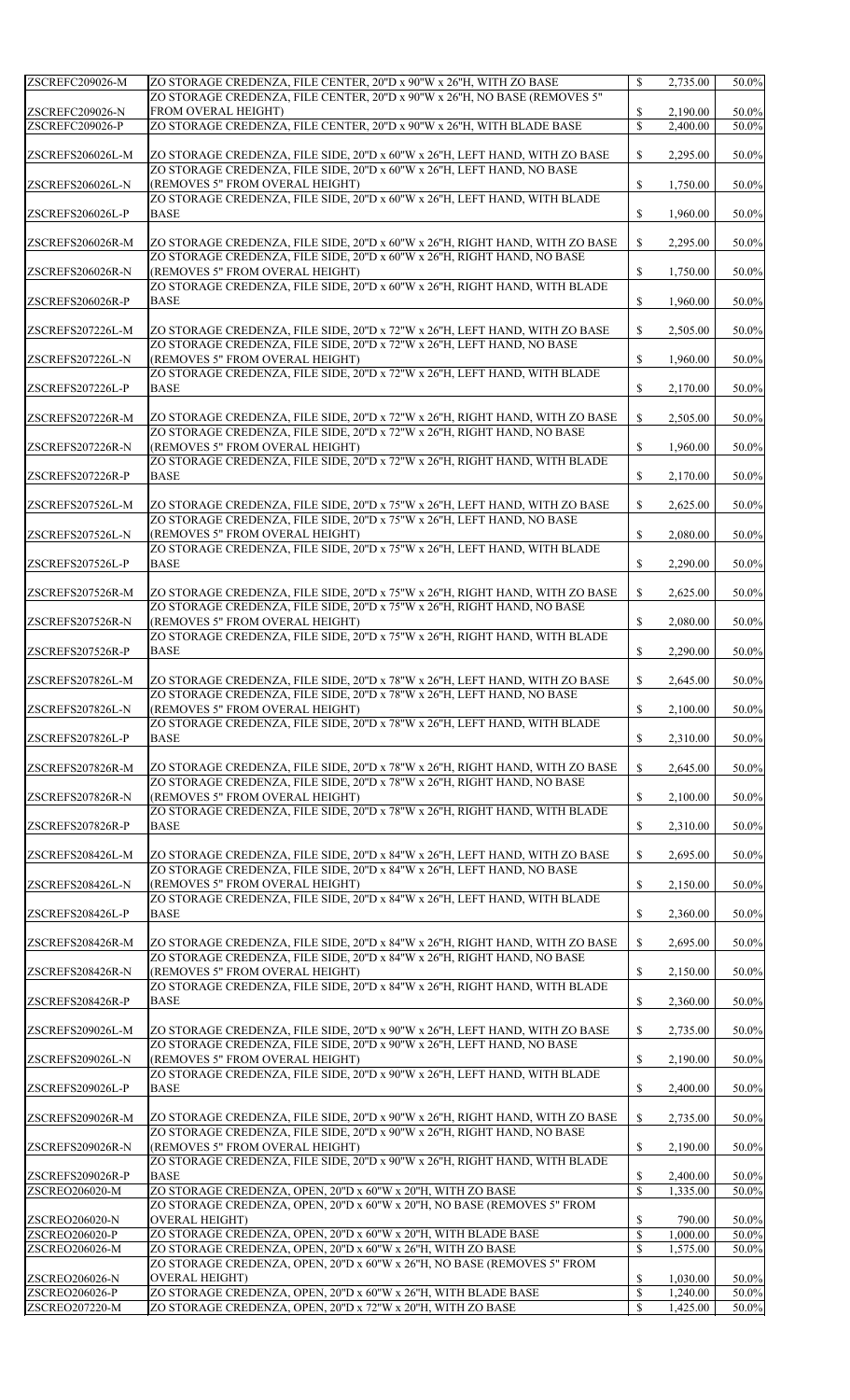|                                    | ZO STORAGE CREDENZA, OPEN, 20"D x 72"W x 20"H, NO BASE (REMOVES 5" FROM                                                                         |                   |                      |                |
|------------------------------------|-------------------------------------------------------------------------------------------------------------------------------------------------|-------------------|----------------------|----------------|
| <b>ZSCREO207220-N</b>              | <b>OVERAL HEIGHT</b> )                                                                                                                          |                   | 880.00               | 50.0%          |
| <b>ZSCREO207220-P</b>              | ZO STORAGE CREDENZA, OPEN, 20"D x 72"W x 20"H, WITH BLADE BASE                                                                                  | \$<br>\$          | 1,090.00             | 50.0%          |
| ZSCREO207226-M                     | ZO STORAGE CREDENZA, OPEN, 20"D x 72"W x 26"H, WITH ZO BASE                                                                                     | $\mathbb{S}$      | 1,675.00             | 50.0%          |
|                                    | ZO STORAGE CREDENZA, OPEN, 20"D x 72"W x 26"H, NO BASE (REMOVES 5" FROM                                                                         |                   |                      |                |
| <b>ZSCREO207226-N</b>              | <b>OVERAL HEIGHT</b> )                                                                                                                          | \$                | 1,130.00             | 50.0%          |
| <b>ZSCREO207226-P</b>              | ZO STORAGE CREDENZA, OPEN, 20"D x 72"W x 26"H, WITH BLADE BASE                                                                                  | $\mathbb{S}$      | 1,340.00             | 50.0%          |
| ZSCREO207520-M                     | ZO STORAGE CREDENZA, OPEN, 20"D x 75"W x 20"H, WITH ZO BASE                                                                                     | $\mathbb{S}$      | 1,535.00             | 50.0%          |
|                                    | ZO STORAGE CREDENZA, OPEN, 20"D x 75"W x 20"H, NO BASE (REMOVES 5" FROM                                                                         |                   |                      |                |
| <b>ZSCREO207520-N</b>              | <b>OVERAL HEIGHT</b> )                                                                                                                          | \$                | 990.00               | 50.0%          |
| <b>ZSCREO207520-P</b>              | ZO STORAGE CREDENZA, OPEN, 20"D x 75"W x 20"H, WITH BLADE BASE                                                                                  | $\mathbb{S}$      | 1,200.00             | 50.0%          |
| <b>ZSCREO207526-M</b>              | ZO STORAGE CREDENZA, OPEN, 20"D x 75"W x 26"H, WITH ZO BASE                                                                                     | $\mathbb{S}$      | 1,795.00             | 50.0%          |
|                                    | ZO STORAGE CREDENZA, OPEN, 20"D x 75"W x 26"H, NO BASE (REMOVES 5" FROM                                                                         |                   |                      |                |
| ZSCREO207526-N                     | <b>OVERAL HEIGHT</b> )                                                                                                                          | \$                | 1,250.00             | 50.0%          |
| <b>ZSCREO207526-P</b>              | ZO STORAGE CREDENZA, OPEN, 20"D x 75"W x 26"H, WITH BLADE BASE                                                                                  | \$                | 1,460.00             | 50.0%          |
| <b>ZSCREO207820-M</b>              | ZO STORAGE CREDENZA, OPEN, 20"D x 78"W x 20"H, WITH ZO BASE                                                                                     | $\mathbb{S}$      | 1,555.00             | 50.0%          |
|                                    | ZO STORAGE CREDENZA, OPEN, 20"D x 78"W x 20"H, NO BASE (REMOVES 5" FROM                                                                         |                   |                      |                |
| <b>ZSCREO207820-N</b>              | <b>OVERAL HEIGHT</b> )                                                                                                                          | \$                | 1,010.00             | 50.0%          |
| <b>ZSCREO207820-P</b>              | ZO STORAGE CREDENZA, OPEN, 20"D x 78"W x 20"H, WITH BLADE BASE                                                                                  | \$                | 1,220.00             | 50.0%          |
| <b>ZSCREO207826-M</b>              | ZO STORAGE CREDENZA, OPEN, 20"D x 78"W x 26"H, WITH ZO BASE                                                                                     | $\mathbb{S}$      | 1,835.00             | 50.0%          |
|                                    | ZO STORAGE CREDENZA, OPEN, 20"D x 78"W x 26"H, NO BASE (REMOVES 5" FROM                                                                         |                   |                      |                |
| <b>ZSCREO207826-N</b>              | <b>OVERAL HEIGHT</b> )                                                                                                                          | \$                | 1,290.00             | 50.0%          |
| <b>ZSCREO207826-P</b>              | ZO STORAGE CREDENZA, OPEN, 20"D x 78"W x 26"H, WITH BLADE BASE                                                                                  | $\mathbb{S}$      | 1,500.00             | 50.0%          |
| <b>ZSCREO208420-M</b>              | ZO STORAGE CREDENZA, OPEN, 20"D x 84"W x 20"H, WITH ZO BASE                                                                                     | $\mathbb{S}$      | 1,585.00             | 50.0%          |
|                                    | ZO STORAGE CREDENZA, OPEN, 20"D x 84"W x 20"H, NO BASE (REMOVES 5" FROM                                                                         |                   |                      |                |
| <b>ZSCREO208420-N</b>              | <b>OVERAL HEIGHT</b> )                                                                                                                          | \$                | 1,040.00             | 50.0%          |
| <b>ZSCREO208420-P</b>              | ZO STORAGE CREDENZA, OPEN, 20"D x 84"W x 20"H, WITH BLADE BASE                                                                                  | $\mathbb{S}$      | 1,250.00             | 50.0%          |
| ZSCREO208426-M                     | ZO STORAGE CREDENZA, OPEN, 20"D x 84"W x 26"H, WITH ZO BASE                                                                                     | $\mathbb{S}$      | 1,875.00             | 50.0%          |
|                                    | ZO STORAGE CREDENZA, OPEN, 20"D x 84"W x 26"H, NO BASE (REMOVES 5" FROM                                                                         |                   |                      |                |
| <b>ZSCREO208426-N</b>              | <b>OVERAL HEIGHT</b>                                                                                                                            |                   | 1,330.00             | 50.0%          |
| ZSCREO208426-P                     | ZO STORAGE CREDENZA, OPEN, 20"D x 84"W x 26"H, WITH BLADE BASE                                                                                  | \$                | 1,540.00             | 50.0%          |
| IZSCREO209020-M                    | ZO STORAGE CREDENZA, OPEN, 20"D x 90"W x 20"H, WITH ZO BASE                                                                                     | \$                | 1,625.00             | 50.0%          |
|                                    | ZO STORAGE CREDENZA, OPEN, 20"D x 90"W x 20"H, NO BASE (REMOVES 5" FROM                                                                         |                   |                      |                |
| ZSCREO209020-N                     | <b>OVERAL HEIGHT)</b>                                                                                                                           | \$                | 1,080.00             | 50.0%          |
| <b>ZSCREO209020-P</b>              | ZO STORAGE CREDENZA, OPEN, 20"D x 90"W x 20"H, WITH BLADE BASE                                                                                  | \$                | 1,290.00             | 50.0%          |
| ZSCREO209026-M                     | ZO STORAGE CREDENZA, OPEN, 20"D x 90"W x 26"H, WITH ZO BASE                                                                                     | \$                | 1,915.00             | 50.0%          |
|                                    | ZO STORAGE CREDENZA, OPEN, 20"D x 90"W x 26"H, NO BASE (REMOVES 5" FROM                                                                         |                   |                      |                |
| ZSCREO209026-N                     | <b>OVERAL HEIGHT)</b>                                                                                                                           | S                 | 1,370.00             | 50.0%          |
| <b>ZSCREO209026-P</b>              | ZO STORAGE CREDENZA, OPEN, 20"D x 90"W x 26"H, WITH BLADE BASE                                                                                  | \$                | 1,580.00             | 50.0%          |
| ZSCRESD206020-M                    | ZO STORAGE CREDENZA, SLIDER DOOR, 20"D x 60"W x 20"H, WITH ZO BASE                                                                              | \$                | 1,655.00             | 50.0%          |
|                                    | ZO STORAGE CREDENZA, SLIDER DOOR, 20"D x 60"W x 20"H, NO BASE (REMOVES 5"                                                                       |                   |                      |                |
| ZSCRESD206020-N                    | <b>FROM OVERAL HEIGHT)</b><br>ZO STORAGE CREDENZA, SLIDER DOOR, 20"D x 60"W x 20"H, WITH BLADE BASE                                             | S<br>$\mathbb{S}$ | 1,110.00             | 50.0%<br>50.0% |
| ZSCRESD206020-P<br>ZSCRESD206026-M | ZO STORAGE CREDENZA, SLIDER DOOR, 20"D x 60"W x 26"H, WITH ZO BASE                                                                              | \$                | 1,320.00<br>1,885.00 | 50.0%          |
|                                    | ZO STORAGE CREDENZA, SLIDER DOOR, 20"D x 60"W x 26"H, NO BASE (REMOVES 5"                                                                       |                   |                      |                |
| ZSCRESD206026-N                    | <b>FROM OVERAL HEIGHT)</b>                                                                                                                      | S.                | 1,340.00             | 50.0%          |
| ZSCRESD206026-P                    | ZO STORAGE CREDENZA, SLIDER DOOR, 20"D x 60"W x 26"H, WITH BLADE BASE                                                                           | $\mathbb{S}$      | 1,550.00             | 50.0%          |
| ZSCRESD207220-M                    | ZO STORAGE CREDENZA, SLIDER DOOR, 20"D x 72"W x 20"H, WITH ZO BASE                                                                              | \$                | 1,725.00             | 50.0%          |
|                                    | ZO STORAGE CREDENZA, SLIDER DOOR, 20"D x 72"W x 20"H, NO BASE (REMOVES 5"                                                                       |                   |                      |                |
| IZSCRESD207220-N                   | FROM OVERAL HEIGHT)                                                                                                                             | S.                | 1,180.00             | 50.0%          |
| ZSCRESD207220-P                    | ZO STORAGE CREDENZA, SLIDER DOOR, 20"D x 72"W x 20"H, WITH BLADE BASE                                                                           | $\mathbb{S}$      | 1,390.00             | 50.0%          |
| ZSCRESD207226-M                    | ZO STORAGE CREDENZA, SLIDER DOOR, 20"D x 72"W x 26"H, WITH ZO BASE                                                                              | \$                | 1,985.00             | 50.0%          |
|                                    | ZO STORAGE CREDENZA, SLIDER DOOR, 20"D x 72"W x 26"H, NO BASE (REMOVES 5"                                                                       |                   |                      |                |
| ZSCRESD207226-N                    | FROM OVERAL HEIGHT)                                                                                                                             | S.                | 1,440.00             | 50.0%          |
| ZSCRESD207226-P                    | ZO STORAGE CREDENZA, SLIDER DOOR, 20"D x 72"W x 26"H, WITH BLADE BASE                                                                           | $\mathbb{S}$      | 1,650.00             | 50.0%          |
| ZSCRESD207520-M                    | ZO STORAGE CREDENZA, SLIDER DOOR, 20"D x 75"W x 20"H, WITH ZO BASE                                                                              | \$                | 1,855.00             | 50.0%          |
|                                    | ZO STORAGE CREDENZA, SLIDER DOOR, 20"D x 75"W x 20"H, NO BASE (REMOVES 5"                                                                       |                   |                      |                |
| <b>ZSCRESD207520-N</b>             | FROM OVERAL HEIGHT)                                                                                                                             | S                 | 1,310.00             | 50.0%          |
| ZSCRESD207520-P                    | ZO STORAGE CREDENZA, SLIDER DOOR, 20"D x 75"W x 20"H, WITH BLADE BASE                                                                           | \$                | 1,520.00             | 50.0%          |
| ZSCRESD207526-M                    | ZO STORAGE CREDENZA, SLIDER DOOR, 20"D x 75"W x 26"H, WITH ZO BASE                                                                              |                   | 2,115.00             | 50.0%          |
|                                    | ZO STORAGE CREDENZA, SLIDER DOOR, 20"D x 75"W x 26"H, NO BASE (REMOVES 5"                                                                       |                   |                      |                |
| ZSCRESD207526-N                    | <b>FROM OVERAL HEIGHT)</b>                                                                                                                      | \$                | 1,570.00             | 50.0%          |
| ZSCRESD207526-P                    | ZO STORAGE CREDENZA, SLIDER DOOR, 20"D x 75"W x 26"H, WITH BLADE BASE                                                                           | $\mathbb{S}$      | 1,780.00             | 50.0%          |
| ZSCRESD207820-M                    | ZO STORAGE CREDENZA, SLIDER DOOR, 20"D x 78"W x 20"H, WITH ZO BASE                                                                              | $\mathbb{S}$      | 1,875.00             | 50.0%          |
|                                    | ZO STORAGE CREDENZA, SLIDER DOOR, 20"D x 78"W x 20"H, NO BASE (REMOVES 5"                                                                       |                   |                      |                |
| ZSCRESD207820-N                    | <b>FROM OVERAL HEIGHT)</b>                                                                                                                      | \$                | 1,330.00             | 50.0%          |
| ZSCRESD207820-P                    | ZO STORAGE CREDENZA, SLIDER DOOR, 20"D x 78"W x 20"H, WITH BLADE BASE                                                                           | $\mathbb{S}$      | 1,540.00             | 50.0%          |
| ZSCRESD207826-M                    | ZO STORAGE CREDENZA, SLIDER DOOR, 20"D x 78"W x 26"H, WITH ZO BASE                                                                              | $\mathbb{S}$      | 2,135.00             | 50.0%          |
|                                    | ZO STORAGE CREDENZA, SLIDER DOOR, 20"D x 78"W x 26"H, NO BASE (REMOVES 5"                                                                       |                   |                      |                |
| ZSCRESD207826-N                    | <b>FROM OVERAL HEIGHT)</b>                                                                                                                      | $\mathbb{S}$      | 1,590.00             | 50.0%          |
| ZSCRESD207826-P                    | ZO STORAGE CREDENZA, SLIDER DOOR, 20"D x 78"W x 26"H, WITH BLADE BASE                                                                           | $\mathbb{S}$      | 1,800.00             | 50.0%          |
| ZSCRESD208420-M                    | ZO STORAGE CREDENZA, SLIDER DOOR, 20"D x 84"W x 20"H, WITH ZO BASE                                                                              | $\mathbb{S}$      | 1,905.00             | 50.0%          |
|                                    | ZO STORAGE CREDENZA, SLIDER DOOR, 20"D x 84"W x 20"H, NO BASE (REMOVES 5"                                                                       |                   |                      |                |
| ZSCRESD208420-N                    | <b>FROM OVERAL HEIGHT)</b>                                                                                                                      | \$                | 1,360.00             | 50.0%          |
| ZSCRESD208420-P                    | ZO STORAGE CREDENZA, SLIDER DOOR, 20"D x 84"W x 20"H, WITH BLADE BASE                                                                           | $\mathbb{S}$      | 1,570.00             | 50.0%          |
| ZSCRESD208426-M                    | ZO STORAGE CREDENZA, SLIDER DOOR, 20"D x 84"W x 26"H, WITH ZO BASE<br>ZO STORAGE CREDENZA, SLIDER DOOR, 20"D x 84"W x 26"H, NO BASE (REMOVES 5" | $\mathbb{S}$      | 2,175.00             | 50.0%          |
| ZSCRESD208426-N                    | <b>FROM OVERAL HEIGHT)</b>                                                                                                                      | $\mathbb{S}$      | 1,630.00             | 50.0%          |
| ZSCRESD208426-P                    | ZO STORAGE CREDENZA, SLIDER DOOR, 20"D x 84"W x 26"H, WITH BLADE BASE                                                                           | $\mathbb{S}$      | 1,840.00             | 50.0%          |
| ZSCRESD209020-M                    | ZO STORAGE CREDENZA, SLIDER DOOR, 20"D x 90"W x 20"H, WITH ZO BASE                                                                              | $\mathbb{S}$      | 1,935.00             | 50.0%          |
|                                    | ZO STORAGE CREDENZA, SLIDER DOOR, 20"D x 90"W x 20"H, NO BASE (REMOVES 5"                                                                       |                   |                      |                |
| ZSCRESD209020-N                    | FROM OVERAL HEIGHT)                                                                                                                             | $\mathbb{S}$      | 1,390.00             | 50.0%          |
| ZSCRESD209020-P                    | ZO STORAGE CREDENZA, SLIDER DOOR, 20"D x 90"W x 20"H, WITH BLADE BASE                                                                           | \$                | 1,600.00             | 50.0%          |
| ZSCRESD209026-M                    | ZO STORAGE CREDENZA, SLIDER DOOR, 20"D x 90"W x 26"H, WITH ZO BASE                                                                              | \$                | 2,225.00             | 50.0%          |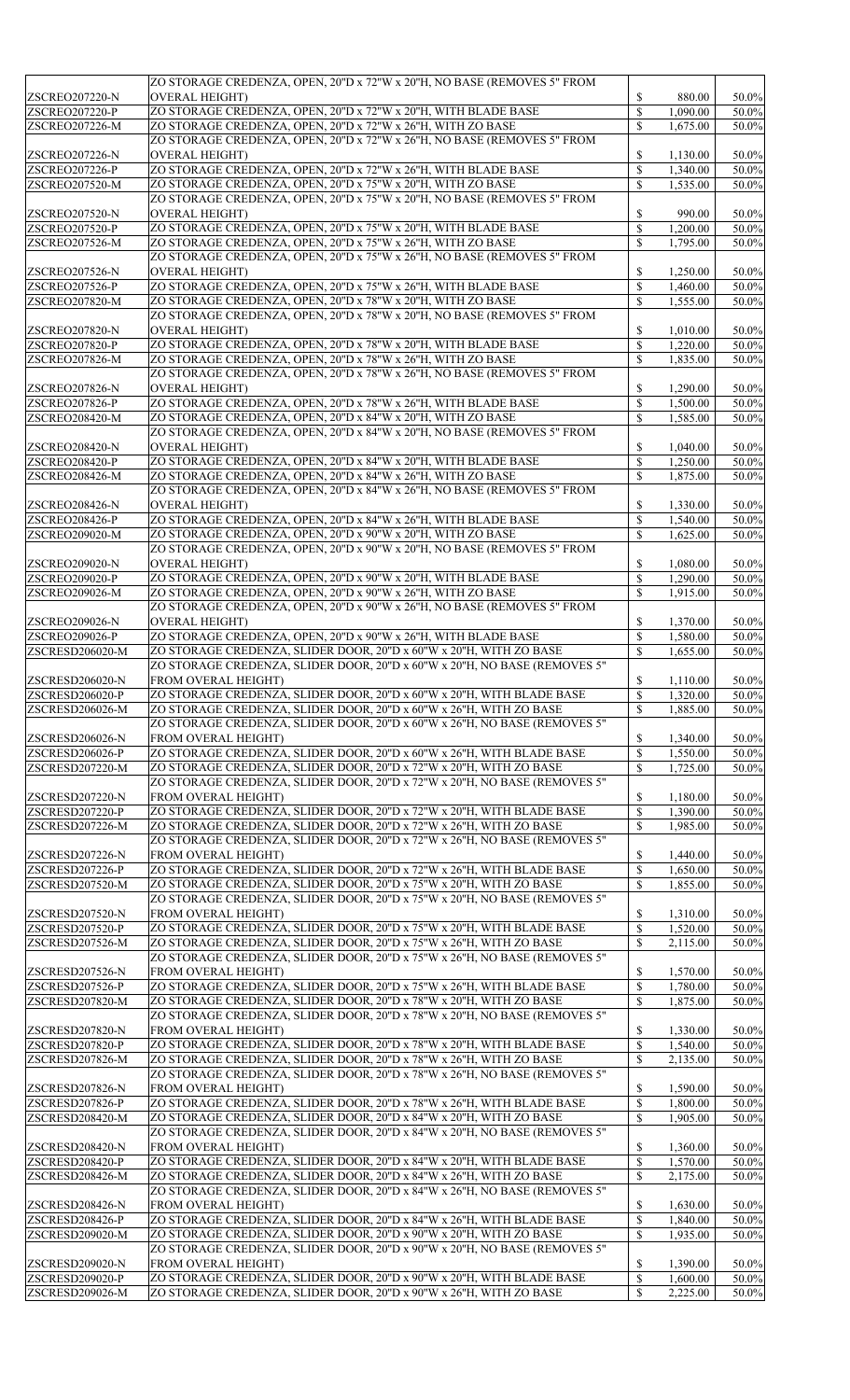|                                      | ZO STORAGE CREDENZA, SLIDER DOOR, 20"D x 90"W x 26"H, NO BASE (REMOVES 5"                                                                            |                    |                      |                |
|--------------------------------------|------------------------------------------------------------------------------------------------------------------------------------------------------|--------------------|----------------------|----------------|
| ZSCRESD209026-N                      | <b>FROM OVERAL HEIGHT)</b>                                                                                                                           | \$                 | 1,680.00             | 50.0%          |
| ZSCRESD209026-P                      | ZO STORAGE CREDENZA, SLIDER DOOR, 20"D x 90"W x 26"H, WITH BLADE BASE                                                                                | $\mathbb{S}$       | 1,890.00             | 50.0%          |
|                                      |                                                                                                                                                      |                    |                      |                |
| ZSCRXC204520L-M                      | ZO STORAGE CREDENZA, COMBO, 20"D x 45"W x 20"H, LEFT HAND, WITH ZO BASE                                                                              | \$                 | 2,325.00             | 50.0%          |
|                                      | ZO STORAGE CREDENZA, COMBO, 20"D x 45"W x 20"H, LEFT HAND, NO BASE                                                                                   |                    |                      |                |
| ZSCRXC204520L-N                      | (REMOVES 5" FROM OVERAL HEIGHT)                                                                                                                      | \$                 | 1,780.00             | 50.0%          |
|                                      |                                                                                                                                                      |                    |                      |                |
| ZSCRXC204520L-P                      | ZO STORAGE CREDENZA, COMBO, 20"D x 45"W x 20"H, LEFT HAND, WITH BLADE BASE                                                                           | $\mathbb{S}$       | 1,990.00             | 50.0%          |
|                                      |                                                                                                                                                      |                    |                      |                |
| ZSCRXC204520R-M                      | ZO STORAGE CREDENZA, COMBO, 20"D x 45"W x 20"H, RIGHT HAND, WITH ZO BASE<br>ZO STORAGE CREDENZA, COMBO, 20"D x 45"W x 20"H, RIGHT HAND, NO BASE      | \$                 | 2,325.00             | 50.0%          |
| ZSCRXC204520R-N                      | (REMOVES 5" FROM OVERAL HEIGHT)                                                                                                                      | \$                 | 1,780.00             | 50.0%          |
|                                      | ZO STORAGE CREDENZA, COMBO, 20"D x 45"W x 20"H, RIGHT HAND, WITH BLADE                                                                               |                    |                      |                |
| ZSCRXC204520R-P                      | <b>BASE</b>                                                                                                                                          | \$                 | 1,990.00             | 50.0%          |
| ZSCRXDC203020N-M                     | ZO STORAGE CREDENZA, DOOR, 20"D x 30"W x 20"H, WITH ZO BASE                                                                                          | $\mathbb{S}$       | 1,295.00             | 50.0%          |
|                                      | ZO STORAGE CREDENZA, DOOR, 20"D x 30"W x 20"H, NO BASE (REMOVES 5" FROM                                                                              |                    |                      |                |
| ZSCRXDC203020N-N                     | <b>OVERAL HEIGHT</b> )                                                                                                                               | \$                 | 750.00               | 50.0%          |
| ZSCRXDC203020N-P                     | ZO STORAGE CREDENZA, DOOR, 20"D x 30"W x 20"H, WITH BLADE BASE                                                                                       | $\mathbb{S}$       | 960.00               | 50.0%          |
| ZSCRXDC203026N-M                     | ZO STORAGE CREDENZA, DOOR, 20"D x 30"W x 26"H, WITH ZO BASE                                                                                          | \$                 | 1,425.00             | 50.0%          |
|                                      | ZO STORAGE CREDENZA, DOOR, 20"D x 30"W x 26"H, NO BASE (REMOVES 5" FROM                                                                              |                    |                      |                |
| ZSCRXDC203026N-N<br>ZSCRXDC203026N-P | <b>OVERAL HEIGHT</b> )                                                                                                                               | \$<br>$\mathbb{S}$ | 880.00               | 50.0%<br>50.0% |
| ZSCRXDC203620N-M                     | ZO STORAGE CREDENZA, DOOR, 20"D x 30"W x 26"H, WITH BLADE BASE<br>ZO STORAGE CREDENZA, DOOR, 20"D x 36"W x 20"H, WITH ZO BASE                        | $\mathbb{S}$       | 1,090.00<br>1,405.00 | 50.0%          |
|                                      | ZO STORAGE CREDENZA, DOOR, 20"D x 36"W x 20"H, NO BASE (REMOVES 5" FROM                                                                              |                    |                      |                |
| ZSCRXDC203620N-N                     | <b>OVERAL HEIGHT</b> )                                                                                                                               | \$                 | 860.00               | 50.0%          |
| ZSCRXDC203620N-P                     | ZO STORAGE CREDENZA, DOOR, 20"D x 36"W x 20"H, WITH BLADE BASE                                                                                       | $\mathbb{S}$       | 1,070.00             | 50.0%          |
| ZSCRXDC203626N-M                     | ZO STORAGE CREDENZA, DOOR, 20"D x 36"W x 26"H, WITH ZO BASE                                                                                          | $\mathbb{S}$       | 1,585.00             | 50.0%          |
|                                      | ZO STORAGE CREDENZA, DOOR, 20"D x 36"W x 26"H, NO BASE (REMOVES 5" FROM                                                                              |                    |                      |                |
| ZSCRXDC203626N-N                     | <b>OVERAL HEIGHT</b>                                                                                                                                 |                    | 1,040.00             | 50.0%          |
| ZSCRXDC203626N-P                     | ZO STORAGE CREDENZA, DOOR, 20"D x 36"W x 26"H, WITH BLADE BASE                                                                                       | $\mathbb{S}$       | 1,250.00             | 50.0%          |
| ZSCRXDC204526L-M                     | ZO STORAGE CREDENZA, DOOR, 20"D x 45"W x 26"H, LEFT HAND, WITH ZO BASE                                                                               | $\mathbb{S}$       | 1,785.00             | 50.0%          |
|                                      | ZO STORAGE CREDENZA, DOOR, 20"D x 45"W x 26"H, LEFT HAND, NO BASE (REMOVES                                                                           |                    |                      |                |
| ZSCRXDC204526L-N                     | 5" FROM OVERAL HEIGHT)                                                                                                                               | $\mathbb{S}$       | 1,240.00             | 50.0%          |
| ZSCRXDC204526L-P                     |                                                                                                                                                      |                    |                      |                |
| ZSCRXDC204526R-M                     | ZO STORAGE CREDENZA, DOOR, 20"D x 45"W x 26"H, LEFT HAND, WITH BLADE BASE<br>ZO STORAGE CREDENZA, DOOR, 20"D x 45"W x 26"H, RIGHT HAND, WITH ZO BASE | \$<br>$\mathbb{S}$ | 1,450.00<br>1,785.00 | 50.0%<br>50.0% |
|                                      | ZO STORAGE CREDENZA, DOOR, 20"D x 45"W x 26"H, RIGHT HAND, NO BASE                                                                                   |                    |                      |                |
| ZSCRXDC204526R-N                     | (REMOVES 5" FROM OVERAL HEIGHT)                                                                                                                      | \$                 | 1,240.00             | 50.0%          |
|                                      |                                                                                                                                                      |                    |                      |                |
| ZSCRXDC204526R-P                     | ZO STORAGE CREDENZA, DOOR, 20"D x 45"W x 26"H, RIGHT HAND, WITH BLADE BASE                                                                           | \$                 | 1,450.00             | 50.0%          |
| ZSCRXDO204520L-M                     | ZO STORAGE CREDENZA, DOOR, 20"D x 45"W x 20"H, LEFT HAND, WITH ZO BASE                                                                               | $\mathbb{S}$       | 1,465.00             | 50.0%          |
|                                      | ZO STORAGE CREDENZA, DOOR, 20"D x 45"W x 20"H, LEFT HAND, NO BASE (REMOVES                                                                           |                    |                      |                |
| ZSCRXDO204520L-N                     | 5" FROM OVERAL HEIGHT)                                                                                                                               | \$                 | 920.00               | 50.0%          |
|                                      |                                                                                                                                                      |                    |                      |                |
| ZSCRXDO204520L-P                     | ZO STORAGE CREDENZA, DOOR, 20"D x 45"W x 20"H, LEFT HAND, WITH BLADE BASE                                                                            | \$                 | 1,130.00             | 50.0%          |
| ZSCRXDO204520R-M                     | ZO STORAGE CREDENZA, DOOR, 20"D x 45"W x 20"H, RIGHT HAND, WITH ZO BASE                                                                              | $\mathbb{S}$       | 1,465.00             | 50.0%          |
|                                      | ZO STORAGE CREDENZA, DOOR, 20"D x 45"W x 20"H, RIGHT HAND, NO BASE<br>(REMOVES 5" FROM OVERAL HEIGHT)                                                |                    |                      |                |
| ZSCRXDO204520R-N                     |                                                                                                                                                      | \$                 | 920.00               | 50.0%          |
| ZSCRXDO204520R-P                     | ZO STORAGE CREDENZA, DOOR, 20"D x 45"W x 20"H, RIGHT HAND, WITH BLADE BASE                                                                           | $\mathbb{S}$       | 1,130.00             | 50.0%          |
|                                      |                                                                                                                                                      |                    |                      |                |
| ZSCRXDO204526L-M                     | ZO STORAGE CREDENZA, DOOR, OPEN, 20"D x 45"W x 26"H, LEFT HAND, WITH ZO BASE                                                                         | $\mathbb{S}$       | 1,635.00             | 50.0%          |
|                                      | ZO STORAGE CREDENZA, DOOR, OPEN, 20"D x 45"W x 26"H, LEFT HAND, NO BASE                                                                              |                    |                      |                |
| ZSCRXDO204526L-N                     | (REMOVES 5" FROM OVERAL HEIGHT)                                                                                                                      | \$                 | 1,090.00             | 50.0%          |
|                                      | ZO STORAGE CREDENZA, DOOR, OPEN, 20"D x 45"W x 26"H, LEFT HAND, WITH BLADE                                                                           |                    |                      |                |
| ZSCRXDO204526L-P                     | <b>BASE</b>                                                                                                                                          | \$                 | 1,300.00             | 50.0%          |
|                                      | ZO STORAGE CREDENZA, DOOR, OPEN, 20"D x 45"W x 26"H, RIGHT HAND, WITH ZO                                                                             |                    |                      |                |
| ZSCRXDO204526R-M                     | <b>BASE</b>                                                                                                                                          | \$                 | 1,635.00             | 50.0%          |
|                                      | ZO STORAGE CREDENZA, DOOR, OPEN, 20"D x 45"W x 26"H, RIGHT HAND, NO BASE                                                                             |                    |                      |                |
| ZSCRXDO204526R-N                     | (REMOVES 5" FROM OVERAL HEIGHT)<br>ZO STORAGE CREDENZA, DOOR, OPEN, 20"D x 45"W x 26"H, RIGHT HAND, WITH BLADE                                       | $\mathbb{S}$       | 1,090.00             | 50.0%          |
| ZSCRXDO204526R-P                     | <b>BASE</b>                                                                                                                                          | \$                 | 1,300.00             | 50.0%          |
| ZSCRXF203020N-M                      | ZO STORAGE CREDENZA, FILE, 20"D x 30"W x 20"H, WITH ZO BASE                                                                                          | $\mathbb{S}$       | 1,735.00             | 50.0%          |
|                                      | ZO STORAGE CREDENZA, FILE, 20"D x 30"W x 20"H, NO BASE (REMOVES 5" FROM                                                                              |                    |                      |                |
| ZSCRXF203020N-N                      | <b>OVERAL HEIGHT</b> )                                                                                                                               | \$                 | 1,190.00             | 50.0%          |
| ZSCRXF203020N-P                      | ZO STORAGE CREDENZA, FILE, 20"D x 30"W x 20"H, WITH BLADE BASE                                                                                       | $\mathbb{S}$       | 1,400.00             | 50.0%          |
| ZSCRXF203026N-M                      | ZO STORAGE CREDENZA, FILE, 20"D x 30"W x 26"H, WITH ZO BASE                                                                                          | $\mathbb{S}$       | 1,975.00             | 50.0%          |
|                                      | ZO STORAGE CREDENZA, FILE, 20"D x 30"W x 26"H, NO BASE (REMOVES 5" FROM                                                                              |                    |                      |                |
| ZSCRXF203026N-N                      | <b>OVERAL HEIGHT</b> )                                                                                                                               | \$                 | 1,430.00             | 50.0%          |
| ZSCRXF203026N-P                      | ZO STORAGE CREDENZA, FILE, 20"D x 30"W x 26"H, WITH BLADE BASE                                                                                       | $\mathbb{S}$       | 1,640.00             | 50.0%          |
| ZSCRXF203620N-M                      | ZO STORAGE CREDENZA, FILE, 20"D x 36"W x 20"H, WITH ZO BASE                                                                                          | $\mathbb{S}$       | 1,825.00             | 50.0%          |
| ZSCRXF203620N-N                      | ZO STORAGE CREDENZA, FILE, 20"D x 36"W x 20"H, NO BASE (REMOVES 5" FROM<br><b>OVERAL HEIGHT</b> )                                                    | \$                 | 1,280.00             | 50.0%          |
| ZSCRXF203620N-P                      | ZO STORAGE CREDENZA, FILE, 20"D x 36"W x 20"H, WITH BLADE BASE                                                                                       | \$                 | 1,490.00             | 50.0%          |
| ZSCRXF203626N-M                      | ZO STORAGE CREDENZA, FILE, 20"D x 36"W x 26"H, WITH ZO BASE                                                                                          | $\mathbb{S}$       | 2,095.00             | 50.0%          |
|                                      | ZO STORAGE CREDENZA, FILE, 20"D x 36"W x 26"H, NO BASE (REMOVES 5" FROM                                                                              |                    |                      |                |
| ZSCRXF203626N-N                      | <b>OVERAL HEIGHT</b> )                                                                                                                               | \$                 | 1,550.00             | 50.0%          |
| ZSCRXF203626N-P                      | ZO STORAGE CREDENZA, FILE, 20"D x 36"W x 26"H, WITH BLADE BASE                                                                                       | $\mathbb{S}$       | 1,760.00             | 50.0%          |
| ZSCRXF204520L-M                      | ZO STORAGE CREDENZA, FILE, 20"D x 45"W x 20"H, LEFT HAND, WITH ZO BASE                                                                               | $\mathbb{S}$       | 1,895.00             | 50.0%          |
|                                      | ZO STORAGE CREDENZA, FILE, 20"D x 45"W x 20"H, LEFT HAND, NO BASE (REMOVES 5"                                                                        |                    |                      |                |
| ZSCRXF204520L-N                      | <b>FROM OVERAL HEIGHT)</b>                                                                                                                           | $\mathbb{S}$       | 1,350.00             | 50.0%          |
|                                      |                                                                                                                                                      |                    |                      |                |
| <b>ZSCRXF204520L-P</b>               | ZO STORAGE CREDENZA, FILE, 20"D x 45"W x 20"H, LEFT HAND, WITH BLADE BASE                                                                            | $\mathbb{S}$       | 1,560.00             | 50.0%          |
| ZSCRXF204520R-M                      | ZO STORAGE CREDENZA, FILE, 20"D x 45"W x 20"H, RIGHT HAND, WITH ZO BASE                                                                              | $\mathbb{S}$       | 1,895.00             | 50.0%          |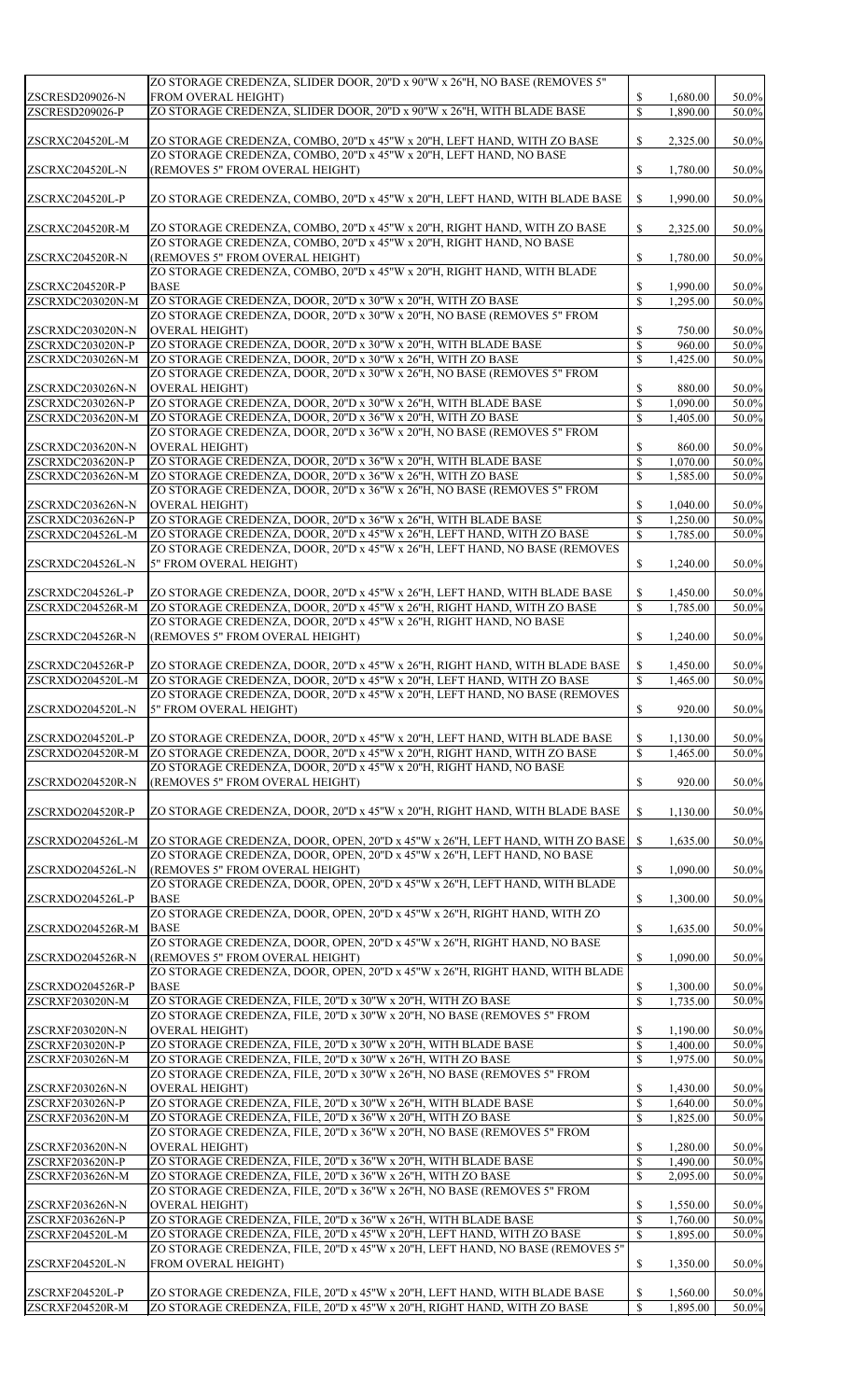|                                    | ZO STORAGE CREDENZA, FILE, 20"D x 45"W x 20"H, RIGHT HAND, NO BASE (REMOVES                                                                |                              |                      |                   |
|------------------------------------|--------------------------------------------------------------------------------------------------------------------------------------------|------------------------------|----------------------|-------------------|
| ZSCRXF204520R-N                    | 5" FROM OVERAL HEIGHT)                                                                                                                     | $\mathbb{S}$                 | 1,350.00             | $50.0\%$          |
|                                    |                                                                                                                                            |                              |                      |                   |
| ZSCRXF204520R-P<br>ZSCRXF204526L-M | ZO STORAGE CREDENZA, FILE, 20"D x 45"W x 20"H, RIGHT HAND, WITH BLADE BASE                                                                 | \$<br>$\mathbb{S}$           | 1,560.00<br>2,185.00 | $50.0\%$<br>50.0% |
|                                    | ZO STORAGE CREDENZA, FILE, 20"D x 45"W x 26"H, LEFT HAND, WITH ZO BASE                                                                     |                              |                      |                   |
| ZSCRXF204526L-N                    | ZO STORAGE CREDENZA, FILE, 20"D x 45"W x 26"H, LEFT HAND, NO BASE (REMOVES 5"<br>FROM OVERAL HEIGHT)                                       | $\mathbb{S}$                 | 1,640.00             | 50.0%             |
|                                    |                                                                                                                                            |                              |                      |                   |
| ZSCRXF204526L-P                    | ZO STORAGE CREDENZA, FILE, 20"D x 45"W x 26"H, LEFT HAND, WITH BLADE BASE                                                                  | \$                           | 1,850.00             | 50.0%             |
| ZSCRXF204526R-M                    | ZO STORAGE CREDENZA, FILE, 20"D x 45"W x 26"H, RIGHT HAND, WITH ZO BASE                                                                    | $\mathbb{S}$                 | 2,185.00             | 50.0%             |
|                                    | ZO STORAGE CREDENZA, FILE, 20"D x 45"W x 26"H, RIGHT HAND, NO BASE (REMOVES                                                                |                              |                      |                   |
| ZSCRXF204526R-N                    | 5" FROM OVERAL HEIGHT)                                                                                                                     | $\mathbb{S}$                 | 1,640.00             | $50.0\%$          |
|                                    |                                                                                                                                            |                              |                      |                   |
| <b>ZSCRXF204526R-P</b>             | ZO STORAGE CREDENZA, FILE, 20"D x 45"W x 26"H, RIGHT HAND, WITH BLADE BASE                                                                 | $\mathbb{S}$                 | 1,850.00             | 50.0%             |
|                                    |                                                                                                                                            |                              |                      |                   |
| ZSCRXFS204526L-M                   | ZO STORAGE CREDENZA, FILE SIDE, 20"D x 45"W x 26"H, LEFT HAND, WITH ZO BASE                                                                | $\mathbb{S}$                 | 1,825.00             | 50.0%             |
|                                    | ZO STORAGE CREDENZA, FILE SIDE, 20"D x 45"W x 26"H, LEFT HAND, NO BASE                                                                     |                              |                      |                   |
| ZSCRXFS204526L-N                   | (REMOVES 5" FROM OVERAL HEIGHT)                                                                                                            | $\mathbb{S}$                 | 1,280.00             | 50.0%             |
|                                    | ZO STORAGE CREDENZA, FILE SIDE, 20"D x 45"W x 26"H, LEFT HAND, WITH BLADE                                                                  |                              |                      |                   |
| ZSCRXFS204526L-P                   | <b>BASE</b>                                                                                                                                | $\mathbb{S}$                 | 1,490.00             | 50.0%             |
|                                    |                                                                                                                                            |                              |                      |                   |
| ZSCRXFS204526R-M                   | ZO STORAGE CREDENZA, FILE SIDE, 20"D x 45"W x 26"H, RIGHT HAND, WITH ZO BASE                                                               | $\mathbb{S}$                 | 1,825.00             | 50.0%             |
|                                    | ZO STORAGE CREDENZA, FILE SIDE, 20"D x 45"W x 26"H, RIGHT HAND, NO BASE                                                                    |                              |                      |                   |
| ZSCRXFS204526R-N                   | (REMOVES 5" FROM OVERAL HEIGHT)                                                                                                            | $\mathbb{S}$                 | 1,280.00             | 50.0%             |
|                                    | ZO STORAGE CREDENZA, FILE SIDE, 20"D x 45"W x 26"H, RIGHT HAND, WITH BLADE                                                                 |                              |                      |                   |
| ZSCRXFS204526R-P                   | <b>BASE</b>                                                                                                                                | \$                           | 1,490.00             | 50.0%             |
| ZSCRXO203020N-M                    | ZO STORAGE CREDENZA, OPEN, 20"D x 30"W x 20"H, WITH ZO BASE                                                                                | $\mathbb{S}$                 | 1,055.00             | 50.0%             |
|                                    | ZO STORAGE CREDENZA, OPEN, 20"D x 30"W x 20"H, NO BASE (REMOVES 5" FROM                                                                    |                              |                      |                   |
| <b>ZSCRXO203020N-N</b>             | <b>OVERAL HEIGHT</b>                                                                                                                       | \$                           | 510.00               | 50.0%             |
| ZSCRXO203020N-P                    | ZO STORAGE CREDENZA, OPEN, 20"D x 30"W x 20"H, WITH BLADE BASE                                                                             |                              | 720.00               | 50.0%             |
| ZSCRXO203026N-M                    | ZO STORAGE CREDENZA, OPEN, 20"D x 30"W x 26"H, WITH ZO BASE                                                                                | $\mathbb{S}$                 | 1,155.00             | 50.0%             |
|                                    | ZO STORAGE CREDENZA, OPEN, 20"D x 30"W x 26"H, NO BASE (REMOVES 5" FROM                                                                    |                              |                      |                   |
| ZSCRXO203026N-N                    | <b>OVERAL HEIGHT)</b><br>ZO STORAGE CREDENZA, OPEN, 20"D x 30"W x 26"H, WITH BLADE BASE                                                    | $\mathbb{S}$                 | 610.00<br>820.00     | 50.0%<br>50.0%    |
| ZSCRXO203026N-P<br>ZSCRXO203620N-M | ZO STORAGE CREDENZA, OPEN, 20"D x 36"W x 20"H, WITH ZO BASE                                                                                | $\mathcal{S}$<br>\$          | 1,145.00             | 50.0%             |
|                                    | ZO STORAGE CREDENZA, OPEN, 20"D x 36"W x 20"H, NO BASE (REMOVES 5" FROM                                                                    |                              |                      |                   |
| ZSCRXO203620N-N                    | <b>OVERAL HEIGHT</b>                                                                                                                       | \$                           | 600.00               | 50.0%             |
| ZSCRXO203620N-P                    | ZO STORAGE CREDENZA, OPEN, 20"D x 36"W x 20"H, WITH BLADE BASE                                                                             | \$                           | 810.00               | 50.0%             |
| ZSCRXO203626N-M                    | ZO STORAGE CREDENZA, OPEN, 20"D x 36"W x 26"H, WITH ZO BASE                                                                                | $\mathbb{S}$                 | 1,295.00             | 50.0%             |
|                                    | ZO STORAGE CREDENZA, OPEN, 20"D x 36"W x 26"H, NO BASE (REMOVES 5" FROM                                                                    |                              |                      |                   |
| ZSCRXO203626N-N                    | <b>OVERAL HEIGHT)</b>                                                                                                                      | \$                           | 750.00               | 50.0%             |
| ZSCRXO203626N-P                    | ZO STORAGE CREDENZA, OPEN, 20"D x 36"W x 26"H, WITH BLADE BASE                                                                             | $\mathcal{S}$                | 960.00               | 50.0%             |
| ZSCRXO204520L-M                    | ZO STORAGE CREDENZA, OPEN, 20"D x 45"W x 20"H, LEFT HAND, WITH ZO BASE                                                                     | $\mathcal{S}$                | 1,215.00             | 50.0%             |
|                                    | ZO STORAGE CREDENZA, OPEN, 20"D x 45"W x 20"H, LEFT HAND, NO BASE (REMOVES                                                                 |                              |                      |                   |
| <b>ZSCRXO204520L-N</b>             | 5" FROM OVERAL HEIGHT)                                                                                                                     | $\mathbb{S}$                 | 670.00               | $50.0\%$          |
|                                    |                                                                                                                                            |                              |                      |                   |
| ZSCRXO204520L-P                    | ZO STORAGE CREDENZA, OPEN, 20"D x 45"W x 20"H, LEFT HAND, WITH BLADE BASE                                                                  | $\mathbb{S}$                 | 880.00               | 50.0%             |
| ZSCRXO204520R-M                    | ZO STORAGE CREDENZA, OPEN, 20"D x 45"W x 20"H, RIGHT HAND, WITH ZO BASE                                                                    | $\mathbb{S}$                 | 1,215.00             | 50.0%             |
|                                    | ZO STORAGE CREDENZA, OPEN, 20"D x 45"W x 20"H, RIGHT HAND, NO BASE (REMOVES                                                                |                              |                      |                   |
| ZSCRXO204520R-N                    | 5" FROM OVERAL HEIGHT)                                                                                                                     | S.                           | 670.00               | 50.0%             |
|                                    |                                                                                                                                            |                              |                      |                   |
| ZSCRXO204520R-P                    | ZO STORAGE CREDENZA, OPEN, 20"D x 45"W x 20"H, RIGHT HAND, WITH BLADE BASE                                                                 | \$                           | 880.00               | $50.0\%$          |
| ZSCRXO204526L-M                    | ZO STORAGE CREDENZA, OPEN, 20"D x 45"W x 26"H, LEFT HAND, WITH ZO BASE                                                                     | $\mathcal{S}$                | 1,365.00             | 50.0%             |
|                                    | ZO STORAGE CREDENZA, OPEN, 20"D x 45"W x 26"H, LEFT HAND, NO BASE (REMOVES                                                                 |                              |                      |                   |
| ZSCRXO204526L-N                    | 5" FROM OVERAL HEIGHT)                                                                                                                     | $\mathbb{S}$                 | 820.00               | 50.0%             |
|                                    |                                                                                                                                            |                              |                      |                   |
| <b>ZSCRXO204526L-P</b>             | ZO STORAGE CREDENZA, OPEN, 20"D x 45"W x 26"H, LEFT HAND, WITH BLADE BASE                                                                  | \$                           | 1,030.00             | 50.0%             |
| ZSCRXO204526R-M                    | ZO STORAGE CREDENZA, OPEN, 20"D x 45"W x 26"H, RIGHT HAND, WITH ZO BASE                                                                    | $\mathbb{S}$                 | 1,365.00             | 50.0%             |
|                                    | ZO STORAGE CREDENZA, OPEN, 20"D x 45"W x 26"H, RIGHT HAND, NO BASE (REMOVES                                                                |                              |                      |                   |
| <b>ZSCRXO204526R-N</b>             | 5" FROM OVERAL HEIGHT)                                                                                                                     |                              | 820.00               | 50.0%             |
|                                    |                                                                                                                                            |                              |                      |                   |
| ZSCRXO204526R-P<br>ZSCT241020-N    | ZO STORAGE CREDENZA, OPEN, 20"D x 45"W x 26"H, RIGHT HAND, WITH BLADE BASE<br>SIDECAR STORAGE WITH TOWBAR, 24"D x 10"W x 20"H, WITHOUT USB | $\mathbb{S}$<br>$\mathbb{S}$ | 1,030.00<br>800.00   | $50.0\%$<br>50.0% |
| <b>ZSCT241020-USB</b>              | SIDECAR STORAGE WITH TOWBAR, 24"D x 10"W x 20"H, WITH USB                                                                                  | $\mathcal{S}$                | 980.00               | 50.0%             |
| ZSCT241520-N                       | SIDECAR STORAGE WITH TOWBAR, 24"D x 15"W x 20"H, WITHOUT USB                                                                               | \$                           | 930.00               | 50.0%             |
| ZSCT241520-USB                     | SIDECAR STORAGE WITH TOWBAR, 24"D x 15"W x 20"H, WITH USB                                                                                  | $\mathcal{S}$                | 1,110.00             | 50.0%             |
| ZSPE2BF201526F                     | ZO STORAGE PEDESTAL, 2 BOX, FILE, 20"D x 15"W x 26"H                                                                                       | \$                           | 1,260.00             | 50.0%             |
| ZSPE2BF201526F-P                   | ZO STORAGE PEDESTAL, 2 BOX, FILE, 20"D x 15"W x 26"H, WITH CUSHION                                                                         | $\mathcal{S}$                | 1,375.00             | 50.0%             |
| ZSPE2BF201528M                     | ZO STORAGE PEDESTAL, 2 BOX, FILE, 20"D x 15"W x 28"H, MOBILE                                                                               | $\mathcal{S}$                | 1,295.00             | 50.0%             |
|                                    |                                                                                                                                            |                              |                      |                   |
| ZSPE2BF201528M-P                   | ZO STORAGE PEDESTAL, 2 BOX, FILE, 20"D x 15"W x 28"H, MOBILE, WITH CUSHION                                                                 | $\mathbb{S}$                 | 1,410.00             | 50.0%             |
| ZSPE2BF241526F                     | ZO STORAGE PEDESTAL, 2 BOX, FILE, 24"D x 15"W x 26"H                                                                                       | $\mathcal{S}$                | 1,300.00             | 50.0%             |
| ZSPE2BF241526F-P                   | ZO STORAGE PEDESTAL, 2 BOX, FILE, 24"D x 15"W x 26"H, WITH CUSHION                                                                         | $\boldsymbol{\mathsf{S}}$    | 1,415.00             | 50.0%             |
| ZSPE2BF241528M                     | ZO STORAGE PEDESTAL, 2 BOX, FILE, 24"D x 15"W x 28"H, MOBILE                                                                               | $\mathcal{S}$                | 1,335.00             | 50.0%             |
|                                    |                                                                                                                                            |                              |                      |                   |
| ZSPE2BF241528M-P                   | ZO STORAGE PEDESTAL, 2 BOX, FILE, 24"D x 15"W x 28"H, MOBILE, WITH CUSHION                                                                 | $\boldsymbol{\mathsf{S}}$    | 1,450.00             | 50.0%             |
| ZSPE2BF301526F                     | ZO STORAGE PEDESTAL, 2 BOX, FILE, 30"D x 15"W x 26"H                                                                                       | $\mathcal{S}$                | 1,430.00             | 50.0%             |
| ZSPE2BF301526F-P                   | ZO STORAGE PEDESTAL, 2 BOX, FILE, 30"D x 15"W x 26"H, WITH CUSHION                                                                         | $\boldsymbol{\mathsf{S}}$    | 1,545.00             | 50.0%             |
| ZSPE2BF301528M                     | ZO STORAGE PEDESTAL, 2 BOX, FILE, 30"D x 15"W x 28"H, MOBILE                                                                               | $\mathcal{S}$                | 1,465.00             | 50.0%             |
|                                    |                                                                                                                                            |                              |                      |                   |
| ZSPE2BF301528M-P                   | ZO STORAGE PEDESTAL, 2 BOX, FILE, 30"D x 15"W x 28"H, MOBILE, WITH CUSHION                                                                 | $\boldsymbol{\mathsf{S}}$    | 1,580.00             | 50.0%             |
| ZSPE2BFT202426L                    | ZO STORAGE PEDESTAL, 2 BOX, FILE, THROUGH, 20"D x 24"W x 26"H, LEFT HAND                                                                   | $\mathbb{S}$                 | 1,360.00             | 50.0%             |
|                                    |                                                                                                                                            |                              |                      |                   |
| ZSPE2BFT202426R                    | ZO STORAGE PEDESTAL, 2 BOX, FILE, THROUGH, 20"D x 24"W x 26"H, RIGHT HAND                                                                  | $\mathbb{S}$                 | 1,360.00             | $50.0\%$          |
| ZSPE2BFT203026L                    | ZO STORAGE PEDESTAL, 2 BOX, FILE, THROUGH, 20"D x 30"W x 26"H, LEFT HAND                                                                   | $\boldsymbol{\mathsf{S}}$    | 1,400.00             | 50.0%             |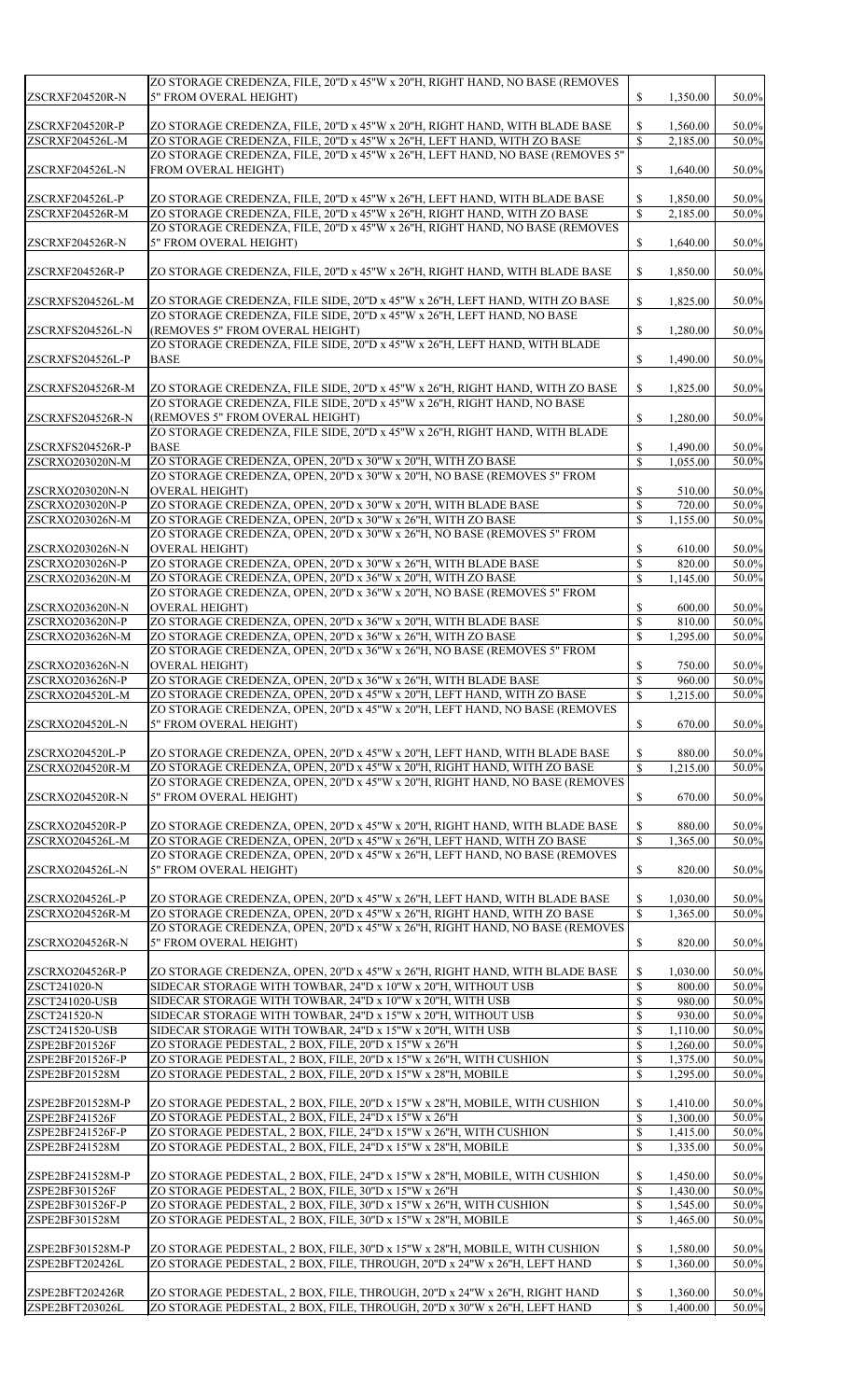| ZSPE2BFT203026R                  | ZO STORAGE PEDESTAL, 2 BOX, FILE, THROUGH, 20"D x 30"W x 26"H, RIGHT HAND                                                        | $\mathbb{S}$                                           | 1,400.00             | 50.0%          |
|----------------------------------|----------------------------------------------------------------------------------------------------------------------------------|--------------------------------------------------------|----------------------|----------------|
| ZSPE2BFT242426L                  | ZO STORAGE PEDESTAL, 2 BOX, FILE, THROUGH, 24"D x 24"W x 26"H, LEFT HAND                                                         | $\mathcal{S}$                                          | 1,530.00             | 50.0%          |
|                                  |                                                                                                                                  |                                                        |                      |                |
| ZSPE2BFT242426R                  | ZO STORAGE PEDESTAL, 2 BOX, FILE, THROUGH, 24"D x 24"W x 26"H, RIGHT HAND                                                        | $\boldsymbol{\mathsf{S}}$                              | 1,530.00             | 50.0%          |
| ZSPE2BFT243026L                  | ZO STORAGE PEDESTAL, 2 BOX, FILE, THROUGH, 24"D x 30"W x 26"H, LEFT HAND                                                         | $\mathcal{S}$                                          | 1,410.00             | 50.0%          |
|                                  |                                                                                                                                  |                                                        |                      |                |
| ZSPE2BFT243026R                  | ZO STORAGE PEDESTAL, 2 BOX, FILE, THROUGH, 24"D x 30"W x 26"H, RIGHT HAND                                                        | $\mathbb{S}$                                           | 1,410.00             | 50.0%          |
| ZSPE2BFT302426L                  | ZO STORAGE PEDESTAL, 2 BOX, FILE, THROUGH, 30"D x 24"W x 26"H, LEFT HAND                                                         | $\mathcal{S}$                                          | 1,450.00             | 50.0%          |
|                                  |                                                                                                                                  |                                                        |                      |                |
| ZSPE2BFT302426R                  | ZO STORAGE PEDESTAL, 2 BOX, FILE, THROUGH, 30"D x 24"W x 26"H, RIGHT HAND                                                        | $\boldsymbol{\mathsf{S}}$                              | 1,450.00             | 50.0%          |
| ZSPE2BFT303026L                  | ZO STORAGE PEDESTAL, 2 BOX, FILE, THROUGH, 30"D x 30"W x 26"H, LEFT HAND                                                         | $\mathbb{S}$                                           | 1,580.00             | 50.0%          |
|                                  |                                                                                                                                  |                                                        |                      |                |
| ZSPE2BFT303026R                  | ZO STORAGE PEDESTAL, 2 BOX, FILE, THROUGH, 30"D x 30"W x 26"H, RIGHT HAND                                                        | $\mathbb{S}$                                           | 1,580.00             | 50.0%          |
| ZSPE2F201526F                    | ZO STORAGE PEDESTAL, 2 FILE, 20"D x 15"W x 26"H                                                                                  | $\mathcal{S}$                                          | 1,130.00             | 50.0%          |
| ZSPE2F201526F-P                  | ZO STORAGE PEDESTAL, 2 FILE, 20"D x 15"W x 26"H, WITH CUSHION                                                                    | $\mathcal{S}$                                          | 1,245.00             | 50.0%          |
| ZSPE2F201528M                    | ZO STORAGE PEDESTAL, 2 FILE, 20"D x 15"W x 28"H, MOBILE                                                                          | $\mathcal{S}$                                          | 1,165.00             | 50.0%          |
| ZSPE2F201528M-P                  | ZO STORAGE PEDESTAL, 2 FILE, 20"D x 15"W x 28"H, MOBILE, WITH CUSHION                                                            | $\mathcal{S}$                                          | 1,280.00             | 50.0%          |
| ZSPE2F241526F                    | ZO STORAGE PEDESTAL, 2 FILE, 24"D x 15"W x 26"H                                                                                  | $\mathcal{S}$                                          | 1,170.00             | 50.0%          |
| ZSPE2F241526F-P                  | ZO STORAGE PEDESTAL, 2 FILE, 24"D x 15"W x 26"H, WITH CUSHION                                                                    | $\mathcal{S}$                                          | 1,285.00             | 50.0%          |
| ZSPE2F241528M<br>ZSPE2F241528M-P | ZO STORAGE PEDESTAL, 2 FILE, 24"D x 15"W x 28"H, MOBILE<br>ZO STORAGE PEDESTAL, 2 FILE, 24"D x 15"W x 28"H, MOBILE, WITH CUSHION | $\mathcal{S}$<br>$\mathcal{S}$                         | 1,205.00<br>1,320.00 | 50.0%<br>50.0% |
| ZSPE2F301526F                    | ZO STORAGE PEDESTAL, 2 FILE, 30"D x 15"W x 26"H                                                                                  | $\mathcal{S}$                                          | 1,280.00             | 50.0%          |
| ZSPE2F301526F-P                  | ZO STORAGE PEDESTAL, 2 FILE, 30"D x 15"W x 26"H, WITH CUSHION                                                                    | $\mathcal{S}$                                          | 1,395.00             | 50.0%          |
| ZSPE2F301528M                    | ZO STORAGE PEDESTAL, 2 FILE, 30"D x 15"W x 28"H, MOBILE                                                                          | $\mathcal{S}$                                          | 1,315.00             | 50.0%          |
| ZSPE2F301528M-P                  | ZO STORAGE PEDESTAL, 2 FILE, 30"D x 15"W x 28"H, MOBILE, WITH CUSHION                                                            | $\boldsymbol{\mathsf{S}}$                              | 1,430.00             | 50.0%          |
| ZSPE2FT202426L                   | ZO STORAGE PEDESTAL, 2 FILE, THROUGH, 20"D x 24"W x 26"H, LEFT HAND                                                              | $\boldsymbol{\mathsf{S}}$                              | 1,230.00             | 50.0%          |
| ZSPE2FT202426R                   | ZO STORAGE PEDESTAL, 2 FILE, THROUGH, 20"D x 24"W x 26"H, RIGHT HAND                                                             | $\mathcal{S}$                                          | 1,230.00             | 50.0%          |
| ZSPE2FT203026L                   | ZO STORAGE PEDESTAL, 2 FILE, THROUGH, 20"D x 30"W x 26"H, LEFT HAND                                                              | $\boldsymbol{\mathsf{S}}$                              | 1,280.00             | 50.0%          |
| <b>ZSPE2FT203026R</b>            | ZO STORAGE PEDESTAL, 2 FILE, THROUGH, 20"D x 30"W x 26"H, RIGHT HAND                                                             | $\mathcal{S}$                                          | 1,280.00             | 50.0%          |
| ZSPE2FT242426L                   | ZO STORAGE PEDESTAL, 2 FILE, THROUGH, 24"D x 24"W x 26"H, LEFT HAND                                                              | $\mathbb{S}$                                           | 1,380.00             | 50.0%          |
| ZSPE2FT242426R                   | ZO STORAGE PEDESTAL, 2 FILE, THROUGH, 24"D x 24"W x 26"H, RIGHT HAND                                                             | $\mathcal{S}$                                          | 1,380.00             | 50.0%          |
| ZSPE2FT243026L                   | ZO STORAGE PEDESTAL, 2 FILE, THROUGH, 24"D x 30"W x 26"H, LEFT HAND                                                              | $\mathcal{S}$                                          | 1,290.00             | 50.0%          |
| ZSPE2FT243026R                   | ZO STORAGE PEDESTAL, 2 FILE, THROUGH, 24"D x 30"W x 26"H, RIGHT HAND                                                             | $\mathbb{S}$                                           | 1,290.00             | 50.0%          |
| ZSPE2FT302426L                   | ZO STORAGE PEDESTAL, 2 FILE, THROUGH, 30"D x 24"W x 26"H, LEFT HAND                                                              | $\mathcal{S}$                                          | 1,330.00             | 50.0%          |
| ZSPE2FT302426R                   | ZO STORAGE PEDESTAL, 2 FILE, THROUGH, 30"D x 24"W x 26"H, RIGHT HAND                                                             | $\mathbb{S}$                                           | 1,330.00             | 50.0%          |
| ZSPE2FT303026L                   | ZO STORAGE PEDESTAL, 2 FILE, THROUGH, 30"D x 30"W x 26"H, LEFT HAND                                                              | $\mathcal{S}$                                          | 1,430.00             | 50.0%          |
| ZSPE2FT303026R                   | ZO STORAGE PEDESTAL, 2 FILE, THROUGH, 30"D x 30"W x 26"H, RIGHT HAND                                                             | $\mathcal{S}$                                          | 1,430.00             | 50.0%          |
| ZSPEBF201220F                    | ZO STORAGE PEDESTAL, BOX, FILE, 20"D x 12"W x 20"H                                                                               | $\mathcal{S}$                                          | 860.00               | 50.0%          |
| ZSPEBF201220F-P                  | ZO STORAGE PEDESTAL, BOX, FILE, 20"D x 12"W x 20"H, WITH CUSHION                                                                 | $\mathcal{S}$                                          | 975.00               | 50.0%          |
| ZSPEBF201222M                    | ZO STORAGE PEDESTAL, BOX, FILE, 20"D x 12"W x 22"H, MOBILE                                                                       | $\mathcal{S}$                                          | 895.00               | 50.0%          |
| ZSPEBF201222M-P                  | ZO STORAGE PEDESTAL, BOX, FILE, 20"D x 12"W x 22"H, MOBILE, WITH CUSHION                                                         | $\mathcal{S}$                                          | 1,010.00             | 50.0%          |
| ZSPEBF201520F                    | ZO STORAGE PEDESTAL, BOX, FILE, 20"D x 15"W x 20"H                                                                               | $\mathcal{S}$                                          | 860.00               | 50.0%          |
| ZSPEBF201520F-P                  | ZO STORAGE PEDESTAL, BOX, FILE, 20"D x 15"W x 20"H, WITH CUSHION                                                                 | $\mathcal{S}$                                          | 975.00               | 50.0%          |
| ZSPEBF201522M                    | ZO STORAGE PEDESTAL, BOX, FILE, 20"D x 15"W x 22"H, MOBILE                                                                       | $\mathcal{S}$                                          | 895.00               | 50.0%          |
| ZSPEBF201522M-P                  | ZO STORAGE PEDESTAL, BOX, FILE, 20"D x 15"W x 22"H, MOBILE, WITH CUSHION                                                         | $\mathcal{S}$                                          | 1,010.00             | 50.0%          |
| ZSPEBF241220F                    | ZO STORAGE PEDESTAL, BOX, FILE, 24"D x 12"W x 20"H                                                                               | $\mathcal{S}$                                          | 890.00               | 50.0%          |
| ZSPEBF241220F-P<br>ZSPEBF241222M | ZO STORAGE PEDESTAL, BOX, FILE, 24"D x 12"W x 20"H, WITH CUSHION<br>ZO STORAGE PEDESTAL, BOX, FILE, 24"D x 12"W x 22"H, MOBILE   | $\mathcal{S}$<br>$\mathcal{S}$                         | 1,005.00<br>925.00   | 50.0%<br>50.0% |
| ZSPEBF241222M-P                  | ZO STORAGE PEDESTAL, BOX, FILE, 24"D x 12"W x 22"H, MOBILE, WITH CUSHION                                                         | $\mathbb{S}$                                           | 1,040.00             | 50.0%          |
| ZSPEBF241520F                    | ZO STORAGE PEDESTAL, BOX, FILE, 24"D x 15"W x 20"H                                                                               | $\mathcal{S}$                                          | 890.00               | 50.0%          |
| ZSPEBF241520F-P                  | ZO STORAGE PEDESTAL, BOX, FILE, 24"D x 15"W x 20"H, WITH CUSHION                                                                 | $\mathcal{S}$                                          | 1,005.00             | 50.0%          |
| ZSPEBF241522M                    | ZO STORAGE PEDESTAL, BOX, FILE, 24"D x 15"W x 22"H, MOBILE                                                                       | $\mathcal{S}$                                          | 925.00               | 50.0%          |
| ZSPEBF241522M-P                  | ZO STORAGE PEDESTAL, BOX, FILE, 24"D x 15"W x 22"H, MOBILE, WITH CUSHION                                                         | $\mathbb{S}$                                           | 1,040.00             | 50.0%          |
| ZSPEBF301220F                    | ZO STORAGE PEDESTAL, BOX, FILE, 30"D x 12"W x 20"H                                                                               | $\mathcal{S}$                                          | 930.00               | 50.0%          |
| ZSPEBF301220F-P                  | ZO STORAGE PEDESTAL, BOX, FILE, 30"D x 12"W x 20"H, WITH CUSHION                                                                 | $\mathcal{S}$                                          | 1,045.00             | 50.0%          |
| ZSPEBF301222M                    | ZO STORAGE PEDESTAL, BOX, FILE, 30"D x 12"W x 22"H, MOBILE                                                                       | $\mathcal{S}$                                          | 965.00               | 50.0%          |
| ZSPEBF301222M-P                  | ZO STORAGE PEDESTAL, BOX, FILE, 30"D x 12"W x 22"H, MOBILE, WITH CUSHION                                                         | $\mathbb{S}$                                           | 1,080.00             | 50.0%          |
| ZSPEBF301520F                    | ZO STORAGE PEDESTAL, BOX, FILE, 30"D x 15"W x 20"H                                                                               | $\mathcal{S}$                                          | 930.00               | 50.0%          |
| ZSPEBF301520F-P                  | ZO STORAGE PEDESTAL, BOX, FILE, 30"D x 15"W x 20"H, WITH CUSHION                                                                 | $\mathcal{S}$                                          | 1,045.00             | 50.0%          |
| ZSPEBF301522M                    | ZO STORAGE PEDESTAL, BOX, FILE, 30"D x 15"W x 22"H, MOBILE                                                                       | $\mathcal{S}$                                          | 965.00               | 50.0%          |
| ZSPEBF301522M-P                  | ZO STORAGE PEDESTAL, BOX, FILE, 30"D x 15"W x 22"H, MOBILE, WITH CUSHION                                                         | $\mathbb{S}$                                           | 1,080.00             | 50.0%          |
| ZSPED201526L                     | ZO STORAGE PEDESTAL, DOOR, 20"D x 15"W x 26"H, LEFT HAND                                                                         | $\boldsymbol{\mathsf{S}}$                              | 660.00               | 50.0%          |
| ZSPED201526R                     | ZO STORAGE PEDESTAL, DOOR, 20"D x 15"W x 26"H, RIGHT HAND                                                                        | $\mathcal{S}$                                          | 660.00               | 50.0%          |
| ZSPED241526L                     | ZO STORAGE PEDESTAL, DOOR, 24"D x 15"W x 26"H, LEFT HAND                                                                         | $\mathcal{S}$                                          | 680.00               | 50.0%          |
| ZSPED241526R                     | ZO STORAGE PEDESTAL, DOOR, 24"D x 15"W x 26"H, RIGHT HAND                                                                        | $\boldsymbol{\mathsf{S}}$                              | 680.00               | 50.0%          |
| ZSPED301526L                     | ZO STORAGE PEDESTAL, DOOR, 30"D x 15"W x 26"H, LEFT HAND                                                                         | $\mathcal{S}$                                          | 720.00               | 50.0%          |
| ZSPED301526R                     | ZO STORAGE PEDESTAL, DOOR, 30"D x 15"W x 26"H, RIGHT HAND                                                                        | $\mathcal{S}$                                          | 720.00               | 50.0%          |
| ZSPEO201526F                     | ZO STORAGE PEDESTAL, OPEN, 20"D x 15"W x 26"H, FIXED                                                                             | $\mathcal{S}$                                          | 470.00               | 50.0%          |
| ZSPEO241526F<br>ZSPEO301526F     | ZO STORAGE PEDESTAL, OPEN, 24"D x 15"W x 26"H, FIXED<br>ZO STORAGE PEDESTAL, OPEN, 30"D x 15"W x 26"H, FIXED                     | $\boldsymbol{\mathsf{S}}$<br>$\boldsymbol{\mathsf{S}}$ | 500.00<br>530.00     | 50.0%<br>50.0% |
| ZSPEOT202426L                    | ZO STORAGE PEDESTAL, OPEN, THROUGH, 20"D x 24"W x 26"H, LEFT HAND                                                                | $\mathcal{S}$                                          | 620.00               | 50.0%          |
| ZSPEOT202426R                    | ZO STORAGE PEDESTAL, OPEN, THROUGH, 20"D x 24"W x 26"H, RIGHT HAND                                                               | $\mathcal{S}$                                          | 620.00               | 50.0%          |
| ZSPEOT203026L                    | ZO STORAGE PEDESTAL, OPEN, THROUGH, 20"D x 30"W x 26"H, LEFT HAND                                                                | $\boldsymbol{\mathsf{S}}$                              | 680.00               | 50.0%          |
| ZSPEOT203026R                    | ZO STORAGE PEDESTAL, OPEN, THROUGH, 20"D x 30"W x 26"H, RIGHT HAND                                                               | $\boldsymbol{\mathsf{S}}$                              | 680.00               | 50.0%          |
| ZSPEOT242426L                    | ZO STORAGE PEDESTAL, OPEN, THROUGH, 24"D x 24"W x 26"H, LEFT HAND                                                                | $\mathcal{S}$                                          | 670.00               | 50.0%          |
| ZSPEOT242426R                    | ZO STORAGE PEDESTAL, OPEN, THROUGH, 24"D x 24"W x 26"H, RIGHT HAND                                                               | $\boldsymbol{\mathsf{S}}$                              | 670.00               | 50.0%          |
| ZSPEOT243026L                    | ZO STORAGE PEDESTAL, OPEN, THROUGH, 24"D x 30"W x 26"H, LEFT HAND                                                                | $\boldsymbol{\mathsf{S}}$                              | 720.00               | 50.0%          |
| ZSPEOT243026R                    | ZO STORAGE PEDESTAL, OPEN, THROUGH, 24"D x 30"W x 26"H, RIGHT HAND                                                               | $\boldsymbol{\mathsf{S}}$                              | 720.00               | 50.0%          |
| ZSPEOT302426L                    | ZO STORAGE PEDESTAL, OPEN, THROUGH, 30"D x 24"W x 26"H, LEFT HAND                                                                | $\mathcal{S}$                                          | 720.00               | 50.0%          |
| ZSPEOT302426R                    | ZO STORAGE PEDESTAL, OPEN, THROUGH, 30"D x 24"W x 26"H, RIGHT HAND                                                               | $\boldsymbol{\mathsf{S}}$                              | 720.00               | 50.0%          |
| ZSPEOT303026L                    | ZO STORAGE PEDESTAL, OPEN, THROUGH, 30"D x 30"W x 26"H, LEFT HAND                                                                | $\mathcal{S}$                                          | 780.00               | 50.0%          |
| ZSPEOT303026R                    | ZO STORAGE PEDESTAL, OPEN, THROUGH, 30"D x 30"W x 26"H, RIGHT HAND                                                               | $\boldsymbol{\mathsf{S}}$                              | 780.00               | 50.0%          |
|                                  |                                                                                                                                  |                                                        |                      | 50.0%          |
| ZSPEPBF201524F                   | ZO STORAGE PEDESTAL, PENCIL, BOX, FILE, 20"D x 15"W x 24"H                                                                       | $\mathcal{S}$                                          | 1,090.00             |                |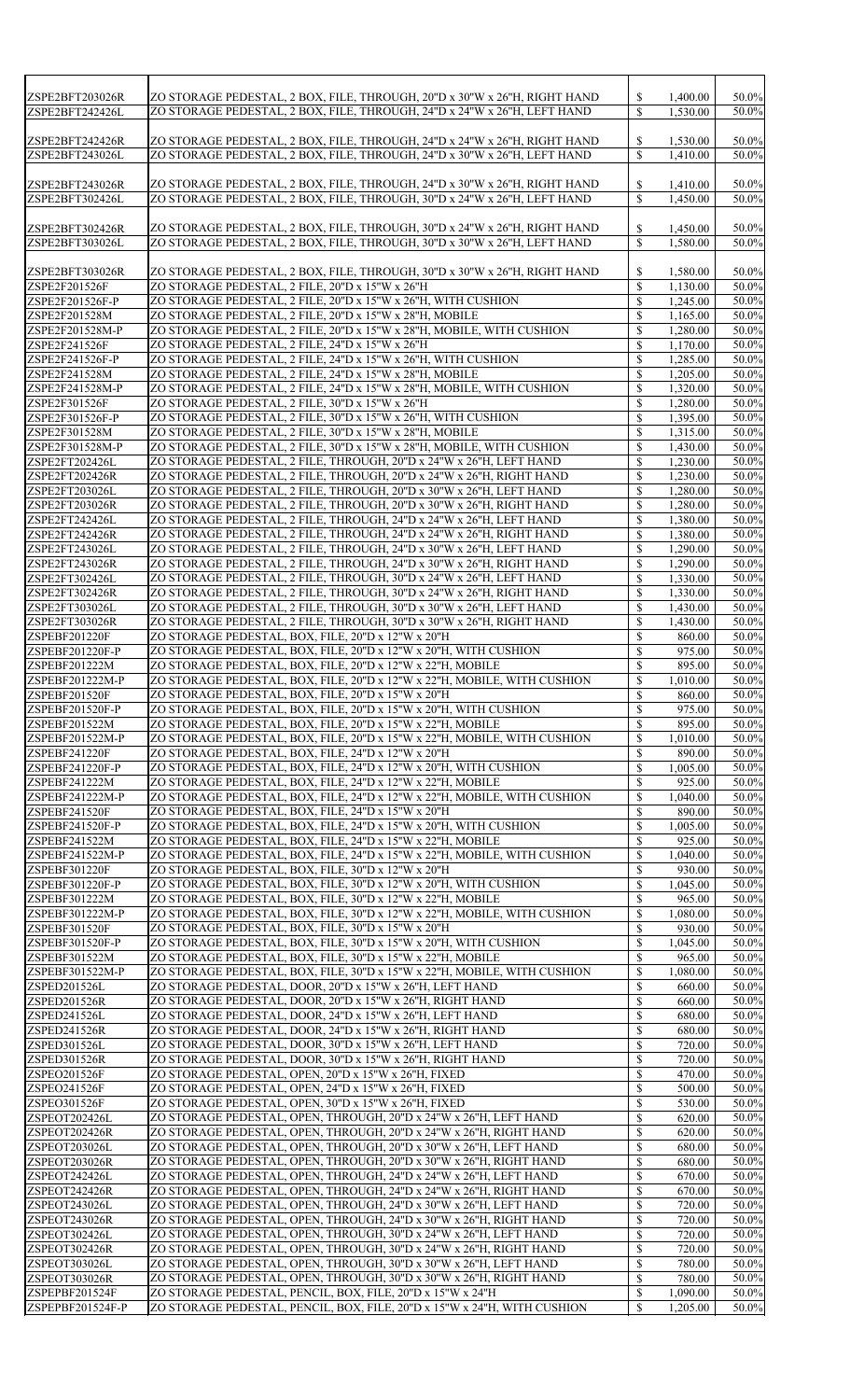| ZSPEPBF201526M   | ZO STORAGE PEDESTAL, PENCIL, BOX, FILE, 20"D x 15"W x 26"H, MOBILE         | \$           | 1,125.00 | 50.0% |
|------------------|----------------------------------------------------------------------------|--------------|----------|-------|
|                  |                                                                            |              |          |       |
|                  | ZO STORAGE PEDESTAL, PENCIL, BOX, FILE, 20"D x 15"W x 26"H, MOBILE, WITH   |              |          |       |
| ZSPEPBF201526M-P | <b>CUSHION</b>                                                             | \$           | 1,240.00 | 50.0% |
| ZSPEPBF241524F   | ZO STORAGE PEDESTAL, PENCIL, BOX, FILE, 24"D x 15"W x 24"H                 | \$           | 1,110.00 | 50.0% |
| ZSPEPBF241524F-P | ZO STORAGE PEDESTAL, PENCIL, BOX, FILE, 24"D x 15"W x 24"H, WITH CUSHION   | \$           | 1,225.00 | 50.0% |
| ZSPEPBF241526M   | ZO STORAGE PEDESTAL, PENCIL, BOX, FILE, 24"D x 15"W x 26"H, MOBILE         | \$           | 1,145.00 | 50.0% |
|                  | ZO STORAGE PEDESTAL, PENCIL, BOX, FILE, 24"D x 15"W x 26"H, MOBILE, WITH   |              |          |       |
|                  |                                                                            |              |          |       |
| ZSPEPBF241526M-P | <b>CUSHION</b>                                                             | \$           | 1,260.00 | 50.0% |
| ZSPEPBF301524F   | ZO STORAGE PEDESTAL, PENCIL, BOX, FILE, 30"D x 15"W x 24"H                 | $\mathbb{S}$ | 1,130.00 | 50.0% |
| ZSPEPBF301524F-P | ZO STORAGE PEDESTAL, PENCIL, BOX, FILE, 30"D x 15"W x 24"H, WITH CUSHION   | \$           | 1,245.00 | 50.0% |
| ZSPEPBF301526M   | ZO STORAGE PEDESTAL, PENCIL, BOX, FILE, 30"D x 15"W x 26"H, MOBILE         | $\mathbb{S}$ | 1,165.00 | 50.0% |
|                  |                                                                            |              |          |       |
|                  | ZO STORAGE PEDESTAL, PENCIL, BOX, FILE, 30"D x 15"W x 26"H, MOBILE, WITH   |              |          |       |
| ZSPEPBF301526M-P | <b>CUSHION</b>                                                             | \$           | 1,280.00 | 50.0% |
| ZSSKC241542LO    | ZO STORAGE SIDEKICK, COMBO, 24"D x 15"W x 42"H, LEFT HAND, OPEN            | \$           | 1,750.00 | 50.0% |
| ZSSKC241542RO    | ZO STORAGE SIDEKICK, COMBO, 24"D x 15"W x 42"H, RIGHT HAND, OPEN           | \$           | 1,750.00 | 50.0% |
| ZSSKC241554LO    | ZO STORAGE SIDEKICK, COMBO, 24"D x 15"W x 54"H, LEFT HAND, OPEN            | \$           | 1,790.00 | 50.0% |
|                  |                                                                            |              |          |       |
| ZSSKC241554RO    | ZO STORAGE SIDEKICK, COMBO, 24"D x 15"W x 54"H, RIGHT HAND, OPEN           | \$           | 1,790.00 | 50.0% |
| ZSSKC301542LO    | ZO STORAGE SIDEKICK, COMBO, 30"D x 15"W x 42"H, LEFT HAND, OPEN            | \$           | 1,890.00 | 50.0% |
| ZSSKC301542RO    | ZO STORAGE SIDEKICK, COMBO, 30"D x 15"W x 42"H, RIGHT HAND, OPEN           | \$           | 1,890.00 | 50.0% |
| ZSSKC301554LO    | ZO STORAGE SIDEKICK, COMBO, 30"D x 15"W x 54"H, LEFT HAND, OPEN            | \$           | 1,970.00 | 50.0% |
|                  |                                                                            |              |          |       |
| ZSSKC301554RO    | ZO STORAGE SIDEKICK, COMBO, 30"D x 15"W x 54"H, RIGHT HAND, OPEN           | \$           | 1,970.00 | 50.0% |
| ZSSKC361542LO    | ZO STORAGE SIDEKICK, COMBO, 36"D x 15"W x 42"H, LEFT HAND, OPEN            | \$           | 1,930.00 | 50.0% |
| ZSSKC361542RO    | ZO STORAGE SIDEKICK, COMBO, 36"D x 15"W x 42"H, RIGHT HAND, OPEN           | \$           | 1,930.00 | 50.0% |
| ZSSKC361554LO    | ZO STORAGE SIDEKICK, COMBO, 36"D x 15"W x 54"H, LEFT HAND, OPEN            | \$           | 2,090.00 | 50.0% |
|                  |                                                                            |              |          |       |
| ZSSKC361554RO    | ZO STORAGE SIDEKICK, COMBO, 36"D x 15"W x 54"H, RIGHT HAND, OPEN           | \$           | 2,090.00 | 50.0% |
| ZSSKC421542LO    | ZO STORAGE SIDEKICK, COMBO, 42"D x 15"W x 42"H, LEFT HAND, OPEN            | \$           | 1,970.00 | 50.0% |
| ZSSKC421542RO    | ZO STORAGE SIDEKICK, COMBO, 42"D x 15"W x 42"H, RIGHT HAND, OPEN           | \$           | 1,970.00 | 50.0% |
| ZSSKC421554LO    | ZO STORAGE SIDEKICK, COMBO, 42"D x 15"W x 54"H, LEFT HAND, OPEN            | \$           | 2,140.00 | 50.0% |
|                  |                                                                            |              |          |       |
| ZSSKC421554RO    | ZO STORAGE SIDEKICK, COMBO, 42"D x 15"W x 54"H, RIGHT HAND, OPEN           | \$           | 2,140.00 | 50.0% |
|                  |                                                                            |              |          |       |
| ZSSKCS241542LO   | ZO STORAGE SUPPORT SIDEKICK, COMBO, 24"D x 15"W x 42"H, LEFT HAND, OPEN    | $\mathbb{S}$ | 1,750.00 | 50.0% |
|                  |                                                                            |              |          |       |
|                  |                                                                            |              |          |       |
| ZSSKCS241542RO   | ZO STORAGE SUPPORT SIDEKICK, COMBO, 24"D x 15"W x 42"H, RIGHT HAND, OPEN   | \$           | 1,750.00 | 50.0% |
|                  |                                                                            |              |          |       |
| ZSSKCS241554LO   | ZO STORAGE SUPPORT SIDEKICK, COMBO, 24"D x 15"W x 54"H, LEFT HAND, OPEN    | \$           | 1,790.00 | 50.0% |
|                  |                                                                            |              |          |       |
|                  |                                                                            |              |          |       |
| ZSSKCS241554RO   | ZO STORAGE SUPPORT SIDEKICK, COMBO, 24"D x 15"W x 54"H, RIGHT HAND, OPEN   | \$           | 1,790.00 | 50.0% |
|                  |                                                                            |              |          |       |
|                  |                                                                            |              |          |       |
| ZSSKCS301542LO   | ZO STORAGE SUPPORT SIDEKICK, COMBO, 30"D x 15"W x 42"H, LEFT HAND, OPEN    | \$           | 1,890.00 | 50.0% |
|                  |                                                                            |              |          |       |
| ZSSKCS301542RO   | ZO STORAGE SUPPORT SIDEKICK, COMBO, 30"D x 15"W x 42"H, RIGHT HAND, OPEN   | \$           | 1,890.00 | 50.0% |
|                  |                                                                            |              |          |       |
|                  |                                                                            |              |          |       |
| ZSSKCS301554LO   | ZO STORAGE SUPPORT SIDEKICK, COMBO, 30"D x 15"W x 54"H, LEFT HAND, OPEN    | \$           | 1,970.00 | 50.0% |
|                  |                                                                            |              |          |       |
| ZSSKCS301554RO   | ZO STORAGE SUPPORT SIDEKICK, COMBO, 30"D x 15"W x 54"H, RIGHT HAND, OPEN   | \$           | 1,970.00 | 50.0% |
|                  |                                                                            |              |          |       |
|                  |                                                                            |              |          |       |
| ZSSKCS361542LO   | ZO STORAGE SUPPORT SIDEKICK, COMBO, 36"D x 15"W x 42"H, LEFT HAND, OPEN    | \$           | 1,930.00 | 50.0% |
|                  |                                                                            |              |          |       |
| ZSSKCS361542RO   | ZO STORAGE SUPPORT SIDEKICK, COMBO, 36"D x 15"W x 42"H, RIGHT HAND, OPEN   | \$           | 1,930.00 | 50.0% |
|                  |                                                                            |              |          |       |
|                  |                                                                            |              |          |       |
| ZSSKCS361554LO   | ZO STORAGE SUPPORT SIDEKICK, COMBO, 36"D x 15"W x 54"H, LEFT HAND, OPEN    | \$           | 2,090.00 | 50.0% |
|                  |                                                                            |              |          |       |
| ZSSKCS361554RO   | ZO STORAGE SUPPORT SIDEKICK, COMBO, 36"D x 15"W x 54"H, RIGHT HAND, OPEN   | \$           | 2,090.00 | 50.0% |
|                  |                                                                            |              |          |       |
|                  |                                                                            |              |          |       |
| ZSSKCS421542LO   | ZO STORAGE SUPPORT SIDEKICK, COMBO, 42"D x 15"W x 42"H, LEFT HAND, OPEN    | \$           | 1,970.00 | 50.0% |
|                  |                                                                            |              |          |       |
| ZSSKCS421542RO   | ZO STORAGE SUPPORT SIDEKICK, COMBO, 42"D x 15"W x 42"H, RIGHT HAND, OPEN   | \$           | 1,970.00 | 50.0% |
|                  |                                                                            |              |          |       |
|                  |                                                                            |              |          |       |
| ZSSKCS421554LO   | ZO STORAGE SUPPORT SIDEKICK, COMBO, 42"D x 15"W x 54"H, LEFT HAND, OPEN    | \$           | 2,140.00 | 50.0% |
|                  |                                                                            |              |          |       |
| ZSSKCS421554RO   | ZO STORAGE SUPPORT SIDEKICK, COMBO, 42"D x 15"W x 54"H, RIGHT HAND, OPEN   | \$           | 2,140.00 | 50.0% |
|                  |                                                                            |              |          |       |
|                  |                                                                            |              |          |       |
| ZSSKCW242442LO   | ZO STORAGE SIDEKICK, COMBO, WARDROBE, 24"D x 24"W x 42"H, LEFT HAND, OPEN  | \$           | 2,080.00 | 50.0% |
|                  |                                                                            |              |          |       |
| ZSSKCW242442RO   | ZO STORAGE SIDEKICK, COMBO, WARDROBE, 24"D x 24"W x 42"H, RIGHT HAND, OPEN | \$           | 2,080.00 | 50.0% |
|                  |                                                                            |              |          |       |
| ZSSKCW242454LO   |                                                                            | \$           | 2,280.00 |       |
|                  | ZO STORAGE SIDEKICK, COMBO, WARDROBE, 24"D x 24"W x 54"H, LEFT HAND, OPEN  |              |          | 50.0% |
|                  |                                                                            |              |          |       |
| ZSSKCW242454RO   | ZO STORAGE SIDEKICK, COMBO, WARDROBE, 24"D x 24"W x 54"H, RIGHT HAND, OPEN | \$           | 2,280.00 | 50.0% |
|                  |                                                                            |              |          |       |
| ZSSKCW302442LO   |                                                                            | \$           |          | 50.0% |
|                  | ZO STORAGE SIDEKICK, COMBO, WARDROBE, 30"D x 24"W x 42"H, LEFT HAND, OPEN  |              | 2,220.00 |       |
|                  |                                                                            |              |          |       |
| ZSSKCW302442RO   | ZO STORAGE SIDEKICK, COMBO, WARDROBE, 30"D x 24"W x 42"H, RIGHT HAND, OPEN | \$           | 2,220.00 | 50.0% |
|                  |                                                                            |              |          |       |
|                  |                                                                            |              |          |       |
| ZSSKCW302454LO   | ZO STORAGE SIDEKICK, COMBO, WARDROBE, 30"D x 24"W x 54"H, LEFT HAND, OPEN  | \$           | 2,440.00 | 50.0% |
|                  |                                                                            |              |          |       |
| ZSSKCW302454RO   | ZO STORAGE SIDEKICK, COMBO, WARDROBE, 30"D x 24"W x 54"H, RIGHT HAND, OPEN | \$           | 2,440.00 | 50.0% |
|                  |                                                                            |              |          |       |
|                  |                                                                            |              |          |       |
| ZSSKCWS242442LO  | ZO STORAGE SUPPORT SIDEKICK, COMBO, 24"D x 24"W x 42"H, LEFT HAND, OPEN    | \$           | 2,080.00 | 50.0% |
|                  |                                                                            |              |          |       |
| ZSSKCWS242442RO  | ZO STORAGE SUPPORT SIDEKICK, COMBO, 24"D x 24"W x 42"H, RIGHT HAND, OPEN   | \$           | 2,080.00 | 50.0% |
|                  |                                                                            |              |          |       |
| ZSSKCWS242454LO  | ZO STORAGE SUPPORT SIDEKICK, COMBO, 24"D x 24"W x 54"H, LEFT HAND, OPEN    | \$           | 2,280.00 | 50.0% |
|                  |                                                                            |              |          |       |
|                  |                                                                            |              |          |       |
| ZSSKCWS242454RO  | ZO STORAGE SUPPORT SIDEKICK, COMBO, 24"D x 24"W x 54"H, RIGHT HAND, OPEN   | \$           | 2,280.00 | 50.0% |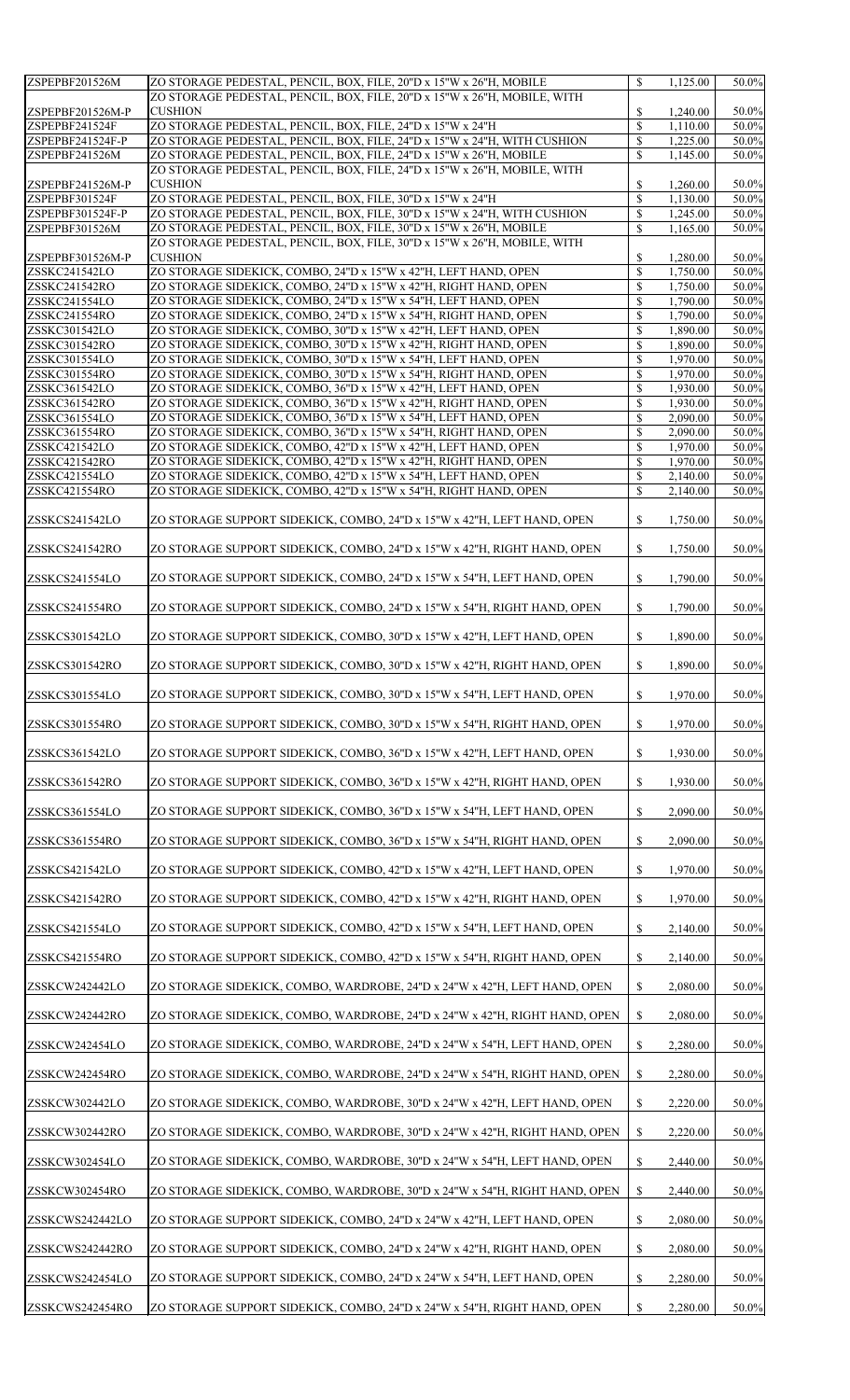| ZSSKCWS302442LO                                                                                                                                                                                                                                                                                                                                                                                                                                                                                             | ZO STORAGE SUPPORT SIDEKICK, COMBO, 30"D x 24"W x 42"H, LEFT HAND, OPEN                                                                                                                                                            | $\mathbb{S}$                                               | 2,220.00                         | 50.0%                                                                                                                                                                                                                                                                      |
|-------------------------------------------------------------------------------------------------------------------------------------------------------------------------------------------------------------------------------------------------------------------------------------------------------------------------------------------------------------------------------------------------------------------------------------------------------------------------------------------------------------|------------------------------------------------------------------------------------------------------------------------------------------------------------------------------------------------------------------------------------|------------------------------------------------------------|----------------------------------|----------------------------------------------------------------------------------------------------------------------------------------------------------------------------------------------------------------------------------------------------------------------------|
| ZSSKCWS302442RO                                                                                                                                                                                                                                                                                                                                                                                                                                                                                             | ZO STORAGE SUPPORT SIDEKICK, COMBO, 30"D x 24"W x 42"H, RIGHT HAND, OPEN                                                                                                                                                           | $\mathbb{S}$                                               | 2,220.00                         | 50.0%                                                                                                                                                                                                                                                                      |
| ZSSKCWS302454LO                                                                                                                                                                                                                                                                                                                                                                                                                                                                                             | ZO STORAGE SUPPORT SIDEKICK, COMBO, 30"D x 24"W x 54"H, LEFT HAND, OPEN                                                                                                                                                            | $\mathbb{S}$                                               | 2,440.00                         | 50.0%                                                                                                                                                                                                                                                                      |
| ZSSKCWS302454RO                                                                                                                                                                                                                                                                                                                                                                                                                                                                                             | ZO STORAGE SUPPORT SIDEKICK, COMBO, 30"D x 24"W x 54"H, RIGHT HAND, OPEN                                                                                                                                                           | $\boldsymbol{\mathsf{S}}$                                  | 2,440.00                         | 50.0%                                                                                                                                                                                                                                                                      |
| ZSSKF241542LO                                                                                                                                                                                                                                                                                                                                                                                                                                                                                               | ZO STORAGE SIDEKICK, FILE, 24"D x 15"W x 42"H, LEFT HAND, OPEN                                                                                                                                                                     | $\mathcal{S}$                                              | 1,600.00                         | 50.0%                                                                                                                                                                                                                                                                      |
| ZSSKF241542RO                                                                                                                                                                                                                                                                                                                                                                                                                                                                                               | ZO STORAGE SIDEKICK, FILE, 24"D x 15"W x 42"H, RIGHT HAND, OPEN                                                                                                                                                                    | $\mathcal{S}$                                              | 1,600.00                         | 50.0%                                                                                                                                                                                                                                                                      |
| ZSSKF241554LO                                                                                                                                                                                                                                                                                                                                                                                                                                                                                               | ZO STORAGE SIDEKICK, FILE, 24"D x 15"W x 54"H, LEFT HAND, OPEN                                                                                                                                                                     | $\boldsymbol{\mathsf{S}}$                                  | 1,650.00                         | 50.0%                                                                                                                                                                                                                                                                      |
| ZSSKF241554RO                                                                                                                                                                                                                                                                                                                                                                                                                                                                                               | ZO STORAGE SIDEKICK, FILE, 24"D x 15"W x 54"H, RIGHT HAND, OPEN                                                                                                                                                                    | $\mathcal{S}$                                              | 1,650.00                         | 50.0%                                                                                                                                                                                                                                                                      |
| ZSSKF301542LO                                                                                                                                                                                                                                                                                                                                                                                                                                                                                               | ZO STORAGE SIDEKICK, FILE, 30"D x 15"W x 42"H, LEFT HAND, OPEN                                                                                                                                                                     | $\mathcal{S}$                                              | 1,740.00                         | 50.0%                                                                                                                                                                                                                                                                      |
| ZSSKF301542RO                                                                                                                                                                                                                                                                                                                                                                                                                                                                                               | ZO STORAGE SIDEKICK, FILE, 30"D x 15"W x 42"H, RIGHT HAND, OPEN                                                                                                                                                                    | $\mathcal{S}$                                              | 1,740.00                         | 50.0%                                                                                                                                                                                                                                                                      |
| ZSSKF301554LO                                                                                                                                                                                                                                                                                                                                                                                                                                                                                               | ZO STORAGE SIDEKICK, FILE, 30"D x 15"W x 54"H, LEFT HAND, OPEN                                                                                                                                                                     | $\mathcal{S}$                                              | 1,810.00                         | 50.0%                                                                                                                                                                                                                                                                      |
| ZSSKF301554RO                                                                                                                                                                                                                                                                                                                                                                                                                                                                                               | ZO STORAGE SIDEKICK, FILE, 30"D x 15"W x 54"H, RIGHT HAND, OPEN                                                                                                                                                                    | $\mathcal{S}$                                              | 1,810.00                         | 50.0%                                                                                                                                                                                                                                                                      |
| ZSSKF361542LO                                                                                                                                                                                                                                                                                                                                                                                                                                                                                               | ZO STORAGE SIDEKICK, FILE, 36"D x 15"W x 42"H, LEFT HAND, OPEN                                                                                                                                                                     | $\boldsymbol{\mathsf{S}}$                                  | 1,770.00                         | 50.0%                                                                                                                                                                                                                                                                      |
|                                                                                                                                                                                                                                                                                                                                                                                                                                                                                                             |                                                                                                                                                                                                                                    |                                                            |                                  |                                                                                                                                                                                                                                                                            |
| ZSSKF361542RO                                                                                                                                                                                                                                                                                                                                                                                                                                                                                               | ZO STORAGE SIDEKICK, FILE, 36"D x 15"W x 42"H, RIGHT HAND, OPEN                                                                                                                                                                    | $\mathcal{S}$                                              | 1,770.00                         | 50.0%                                                                                                                                                                                                                                                                      |
| ZSSKF361554LO                                                                                                                                                                                                                                                                                                                                                                                                                                                                                               | ZO STORAGE SIDEKICK, FILE, 36"D x 15"W x 54"H, LEFT HAND, OPEN                                                                                                                                                                     | $\mathcal{S}$                                              | 1,940.00                         | 50.0%                                                                                                                                                                                                                                                                      |
| ZSSKF361554RO                                                                                                                                                                                                                                                                                                                                                                                                                                                                                               | ZO STORAGE SIDEKICK, FILE, 36"D x 15"W x 54"H, RIGHT HAND, OPEN                                                                                                                                                                    | $\mathcal{S}$                                              | 1,940.00                         | 50.0%                                                                                                                                                                                                                                                                      |
| ZSSKF421542LO                                                                                                                                                                                                                                                                                                                                                                                                                                                                                               | ZO STORAGE SIDEKICK, FILE, 42"D x 15"W x 42"H, LEFT HAND, OPEN                                                                                                                                                                     | $\mathcal{S}$                                              | 1,810.00                         | 50.0%                                                                                                                                                                                                                                                                      |
| ZSSKF421542RO                                                                                                                                                                                                                                                                                                                                                                                                                                                                                               | ZO STORAGE SIDEKICK, FILE, 42"D x 15"W x 42"H, RIGHT HAND, OPEN                                                                                                                                                                    | $\mathcal{S}$                                              | 1,810.00                         | 50.0%                                                                                                                                                                                                                                                                      |
| ZSSKF421554LO                                                                                                                                                                                                                                                                                                                                                                                                                                                                                               | ZO STORAGE SIDEKICK, FILE, 42"D x 15"W x 54"H, LEFT HAND, OPEN                                                                                                                                                                     | $\boldsymbol{\mathsf{S}}$                                  | 1,980.00                         | 50.0%                                                                                                                                                                                                                                                                      |
| ZSSKF421554RO                                                                                                                                                                                                                                                                                                                                                                                                                                                                                               | ZO STORAGE SIDEKICK, FILE, 42"D x 15"W x 54"H, RIGHT HAND, OPEN                                                                                                                                                                    | $\mathcal{S}$                                              | 1,980.00                         | 50.0%                                                                                                                                                                                                                                                                      |
| ZSSKFS241542LO                                                                                                                                                                                                                                                                                                                                                                                                                                                                                              | ZO STORAGE SUPPORT SIDEKICK, FILE, 24"D x 15"W x 42"H, LEFT HAND, OPEN                                                                                                                                                             | $\mathcal{S}$                                              | 1,600.00                         | 50.0%                                                                                                                                                                                                                                                                      |
| ZSSKFS241542RO                                                                                                                                                                                                                                                                                                                                                                                                                                                                                              | ZO STORAGE SUPPORT SIDEKICK, FILE, 24"D x 15"W x 42"H, RIGHT HAND, OPEN                                                                                                                                                            | $\mathcal{S}$                                              | 1,600.00                         | 50.0%                                                                                                                                                                                                                                                                      |
|                                                                                                                                                                                                                                                                                                                                                                                                                                                                                                             |                                                                                                                                                                                                                                    |                                                            |                                  | 50.0%                                                                                                                                                                                                                                                                      |
| ZSSKFS241554LO                                                                                                                                                                                                                                                                                                                                                                                                                                                                                              | ZO STORAGE SUPPORT SIDEKICK, FILE, 24"D x 15"W x 54"H, LEFT HAND, OPEN                                                                                                                                                             | $\mathcal{S}$                                              | 1,650.00                         |                                                                                                                                                                                                                                                                            |
| ZSSKFS241554RO                                                                                                                                                                                                                                                                                                                                                                                                                                                                                              | ZO STORAGE SUPPORT SIDEKICK, FILE, 24"D x 15"W x 54"H, RIGHT HAND, OPEN                                                                                                                                                            | $\mathbb{S}$                                               | 1,650.00                         | 50.0%                                                                                                                                                                                                                                                                      |
| ZSSKFS301542LO                                                                                                                                                                                                                                                                                                                                                                                                                                                                                              | ZO STORAGE SUPPORT SIDEKICK, FILE, 30"D x 15"W x 42"H, LEFT HAND, OPEN                                                                                                                                                             | $\boldsymbol{\mathsf{S}}$                                  | 1,740.00                         | 50.0%                                                                                                                                                                                                                                                                      |
| ZSSKFS301542RO                                                                                                                                                                                                                                                                                                                                                                                                                                                                                              | IZO STORAGE SUPPORT SIDEKICK. FILE. 30"D x 15"W x 42"H. RIGHT HAND. OPEN                                                                                                                                                           | $\mathcal{S}$                                              | 1,740.00                         | $50.0\%$                                                                                                                                                                                                                                                                   |
| ZSSKFS301554LO                                                                                                                                                                                                                                                                                                                                                                                                                                                                                              | ZO STORAGE SUPPORT SIDEKICK, FILE, 30"D x 15"W x 54"H, LEFT HAND, OPEN                                                                                                                                                             | $\mathbb{S}$                                               | 1,810.00                         | 50.0%                                                                                                                                                                                                                                                                      |
| ZSSKFS301554RO                                                                                                                                                                                                                                                                                                                                                                                                                                                                                              | ZO STORAGE SUPPORT SIDEKICK, FILE, 30"D x 15"W x 54"H, RIGHT HAND, OPEN                                                                                                                                                            | $\mathcal{S}$                                              | 1,810.00                         | 50.0%                                                                                                                                                                                                                                                                      |
| ZSSKFS361542LO                                                                                                                                                                                                                                                                                                                                                                                                                                                                                              | ZO STORAGE SUPPORT SIDEKICK, FILE, 36"D x 15"W x 42"H, LEFT HAND, OPEN                                                                                                                                                             | $\boldsymbol{\mathsf{S}}$                                  | 1,770.00                         | 50.0%                                                                                                                                                                                                                                                                      |
| ZSSKFS361542RO                                                                                                                                                                                                                                                                                                                                                                                                                                                                                              | ZO STORAGE SUPPORT SIDEKICK, FILE, 36"D x 15"W x 42"H, RIGHT HAND, OPEN                                                                                                                                                            | $\mathcal{S}$                                              | 1,770.00                         | 50.0%                                                                                                                                                                                                                                                                      |
| ZSSKFS361554LO                                                                                                                                                                                                                                                                                                                                                                                                                                                                                              | ZO STORAGE SUPPORT SIDEKICK, FILE, 36"D x 15"W x 54"H, LEFT HAND, OPEN                                                                                                                                                             | $\mathcal{S}$                                              | 1,940.00                         | 50.0%                                                                                                                                                                                                                                                                      |
| ZSSKFS361554RO                                                                                                                                                                                                                                                                                                                                                                                                                                                                                              | ZO STORAGE SUPPORT SIDEKICK, FILE, 36"D x 15"W x 54"H, RIGHT HAND, OPEN                                                                                                                                                            | $\mathcal{S}$                                              | 1,940.00                         | 50.0%                                                                                                                                                                                                                                                                      |
|                                                                                                                                                                                                                                                                                                                                                                                                                                                                                                             |                                                                                                                                                                                                                                    |                                                            |                                  |                                                                                                                                                                                                                                                                            |
| ZSSKFS421542LO                                                                                                                                                                                                                                                                                                                                                                                                                                                                                              | ZO STORAGE SUPPORT SIDEKICK, FILE, 42"D x 15"W x 42"H, LEFT HAND, OPEN                                                                                                                                                             | $\mathcal{S}$                                              | 1,810.00                         | 50.0%                                                                                                                                                                                                                                                                      |
| ZSSKFS421542RO                                                                                                                                                                                                                                                                                                                                                                                                                                                                                              | ZO STORAGE SUPPORT SIDEKICK, FILE, 42"D x 15"W x 42"H, RIGHT HAND, OPEN                                                                                                                                                            | $\mathcal{S}$                                              | 1,810.00                         | 50.0%                                                                                                                                                                                                                                                                      |
| ZSSKFS421554LO                                                                                                                                                                                                                                                                                                                                                                                                                                                                                              | ZO STORAGE SUPPORT SIDEKICK, FILE, 42"D x 15"W x 54"H, LEFT HAND, OPEN                                                                                                                                                             | $\boldsymbol{\mathsf{S}}$                                  | 1,980.00                         | 50.0%                                                                                                                                                                                                                                                                      |
| ZSSKFS421554RO                                                                                                                                                                                                                                                                                                                                                                                                                                                                                              | ZO STORAGE SUPPORT SIDEKICK, FILE, 42"D x 15"W x 54"H, RIGHT HAND, OPEN                                                                                                                                                            | $\mathcal{S}$                                              | 1,980.00                         | 50.0%                                                                                                                                                                                                                                                                      |
| ZSSKFW242442LO                                                                                                                                                                                                                                                                                                                                                                                                                                                                                              | ZO STORAGE SIDEKICK, FILE, WARDROBE, 24"D x 24"W x 42"H, LEFT HAND, OPEN                                                                                                                                                           | $\mathcal{S}$                                              | 1,940.00                         | 50.0%                                                                                                                                                                                                                                                                      |
| ZSSKFW242442RO<br>ZSSKFW242454LO<br>ZSSKFW242454RO                                                                                                                                                                                                                                                                                                                                                                                                                                                          | ZO STORAGE SIDEKICK, FILE, WARDROBE, 24"D x 24"W x 42"H, RIGHT HAND, OPEN<br>ZO STORAGE SIDEKICK, FILE, WARDROBE, 24"D x 24"W x 54"H, LEFT HAND, OPEN<br>ZO STORAGE SIDEKICK, FILE, WARDROBE, 24"D x 24"W x 54"H, RIGHT HAND, OPEN | $\boldsymbol{\mathsf{S}}$<br>$\mathcal{S}$<br>$\mathbb{S}$ | 1,940.00<br>2,140.00<br>2,140.00 | 50.0%<br>50.0%<br>50.0%                                                                                                                                                                                                                                                    |
| ZSSKFW302442LO                                                                                                                                                                                                                                                                                                                                                                                                                                                                                              | ZO STORAGE SIDEKICK, FILE, WARDROBE, 30"D x 24"W x 42"H, LEFT HAND, OPEN                                                                                                                                                           | $\boldsymbol{\mathsf{S}}$                                  | 2,060.00                         | 50.0%                                                                                                                                                                                                                                                                      |
| ZSSKFW302442RO                                                                                                                                                                                                                                                                                                                                                                                                                                                                                              | ZO STORAGE SIDEKICK, FILE, WARDROBE, 30"D x 24"W x 42"H, RIGHT HAND, OPEN                                                                                                                                                          |                                                            |                                  |                                                                                                                                                                                                                                                                            |
|                                                                                                                                                                                                                                                                                                                                                                                                                                                                                                             |                                                                                                                                                                                                                                    |                                                            |                                  |                                                                                                                                                                                                                                                                            |
|                                                                                                                                                                                                                                                                                                                                                                                                                                                                                                             |                                                                                                                                                                                                                                    | $\boldsymbol{\mathsf{S}}$                                  | 2,060.00                         | 50.0%                                                                                                                                                                                                                                                                      |
|                                                                                                                                                                                                                                                                                                                                                                                                                                                                                                             | ZO STORAGE SIDEKICK, FILE, WARDROBE, 30"D x 24"W x 54"H, LEFT HAND, OPEN                                                                                                                                                           | $\boldsymbol{\mathsf{S}}$                                  | 2,280.00                         | 50.0%                                                                                                                                                                                                                                                                      |
|                                                                                                                                                                                                                                                                                                                                                                                                                                                                                                             |                                                                                                                                                                                                                                    |                                                            |                                  |                                                                                                                                                                                                                                                                            |
|                                                                                                                                                                                                                                                                                                                                                                                                                                                                                                             | ZO STORAGE SIDEKICK, FILE, WARDROBE, 30"D x 24"W x 54"H, RIGHT HAND, OPEN                                                                                                                                                          | $\mathbb{S}$                                               | 2,280.00                         |                                                                                                                                                                                                                                                                            |
|                                                                                                                                                                                                                                                                                                                                                                                                                                                                                                             | ZO STORAGE SUPPORT SIDEKICK, FILE, 24"D x 24"W x 42"H, LEFT HAND, OPEN                                                                                                                                                             | $\mathcal{S}$                                              | 1,940.00                         |                                                                                                                                                                                                                                                                            |
|                                                                                                                                                                                                                                                                                                                                                                                                                                                                                                             | ZO STORAGE SUPPORT SIDEKICK, FILE, 24"D x 24"W x 42"H, RIGHT HAND, OPEN                                                                                                                                                            | $\mathbb{S}$                                               | 1,940.00                         |                                                                                                                                                                                                                                                                            |
|                                                                                                                                                                                                                                                                                                                                                                                                                                                                                                             | ZO STORAGE SUPPORT SIDEKICK, FILE, 24"D x 24"W x 54"H, LEFT HAND, OPEN                                                                                                                                                             | $\boldsymbol{\mathsf{S}}$                                  | 2,140.00                         |                                                                                                                                                                                                                                                                            |
|                                                                                                                                                                                                                                                                                                                                                                                                                                                                                                             | ZO STORAGE SUPPORT SIDEKICK, FILE, 24"D x 24"W x 54"H, RIGHT HAND, OPEN                                                                                                                                                            | $\mathcal{S}$                                              | 2,140.00                         |                                                                                                                                                                                                                                                                            |
|                                                                                                                                                                                                                                                                                                                                                                                                                                                                                                             | ZO STORAGE SUPPORT SIDEKICK, FILE, 30"D x 24"W x 42"H, LEFT HAND, OPEN                                                                                                                                                             | $\boldsymbol{\mathsf{S}}$                                  | 2,060.00                         |                                                                                                                                                                                                                                                                            |
|                                                                                                                                                                                                                                                                                                                                                                                                                                                                                                             | ZO STORAGE SUPPORT SIDEKICK, FILE, 30"D x 24"W x 42"H, RIGHT HAND, OPEN                                                                                                                                                            | $\mathcal{S}$                                              | 2,060.00                         |                                                                                                                                                                                                                                                                            |
|                                                                                                                                                                                                                                                                                                                                                                                                                                                                                                             | ZO STORAGE SUPPORT SIDEKICK, FILE, 30"D x 24"W x 54"H, LEFT HAND, OPEN                                                                                                                                                             | $\boldsymbol{\mathsf{S}}$                                  | 2,280.00                         |                                                                                                                                                                                                                                                                            |
|                                                                                                                                                                                                                                                                                                                                                                                                                                                                                                             |                                                                                                                                                                                                                                    | $\mathcal{S}$                                              |                                  |                                                                                                                                                                                                                                                                            |
|                                                                                                                                                                                                                                                                                                                                                                                                                                                                                                             | ZO STORAGE SUPPORT SIDEKICK, FILE, 30"D x 24"W x 54"H, RIGHT HAND, OPEN                                                                                                                                                            |                                                            | 2,280.00                         |                                                                                                                                                                                                                                                                            |
|                                                                                                                                                                                                                                                                                                                                                                                                                                                                                                             | ZO STORAGE STACKER, DOOR, 15"D x 12"W x 27"H, LEFT HAND                                                                                                                                                                            | $\mathbb{S}$                                               | 660.00                           |                                                                                                                                                                                                                                                                            |
|                                                                                                                                                                                                                                                                                                                                                                                                                                                                                                             | ZO STORAGE STACKER, DOOR, 15"D x 12"W x 27"H, RIGHT HAND                                                                                                                                                                           | $\boldsymbol{\mathsf{S}}$                                  | 660.00                           |                                                                                                                                                                                                                                                                            |
|                                                                                                                                                                                                                                                                                                                                                                                                                                                                                                             | ZO STORAGE STACKER, DOOR, 15"D x 12"W x 40"H, LEFT HAND                                                                                                                                                                            | $\boldsymbol{\mathsf{S}}$                                  | 800.00                           |                                                                                                                                                                                                                                                                            |
|                                                                                                                                                                                                                                                                                                                                                                                                                                                                                                             | ZO STORAGE STACKER, DOOR, 15"D x 12"W x 40"H, RIGHT HAND                                                                                                                                                                           | $\mathcal{S}$                                              | 800.00                           |                                                                                                                                                                                                                                                                            |
|                                                                                                                                                                                                                                                                                                                                                                                                                                                                                                             | ZO STORAGE STACKER, DOOR, 15"D x 24"W x 15"H                                                                                                                                                                                       | $\mathcal{S}$                                              | 780.00                           |                                                                                                                                                                                                                                                                            |
|                                                                                                                                                                                                                                                                                                                                                                                                                                                                                                             | ZO STORAGE STACKER, DOOR, 15"D x 24"W x 27"H                                                                                                                                                                                       | $\mathcal{S}$                                              | 830.00                           |                                                                                                                                                                                                                                                                            |
|                                                                                                                                                                                                                                                                                                                                                                                                                                                                                                             | ZO STORAGE STACKER, DOOR, 15"D x 24"W x 40"H                                                                                                                                                                                       | $\mathcal{S}$                                              | 1,050.00                         |                                                                                                                                                                                                                                                                            |
|                                                                                                                                                                                                                                                                                                                                                                                                                                                                                                             | ZO STORAGE STACKER, DOOR, 15"D x 30"W x 15"H                                                                                                                                                                                       | $\mathcal{S}$                                              | 810.00                           |                                                                                                                                                                                                                                                                            |
|                                                                                                                                                                                                                                                                                                                                                                                                                                                                                                             | ZO STORAGE STACKER, DOOR, 15"D x 30"W x 27"H                                                                                                                                                                                       | $\mathcal{S}$                                              | 990.00                           |                                                                                                                                                                                                                                                                            |
|                                                                                                                                                                                                                                                                                                                                                                                                                                                                                                             | ZO STORAGE STACKER, DOOR, 15"D x 30"W x 40"H                                                                                                                                                                                       | $\mathcal{S}$                                              | 1,240.00                         |                                                                                                                                                                                                                                                                            |
|                                                                                                                                                                                                                                                                                                                                                                                                                                                                                                             | ZO STORAGE STACKER, DOOR, 15"D x 36"W x 15"H                                                                                                                                                                                       | $\boldsymbol{\mathsf{S}}$                                  | 830.00                           |                                                                                                                                                                                                                                                                            |
|                                                                                                                                                                                                                                                                                                                                                                                                                                                                                                             |                                                                                                                                                                                                                                    | $\mathcal{S}$                                              | 1,040.00                         |                                                                                                                                                                                                                                                                            |
|                                                                                                                                                                                                                                                                                                                                                                                                                                                                                                             | ZO STORAGE STACKER, DOOR, 15"D x 36"W x 27"H                                                                                                                                                                                       |                                                            |                                  |                                                                                                                                                                                                                                                                            |
|                                                                                                                                                                                                                                                                                                                                                                                                                                                                                                             | ZO STORAGE STACKER, DOOR, 15"D x 36"W x 40"H                                                                                                                                                                                       | $\mathcal{S}$                                              | 1,310.00                         |                                                                                                                                                                                                                                                                            |
|                                                                                                                                                                                                                                                                                                                                                                                                                                                                                                             | ZO STORAGE STACKER, DOOR, OPEN, 15"D x 48"W x 15"H, LEFT HAND                                                                                                                                                                      | $\boldsymbol{\mathsf{S}}$                                  | 880.00                           |                                                                                                                                                                                                                                                                            |
|                                                                                                                                                                                                                                                                                                                                                                                                                                                                                                             | ZO STORAGE STACKER, DOOR, OPEN, 15"D x 48"W x 15"H, RIGHT HAND                                                                                                                                                                     | $\boldsymbol{\mathsf{S}}$                                  | 880.00                           |                                                                                                                                                                                                                                                                            |
|                                                                                                                                                                                                                                                                                                                                                                                                                                                                                                             | ZO STORAGE STACKER, DOOR, OPEN, 15"D x 48"W x 27"H, LEFT HAND                                                                                                                                                                      | $\mathcal{S}$                                              | 1,100.00                         |                                                                                                                                                                                                                                                                            |
|                                                                                                                                                                                                                                                                                                                                                                                                                                                                                                             | ZO STORAGE STACKER, DOOR, OPEN, 15"D x 48"W x 27"H, RIGHT HAND                                                                                                                                                                     | $\mathcal{S}$                                              | 1,100.00                         |                                                                                                                                                                                                                                                                            |
|                                                                                                                                                                                                                                                                                                                                                                                                                                                                                                             | ZO STORAGE STACKER, DOOR, OPEN, 15"D x 48"W x 40"H, LEFT HAND                                                                                                                                                                      | $\mathcal{S}$                                              | 1,380.00                         |                                                                                                                                                                                                                                                                            |
| ZSSKFW302454LO<br>ZSSKFW302454RO<br>ZSSKFWS242442LO<br>ZSSKFWS242442RO<br>ZSSKFWS242454LO<br>ZSSKFWS242454RO<br>ZSSKFWS302442LO<br>ZSSKFWS302442RO<br>ZSSKFWS302454LO<br>ZSSKFWS302454RO<br>ZSSTD151227L<br>ZSSTD151227R<br>ZSSTD151240L<br>ZSSTD151240R<br>ZSSTD152415<br>ZSSTD152427N<br>ZSSTD152440N<br>ZSSTD153015<br>ZSSTD153027N<br>ZSSTD153040N<br>ZSSTD153615<br>ZSSTD153627N<br>ZSSTD153640N<br>ZSSTDO154815L<br>ZSSTDO154815R<br>ZSSTDO154827L<br>ZSSTDO154827R<br>ZSSTDO154840L<br>ZSSTDO154840R | ZO STORAGE STACKER, DOOR, OPEN, 15"D x 48"W x 40"H, RIGHT HAND                                                                                                                                                                     | $\boldsymbol{\mathsf{S}}$                                  | 1,380.00                         |                                                                                                                                                                                                                                                                            |
| ZSSTDT153027L                                                                                                                                                                                                                                                                                                                                                                                                                                                                                               | ZO STORAGE STACKER, DOOR, THROUGH, 15"D x 30"W x 27"H, LEFT HAND                                                                                                                                                                   | $\mathcal{S}$                                              | 900.00                           |                                                                                                                                                                                                                                                                            |
| ZSSTDT153027R                                                                                                                                                                                                                                                                                                                                                                                                                                                                                               | ZO STORAGE STACKER, DOOR, THROUGH, 15"D x 30"W x 27"H, RIGHT HAND                                                                                                                                                                  | $\mathcal{S}$                                              | 900.00                           |                                                                                                                                                                                                                                                                            |
|                                                                                                                                                                                                                                                                                                                                                                                                                                                                                                             |                                                                                                                                                                                                                                    |                                                            |                                  | 50.0%<br>50.0%<br>50.0%<br>50.0%<br>50.0%<br>50.0%<br>50.0%<br>50.0%<br>50.0%<br>50.0%<br>50.0%<br>50.0%<br>50.0%<br>50.0%<br>50.0%<br>50.0%<br>50.0%<br>50.0%<br>50.0%<br>50.0%<br>50.0%<br>50.0%<br>50.0%<br>50.0%<br>50.0%<br>50.0%<br>50.0%<br>50.0%<br>50.0%<br>50.0% |
|                                                                                                                                                                                                                                                                                                                                                                                                                                                                                                             | ZO STORAGE STACKER, DOOR, THROUGH, 15"D x 30"W x 40"H, LEFT HAND                                                                                                                                                                   | $\mathcal{S}$                                              | 1,130.00                         |                                                                                                                                                                                                                                                                            |
| ZSSTDT153040L<br>ZSSTDT153040R<br>ZSSTDT153627L                                                                                                                                                                                                                                                                                                                                                                                                                                                             | ZO STORAGE STACKER, DOOR, THROUGH, 15"D x 30"W x 40"H, RIGHT HAND<br>ZO STORAGE STACKER, DOOR, THROUGH, 15"D x 36"W x 27"H, LEFT HAND                                                                                              | $\boldsymbol{\mathsf{S}}$<br>$\mathcal{S}$                 | 1,130.00<br>1,040.00             | 50.0%<br>50.0%<br>50.0%                                                                                                                                                                                                                                                    |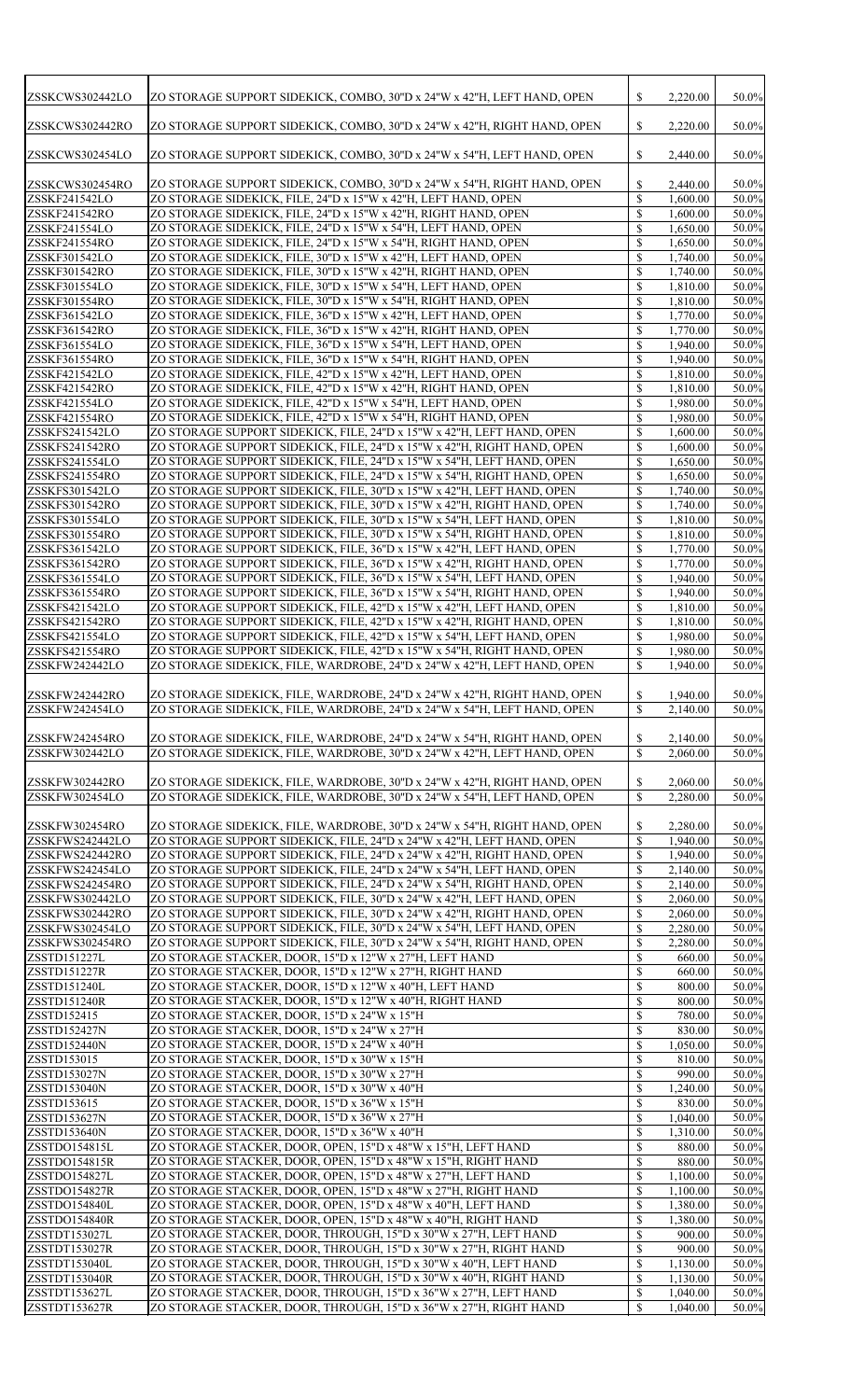| ZSSTDT153640L                                                                                                                                                                                                                                                                                                                                                                                                                         | ZO STORAGE STACKER, DOOR, THROUGH, 15"D x 36"W x 40"H, LEFT HAND                                                                    | $\mathcal{S}$             | 1,310.00 | 50.0% |
|---------------------------------------------------------------------------------------------------------------------------------------------------------------------------------------------------------------------------------------------------------------------------------------------------------------------------------------------------------------------------------------------------------------------------------------|-------------------------------------------------------------------------------------------------------------------------------------|---------------------------|----------|-------|
|                                                                                                                                                                                                                                                                                                                                                                                                                                       |                                                                                                                                     |                           |          |       |
| ZSSTDT153640R                                                                                                                                                                                                                                                                                                                                                                                                                         | ZO STORAGE STACKER, DOOR, THROUGH, 15"D x 36"W x 40"H, RIGHT HAND                                                                   | $\mathcal{S}$             | 1,310.00 | 50.0% |
| ZSSTO151227                                                                                                                                                                                                                                                                                                                                                                                                                           | ZO STORAGE STACKER, OPEN, 15"D x 12"W x 27"H                                                                                        | $\boldsymbol{\mathsf{S}}$ | 510.00   | 50.0% |
| ZSSTO151240                                                                                                                                                                                                                                                                                                                                                                                                                           | ZO STORAGE STACKER, OPEN, 15"D x 12"W x 40"H                                                                                        | $\mathbb{S}$              | 610.00   | 50.0% |
| ZSSTO152415                                                                                                                                                                                                                                                                                                                                                                                                                           | ZO STORAGE STACKER, OPEN, 15"D x 24"W x 15"H                                                                                        | $\boldsymbol{\mathsf{S}}$ | 530.00   | 50.0% |
|                                                                                                                                                                                                                                                                                                                                                                                                                                       |                                                                                                                                     |                           |          |       |
| ZSSTO152427                                                                                                                                                                                                                                                                                                                                                                                                                           | ZO STORAGE STACKER, OPEN, 15"D x 24"W x 27"H                                                                                        | $\boldsymbol{\mathsf{S}}$ | 680.00   | 50.0% |
| ZSSTO152440                                                                                                                                                                                                                                                                                                                                                                                                                           | ZO STORAGE STACKER, OPEN, 15"D x 24"W x 40"H                                                                                        | $\boldsymbol{\mathsf{S}}$ | 860.00   | 50.0% |
| ZSSTO153015                                                                                                                                                                                                                                                                                                                                                                                                                           | ZO STORAGE STACKER, OPEN, 15"D x 30"W x 15"H                                                                                        | $\mathbb{S}$              | 560.00   | 50.0% |
|                                                                                                                                                                                                                                                                                                                                                                                                                                       |                                                                                                                                     |                           |          |       |
| ZSSTO153027                                                                                                                                                                                                                                                                                                                                                                                                                           | ZO STORAGE STACKER, OPEN, 15"D x 30"W x 27"H                                                                                        | $\boldsymbol{\mathsf{S}}$ | 720.00   | 50.0% |
| ZSSTO153040                                                                                                                                                                                                                                                                                                                                                                                                                           | ZO STORAGE STACKER, OPEN, 15"D x 30"W x 40"H                                                                                        | $\mathcal{S}$             | 910.00   | 50.0% |
| ZSSTO153615                                                                                                                                                                                                                                                                                                                                                                                                                           | ZO STORAGE STACKER, OPEN, 15"D x 36"W x 15"H                                                                                        | $\boldsymbol{\mathsf{S}}$ | 580.00   | 50.0% |
|                                                                                                                                                                                                                                                                                                                                                                                                                                       |                                                                                                                                     |                           |          |       |
| ZSSTO153627                                                                                                                                                                                                                                                                                                                                                                                                                           | ZO STORAGE STACKER, OPEN, 15"D x 36"W x 27"H                                                                                        | $\mathbb{S}$              | 750.00   | 50.0% |
| ZSSTO153640                                                                                                                                                                                                                                                                                                                                                                                                                           | ZO STORAGE STACKER, OPEN, 15"D x 36"W x 40"H                                                                                        | $\boldsymbol{\mathsf{S}}$ | 950.00   | 50.0% |
| ZSSTO154815                                                                                                                                                                                                                                                                                                                                                                                                                           | ZO STORAGE STACKER, OPEN, 15"D x 48"W x 15"H                                                                                        | $\boldsymbol{\mathsf{S}}$ | 630.00   | 50.0% |
|                                                                                                                                                                                                                                                                                                                                                                                                                                       |                                                                                                                                     |                           |          |       |
| ZSSTO154827                                                                                                                                                                                                                                                                                                                                                                                                                           | ZO STORAGE STACKER, OPEN, 15"D x 48"W x 27"H                                                                                        | $\boldsymbol{\mathsf{S}}$ | 820.00   | 50.0% |
| ZSSTO154840                                                                                                                                                                                                                                                                                                                                                                                                                           | ZO STORAGE STACKER, OPEN, 15"D x 48"W x 40"H                                                                                        | $\mathbb{S}$              | 1,040.00 | 50.0% |
| ZSSTOT153027L                                                                                                                                                                                                                                                                                                                                                                                                                         | ZO STORAGE STACKER, OPEN, THROUGH, 15"D x 30"W x 27"H, LEFT HAND                                                                    | $\boldsymbol{\mathsf{S}}$ | 730.00   | 50.0% |
|                                                                                                                                                                                                                                                                                                                                                                                                                                       |                                                                                                                                     |                           |          |       |
| ZSSTOT153027R                                                                                                                                                                                                                                                                                                                                                                                                                         | ZO STORAGE STACKER, OPEN, THROUGH, 15"D x 30"W x 27"H, RIGHT HAND                                                                   | $\mathcal{S}$             | 730.00   | 50.0% |
| ZSSTOT153040L                                                                                                                                                                                                                                                                                                                                                                                                                         | ZO STORAGE STACKER, OPEN, THROUGH, 15"D x 30"W x 40"H, LEFT HAND                                                                    | $\boldsymbol{\mathsf{S}}$ | 920.00   | 50.0% |
| ZSSTOT153040R                                                                                                                                                                                                                                                                                                                                                                                                                         | ZO STORAGE STACKER, OPEN, THROUGH, 15"D x 30"W x 40"H, RIGHT HAND                                                                   | $\mathcal{S}$             | 920.00   | 50.0% |
|                                                                                                                                                                                                                                                                                                                                                                                                                                       |                                                                                                                                     |                           | 770.00   | 50.0% |
| ZSSTOT153627L                                                                                                                                                                                                                                                                                                                                                                                                                         | ZO STORAGE STACKER, OPEN, THROUGH, 15"D x 36"W x 27"H, LEFT HAND                                                                    | $\boldsymbol{\mathsf{S}}$ |          |       |
| ZSSTOT153627R                                                                                                                                                                                                                                                                                                                                                                                                                         | ZO STORAGE STACKER, OPEN, THROUGH, 15"D x 36"W x 27"H, RIGHT HAND                                                                   | $\mathcal{S}$             | 770.00   | 50.0% |
| ZSSTOT153640L                                                                                                                                                                                                                                                                                                                                                                                                                         | ZO STORAGE STACKER, OPEN, THROUGH, 15"D x 36"W x 40"H, LEFT HAND                                                                    | $\boldsymbol{\mathsf{S}}$ | 970.00   | 50.0% |
|                                                                                                                                                                                                                                                                                                                                                                                                                                       |                                                                                                                                     | $\mathbb{S}$              |          | 50.0% |
| ZSSTOT153640R                                                                                                                                                                                                                                                                                                                                                                                                                         | ZO STORAGE STACKER, OPEN, THROUGH, 15"D x 36"W x 40"H, RIGHT HAND                                                                   |                           | 970.00   |       |
| ZSSTSO152427L                                                                                                                                                                                                                                                                                                                                                                                                                         | ZO STORAGE STACKER, SIDE ACCESS, OPEN, 15"D x 24"W x 27"H, LEFT HAND                                                                | $\boldsymbol{\mathsf{S}}$ | 700.00   | 50.0% |
| ZSSTSO152427R                                                                                                                                                                                                                                                                                                                                                                                                                         | ZO STORAGE STACKER, SIDE ACCESS, OPEN, 15"D x 24"W x 27"H, RIGHT HAND                                                               | $\mathcal{S}$             | 700.00   | 50.0% |
| ZSSTSO152440L                                                                                                                                                                                                                                                                                                                                                                                                                         | ZO STORAGE STACKER, SIDE ACCESS, OPEN, 15"D x 24"W x 40"H, LEFT HAND                                                                | $\boldsymbol{\mathsf{S}}$ | 900.00   | 50.0% |
|                                                                                                                                                                                                                                                                                                                                                                                                                                       |                                                                                                                                     |                           |          |       |
| ZSSTSO152440R                                                                                                                                                                                                                                                                                                                                                                                                                         | ZO STORAGE STACKER, SIDE ACCESS, OPEN, 15"D x 24"W x 40"H, RIGHT HAND                                                               | $\mathbb{S}$              | 900.00   | 50.0% |
| ZSSTSO153027L                                                                                                                                                                                                                                                                                                                                                                                                                         | ZO STORAGE STACKER, SIDE ACCESS, OPEN, 15"D x 30"W x 27"H, LEFT HAND                                                                | $\boldsymbol{\mathsf{S}}$ | 740.00   | 50.0% |
| <b>ZSSTSO153027R</b>                                                                                                                                                                                                                                                                                                                                                                                                                  | ZO STORAGE STACKER, SIDE ACCESS, OPEN, 15"D x 30"W x 27"H, RIGHT HAND                                                               | $\mathcal{S}$             | 740.00   | 50.0% |
|                                                                                                                                                                                                                                                                                                                                                                                                                                       |                                                                                                                                     |                           |          |       |
| ZSSTSO153040L                                                                                                                                                                                                                                                                                                                                                                                                                         | ZO STORAGE STACKER, SIDE ACCESS, OPEN, 15"D x 30"W x 40"H, LEFT HAND                                                                | $\mathbb{S}$              | 940.00   | 50.0% |
| ZSSTSO153040R                                                                                                                                                                                                                                                                                                                                                                                                                         | ZO STORAGE STACKER, SIDE ACCESS, OPEN, 15"D x 30"W x 40"H, RIGHT HAND                                                               | $\mathcal{S}$             | 940.00   | 50.0% |
| ZSSTSO153627L                                                                                                                                                                                                                                                                                                                                                                                                                         | ZO STORAGE STACKER, SIDE ACCESS, OPEN, 15"D x 36"W x 27"H, LEFT HAND                                                                | $\boldsymbol{\mathsf{S}}$ | 770.00   | 50.0% |
|                                                                                                                                                                                                                                                                                                                                                                                                                                       | ZO STORAGE STACKER, SIDE ACCESS, OPEN, 15"D x 36"W x 27"H, RIGHT HAND                                                               | $\mathcal{S}$             | 770.00   | 50.0% |
| ZSSTSO153627R                                                                                                                                                                                                                                                                                                                                                                                                                         |                                                                                                                                     |                           |          |       |
| ZSSTSO153640L                                                                                                                                                                                                                                                                                                                                                                                                                         | ZO STORAGE STACKER, SIDE ACCESS, OPEN, 15"D x 36"W x 40"H, LEFT HAND                                                                | $\boldsymbol{\mathsf{S}}$ | 980.00   | 50.0% |
| ZSSTSO153640R                                                                                                                                                                                                                                                                                                                                                                                                                         | ZO STORAGE STACKER, SIDE ACCESS, OPEN, 15"D x 36"W x 40"H, RIGHT HAND                                                               | $\boldsymbol{\mathsf{S}}$ | 980.00   | 50.0% |
| ZSSTW151240L                                                                                                                                                                                                                                                                                                                                                                                                                          | ZO STORAGE STACKER, WARDROBE, 15"D x 12"W x 40"H, LEFT HAND                                                                         | $\boldsymbol{\mathsf{S}}$ | 730.00   | 50.0% |
|                                                                                                                                                                                                                                                                                                                                                                                                                                       |                                                                                                                                     |                           |          |       |
| ZSSTW151240R                                                                                                                                                                                                                                                                                                                                                                                                                          | ZO STORAGE STACKER, WARDROBE, 15"D x 12"W x 40"H, RIGHT HAND                                                                        | $\mathcal{S}$             | 730.00   | 50.0% |
| ZSSTWO152440L                                                                                                                                                                                                                                                                                                                                                                                                                         | ZO STORAGE STACKER, WARDROBE, OPEN, 15"D x 24"W x 40"H, LEFT HAND                                                                   | $\boldsymbol{\mathsf{S}}$ | 960.00   | 50.0% |
| ZSSTWO152440R                                                                                                                                                                                                                                                                                                                                                                                                                         | ZO STORAGE STACKER, WARDROBE, OPEN, 15"D x 24"W x 40"H, RIGHT HAND                                                                  | $\mathcal{S}$             | 960.00   | 50.0% |
|                                                                                                                                                                                                                                                                                                                                                                                                                                       |                                                                                                                                     |                           |          |       |
| ZSSTWO153040L                                                                                                                                                                                                                                                                                                                                                                                                                         | ZO STORAGE STACKER, WARDROBE, OPEN, 15"D x 30"W x 40"H, LEFT HAND                                                                   | $\mathcal{S}$             | 1,150.00 | 50.0% |
| ZSSTWO153040R                                                                                                                                                                                                                                                                                                                                                                                                                         | ZO STORAGE STACKER, WARDROBE, OPEN, 15"D x 30"W x 40"H, RIGHT HAND                                                                  | $\mathbb{S}$              | 1,150.00 | 50.0% |
| ZSSTWO153640L                                                                                                                                                                                                                                                                                                                                                                                                                         | ZO STORAGE STACKER, WARDROBE, OPEN, 15"D x 36"W x 40"H, LEFT HAND                                                                   | $\boldsymbol{\mathsf{S}}$ | 1,280.00 | 50.0% |
|                                                                                                                                                                                                                                                                                                                                                                                                                                       |                                                                                                                                     |                           |          |       |
| ZSSTWO153640R                                                                                                                                                                                                                                                                                                                                                                                                                         | ZO STORAGE STACKER, WARDROBE, OPEN, 15"D x 36"W x 40"H, RIGHT HAND                                                                  | $\mathcal{S}$             | 1,280.00 | 50.0% |
| ZSSTWO154840L                                                                                                                                                                                                                                                                                                                                                                                                                         | ZO STORAGE STACKER, WARDROBE, OPEN, 15"D x 48"W x 40"H, LEFT HAND                                                                   | $\mathcal{S}$             | 1,350.00 | 50.0% |
| ZSSTWO154840R                                                                                                                                                                                                                                                                                                                                                                                                                         | ZO STORAGE STACKER, WARDROBE, OPEN, 15"D x 48"W x 40"H, RIGHT HAND                                                                  | $\mathcal{S}$             | 1,350.00 | 50.0% |
|                                                                                                                                                                                                                                                                                                                                                                                                                                       |                                                                                                                                     |                           |          |       |
| ZSSTWST152440L                                                                                                                                                                                                                                                                                                                                                                                                                        | ZO STORAGE STACKER, WARDROBE, SIDE ACCESS, THROUGH 15"D x 24"W x 40"H                                                               | $\boldsymbol{\mathsf{S}}$ | 790.00   | 50.0% |
|                                                                                                                                                                                                                                                                                                                                                                                                                                       |                                                                                                                                     |                           |          |       |
| ZSSTWST152440R                                                                                                                                                                                                                                                                                                                                                                                                                        | ZO STORAGE STACKER, WARDROBE, SIDE ACCESS, 15"D x 24"W x 40"H, RIGHT HAND                                                           | $\boldsymbol{\mathsf{S}}$ | 790.00   | 50.0% |
| ZSSTWST153040L                                                                                                                                                                                                                                                                                                                                                                                                                        | ZO STORAGE STACKER, WARDROBE, SIDE ACCESS, THROUGH, 15"D x 30"W x 40"H                                                              | $\boldsymbol{\mathsf{S}}$ | 840.00   | 50.0% |
|                                                                                                                                                                                                                                                                                                                                                                                                                                       |                                                                                                                                     |                           |          |       |
|                                                                                                                                                                                                                                                                                                                                                                                                                                       |                                                                                                                                     |                           |          |       |
| ZSSTWST153040R                                                                                                                                                                                                                                                                                                                                                                                                                        | ZO STORAGE STACKER, WARDROBE, SIDE ACCESS, 15"D x 30"W x 40"H, RIGHT HAND                                                           | $\mathbb{S}$              | 840.00   | 50.0% |
| ZSSTWST153640L                                                                                                                                                                                                                                                                                                                                                                                                                        | ZO STORAGE STACKER, WARDROBE, SIDE ACCESS, THROUGH, 15"D x 36"W x 40"H                                                              | $\mathcal{S}$             | 890.00   | 50.0% |
|                                                                                                                                                                                                                                                                                                                                                                                                                                       |                                                                                                                                     |                           |          |       |
|                                                                                                                                                                                                                                                                                                                                                                                                                                       |                                                                                                                                     |                           |          |       |
| ZSSTWST153640R                                                                                                                                                                                                                                                                                                                                                                                                                        |                                                                                                                                     |                           |          |       |
|                                                                                                                                                                                                                                                                                                                                                                                                                                       | ZO STORAGE STACKER, WARDROBE, SIDE ACCESS, 15"D x 36"W x 40"H, RIGHT HAND                                                           | $\boldsymbol{\mathsf{S}}$ | 890.00   | 50.0% |
|                                                                                                                                                                                                                                                                                                                                                                                                                                       |                                                                                                                                     |                           |          |       |
|                                                                                                                                                                                                                                                                                                                                                                                                                                       | ZO STORAGE WARDROBE, COMBO, DOOR, 20"D x 24"W x 42"H, LEFT HAND                                                                     | $\boldsymbol{\mathsf{S}}$ | 1,840.00 | 50.0% |
|                                                                                                                                                                                                                                                                                                                                                                                                                                       | ZO STORAGE WARDROBE, COMBO, DOOR, 20"D x 24"W x 42"H, RIGHT HAND                                                                    | $\boldsymbol{\mathsf{S}}$ | 1,840.00 | 50.0% |
|                                                                                                                                                                                                                                                                                                                                                                                                                                       | ZO STORAGE WARDROBE, COMBO, DOOR, 20"D x 24"W x 54"H, LEFT HAND                                                                     | $\mathcal{S}$             | 1,920.00 | 50.0% |
|                                                                                                                                                                                                                                                                                                                                                                                                                                       |                                                                                                                                     |                           |          |       |
|                                                                                                                                                                                                                                                                                                                                                                                                                                       | ZO STORAGE WARDROBE, COMBO, DOOR, 20"D x 24"W x 54"H, RIGHT HAND                                                                    | $\boldsymbol{\mathsf{S}}$ | 1,920.00 | 50.0% |
|                                                                                                                                                                                                                                                                                                                                                                                                                                       | ZO STORAGE WARDROBE, COMBO, DOOR, 20"D x 24"W x 66"H, LEFT HAND                                                                     | $\boldsymbol{\mathsf{S}}$ | 2,080.00 | 50.0% |
|                                                                                                                                                                                                                                                                                                                                                                                                                                       | ZO STORAGE WARDROBE, COMBO, DOOR, 20"D x 24"W x 66"H, RIGHT HAND                                                                    | $\mathcal{S}$             | 2,080.00 | 50.0% |
|                                                                                                                                                                                                                                                                                                                                                                                                                                       | ZO STORAGE WARDROBE, COMBO, DOOR, 24"D x 24"W x 42"H, LEFT HAND                                                                     | $\boldsymbol{\mathsf{S}}$ | 1,930.00 | 50.0% |
|                                                                                                                                                                                                                                                                                                                                                                                                                                       |                                                                                                                                     |                           |          |       |
|                                                                                                                                                                                                                                                                                                                                                                                                                                       | ZO STORAGE WARDROBE, COMBO, DOOR, 24"D x 24"W x 42"H, RIGHT HAND                                                                    | $\boldsymbol{\mathsf{S}}$ | 1,930.00 | 50.0% |
|                                                                                                                                                                                                                                                                                                                                                                                                                                       | ZO STORAGE WARDROBE, COMBO, DOOR, 24"D x 24"W x 54"H, LEFT HAND                                                                     | $\mathcal{S}$             | 2,000.00 | 50.0% |
|                                                                                                                                                                                                                                                                                                                                                                                                                                       | ZO STORAGE WARDROBE, COMBO, DOOR, 24"D x 24"W x 54"H, RIGHT HAND                                                                    | $\boldsymbol{\mathsf{S}}$ | 2,000.00 | 50.0% |
|                                                                                                                                                                                                                                                                                                                                                                                                                                       |                                                                                                                                     |                           |          |       |
|                                                                                                                                                                                                                                                                                                                                                                                                                                       | ZO STORAGE WARDROBE, COMBO, DOOR, 24"D x 24"W x 66"H, LEFT HAND                                                                     | $\boldsymbol{\mathsf{S}}$ | 2,200.00 | 50.0% |
|                                                                                                                                                                                                                                                                                                                                                                                                                                       | ZO STORAGE WARDROBE, COMBO, DOOR, 24"D x 24"W x 66"H, RIGHT HAND                                                                    | $\boldsymbol{\mathsf{S}}$ | 2,200.00 | 50.0% |
|                                                                                                                                                                                                                                                                                                                                                                                                                                       | ZO STORAGE WARDROBE, COMBO, DOOR, 30"D x 24"W x 42"H, LEFT HAND                                                                     | $\boldsymbol{\mathsf{S}}$ | 2,070.00 | 50.0% |
|                                                                                                                                                                                                                                                                                                                                                                                                                                       | ZO STORAGE WARDROBE, COMBO, DOOR, 30"D x 24"W x 42"H, RIGHT HAND                                                                    | $\boldsymbol{\mathsf{S}}$ | 2,070.00 | 50.0% |
|                                                                                                                                                                                                                                                                                                                                                                                                                                       |                                                                                                                                     |                           |          |       |
|                                                                                                                                                                                                                                                                                                                                                                                                                                       | ZO STORAGE WARDROBE, COMBO, DOOR, 30"D x 24"W x 54"H, LEFT HAND                                                                     | $\boldsymbol{\mathsf{S}}$ | 2,170.00 | 50.0% |
|                                                                                                                                                                                                                                                                                                                                                                                                                                       | ZO STORAGE WARDROBE, COMBO, DOOR, 30"D x 24"W x 54"H, RIGHT HAND                                                                    | $\boldsymbol{\mathsf{S}}$ | 2,170.00 | 50.0% |
|                                                                                                                                                                                                                                                                                                                                                                                                                                       | ZO STORAGE WARDROBE, COMBO, DOOR, 30"D x 24"W x 66"H, LEFT HAND                                                                     | $\mathcal{S}$             | 2,500.00 | 50.0% |
|                                                                                                                                                                                                                                                                                                                                                                                                                                       |                                                                                                                                     |                           |          |       |
|                                                                                                                                                                                                                                                                                                                                                                                                                                       | ZO STORAGE WARDROBE, COMBO, DOOR, 30"D x 24"W x 66"H, RIGHT HAND                                                                    | $\boldsymbol{\mathsf{S}}$ | 2,500.00 | 50.0% |
|                                                                                                                                                                                                                                                                                                                                                                                                                                       | ZO STORAGE WARDROBE, COMBO, OPEN, 20"D x 24"W x 42"H, LEFT HAND                                                                     | $\boldsymbol{\mathsf{S}}$ | 1,720.00 | 50.0% |
|                                                                                                                                                                                                                                                                                                                                                                                                                                       | ZO STORAGE WARDROBE, COMBO, OPEN, 20"D x 24"W x 42"H, RIGHT HAND                                                                    | $\boldsymbol{\mathsf{S}}$ | 1,720.00 | 50.0% |
|                                                                                                                                                                                                                                                                                                                                                                                                                                       |                                                                                                                                     |                           |          |       |
|                                                                                                                                                                                                                                                                                                                                                                                                                                       | ZO STORAGE WARDROBE, COMBO, OPEN, 20"D x 24"W x 54"H, LEFT HAND                                                                     | $\mathcal{S}$             | 1,760.00 | 50.0% |
|                                                                                                                                                                                                                                                                                                                                                                                                                                       | ZO STORAGE WARDROBE, COMBO, OPEN, 20"D x 24"W x 54"H, RIGHT HAND                                                                    | $\boldsymbol{\mathsf{S}}$ | 1,760.00 | 50.0% |
|                                                                                                                                                                                                                                                                                                                                                                                                                                       | ZO STORAGE WARDROBE, COMBO, OPEN, 20"D x 24"W x 66"H, LEFT HAND                                                                     | $\mathcal{S}$             | 1,890.00 | 50.0% |
|                                                                                                                                                                                                                                                                                                                                                                                                                                       |                                                                                                                                     |                           |          |       |
|                                                                                                                                                                                                                                                                                                                                                                                                                                       | ZO STORAGE WARDROBE, COMBO, OPEN, 20"D x 24"W x 66"H, RIGHT HAND                                                                    | $\boldsymbol{\mathsf{S}}$ | 1,890.00 | 50.0% |
| ZSWDCD202442L<br>ZSWDCD202442R<br>ZSWDCD202454L<br>ZSWDCD202454R<br>ZSWDCD202466L<br>ZSWDCD202466R<br>ZSWDCD242442L<br>ZSWDCD242442R<br>ZSWDCD242454L<br>ZSWDCD242454R<br>ZSWDCD242466L<br>ZSWDCD242466R<br>ZSWDCD302442L<br>ZSWDCD302442R<br>ZSWDCD302454L<br>ZSWDCD302454R<br>ZSWDCD302466L<br>ZSWDCD302466R<br>ZSWDCO202442L<br>ZSWDCO202442R<br>ZSWDCO202454L<br>ZSWDCO202454R<br>ZSWDCO202466L<br>ZSWDCO202466R<br>ZSWDCO242442L | ZO STORAGE WARDROBE, COMBO, OPEN, 24"D x 24"W x 42"H, LEFT HAND                                                                     | $\mathcal{S}$             | 1,790.00 | 50.0% |
| ZSWDCO242442R                                                                                                                                                                                                                                                                                                                                                                                                                         | ZO STORAGE WARDROBE, COMBO, OPEN, 24"D x 24"W x 42"H, RIGHT HAND                                                                    | $\boldsymbol{\mathsf{S}}$ | 1,790.00 | 50.0% |
| ZSWDCO242454L                                                                                                                                                                                                                                                                                                                                                                                                                         |                                                                                                                                     | $\mathcal{S}$             | 1,840.00 | 50.0% |
|                                                                                                                                                                                                                                                                                                                                                                                                                                       | ZO STORAGE WARDROBE, COMBO, OPEN, 24"D x 24"W x 54"H, LEFT HAND                                                                     |                           |          |       |
| ZSWDCO242454R                                                                                                                                                                                                                                                                                                                                                                                                                         | ZO STORAGE WARDROBE, COMBO, OPEN, 24"D x 24"W x 54"H, RIGHT HAND                                                                    | $\boldsymbol{\mathsf{S}}$ | 1,840.00 | 50.0% |
| ZSWDCO242466L                                                                                                                                                                                                                                                                                                                                                                                                                         | ZO STORAGE WARDROBE, COMBO, OPEN, 24"D x 24"W x 66"H, LEFT HAND<br>ZO STORAGE WARDROBE, COMBO, OPEN, 24"D x 24"W x 66"H, RIGHT HAND | $\mathcal{S}$             | 2,010.00 | 50.0% |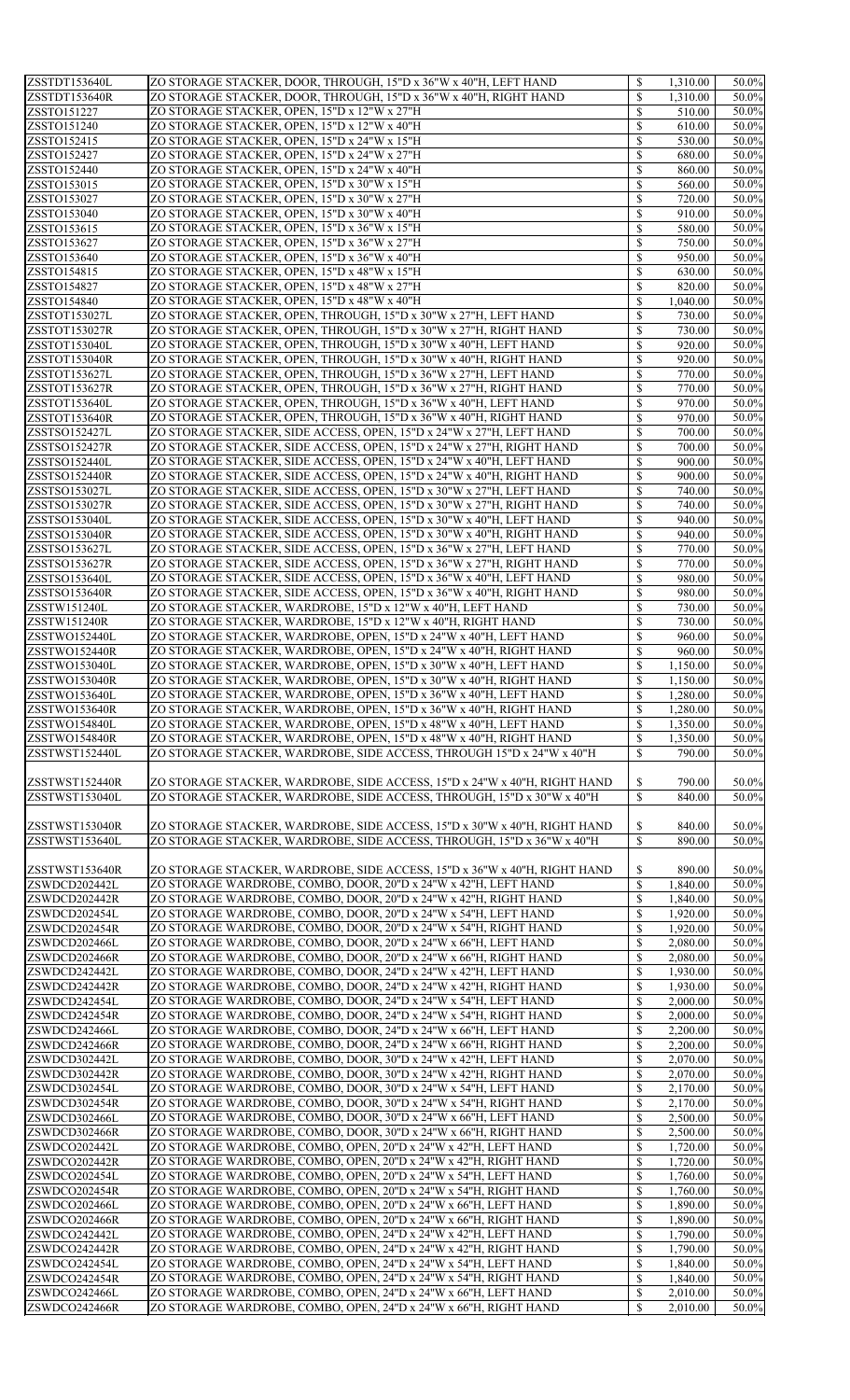| ZSWDCO302442L                                      | ZO STORAGE WARDROBE, COMBO, OPEN, 30"D x 24"W x 42"H, LEFT HAND          | $\mathcal{S}$             | 1,940.00 | 50.0% |
|----------------------------------------------------|--------------------------------------------------------------------------|---------------------------|----------|-------|
| ZSWDCO302442R                                      | ZO STORAGE WARDROBE, COMBO, OPEN, 30"D x 24"W x 42"H, RIGHT HAND         | $\boldsymbol{\mathsf{S}}$ | 1,940.00 | 50.0% |
| ZSWDCO302454L                                      | ZO STORAGE WARDROBE, COMBO, OPEN, 30"D x 24"W x 54"H, LEFT HAND          | $\boldsymbol{\mathsf{S}}$ | 2,010.00 | 50.0% |
| ZSWDCO302454R                                      | ZO STORAGE WARDROBE, COMBO, OPEN, 30"D x 24"W x 54"H, RIGHT HAND         | $\mathbb{S}$              | 2,010.00 | 50.0% |
|                                                    |                                                                          |                           |          |       |
| ZSWDCO302466L                                      | ZO STORAGE WARDROBE, COMBO, OPEN, 30"D x 24"W x 66"H, LEFT HAND          | $\boldsymbol{\mathsf{S}}$ | 2,310.00 | 50.0% |
| ZSWDCO302466R                                      | ZO STORAGE WARDROBE, COMBO, OPEN, 30"D x 24"W x 66"H, RIGHT HAND         | $\mathcal{S}$             | 2,310.00 | 50.0% |
| ZSWDD201542L                                       | ZO STORAGE WARDROBE, DOOR, 20"D x 15"W x 42"H, LEFT HAND                 | $\boldsymbol{\mathsf{S}}$ | 730.00   | 50.0% |
|                                                    |                                                                          |                           |          |       |
| ZSWDD201542R                                       | ZO STORAGE WARDROBE, DOOR, 20"D x 15"W x 42"H, RIGHT HAND                | $\mathbb{S}$              | 730.00   | 50.0% |
| ZSWDD201554L                                       | ZO STORAGE WARDROBE, DOOR, 20"D x 15"W x 54"H, LEFT HAND                 | $\boldsymbol{\mathsf{S}}$ | 810.00   | 50.0% |
| ZSWDD201554R                                       | ZO STORAGE WARDROBE, DOOR, 20"D x 15"W x 54"H, RIGHT HAND                | $\boldsymbol{\mathsf{S}}$ | 810.00   | 50.0% |
|                                                    |                                                                          |                           |          |       |
| ZSWDD201566L                                       | ZO STORAGE WARDROBE, DOOR, 20"D x 15"W x 66"H, LEFT HAND                 | $\boldsymbol{\mathsf{S}}$ | 900.00   | 50.0% |
| ZSWDD201566R                                       | ZO STORAGE WARDROBE, DOOR, 20"D x 15"W x 66"H, RIGHT HAND                | $\mathbb{S}$              | 900.00   | 50.0% |
| ZSWDFD202442L                                      | ZO STORAGE WARDROBE, FILE, DOOR, 20"D x 24"W x 42"H, LEFT HAND           | $\boldsymbol{\mathsf{S}}$ | 1,710.00 | 50.0% |
|                                                    |                                                                          |                           |          |       |
| ZSWDFD202442R                                      | ZO STORAGE WARDROBE, FILE, DOOR, 20"D x 24"W x 42"H, RIGHT HAND          | $\mathcal{S}$             | 1,710.00 | 50.0% |
| ZSWDFD202454L                                      | ZO STORAGE WARDROBE, FILE, DOOR, 20"D x 24"W x 54"H, LEFT HAND           | $\boldsymbol{\mathsf{S}}$ | 1,770.00 | 50.0% |
| ZSWDFD202454R                                      | ZO STORAGE WARDROBE, FILE, DOOR, 20"D x 24"W x 54"H, RIGHT HAND          | $\mathcal{S}$             | 1,770.00 | 50.0% |
| ZSWDFD202466L                                      | ZO STORAGE WARDROBE, FILE, DOOR, 20"D x 24"W x 66"H, LEFT HAND           | $\boldsymbol{\mathsf{S}}$ | 1,950.00 | 50.0% |
|                                                    |                                                                          |                           |          |       |
| ZSWDFD202466R                                      | ZO STORAGE WARDROBE, FILE, DOOR, 20"D x 24"W x 66"H, RIGHT HAND          | $\mathcal{S}$             | 1,950.00 | 50.0% |
| ZSWDFD242442L                                      | ZO STORAGE WARDROBE, FILE, DOOR, 24"D x 24"W x 42"H, LEFT HAND           | $\boldsymbol{\mathsf{S}}$ | 1,780.00 | 50.0% |
| ZSWDFD242442R                                      | ZO STORAGE WARDROBE, FILE, DOOR, 24"D x 24"W x 42"H, RIGHT HAND          | $\mathbb{S}$              | 1,780.00 | 50.0% |
|                                                    |                                                                          |                           |          |       |
| ZSWDFD242454L                                      | ZO STORAGE WARDROBE, FILE, DOOR, 24"D x 24"W x 54"H, LEFT HAND           | $\boldsymbol{\mathsf{S}}$ | 1,850.00 | 50.0% |
| ZSWDFD242454R                                      | ZO STORAGE WARDROBE, FILE, DOOR, 24"D x 24"W x 54"H, RIGHT HAND          | $\mathcal{S}$             | 1,850.00 | 50.0% |
| ZSWDFD242466L                                      | ZO STORAGE WARDROBE, FILE, DOOR, 24"D x 24"W x 66"H, LEFT HAND           | $\boldsymbol{\mathsf{S}}$ | 2,050.00 | 50.0% |
|                                                    |                                                                          |                           |          |       |
| ZSWDFD242466R                                      | ZO STORAGE WARDROBE, FILE, DOOR, 24"D x 24"W x 66"H, RIGHT HAND          | $\mathbb{S}$              | 2,050.00 | 50.0% |
| ZSWDFD302442L                                      | ZO STORAGE WARDROBE, FILE, DOOR, 30"D x 24"W x 42"H, LEFT HAND           | $\boldsymbol{\mathsf{S}}$ | 1,920.00 | 50.0% |
| ZSWDFD302442R                                      | ZO STORAGE WARDROBE, FILE, DOOR, 30"D x 24"W x 42"H, RIGHT HAND          | $\mathcal{S}$             | 1,920.00 | 50.0% |
|                                                    |                                                                          |                           |          |       |
| ZSWDFD302454L                                      | ZO STORAGE WARDROBE, FILE, DOOR, 30"D x 24"W x 54"H, LEFT HAND           | $\boldsymbol{\mathsf{S}}$ | 2,010.00 | 50.0% |
| ZSWDFD302454R                                      | ZO STORAGE WARDROBE, FILE, DOOR, 30"D x 24"W x 54"H, RIGHT HAND          | $\mathcal{S}$             | 2,010.00 | 50.0% |
| ZSWDFD302466L                                      | ZO STORAGE WARDROBE, FILE, DOOR, 30"D x 24"W x 66"H, LEFT HAND           | $\boldsymbol{\mathsf{S}}$ | 2,350.00 | 50.0% |
|                                                    |                                                                          |                           |          |       |
| ZSWDFD302466R                                      | ZO STORAGE WARDROBE, FILE, DOOR, 30"D x 24"W x 66"H, RIGHT HAND          | $\mathcal{S}$             | 2,350.00 | 50.0% |
| ZSWDFO202442L                                      | ZO STORAGE WARDROBE, FILE, OPEN, 20"D x 24"W x 42"H, LEFT HAND           | $\mathbb{S}$              | 1,580.00 | 50.0% |
| ZSWDFO202442R                                      | ZO STORAGE WARDROBE, FILE, OPEN, 20"D x 24"W x 42"H, RIGHT HAND          | $\mathbb{S}$              | 1,580.00 | 50.0% |
| ZSWDFO202454L                                      |                                                                          | $\mathcal{S}$             |          | 50.0% |
|                                                    | ZO STORAGE WARDROBE, FILE, OPEN, 20"D x 24"W x 54"H, LEFT HAND           |                           | 1,610.00 |       |
| ZSWDFO202454R                                      | ZO STORAGE WARDROBE, FILE, OPEN, 20"D x 24"W x 54"H, RIGHT HAND          | $\mathbb{S}$              | 1,610.00 | 50.0% |
| ZSWDFO202466L                                      | ZO STORAGE WARDROBE, FILE, OPEN, 20"D x 24"W x 66"H, LEFT HAND           | \$                        | 1,760.00 | 50.0% |
| ZSWDFO202466R                                      | ZO STORAGE WARDROBE, FILE, OPEN, 20"D x 24"W x 66"H, RIGHT HAND          | $\mathcal{S}$             | 1,760.00 | 50.0% |
|                                                    |                                                                          |                           |          |       |
| ZSWDFO242442L                                      | ZO STORAGE WARDROBE, FILE, OPEN, 24"D x 24"W x 42"H, LEFT HAND           | $\mathcal{S}$             | 1,650.00 | 50.0% |
| ZSWDFO242442R                                      | ZO STORAGE WARDROBE, FILE, OPEN, 24"D x 24"W x 42"H, RIGHT HAND          | $\mathbb{S}$              | 1,650.00 | 50.0% |
| ZSWDFO242454L                                      | ZO STORAGE WARDROBE, FILE, OPEN, 24"D x 24"W x 54"H, LEFT HAND           | \$                        | 1,700.00 | 50.0% |
|                                                    |                                                                          |                           |          |       |
| ZSWDFO242454R                                      | ZO STORAGE WARDROBE, FILE, OPEN, 24"D x 24"W x 54"H, RIGHT HAND          | $\mathcal{S}$             | 1,700.00 | 50.0% |
| ZSWDFO242466L                                      | ZO STORAGE WARDROBE, FILE, OPEN, 24"D x 24"W x 66"H, LEFT HAND           | $\mathcal{S}$             | 1,860.00 | 50.0% |
| ZSWDFO242466R                                      | ZO STORAGE WARDROBE, FILE, OPEN, 24"D x 24"W x 66"H, RIGHT HAND          | $\mathbb{S}$              | 1,860.00 | 50.0% |
|                                                    |                                                                          |                           |          | 50.0% |
| ZSWDFO302442L                                      | ZO STORAGE WARDROBE, FILE, OPEN, 30"D x 24"W x 42"H, LEFT HAND           | $\boldsymbol{\mathsf{S}}$ | 1,780.00 |       |
| ZSWDFO302442R                                      | ZO STORAGE WARDROBE, FILE, OPEN, 30"D x 24"W x 42"H, RIGHT HAND          | $\mathcal{S}$             | 1,780.00 | 50.0% |
| ZSWDFO302454L                                      | ZO STORAGE WARDROBE, FILE, OPEN, 30"D x 24"W x 54"H, LEFT HAND           | $\boldsymbol{\mathsf{S}}$ | 1,850.00 | 50.0% |
| ZSWDFO302454R                                      | ZO STORAGE WARDROBE, FILE, OPEN, 30"D x 24"W x 54"H, RIGHT HAND          | $\mathbb{S}$              | 1,850.00 | 50.0% |
|                                                    |                                                                          |                           |          |       |
| ZSWDFO302466L                                      | ZO STORAGE WARDROBE, FILE, OPEN, 30"D x 24"W x 66"H, LEFT HAND           | $\boldsymbol{\mathsf{S}}$ | 2,160.00 | 50.0% |
| ZSWDFO302466R                                      | ZO STORAGE WARDROBE, FILE, OPEN, 30"D x 24"W x 66"H, RIGHT HAND          | $\mathbb{S}$              | 2,160.00 | 50.0% |
| POWER Infeed-Type H <sup>1</sup> POWER Infeed-Type |                                                                          | \$                        |          | 50.0% |
|                                                    |                                                                          |                           |          |       |
| POWER Infeed-Type H POWER Infeed-Type              |                                                                          | $\mathbb{S}$              | 160.00   | 50.0% |
| POWER Infeed-Type N POWER Infeed-Type              |                                                                          | $\boldsymbol{\mathsf{S}}$ | 30.00    | 50.0% |
| POWER Infeed-Type SHPOWER Infeed-Type              |                                                                          | $\mathcal{S}$             | 140.00   | 50.0% |
|                                                    |                                                                          |                           |          |       |
| POWER Infeed-Type SHPOWER Infeed-Type              |                                                                          | $\boldsymbol{\mathsf{S}}$ | 170.00   | 50.0% |
|                                                    | POWER Bahn Tower P POWER: Twin USB Charger                               | $\mathbb{S}$              | 190.00   | 50.0% |
|                                                    | POWER C PlugIn G CENTER POWER: 60mm Grommet                              | $\boldsymbol{\mathsf{S}}$ | 60.00    | 50.0% |
|                                                    |                                                                          |                           |          |       |
|                                                    | POWER C PlugIn M21 CENTER POWER: 2 Power, 1 Data, (Plug), Silver/Black   | $\boldsymbol{\mathsf{S}}$ | 710.00   | 50.0% |
|                                                    | POWER C PlugIn M21 CENTER POWER: 2 Power, 1 Data, (Plug), Silver/White   | $\boldsymbol{\mathsf{S}}$ | 710.00   | 50.0% |
|                                                    | POWER C PlugIn E53FCENTER POWER: 5 Power, 3 Data, (Plug), Silver / Black | $\mathbb{S}$              | 1,380.00 | 50.0% |
|                                                    | POWER C PlugIn E53FCENTER POWER: 5 Power, 3 Data, (Plug), Silver / White | $\boldsymbol{\mathsf{S}}$ | 1,380.00 | 50.0% |
|                                                    |                                                                          |                           |          |       |
|                                                    | POWER_Infeed-Type_H-INFEED TYPE: Hardwire, 180" Whip                     | $\mathcal{S}$             | 160.00   | 50.0% |
|                                                    | POWER Infeed-Type NINFEED TYPE: New York J-Box                           | $\mathbb{S}$              | 30.00    | 50.0% |
|                                                    | POWER Infeed-Type SHINFEED TYPE: San Francisco, 72" Whip                 | $\mathcal{S}$             | 140.00   | 50.0% |
|                                                    | POWER Infeed-Type SHINFEED TYPE: San Francisco, 180" Whip                | $\mathcal{S}$             | 170.00   | 50.0% |
|                                                    |                                                                          |                           |          |       |
| POWER MADIN H180 POWER TYPE: Hardwire 180"         |                                                                          | $\mathbb{S}$              | 150.00   | 50.0% |
|                                                    |                                                                          | $\mathcal{S}$             | 90.00    | 50.0% |
|                                                    | POWER MADIN C015 POWER TYPE: Chicago 15"                                 |                           |          |       |
|                                                    |                                                                          |                           |          |       |
|                                                    | POWER MCCREC-SmalCENTER POWER: 60mm Grommet                              | $\mathbb{S}$              | 60.00    | 50.0% |
|                                                    | POWER MCCREC-SmalCENTER POWER: 2 Power, 1 Data, 144" Plug                | $\mathbb{S}$              | 710.00   | 50.0% |
|                                                    | POWER MCCREC C GCENTER POWER: 60mm Standard Grommet                      | $\mathbb{S}$              | 60.00    | 50.0% |
|                                                    |                                                                          |                           |          |       |
|                                                    | POWER MCCREC C NCENTER POWER: 2 Power, 1 Data                            | $\mathcal{S}$             | 710.00   | 50.0% |
|                                                    | POWER MCCREC C ECENTER POWER: 5 Power, 3 Data                            | $\mathbb{S}$              | 1,380.00 | 50.0% |
|                                                    | POWER MCCREC E2 END 1 POWER: 60mm Standard Grommet                       | $\mathcal{S}$             | 60.00    | 50.0% |
|                                                    |                                                                          |                           |          |       |
|                                                    | POWER MCCREC E3 END 1 POWER: 2 Power, 1 Data                             | $\mathbb{S}$              | 710.00   | 50.0% |
|                                                    | POWER MCCREC E4 END 1 POWER: 5 Power, 3 Data                             | $\mathcal{S}$             | 1,380.00 | 50.0% |
|                                                    | POWER MCCREC E3 END 2 POWER: 60mm Standard Grommet                       | $\mathcal{S}$             | 60.00    | 50.0% |
|                                                    |                                                                          |                           |          |       |
|                                                    | POWER MCCREC E4 END 2 POWER: 2 Power, 1 Data                             | $\boldsymbol{\mathsf{S}}$ | 710.00   | 50.0% |
|                                                    | POWER MCCREC E5   END 2 POWER: 5 Power, 3 Data                           | $\mathbb{S}$              | 1,380.00 | 50.0% |
|                                                    |                                                                          | $\boldsymbol{\mathsf{S}}$ | 440.00   | 50.0% |
| POWER Power-Data-5 12 Plug, 2 Data                 |                                                                          |                           |          |       |
| POWER Power-Data-6 14 Plug, No Data                |                                                                          | $\mathbb{S}$              | 560.00   | 50.0% |
|                                                    | POWER Power-Data-4/72 Plug, 2 Data, With Vertical Cable Channel          | $\boldsymbol{\mathsf{S}}$ | 440.00   | 50.0% |
|                                                    | POWER Power-Data-4/84 Plug, No Data, With Vertical Cable Channel         | $\mathbb{S}$              | 560.00   | 50.0% |
|                                                    |                                                                          |                           |          |       |
|                                                    | POWER Power-Data-4/9 4 Plug, 2 Data, With Vertical Cable Channel         | $\boldsymbol{\mathsf{S}}$ | 620.00   | 50.0% |
|                                                    | POWER Power-Data-4/16 Plug, No Data, With Vertical Cable Channel         | $\mathbb{S}$              | 690.00   | 50.0% |
|                                                    | POWER SevenTablePowPOWER: 2 Plug, 2 Data, White                          | $\boldsymbol{\mathsf{S}}$ | 440.00   | 50.0% |
|                                                    | POWER SevenTablePow POWER: 4 Plug, No Data, White                        | $\mathbb{S}$              | 560.00   | 50.0% |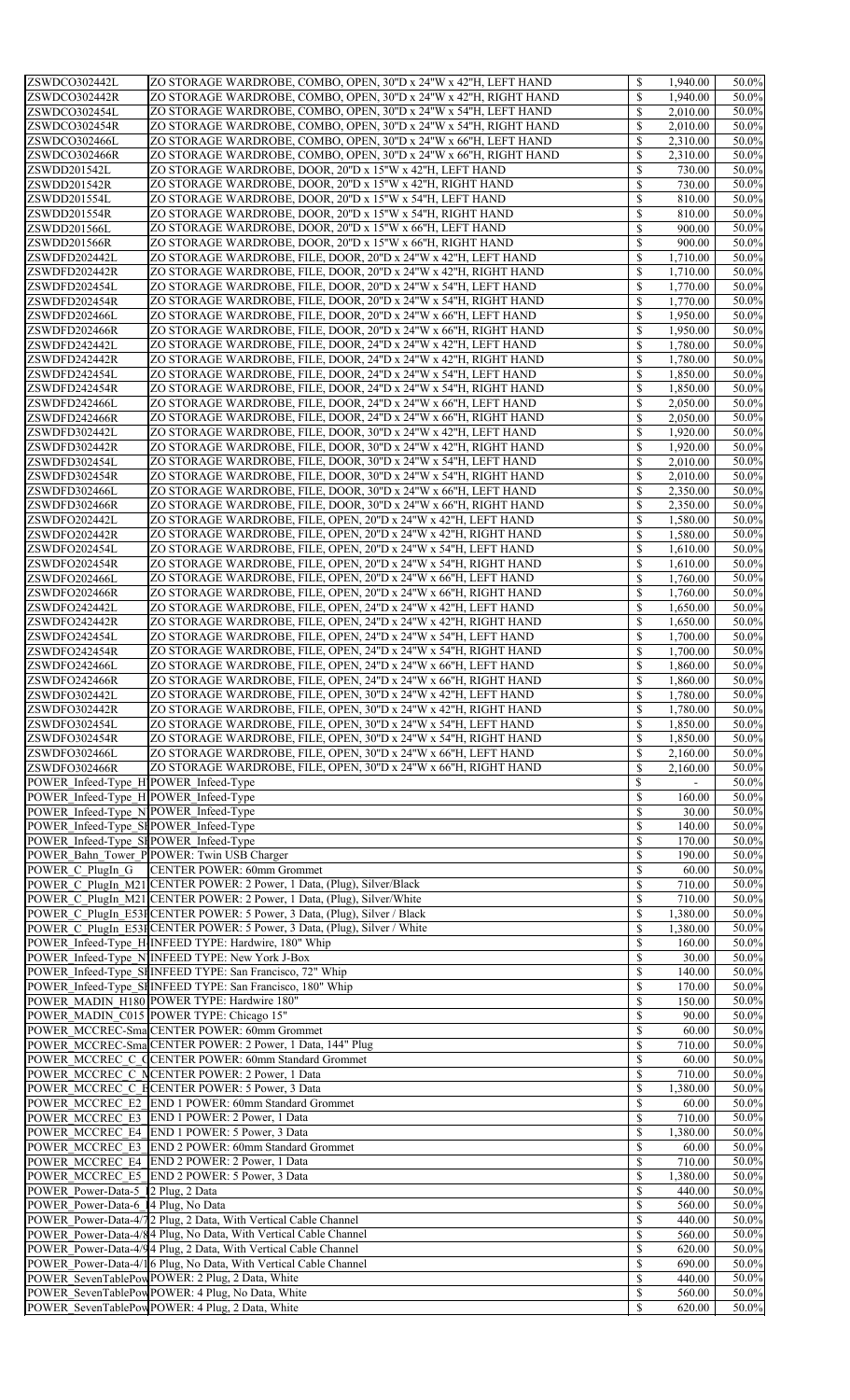|                                           | POWER SevenTablePowPOWER: 6 Plug, No Data, White                                 | $\mathbb{S}$              | 690.00   | 50.0% |
|-------------------------------------------|----------------------------------------------------------------------------------|---------------------------|----------|-------|
| <b>BASE</b> Tia TZ                        | Tia Power                                                                        | \$                        | 1,575.00 | 50.0% |
| <b>CONFERENCEBASE TTia Power</b>          |                                                                                  | \$                        | 2,625.00 | 50.0% |
|                                           | POWER Tia Center C-WCENTER: IN-SURFACE FULL, 3 POWER + DUAL USB + 1HDMI + 1CAT6E | \$                        | 1,140.00 | 50.0% |
|                                           |                                                                                  |                           |          |       |
|                                           | POWER Tia End 1 C-WCENTER: IN-SURFACE BASIC, 4-OUTLET PLUG STRIP                 | \$                        | 830.00   | 50.0% |
|                                           | POWER Tia End 2 C-WCENTER: IN-SURFACE OPEN                                       | \$                        | 830.00   | 50.0% |
|                                           | POWER Tia Desk 30RH PERSONAL POWER DOCK, 2-POWER + DUAL USB                      | \$                        | 620.00   | 50.0% |
| BASE-STYLE SevenBas WELLNESS SWITCH       |                                                                                  | \$                        | 132.00   | 50.0% |
| BASE-STYLE SevenBasMEMORY SWITCH          |                                                                                  | \$                        | 132.00   | 50.0% |
| BASE-STYLE SevenDu WELLNESS SWITCH        |                                                                                  | \$                        | 240.00   | 50.0% |
| BASE-STYLE SevenDu MEMORY SWITCH          |                                                                                  | \$                        | 240.00   | 50.0% |
| BRACKET 18586 Y                           | With Fixing Bracket                                                              | \$                        | 10.00    | 50.0% |
| Cutout MM B G                             | <b>ONE MIRO GROMMET</b>                                                          | \$                        | 50.00    | 50.0% |
| INFEED BN-4Circuit H HARDWIRE 72"         |                                                                                  | \$                        | 150.00   | 50.0% |
| <b>INFEED BN-4Circuit H HARDWIRE 144"</b> |                                                                                  | \$                        | 210.00   | 50.0% |
|                                           |                                                                                  |                           |          |       |
| INFEED BN-4Circuit SISAN FRANSISCO 72"    |                                                                                  | \$                        | 270.00   | 50.0% |
| INFEED BN-4Circuit SISAN FRANSISCO 144"   |                                                                                  | \$                        | 420.00   | 50.0% |
| <b>INFEED BN-4Circuit NNEW YORK 18"</b>   |                                                                                  | \$                        | 410.00   | 50.0% |
| INFEED BN-Single SGISINGLE CIRCUIT 73"    |                                                                                  | \$                        | 180.00   | 50.0% |
| <b>MPECU</b>                              | Mercury Pro Environment Control Package                                          | \$                        | 2,575.00 | 50.0% |
| WAFMA1227                                 | FOLDING MODESTY, ACRYLIC, 12"H x 27"W                                            | \$                        | 250.00   | 50.0% |
| WAFMA1233                                 | FOLDING MODESTY, ACRYLIC, 12"H x 33"W                                            | \$                        | 260.00   | 50.0% |
| WAFMA1239                                 | FOLDING MODESTY, ACRYLIC, 12"H x 39"W                                            | \$                        | 280.00   | 50.0% |
| WAFMA1245                                 | FOLDING MODESTY, ACRYLIC, 12"H x 45"W                                            | \$                        | 290.00   | 50.0% |
|                                           |                                                                                  |                           |          |       |
| WAFMA1251                                 | FOLDING MODESTY, ACRYLIC, 12"H x 51"W                                            | \$                        | 310.00   | 50.0% |
| WAFMA1257                                 | FOLDING MODESTY, ACRYLIC, 12"H x 57"W                                            | \$                        | 330.00   | 50.0% |
| WAFMA1263                                 | FOLDING MODESTY, ACRYLIC, 12"H x 63"W                                            | \$                        | 390.00   | 50.0% |
| WAFMA1269                                 | FOLDING MODESTY, ACRYLIC, 12"H x 69"W                                            | \$                        | 400.00   | 50.0% |
| WAFMA1275                                 | FOLDING MODESTY, ACRYLIC, 12"H x 75"W                                            | \$                        | 420.00   | 50.0% |
| WAFMA1281                                 | FOLDING MODESTY, ACRYLIC, 12"H x 81"W                                            |                           | 450.00   | 50.0% |
| WAFMA1287                                 | FOLDING MODESTY, ACRYLIC, 12"H x 87"W                                            | \$                        | 470.00   | 50.0% |
| WAFMF1227                                 | FOLDING MODESTY, FABRIC, 12"H x 27"W                                             | \$                        | 370.00   | 50.0% |
| WAFMF1233                                 | FOLDING MODESTY, FABRIC, 12"H x 33"W                                             | \$                        | 370.00   | 50.0% |
| WAFMF1239                                 | FOLDING MODESTY, FABRIC, 12"H x 39"W                                             | \$                        | 380.00   | 50.0% |
| WAFMF1245                                 | FOLDING MODESTY, FABRIC, 12"H x 45"W                                             | \$                        | 390.00   | 50.0% |
|                                           |                                                                                  |                           |          |       |
| WAFMF1251                                 | FOLDING MODESTY, FABRIC, 12"H x 51"W                                             | \$                        | 400.00   | 50.0% |
| WAFMF1257                                 | FOLDING MODESTY, FABRIC, 12"H x 57"W                                             | \$                        | 400.00   | 50.0% |
| WAFMF1263                                 | FOLDING MODESTY, FABRIC, 12"H x 63"W                                             | \$                        | 560.00   | 50.0% |
| WAFMF1269                                 | FOLDING MODESTY, FABRIC, 12"H x 69"W                                             | \$                        | 570.00   | 50.0% |
| WAFMF1275                                 | FOLDING MODESTY, FABRIC, 12"H x 75"W                                             | \$                        | 570.00   | 50.0% |
| WAFMF1281                                 | FOLDING MODESTY, FABRIC, 12"H x 81"W                                             | \$                        | 590.00   | 50.0% |
| WAFMF1287                                 | FOLDING MODESTY, FABRIC, 12"H x 87"W                                             | \$                        | 600.00   | 50.0% |
| BDDSSA2323-AC                             | BAHN DESK SIDE SCREEN, ACRYLIC, 23"H X 23" W, 19"H ABOVE WORKSURFACE             | \$                        | 400.00   | 50.0% |
| BDDSSA2323-AF                             |                                                                                  |                           |          | 50.0% |
|                                           | BAHN DESK SIDE SCREEN, ACRYLIC, 23"H X 23" W, 19"H ABOVE WORKSURFACE             | \$                        | 500.00   |       |
| BDDSSA2326-AC                             | BAHN DESK SIDE SCREEN, ACRYLIC, 23"H X 26" W, 19"H ABOVE WORKSURFACE             | \$                        | 400.00   | 50.0% |
| BDDSSA2326-AF                             | BAHN DESK SIDE SCREEN, ACRYLIC, 23"H X 26" W, 19"H ABOVE WORKSURFACE             | \$                        | 500.00   | 50.0% |
| BDDSSA2329-AC                             | BAHN DESK SIDE SCREEN, ACRYLIC, 23"H X 29" W, 19"H ABOVE WORKSURFACE             | \$                        | 400.00   | 50.0% |
| BDDSSA2329-AF                             | BAHN DESK SIDE SCREEN, ACRYLIC, 23"H X 29" W, 19"H ABOVE WORKSURFACE             | \$                        | 500.00   | 50.0% |
| BDDSSA2923-AC                             | BAHN DESK SIDE SCREEN, ACRYLIC, 29"H X 23" W, 25"H ABOVE WORKSURFACE             | \$                        | 400.00   | 50.0% |
| BDDSSA2923-AF                             | BAHN DESK SIDE SCREEN, ACRYLIC, 29"H X 23" W, 25"H ABOVE WORKSURFACE             | \$                        | 500.00   | 50.0% |
| BDDSSA2926-AC                             | BAHN DESK SIDE SCREEN, ACRYLIC, 29"H X 26" W, 25"H ABOVE WORKSURFACE             | \$                        | 440.00   | 50.0% |
| BDDSSA2926-AF                             | BAHN DESK SIDE SCREEN, ACRYLIC, 29"H X 26" W, 25"H ABOVE WORKSURFACE             | \$                        | 550.00   | 50.0% |
|                                           |                                                                                  |                           |          |       |
| BDDSSA2929-AC                             | BAHN DESK SIDE SCREEN, ACRYLIC, 29"H X 29" W, 25"H ABOVE WORKSURFACE             | \$                        | 440.00   | 50.0% |
| BDDSSA2929-AF                             | BAHN DESK SIDE SCREEN, ACRYLIC, 29"H X 29" W, 25"H ABOVE WORKSURFACE             | \$                        | 550.00   | 50.0% |
| BDST2347-AC                               | BAHN DESK SCREEN, ACRYLIC, 23"H X 47" W, 19"H ABOVE WORKSURFACE                  | \$                        | 600.00   | 50.0% |
| <b>BDST2347-AF</b>                        | BAHN DESK SCREEN, ACRYLIC, 23"H X 47" W, 19"H ABOVE WORKSURFACE                  | \$                        | 750.00   | 50.0% |
| BDST2353-AC                               | BAHN DESK SCREEN, ACRYLIC, 23"H X 53" W, 19"H ABOVE WORKSURFACE                  | \$                        | 600.00   | 50.0% |
| BDST2353-AF                               | BAHN DESK SCREEN, ACRYLIC, 23"H X 53" W, 19"H ABOVE WORKSURFACE                  | \$                        | 750.00   | 50.0% |
| <b>BDST2359-AC</b>                        | BAHN DESK SCREEN, ACRYLIC, 23"H X 59" W, 19"H ABOVE WORKSURFACE                  | \$                        | 600.00   | 50.0% |
| BDST2359-AF                               | BAHN DESK SCREEN, ACRYLIC, 23"H X 59" W, 19"H ABOVE WORKSURFACE                  |                           | 750.00   | 50.0% |
| BDST2365-AC                               |                                                                                  | $\mathbb{S}$              |          | 50.0% |
|                                           | BAHN DESK SCREEN, ACRYLIC, 23"H X 65" W, 19"H ABOVE WORKSURFACE                  |                           | 900.00   |       |
| <b>BDST2365-AF</b>                        | BAHN DESK SCREEN, ACRYLIC, 23"H X 65" W, 19"H ABOVE WORKSURFACE                  | \$                        | 1,125.00 | 50.0% |
| BDST2371-AC                               | BAHN DESK SCREEN, ACRYLIC, 23"H X 71" W, 19"H ABOVE WORKSURFACE                  | \$                        | 900.00   | 50.0% |
| BDST2371-AF                               | BAHN DESK SCREEN, ACRYLIC, 23"H X 71" W, 19"H ABOVE WORKSURFACE                  | \$                        | 1,125.00 | 50.0% |
| BDST2377-AC                               | BAHN DESK SCREEN, ACRYLIC, 23"H X 77" W, 19"H ABOVE WORKSURFACE                  | \$                        | 900.00   | 50.0% |
| BDST2377-AF                               | BAHN DESK SCREEN, ACRYLIC, 23"H X 77" W, 19"H ABOVE WORKSURFACE                  | \$                        | 1,125.00 | 50.0% |
| BDST2383-AC                               | BAHN DESK SCREEN, ACRYLIC, 23"H X 83" W, 19"H ABOVE WORKSURFACE                  | \$                        | 900.00   | 50.0% |
| BDST2383-AF                               | BAHN DESK SCREEN, ACRYLIC, 23"H X 83" W, 19"H ABOVE WORKSURFACE                  | $\mathbb{S}$              | 1,125.00 | 50.0% |
| <b>BDST2947-AC</b>                        | BAHN DESK SCREEN, ACRYLIC, 29"H X 47" W, 25"H ABOVE WORKSURFACE                  | \$                        | 600.00   | 50.0% |
| <b>BDST2947-AF</b>                        | BAHN DESK SCREEN, ACRYLIC, 29"H X 47" W, 25"H ABOVE WORKSURFACE                  | \$                        | 750.00   | 50.0% |
| <b>BDST2953-AC</b>                        | BAHN DESK SCREEN, ACRYLIC, 29"H X 53" W, 25"H ABOVE WORKSURFACE                  | \$                        | 700.00   | 50.0% |
| BDST2953-AF                               | BAHN DESK SCREEN, ACRYLIC, 29"H X 53" W, 25"H ABOVE WORKSURFACE                  | \$                        | 875.00   | 50.0% |
| <b>BDST2959-AC</b>                        |                                                                                  | \$                        | 700.00   | 50.0% |
|                                           | BAHN DESK SCREEN, ACRYLIC, 29"H X 59" W, 25"H ABOVE WORKSURFACE                  |                           |          |       |
| <b>BDST2959-AF</b>                        | BAHN DESK SCREEN, ACRYLIC, 29"H X 59" W, 25"H ABOVE WORKSURFACE                  | \$                        | 875.00   | 50.0% |
| <b>BDST2965-AC</b>                        | BAHN DESK SCREEN, ACRYLIC, 29"H X 65" W, 25"H ABOVE WORKSURFACE                  | \$                        | 900.00   | 50.0% |
| <b>BDST2965-AF</b>                        | BAHN DESK SCREEN, ACRYLIC, 29"H X 65" W, 25"H ABOVE WORKSURFACE                  | \$                        | 1,125.00 | 50.0% |
| <b>BDST2971-AC</b>                        | BAHN DESK SCREEN, ACRYLIC, 29"H X 71" W, 25"H ABOVE WORKSURFACE                  | \$                        | 900.00   | 50.0% |
| <b>BDST2971-AF</b>                        | BAHN DESK SCREEN, ACRYLIC, 29"H X 71" W, 25"H ABOVE WORKSURFACE                  | \$                        | 1,125.00 | 50.0% |
| BDST2977-AC                               | BAHN DESK SCREEN, ACRYLIC, 29"H X 77" W, 25"H ABOVE WORKSURFACE                  | \$                        | 900.00   | 50.0% |
| BDST2977-AF                               | BAHN DESK SCREEN, ACRYLIC, 29"H X 77" W, 25"H ABOVE WORKSURFACE                  | $\mathbb{S}$              | 1,125.00 | 50.0% |
| <b>BDST2983-AC</b>                        | BAHN DESK SCREEN, ACRYLIC, 29"H X 83" W, 25"H ABOVE WORKSURFACE                  | \$                        | 900.00   | 50.0% |
| <b>BDST2983-AF</b>                        | BAHN DESK SCREEN, ACRYLIC, 29"H X 83" W, 25"H ABOVE WORKSURFACE                  | \$                        | 1,125.00 | 50.0% |
| AM2AV1814                                 | TIA TEAM MEETING TABLE, MONITOR MOUNT                                            | \$                        | 930.00   | 50.0% |
| HGTDSCR2036F                              |                                                                                  |                           |          |       |
|                                           | MERCURY TEAM DESK SPINE SCREEN, FABRIC, 20"W x 36"H,                             | \$                        | 700.00   | 50.0% |
| HGTDSCR2042F                              | MERCURY TEAM DESK SPINE SCREEN, FABRIC, 20"W x 42"H,                             | $\boldsymbol{\mathsf{S}}$ | 750.00   | 50.0% |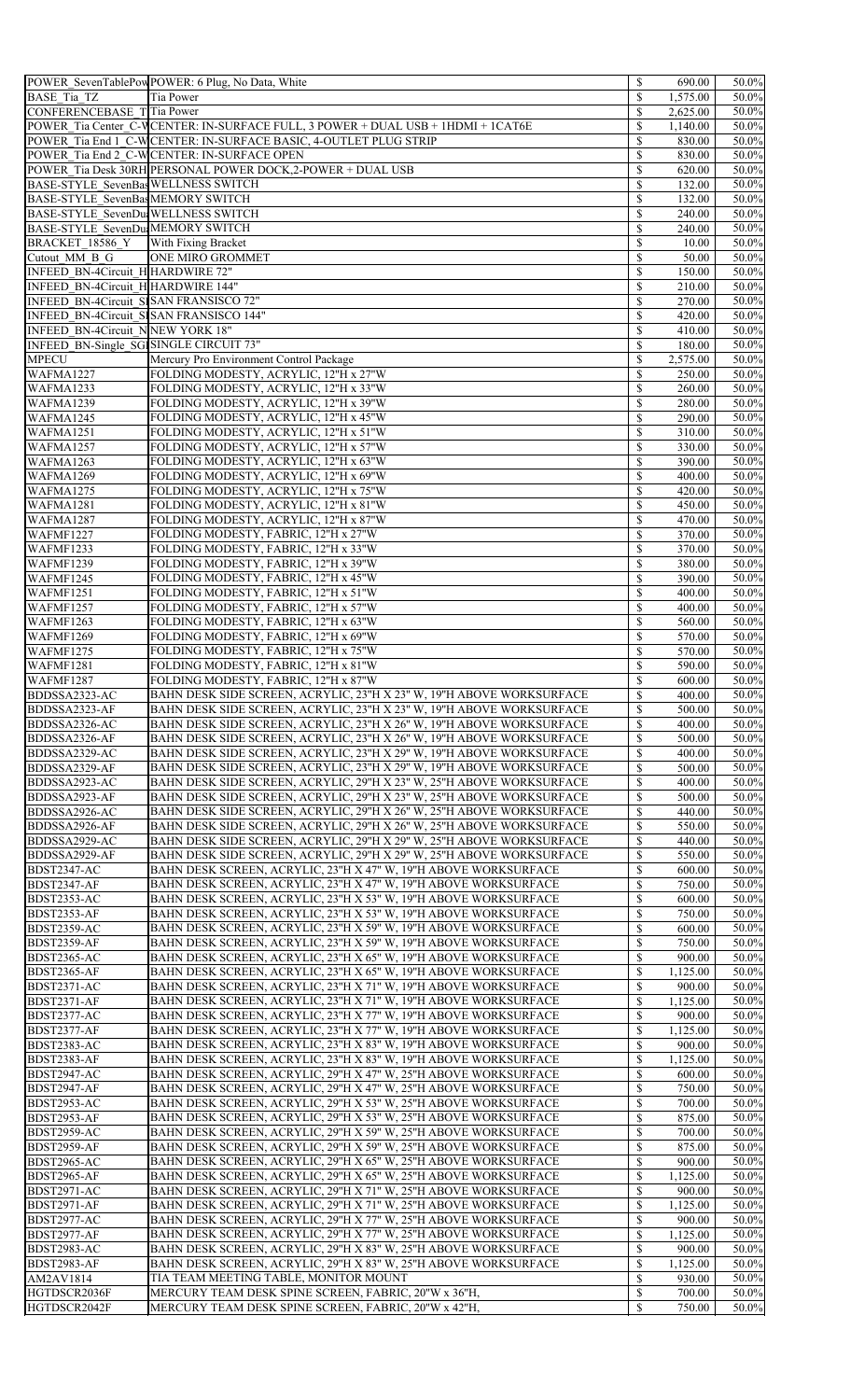| HGTDSCR2048F<br>HGTDSCR2054F   | MERCURY TEAM DESK SPINE SCREEN, FABRIC, 20"W x 48"H,<br>MERCURY TEAM DESK SPINE SCREEN, FABRIC, 20"W x 54"H,                    | \$<br>$\mathbb{S}$        | 800.00<br>800.00   | 50.0%<br>50.0% |
|--------------------------------|---------------------------------------------------------------------------------------------------------------------------------|---------------------------|--------------------|----------------|
| HGTDSCR2054FAC                 | MERCURY TEAM DESK SPINE SCREEN, FABRIC AND CLEAR ACRYLIC, 20"W x 54"H,                                                          | $\mathbb{S}$              | 1,050.00           | 50.0%          |
| HGTDSCR2054FAS<br>HGTDSCR2060F | MERCURY TEAM DESK SPINE SCREEN, FABRIC AND TINTED ACRYLIC, 20"W x 54"H,<br>MERCURY TEAM DESK SPINE SCREEN, FABRIC, 20"W x 60"H, | \$<br>$\mathbb{S}$        | 1,100.00<br>850.00 | 50.0%<br>50.0% |
| HGTDSCR2060FAC                 | MERCURY TEAM DESK SPINE SCREEN, FABRIC AND CLEAR ACRYLIC, 20"W x 60"H,                                                          | $\boldsymbol{\mathsf{S}}$ | 1,100.00           | 50.0%          |
| HGTDSCR2060FAS                 | MERCURY TEAM DESK SPINE SCREEN, FABRIC AND TINTED ACRYLIC, 20"W x 60"H,                                                         | $\boldsymbol{\mathsf{S}}$ | 1,150.00           | 50.0%          |
| HGTDSCR3036F                   | MERCURY TEAM DESK SPINE SCREEN, FABRIC, 30"W x 36"H,                                                                            | $\mathbb{S}$              | 750.00             | 50.0%          |
| HGTDSCR3042F                   | MERCURY TEAM DESK SPINE SCREEN, FABRIC, 30"W x 42"H,                                                                            | $\boldsymbol{\mathsf{S}}$ | 800.00             | 50.0%          |
| HGTDSCR3048F                   | MERCURY TEAM DESK SPINE SCREEN, FABRIC, 30"W x 48"H,                                                                            | \$                        | 850.00             | 50.0%          |
| HGTDSCR3054F                   | MERCURY TEAM DESK SPINE SCREEN, FABRIC, 30"W x 54"H,                                                                            | $\boldsymbol{\mathsf{S}}$ | 850.00             | 50.0%          |
| HGTDSCR3054FAC                 | MERCURY TEAM DESK SPINE SCREEN, FABRIC AND CLEAR ACRYLIC, 30"W x 54"H,                                                          | $\boldsymbol{\mathsf{S}}$ | 1,150.00           | 50.0%          |
|                                |                                                                                                                                 |                           |                    |                |
| HGTDSCR3054FAS                 | MERCURY TEAM DESK SPINE SCREEN, FABRIC AND TINTED ACRYLIC, 30"W x 54"H,                                                         | $\mathbb{S}$              | 1,200.00           | 50.0%          |
| HGTDSCR3060F                   | MERCURY TEAM DESK SPINE SCREEN, FABRIC, 30"W x 60"H,                                                                            | $\mathcal{S}$             | 900.00             | 50.0%          |
|                                |                                                                                                                                 |                           |                    |                |
| HGTDSCR3060FAC                 | MERCURY TEAM DESK SPINE SCREEN, FABRIC AND CLEAR ACRYLIC, 30"W x 60"H,                                                          | $\mathbb{S}$              | 1,200.00           | 50.0%          |
| HGTDSCR3060FAS                 | MERCURY TEAM DESK SPINE SCREEN, FABRIC AND TINTED ACRYLIC, 30"W x 60"H,                                                         | \$                        | 1,250.00           | 50.0%          |
| HGTDSCR4236F                   | MERCURY TEAM DESK SPINE SCREEN, FABRIC, 42"W x 36"H,                                                                            | $\boldsymbol{\mathsf{S}}$ | 800.00             | 50.0%          |
| HGTDSCR4242F                   | MERCURY TEAM DESK SPINE SCREEN, FABRIC, 42"W x 42"H,                                                                            | \$                        | 850.00             | 50.0%          |
| HGTDSCR4248F                   | MERCURY TEAM DESK SPINE SCREEN, FABRIC, 42"W x 48"H,                                                                            | $\boldsymbol{\mathsf{S}}$ | 900.00             | 50.0%          |
| HGTDSCR4254F                   | MERCURY TEAM DESK SPINE SCREEN, FABRIC, 42"W x 54"H,                                                                            | $\mathbb{S}$              | 850.00             | 50.0%          |
|                                |                                                                                                                                 |                           |                    |                |
| HGTDSCR4254FAC                 | MERCURY TEAM DESK SPINE SCREEN, FABRIC AND CLEAR ACRYLIC, 42"W x 54"H,                                                          | $\mathbb{S}$              | 1,250.00           | 50.0%          |
| HGTDSCR4254FAS                 | MERCURY TEAM DESK SPINE SCREEN, FABRIC AND TINTED ACRYLIC, 42"W x 54"H,                                                         | $\mathbb{S}$              | 1,300.00           | 50.0%          |
| HGTDSCR4260F                   | MERCURY TEAM DESK SPINE SCREEN, FABRIC, 42"W x 60"H,                                                                            | $\mathbb{S}$              | 1,000.00           | 50.0%          |
| HGTDSCR4260FAC                 | MERCURY TEAM DESK SPINE SCREEN, FABRIC AND CLEAR ACRYLIC, 42"W x 60"H,                                                          | $\boldsymbol{\mathsf{S}}$ | 1,300.00           | 50.0%          |
| HGTDSCR4260FAS                 |                                                                                                                                 |                           |                    |                |
|                                | MERCURY TEAM DESK SPINE SCREEN, FABRIC AND TINTED ACRYLIC, 42"W x 60"H,                                                         | $\boldsymbol{\mathsf{S}}$ | 1,350.00           | 50.0%          |
| HGTDSCR5036F                   | MERCURY TEAM DESK SPINE SCREEN, FABRIC, 50"W x 36"H,                                                                            | $\mathbb{S}$              | 850.00             | 50.0%          |
| HGTDSCR5042F                   | MERCURY TEAM DESK SPINE SCREEN, FABRIC, 50"W x 42"H,                                                                            | $\boldsymbol{\mathsf{S}}$ | 900.00             | 50.0%          |
| HGTDSCR5048F                   | MERCURY TEAM DESK SPINE SCREEN, FABRIC, 50"W x 48"H,                                                                            | \$                        | 950.00             | 50.0%          |
| HGTDSCR5054F                   | MERCURY TEAM DESK SPINE SCREEN, FABRIC, 50"W x 54"H,                                                                            | $\mathbb{S}$              | 1,000.00           | 50.0%          |
| HGTDSCR5054FAC                 | MERCURY TEAM DESK SPINE SCREEN, FABRIC AND CLEAR ACRYLIC, 50"W x 54"H,                                                          | $\boldsymbol{\mathsf{S}}$ | 1,300.00           | 50.0%          |
| HGTDSCR5054FAS                 | MERCURY TEAM DESK SPINE SCREEN, FABRIC AND TINTED ACRYLIC, 50"W x 54"H,                                                         | $\boldsymbol{\mathsf{S}}$ | 1,350.00           | 50.0%          |
| HGTDSCR5060F                   | MERCURY TEAM DESK SPINE SCREEN, FABRIC, 50"W x 60"H,                                                                            | $\mathbb{S}$              | 1,050.00           | 50.0%          |
|                                |                                                                                                                                 |                           |                    |                |
| HGTDSCR5060FAC                 | MERCURY TEAM DESK SPINE SCREEN, FABRIC AND CLEAR ACRYLIC, 50"W x 60"H,                                                          | $\mathbb{S}$              | 1,350.00           | 50.0%          |
| HGTDSCR5060FAS                 | MERCURY TEAM DESK SPINE SCREEN, FABRIC AND TINTED ACRYLIC, 50"W x 60"H,                                                         | \$                        | 1,400.00           | 50.0%          |
| HGTDSRF392029                  | MERCURY TEAM DESK SURFACE, RECTANGLE 39"D x 20"W x 29.5"H                                                                       | $\boldsymbol{\mathsf{S}}$ | 600.00             | 50.0%          |
| HGTDSRF392031                  | MERCURY TEAM DESK SURFACE, RECTANGLE 39"D x 20"W x 31.5"H                                                                       | \$                        | 600.00             | 50.0%          |
| HGTDSRF393029                  | MERCURY TEAM DESK SURFACE, RECTANGLE 39"D x 30"W x 29.5"H                                                                       | \$                        | 800.00             | 50.0%          |
|                                |                                                                                                                                 |                           |                    |                |
| HGTDSRF393031                  | MERCURY TEAM DESK SURFACE, RECTANGLE 39"D x 30"W x 31.5"H                                                                       | $\mathbb{S}$              | 800.00             | 50.0%          |
| HGTDSRF394229                  | MERCURY TEAM DESK SURFACE, RECTANGLE 39"D x 42"W x 29.5"H                                                                       | \$                        | 900.00             | 50.0%          |
| HGTDSRF394231                  | MERCURY TEAM DESK SURFACE, RECTANGLE 39"D x 42"W x 31.5"H                                                                       | $\mathbb{S}$              | 900.00             | 50.0%          |
| HGTDSRF395029                  | MERCURY TEAM DESK SURFACE, RECTANGLE 39"D x 50"W x 29.5"H                                                                       | \$                        | 1,000.00           | 50.0%          |
| HGTDSRF395031                  | MERCURY TEAM DESK SURFACE, RECTANGLE 39"D x 50"W x 31.5"H                                                                       | $\mathbb{S}$              | 1,000.00           | 50.0%          |
| HGTDSRF512029                  | MERCURY TEAM DESK SURFACE, BULLET 51"D x 20"W x 29.5"H, ROUNDED CORNERS                                                         | $\mathbb{S}$              | 750.00             | 50.0%          |
| HGTDSRF512031                  | MERCURY TEAM DESK SURFACE, BULLET 51"D x 20"W x 31.5"H, ROUNDED CORNERS                                                         | $\mathbb{S}$              | 750.00             | 50.0%          |
| HGTDSRF513029                  | MERCURY TEAM DESK SURFACE, BULLET 51"D x 30"W x 29.5"H, ROUNDED CORNERS                                                         | $\mathbb{S}$              | 800.00             | 50.0%          |
| HGTDSRF513031                  | MERCURY TEAM DESK SURFACE, BULLET 51"D x 30"W x 31.5"H, ROUNDED CORNERS                                                         | $\mathbb{S}$              | 800.00             | 50.0%          |
| HGTDSRF514229                  | MERCURY TEAM DESK SURFACE, BULLET 51"D x 42"W x 29.5"H, ROUNDED CORNERS                                                         | $\mathbb{S}$              | 900.00             | 50.0%          |
| HGTDSRF514231                  | MERCURY TEAM DESK SURFACE, BULLET 51"D x 42"W x 31.5"H, ROUNDED CORNERS                                                         | \$                        | 900.00             | 50.0%          |
| HGTDSRF515029                  | MERCURY TEAM DESK SURFACE, BULLET 51"D x 50"W x 29.5"H, ROUNDED CORNERS                                                         | $\mathbb{S}$              | 1,000.00           | 50.0%          |
| HGTDSRF515031                  | MERCURY TEAM DESK SURFACE, BULLET 51"D x 50"W x 31.5"H, ROUNDED CORNERS                                                         | $\mathbb{S}$              | 1,000.00           | 50.0%          |
| HGTDSRF603029                  | MERCURY TEAM DESK SURFACE, BULLET 60"D x 30"W x 29.5"H, ROUNDED CORNERS                                                         | $\mathbb{S}$              | 1,100.00           | 50.0%          |
| HGTDSRF603031                  | MERCURY TEAM DESK SURFACE, BULLET 60"D x 30"W x 31.5"H, ROUNDED CORNERS                                                         | $\mathbb{S}$              | 1,100.00           | 50.0%          |
| HGTDSRF604229                  | MERCURY TEAM DESK SURFACE, BULLET 60"D x 42"W x 29.5"H, ROUNDED CORNERS                                                         | $\mathbb{S}$              | 1,150.00           | 50.0%          |
| HGTDSRF604231                  | MERCURY TEAM DESK SURFACE, BULLET 60"D x 42"W x 31.5"H, ROUNDED CORNERS                                                         | $\mathbb{S}$              | 1,150.00           | 50.0%          |
| HGTDSRF605029                  | MERCURY TEAM DESK SURFACE, BULLET 60"D x 50"W x 29.5"H, ROUNDED CORNERS                                                         | $\mathbb{S}$              | 1,200.00           | 50.0%          |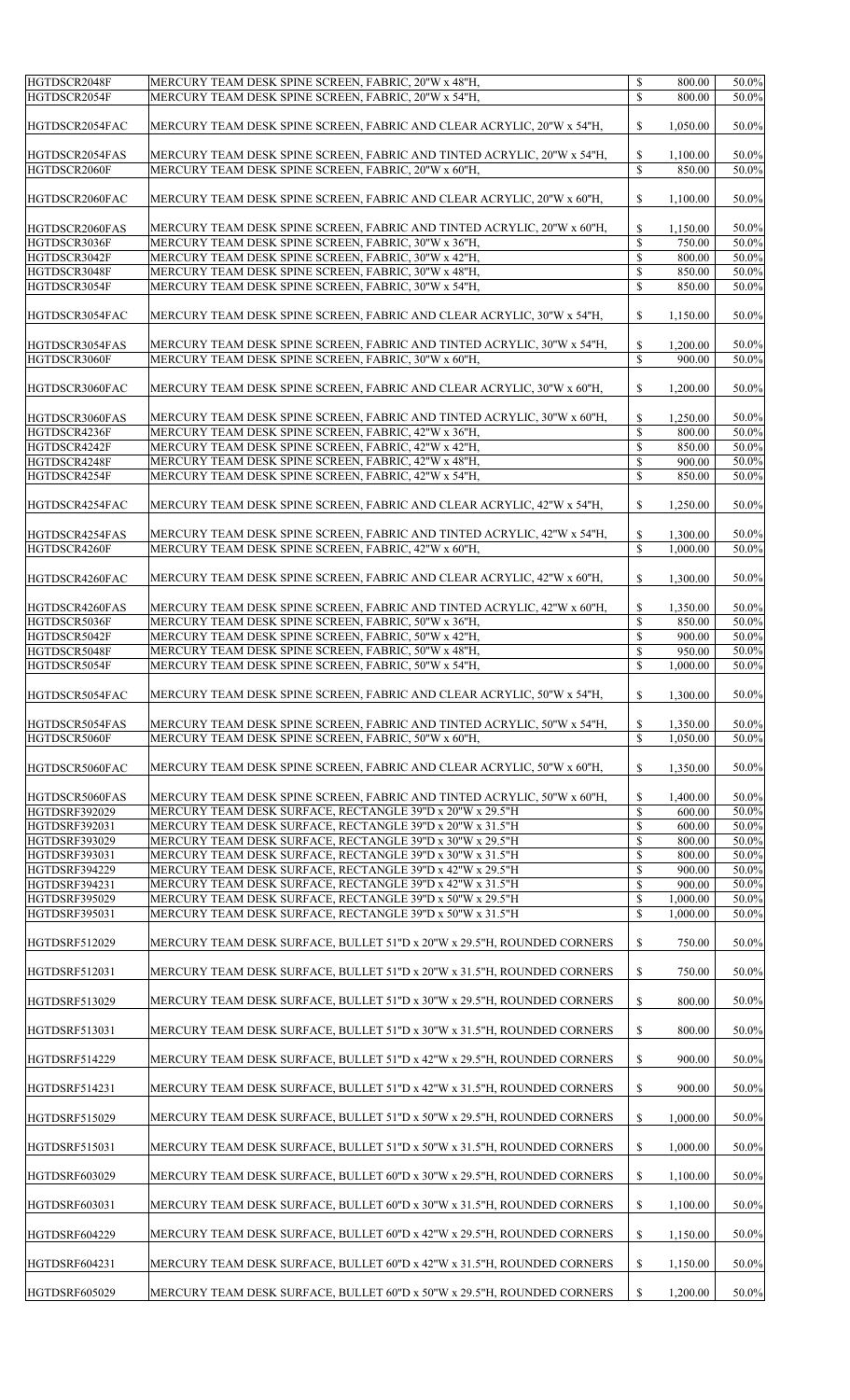| HGTDSRF605031                  | MERCURY TEAM DESK SURFACE, BULLET 60"D x 50"W x 31.5"H, ROUNDED CORNERS                                                                        | $\mathbb{S}$              | 1,200.00 | 50.0%          |
|--------------------------------|------------------------------------------------------------------------------------------------------------------------------------------------|---------------------------|----------|----------------|
| HGTDSRF723029                  | MERCURY TEAM DESK SURFACE, BULLET 72"D x 30"W x 29.5"H, ROUNDED CORNERS                                                                        | $\mathbb{S}$              | 1,200.00 | 50.0%          |
| HGTDSRF723031                  | MERCURY TEAM DESK SURFACE, BULLET 72"D x 30"W x 31.5"H, ROUNDED CORNERS                                                                        | $\mathbb{S}$              | 1,200.00 | 50.0%          |
| HGTDSRF724229                  | MERCURY TEAM DESK SURFACE, BULLET 72"D x 42"W x 29.5"H, ROUNDED CORNERS                                                                        | $\mathbb{S}$              | 1,200.00 | 50.0%          |
| HGTDSRF724231                  | MERCURY TEAM DESK SURFACE, BULLET 72"D x 42"W x 31.5"H, ROUNDED CORNERS                                                                        | $\boldsymbol{\mathsf{S}}$ | 1,200.00 | 50.0%          |
| HGTDSRF725029                  | MERCURY TEAM DESK SURFACE, BULLET 72"D x 50"W x 29.5"H, ROUNDED CORNERS                                                                        | $\mathbb{S}$              | 1,200.00 | 50.0%          |
| HGTDSRF725031                  | MERCURY TEAM DESK SURFACE, BULLET 72"D x 50"W x 31.5"H, ROUNDED CORNERS                                                                        | $\mathbb{S}$              | 1,200.00 | 50.0%          |
| HGTDSRF843029                  | MERCURY TEAM DESK SURFACE, BULLET 84"D x 30"W x 29.5"H, ROUNDED CORNERS                                                                        | $\mathbb{S}$              | 1,750.00 | 50.0%          |
| HGTDSRF843031                  | MERCURY TEAM DESK SURFACE, BULLET 84"D x 30"W x 31.5"H, ROUNDED CORNERS                                                                        | $\mathbb{S}$              | 1,750.00 | 50.0%          |
| HGTDSRF844229                  | MERCURY TEAM DESK SURFACE, BULLET 84"D x 42"W x 29.5"H, ROUNDED CORNERS                                                                        | $\mathbb{S}$              | 1,750.00 | 50.0%          |
| HGTDSRF844231                  | MERCURY TEAM DESK SURFACE, BULLET 84"D x 42"W x 31.5"H, ROUNDED CORNERS                                                                        | $\mathbb{S}$              | 1,750.00 | 50.0%          |
| HGTDSRF845029                  |                                                                                                                                                |                           |          |                |
|                                | MERCURY TEAM DESK SURFACE, BULLET 84"D x 50"W x 29.5"H, ROUNDED CORNERS                                                                        | $\mathbb{S}$              | 1,750.00 | 50.0%          |
| HGTDSRF845031                  | MERCURY TEAM DESK SURFACE, BULLET 84"D x 50"W x 31.5"H, ROUNDED CORNERS<br>MERCURY TEAM DESK STORAGE BASE, BASE, FOR A 20"W CABLE BRIDGE, WITH | $\mathbb{S}$              | 1,750.00 | 50.0%          |
| HGTDSTRBCT20-G                 | <b>GROMMET</b><br>MERCURY TEAM DESK STORAGE BASE, BASE, FOR A 20"W CABLE BRIDGE, NO                                                            | \$                        | 2,650.00 | 50.0%          |
| HGTDSTRBCT20-N                 | <b>GROMMET</b><br>MERCURY TEAM DESK STORAGE BASE, BASE, FOR A 30"W CABLE BRIDGE, WITH                                                          |                           | 2,600.00 | 50.0%          |
| HGTDSTRBCT30-G                 | <b>GROMMET</b><br>MERCURY TEAM DESK STORAGE BASE, BASE, FOR A 30"W CABLE BRIDGE, NO                                                            | $\mathbb{S}$              | 2,750.00 | 50.0%          |
| HGTDSTRBCT30-N                 | <b>GROMMET</b><br>MERCURY TEAM DESK STORAGE BASE, BASE, FOR A 42"W CABLE BRIDGE, WITH                                                          | $\mathbb{S}$              | 2,700.00 | 50.0%          |
| HGTDSTRBCT42-G                 | <b>GROMMET</b><br>MERCURY TEAM DESK STORAGE BASE, BASE, FOR A 42"W CABLE BRIDGE, NO                                                            | $\mathbb{S}$              | 2,850.00 | 50.0%          |
| HGTDSTRBCT42-N                 | <b>GROMMET</b><br>MERCURY TEAM DESK STORAGE BASE, BASE, FOR A 50"W CABLE BRIDGE, WITH                                                          | $\mathbb{S}$              | 2,800.00 | 50.0%          |
| HGTDSTRBCT50-G                 | <b>GROMMET</b>                                                                                                                                 | $\mathbb{S}$              | 2,900.00 | 50.0%          |
| HGTDSTRBCT50-N                 | MERCURY TEAM DESK STORAGE BASE, BASE, FOR A 50"W CABLE BRIDGE, NO<br><b>GROMMET</b>                                                            | \$                        | 2,850.00 | 50.0%          |
| HGTDSTRBD20-G                  | MERCURY TEAM DESK STORAGE BASE, BASE, FOR A 20"W CLOSED STORAGE UNIT,<br><b>WITH GROMMET</b>                                                   | $\mathbb{S}$              | 3,350.00 | 50.0%          |
| HGTDSTRBD20-N                  | MERCURY TEAM DESK STORAGE BASE, BASE, FOR A 20"W CLOSED STORAGE UNIT,<br><b>NO GROMMET</b>                                                     | \$                        | 3,300.00 | 50.0%          |
| HGTDSTRBDP30-G                 | MERCURY TEAM DESK STORAGE BASE, BASE, FOR A 30"W CLOSED STORAGE UNIT,<br><b>WITH GROMMET</b>                                                   | $\mathbb{S}$              | 3,550.00 | 50.0%          |
| HGTDSTRBDP30-N                 | MERCURY TEAM DESK STORAGE BASE, BASE, FOR A 30"W CLOSED STORAGE UNIT,<br><b>NO GROMMET</b>                                                     | $\mathbb{S}$              | 3,500.00 | 50.0%          |
| HGTDSTRBDP42-G                 | MERCURY TEAM DESK STORAGE BASE, BASE, FOR A 42"W CLOSED STORAGE UNIT,<br><b>WITH GROMMET</b>                                                   | $\mathbb{S}$              | 3,800.00 | 50.0%          |
| HGTDSTRBDP42-N                 | MERCURY TEAM DESK STORAGE BASE, BASE, FOR A 42"W CLOSED STORAGE UNIT,<br><b>NO GROMMET</b>                                                     | $\mathbb{S}$              | 3,750.00 | 50.0%          |
| HGTDSTRBDP50-G                 | MERCURY TEAM DESK STORAGE BASE, BASE, FOR A 50"W CLOSED STORAGE UNIT,<br><b>WITH GROMMET</b>                                                   | $\mathbb{S}$              | 3,950.00 | 50.0%          |
|                                | MERCURY TEAM DESK STORAGE BASE, BASE, FOR A 50"W CLOSED STORAGE UNIT,                                                                          |                           |          |                |
| HGTDSTRBDP50-N                 | <b>NO GROMMET</b><br>MERCURY TEAM DESK STORAGE BASE, BASE, FOR A 30"W BBL FILE UNIT, WITH                                                      | \$                        | 3,900.00 | 50.0%          |
| HGTDSTRBF30-G                  | <b>GROMMET</b><br>MERCURY TEAM DESK STORAGE BASE, BASE, FOR A 30"W BBL FILE UNIT, NO                                                           |                           | 4,150.00 | 50.0%          |
| HGTDSTRBF30-N                  | <b>GROMMET</b><br>MERCURY TEAM DESK STORAGE BASE, BASE, FOR A 42"W BBL FILE-CLOSED UNIT,                                                       | $\mathbb{S}$              | 4,100.00 | 50.0%          |
| HGTDSTRBFD42-G                 | <b>WITH GROMMET</b><br>MERCURY TEAM DESK STORAGE BASE, BASE, FOR A 42"W BBL FILE-CLOSED UNIT,                                                  | $\mathbb{S}$              | 4,600.00 | 50.0%          |
| HGTDSTRBFD42-N                 | <b>NO GROMMET</b><br>MERCURY TEAM DESK STORAGE BASE, BASE, FOR A 50"W BBL FILE-CLOSED UNIT,                                                    | $\mathbb{S}$              | 4,550.00 | 50.0%          |
| HGTDSTRBFD50-G                 | <b>WITH GROMMET</b><br>MERCURY TEAM DESK STORAGE BASE, BASE, FOR A 50"W BBL FILE-CLOSED UNIT,                                                  | $\mathbb{S}$              | 4,700.00 | 50.0%          |
| HGTDSTRBFD50-N                 | <b>NO GROMMET</b><br>MERCURY TEAM DESK STORAGE BASE, BASE, FOR A 42"W BBL FILE-OPEN UNIT, WITH                                                 | $\mathbb{S}$              | 4,650.00 | 50.0%          |
| HGTDSTRBFO42-G                 | <b>GROMMET</b>                                                                                                                                 | \$                        | 4,450.00 | 50.0%          |
| HGTDSTRBFO42-N                 | MERCURY TEAM DESK STORAGE BASE, BASE, FOR A 42"W BBL FILE-OPEN UNIT, NO<br><b>GROMMET</b>                                                      | $\mathbb{S}$              | 4,400.00 | 50.0%          |
| HGTDSTRBFO50-G                 | MERCURY TEAM DESK STORAGE BASE, BASE, FOR A 50"W BBL FILE-OPEN UNIT, WITH<br><b>GROMMET</b>                                                    | \$                        | 4,550.00 | 50.0%          |
| HGTDSTRBFO50-N                 | MERCURY TEAM DESK STORAGE BASE, BASE, FOR A 50"W BBL FILE-OPEN UNIT, NO<br><b>GROMMET</b>                                                      | $\mathbb{S}$              | 4,500.00 | 50.0%          |
|                                |                                                                                                                                                |                           |          |                |
|                                | MERCURY TEAM DESK STORAGE BASE, BASE, FOR A 20"W OPEN STORAGE UNIT.<br><b>WITH GROMMET</b>                                                     | \$                        | 3,150.00 |                |
| HGTDSTRBO20-G<br>HGTDSTRBO20-N | MERCURY TEAM DESK STORAGE BASE, BASE, FOR A 20"W OPEN STORAGE UNIT, NO<br><b>GROMMET</b>                                                       | \$                        | 3,100.00 | 50.0%<br>50.0% |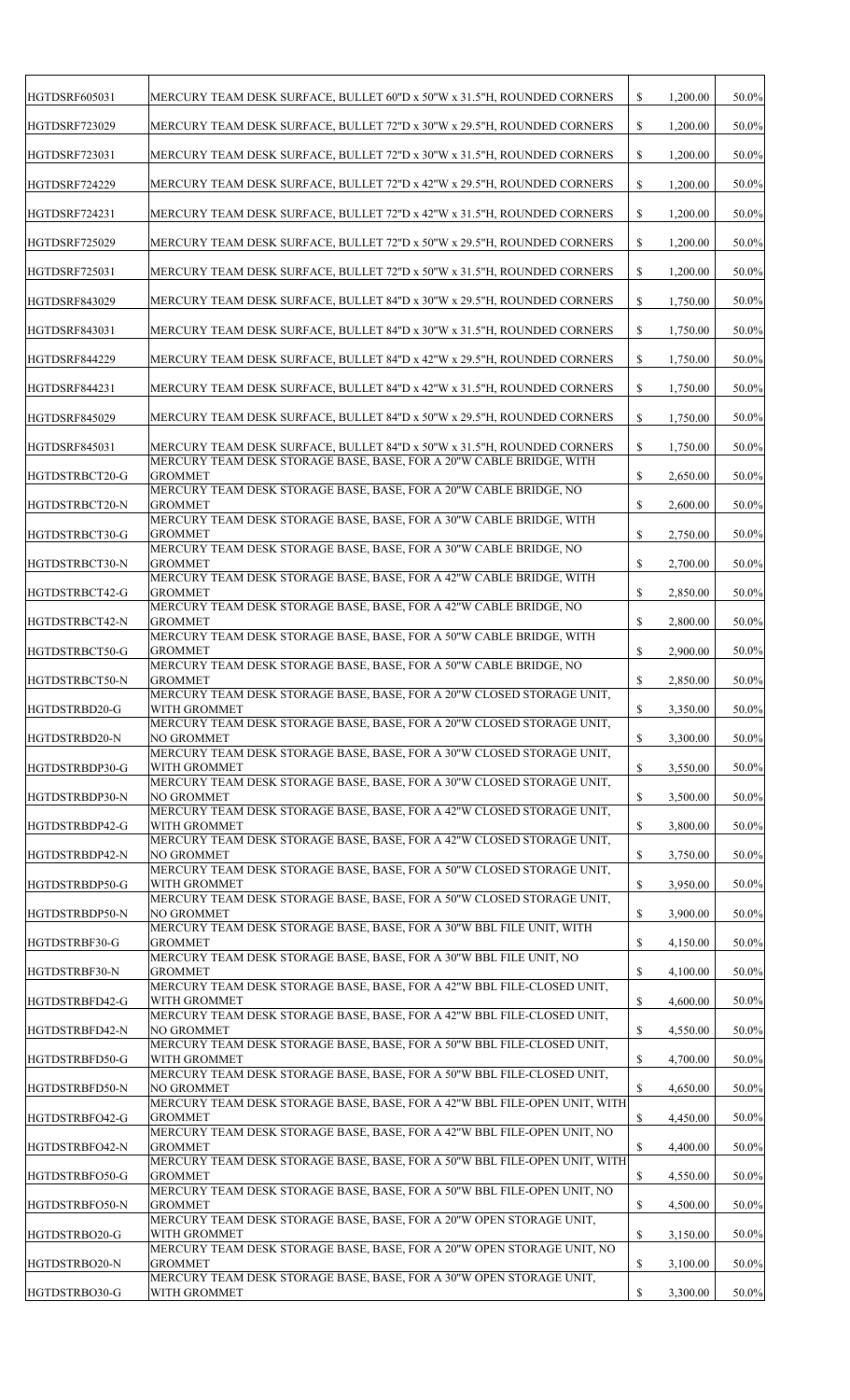|                                                  | MERCURY TEAM DESK STORAGE BASE, BASE, FOR A 30"W OPEN STORAGE UNIT, NO                                                                                              |              |          |       |
|--------------------------------------------------|---------------------------------------------------------------------------------------------------------------------------------------------------------------------|--------------|----------|-------|
| HGTDSTRBO30-N                                    | <b>GROMMET</b><br>MERCURY TEAM DESK STORAGE BASE, BASE, FOR A 42"W OPEN STORAGE UNIT,                                                                               | $\mathbb{S}$ | 3,250.00 | 50.0% |
| HGTDSTRBO42-G                                    | WITH GROMMET<br>MERCURY TEAM DESK STORAGE BASE, BASE, FOR A 42"W OPEN STORAGE UNIT, NO                                                                              | $\mathbb{S}$ | 3,600.00 | 50.0% |
| HGTDSTRBO42-N                                    | <b>GROMMET</b>                                                                                                                                                      | \$           | 3,550.00 | 50.0% |
| HGTDSTRBO50-G                                    | MERCURY TEAM DESK STORAGE BASE, BASE, FOR A 50"W OPEN STORAGE UNIT,<br>WITH GROMMET                                                                                 | $\mathbb{S}$ | 3,700.00 | 50.0% |
|                                                  | MERCURY TEAM DESK STORAGE BASE, BASE, FOR A 50"W OPEN STORAGE UNIT, NO                                                                                              |              |          |       |
| HGTDSTRBO50-N                                    | <b>GROMMET</b><br>MERCURY TEAM DESK STORAGE BASE, BASE, FOR A 20"W TECH STORAGE UNIT,                                                                               | $\mathbb{S}$ | 3,650.00 | 50.0% |
| HGTDSTRBT20-G                                    | WITH GROMMET<br>MERCURY TEAM DESK STORAGE BASE, BASE, FOR A 20"W TECH STORAGE UNIT, NO                                                                              | $\mathbb{S}$ | 3,900.00 | 50.0% |
| HGTDSTRBT20-N                                    | <b>GROMMET</b>                                                                                                                                                      | \$           | 3,850.00 | 50.0% |
| HGTDSTRBT30-G                                    | MERCURY TEAM DESK STORAGE BASE, BASE, FOR A 30"W TECH STORAGE UNIT,<br>WITH GROMMET                                                                                 | $\mathbb{S}$ | 4,050.00 | 50.0% |
|                                                  | MERCURY TEAM DESK STORAGE BASE, BASE, FOR A 30"W TECH STORAGE UNIT, NO                                                                                              |              |          |       |
| HGTDSTRBT30-N                                    | <b>GROMMET</b><br>MERCURY TEAM DESK STORAGE BASE, BASE, FOR A 42"W TECH STORAGE UNIT,                                                                               | $\mathbb{S}$ | 4,000.00 | 50.0% |
| HGTDSTRBT42-G                                    | WITH GROMMET                                                                                                                                                        | $\mathbb{S}$ | 4,950.00 | 50.0% |
| HGTDSTRBT42-N                                    | MERCURY TEAM DESK STORAGE BASE, BASE, FOR A 42"W TECH STORAGE UNIT, NO<br><b>GROMMET</b>                                                                            | $\mathbb{S}$ | 4,900.00 | 50.0% |
| HGTDSTRBT50-G                                    | MERCURY TEAM DESK STORAGE BASE, BASE, FOR A 50"W TECH STORAGE UNIT,<br>WITH GROMMET                                                                                 | $\mathbb{S}$ | 5,100.00 | 50.0% |
|                                                  | MERCURY TEAM DESK STORAGE BASE, BASE, FOR A 50"W TECH STORAGE UNIT, NO                                                                                              |              |          |       |
| HGTDSTRBT50-N                                    | <b>GROMMET</b><br>MERCURY TEAM DESK STORAGE BASE, BASE, FOR A 20"W TECH BRIDGE, WITH                                                                                | $\mathbb{S}$ | 5,050.00 | 50.0% |
| HGTDSTRBTT20-G                                   | <b>GROMMET</b>                                                                                                                                                      | $\mathbb{S}$ | 2,850.00 | 50.0% |
| HGTDSTRBTT20-N                                   | MERCURY TEAM DESK STORAGE BASE, BASE, FOR A 20"W TECH BRIDGE, NO<br><b>GROMMET</b>                                                                                  |              | 2,800.00 | 50.0% |
| HGTDSTRBTT30-G                                   | MERCURY TEAM DESK STORAGE BASE, BASE, FOR A 30"W TECH BRIDGE, WITH<br><b>GROMMET</b>                                                                                | $\mathbb{S}$ | 2,900.00 | 50.0% |
|                                                  | MERCURY TEAM DESK STORAGE BASE, BASE, FOR A 30"W TECH BRIDGE, NO                                                                                                    |              |          |       |
| HGTDSTRBTT30-N                                   | <b>GROMMET</b><br>MERCURY TEAM DESK STORAGE BASE, BASE, FOR A 42"W TECH BRIDGE, WITH                                                                                | $\mathbb{S}$ | 2,850.00 | 50.0% |
| HGTDSTRBTT42-G                                   | <b>GROMMET</b>                                                                                                                                                      | \$           | 2,950.00 | 50.0% |
| HGTDSTRBTT42-N                                   | MERCURY TEAM DESK STORAGE BASE, BASE, FOR A 42"W TECH BRIDGE, NO<br><b>GROMMET</b>                                                                                  | $\mathbb{S}$ | 2,900.00 | 50.0% |
|                                                  | MERCURY TEAM DESK STORAGE BASE, BASE, FOR A 50"W TECH BRIDGE, WITH                                                                                                  |              |          |       |
| HGTDSTRBTT50-G                                   | <b>GROMMET</b><br>MERCURY TEAM DESK STORAGE BASE, BASE, FOR A 50"W TECH BRIDGE, NO                                                                                  | $\mathbb{S}$ | 3,050.00 | 50.0% |
| HGTDSTRBTT50-N                                   | <b>GROMMET</b><br>MERCURY TEAM DESK STORAGE BASE, PRO, FOR A 20"W CABLE BRIDGE, WITH                                                                                | $\mathbb{S}$ | 3,000.00 | 50.0% |
| HGTDSTRPCT20-G                                   | <b>GROMMET</b>                                                                                                                                                      | $\mathbb{S}$ | 6,100.00 | 50.0% |
| HGTDSTRPCT20-N                                   | MERCURY TEAM DESK STORAGE BASE, PRO, FOR A 20"W CABLE BRIDGE, NO<br><b>GROMMET</b>                                                                                  | $\mathbb{S}$ | 6,050.00 | 50.0% |
|                                                  | MERCURY TEAM DESK STORAGE BASE, PRO, FOR A 30"W CABLE BRIDGE, WITH                                                                                                  |              |          |       |
| HGTDSTRPCT30-G                                   | <b>GROMMET</b><br>MERCURY TEAM DESK STORAGE BASE, PRO, FOR A 30"W CABLE BRIDGE, NO                                                                                  | $\mathbb{S}$ | 6,250.00 | 50.0% |
| HGTDSTRPCT30-N                                   | <b>GROMMET</b><br>MERCURY TEAM DESK STORAGE BASE, PRO, FOR A 42"W CABLE BRIDGE, WITH                                                                                | $\mathbb{S}$ | 6,200.00 | 50.0% |
| HGTDSTRPCT42-G                                   | <b>GROMMET</b>                                                                                                                                                      | $\mathbb{S}$ | 6,350.00 | 50.0% |
| HGTDSTRPCT42-N                                   | MERCURY TEAM DESK STORAGE BASE, PRO, FOR A 42"W CABLE BRIDGE, NO<br><b>GROMMET</b>                                                                                  | $\mathbb{S}$ | 6,300.00 | 50.0% |
|                                                  | MERCURY TEAM DESK STORAGE BASE, PRO, FOR A 50"W CABLE BRIDGE, WITH                                                                                                  |              |          |       |
| HGTDSTRPCT50-G                                   | <b>GROMMET</b><br>MERCURY TEAM DESK STORAGE BASE, PRO, FOR A 50"W CABLE BRIDGE, NO                                                                                  | $\mathbb{S}$ | 6,400.00 | 50.0% |
| HGTDSTRPCT50-N                                   | <b>GROMMET</b><br>MERCURY TEAM DESK STORAGE BASE, PRO, FOR A 20"W CLOSED STORAGE UNIT,                                                                              | $\mathbb{S}$ | 6,350.00 | 50.0% |
| HGTDSTRPD20-G                                    | WITH GROMMET                                                                                                                                                        | $\mathbb{S}$ | 6,950.00 | 50.0% |
| HGTDSTRPD20-N                                    | MERCURY TEAM DESK STORAGE BASE, PRO, FOR A 20"W CLOSED STORAGE UNIT, NO<br><b>GROMMET</b>                                                                           | $\mathbb{S}$ | 6,900.00 | 50.0% |
|                                                  | MERCURY TEAM DESK STORAGE BASE, PRO, FOR A 30"W CLOSED STORAGE UNIT,                                                                                                |              |          |       |
| HGTDSTRPDP30-G                                   | WITH GROMMET<br>MERCURY TEAM DESK STORAGE BASE, PRO, FOR A 30"W CLOSED STORAGE UNIT, NO                                                                             | $\mathbb{S}$ | 7,150.00 | 50.0% |
| HGTDSTRPDP30-N                                   | <b>GROMMET</b>                                                                                                                                                      | $\mathbb{S}$ | 7,100.00 | 50.0% |
| HGTDSTRPDP42-G                                   | MERCURY TEAM DESK STORAGE BASE, PRO, FOR A 42"W CLOSED STORAGE UNIT,<br>WITH GROMMET                                                                                | $\mathbb{S}$ | 7,400.00 | 50.0% |
| HGTDSTRPDP42-N                                   | MERCURY TEAM DESK STORAGE BASE, PRO, FOR A 42"W CLOSED STORAGE UNIT, NO<br><b>GROMMET</b>                                                                           | $\mathbb{S}$ | 7,350.00 | 50.0% |
|                                                  | MERCURY TEAM DESK STORAGE BASE, PRO, FOR A 50"W CLOSED STORAGE UNIT,                                                                                                |              |          |       |
| HGTDSTRPDP50-G                                   | WITH GROMMET<br>MERCURY TEAM DESK STORAGE BASE, PRO, FOR A 50"W CLOSED STORAGE UNIT, NO                                                                             | $\mathbb{S}$ | 7,550.00 | 50.0% |
|                                                  | <b>GROMMET</b><br>MERCURY TEAM DESK STORAGE BASE, PRO, FOR A 30"W BBL FILE UNIT, WITH                                                                               | \$           | 7,500.00 | 50.0% |
|                                                  |                                                                                                                                                                     |              |          | 50.0% |
|                                                  | <b>GROMMET</b>                                                                                                                                                      | $\mathbb{S}$ | 7,750.00 |       |
|                                                  | MERCURY TEAM DESK STORAGE BASE, PRO, FOR A 30"W BBL FILE UNIT, NO                                                                                                   |              |          |       |
| HGTDSTRPDP50-N<br>HGTDSTRPF30-G<br>HGTDSTRPF30-N | <b>GROMMET</b><br>MERCURY TEAM DESK STORAGE BASE, PRO, FOR A 42"W BBL FILE-CLOSED UNIT,                                                                             | $\mathbb{S}$ | 7,700.00 | 50.0% |
| HGTDSTRPFD42-G                                   | WITH GROMMET                                                                                                                                                        | $\mathbb{S}$ | 8,200.00 | 50.0% |
| HGTDSTRPFD42-N                                   | MERCURY TEAM DESK STORAGE BASE, PRO, FOR A 42"W BBL FILE-CLOSED UNIT, NO<br><b>GROMMET</b><br>MERCURY TEAM DESK STORAGE BASE, PRO, FOR A 50"W BBL FILE-CLOSED UNIT, | $\mathbb{S}$ | 8,150.00 | 50.0% |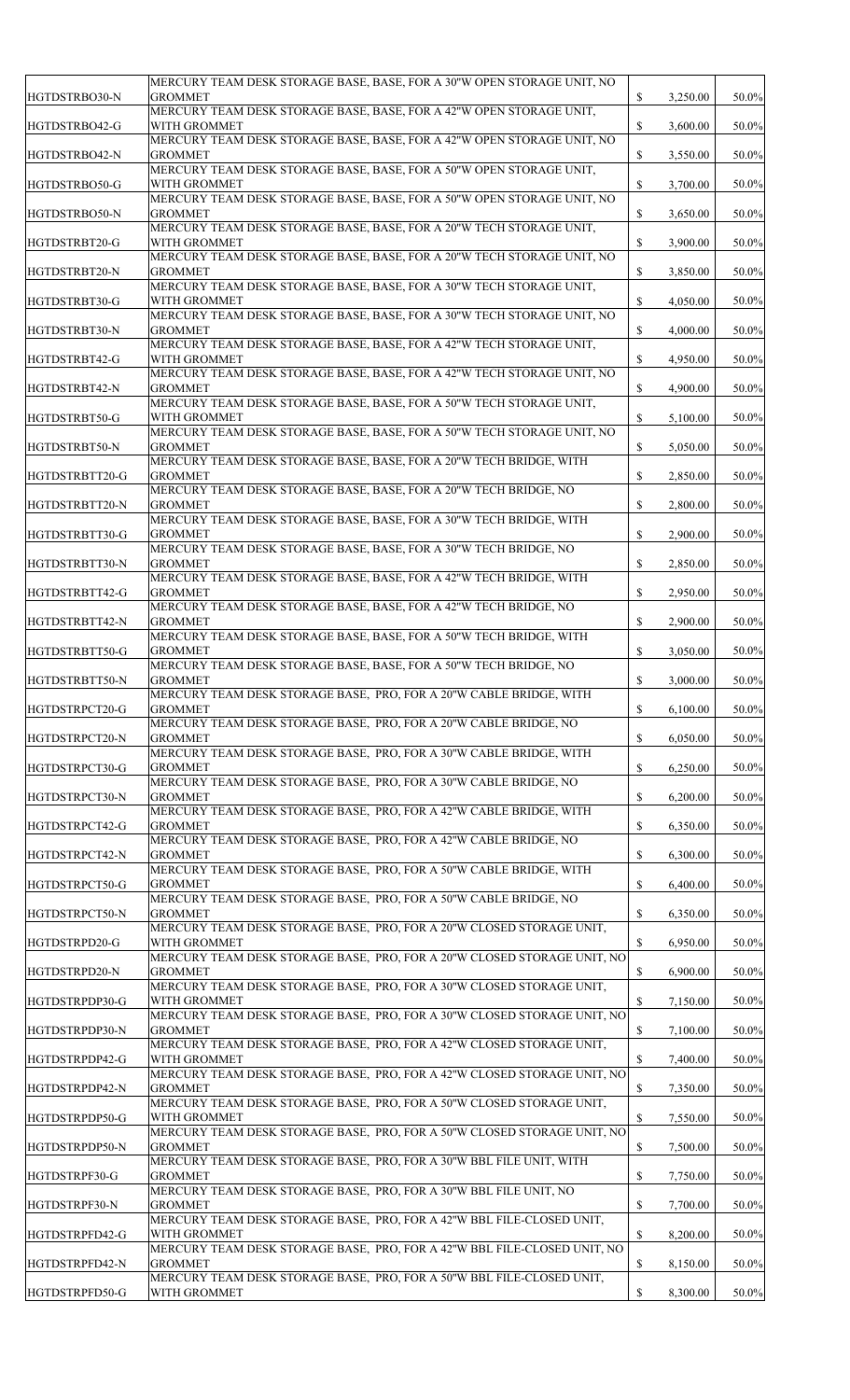|                                                                                                                                                              | MERCURY TEAM DESK STORAGE BASE, PRO, FOR A 50"W BBL FILE-CLOSED UNIT, NO                   |              |          |       |
|--------------------------------------------------------------------------------------------------------------------------------------------------------------|--------------------------------------------------------------------------------------------|--------------|----------|-------|
| HGTDSTRPFD50-N                                                                                                                                               | <b>GROMMET</b><br>MERCURY TEAM DESK STORAGE BASE, PRO, FOR A 42"W BBL FILE-OPEN UNIT, WITH | $\mathbb{S}$ | 8,250.00 | 50.0% |
| HGTDSTRPFO42-G                                                                                                                                               | <b>GROMMET</b><br>MERCURY TEAM DESK STORAGE BASE, PRO, FOR A 42"W BBL FILE-OPEN UNIT, NO   | $\mathbb{S}$ | 8,050.00 | 50.0% |
| HGTDSTRPFO42-N                                                                                                                                               | <b>GROMMET</b>                                                                             | $\mathbb{S}$ | 8,000.00 | 50.0% |
| HGTDSTRPFO50-G                                                                                                                                               | MERCURY TEAM DESK STORAGE BASE, PRO, FOR A 50"W BBL FILE-OPEN UNIT, WITH<br><b>GROMMET</b> | $\mathbb{S}$ | 8,150.00 | 50.0% |
| HGTDSTRPFO50-N                                                                                                                                               | MERCURY TEAM DESK STORAGE BASE, PRO, FOR A 50"W BBL FILE-OPEN UNIT, NO<br><b>GROMMET</b>   | $\mathbb{S}$ | 8,100.00 | 50.0% |
| HGTDSTRPO20-G                                                                                                                                                | MERCURY TEAM DESK STORAGE BASE, PRO, FOR A 20"W OPEN STORAGE UNIT, WITH<br><b>GROMMET</b>  | $\mathbb{S}$ | 6,750.00 | 50.0% |
|                                                                                                                                                              | MERCURY TEAM DESK STORAGE BASE, PRO, FOR A 20"W OPEN STORAGE UNIT, NO                      |              |          |       |
| HGTDSTRPO20-N                                                                                                                                                | <b>GROMMET</b><br>MERCURY TEAM DESK STORAGE BASE, PRO, FOR A 30"W OPEN STORAGE UNIT, WITH  | $\mathbb{S}$ | 6,700.00 | 50.0% |
| HGTDSTRPO30-G                                                                                                                                                | <b>GROMMET</b><br>MERCURY TEAM DESK STORAGE BASE, PRO, FOR A 30"W OPEN STORAGE UNIT, NO    | $\mathbb{S}$ | 6,900.00 | 50.0% |
| HGTDSTRPO30-N                                                                                                                                                | <b>GROMMET</b>                                                                             | $\mathbb{S}$ | 6,850.00 | 50.0% |
| HGTDSTRPO42-G                                                                                                                                                | MERCURY TEAM DESK STORAGE BASE, PRO, FOR A 42"W OPEN STORAGE UNIT, WITH<br><b>GROMMET</b>  | $\mathbb{S}$ | 7,200.00 | 50.0% |
| HGTDSTRPO42-N                                                                                                                                                | MERCURY TEAM DESK STORAGE BASE, PRO, FOR A 42"W OPEN STORAGE UNIT, NO<br><b>GROMMET</b>    | $\mathbb{S}$ | 7,150.00 | 50.0% |
|                                                                                                                                                              | MERCURY TEAM DESK STORAGE BASE, PRO, FOR A 50"W OPEN STORAGE UNIT, WITH                    |              |          |       |
| HGTDSTRPO50-G                                                                                                                                                | <b>GROMMET</b><br>MERCURY TEAM DESK STORAGE BASE, PRO, FOR A 50"W OPEN STORAGE UNIT, NO    | $\mathbb{S}$ | 7,300.00 | 50.0% |
| HGTDSTRPO50-N                                                                                                                                                | <b>GROMMET</b><br>MERCURY TEAM DESK STORAGE BASE, PRO, FOR A 20"W TECH STORAGE UNIT, WITH  | $\mathbb{S}$ | 7,250.00 | 50.0% |
| HGTDSTRPT20-G                                                                                                                                                | <b>GROMMET</b>                                                                             | $\mathbb{S}$ | 7,500.00 | 50.0% |
| HGTDSTRPT20-N                                                                                                                                                | MERCURY TEAM DESK STORAGE BASE, PRO, FOR A 20"W TECH STORAGE UNIT, NO<br><b>GROMMET</b>    |              | 7,450.00 | 50.0% |
| HGTDSTRPT30-G                                                                                                                                                | MERCURY TEAM DESK STORAGE BASE, PRO, FOR A 30"W TECH STORAGE UNIT, WITH<br><b>GROMMET</b>  | $\mathbb{S}$ | 7,650.00 | 50.0% |
| HGTDSTRPT30-N                                                                                                                                                | MERCURY TEAM DESK STORAGE BASE, PRO, FOR A 30"W TECH STORAGE UNIT, NO                      |              |          |       |
|                                                                                                                                                              | <b>GROMMET</b><br>MERCURY TEAM DESK STORAGE BASE, PRO, FOR A 42"W TECH STORAGE UNIT, WITH  | $\mathbb{S}$ | 7,600.00 | 50.0% |
| HGTDSTRPT42-G                                                                                                                                                | <b>GROMMET</b><br>MERCURY TEAM DESK STORAGE BASE, PRO, FOR A 42"W TECH STORAGE UNIT, NO    | $\mathbb{S}$ | 8,550.00 | 50.0% |
| HGTDSTRPT42-N                                                                                                                                                | <b>GROMMET</b><br>MERCURY TEAM DESK STORAGE BASE, PRO, FOR A 50"W TECH STORAGE UNIT, WITH  | $\mathbb{S}$ | 8,500.00 | 50.0% |
| HGTDSTRPT50-G                                                                                                                                                | <b>GROMMET</b>                                                                             | $\mathbb{S}$ | 8,700.00 | 50.0% |
| HGTDSTRPT50-N                                                                                                                                                | MERCURY TEAM DESK STORAGE BASE, PRO, FOR A 50"W TECH STORAGE UNIT, NO<br><b>GROMMET</b>    | $\mathbb{S}$ | 8,650.00 | 50.0% |
| HGTDSTRPTT20-G                                                                                                                                               | MERCURY TEAM DESK STORAGE BASE, PRO, FOR A 20"W TECH BRIDGE, WITH<br><b>GROMMET</b>        | $\mathbb{S}$ | 6,350.00 | 50.0% |
|                                                                                                                                                              | MERCURY TEAM DESK STORAGE BASE, PRO, FOR A 20"W TECH BRIDGE, NO                            |              |          |       |
| HGTDSTRPTT20-N                                                                                                                                               | <b>GROMMET</b><br>MERCURY TEAM DESK STORAGE BASE, PRO, FOR A 30"W TECH BRIDGE, WITH        | $\mathbb{S}$ | 6,300.00 | 50.0% |
| HGTDSTRPTT30-G                                                                                                                                               | <b>GROMMET</b><br>MERCURY TEAM DESK STORAGE BASE, PRO, FOR A 30"W TECH BRIDGE, NO          | $\mathbb{S}$ | 6,400.00 | 50.0% |
| HGTDSTRPTT30-N                                                                                                                                               | <b>GROMMET</b>                                                                             | $\mathbb{S}$ | 6,350.00 | 50.0% |
| HGTDSTRPTT42-G                                                                                                                                               | MERCURY TEAM DESK STORAGE BASE, PRO, FOR A 42"W TECH BRIDGE, WITH<br><b>GROMMET</b>        | $\mathbb{S}$ | 6,450.00 | 50.0% |
| HGTDSTRPTT42-N                                                                                                                                               | MERCURY TEAM DESK STORAGE BASE, PRO, FOR A 42"W TECH BRIDGE, NO<br><b>GROMMET</b>          | $\mathbb{S}$ | 6,400.00 | 50.0% |
|                                                                                                                                                              | MERCURY TEAM DESK STORAGE BASE, PRO, FOR A 50"W TECH BRIDGE, WITH                          |              |          |       |
| HGTDSTRPTT50-G                                                                                                                                               | <b>GROMMET</b><br>MERCURY TEAM DESK STORAGE BASE, PRO, FOR A 50"W TECH BRIDGE, NO          | $\mathbb{S}$ | 6,550.00 | 50.0% |
| HGTDSTRPTT50-N                                                                                                                                               | <b>GROMMET</b><br>MERCURY TEAM DESK STORAGE BASE, STANDARD, FOR A 20"W CABLE BRIDGE,       | $\mathbb{S}$ | 6,500.00 | 50.0% |
| HGTDSTRSCT20-G                                                                                                                                               | WITH GROMMET                                                                               | \$           | 4,350.00 | 50.0% |
|                                                                                                                                                              | MERCURY TEAM DESK STORAGE BASE, STANDARD, FOR A 20"W CABLE BRIDGE, NO                      |              |          | 50.0% |
|                                                                                                                                                              | <b>GROMMET</b>                                                                             | $\mathbb{S}$ | 4,300.00 |       |
|                                                                                                                                                              | MERCURY TEAM DESK STORAGE BASE, STANDARD, FOR A 30"W CABLE BRIDGE,                         |              |          |       |
|                                                                                                                                                              | WITH GROMMET<br>MERCURY TEAM DESK STORAGE BASE, STANDARD, FOR A 30"W CABLE BRIDGE, NO      | $\mathbb{S}$ | 4,500.00 | 50.0% |
|                                                                                                                                                              | <b>GROMMET</b><br>MERCURY TEAM DESK STORAGE BASE, STANDARD, FOR A 42"W CABLE BRIDGE,       | $\mathbb{S}$ | 4,450.00 | 50.0% |
|                                                                                                                                                              | WITH GROMMET                                                                               | $\mathbb{S}$ | 4,600.00 | 50.0% |
|                                                                                                                                                              | MERCURY TEAM DESK STORAGE BASE, STANDARD, FOR A 42"W CABLE BRIDGE, NO<br><b>GROMMET</b>    | $\mathbb{S}$ | 4,550.00 | 50.0% |
|                                                                                                                                                              | MERCURY TEAM DESK STORAGE BASE, STANDARD, FOR A 50"W CABLE BRIDGE,<br>WITH GROMMET         | $\mathbb{S}$ | 4,650.00 | 50.0% |
|                                                                                                                                                              | MERCURY TEAM DESK STORAGE BASE, STANDARD, FOR A 50"W CABLE BRIDGE, NO                      |              |          |       |
|                                                                                                                                                              | <b>GROMMET</b><br>MERCURY TEAM DESK STORAGE BASE, STANDARD, FOR A 20"W CLOSED STORAGE      | $\mathbb{S}$ | 4,600.00 | 50.0% |
|                                                                                                                                                              | UNIT, WITH GROMMET<br>MERCURY TEAM DESK STORAGE BASE, STANDARD, FOR A 20"W CLOSED STORAGE  | $\mathbb{S}$ | 5,200.00 | 50.0% |
| HGTDSTRSCT20-N<br>HGTDSTRSCT30-G<br>HGTDSTRSCT30-N<br>HGTDSTRSCT42-G<br>HGTDSTRSCT42-N<br>HGTDSTRSCT50-G<br>HGTDSTRSCT50-N<br>HGTDSTRSD20-G<br>HGTDSTRSD20-N | UNIT, NO GROMMET                                                                           | $\mathbb{S}$ | 5,150.00 | 50.0% |
|                                                                                                                                                              | MERCURY TEAM DESK STORAGE BASE, STANDARD, FOR A 30"W CLOSED STORAGE<br>UNIT, WITH GROMMET  | $\mathbb{S}$ | 5,400.00 | 50.0% |
| HGTDSTRSDP30-G<br>HGTDSTRSDP30-N                                                                                                                             | MERCURY TEAM DESK STORAGE BASE, STANDARD, FOR A 30"W CLOSED STORAGE<br>UNIT, NO GROMMET    | \$           | 5,350.00 | 50.0% |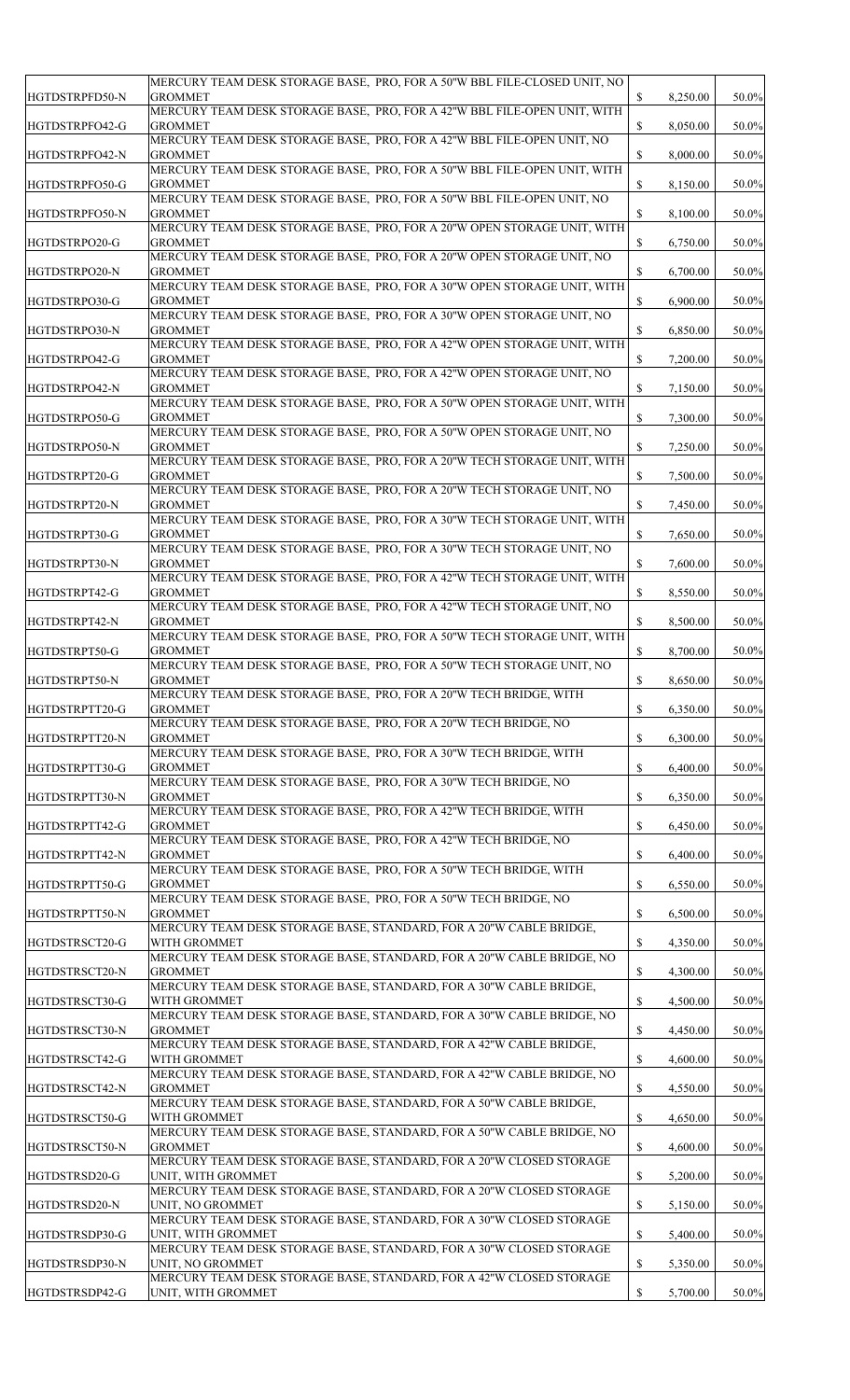|                                 | MERCURY TEAM DESK STORAGE BASE, STANDARD, FOR A 42"W CLOSED STORAGE                                                 |              |                      |                |
|---------------------------------|---------------------------------------------------------------------------------------------------------------------|--------------|----------------------|----------------|
| HGTDSTRSDP42-N                  | UNIT, NO GROMMET<br>MERCURY TEAM DESK STORAGE BASE, STANDARD, FOR A 50"W CLOSED STORAGE                             | $\mathbb{S}$ | 5,650.00             | 50.0%          |
| HGTDSTRSDP50-G                  | UNIT, WITH GROMMET                                                                                                  | $\mathbb{S}$ | 5,850.00             | 50.0%          |
| HGTDSTRSDP50-N                  | MERCURY TEAM DESK STORAGE BASE, STANDARD, FOR A 50"W CLOSED STORAGE<br>UNIT, NO GROMMET                             | $\mathbb{S}$ | 5,800.00             | 50.0%          |
|                                 | MERCURY TEAM DESK STORAGE BASE, STANDARD, FOR A 30"W BBL FILE UNIT, WITH                                            |              |                      |                |
| HGTDSTRSF30-G                   | <b>GROMMET</b><br>MERCURY TEAM DESK STORAGE BASE, STANDARD, FOR A 30"W BBL FILE UNIT, NO                            | $\mathbb{S}$ | 6,000.00             | 50.0%          |
| HGTDSTRSF30-N                   | <b>GROMMET</b>                                                                                                      | $\mathbb{S}$ | 5,950.00             | 50.0%          |
| HGTDSTRSFD42-G                  | MERCURY TEAM DESK STORAGE BASE, STANDARD, FOR A 42"W BBL FILE-CLOSED<br>UNIT, WITH GROMMET                          | $\mathbb{S}$ | 6,500.00             | 50.0%          |
|                                 | MERCURY TEAM DESK STORAGE BASE, STANDARD, FOR A 42"W BBL FILE-CLOSED                                                |              |                      |                |
| HGTDSTRSFD42-N                  | UNIT, NO GROMMET<br>MERCURY TEAM DESK STORAGE BASE, STANDARD, FOR A 50"W BBL FILE-CLOSED                            | $\mathbb{S}$ | 6,450.00             | 50.0%          |
| HGTDSTRSFD50-G                  | UNIT, WITH GROMMET                                                                                                  | $\mathbb{S}$ | 6,600.00             | 50.0%          |
| HGTDSTRSFD50-N                  | MERCURY TEAM DESK STORAGE BASE, STANDARD, FOR A 50"W BBL FILE-CLOSED<br>UNIT, NO GROMMET                            | $\mathbb{S}$ | 6,550.00             | 50.0%          |
|                                 | MERCURY TEAM DESK STORAGE BASE, STANDARD, FOR A 42"W BBL FILE-OPEN                                                  |              |                      |                |
| HGTDSTRSFO42-G                  | UNIT, WITH GROMMET<br>MERCURY TEAM DESK STORAGE BASE, STANDARD, FOR A 42"W BBL FILE-OPEN                            | $\mathbb{S}$ | 6,350.00             | 50.0%          |
| HGTDSTRSFO42-N                  | UNIT, NO GROMMET                                                                                                    | $\mathbb{S}$ | 6,300.00             | 50.0%          |
| HGTDSTRSFO50-G                  | MERCURY TEAM DESK STORAGE BASE, STANDARD, FOR A 50"W BBL FILE-OPEN<br>UNIT, WITH GROMMET                            | $\mathbb{S}$ | 6,450.00             | 50.0%          |
|                                 | MERCURY TEAM DESK STORAGE BASE, STANDARD, FOR A 50"W BBL FILE-OPEN                                                  |              |                      |                |
| HGTDSTRSFO50-N                  | UNIT, NO GROMMET                                                                                                    | $\mathbb{S}$ | 6,400.00             | 50.0%          |
| HGTDSTRSO20-G                   | MERCURY TEAM DESK STORAGE BASE, STANDARD, FOR A 20"W OPEN STORAGE<br>UNIT, WITH GROMMET                             | $\mathbb{S}$ | 5,000.00             | 50.0%          |
|                                 | MERCURY TEAM DESK STORAGE BASE, STANDARD, FOR A 20"W OPEN STORAGE                                                   |              |                      |                |
| HGTDSTRSO20-N                   | UNIT, NO GROMMET<br>MERCURY TEAM DESK STORAGE BASE, STANDARD, FOR A 30"W OPEN STORAGE                               | $\mathbb{S}$ | 4,950.00             | 50.0%          |
| HGTDSTRSO30-G                   | UNIT, WITH GROMMET                                                                                                  | $\mathbb{S}$ | 5,150.00             | 50.0%          |
| HGTDSTRSO30-N                   | MERCURY TEAM DESK STORAGE BASE, STANDARD, FOR A 30"W OPEN STORAGE<br>UNIT, NO GROMMET                               | $\mathbb{S}$ | 5,100.00             | 50.0%          |
|                                 | MERCURY TEAM DESK STORAGE BASE, STANDARD, FOR A 42"W OPEN STORAGE                                                   |              |                      |                |
| HGTDSTRSO42-G                   | UNIT, WITH GROMMET<br>MERCURY TEAM DESK STORAGE BASE, STANDARD, FOR A 42"W OPEN STORAGE                             | $\mathbb{S}$ | 5,500.00             | 50.0%          |
| HGTDSTRSO42-N                   | UNIT, NO GROMMET                                                                                                    | $\mathbb{S}$ | 5,450.00             | 50.0%          |
| HGTDSTRSO50-G                   | MERCURY TEAM DESK STORAGE BASE, STANDARD, FOR A 50"W OPEN STORAGE<br>UNIT, WITH GROMMET                             | $\mathbb{S}$ | 5,600.00             | 50.0%          |
|                                 | MERCURY TEAM DESK STORAGE BASE, STANDARD, FOR A 50"W OPEN STORAGE                                                   |              |                      |                |
| HGTDSTRSO50-N                   | UNIT, NO GROMMET                                                                                                    | $\mathbb{S}$ | 5,550.00             | 50.0%          |
| HGTDSTRST20-G                   | MERCURY TEAM DESK STORAGE BASE, STANDARD, FOR A 20"W TECH STORAGE<br>UNIT, WITH GROMMET                             | $\mathbb{S}$ | 5,750.00             | 50.0%          |
|                                 | MERCURY TEAM DESK STORAGE BASE, STANDARD, FOR A 20"W TECH STORAGE                                                   |              |                      |                |
| HGTDSTRST20-N                   | UNIT, NO GROMMET<br>MERCURY TEAM DESK STORAGE BASE, STANDARD, FOR A 30"W TECH STORAGE                               | $\mathbb{S}$ | 5,700.00             | 50.0%          |
| HGTDSTRST30-G                   | UNIT, WITH GROMMET                                                                                                  | $\mathbb{S}$ | 5,900.00             | 50.0%          |
| HGTDSTRST30-N                   | MERCURY TEAM DESK STORAGE BASE, STANDARD, FOR A 30"W TECH STORAGE<br>UNIT, NO GROMMET                               | $\mathbb{S}$ | 5,850.00             | 50.0%          |
|                                 | MERCURY TEAM DESK STORAGE BASE, STANDARD, FOR A 42"W TECH STORAGE                                                   |              |                      |                |
| HGTDSTRST42-G                   | UNIT, WITH GROMMET<br>MERCURY TEAM DESK STORAGE BASE, STANDARD, FOR A 42"W TECH STORAGE                             | $\mathbb{S}$ | 6,850.00             | 50.0%          |
| HGTDSTRST42-N                   | UNIT, NO GROMMET                                                                                                    | $\mathbb{S}$ | 6,800.00             | 50.0%          |
| HGTDSTRST50-G                   | MERCURY TEAM DESK STORAGE BASE, STANDARD, FOR A 50"W TECH STORAGE<br>UNIT, WITH GROMMET                             | $\mathbb{S}$ | 7,000.00             | 50.0%          |
|                                 | MERCURY TEAM DESK STORAGE BASE, STANDARD, FOR A 50"W TECH STORAGE                                                   |              |                      |                |
| HGTDSTRST50-N                   | UNIT, NO GROMMET<br>MERCURY TEAM DESK STORAGE BASE, STANDARD, FOR A 20"W TECH BRIDGE, WITH                          | $\mathbb{S}$ | 6,950.00             | 50.0%          |
| HGTDSTRSTT20-G                  | <b>GROMMET</b>                                                                                                      |              | 4,600.00             | 50.0%          |
|                                 | MERCURY TEAM DESK STORAGE BASE, STANDARD, FOR A 20"W TECH BRIDGE, NO                                                |              |                      |                |
| HGTDSTRSTT20-N                  | <b>GROMMET</b><br>MERCURY TEAM DESK STORAGE BASE, STANDARD, FOR A 30"W TECH BRIDGE, WITH                            | $\mathbb{S}$ | 4,550.00             | 50.0%          |
| HGTDSTRSTT30-G                  | <b>GROMMET</b>                                                                                                      | $\mathbb{S}$ | 4,650.00             | 50.0%          |
| HGTDSTRSTT30-N                  | MERCURY TEAM DESK STORAGE BASE, STANDARD, FOR A 30"W TECH BRIDGE, NO<br><b>GROMMET</b>                              | $\mathbb{S}$ | 4,600.00             | 50.0%          |
|                                 | MERCURY TEAM DESK STORAGE BASE, STANDARD, FOR A 42"W TECH BRIDGE, WITH                                              |              |                      |                |
| HGTDSTRSTT42-G                  | <b>GROMMET</b><br>MERCURY TEAM DESK STORAGE BASE, STANDARD, FOR A 42"W TECH BRIDGE, NO                              | $\mathbb{S}$ | 4,750.00             | 50.0%          |
| HGTDSTRSTT42-N                  | <b>GROMMET</b>                                                                                                      | $\mathbb{S}$ | 4,700.00             | 50.0%          |
| HGTDSTRSTT50-G                  | MERCURY TEAM DESK STORAGE BASE, STANDARD, FOR A 50"W TECH BRIDGE, WITH<br><b>GROMMET</b>                            | $\mathbb{S}$ | 4,800.00             | 50.0%          |
|                                 | MERCURY TEAM DESK STORAGE BASE, STANDARD, FOR A 50"W TECH BRIDGE, NO                                                |              |                      |                |
| HGTDSTRSTT50-N                  | <b>GROMMET</b><br>MERCURY END STACKER STORAGE, 2 DOOR LOCKER, 11.375"D X 39"W X 48"H, LEFT                          | $\mathbb{S}$ | 4,750.00             | 50.0%          |
| HGESS2L3948DL                   | HAND, DUAL                                                                                                          | $\mathbb{S}$ | 1,100.00             | 50.0%          |
|                                 | MERCURY END STACKER STORAGE, 2 DOOR LOCKER, 11.375"D X 39"W X 48"H, RIGHT                                           |              |                      |                |
| HGESS2L3948DR                   | HAND, DUAL<br>MERCURY END STACKER STORAGE, 2 DOOR LOCKER, 11.375"D X 39"W X 48"H, LEFT                              | $\mathbb{S}$ | 1,100.00             | 50.0%          |
|                                 |                                                                                                                     |              |                      |                |
| HGESS2L3948DTL                  | HAND, DUAL WITH STORAGE                                                                                             | $\mathbb{S}$ | 1,100.00             | 50.0%          |
|                                 | MERCURY END STACKER STORAGE, 2 DOOR LOCKER, 11.375"D X 39"W X 48"H, RIGHT                                           |              |                      |                |
| HGESS2L3948DTR<br>HGESS2L3948SL | HAND, DUAL WITH STORAGE<br>MERCURY END STACKER STORAGE, 2 DOOR LOCKER, 11.375"D X 39"W X 48"H, LEFT<br>HAND, SINGLE | $\mathbb{S}$ | 1,100.00<br>1,100.00 | 50.0%<br>50.0% |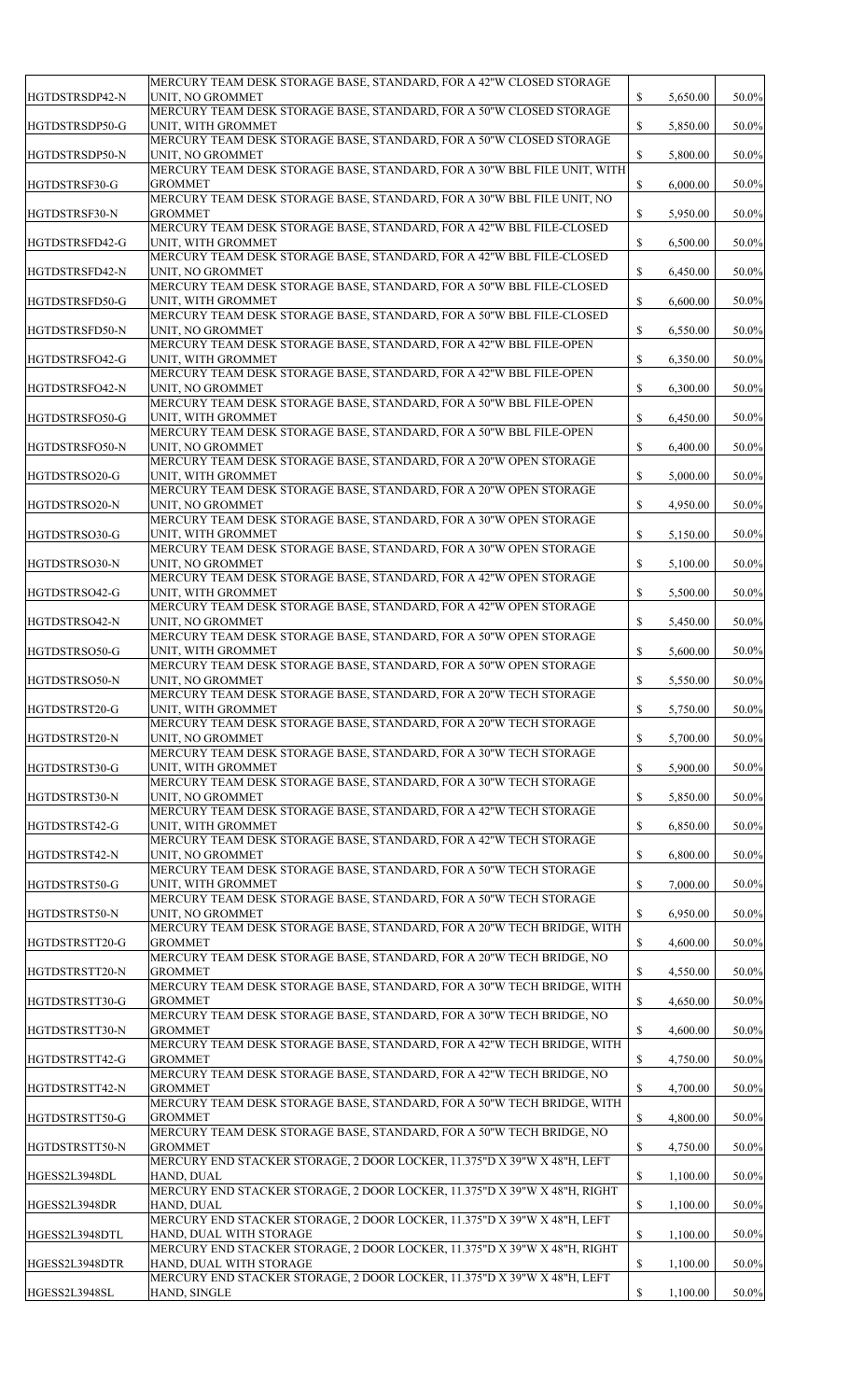|                                                                                                                                          | MERCURY END STACKER STORAGE, 2 DOOR LOCKER, 11.375"D X 39"W X 48"H, RIGHT                              |              |          |       |
|------------------------------------------------------------------------------------------------------------------------------------------|--------------------------------------------------------------------------------------------------------|--------------|----------|-------|
| HGESS2L3948SR                                                                                                                            | HAND, SINGLE<br>MERCURY END STACKER STORAGE, 2 DOOR LOCKER, 11.375"D X 39"W X 48"H, LEFT               | $\mathbb{S}$ | 1,100.00 | 50.0% |
| HGESS2L3948STL                                                                                                                           | HAND, SINGLE WITH STORAGE                                                                              | $\mathbb{S}$ | 1,100.00 | 50.0% |
| HGESS2L3948STR                                                                                                                           | MERCURY END STACKER STORAGE, 2 DOOR LOCKER, 11.375"D X 39"W X 48"H, RIGHT<br>HAND, SINGLE WITH STORAGE | $\mathbb{S}$ | 1,100.00 | 50.0% |
| HGESS2L3954DL                                                                                                                            | MERCURY END STACKER STORAGE, 2 DOOR LOCKER, 11.375"D X 39"W X 54"H, LEFT<br>HAND, DUAL                 | $\mathbb{S}$ | 1,200.00 | 50.0% |
|                                                                                                                                          | MERCURY END STACKER STORAGE, 2 DOOR LOCKER, 11.375"D X 39"W X 54"H, RIGHT                              |              |          |       |
| HGESS2L3954DR                                                                                                                            | HAND, DUAL<br>MERCURY END STACKER STORAGE, 2 DOOR LOCKER, 11.375"D X 39"W X 54"H, LEFT                 | $\mathbb{S}$ | 1,200.00 | 50.0% |
| HGESS2L3954DTL                                                                                                                           | HAND, DUAL WITH STORAGE                                                                                | $\mathbb{S}$ | 1,200.00 | 50.0% |
| HGESS2L3954DTR                                                                                                                           | MERCURY END STACKER STORAGE, 2 DOOR LOCKER, 11.375"D X 39"W X 54"H, RIGHT<br>HAND, DUAL WITH STORAGE   | $\mathbb{S}$ | 1,200.00 | 50.0% |
|                                                                                                                                          | MERCURY END STACKER STORAGE, 2 DOOR LOCKER, 11.375"D X 39"W X 54"H, LEFT                               |              |          |       |
| HGESS2L3954SL                                                                                                                            | HAND, SINGLE<br>MERCURY END STACKER STORAGE, 2 DOOR LOCKER, 11.375"D X 39"W X 54"H, RIGHT              | $\mathbb{S}$ | 1,200.00 | 50.0% |
| HGESS2L3954SR                                                                                                                            | HAND, SINGLE<br>MERCURY END STACKER STORAGE, 2 DOOR LOCKER, 11.375"D X 39"W X 54"H, LEFT               | $\mathbb{S}$ | 1,200.00 | 50.0% |
| HGESS2L3954STL                                                                                                                           | HAND, SINGLE WITH STORAGE                                                                              | $\mathbb{S}$ | 1,200.00 | 50.0% |
| HGESS2L3954STR                                                                                                                           | MERCURY END STACKER STORAGE, 2 DOOR LOCKER, 11.375"D X 39"W X 54"H, RIGHT<br>HAND, SINGLE WITH STORAGE | $\mathbb{S}$ | 1,200.00 | 50.0% |
|                                                                                                                                          | MERCURY END STACKER STORAGE, 2 DOOR LOCKER, 11.375"D X 39"W X 60"H, LEFT                               |              |          |       |
| HGESS2L3960DL                                                                                                                            | HAND, DUAL<br>MERCURY END STACKER STORAGE, 2 DOOR LOCKER, 11.375"D X 39"W X 60"H, RIGHT                | $\mathbb{S}$ | 1,250.00 | 50.0% |
| HGESS2L3960DR                                                                                                                            | HAND, DUAL                                                                                             | $\mathbb{S}$ | 1,250.00 | 50.0% |
| HGESS2L3960DTL                                                                                                                           | MERCURY END STACKER STORAGE, 2 DOOR LOCKER, 11.375"D X 39"W X 60"H, LEFT<br>HAND, DUAL WITH STORAGE    | $\mathbb{S}$ | 1,250.00 | 50.0% |
| HGESS2L3960DTR                                                                                                                           | MERCURY END STACKER STORAGE, 2 DOOR LOCKER, 11.375"D X 39"W X 60"H, RIGHT<br>HAND, DUAL WITH STORAGE   |              | 1,250.00 | 50.0% |
|                                                                                                                                          | MERCURY END STACKER STORAGE, 2 DOOR LOCKER, 11.375"D X 39"W X 60"H, LEFT                               |              |          |       |
| HGESS2L3960SL                                                                                                                            | HAND, SINGLE<br>MERCURY END STACKER STORAGE, 2 DOOR LOCKER, 11.375"D X 39"W X 60"H, RIGHT              | $\mathbb{S}$ | 1,250.00 | 50.0% |
| HGESS2L3960SR                                                                                                                            | HAND, SINGLE                                                                                           | $\mathbb{S}$ | 1,250.00 | 50.0% |
| HGESS2L3960STL                                                                                                                           | MERCURY END STACKER STORAGE, 2 DOOR LOCKER, 11.375"D X 39"W X 60"H, LEFT<br>HAND, SINGLE WITH STORAGE  | $\mathbb{S}$ | 1,250.00 | 50.0% |
| HGESS2L3960STR                                                                                                                           | MERCURY END STACKER STORAGE, 2 DOOR LOCKER, 11.375"D X 39"W X 60"H, RIGHT<br>HAND, SINGLE WITH STORAGE | $\mathbb{S}$ | 1,250.00 | 50.0% |
|                                                                                                                                          | MERCURY END STACKER STORAGE, 2 DOOR LOCKER, 11.375"D X 51"W X 48"H, LEFT                               |              |          |       |
| HGESS2L5148DL                                                                                                                            | HAND, DUAL<br>MERCURY END STACKER STORAGE, 2 DOOR LOCKER, 11.375"D X 51"W X 48"H, RIGHT                | $\mathbb{S}$ | 1,150.00 | 50.0% |
| HGESS2L5148DR                                                                                                                            | HAND, DUAL                                                                                             | $\mathbb{S}$ | 1,150.00 | 50.0% |
| HGESS2L5148DTL                                                                                                                           | MERCURY END STACKER STORAGE, 2 DOOR LOCKER, 11.375"D X 51"W X 48"H, LEFT<br>HAND, DUAL WITH STORAGE    | $\mathbb{S}$ | 1,150.00 | 50.0% |
| HGESS2L5148DTR                                                                                                                           | MERCURY END STACKER STORAGE, 2 DOOR LOCKER, 11.375"D X 51"W X 48"H, RIGHT<br>HAND, DUAL WITH STORAGE   |              |          | 50.0% |
|                                                                                                                                          | MERCURY END STACKER STORAGE, 2 DOOR LOCKER, 11.375"D X 51"W X 48"H, LEFT                               | $\mathbb{S}$ | 1,150.00 |       |
| HGESS2L5148SL                                                                                                                            | HAND, SINGLE<br>MERCURY END STACKER STORAGE, 2 DOOR LOCKER, 11.375"D X 51"W X 48"H, RIGHT              | $\mathbb{S}$ | 1,150.00 | 50.0% |
| HGESS2L5148SR                                                                                                                            | HAND, SINGLE                                                                                           | $\mathbb{S}$ | 1,150.00 | 50.0% |
| HGESS2L5148STL                                                                                                                           | MERCURY END STACKER STORAGE, 2 DOOR LOCKER, 11.375"D X 51"W X 48"H, LEFT<br>HAND, SINGLE WITH STORAGE  | $\mathbb{S}$ | 1,150.00 | 50.0% |
|                                                                                                                                          | MERCURY END STACKER STORAGE, 2 DOOR LOCKER, 11.375"D X 51"W X 48"H, RIGHT                              |              |          |       |
| HGESS2L5148STR                                                                                                                           | HAND, SINGLE WITH STORAGE<br>MERCURY END STACKER STORAGE, 2 DOOR LOCKER, 11.375"D X 51"W X 54"H, LEFT  | $\mathbb{S}$ | 1,150.00 | 50.0% |
| HGESS2L5154DL                                                                                                                            | HAND, DUAL<br>MERCURY END STACKER STORAGE, 2 DOOR LOCKER, 11.375"D X 51"W X 54"H, RIGHT                | $\mathbb{S}$ | 1,250.00 | 50.0% |
| HGESS2L5154DR                                                                                                                            | HAND, DUAL                                                                                             | $\mathbb{S}$ | 1,250.00 | 50.0% |
| HGESS2L5154DTL                                                                                                                           | MERCURY END STACKER STORAGE, 2 DOOR LOCKER, 11.375"D X 51"W X 54"H, LEFT<br>HAND, DUAL WITH STORAGE    |              | 1,250.00 | 50.0% |
|                                                                                                                                          | MERCURY END STACKER STORAGE, 2 DOOR LOCKER, 11.375"D X 51"W X 54"H, RIGHT                              |              |          |       |
| HGESS2L5154DTR                                                                                                                           | HAND, DUAL WITH STORAGE<br>MERCURY END STACKER STORAGE, 2 DOOR LOCKER, 11.375"D X 51"W X 54"H, LEFT    | $\mathbb{S}$ | 1,250.00 | 50.0% |
| HGESS2L5154SL                                                                                                                            | HAND, SINGLE<br>MERCURY END STACKER STORAGE, 2 DOOR LOCKER, 11.375"D X 51"W X 54"H, RIGHT              | \$           | 1,250.00 | 50.0% |
| HGESS2L5154SR                                                                                                                            | HAND, SINGLE                                                                                           | $\mathbb{S}$ | 1,250.00 | 50.0% |
|                                                                                                                                          | MERCURY END STACKER STORAGE, 2 DOOR LOCKER, 11.375"D X 51"W X 54"H, LEFT<br>HAND, SINGLE WITH STORAGE  | $\mathbb{S}$ | 1,250.00 | 50.0% |
|                                                                                                                                          |                                                                                                        |              |          |       |
|                                                                                                                                          | MERCURY END STACKER STORAGE, 2 DOOR LOCKER, 11.375"D X 51"W X 54"H, RIGHT                              |              |          |       |
|                                                                                                                                          | HAND, SINGLE WITH STORAGE<br>MERCURY END STACKER STORAGE, 2 DOOR LOCKER, 11.375"D X 51"W X 60"H, LEFT  | $\mathbb{S}$ | 1,250.00 | 50.0% |
|                                                                                                                                          | HAND, DUAL                                                                                             | $\mathbb{S}$ | 1,300.00 | 50.0% |
|                                                                                                                                          | MERCURY END STACKER STORAGE, 2 DOOR LOCKER, 11.375"D X 51"W X 60"H, RIGHT<br>HAND, DUAL                | $\mathbb{S}$ | 1,300.00 | 50.0% |
|                                                                                                                                          | MERCURY END STACKER STORAGE, 2 DOOR LOCKER, 11.375"D X 51"W X 60"H, LEFT                               |              |          |       |
|                                                                                                                                          | HAND, DUAL WITH STORAGE<br>MERCURY END STACKER STORAGE, 2 DOOR LOCKER, 11.375"D X 51"W X 60"H, RIGHT   | $\mathbb{S}$ | 1,300.00 | 50.0% |
|                                                                                                                                          | HAND, DUAL WITH STORAGE                                                                                | $\mathbb{S}$ | 1,300.00 | 50.0% |
|                                                                                                                                          | MERCURY END STACKER STORAGE, 2 DOOR LOCKER, 11.375"D X 51"W X 60"H, LEFT<br>HAND, SINGLE               | $\mathbb{S}$ | 1,300.00 | 50.0% |
| HGESS2L5154STL<br>HGESS2L5154STR<br>HGESS2L5160DL<br>HGESS2L5160DR<br>HGESS2L5160DTL<br>HGESS2L5160DTR<br>HGESS2L5160SL<br>HGESS2L5160SR | MERCURY END STACKER STORAGE, 2 DOOR LOCKER, 11.375"D X 51"W X 60"H, RIGHT<br>HAND, SINGLE              | $\mathbb{S}$ | 1,300.00 | 50.0% |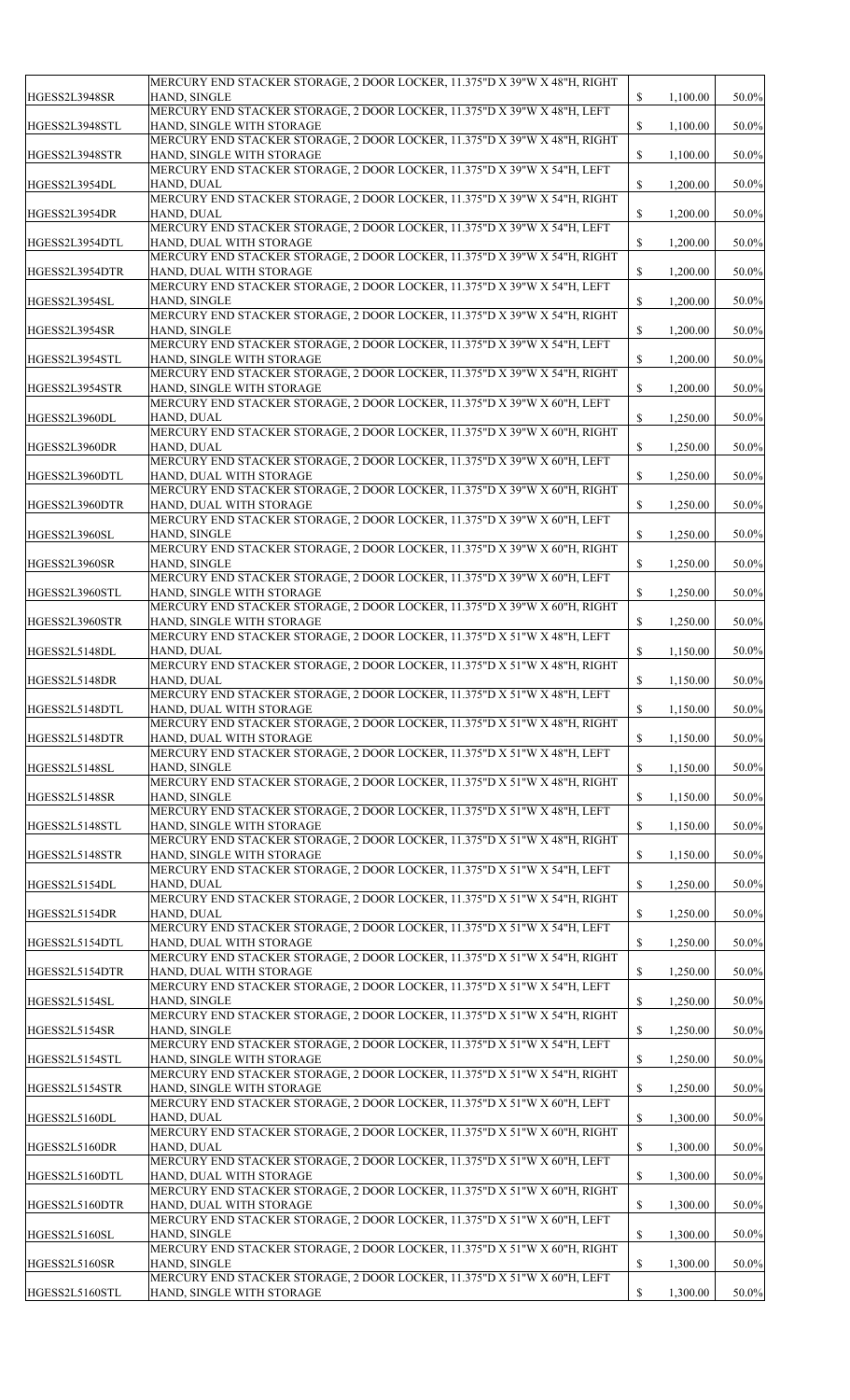| HAND, SINGLE WITH STORAGE<br>HGESS2L5160STR<br>$\mathbb{S}$<br>1,300.00<br>MERCURY END STACKER STORAGE, 3 DOOR LOCKER, 11.375"D X 51"W X 38"H, LEFT<br>$\mathbb{S}$<br>HGESS3L5148DL<br>HAND, DUAL<br>1,350.00<br>MERCURY END STACKER STORAGE, 3 DOOR LOCKER, 11.375"D X 51"W X 38"H, RIGHT<br>HGESS3L5148DR<br>HAND, DUAL<br>$\mathbb{S}$<br>1,350.00<br>MERCURY END STACKER STORAGE, 3 DOOR LOCKER, 11.375"D X 51"W X 38"H, LEFT<br>HAND, DUAL WITH STORAGE<br>$\mathbb{S}$<br>HGESS3L5148DTL<br>1,350.00<br>MERCURY END STACKER STORAGE, 3 DOOR LOCKER, 11.375"D X 51"W X 38"H, RIGHT<br>HAND, DUAL WITH STORAGE<br>$\mathbb{S}$<br>HGESS3L5148DTR<br>1,350.00<br>MERCURY END STACKER STORAGE, 3 DOOR LOCKER, 11.375"D X 51"W X 38"H, LEFT<br>HAND, SINGLE<br>$\mathbb{S}$<br>HGESS3L5148SL<br>1,350.00<br>MERCURY END STACKER STORAGE, 3 DOOR LOCKER, 11.375"D X 51"W X 38"H, RIGHT<br>HAND, SINGLE<br>$\mathbb{S}$<br>HGESS3L5148SR<br>1,350.00<br>MERCURY END STACKER STORAGE, 3 DOOR LOCKER, 11.375"D X 51"W X 38"H, LEFT<br>HAND, SINGLE WITH STORAGE<br>$\mathbb{S}$<br>HGESS3L5148STL<br>1,350.00<br>MERCURY END STACKER STORAGE, 3 DOOR LOCKER, 11.375"D X 51"W X 38"H, RIGHT<br>HAND, SINGLE WITH STORAGE<br>$\mathbb{S}$<br>HGESS3L5148STR<br>1,350.00<br>MERCURY END STACKER STORAGE, 3 DOOR LOCKER, 11.375"D X 51"W X 53"H, LEFT<br>HGESS3L5154DL<br>$\mathbb{S}$<br>HAND, DUAL<br>1,500.00<br>MERCURY END STACKER STORAGE, 3 DOOR LOCKER, 11.375"D X 51"W X 53"H, RIGHT<br>HGESS3L5154DR<br>HAND, DUAL<br>$\mathbb{S}$<br>1,500.00<br>MERCURY END STACKER STORAGE, 3 DOOR LOCKER, 11.375"D X 51"W X 53"H, LEFT<br>HAND, DUAL WITH STORAGE<br>$\mathbb{S}$<br>HGESS3L5154DTL<br>1,500.00<br>MERCURY END STACKER STORAGE, 3 DOOR LOCKER, 11.375"D X 51"W X 53"H, RIGHT<br>HAND, DUAL WITH STORAGE<br>$\mathbb{S}$<br>HGESS3L5154DTR<br>1,500.00<br>MERCURY END STACKER STORAGE, 3 DOOR LOCKER, 11.375"D X 51"W X 53"H, LEFT<br>HGESS3L5154SL<br>HAND, SINGLE<br>$\mathbb{S}$<br>1,500.00<br>MERCURY END STACKER STORAGE, 3 DOOR LOCKER, 11.375"D X 51"W X 53"H, RIGHT<br>HAND, SINGLE<br>HGESS3L5154SR<br>1,500.00<br>\$<br>MERCURY END STACKER STORAGE, 3 DOOR LOCKER, 11.375"D X 51"W X 53"H, LEFT<br>HAND, SINGLE WITH STORAGE<br>HGESS3L5154STL<br>$\mathbb{S}$<br>1,500.00<br>MERCURY END STACKER STORAGE, 3 DOOR LOCKER, 11.375"D X 51"W X 53"H, RIGHT<br>HAND, SINGLE WITH STORAGE<br>$\mathbb{S}$<br>HGESS3L5154STR<br>1,500.00<br>MERCURY END STACKER STORAGE, 3 DOOR LOCKER, 11.375"D X 51"W X 60"H, LEFT<br>HGESS3L5160DL<br>HAND, DUAL<br>$\mathbb{S}$<br>1,550.00<br>MERCURY END STACKER STORAGE, 3 DOOR LOCKER, 11.375"D X 51"W X 60"H, RIGHT<br>HGESS3L5160DR<br>HAND, DUAL<br>$\mathbb{S}$<br>1,550.00<br>MERCURY END STACKER STORAGE, 3 DOOR LOCKER, 11.375"D X 51"W X 60"H, LEFT<br>HAND, DUAL WITH STORAGE<br>HGESS3L5160DTL<br>$\mathbb{S}$<br>1,550.00<br>MERCURY END STACKER STORAGE, 3 DOOR LOCKER, 11.375"D X 51"W X 60"H, RIGHT<br>HGESS3L5160DTR<br>HAND, DUAL WITH STORAGE<br>$\mathbb{S}$<br>1,550.00<br>MERCURY END STACKER STORAGE, 3 DOOR LOCKER, 11.375"D X 51"W X 60"H, LEFT<br>HAND, SINGLE<br>$\mathbb{S}$<br>HGESS3L5160SL<br>1,550.00<br>MERCURY END STACKER STORAGE, 3 DOOR LOCKER, 11.375"D X 51"W X 60"H, RIGHT<br>HAND, SINGLE<br>HGESS3L5160SR<br>$\mathbb{S}$<br>1,550.00<br>MERCURY END STACKER STORAGE, 3 DOOR LOCKER, 11.375"D X 51"W X 60"H, LEFT<br>HAND, SINGLE WITH STORAGE<br>$\mathbb{S}$<br>HGESS3L5160STL<br>1,550.00<br>MERCURY END STACKER STORAGE, 3 DOOR LOCKER, 11.375"D X 51"W X 60"H, RIGHT<br>HGESS3L5160STR<br>HAND, SINGLE WITH STORAGE<br>$\mathbb{S}$<br>1,550.00<br>MERCURY END STACKER STORAGE, 4 DOOR LOCKER, 11.375"D X 51"W X 48"H, LEFT<br>HAND, DUAL<br>$\mathbb{S}$<br>HGESS4L5148DL<br>1,600.00<br>MERCURY END STACKER STORAGE, 4 DOOR LOCKER, 11.375"D X 51"W X 48"H, RIGHT | 50.0%<br>50.0%<br>50.0%<br>50.0%<br>50.0%<br>50.0%<br>50.0%<br>50.0%<br>50.0%<br>50.0%<br>50.0%<br>50.0%<br>50.0%<br>50.0%<br>50.0%<br>50.0%<br>50.0%<br>50.0%<br>50.0%<br>50.0%<br>50.0% |
|-----------------------------------------------------------------------------------------------------------------------------------------------------------------------------------------------------------------------------------------------------------------------------------------------------------------------------------------------------------------------------------------------------------------------------------------------------------------------------------------------------------------------------------------------------------------------------------------------------------------------------------------------------------------------------------------------------------------------------------------------------------------------------------------------------------------------------------------------------------------------------------------------------------------------------------------------------------------------------------------------------------------------------------------------------------------------------------------------------------------------------------------------------------------------------------------------------------------------------------------------------------------------------------------------------------------------------------------------------------------------------------------------------------------------------------------------------------------------------------------------------------------------------------------------------------------------------------------------------------------------------------------------------------------------------------------------------------------------------------------------------------------------------------------------------------------------------------------------------------------------------------------------------------------------------------------------------------------------------------------------------------------------------------------------------------------------------------------------------------------------------------------------------------------------------------------------------------------------------------------------------------------------------------------------------------------------------------------------------------------------------------------------------------------------------------------------------------------------------------------------------------------------------------------------------------------------------------------------------------------------------------------------------------------------------------------------------------------------------------------------------------------------------------------------------------------------------------------------------------------------------------------------------------------------------------------------------------------------------------------------------------------------------------------------------------------------------------------------------------------------------------------------------------------------------------------------------------------------------------------------------------------------------------------------------------------------------------------------------------------------------------------------------------------------------------------------------------------------------------------------------------------------------------------------------------------------------------------------------------------------------------------------------------------------------------------------------------------------------------------------------------------------------------------------------------------------------------------------------------------------|-------------------------------------------------------------------------------------------------------------------------------------------------------------------------------------------|
|                                                                                                                                                                                                                                                                                                                                                                                                                                                                                                                                                                                                                                                                                                                                                                                                                                                                                                                                                                                                                                                                                                                                                                                                                                                                                                                                                                                                                                                                                                                                                                                                                                                                                                                                                                                                                                                                                                                                                                                                                                                                                                                                                                                                                                                                                                                                                                                                                                                                                                                                                                                                                                                                                                                                                                                                                                                                                                                                                                                                                                                                                                                                                                                                                                                                                                                                                                                                                                                                                                                                                                                                                                                                                                                                                                                                                                                                       |                                                                                                                                                                                           |
|                                                                                                                                                                                                                                                                                                                                                                                                                                                                                                                                                                                                                                                                                                                                                                                                                                                                                                                                                                                                                                                                                                                                                                                                                                                                                                                                                                                                                                                                                                                                                                                                                                                                                                                                                                                                                                                                                                                                                                                                                                                                                                                                                                                                                                                                                                                                                                                                                                                                                                                                                                                                                                                                                                                                                                                                                                                                                                                                                                                                                                                                                                                                                                                                                                                                                                                                                                                                                                                                                                                                                                                                                                                                                                                                                                                                                                                                       |                                                                                                                                                                                           |
|                                                                                                                                                                                                                                                                                                                                                                                                                                                                                                                                                                                                                                                                                                                                                                                                                                                                                                                                                                                                                                                                                                                                                                                                                                                                                                                                                                                                                                                                                                                                                                                                                                                                                                                                                                                                                                                                                                                                                                                                                                                                                                                                                                                                                                                                                                                                                                                                                                                                                                                                                                                                                                                                                                                                                                                                                                                                                                                                                                                                                                                                                                                                                                                                                                                                                                                                                                                                                                                                                                                                                                                                                                                                                                                                                                                                                                                                       |                                                                                                                                                                                           |
|                                                                                                                                                                                                                                                                                                                                                                                                                                                                                                                                                                                                                                                                                                                                                                                                                                                                                                                                                                                                                                                                                                                                                                                                                                                                                                                                                                                                                                                                                                                                                                                                                                                                                                                                                                                                                                                                                                                                                                                                                                                                                                                                                                                                                                                                                                                                                                                                                                                                                                                                                                                                                                                                                                                                                                                                                                                                                                                                                                                                                                                                                                                                                                                                                                                                                                                                                                                                                                                                                                                                                                                                                                                                                                                                                                                                                                                                       |                                                                                                                                                                                           |
|                                                                                                                                                                                                                                                                                                                                                                                                                                                                                                                                                                                                                                                                                                                                                                                                                                                                                                                                                                                                                                                                                                                                                                                                                                                                                                                                                                                                                                                                                                                                                                                                                                                                                                                                                                                                                                                                                                                                                                                                                                                                                                                                                                                                                                                                                                                                                                                                                                                                                                                                                                                                                                                                                                                                                                                                                                                                                                                                                                                                                                                                                                                                                                                                                                                                                                                                                                                                                                                                                                                                                                                                                                                                                                                                                                                                                                                                       |                                                                                                                                                                                           |
|                                                                                                                                                                                                                                                                                                                                                                                                                                                                                                                                                                                                                                                                                                                                                                                                                                                                                                                                                                                                                                                                                                                                                                                                                                                                                                                                                                                                                                                                                                                                                                                                                                                                                                                                                                                                                                                                                                                                                                                                                                                                                                                                                                                                                                                                                                                                                                                                                                                                                                                                                                                                                                                                                                                                                                                                                                                                                                                                                                                                                                                                                                                                                                                                                                                                                                                                                                                                                                                                                                                                                                                                                                                                                                                                                                                                                                                                       |                                                                                                                                                                                           |
|                                                                                                                                                                                                                                                                                                                                                                                                                                                                                                                                                                                                                                                                                                                                                                                                                                                                                                                                                                                                                                                                                                                                                                                                                                                                                                                                                                                                                                                                                                                                                                                                                                                                                                                                                                                                                                                                                                                                                                                                                                                                                                                                                                                                                                                                                                                                                                                                                                                                                                                                                                                                                                                                                                                                                                                                                                                                                                                                                                                                                                                                                                                                                                                                                                                                                                                                                                                                                                                                                                                                                                                                                                                                                                                                                                                                                                                                       |                                                                                                                                                                                           |
|                                                                                                                                                                                                                                                                                                                                                                                                                                                                                                                                                                                                                                                                                                                                                                                                                                                                                                                                                                                                                                                                                                                                                                                                                                                                                                                                                                                                                                                                                                                                                                                                                                                                                                                                                                                                                                                                                                                                                                                                                                                                                                                                                                                                                                                                                                                                                                                                                                                                                                                                                                                                                                                                                                                                                                                                                                                                                                                                                                                                                                                                                                                                                                                                                                                                                                                                                                                                                                                                                                                                                                                                                                                                                                                                                                                                                                                                       |                                                                                                                                                                                           |
|                                                                                                                                                                                                                                                                                                                                                                                                                                                                                                                                                                                                                                                                                                                                                                                                                                                                                                                                                                                                                                                                                                                                                                                                                                                                                                                                                                                                                                                                                                                                                                                                                                                                                                                                                                                                                                                                                                                                                                                                                                                                                                                                                                                                                                                                                                                                                                                                                                                                                                                                                                                                                                                                                                                                                                                                                                                                                                                                                                                                                                                                                                                                                                                                                                                                                                                                                                                                                                                                                                                                                                                                                                                                                                                                                                                                                                                                       |                                                                                                                                                                                           |
|                                                                                                                                                                                                                                                                                                                                                                                                                                                                                                                                                                                                                                                                                                                                                                                                                                                                                                                                                                                                                                                                                                                                                                                                                                                                                                                                                                                                                                                                                                                                                                                                                                                                                                                                                                                                                                                                                                                                                                                                                                                                                                                                                                                                                                                                                                                                                                                                                                                                                                                                                                                                                                                                                                                                                                                                                                                                                                                                                                                                                                                                                                                                                                                                                                                                                                                                                                                                                                                                                                                                                                                                                                                                                                                                                                                                                                                                       |                                                                                                                                                                                           |
|                                                                                                                                                                                                                                                                                                                                                                                                                                                                                                                                                                                                                                                                                                                                                                                                                                                                                                                                                                                                                                                                                                                                                                                                                                                                                                                                                                                                                                                                                                                                                                                                                                                                                                                                                                                                                                                                                                                                                                                                                                                                                                                                                                                                                                                                                                                                                                                                                                                                                                                                                                                                                                                                                                                                                                                                                                                                                                                                                                                                                                                                                                                                                                                                                                                                                                                                                                                                                                                                                                                                                                                                                                                                                                                                                                                                                                                                       |                                                                                                                                                                                           |
|                                                                                                                                                                                                                                                                                                                                                                                                                                                                                                                                                                                                                                                                                                                                                                                                                                                                                                                                                                                                                                                                                                                                                                                                                                                                                                                                                                                                                                                                                                                                                                                                                                                                                                                                                                                                                                                                                                                                                                                                                                                                                                                                                                                                                                                                                                                                                                                                                                                                                                                                                                                                                                                                                                                                                                                                                                                                                                                                                                                                                                                                                                                                                                                                                                                                                                                                                                                                                                                                                                                                                                                                                                                                                                                                                                                                                                                                       |                                                                                                                                                                                           |
|                                                                                                                                                                                                                                                                                                                                                                                                                                                                                                                                                                                                                                                                                                                                                                                                                                                                                                                                                                                                                                                                                                                                                                                                                                                                                                                                                                                                                                                                                                                                                                                                                                                                                                                                                                                                                                                                                                                                                                                                                                                                                                                                                                                                                                                                                                                                                                                                                                                                                                                                                                                                                                                                                                                                                                                                                                                                                                                                                                                                                                                                                                                                                                                                                                                                                                                                                                                                                                                                                                                                                                                                                                                                                                                                                                                                                                                                       |                                                                                                                                                                                           |
|                                                                                                                                                                                                                                                                                                                                                                                                                                                                                                                                                                                                                                                                                                                                                                                                                                                                                                                                                                                                                                                                                                                                                                                                                                                                                                                                                                                                                                                                                                                                                                                                                                                                                                                                                                                                                                                                                                                                                                                                                                                                                                                                                                                                                                                                                                                                                                                                                                                                                                                                                                                                                                                                                                                                                                                                                                                                                                                                                                                                                                                                                                                                                                                                                                                                                                                                                                                                                                                                                                                                                                                                                                                                                                                                                                                                                                                                       |                                                                                                                                                                                           |
|                                                                                                                                                                                                                                                                                                                                                                                                                                                                                                                                                                                                                                                                                                                                                                                                                                                                                                                                                                                                                                                                                                                                                                                                                                                                                                                                                                                                                                                                                                                                                                                                                                                                                                                                                                                                                                                                                                                                                                                                                                                                                                                                                                                                                                                                                                                                                                                                                                                                                                                                                                                                                                                                                                                                                                                                                                                                                                                                                                                                                                                                                                                                                                                                                                                                                                                                                                                                                                                                                                                                                                                                                                                                                                                                                                                                                                                                       |                                                                                                                                                                                           |
|                                                                                                                                                                                                                                                                                                                                                                                                                                                                                                                                                                                                                                                                                                                                                                                                                                                                                                                                                                                                                                                                                                                                                                                                                                                                                                                                                                                                                                                                                                                                                                                                                                                                                                                                                                                                                                                                                                                                                                                                                                                                                                                                                                                                                                                                                                                                                                                                                                                                                                                                                                                                                                                                                                                                                                                                                                                                                                                                                                                                                                                                                                                                                                                                                                                                                                                                                                                                                                                                                                                                                                                                                                                                                                                                                                                                                                                                       |                                                                                                                                                                                           |
|                                                                                                                                                                                                                                                                                                                                                                                                                                                                                                                                                                                                                                                                                                                                                                                                                                                                                                                                                                                                                                                                                                                                                                                                                                                                                                                                                                                                                                                                                                                                                                                                                                                                                                                                                                                                                                                                                                                                                                                                                                                                                                                                                                                                                                                                                                                                                                                                                                                                                                                                                                                                                                                                                                                                                                                                                                                                                                                                                                                                                                                                                                                                                                                                                                                                                                                                                                                                                                                                                                                                                                                                                                                                                                                                                                                                                                                                       |                                                                                                                                                                                           |
|                                                                                                                                                                                                                                                                                                                                                                                                                                                                                                                                                                                                                                                                                                                                                                                                                                                                                                                                                                                                                                                                                                                                                                                                                                                                                                                                                                                                                                                                                                                                                                                                                                                                                                                                                                                                                                                                                                                                                                                                                                                                                                                                                                                                                                                                                                                                                                                                                                                                                                                                                                                                                                                                                                                                                                                                                                                                                                                                                                                                                                                                                                                                                                                                                                                                                                                                                                                                                                                                                                                                                                                                                                                                                                                                                                                                                                                                       |                                                                                                                                                                                           |
|                                                                                                                                                                                                                                                                                                                                                                                                                                                                                                                                                                                                                                                                                                                                                                                                                                                                                                                                                                                                                                                                                                                                                                                                                                                                                                                                                                                                                                                                                                                                                                                                                                                                                                                                                                                                                                                                                                                                                                                                                                                                                                                                                                                                                                                                                                                                                                                                                                                                                                                                                                                                                                                                                                                                                                                                                                                                                                                                                                                                                                                                                                                                                                                                                                                                                                                                                                                                                                                                                                                                                                                                                                                                                                                                                                                                                                                                       |                                                                                                                                                                                           |
|                                                                                                                                                                                                                                                                                                                                                                                                                                                                                                                                                                                                                                                                                                                                                                                                                                                                                                                                                                                                                                                                                                                                                                                                                                                                                                                                                                                                                                                                                                                                                                                                                                                                                                                                                                                                                                                                                                                                                                                                                                                                                                                                                                                                                                                                                                                                                                                                                                                                                                                                                                                                                                                                                                                                                                                                                                                                                                                                                                                                                                                                                                                                                                                                                                                                                                                                                                                                                                                                                                                                                                                                                                                                                                                                                                                                                                                                       |                                                                                                                                                                                           |
|                                                                                                                                                                                                                                                                                                                                                                                                                                                                                                                                                                                                                                                                                                                                                                                                                                                                                                                                                                                                                                                                                                                                                                                                                                                                                                                                                                                                                                                                                                                                                                                                                                                                                                                                                                                                                                                                                                                                                                                                                                                                                                                                                                                                                                                                                                                                                                                                                                                                                                                                                                                                                                                                                                                                                                                                                                                                                                                                                                                                                                                                                                                                                                                                                                                                                                                                                                                                                                                                                                                                                                                                                                                                                                                                                                                                                                                                       |                                                                                                                                                                                           |
|                                                                                                                                                                                                                                                                                                                                                                                                                                                                                                                                                                                                                                                                                                                                                                                                                                                                                                                                                                                                                                                                                                                                                                                                                                                                                                                                                                                                                                                                                                                                                                                                                                                                                                                                                                                                                                                                                                                                                                                                                                                                                                                                                                                                                                                                                                                                                                                                                                                                                                                                                                                                                                                                                                                                                                                                                                                                                                                                                                                                                                                                                                                                                                                                                                                                                                                                                                                                                                                                                                                                                                                                                                                                                                                                                                                                                                                                       |                                                                                                                                                                                           |
|                                                                                                                                                                                                                                                                                                                                                                                                                                                                                                                                                                                                                                                                                                                                                                                                                                                                                                                                                                                                                                                                                                                                                                                                                                                                                                                                                                                                                                                                                                                                                                                                                                                                                                                                                                                                                                                                                                                                                                                                                                                                                                                                                                                                                                                                                                                                                                                                                                                                                                                                                                                                                                                                                                                                                                                                                                                                                                                                                                                                                                                                                                                                                                                                                                                                                                                                                                                                                                                                                                                                                                                                                                                                                                                                                                                                                                                                       |                                                                                                                                                                                           |
|                                                                                                                                                                                                                                                                                                                                                                                                                                                                                                                                                                                                                                                                                                                                                                                                                                                                                                                                                                                                                                                                                                                                                                                                                                                                                                                                                                                                                                                                                                                                                                                                                                                                                                                                                                                                                                                                                                                                                                                                                                                                                                                                                                                                                                                                                                                                                                                                                                                                                                                                                                                                                                                                                                                                                                                                                                                                                                                                                                                                                                                                                                                                                                                                                                                                                                                                                                                                                                                                                                                                                                                                                                                                                                                                                                                                                                                                       |                                                                                                                                                                                           |
|                                                                                                                                                                                                                                                                                                                                                                                                                                                                                                                                                                                                                                                                                                                                                                                                                                                                                                                                                                                                                                                                                                                                                                                                                                                                                                                                                                                                                                                                                                                                                                                                                                                                                                                                                                                                                                                                                                                                                                                                                                                                                                                                                                                                                                                                                                                                                                                                                                                                                                                                                                                                                                                                                                                                                                                                                                                                                                                                                                                                                                                                                                                                                                                                                                                                                                                                                                                                                                                                                                                                                                                                                                                                                                                                                                                                                                                                       |                                                                                                                                                                                           |
|                                                                                                                                                                                                                                                                                                                                                                                                                                                                                                                                                                                                                                                                                                                                                                                                                                                                                                                                                                                                                                                                                                                                                                                                                                                                                                                                                                                                                                                                                                                                                                                                                                                                                                                                                                                                                                                                                                                                                                                                                                                                                                                                                                                                                                                                                                                                                                                                                                                                                                                                                                                                                                                                                                                                                                                                                                                                                                                                                                                                                                                                                                                                                                                                                                                                                                                                                                                                                                                                                                                                                                                                                                                                                                                                                                                                                                                                       |                                                                                                                                                                                           |
|                                                                                                                                                                                                                                                                                                                                                                                                                                                                                                                                                                                                                                                                                                                                                                                                                                                                                                                                                                                                                                                                                                                                                                                                                                                                                                                                                                                                                                                                                                                                                                                                                                                                                                                                                                                                                                                                                                                                                                                                                                                                                                                                                                                                                                                                                                                                                                                                                                                                                                                                                                                                                                                                                                                                                                                                                                                                                                                                                                                                                                                                                                                                                                                                                                                                                                                                                                                                                                                                                                                                                                                                                                                                                                                                                                                                                                                                       |                                                                                                                                                                                           |
|                                                                                                                                                                                                                                                                                                                                                                                                                                                                                                                                                                                                                                                                                                                                                                                                                                                                                                                                                                                                                                                                                                                                                                                                                                                                                                                                                                                                                                                                                                                                                                                                                                                                                                                                                                                                                                                                                                                                                                                                                                                                                                                                                                                                                                                                                                                                                                                                                                                                                                                                                                                                                                                                                                                                                                                                                                                                                                                                                                                                                                                                                                                                                                                                                                                                                                                                                                                                                                                                                                                                                                                                                                                                                                                                                                                                                                                                       |                                                                                                                                                                                           |
|                                                                                                                                                                                                                                                                                                                                                                                                                                                                                                                                                                                                                                                                                                                                                                                                                                                                                                                                                                                                                                                                                                                                                                                                                                                                                                                                                                                                                                                                                                                                                                                                                                                                                                                                                                                                                                                                                                                                                                                                                                                                                                                                                                                                                                                                                                                                                                                                                                                                                                                                                                                                                                                                                                                                                                                                                                                                                                                                                                                                                                                                                                                                                                                                                                                                                                                                                                                                                                                                                                                                                                                                                                                                                                                                                                                                                                                                       | 50.0%                                                                                                                                                                                     |
|                                                                                                                                                                                                                                                                                                                                                                                                                                                                                                                                                                                                                                                                                                                                                                                                                                                                                                                                                                                                                                                                                                                                                                                                                                                                                                                                                                                                                                                                                                                                                                                                                                                                                                                                                                                                                                                                                                                                                                                                                                                                                                                                                                                                                                                                                                                                                                                                                                                                                                                                                                                                                                                                                                                                                                                                                                                                                                                                                                                                                                                                                                                                                                                                                                                                                                                                                                                                                                                                                                                                                                                                                                                                                                                                                                                                                                                                       | 50.0%                                                                                                                                                                                     |
|                                                                                                                                                                                                                                                                                                                                                                                                                                                                                                                                                                                                                                                                                                                                                                                                                                                                                                                                                                                                                                                                                                                                                                                                                                                                                                                                                                                                                                                                                                                                                                                                                                                                                                                                                                                                                                                                                                                                                                                                                                                                                                                                                                                                                                                                                                                                                                                                                                                                                                                                                                                                                                                                                                                                                                                                                                                                                                                                                                                                                                                                                                                                                                                                                                                                                                                                                                                                                                                                                                                                                                                                                                                                                                                                                                                                                                                                       | 50.0%                                                                                                                                                                                     |
|                                                                                                                                                                                                                                                                                                                                                                                                                                                                                                                                                                                                                                                                                                                                                                                                                                                                                                                                                                                                                                                                                                                                                                                                                                                                                                                                                                                                                                                                                                                                                                                                                                                                                                                                                                                                                                                                                                                                                                                                                                                                                                                                                                                                                                                                                                                                                                                                                                                                                                                                                                                                                                                                                                                                                                                                                                                                                                                                                                                                                                                                                                                                                                                                                                                                                                                                                                                                                                                                                                                                                                                                                                                                                                                                                                                                                                                                       |                                                                                                                                                                                           |
|                                                                                                                                                                                                                                                                                                                                                                                                                                                                                                                                                                                                                                                                                                                                                                                                                                                                                                                                                                                                                                                                                                                                                                                                                                                                                                                                                                                                                                                                                                                                                                                                                                                                                                                                                                                                                                                                                                                                                                                                                                                                                                                                                                                                                                                                                                                                                                                                                                                                                                                                                                                                                                                                                                                                                                                                                                                                                                                                                                                                                                                                                                                                                                                                                                                                                                                                                                                                                                                                                                                                                                                                                                                                                                                                                                                                                                                                       | 50.0%                                                                                                                                                                                     |
|                                                                                                                                                                                                                                                                                                                                                                                                                                                                                                                                                                                                                                                                                                                                                                                                                                                                                                                                                                                                                                                                                                                                                                                                                                                                                                                                                                                                                                                                                                                                                                                                                                                                                                                                                                                                                                                                                                                                                                                                                                                                                                                                                                                                                                                                                                                                                                                                                                                                                                                                                                                                                                                                                                                                                                                                                                                                                                                                                                                                                                                                                                                                                                                                                                                                                                                                                                                                                                                                                                                                                                                                                                                                                                                                                                                                                                                                       | 50.0%                                                                                                                                                                                     |
| HAND, DUAL<br>HGESS4L5148DR<br>$\mathbb{S}$<br>1,600.00                                                                                                                                                                                                                                                                                                                                                                                                                                                                                                                                                                                                                                                                                                                                                                                                                                                                                                                                                                                                                                                                                                                                                                                                                                                                                                                                                                                                                                                                                                                                                                                                                                                                                                                                                                                                                                                                                                                                                                                                                                                                                                                                                                                                                                                                                                                                                                                                                                                                                                                                                                                                                                                                                                                                                                                                                                                                                                                                                                                                                                                                                                                                                                                                                                                                                                                                                                                                                                                                                                                                                                                                                                                                                                                                                                                                               | 50.0%                                                                                                                                                                                     |
| MERCURY END STACKER STORAGE, 4 DOOR LOCKER, 11.375"D X 51"W X 48"H, LEFT                                                                                                                                                                                                                                                                                                                                                                                                                                                                                                                                                                                                                                                                                                                                                                                                                                                                                                                                                                                                                                                                                                                                                                                                                                                                                                                                                                                                                                                                                                                                                                                                                                                                                                                                                                                                                                                                                                                                                                                                                                                                                                                                                                                                                                                                                                                                                                                                                                                                                                                                                                                                                                                                                                                                                                                                                                                                                                                                                                                                                                                                                                                                                                                                                                                                                                                                                                                                                                                                                                                                                                                                                                                                                                                                                                                              |                                                                                                                                                                                           |
| HAND, DUAL WITH STORAGE<br>$\mathbb{S}$<br>HGESS4L5148DTL<br>1,600.00<br>MERCURY END STACKER STORAGE, 4 DOOR LOCKER, 11.375"D X 51"W X 48"H, RIGHT                                                                                                                                                                                                                                                                                                                                                                                                                                                                                                                                                                                                                                                                                                                                                                                                                                                                                                                                                                                                                                                                                                                                                                                                                                                                                                                                                                                                                                                                                                                                                                                                                                                                                                                                                                                                                                                                                                                                                                                                                                                                                                                                                                                                                                                                                                                                                                                                                                                                                                                                                                                                                                                                                                                                                                                                                                                                                                                                                                                                                                                                                                                                                                                                                                                                                                                                                                                                                                                                                                                                                                                                                                                                                                                    | 50.0%                                                                                                                                                                                     |
| HGESS4L5148DTR<br>HAND, DUAL WITH STORAGE<br>$\mathbb{S}$<br>1,600.00                                                                                                                                                                                                                                                                                                                                                                                                                                                                                                                                                                                                                                                                                                                                                                                                                                                                                                                                                                                                                                                                                                                                                                                                                                                                                                                                                                                                                                                                                                                                                                                                                                                                                                                                                                                                                                                                                                                                                                                                                                                                                                                                                                                                                                                                                                                                                                                                                                                                                                                                                                                                                                                                                                                                                                                                                                                                                                                                                                                                                                                                                                                                                                                                                                                                                                                                                                                                                                                                                                                                                                                                                                                                                                                                                                                                 | 50.0%                                                                                                                                                                                     |
| MERCURY END STACKER STORAGE, 4 DOOR LOCKER, 11.375"D X 51"W X 48"H, LEFT<br>HAND, SINGLE<br>HGESS4L5148SL<br>1,600.00<br>\$                                                                                                                                                                                                                                                                                                                                                                                                                                                                                                                                                                                                                                                                                                                                                                                                                                                                                                                                                                                                                                                                                                                                                                                                                                                                                                                                                                                                                                                                                                                                                                                                                                                                                                                                                                                                                                                                                                                                                                                                                                                                                                                                                                                                                                                                                                                                                                                                                                                                                                                                                                                                                                                                                                                                                                                                                                                                                                                                                                                                                                                                                                                                                                                                                                                                                                                                                                                                                                                                                                                                                                                                                                                                                                                                           | 50.0%                                                                                                                                                                                     |
| MERCURY END STACKER STORAGE, 4 DOOR LOCKER, 11.375"D X 51"W X 48"H, RIGHT                                                                                                                                                                                                                                                                                                                                                                                                                                                                                                                                                                                                                                                                                                                                                                                                                                                                                                                                                                                                                                                                                                                                                                                                                                                                                                                                                                                                                                                                                                                                                                                                                                                                                                                                                                                                                                                                                                                                                                                                                                                                                                                                                                                                                                                                                                                                                                                                                                                                                                                                                                                                                                                                                                                                                                                                                                                                                                                                                                                                                                                                                                                                                                                                                                                                                                                                                                                                                                                                                                                                                                                                                                                                                                                                                                                             |                                                                                                                                                                                           |
| HGESS4L5148SR<br>HAND, SINGLE<br>$\mathbb{S}$<br>1,600.00<br>MERCURY END STACKER STORAGE, 4 DOOR LOCKER, 11.375"D X 51"W X 48"H, LEFT                                                                                                                                                                                                                                                                                                                                                                                                                                                                                                                                                                                                                                                                                                                                                                                                                                                                                                                                                                                                                                                                                                                                                                                                                                                                                                                                                                                                                                                                                                                                                                                                                                                                                                                                                                                                                                                                                                                                                                                                                                                                                                                                                                                                                                                                                                                                                                                                                                                                                                                                                                                                                                                                                                                                                                                                                                                                                                                                                                                                                                                                                                                                                                                                                                                                                                                                                                                                                                                                                                                                                                                                                                                                                                                                 | 50.0%                                                                                                                                                                                     |
| HAND, SINGLE WITH STORAGE<br>$\mathbb{S}$<br>HGESS4L5148STL<br>1,600.00                                                                                                                                                                                                                                                                                                                                                                                                                                                                                                                                                                                                                                                                                                                                                                                                                                                                                                                                                                                                                                                                                                                                                                                                                                                                                                                                                                                                                                                                                                                                                                                                                                                                                                                                                                                                                                                                                                                                                                                                                                                                                                                                                                                                                                                                                                                                                                                                                                                                                                                                                                                                                                                                                                                                                                                                                                                                                                                                                                                                                                                                                                                                                                                                                                                                                                                                                                                                                                                                                                                                                                                                                                                                                                                                                                                               | 50.0%                                                                                                                                                                                     |
| MERCURY END STACKER STORAGE, 4 DOOR LOCKER, 11.375"D X 51"W X 48"H, RIGHT<br>HAND, SINGLE WITH STORAGE<br>HGESS4L5148STR<br>$\mathbb{S}$<br>1,600.00                                                                                                                                                                                                                                                                                                                                                                                                                                                                                                                                                                                                                                                                                                                                                                                                                                                                                                                                                                                                                                                                                                                                                                                                                                                                                                                                                                                                                                                                                                                                                                                                                                                                                                                                                                                                                                                                                                                                                                                                                                                                                                                                                                                                                                                                                                                                                                                                                                                                                                                                                                                                                                                                                                                                                                                                                                                                                                                                                                                                                                                                                                                                                                                                                                                                                                                                                                                                                                                                                                                                                                                                                                                                                                                  | 50.0%                                                                                                                                                                                     |
| MERCURY END STACKER STORAGE, 4 DOOR LOCKER, 11.375"D X 51"W X 54"H, LEFT                                                                                                                                                                                                                                                                                                                                                                                                                                                                                                                                                                                                                                                                                                                                                                                                                                                                                                                                                                                                                                                                                                                                                                                                                                                                                                                                                                                                                                                                                                                                                                                                                                                                                                                                                                                                                                                                                                                                                                                                                                                                                                                                                                                                                                                                                                                                                                                                                                                                                                                                                                                                                                                                                                                                                                                                                                                                                                                                                                                                                                                                                                                                                                                                                                                                                                                                                                                                                                                                                                                                                                                                                                                                                                                                                                                              |                                                                                                                                                                                           |
| HAND, DUAL<br>HGESS4L5154DL<br>$\mathbb{S}$<br>1,750.00<br>MERCURY END STACKER STORAGE, 4 DOOR LOCKER, 11.375"D X 51"W X 54"H, RIGHT                                                                                                                                                                                                                                                                                                                                                                                                                                                                                                                                                                                                                                                                                                                                                                                                                                                                                                                                                                                                                                                                                                                                                                                                                                                                                                                                                                                                                                                                                                                                                                                                                                                                                                                                                                                                                                                                                                                                                                                                                                                                                                                                                                                                                                                                                                                                                                                                                                                                                                                                                                                                                                                                                                                                                                                                                                                                                                                                                                                                                                                                                                                                                                                                                                                                                                                                                                                                                                                                                                                                                                                                                                                                                                                                  | 50.0%                                                                                                                                                                                     |
| $\mathbb{S}$<br>HGESS4L5154DR<br>HAND, DUAL<br>1,750.00                                                                                                                                                                                                                                                                                                                                                                                                                                                                                                                                                                                                                                                                                                                                                                                                                                                                                                                                                                                                                                                                                                                                                                                                                                                                                                                                                                                                                                                                                                                                                                                                                                                                                                                                                                                                                                                                                                                                                                                                                                                                                                                                                                                                                                                                                                                                                                                                                                                                                                                                                                                                                                                                                                                                                                                                                                                                                                                                                                                                                                                                                                                                                                                                                                                                                                                                                                                                                                                                                                                                                                                                                                                                                                                                                                                                               | 50.0%                                                                                                                                                                                     |
| MERCURY END STACKER STORAGE, 4 DOOR LOCKER, 11.375"D X 51"W X 54"H, LEFT<br>HAND, DUAL WITH STORAGE<br>$\mathbb{S}$<br>HGESS4L5154DTL<br>1,750.00                                                                                                                                                                                                                                                                                                                                                                                                                                                                                                                                                                                                                                                                                                                                                                                                                                                                                                                                                                                                                                                                                                                                                                                                                                                                                                                                                                                                                                                                                                                                                                                                                                                                                                                                                                                                                                                                                                                                                                                                                                                                                                                                                                                                                                                                                                                                                                                                                                                                                                                                                                                                                                                                                                                                                                                                                                                                                                                                                                                                                                                                                                                                                                                                                                                                                                                                                                                                                                                                                                                                                                                                                                                                                                                     |                                                                                                                                                                                           |
| MERCURY END STACKER STORAGE, 4 DOOR LOCKER, 11.375"D X 51"W X 54"H, RIGHT                                                                                                                                                                                                                                                                                                                                                                                                                                                                                                                                                                                                                                                                                                                                                                                                                                                                                                                                                                                                                                                                                                                                                                                                                                                                                                                                                                                                                                                                                                                                                                                                                                                                                                                                                                                                                                                                                                                                                                                                                                                                                                                                                                                                                                                                                                                                                                                                                                                                                                                                                                                                                                                                                                                                                                                                                                                                                                                                                                                                                                                                                                                                                                                                                                                                                                                                                                                                                                                                                                                                                                                                                                                                                                                                                                                             |                                                                                                                                                                                           |
| HAND, DUAL WITH STORAGE<br>$\mathbb{S}$<br>HGESS4L5154DTR<br>1,750.00<br>MERCURY END STACKER STORAGE, 4 DOOR LOCKER, 11.375"D X 51"W X 54"H, LEFT                                                                                                                                                                                                                                                                                                                                                                                                                                                                                                                                                                                                                                                                                                                                                                                                                                                                                                                                                                                                                                                                                                                                                                                                                                                                                                                                                                                                                                                                                                                                                                                                                                                                                                                                                                                                                                                                                                                                                                                                                                                                                                                                                                                                                                                                                                                                                                                                                                                                                                                                                                                                                                                                                                                                                                                                                                                                                                                                                                                                                                                                                                                                                                                                                                                                                                                                                                                                                                                                                                                                                                                                                                                                                                                     | 50.0%                                                                                                                                                                                     |
| HAND, SINGLE<br>$\mathbb{S}$<br>HGESS4L5154SL<br>1,750.00                                                                                                                                                                                                                                                                                                                                                                                                                                                                                                                                                                                                                                                                                                                                                                                                                                                                                                                                                                                                                                                                                                                                                                                                                                                                                                                                                                                                                                                                                                                                                                                                                                                                                                                                                                                                                                                                                                                                                                                                                                                                                                                                                                                                                                                                                                                                                                                                                                                                                                                                                                                                                                                                                                                                                                                                                                                                                                                                                                                                                                                                                                                                                                                                                                                                                                                                                                                                                                                                                                                                                                                                                                                                                                                                                                                                             | 50.0%                                                                                                                                                                                     |
| MERCURY END STACKER STORAGE, 4 DOOR LOCKER, 11.375"D X 51"W X 54"H, RIGHT<br>HAND, SINGLE<br>$\mathbb{S}$<br>HGESS4L5154SR<br>1,750.00                                                                                                                                                                                                                                                                                                                                                                                                                                                                                                                                                                                                                                                                                                                                                                                                                                                                                                                                                                                                                                                                                                                                                                                                                                                                                                                                                                                                                                                                                                                                                                                                                                                                                                                                                                                                                                                                                                                                                                                                                                                                                                                                                                                                                                                                                                                                                                                                                                                                                                                                                                                                                                                                                                                                                                                                                                                                                                                                                                                                                                                                                                                                                                                                                                                                                                                                                                                                                                                                                                                                                                                                                                                                                                                                | 50.0%                                                                                                                                                                                     |
|                                                                                                                                                                                                                                                                                                                                                                                                                                                                                                                                                                                                                                                                                                                                                                                                                                                                                                                                                                                                                                                                                                                                                                                                                                                                                                                                                                                                                                                                                                                                                                                                                                                                                                                                                                                                                                                                                                                                                                                                                                                                                                                                                                                                                                                                                                                                                                                                                                                                                                                                                                                                                                                                                                                                                                                                                                                                                                                                                                                                                                                                                                                                                                                                                                                                                                                                                                                                                                                                                                                                                                                                                                                                                                                                                                                                                                                                       |                                                                                                                                                                                           |
| MERCURY END STACKER STORAGE, 4 DOOR LOCKER, 11.375"D X 51"W X 54"H, LEFT                                                                                                                                                                                                                                                                                                                                                                                                                                                                                                                                                                                                                                                                                                                                                                                                                                                                                                                                                                                                                                                                                                                                                                                                                                                                                                                                                                                                                                                                                                                                                                                                                                                                                                                                                                                                                                                                                                                                                                                                                                                                                                                                                                                                                                                                                                                                                                                                                                                                                                                                                                                                                                                                                                                                                                                                                                                                                                                                                                                                                                                                                                                                                                                                                                                                                                                                                                                                                                                                                                                                                                                                                                                                                                                                                                                              | 50.0%                                                                                                                                                                                     |
| HAND, SINGLE WITH STORAGE<br>$\mathbb{S}$<br>HGESS4L5154STL<br>1,750.00                                                                                                                                                                                                                                                                                                                                                                                                                                                                                                                                                                                                                                                                                                                                                                                                                                                                                                                                                                                                                                                                                                                                                                                                                                                                                                                                                                                                                                                                                                                                                                                                                                                                                                                                                                                                                                                                                                                                                                                                                                                                                                                                                                                                                                                                                                                                                                                                                                                                                                                                                                                                                                                                                                                                                                                                                                                                                                                                                                                                                                                                                                                                                                                                                                                                                                                                                                                                                                                                                                                                                                                                                                                                                                                                                                                               | 50.0%                                                                                                                                                                                     |
| MERCURY END STACKER STORAGE, 4 DOOR LOCKER, 11.375"D X 51"W X 54"H, RIGHT<br>HAND, SINGLE WITH STORAGE<br>HGESS4L5154STR<br>$\mathbb{S}$<br>1,750.00<br>MERCURY END STACKER STORAGE, 4 DOOR LOCKER, 11.375"D X 51"W X 60"H, LEFT                                                                                                                                                                                                                                                                                                                                                                                                                                                                                                                                                                                                                                                                                                                                                                                                                                                                                                                                                                                                                                                                                                                                                                                                                                                                                                                                                                                                                                                                                                                                                                                                                                                                                                                                                                                                                                                                                                                                                                                                                                                                                                                                                                                                                                                                                                                                                                                                                                                                                                                                                                                                                                                                                                                                                                                                                                                                                                                                                                                                                                                                                                                                                                                                                                                                                                                                                                                                                                                                                                                                                                                                                                      | 50.0%                                                                                                                                                                                     |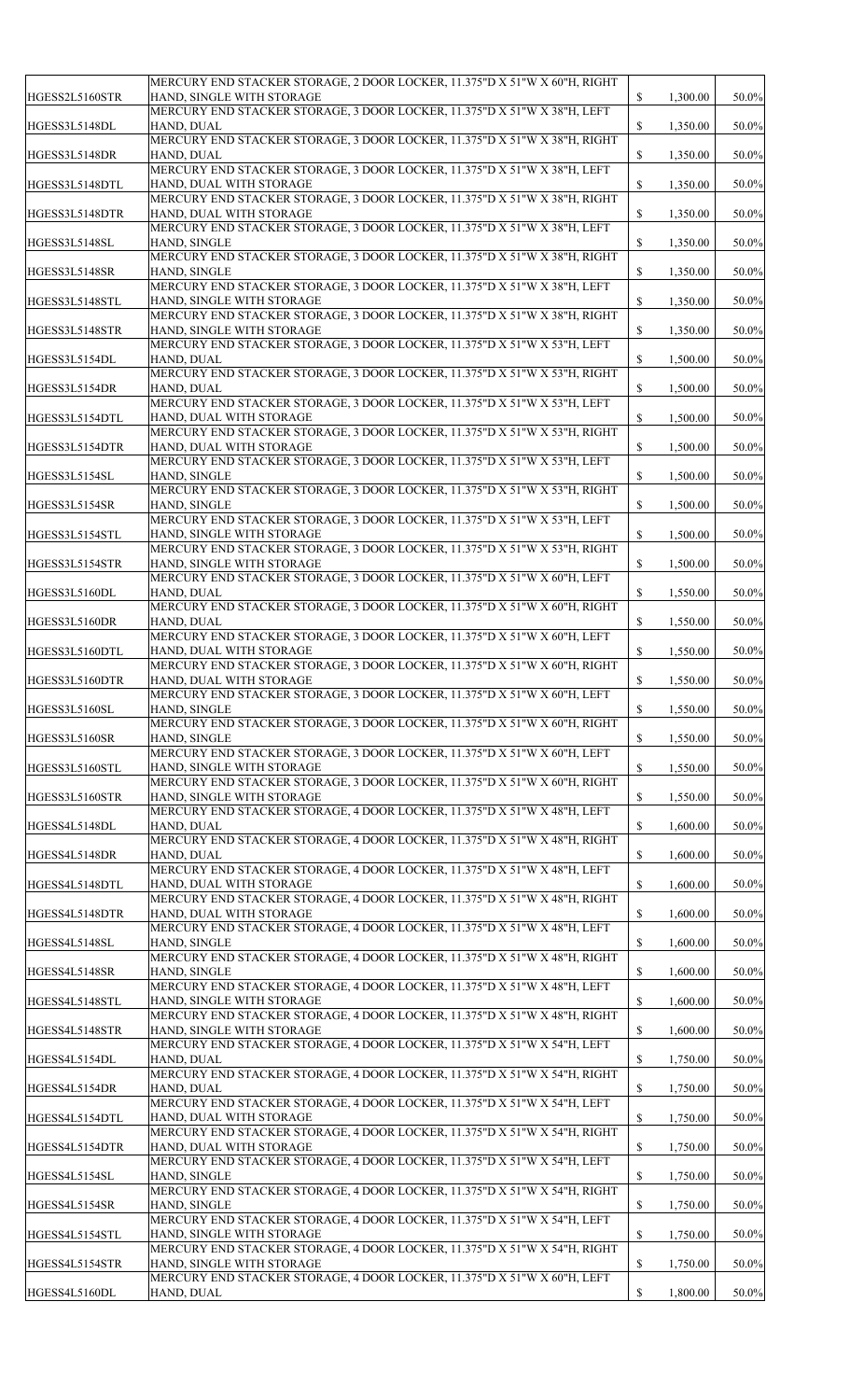| HGESS4L5160DR                 | MERCURY END STACKER STORAGE, 4 DOOR LOCKER, 11.375"D X 51"W X 60"H, RIGHT<br>HAND, DUAL                                                                | $\mathbb{S}$                 | 1,800.00             | $50.0\%$       |
|-------------------------------|--------------------------------------------------------------------------------------------------------------------------------------------------------|------------------------------|----------------------|----------------|
|                               | MERCURY END STACKER STORAGE, 4 DOOR LOCKER, 11.375"D X 51"W X 60"H, LEFT                                                                               |                              |                      |                |
| HGESS4L5160DTL                | HAND, DUAL WITH STORAGE<br>MERCURY END STACKER STORAGE, 4 DOOR LOCKER, 11.375"D X 51"W X 60"H, RIGHT                                                   | $\mathbb{S}$                 | 1,800.00             | 50.0%          |
| HGESS4L5160DTR                | HAND, DUAL WITH STORAGE                                                                                                                                | $\mathbb{S}$                 | 1,800.00             | 50.0%          |
| HGESS4L5160SL                 | MERCURY END STACKER STORAGE, 4 DOOR LOCKER, 11.375"D X 51"W X 60"H, LEFT<br>HAND, SINGLE                                                               | $\mathbb{S}$                 | 1,800.00             | 50.0%          |
| HGESS4L5160SR                 | MERCURY END STACKER STORAGE, 4 DOOR LOCKER, 11.375"D X 51"W X 60"H, RIGHT<br>HAND, SINGLE                                                              | $\mathbb{S}$                 | 1,800.00             | 50.0%          |
|                               | MERCURY END STACKER STORAGE, 4 DOOR LOCKER, 11.375"D X 51"W X 60"H, LEFT                                                                               |                              |                      |                |
| HGESS4L5160STL                | HAND, SINGLE WITH STORAGE<br>MERCURY END STACKER STORAGE, 4 DOOR LOCKER, 11.375"D X 51"W X 60"H, RIGHT                                                 | $\mathbb{S}$                 | 1,800.00             | 50.0%          |
| HGESS4L5160STR                | HAND, SINGLE WITH STORAGE                                                                                                                              | \$                           | 1,800.00             | 50.0%          |
| HGESSDOD5142D                 | MERCURY END STACKER STORAGE, DOOR OPEN DOOR, 11.375"D X 51"W X 42"H, DUAL<br>MERCURY END STACKER STORAGE, DOOR OPEN DOOR, 11.375"D X 51"W X 42"H, DUAL | $\mathbb{S}$                 | 1,050.00             | 50.0%          |
| HGESSDOD5142DT                | WITH STORAGE                                                                                                                                           | $\mathbb{S}$                 | 1,050.00             | 50.0%          |
| HGESSDOD5142S                 | MERCURY END STACKER STORAGE, DOOR OPEN DOOR, 11.375"D X 51"W X 42"H,<br><b>SINGLE</b>                                                                  | $\mathbb{S}$                 | 1,050.00             | 50.0%          |
|                               | MERCURY END STACKER STORAGE, DOOR OPEN DOOR, 11.375"D X 51"W X 42"H,                                                                                   |                              |                      |                |
| HGESSDOD5142ST                | <b>SINGLE WITH STORAGE</b>                                                                                                                             | \$                           | 1,050.00             | 50.0%          |
| HGESSDOD5148D                 | MERCURY END STACKER STORAGE, DOOR OPEN DOOR, 11.375"D X 51"W X 48"H, DUAL<br>MERCURY END STACKER STORAGE, DOOR OPEN DOOR, 11.375"D X 51"W X 48"H, DUAL | $\mathbb{S}$                 | 1,100.00             | 50.0%          |
| HGESSDOD5148DT                | WITH STORAGE<br>MERCURY END STACKER STORAGE, DOOR OPEN DOOR, 11.375"D X 51"W X 48"H,                                                                   | \$                           | 1,100.00             | 50.0%          |
| HGESSDOD5148S                 | <b>SINGLE</b>                                                                                                                                          | $\mathbb{S}$                 | 1,100.00             | 50.0%          |
| HGESSDOD5148ST                | MERCURY END STACKER STORAGE, DOOR OPEN DOOR, 11.375"D X 51"W X 48"H,<br><b>SINGLE WITH STORAGE</b>                                                     |                              | 1,100.00             | 50.0%          |
| HGESSDOD5154D                 | MERCURY END STACKER STORAGE, DOOR OPEN DOOR, 11.375"D X 51"W X 54"H, DUAL                                                                              | $\mathbb{S}$                 | 1,150.00             | $50.0\%$       |
| HGESSDOD5154DT                | MERCURY END STACKER STORAGE, DOOR OPEN DOOR, 11.375"D X 51"W X 54"H, DUAL<br><b>WITH STORAGE</b>                                                       | $\mathbb{S}$                 | 1,150.00             | $50.0\%$       |
| HGESSDOD5154S                 | MERCURY END STACKER STORAGE, DOOR OPEN DOOR, 11.375"D X 51"W X 54"H,<br><b>SINGLE</b>                                                                  | $\mathbb{S}$                 | 1,150.00             | 50.0%          |
| HGESSDOD5154ST                | MERCURY END STACKER STORAGE, DOOR OPEN DOOR, 11.375"D X 51"W X 54"H,<br><b>SINGLE WITH STORAGE</b>                                                     | $\mathbb{S}$                 | 1,150.00             | 50.0%          |
| HGESSDOD5160D                 | MERCURY END STACKER STORAGE, DOOR OPEN DOOR, 11.375"D X 51"W X 60"H, DUAL                                                                              | $\mathbb{S}$                 | 1,250.00             | 50.0%          |
|                               | MERCURY END STACKER STORAGE, DOOR OPEN DOOR, 11.375"D X 51"W X 60"H, DUAL                                                                              |                              |                      |                |
| HGESSDOD5160DT                | <b>WITH STORAGE</b><br>MERCURY END STACKER STORAGE, DOOR OPEN DOOR, 11.375"D X 51"W X 60"H,                                                            | $\mathbb{S}$                 | 1,250.00             | 50.0%          |
| HGESSDOD5160S                 | <b>SINGLE</b><br>MERCURY END STACKER STORAGE, DOOR OPEN DOOR, 11.375"D X 51"W X 60"H,                                                                  | $\mathbb{S}$                 | 1,250.00             | 50.0%          |
| HGESSDOD5160ST                | <b>SINGLE WITH STORAGE</b>                                                                                                                             | \$<br>$\mathbb{S}$           | 1,250.00             | 50.0%          |
| HGESSDP3936D                  | MERCURY END STACKER STORAGE, DOOR PAIR, 11.375"D X 39"W X 36"H, DUAL<br>MERCURY END STACKER STORAGE, DOOR PAIR, 11.375"D X 39"W X 36"H, DUAL WITH      |                              | 900.00               | 50.0%          |
| HGESSDP3936DT<br>HGESSDP3936S | <b>STORAGE</b><br>MERCURY END STACKER STORAGE, DOOR PAIR, 11.375"D X 39"W X 36"H, SINGLE                                                               | \$<br>$\mathbb{S}$           | 900.00<br>900.00     | 50.0%<br>50.0% |
|                               | MERCURY END STACKER STORAGE, DOOR PAIR, 11.375"D X 39"W X 36"H, SINGLE                                                                                 |                              |                      |                |
| HGESSDP3936ST                 | <b>WITH STORAGE</b>                                                                                                                                    | \$                           | 900.00               | 50.0%          |
| HGESSDP3942D                  | MERCURY END STACKER STORAGE, DOOR PAIR, 11.375"D X 39"W X 42"H, DUAL<br>MERCURY END STACKER STORAGE, DOOR PAIR, 11.375"D X 39"W X 42"H, DUAL WITH      | $\mathbb{S}$                 | 900.00               | 50.0%          |
| HGESSDP3942DT                 | <b>STORAGE</b>                                                                                                                                         | \$                           | 900.00               | 50.0%          |
| HGESSDP3942S                  | MERCURY END STACKER STORAGE, DOOR PAIR, 11.375"D X 39"W X 42"H, SINGLE<br>MERCURY END STACKER STORAGE, DOOR PAIR, 11.375"D X 39"W X 42"H, SINGLE       | \$                           | 900.00               | 50.0%          |
| HGESSDP3942ST                 | <b>WITH STORAGE</b>                                                                                                                                    | S                            | 900.00               | 50.0%          |
| HGESSDP3948D                  | MERCURY END STACKER STORAGE, DOOR PAIR, 11.375"D X 39"W X 48"H, DUAL                                                                                   | $\mathbb{S}$                 | 950.00               | 50.0%          |
|                               | MERCURY END STACKER STORAGE, DOOR PAIR, 11.375"D X 39"W X 48"H, DUAL WITH                                                                              |                              |                      |                |
| HGESSDP3948DT<br>HGESSDP3948S | <b>STORAGE</b><br>MERCURY END STACKER STORAGE, DOOR PAIR, 11.375"D X 39"W X 48"H, SINGLE                                                               | $\mathbb{S}$<br>$\mathbb{S}$ | 950.00<br>950.00     | 50.0%<br>50.0% |
|                               | MERCURY END STACKER STORAGE, DOOR PAIR, 11.375"D X 39"W X 48"H, SINGLE                                                                                 |                              |                      |                |
| HGESSDP3948ST                 | <b>WITH STORAGE</b>                                                                                                                                    | \$                           | 950.00               | 50.0%          |
| HGESSDP3954D                  | MERCURY END STACKER STORAGE, DOOR PAIR, 11.375"D X 39"W X 54"H, DUAL<br>MERCURY END STACKER STORAGE, DOOR PAIR, 11.375"D X 39"W X 54"H, DUAL WITH      | $\mathbb{S}$                 | 1,000.00             | 50.0%          |
| HGESSDP3954DT                 | <b>STORAGE</b>                                                                                                                                         | \$                           | 1,000.00             | 50.0%          |
| HGESSDP3954S                  | MERCURY END STACKER STORAGE, DOOR PAIR, 11.375"D X 39"W X 54"H, SINGLE                                                                                 | $\mathbb{S}$                 | 1,000.00             | 50.0%          |
|                               | MERCURY END STACKER STORAGE, DOOR PAIR, 11.375"D X 39"W X 54"H, SINGLE                                                                                 |                              |                      |                |
| HGESSDP3954ST<br>HGESSDP3960D | <b>WITH STORAGE</b><br>MERCURY END STACKER STORAGE, DOOR PAIR, 11.375"D X 39"W X 60"H, DUAL                                                            | \$<br>$\mathbb{S}$           | 1,000.00<br>1,100.00 | 50.0%<br>50.0% |
|                               | MERCURY END STACKER STORAGE, DOOR PAIR, 11.375"D X 39"W X 60"H, DUAL WITH                                                                              |                              |                      |                |
| HGESSDP3960DT                 | <b>STORAGE</b>                                                                                                                                         | $\mathbb{S}$                 | 1,100.00             | 50.0%          |
| HGESSDP3960S                  | MERCURY END STACKER STORAGE, DOOR PAIR, 11.375"D X 39"W X 60"H, SINGLE<br>MERCURY END STACKER STORAGE, DOOR PAIR, 11.375"D X 39"W X 60"H, SINGLE       | $\mathbb{S}$                 | 1,100.00             | 50.0%          |
| HGESSDP3960ST                 | <b>WITH STORAGE</b>                                                                                                                                    | $\mathbb{S}$                 | 1,100.00             | 50.0%          |
| HGESSDP5142D                  | MERCURY END STACKER STORAGE, DOOR PAIR, 11.375"D X 51"W X 42"H, DUAL                                                                                   | $\mathbb{S}$                 | 1,000.00             | 50.0%          |
|                               | MERCURY END STACKER STORAGE, DOOR PAIR, 11.375"D X 51"W X 42"H, DUAL WITH                                                                              |                              |                      |                |
| HGESSDP5142DT<br>HGESSDP5142S | <b>STORAGE</b><br>MERCURY END STACKER STORAGE, DOOR PAIR, 11.375"D X 51"W X 42"H, SINGLE                                                               | \$<br>$\mathbb{S}$           | 1,000.00<br>1,000.00 | 50.0%<br>50.0% |
|                               | MERCURY END STACKER STORAGE, DOOR PAIR, 11.375"D X 51"W X 42"H, SINGLE                                                                                 |                              |                      |                |
| HGESSDP5142ST                 | WITH STORAGE                                                                                                                                           | \$                           | 1,000.00             | 50.0%          |
| HGESSDP5148D                  | MERCURY END STACKER STORAGE, DOOR PAIR, 11.375"D X 51"W X 48"H, DUAL                                                                                   | $\mathbb{S}$                 | 1,050.00             | 50.0%          |
| HGESSDP5148DT                 | MERCURY END STACKER STORAGE, DOOR PAIR, 11.375"D X 51"W X 48"H, DUAL WITH<br><b>STORAGE</b>                                                            | \$                           | 1,050.00             | 50.0%          |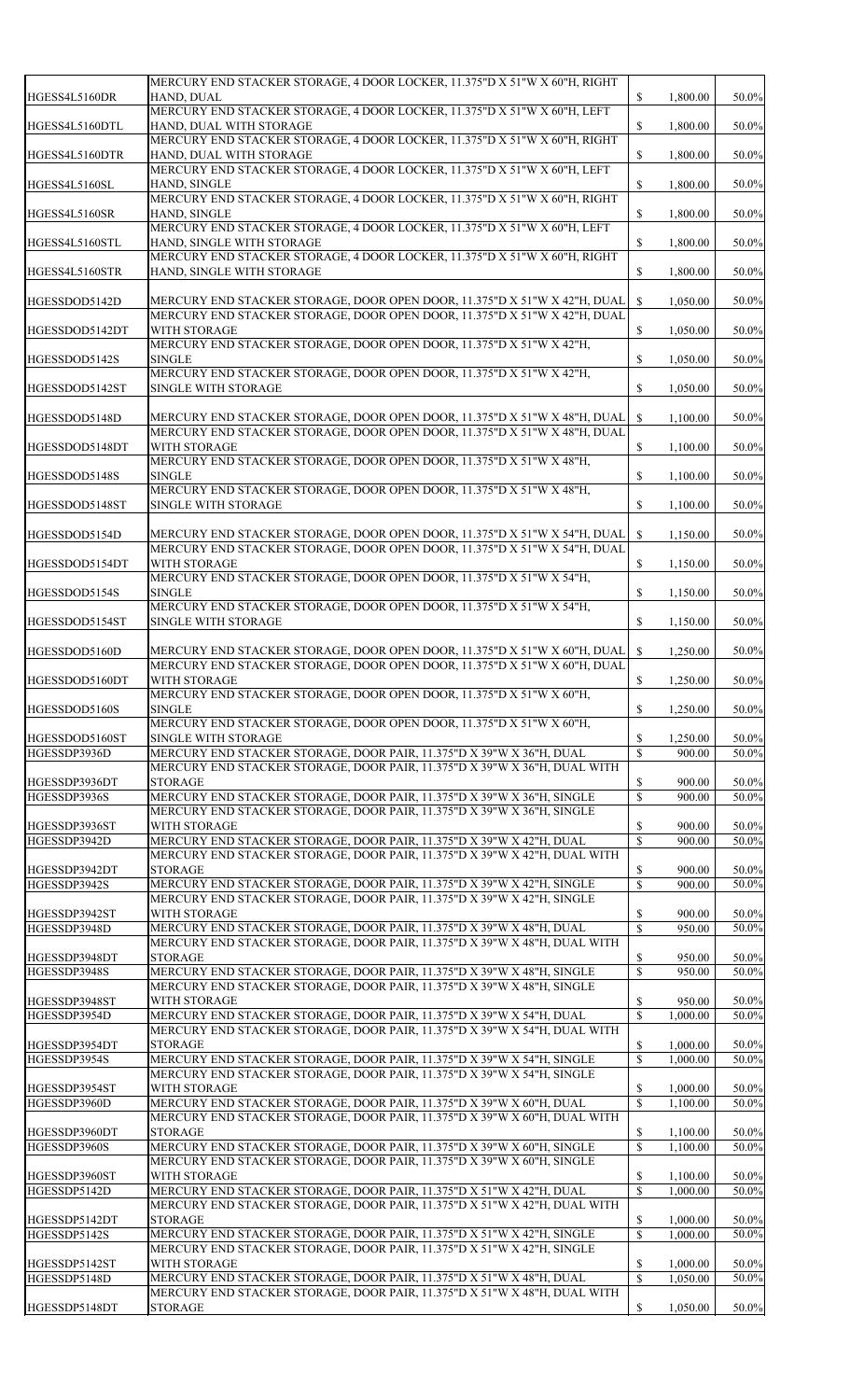| HGESSDP5148S   | MERCURY END STACKER STORAGE, DOOR PAIR, 11.375"D X 51"W X 48"H, SINGLE                 | $\mathbb{S}$  | 1,050.00 | 50.0% |
|----------------|----------------------------------------------------------------------------------------|---------------|----------|-------|
|                |                                                                                        |               |          |       |
|                | MERCURY END STACKER STORAGE, DOOR PAIR, 11.375"D X 51"W X 48"H, SINGLE                 |               |          |       |
| HGESSDP5148ST  | WITH STORAGE                                                                           | \$            | 1,050.00 | 50.0% |
| HGESSDP5154D   | MERCURY END STACKER STORAGE, DOOR PAIR, 11.375"D X 51"W X 54"H, DUAL                   | $\mathbb{S}$  | 1,100.00 | 50.0% |
|                |                                                                                        |               |          |       |
|                | MERCURY END STACKER STORAGE, DOOR PAIR, 11.375"D X 51"W X 54"H, DUAL WITH              |               |          |       |
| HGESSDP5154DT  | <b>STORAGE</b>                                                                         | \$            | 1,100.00 | 50.0% |
| HGESSDP5154S   | MERCURY END STACKER STORAGE, DOOR PAIR, 11.375"D X 51"W X 54"H, SINGLE                 | $\mathbb{S}$  | 1,100.00 | 50.0% |
|                |                                                                                        |               |          |       |
|                | MERCURY END STACKER STORAGE, DOOR PAIR, 11.375"D X 51"W X 54"H, SINGLE                 |               |          |       |
| HGESSDP5154ST  | WITH STORAGE                                                                           | \$            | 1,100.00 | 50.0% |
| HGESSDP5160D   | MERCURY END STACKER STORAGE, DOOR PAIR, 11.375"D X 51"W X 60"H, DUAL                   | $\mathbb{S}$  | 1,200.00 | 50.0% |
|                |                                                                                        |               |          |       |
|                | MERCURY END STACKER STORAGE, DOOR PAIR, 11.375"D X 51"W X 60"H, DUAL WITH              |               |          |       |
| HGESSDP5160DT  | <b>STORAGE</b>                                                                         | \$            | 1,200.00 | 50.0% |
| HGESSDP5160S   | MERCURY END STACKER STORAGE, DOOR PAIR, 11.375"D X 51"W X 60"H, SINGLE                 | $\mathbb{S}$  | 1,200.00 | 50.0% |
|                |                                                                                        |               |          |       |
|                | MERCURY END STACKER STORAGE, DOOR PAIR, 11.375"D X 51"W X 60"H, SINGLE                 |               |          |       |
| HGESSDP5160ST  | WITH STORAGE                                                                           | \$            | 1,200.00 | 50.0% |
| HGESSO3936D    | MERCURY END STACKER STORAGE, OPEN, 11.375"D X 39"W X 36"H, DUAL                        | $\mathbb{S}$  | 650.00   | 50.0% |
|                | MERCURY END STACKER STORAGE, OPEN, 11.375"D X 39"W X 36"H, DUAL WITH                   |               |          |       |
|                |                                                                                        |               |          |       |
| HGESSO3936DT   | <b>STORAGE</b>                                                                         | \$            | 650.00   | 50.0% |
| HGESSO3936S    | MERCURY END STACKER STORAGE, OPEN, 11.375"D X 39"W X 36"H, SINGLE                      | $\mathbb{S}$  | 650.00   | 50.0% |
|                | MERCURY END STACKER STORAGE, OPEN, 11.375"D X 39"W X 36"H, SINGLE WITH                 |               |          |       |
|                |                                                                                        |               |          |       |
| HGESSO3936ST   | <b>STORAGE</b>                                                                         | \$            | 650.00   | 50.0% |
| HGESSO3942D    | MERCURY END STACKER STORAGE, OPEN, 11.375"D X 39"W X 42"H, DUAL                        | $\mathbb{S}$  | 700.00   | 50.0% |
|                | MERCURY END STACKER STORAGE, OPEN, 11.375"D X 39"W X 42"H, DUAL WITH                   |               |          |       |
|                |                                                                                        |               |          |       |
| HGESSO3942DT   | <b>STORAGE</b>                                                                         | S.            | 700.00   | 50.0% |
| HGESSO3942S    | MERCURY END STACKER STORAGE, OPEN, 11.375"D X 39"W X 42"H, SINGLE                      | $\mathbb{S}$  | 700.00   | 50.0% |
|                | MERCURY END STACKER STORAGE, OPEN, 11.375"D X 39"W X 42"H, SINGLE WITH                 |               |          |       |
|                |                                                                                        |               |          |       |
| HGESSO3942ST   | <b>STORAGE</b>                                                                         | \$            | 700.00   | 50.0% |
| HGESSO3948D    | MERCURY END STACKER STORAGE, OPEN, 11.375"D X 39"W X 48"H, DUAL                        | $\mathbb{S}$  | 700.00   | 50.0% |
|                | MERCURY END STACKER STORAGE, OPEN, 11.375"D X 39"W X 48"H, DUAL WITH                   |               |          |       |
|                |                                                                                        |               |          |       |
| HGESSO3948DT   | <b>STORAGE</b>                                                                         |               | 700.00   | 50.0% |
| HGESSO3948S    | MERCURY END STACKER STORAGE, OPEN, 11.375"D X 39"W X 48"H, SINGLE                      | $\mathcal{S}$ | 700.00   | 50.0% |
|                | MERCURY END STACKER STORAGE, OPEN, 11.375"D X 39"W X 48"H, SINGLE WITH                 |               |          |       |
|                |                                                                                        |               |          |       |
| HGESSO3948ST   | <b>STORAGE</b>                                                                         | \$            | 700.00   | 50.0% |
| HGESSO3954D    | MERCURY END STACKER STORAGE, OPEN, 11.375"D X 39"W X 54"H, DUAL                        | $\mathbb{S}$  | 750.00   | 50.0% |
|                | MERCURY END STACKER STORAGE, OPEN, 11.375"D X 39"W X 54"H, DUAL WITH                   |               |          |       |
|                |                                                                                        |               |          |       |
| HGESSO3954DT   | <b>STORAGE</b>                                                                         | \$            | 750.00   | 50.0% |
| HGESSO3954S    | MERCURY END STACKER STORAGE, OPEN, 11.375"D X 39"W X 54"H, SINGLE                      | $\mathbb{S}$  | 750.00   | 50.0% |
|                | MERCURY END STACKER STORAGE, OPEN, 11.375"D X 39"W X 54"H, SINGLE WITH                 |               |          |       |
|                |                                                                                        |               |          |       |
| HGESSO3954ST   | <b>STORAGE</b>                                                                         | \$            | 750.00   | 50.0% |
| HGESSO3960D    | MERCURY END STACKER STORAGE, OPEN, 11.375"D X 39"W X 60"H, DUAL                        | $\mathbb{S}$  | 850.00   | 50.0% |
|                | MERCURY END STACKER STORAGE, OPEN, 11.375"D X 39"W X 60"H, DUAL WITH                   |               |          |       |
|                |                                                                                        |               |          |       |
| HGESSO3960DT   | <b>STORAGE</b>                                                                         | S.            | 850.00   | 50.0% |
| HGESSO3960S    | MERCURY END STACKER STORAGE, OPEN, 11.375"D X 39"W X 60"H, SINGLE                      | $\mathbf S$   | 850.00   | 50.0% |
|                | MERCURY END STACKER STORAGE, OPEN, 11.375"D X 39"W X 60"H, SINGLE WITH                 |               |          |       |
|                |                                                                                        |               |          |       |
| HGESSO3960ST   | <b>STORAGE</b>                                                                         | \$            | 850.00   | 50.0% |
| HGESSO5136D    | MERCURY END STACKER STORAGE, OPEN, 11.375"D X 51"W X 36"H, DUAL                        | $\mathbb{S}$  | 700.00   | 50.0% |
|                | MERCURY END STACKER STORAGE, OPEN, 11.375"D X 51"W X 36"H, DUAL WITH                   |               |          |       |
|                |                                                                                        |               |          |       |
| HGESSO5136DT   | <b>STORAGE</b>                                                                         | \$            | 700.00   | 50.0% |
| HGESSO5136S    | MERCURY END STACKER STORAGE, OPEN, 11.375"D X 51"W X 36"H, SINGLE                      | $\mathbb{S}$  | 700.00   | 50.0% |
|                | MERCURY END STACKER STORAGE, OPEN, 11.375"D X 51"W X 36"H, SINGLE WITH                 |               |          |       |
|                |                                                                                        |               |          |       |
| HGESSO5136ST   | <b>STORAGE</b>                                                                         | \$            | 700.00   | 50.0% |
| HGESSO5142D    | MERCURY END STACKER STORAGE, OPEN, 11.375"D X 51"W X 42"H, DUAL                        | $\mathbb{S}$  | 750.00   | 50.0% |
|                | MERCURY END STACKER STORAGE, OPEN, 11.375"D X 51"W X 42"H, DUAL WITH                   |               |          |       |
|                |                                                                                        |               |          |       |
| HGESSO5142DT   | <b>STORAGE</b>                                                                         | S.            | 750.00   | 50.0% |
| HGESSO5142S    | MERCURY END STACKER STORAGE, OPEN, 11.375"D X 51"W X 42"H, SINGLE                      | $\mathbb{S}$  | 750.00   | 50.0% |
|                | MERCURY END STACKER STORAGE, OPEN, 11.375"D X 51"W X 42"H, SINGLE WITH                 |               |          |       |
|                |                                                                                        |               |          |       |
| HGESSO5142ST   | <b>STORAGE</b>                                                                         | \$            | 750.00   | 50.0% |
| HGESSO5148D    | MERCURY END STACKER STORAGE, OPEN, 11.375"D X 51"W X 48"H, DUAL                        | $\mathbb{S}$  | 750.00   | 50.0% |
|                | MERCURY END STACKER STORAGE, OPEN, 11.375"D X 51"W X 48"H, DUAL WITH                   |               |          |       |
|                |                                                                                        |               |          |       |
| HGESSO5148DT   | <b>STORAGE</b>                                                                         |               | 750.00   | 50.0% |
| HGESSO5148S    | MERCURY END STACKER STORAGE, OPEN, 11.375"D X 51"W X 48"H, SINGLE                      | $\mathbb{S}$  | 750.00   | 50.0% |
|                | MERCURY END STACKER STORAGE, OPEN, 11.375"D X 51"W X 48"H, SINGLE WITH                 |               |          |       |
| HGESSO5148ST   | <b>STORAGE</b>                                                                         |               | 750.00   | 50.0% |
|                |                                                                                        | \$            |          |       |
| HGESSO5154D    | MERCURY END STACKER STORAGE, OPEN, 11.375"D X 51"W X 54"H, DUAL                        | $\mathbb{S}$  | 800.00   | 50.0% |
|                | MERCURY END STACKER STORAGE, OPEN, 11.375"D X 51"W X 54"H, DUAL WITH                   |               |          |       |
| HGESSO5154DT   | <b>STORAGE</b>                                                                         |               | 800.00   |       |
|                |                                                                                        | \$            |          | 50.0% |
| HGESSO5154S    | MERCURY END STACKER STORAGE, OPEN, 11.375"D X 51"W X 54"H, SINGLE                      | $\mathbb{S}$  | 800.00   | 50.0% |
|                | MERCURY END STACKER STORAGE, OPEN, 11.375"D X 51"W X 54"H, SINGLE WITH                 |               |          |       |
| HGESSO5154ST   | <b>STORAGE</b>                                                                         |               | 800.00   | 50.0% |
|                |                                                                                        | \$            |          |       |
| HGESSO5160D    | MERCURY END STACKER STORAGE, OPEN, 11.375"D X 51"W X 60"H, DUAL                        | $\mathbb{S}$  | 900.00   | 50.0% |
|                | MERCURY END STACKER STORAGE, OPEN, 11.375"D X 51"W X 60"H, DUAL WITH                   |               |          |       |
| HGESSO5160DT   | <b>STORAGE</b>                                                                         |               | 900.00   |       |
|                |                                                                                        | \$            |          | 50.0% |
| HGESSO5160S    | MERCURY END STACKER STORAGE, OPEN, 11.375"D X 51"W X 60"H, SINGLE                      | $\mathbb{S}$  | 900.00   | 50.0% |
|                | MERCURY END STACKER STORAGE, OPEN, 11.375"D X 51"W X 60"H, SINGLE WITH                 |               |          |       |
| HGESSO5160ST   | <b>STORAGE</b>                                                                         | \$            | 900.00   | 50.0% |
|                |                                                                                        |               |          |       |
|                |                                                                                        |               |          |       |
| HGESSOD3936DL  | MERCURY END STACKER STORAGE, OPEN DOOR, 11.375"D X 39"W X 36"H, LEFT, DUAL             | \$            | 750.00   | 50.0% |
|                |                                                                                        |               |          |       |
|                | MERCURY END STACKER STORAGE, OPEN DOOR, 11.375"D X 39"W X 36"H, RIGHT,                 |               |          |       |
| HGESSOD3936DR  | <b>DUAL</b>                                                                            | \$            | 750.00   | 50.0% |
|                | MERCURY END STACKER STORAGE, OPEN DOOR, 11.375"D X 39"W X 36"H, LEFT, DUAL             |               |          |       |
|                |                                                                                        |               |          |       |
| HGESSOD3936DTL | WITH STORAGE                                                                           | \$            | 750.00   | 50.0% |
|                |                                                                                        |               |          |       |
|                | MERCURY END STACKER STORAGE, OPEN DOOR, 11.375"D X 39"W X 36"H, RIGHT,                 |               |          |       |
|                |                                                                                        |               |          |       |
| HGESSOD3936DTR | <b>DUAL WITH STORAGE</b>                                                               | \$            | 750.00   | 50.0% |
| HGESSOD3936SL  | MERCURY END STACKER STORAGE, OPEN DOOR, 11.375"D X 39"W X 36"H, LEFT,<br><b>SINGLE</b> | \$            | 750.00   | 50.0% |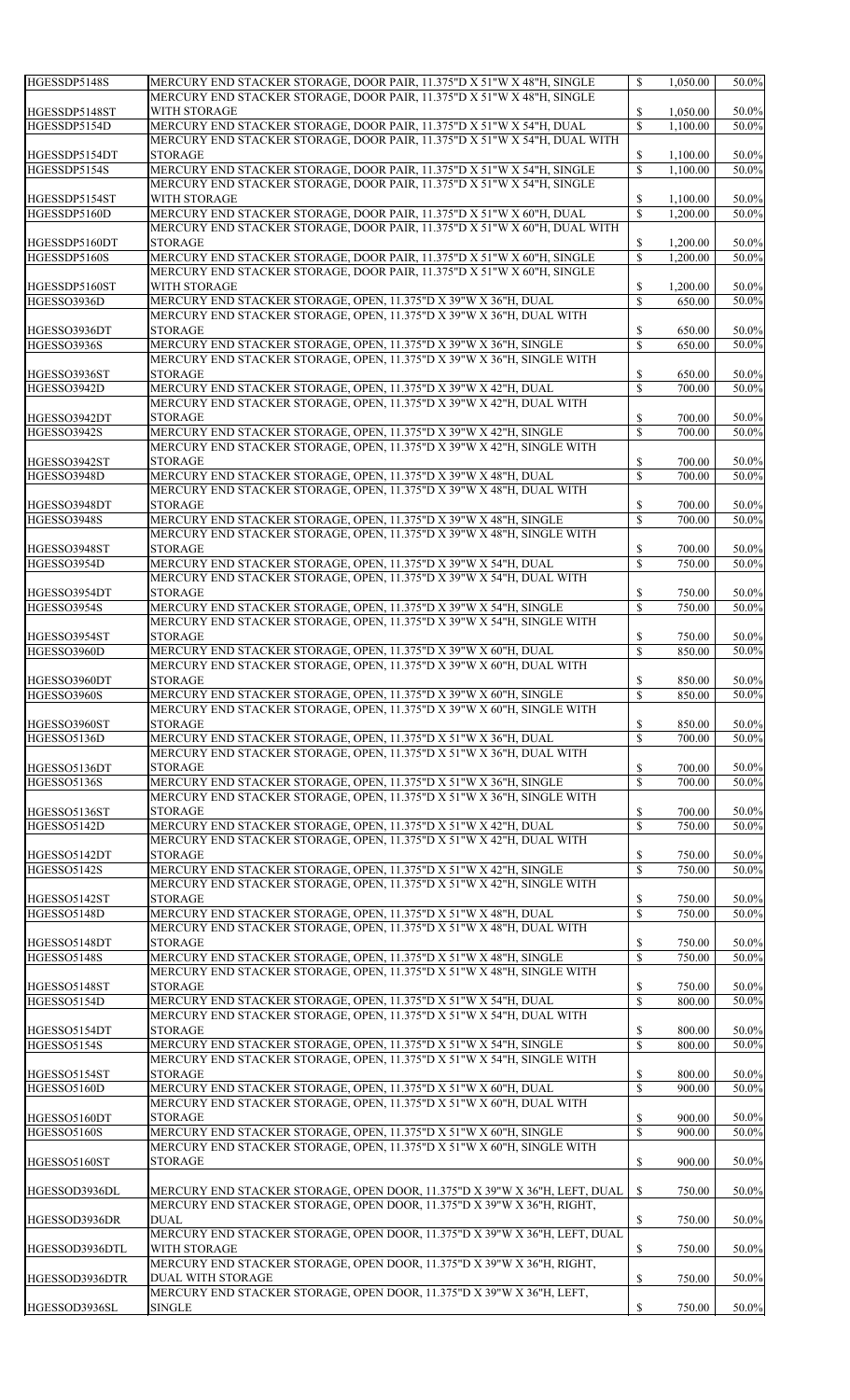| HGESSOD3936SR  | MERCURY END STACKER STORAGE, OPEN DOOR, 11.375"D X 39"W X 36"H, RIGHT,<br><b>SINGLE</b>                                                              | \$           | 750.00   | 50.0% |
|----------------|------------------------------------------------------------------------------------------------------------------------------------------------------|--------------|----------|-------|
| HGESSOD3936STL | MERCURY END STACKER STORAGE, OPEN DOOR, 11.375"D X 39"W X 36"H, LEFT,<br><b>SINGLE WITH STORAGE</b>                                                  | $\mathbb{S}$ | 750.00   | 50.0% |
| HGESSOD3936STR | MERCURY END STACKER STORAGE, OPEN DOOR, 11.375"D X 39"W X 36"H, RIGHT,<br><b>SINGLE WITH STORAGE</b>                                                 | \$           | 750.00   | 50.0% |
| HGESSOD3942DL  | MERCURY END STACKER STORAGE, OPEN DOOR, 11.375"D X 39"W X 42"H, LEFT, DUAL                                                                           | \$           | 800.00   | 50.0% |
| HGESSOD3942DR  | MERCURY END STACKER STORAGE, OPEN DOOR, 11.375"D X 39"W X 42"H, RIGHT,<br><b>DUAL</b>                                                                | $\mathbb{S}$ | 800.00   | 50.0% |
| HGESSOD3942DTL | MERCURY END STACKER STORAGE, OPEN DOOR, 11.375"D X 39"W X 42"H, LEFT, DUAL<br><b>WITH STORAGE</b>                                                    | $\mathbb{S}$ | 800.00   | 50.0% |
| HGESSOD3942DTR | MERCURY END STACKER STORAGE, OPEN DOOR, 11.375"D X 39"W X 42"H, RIGHT,<br><b>DUAL WITH STORAGE</b>                                                   | \$           | 800.00   | 50.0% |
|                | MERCURY END STACKER STORAGE, OPEN DOOR, 11.375"D X 39"W X 42"H, LEFT,                                                                                |              |          |       |
| HGESSOD3942SL  | <b>SINGLE</b><br>MERCURY END STACKER STORAGE, OPEN DOOR, 11.375"D X 39"W X 42"H, RIGHT,                                                              | \$           | 800.00   | 50.0% |
| HGESSOD3942SR  | <b>SINGLE</b><br>MERCURY END STACKER STORAGE, OPEN DOOR, 11.375"D X 39"W X 42"H, LEFT,                                                               | $\mathbb{S}$ | 800.00   | 50.0% |
| HGESSOD3942STL | <b>SINGLE WITH STORAGE</b><br>MERCURY END STACKER STORAGE, OPEN DOOR, 11.375"D X 39"W X 42"H, RIGHT,                                                 | \$           | 800.00   | 50.0% |
| HGESSOD3942STR | <b>SINGLE WITH STORAGE</b>                                                                                                                           | \$           | 800.00   | 50.0% |
| HGESSOD3948DL  | MERCURY END STACKER STORAGE, OPEN DOOR, 11.375"D X 39"W X 48"H, LEFT, DUAL<br>MERCURY END STACKER STORAGE, OPEN DOOR, 11.375"D X 39"W X 48"H, RIGHT, | $\mathbb{S}$ | 850.00   | 50.0% |
| HGESSOD3948DR  | <b>DUAL</b><br>MERCURY END STACKER STORAGE, OPEN DOOR, 11.375"D X 39"W X 48"H, LEFT, DUAL                                                            | $\mathbb{S}$ | 850.00   | 50.0% |
| HGESSOD3948DTL | <b>WITH STORAGE</b><br>MERCURY END STACKER STORAGE, OPEN DOOR, 11.375"D X 39"W X 48"H, RIGHT,                                                        | $\mathbb{S}$ | 850.00   | 50.0% |
| HGESSOD3948DTR | DUAL WITH STORAGE<br>MERCURY END STACKER STORAGE, OPEN DOOR, 11.375"D X 39"W X 48"H, LEFT,                                                           |              | 850.00   | 50.0% |
| HGESSOD3948SL  | <b>SINGLE</b>                                                                                                                                        | \$           | 850.00   | 50.0% |
| HGESSOD3948SR  | MERCURY END STACKER STORAGE, OPEN DOOR, 11.375"D X 39"W X 48"H, RIGHT,<br><b>SINGLE</b>                                                              | \$           | 850.00   | 50.0% |
| HGESSOD3948STL | MERCURY END STACKER STORAGE, OPEN DOOR, 11.375"D X 39"W X 48"H, LEFT,<br><b>SINGLE WITH STORAGE</b>                                                  | $\mathbb{S}$ | 850.00   | 50.0% |
| HGESSOD3948STR | MERCURY END STACKER STORAGE, OPEN DOOR, 11.375"D X 39"W X 48"H, RIGHT,<br><b>SINGLE WITH STORAGE</b>                                                 | \$           | 850.00   | 50.0% |
| HGESSOD3954DL  | MERCURY END STACKER STORAGE, OPEN DOOR, 11.375"D X 39"W X 54"H, LEFT, DUAL                                                                           | $\mathbb{S}$ | 900.00   | 50.0% |
| HGESSOD3954DR  | MERCURY END STACKER STORAGE, OPEN DOOR, 11.375"D X 39"W X 54"H, RIGHT,<br><b>DUAL</b>                                                                | $\mathbb{S}$ | 900.00   | 50.0% |
| HGESSOD3954DTL | MERCURY END STACKER STORAGE, OPEN DOOR, 11.375"D X 39"W X 54"H, LEFT, DUAL<br><b>WITH STORAGE</b>                                                    | $\mathbb{S}$ | 900.00   | 50.0% |
| HGESSOD3954DTR | MERCURY END STACKER STORAGE, OPEN DOOR, 11.375"D X 39"W X 54"H, RIGHT,<br><b>DUAL WITH STORAGE</b>                                                   | \$           | 900.00   | 50.0% |
| HGESSOD3954SL  | MERCURY END STACKER STORAGE, OPEN DOOR, 11.375"D X 39"W X 54"H, LEFT,<br><b>SINGLE</b>                                                               | $\mathbb{S}$ | 900.00   | 50.0% |
| HGESSOD3954SR  | MERCURY END STACKER STORAGE, OPEN DOOR, 11.375"D X 39"W X 54"H, RIGHT,<br><b>SINGLE</b>                                                              | \$           | 900.00   | 50.0% |
|                | MERCURY END STACKER STORAGE, OPEN DOOR, 11.375"D X 39"W X 54"H, LEFT,                                                                                |              |          |       |
| HGESSOD3954STL | <b>SINGLE WITH STORAGE</b><br>MERCURY END STACKER STORAGE, OPEN DOOR, 11.375"D X 39"W X 54"H, RIGHT,                                                 | $\mathbb{S}$ | 900.00   | 50.0% |
| HGESSOD3954STR | <b>SINGLE WITH STORAGE</b>                                                                                                                           | \$           | 900.00   | 50.0% |
| HGESSOD3960DL  | MERCURY END STACKER STORAGE, OPEN DOOR, 11.375"D X 39"W X 60"H, LEFT, DUAL<br>MERCURY END STACKER STORAGE, OPEN DOOR, 11.375"D X 39"W X 60"H, RIGHT, | $\mathbb{S}$ | 1,000.00 | 50.0% |
| HGESSOD3960DR  | <b>DUAL</b><br>MERCURY END STACKER STORAGE, OPEN DOOR, 11.375"D X 39"W X 60"H, LEFT, DUAL                                                            | $\mathbb{S}$ | 1,000.00 | 50.0% |
| HGESSOD3960DTL | <b>WITH STORAGE</b><br>MERCURY END STACKER STORAGE, OPEN DOOR, 11.375"D X 39"W X 60"H, RIGHT,                                                        |              | 1,000.00 | 50.0% |
| HGESSOD3960DTR | <b>DUAL WITH STORAGE</b><br>MERCURY END STACKER STORAGE, OPEN DOOR, 11.375"D X 39"W X 60"H, LEFT,                                                    | $\mathbb{S}$ | 1,000.00 | 50.0% |
| HGESSOD3960SL  | <b>SINGLE</b><br>MERCURY END STACKER STORAGE, OPEN DOOR, 11.375"D X 39"W X 60"H, RIGHT,                                                              | \$           | 1,000.00 | 50.0% |
| HGESSOD3960SR  | <b>SINGLE</b><br>MERCURY END STACKER STORAGE, OPEN DOOR, 11.375"D X 39"W X 60"H, LEFT,                                                               | $\mathbb{S}$ | 1,000.00 | 50.0% |
| HGESSOD3960STL | <b>SINGLE WITH STORAGE</b>                                                                                                                           | $\mathbb{S}$ | 1,000.00 | 50.0% |
| HGESSOD3960STR | MERCURY END STACKER STORAGE, OPEN DOOR, 11.375"D X 39"W X 60"H, RIGHT,<br><b>SINGLE WITH STORAGE</b>                                                 | $\mathbb{S}$ | 1,000.00 | 50.0% |
| HGESSOD5142DL  | MERCURY END STACKER STORAGE, OPEN DOOR, 11.375"D X 51"W X 42"H, LEFT, DUAL                                                                           | $\mathbb{S}$ | 850.00   | 50.0% |
| HGESSOD5142DR  | MERCURY END STACKER STORAGE, OPEN DOOR, 11.375"D X 51"W X 42"H, RIGHT,<br><b>DUAL</b>                                                                | $\mathbb{S}$ | 850.00   | 50.0% |
| HGESSOD5142DTL | MERCURY END STACKER STORAGE, OPEN DOOR, 11.375"D X 31"W X 42"H, LEFT, DUAL<br><b>WITH STORAGE</b>                                                    | \$           | 850.00   | 50.0% |
| HGESSOD5142DTR | MERCURY END STACKER STORAGE, OPEN DOOR, 11.375"D X 51"W X 42"H, RIGHT,<br><b>DUAL WITH STORAGE</b>                                                   | \$           | 850.00   | 50.0% |
| HGESSOD5142SL  | MERCURY END STACKER STORAGE, OPEN DOOR, 11.375"D X 51"W X 42"H, LEFT,<br><b>SINGLE</b>                                                               | \$           | 850.00   | 50.0% |
| HGESSOD5142SR  | MERCURY END STACKER STORAGE, OPEN DOOR, 11.375"D X 51"W X 42"H, RIGHT,<br><b>SINGLE</b>                                                              | \$           | 850.00   | 50.0% |
| HGESSOD5142STL | MERCURY END STACKER STORAGE, OPEN DOOR, 11.375"D X 51"W X 42"H, LEFT,<br><b>SINGLE WITH STORAGE</b>                                                  | \$           | 850.00   | 50.0% |
|                |                                                                                                                                                      |              |          |       |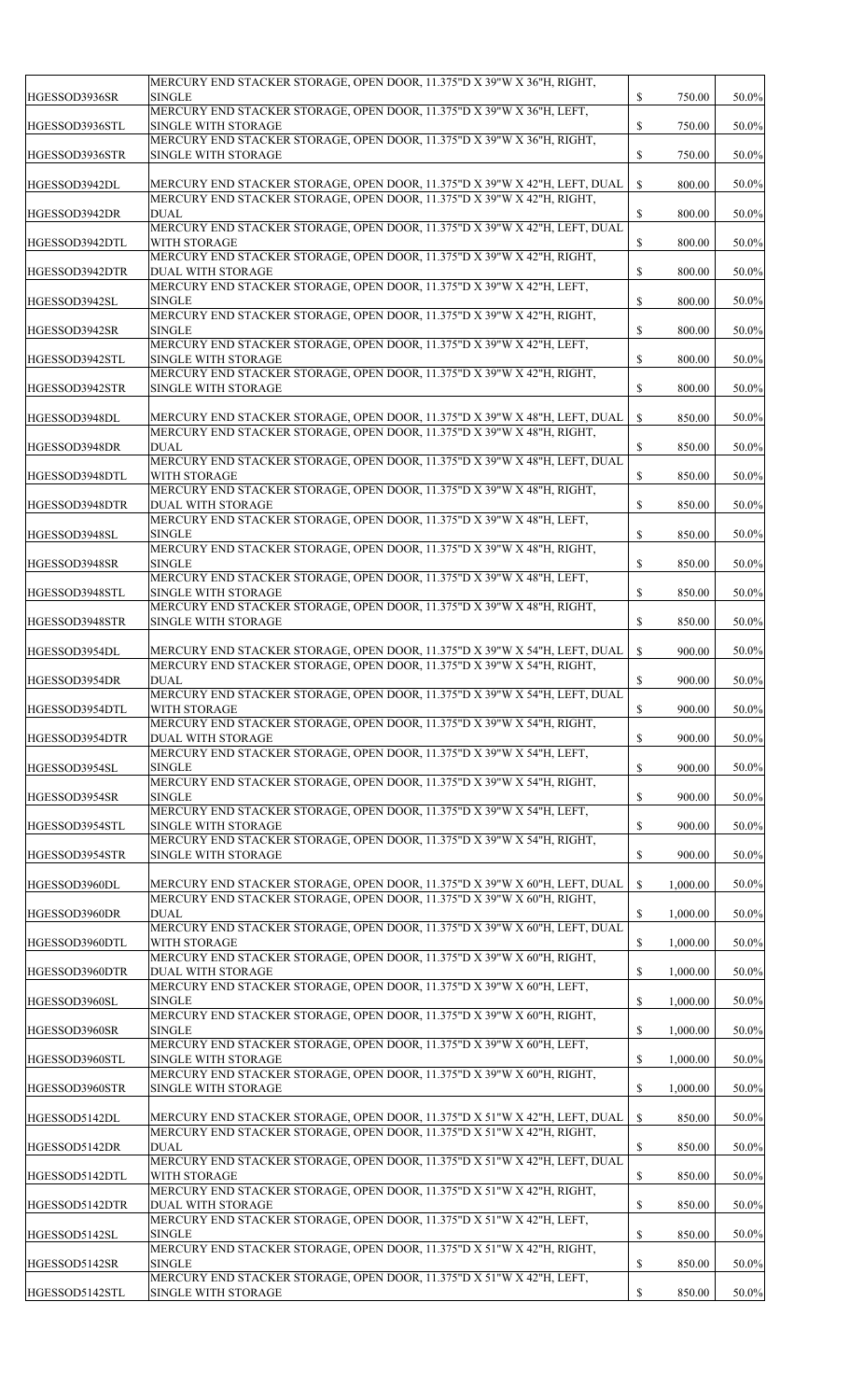| HGESSOD5142STR                                                                                                                                                                                                                                                                                                                                                                                                                                                                     | MERCURY END STACKER STORAGE, OPEN DOOR, 11.375"D X 51"W X 42"H, RIGHT,                                                                               |                                |                      |                                                                                                                                                                |
|------------------------------------------------------------------------------------------------------------------------------------------------------------------------------------------------------------------------------------------------------------------------------------------------------------------------------------------------------------------------------------------------------------------------------------------------------------------------------------|------------------------------------------------------------------------------------------------------------------------------------------------------|--------------------------------|----------------------|----------------------------------------------------------------------------------------------------------------------------------------------------------------|
|                                                                                                                                                                                                                                                                                                                                                                                                                                                                                    | <b>SINGLE WITH STORAGE</b>                                                                                                                           | $\boldsymbol{\mathsf{S}}$      | 850.00               | 50.0%                                                                                                                                                          |
| HGESSOD5148DL                                                                                                                                                                                                                                                                                                                                                                                                                                                                      | MERCURY END STACKER STORAGE, OPEN DOOR, 11.375"D X 51"W X 48"H, LEFT, DUAL<br>MERCURY END STACKER STORAGE, OPEN DOOR, 11.375"D X 51"W X 48"H, RIGHT, | $\mathbb{S}$                   | 900.00               | 50.0%                                                                                                                                                          |
| HGESSOD5148DR                                                                                                                                                                                                                                                                                                                                                                                                                                                                      | DUAL                                                                                                                                                 | $\boldsymbol{\mathsf{S}}$      | 900.00               | 50.0%                                                                                                                                                          |
| HGESSOD5148DTL                                                                                                                                                                                                                                                                                                                                                                                                                                                                     | MERCURY END STACKER STORAGE, OPEN DOOR, 11.375"D X 51"W X 48"H, LEFT, DUAL<br><b>WITH STORAGE</b>                                                    | $\boldsymbol{\mathsf{S}}$      | 900.00               | 50.0%                                                                                                                                                          |
|                                                                                                                                                                                                                                                                                                                                                                                                                                                                                    | MERCURY END STACKER STORAGE, OPEN DOOR, 11.375"D X 51"W X 48"H, RIGHT,                                                                               |                                |                      |                                                                                                                                                                |
| HGESSOD5148DTR                                                                                                                                                                                                                                                                                                                                                                                                                                                                     | <b>DUAL WITH STORAGE</b><br>MERCURY END STACKER STORAGE, OPEN DOOR, 11.375"D X 51"W X 48"H, LEFT,                                                    | $\boldsymbol{\mathsf{S}}$      | 900.00               | 50.0%                                                                                                                                                          |
| HGESSOD5148SL                                                                                                                                                                                                                                                                                                                                                                                                                                                                      | <b>SINGLE</b>                                                                                                                                        | $\boldsymbol{\mathsf{S}}$      | 900.00               | 50.0%                                                                                                                                                          |
| HGESSOD5148SR                                                                                                                                                                                                                                                                                                                                                                                                                                                                      | MERCURY END STACKER STORAGE, OPEN DOOR, 11.375"D X 51"W X 48"H, RIGHT,<br><b>SINGLE</b>                                                              | $\boldsymbol{\mathsf{S}}$      | 900.00               | 50.0%                                                                                                                                                          |
| HGESSOD5148STL                                                                                                                                                                                                                                                                                                                                                                                                                                                                     | MERCURY END STACKER STORAGE, OPEN DOOR, 11.375"D X 51"W X 48"H, LEFT,<br><b>SINGLE WITH STORAGE</b>                                                  | $\mathbb{S}$                   | 900.00               | 50.0%                                                                                                                                                          |
|                                                                                                                                                                                                                                                                                                                                                                                                                                                                                    | MERCURY END STACKER STORAGE, OPEN DOOR, 11.375"D X 51"W X 48"H, RIGHT,                                                                               |                                |                      |                                                                                                                                                                |
| HGESSOD5148STR                                                                                                                                                                                                                                                                                                                                                                                                                                                                     | <b>SINGLE WITH STORAGE</b>                                                                                                                           | $\boldsymbol{\mathsf{S}}$      | 900.00               | 50.0%                                                                                                                                                          |
| HGESSOD5154DL                                                                                                                                                                                                                                                                                                                                                                                                                                                                      | MERCURY END STACKER STORAGE, OPEN DOOR, 11.375"D X 51"W X 54"H, LEFT, DUAL                                                                           | $\boldsymbol{\mathsf{S}}$      | 950.00               | 50.0%                                                                                                                                                          |
| HGESSOD5154DR                                                                                                                                                                                                                                                                                                                                                                                                                                                                      | MERCURY END STACKER STORAGE, OPEN DOOR, 11.375"D X 51"W X 54"H, RIGHT,<br><b>DUAL</b>                                                                | $\boldsymbol{\mathsf{S}}$      | 950.00               | 50.0%                                                                                                                                                          |
|                                                                                                                                                                                                                                                                                                                                                                                                                                                                                    | MERCURY END STACKER STORAGE, OPEN DOOR, 11.375"D X 51"W X 54"H, LEFT, DUAL                                                                           |                                |                      |                                                                                                                                                                |
| HGESSOD5154DTL                                                                                                                                                                                                                                                                                                                                                                                                                                                                     | WITH STORAGE<br>MERCURY END STACKER STORAGE, OPEN DOOR, 11.375"D X 51"W X 54"H, RIGHT,                                                               | $\boldsymbol{\mathsf{S}}$      | 950.00               | 50.0%                                                                                                                                                          |
| HGESSOD5154DTR                                                                                                                                                                                                                                                                                                                                                                                                                                                                     | <b>DUAL WITH STORAGE</b>                                                                                                                             | $\boldsymbol{\mathsf{S}}$      | 950.00               | 50.0%                                                                                                                                                          |
| HGESSOD5154SL                                                                                                                                                                                                                                                                                                                                                                                                                                                                      | MERCURY END STACKER STORAGE, OPEN DOOR, 11.375"D X 51"W X 54"H, LEFT,<br><b>SINGLE</b>                                                               | $\mathbb{S}$                   | 950.00               | 50.0%                                                                                                                                                          |
| HGESSOD5154SR                                                                                                                                                                                                                                                                                                                                                                                                                                                                      | MERCURY END STACKER STORAGE, OPEN DOOR, 11.375"D X 51"W X 54"H, RIGHT,<br><b>SINGLE</b>                                                              | \$                             | 950.00               | 50.0%                                                                                                                                                          |
|                                                                                                                                                                                                                                                                                                                                                                                                                                                                                    | MERCURY END STACKER STORAGE, OPEN DOOR, 11.375"D X 51"W X 54"H, LEFT,                                                                                |                                |                      |                                                                                                                                                                |
| HGESSOD5154STL                                                                                                                                                                                                                                                                                                                                                                                                                                                                     | <b>SINGLE WITH STORAGE</b><br>MERCURY END STACKER STORAGE, OPEN DOOR, 11.375"D X 51"W X 54"H, RIGHT,                                                 | $\mathbb{S}$                   | 950.00               | 50.0%                                                                                                                                                          |
| HGESSOD5154STR                                                                                                                                                                                                                                                                                                                                                                                                                                                                     | <b>SINGLE WITH STORAGE</b>                                                                                                                           | $\mathbb{S}$                   | 950.00               | 50.0%                                                                                                                                                          |
| HGESSOD5160DL                                                                                                                                                                                                                                                                                                                                                                                                                                                                      | MERCURY END STACKER STORAGE, OPEN DOOR, 11.375"D X 51"W X 60"H, LEFT, DUAL                                                                           | $\mathbb{S}$                   | 1,050.00             | 50.0%                                                                                                                                                          |
|                                                                                                                                                                                                                                                                                                                                                                                                                                                                                    | MERCURY END STACKER STORAGE, OPEN DOOR, 11.375"D X 51"W X 60"H, RIGHT,                                                                               |                                |                      |                                                                                                                                                                |
| HGESSOD5160DR                                                                                                                                                                                                                                                                                                                                                                                                                                                                      | <b>DUAL</b><br>MERCURY END STACKER STORAGE, OPEN DOOR, 11.375"D X 51"W X 60"H, LEFT, DUAL                                                            | $\mathbb{S}$                   | 1,050.00             | 50.0%                                                                                                                                                          |
| HGESSOD5160DTL                                                                                                                                                                                                                                                                                                                                                                                                                                                                     | <b>WITH STORAGE</b>                                                                                                                                  | $\mathbb{S}$                   | 1,050.00             | 50.0%                                                                                                                                                          |
| HGESSOD5160DTR                                                                                                                                                                                                                                                                                                                                                                                                                                                                     | MERCURY END STACKER STORAGE, OPEN DOOR, 11.375"D X 51"W X 60"H, RIGHT,<br><b>DUAL WITH STORAGE</b>                                                   | $\mathbb{S}$                   | 1,050.00             | 50.0%                                                                                                                                                          |
|                                                                                                                                                                                                                                                                                                                                                                                                                                                                                    | MERCURY END STACKER STORAGE, OPEN DOOR, 11.375"D X 51"W X 60"H, LEFT,                                                                                |                                |                      |                                                                                                                                                                |
| HGESSOD5160SL                                                                                                                                                                                                                                                                                                                                                                                                                                                                      | <b>SINGLE</b><br>MERCURY END STACKER STORAGE, OPEN DOOR, 11.375"D X 51"W X 60"H, RIGHT,                                                              | $\mathbb{S}$                   | 1,050.00             | 50.0%                                                                                                                                                          |
| HGESSOD5160SR                                                                                                                                                                                                                                                                                                                                                                                                                                                                      | <b>SINGLE</b><br>MERCURY END STACKER STORAGE, OPEN DOOR, 11.375"D X 51"W X 60"H, LEFT,                                                               | $\mathbb{S}$                   | 1,050.00             | 50.0%                                                                                                                                                          |
| HGESSOD5160STL                                                                                                                                                                                                                                                                                                                                                                                                                                                                     | <b>SINGLE WITH STORAGE</b>                                                                                                                           | $\boldsymbol{\mathsf{S}}$      | 1,050.00             | 50.0%                                                                                                                                                          |
| HGESSOD5160STR                                                                                                                                                                                                                                                                                                                                                                                                                                                                     | MERCURY END STACKER STORAGE, OPEN DOOR, 11.375"D X 51"W X 60"H, RIGHT,<br><b>SINGLE WITH STORAGE</b>                                                 | $\mathbb{S}$                   | 1,050.00             | 50.0%                                                                                                                                                          |
| <b>HGMBBBF242030</b>                                                                                                                                                                                                                                                                                                                                                                                                                                                               | MERCURY TEAM BASE, BOX BOX FILE, 24"D x 20"W x 30"H                                                                                                  | $\mathbb{S}$                   | 1,890.00             | 50.0%                                                                                                                                                          |
| <b>HGMBBF242024</b>                                                                                                                                                                                                                                                                                                                                                                                                                                                                | MERCURY TEAM BASE, BOX FILE, 24"D x 20"W x 24"H                                                                                                      | $\mathcal{S}$                  | 1,580.00             | 50.0%                                                                                                                                                          |
| HGMBD242024                                                                                                                                                                                                                                                                                                                                                                                                                                                                        | MERCURY TEAM BASE, DOOR, 24"D x 20"W x 24"H                                                                                                          | $\mathbb{S}$                   | 1,350.00             |                                                                                                                                                                |
|                                                                                                                                                                                                                                                                                                                                                                                                                                                                                    |                                                                                                                                                      |                                |                      |                                                                                                                                                                |
|                                                                                                                                                                                                                                                                                                                                                                                                                                                                                    | MERCURY TEAM BASE, DOOR, 24"D x 20"W x 30"H                                                                                                          | $\mathbb{S}$                   | 1,440.00             |                                                                                                                                                                |
|                                                                                                                                                                                                                                                                                                                                                                                                                                                                                    | MERCURY TEAM BASE, DOOR, 24"D x 20"W x 36"H                                                                                                          | $\mathbb{S}$                   | 1,480.00             |                                                                                                                                                                |
|                                                                                                                                                                                                                                                                                                                                                                                                                                                                                    | MERCURY TEAM BASE, DOOR BOX, 24"D x 20"W x 24"H                                                                                                      | $\mathcal{S}$                  | 1,450.00             |                                                                                                                                                                |
|                                                                                                                                                                                                                                                                                                                                                                                                                                                                                    | MERCURY TEAM BASE, DOOR BOX, 24"D x 20"W x 30"H                                                                                                      | $\mathcal{S}$                  | 1,570.00             |                                                                                                                                                                |
|                                                                                                                                                                                                                                                                                                                                                                                                                                                                                    | MERCURY TEAM BASE, DOOR PAIR, 24"D x 30"W x 24"H                                                                                                     | $\mathbb{S}$                   | 1,850.00             |                                                                                                                                                                |
|                                                                                                                                                                                                                                                                                                                                                                                                                                                                                    | MERCURY TEAM BASE, DOOR PAIR, 24"D x 30"W x 30"H                                                                                                     | $\boldsymbol{\mathsf{S}}$      | 2,020.00             |                                                                                                                                                                |
|                                                                                                                                                                                                                                                                                                                                                                                                                                                                                    | MERCURY TEAM BASE, DOOR PAIR, 24"D x 30"W x 36"H                                                                                                     | $\mathcal{S}$                  |                      | 50.0%<br>50.0%<br>50.0%<br>50.0%<br>50.0%<br>50.0%<br>50.0%                                                                                                    |
|                                                                                                                                                                                                                                                                                                                                                                                                                                                                                    | MERCURY TEAM BASE, DOOR PAIR, 24"D x 42"W x 24"H                                                                                                     | $\mathcal{S}$                  | 2,070.00<br>2,270.00 | 50.0%<br>50.0%                                                                                                                                                 |
|                                                                                                                                                                                                                                                                                                                                                                                                                                                                                    |                                                                                                                                                      |                                |                      |                                                                                                                                                                |
|                                                                                                                                                                                                                                                                                                                                                                                                                                                                                    | MERCURY TEAM BASE, DOOR PAIR, 24"D x 42"W x 30"H                                                                                                     | $\mathbb{S}$                   | 2,330.00             |                                                                                                                                                                |
|                                                                                                                                                                                                                                                                                                                                                                                                                                                                                    | MERCURY TEAM BASE, DOOR PAIR, 24"D x 42"W x 36"H                                                                                                     | $\boldsymbol{\mathsf{S}}$      | 2,370.00             |                                                                                                                                                                |
|                                                                                                                                                                                                                                                                                                                                                                                                                                                                                    | MERCURY TEAM BASE, DOOR PAIR, 24"D x 50"W x 24"H                                                                                                     | $\mathcal{S}$                  | 2,270.00             |                                                                                                                                                                |
|                                                                                                                                                                                                                                                                                                                                                                                                                                                                                    | MERCURY TEAM BASE, DOOR PAIR, 24"D x 50"W x 30"H                                                                                                     | $\boldsymbol{\mathsf{S}}$      | 2,460.00             |                                                                                                                                                                |
|                                                                                                                                                                                                                                                                                                                                                                                                                                                                                    | MERCURY TEAM BASE, DOOR PAIR, 24"D x 50"W x 36"H                                                                                                     | $\mathcal{S}$                  | 2,510.00             |                                                                                                                                                                |
|                                                                                                                                                                                                                                                                                                                                                                                                                                                                                    | MERCURY TEAM BASE, OPEN DOOR BOX, 24"D x 30"W x 24"H                                                                                                 | $\boldsymbol{\mathsf{S}}$      | 2,000.00             |                                                                                                                                                                |
|                                                                                                                                                                                                                                                                                                                                                                                                                                                                                    | MERCURY TEAM BASE, OPEN DOOR BOX, 24"D x 30"W x 30"H                                                                                                 | $\mathbb{S}$                   | 2,170.00             |                                                                                                                                                                |
|                                                                                                                                                                                                                                                                                                                                                                                                                                                                                    | MERCURY TEAM BASE, OPEN DOOR BOX, 24"D x 42"W x 24"H                                                                                                 | $\boldsymbol{\mathsf{S}}$      | 2,110.00             |                                                                                                                                                                |
|                                                                                                                                                                                                                                                                                                                                                                                                                                                                                    | MERCURY TEAM BASE, OPEN DOOR BOX, 24"D x 42"W x 30"H                                                                                                 | $\mathcal{S}$                  | 2,310.00             |                                                                                                                                                                |
|                                                                                                                                                                                                                                                                                                                                                                                                                                                                                    | MERCURY TEAM BASE, OPEN DOOR BOX, 24"D x 50"W x 24"H                                                                                                 | $\boldsymbol{\mathsf{S}}$      | 2,220.00             |                                                                                                                                                                |
|                                                                                                                                                                                                                                                                                                                                                                                                                                                                                    |                                                                                                                                                      | <sup>\$</sup>                  | 2,410.00             |                                                                                                                                                                |
|                                                                                                                                                                                                                                                                                                                                                                                                                                                                                    | MERCURY TEAM BASE, OPEN DOOR BOX, 24"D x 50"W x 30"H                                                                                                 |                                |                      |                                                                                                                                                                |
|                                                                                                                                                                                                                                                                                                                                                                                                                                                                                    | MERCURY TEAM PALLET, BOX, 24"D x 20"W x 8"H                                                                                                          | $\boldsymbol{\mathsf{S}}$      | 1,120.00             |                                                                                                                                                                |
|                                                                                                                                                                                                                                                                                                                                                                                                                                                                                    | MERCURY TEAM PALLET, BOX, 24"D x 30"W x 8"H                                                                                                          | $\mathcal{S}$                  | 1,170.00             |                                                                                                                                                                |
|                                                                                                                                                                                                                                                                                                                                                                                                                                                                                    | MERCURY TEAM PALLET, OPEN, 24"D x 20"W x 8"H                                                                                                         | $\boldsymbol{\mathsf{S}}$      | 590.00               |                                                                                                                                                                |
|                                                                                                                                                                                                                                                                                                                                                                                                                                                                                    | MERCURY TEAM PALLET, OPEN, 24"D x 30"W x 8"H                                                                                                         | $\mathbb{S}$                   | 640.00               |                                                                                                                                                                |
|                                                                                                                                                                                                                                                                                                                                                                                                                                                                                    | MERCURY TEAM PALLET, OPEN, 24"D x 42"W x 8"H                                                                                                         | $\boldsymbol{\mathsf{S}}$      | 780.00               |                                                                                                                                                                |
|                                                                                                                                                                                                                                                                                                                                                                                                                                                                                    | MERCURY TEAM PALLET, OPEN, 24"D x 50"W x 8"H                                                                                                         | $\mathcal{S}$                  | 830.00               |                                                                                                                                                                |
| HGMBD242030<br>HGMBD242036<br>HGMBDB242024<br>HGMBDB242030<br>HGMBDP243024<br>HGMBDP243030<br>HGMBDP243036<br>HGMBDP244224<br>HGMBDP244230<br><b>HGMBDP244236</b><br><b>HGMBDP245024</b><br><b>HGMBDP245030</b><br>HGMBDP245036<br>HGMBODB243024<br>HGMBODB243030<br>HGMBODB244224<br>HGMBODB244230<br>HGMBODB245024<br>HGMBODB245030<br><b>HGMPB24208</b><br><b>HGMPB24308</b><br><b>HGMPO24208</b><br><b>HGMPO24308</b><br><b>HGMPO24428</b><br><b>HGMPO24508</b><br>HGMPOB24428 | MERCURY TEAM PALLET, OPEN BOX, 24"D x 42"W x 8"H                                                                                                     | $\boldsymbol{\mathsf{S}}$      | 1,330.00             | 50.0%<br>50.0%<br>50.0%<br>50.0%<br>50.0%<br>50.0%<br>50.0%<br>50.0%<br>50.0%<br>50.0%<br>50.0%<br>50.0%<br>50.0%<br>50.0%<br>50.0%<br>50.0%<br>50.0%<br>50.0% |
| HGMPOB24508                                                                                                                                                                                                                                                                                                                                                                                                                                                                        | MERCURY TEAM PALLET, OPEN BOX, 24"D x 50"W x 8"H                                                                                                     | <sup>\$</sup>                  | 1,390.00             | 50.0%                                                                                                                                                          |
|                                                                                                                                                                                                                                                                                                                                                                                                                                                                                    |                                                                                                                                                      |                                |                      |                                                                                                                                                                |
| HGMSBOO243018                                                                                                                                                                                                                                                                                                                                                                                                                                                                      | MERCURY TEAM STACKER, BOX OPEN OPEN, 24"D x 30"W x 18"H                                                                                              | $\boldsymbol{\mathsf{S}}$      | 1,610.00             | 50.0%                                                                                                                                                          |
|                                                                                                                                                                                                                                                                                                                                                                                                                                                                                    | MERCURY TEAM STACKER, BOX OPEN OPEN, 24"D x 30"W x 24"H                                                                                              | $\mathcal{S}$                  | 1,740.00             | 50.0%                                                                                                                                                          |
| HGMSBOO243024<br>HGMSBOO243030<br>HGMSBOO244218                                                                                                                                                                                                                                                                                                                                                                                                                                    | MERCURY TEAM STACKER, BOX OPEN OPEN, 24"D x 30"W x 30"H<br>MERCURY TEAM STACKER, BOX OPEN OPEN, 24"D x 42"W x 18"H                                   | $\mathcal{S}$<br>$\mathcal{S}$ | 1,960.00<br>1,590.00 | 50.0%<br>50.0%                                                                                                                                                 |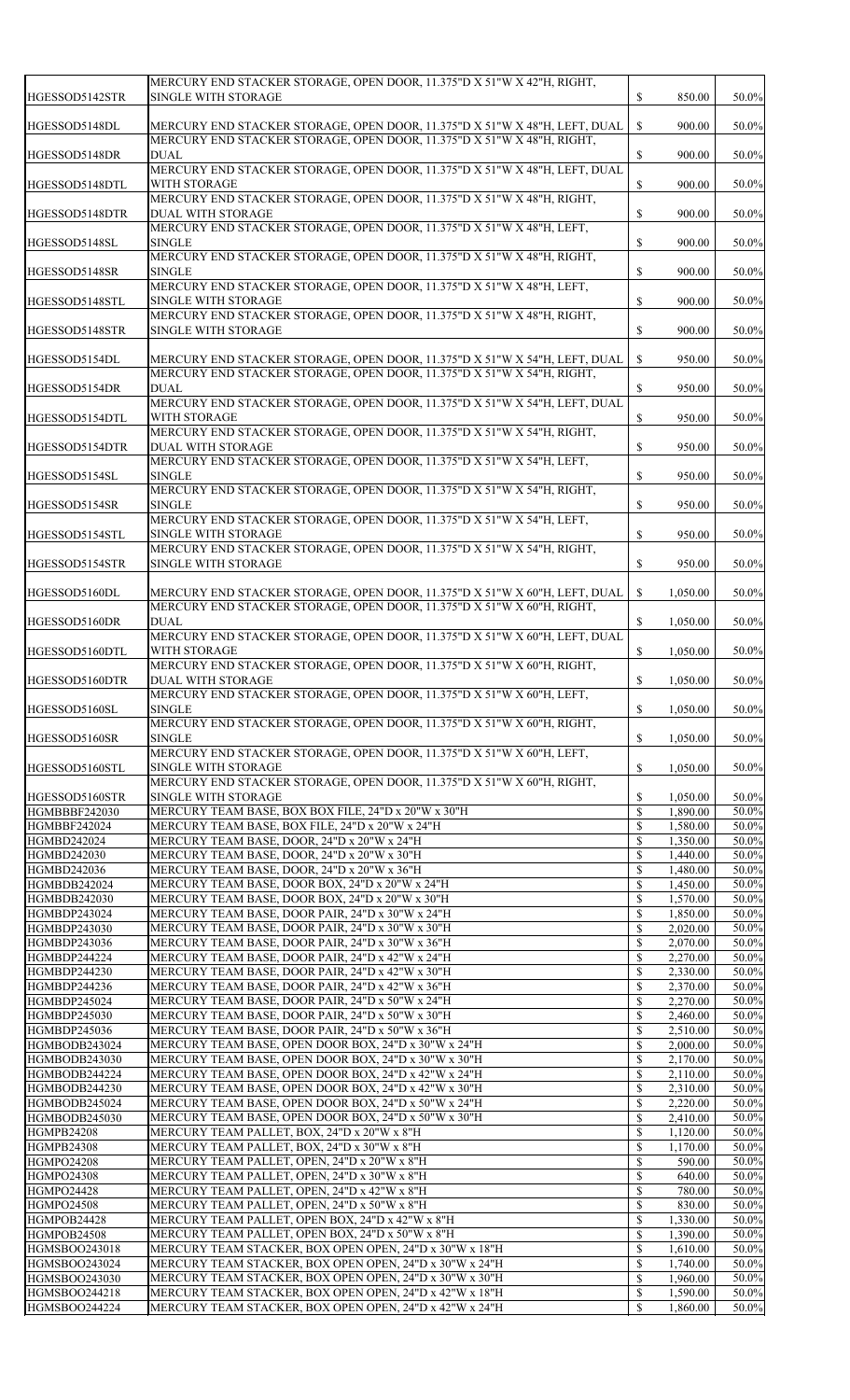| HGMSBOO244230        | MERCURY TEAM STACKER, BOX OPEN OPEN, 24"D x 42"W x 30"H              | \$            | 2,210.00 | 50.0% |
|----------------------|----------------------------------------------------------------------|---------------|----------|-------|
|                      |                                                                      |               |          |       |
| HGMSBOO245018        | MERCURY TEAM STACKER, BOX OPEN OPEN, 24"D x 50"W x 18"H              | \$            | 1,660.00 | 50.0% |
| HGMSBOO245024        | MERCURY TEAM STACKER, BOX OPEN OPEN, 24"D x 50"W x 24"H              | \$            | 1,960.00 | 50.0% |
| HGMSBOO245030        | MERCURY TEAM STACKER, BOX OPEN OPEN, 24"D x 50"W x 30"H              | \$            | 2,310.00 | 50.0% |
|                      |                                                                      |               |          |       |
| HGMSD242018          | MERCURY TEAM STACKER, DOOR, 24"D x, 20"W x 18"H                      | \$            | 1,210.00 | 50.0% |
| <b>HGMSD242024</b>   | MERCURY TEAM STACKER, DOOR, 24"D x, 20"W x 24"H                      | \$            | 1,290.00 | 50.0% |
| HGMSD242030          | MERCURY TEAM STACKER, DOOR, 24"D x, 20"W x 30"H                      | \$            | 1,380.00 | 50.0% |
|                      |                                                                      |               |          |       |
| HGMSDB242024         | MERCURY TEAM STACKER, DOOR BOX, 24"D x, 20"W x 24"H                  | \$            | 1,520.00 | 50.0% |
| <b>HGMSDB242030</b>  | MERCURY TEAM STACKER, DOOR BOX, 24"D x, 20"W x 30"H                  | \$            | 1,700.00 | 50.0% |
| HGMSDOB243018        | MERCURY TEAM STACKER, DOOR OPEN BOX, 24"D x 30"W x 18"H              | \$            | 1,705.00 | 50.0% |
|                      |                                                                      |               |          |       |
| HGMSDOB243024        | MERCURY TEAM STACKER, DOOR OPEN BOX, 24"D x 30"W x 24"H              | \$            | 1,860.00 | 50.0% |
| HGMSDOB243030        | MERCURY TEAM STACKER, DOOR OPEN BOX, 24"D x 30"W x 30"H              | \$            | 2,180.00 | 50.0% |
| HGMSDOB244218        | MERCURY TEAM STACKER, DOOR OPEN BOX, 24"D x 42"W x 18"H              | \$            | 1,710.00 | 50.0% |
|                      |                                                                      |               |          |       |
| HGMSDOB244224        | MERCURY TEAM STACKER, DOOR OPEN BOX, 24"D x 42"W x 24"H              | \$            | 1,980.00 | 50.0% |
| HGMSDOB244230        | MERCURY TEAM STACKER, DOOR OPEN BOX, 24"D x 42"W x 30"H              | \$            | 2,330.00 | 50.0% |
| HGMSDOB245018        | MERCURY TEAM STACKER, DOOR OPEN BOX, 24"D x 50"W x 18"H              | \$            | 1,780.00 | 50.0% |
|                      | MERCURY TEAM STACKER, DOOR OPEN BOX, 24"D x 50"W x 24"H              |               |          | 50.0% |
| HGMSDOB245024        |                                                                      | \$            | 2,080.00 |       |
| HGMSDOB245030        | MERCURY TEAM STACKER, DOOR OPEN BOX, 24"D x 50"W x 30"H              | \$            | 2,450.00 | 50.0% |
| <b>HGMSOB242018</b>  | MERCURY TEAM STACKER, OPEN BOX, 24"D x, 20"W x 18"H                  | \$            | 1,260.00 | 50.0% |
| <b>HGMSOB242024</b>  | MERCURY TEAM STACKER, OPEN BOX, 24"D x, 20"W x 24"H                  | \$            |          | 50.0% |
|                      |                                                                      |               | 1,340.00 |       |
| <b>HGMSOB242030</b>  | MERCURY TEAM STACKER, OPEN BOX, 24"D x, 20"W x 30"H                  | \$            | 1,460.00 | 50.0% |
| <b>HGMSOD243018</b>  | MERCURY TEAM STACKER, OPEN DOOR, 24"D x, 30"W x 18"H                 | \$            | 1,430.00 | 50.0% |
| <b>HGMSOD243024</b>  |                                                                      | \$            |          | 50.0% |
|                      | MERCURY TEAM STACKER, OPEN DOOR, 24"D x, 30"W x 24"H                 |               | 1,650.00 |       |
| <b>HGMSOD243030</b>  | MERCURY TEAM STACKER, OPEN DOOR, 24"D x, 30"W x 30"H                 | $\mathbb{S}$  | 1,890.00 | 50.0% |
| <b>HGMSOD244218</b>  | MERCURY TEAM STACKER, OPEN DOOR, 24"D x, 42"W x 18"H                 | \$            | 1,460.00 | 50.0% |
|                      |                                                                      |               |          |       |
| <b>HGMSOD244224</b>  | MERCURY TEAM STACKER, OPEN DOOR, 24"D x, 42"W x 24"H                 | \$            | 1,250.00 | 50.0% |
| <b>HGMSOD244230</b>  | MERCURY TEAM STACKER, OPEN DOOR, 24"D x, 42"W x 30"H                 | \$            | 2,040.00 | 50.0% |
| <b>HGMSOD245018</b>  | MERCURY TEAM STACKER, OPEN DOOR, 24"D x, 50"W x 18"H                 | $\mathcal{S}$ | 1,500.00 | 50.0% |
|                      | MERCURY TEAM STACKER, OPEN DOOR, 24"D x, 50"W x 24"H                 | \$            |          | 50.0% |
| HGMSOD245024         |                                                                      |               | 1,850.00 |       |
| HGMSOD245030         | MERCURY TEAM STACKER, OPEN DOOR, 24"D x, 50"W x 30"H                 |               | 2,140.00 | 50.0% |
| HGMSODB243024        | MERCURY TEAM STACKER, OPEN DOOR BOX, 24"D x, 30"W x 24"H             | $\mathbb{S}$  | 1,860.00 | 50.0% |
| HGMSODB243030        |                                                                      | \$            | 2,180.00 | 50.0% |
|                      | MERCURY TEAM STACKER, OPEN DOOR BOX, 24"D x, 30"W x 30"H             |               |          |       |
| HGMSODB244224        | MERCURY TEAM STACKER, OPEN DOOR BOX, 24"D x, 42"W x 24"H             | \$            | 1,980.00 | 50.0% |
| HGMSODB244230        | MERCURY TEAM STACKER, OPEN DOOR BOX, 24"D x, 42"W x 30"H             | \$            | 2,330.00 | 50.0% |
| HGMSODB245024        | MERCURY TEAM STACKER, OPEN DOOR BOX, 24"D x, 50"W x 24"H             | \$            | 2,080.00 | 50.0% |
|                      |                                                                      |               |          |       |
| HGMSODB245030        | MERCURY TEAM STACKER, OPEN DOOR BOX, 24"D x, 50"W x 30"H             | \$            | 2,450.00 | 50.0% |
| <b>HGPBBBF242030</b> | MERCURY PERSONAL BASE, BOX BOX FILE, 24"D x 20"W x 30"H              | \$            | 1,490.00 | 50.0% |
| <b>HGPBBF242024</b>  | MERCURY PERSONAL BASE, BOX FILE, 24"D x 20"W x 24"H                  | \$            | 1,230.00 | 50.0% |
|                      |                                                                      |               |          |       |
| HGPBD242024L         | MERCURY PERSONAL BASE, DOOR, 24"D x 20"W x 24"H, LEFT HAND           | \$            | 1,000.00 | 50.0% |
| <b>HGPBD242024R</b>  | MERCURY PERSONAL BASE, DOOR, 24"D x 20"W x 24"H, RIGHT HAND          | \$            | 1,000.00 | 50.0% |
| <b>HGPBD242030L</b>  | MERCURY PERSONAL BASE, DOOR, 24"D x 20"W x 30"H, LEFT HAND           | \$            | 1,040.00 | 50.0% |
|                      |                                                                      |               |          |       |
| <b>HGPBD242030R</b>  | MERCURY PERSONAL BASE, DOOR, 24"D x 20"W x 30"H, RIGHT HAND          | \$            | 1,040.00 | 50.0% |
| HGPBD242036L         | MERCURY PERSONAL BASE, DOOR, 24"D x 20"W x 36"H, LEFT HAND           | \$            | 1,080.00 | 50.0% |
| <b>HGPBD242036R</b>  | MERCURY PERSONAL BASE, DOOR, 24"D x 20"W x 36"H, RIGHT HAND          | \$            | 1,080.00 | 50.0% |
|                      |                                                                      |               |          |       |
| HGPBDB242024L        | MERCURY PERSONAL BASE, DOOR BOX, 24"D x 20"W x 24"H, LEFT HAND       | \$            | 1,100.00 | 50.0% |
| HGPBDB242024R        | MERCURY PERSONAL BASE, DOOR BOX, 24"D x 20"W x 24"H, RIGHT HAND      | \$            | 1,100.00 | 50.0% |
| HGPBDB242030L        | MERCURY PERSONAL BASE, DOOR BOX, 24"D x 20"W x 30"H, LEFT HAND       | \$            | 1,170.00 | 50.0% |
|                      |                                                                      |               |          |       |
| HGPBDB242030R        | MERCURY PERSONAL BASE, DOOR BOX, 24"D x 20"W x 30"H, RIGHT HAND      | \$            | 1,170.00 | 50.0% |
| HGPBDP243024L        | MERCURY PERSONAL BASE, DOOR PAIR, 24"D x 30"W x 24"H, LEFT HAND      | \$            | 1,350.00 | 50.0% |
| HGPBDP243024R        | MERCURY PERSONAL BASE, DOOR PAIR, 24"D x 30"W x 24"H, RIGHT HAND     | \$            | 1,350.00 | 50.0% |
|                      |                                                                      |               |          |       |
| HGPBDP243030L        | MERCURY PERSONAL BASE, DOOR PAIR, 24"D x 30"W x 30"H, LEFT HAND      | \$            | 1,400.00 | 50.0% |
| HGPBDP243030R        | MERCURY PERSONAL BASE, DOOR PAIR, 24"D x 30"W x 30"H, RIGHT HAND     | \$            | 1,400.00 | 50.0% |
| HGPBDP243036L        | MERCURY PERSONAL BASE, DOOR PAIR, 24"D x 30"W x 36"H, LEFT HAND      | \$            | 1,450.00 | 50.0% |
|                      |                                                                      |               |          |       |
| <b>HGPBDP243036R</b> | MERCURY PERSONAL BASE, DOOR PAIR, 24"D x 30"W x 36"H, RIGHT HAND     | \$            | 1,450.00 | 50.0% |
| HGPBDP244224L        | MERCURY PERSONAL BASE, DOOR PAIR, 24"D x 42"W x 24"H, LEFT HAND      | \$            | 1,660.00 | 50.0% |
| HGPBDP244224R        | MERCURY PERSONAL BASE, DOOR PAIR, 24"D x 42"W x 24"H, RIGHT HAND     | \$            | 1,660.00 | 50.0% |
| HGPBDP244230L        | MERCURY PERSONAL BASE, DOOR PAIR, 24"D x 42"W x 30"H, LEFT HAND      | \$            | 1,680.00 | 50.0% |
|                      |                                                                      |               |          |       |
| <b>HGPBDP244230R</b> | MERCURY PERSONAL BASE, DOOR PAIR, 24"D x 42"W x 30"H, RIGHT HAND     | $\mathcal{S}$ | 1,680.00 | 50.0% |
| HGPBDP244236L        | MERCURY PERSONAL BASE, DOOR PAIR, 24"D x 42"W x 36"H, LEFT HAND      | \$            | 1,720.00 | 50.0% |
| HGPBDP244236R        | MERCURY PERSONAL BASE, DOOR PAIR, 24"D x 42"W x 36"H, RIGHT HAND     |               | 1,720.00 | 50.0% |
|                      |                                                                      |               |          |       |
| HGPBDP245024L        | MERCURY PERSONAL BASE, DOOR PAIR, 24"D x 50"W x 24"H, LEFT HAND      | \$            | 1,730.00 | 50.0% |
| HGPBDP245024R        | MERCURY PERSONAL BASE, DOOR PAIR, 24"D x 50"W x 24"H, RIGHT HAND     | \$            | 1,730.00 | 50.0% |
| HGPBDP245030L        | MERCURY PERSONAL BASE, DOOR PAIR, 24"D x 50"W x 30"H, LEFT HAND      | \$            | 1,780.00 | 50.0% |
| HGPBDP245030R        | MERCURY PERSONAL BASE, DOOR PAIR, 24"D x 50"W x 30"H, RIGHT HAND     | \$            | 1,780.00 | 50.0% |
|                      |                                                                      |               |          |       |
| HGPBDP245036L        | MERCURY PERSONAL BASE, DOOR PAIR, 24"D x 50"W x 36"H, LEFT HAND      | \$            | 1,830.00 | 50.0% |
| HGPBDP245036R        | MERCURY PERSONAL BASE, DOOR PAIR, 24"D x 50"W x 36"H, RIGHT HAND     | \$            | 1,830.00 | 50.0% |
| HGPBODB243024L       | MERCURY PERSONAL BASE, OPEN DOOR BOX, 24"D x 30"W x 24"H, LEFT HAND  | \$            | 1,500.00 | 50.0% |
|                      |                                                                      |               |          |       |
| HGPBODB243024R       | MERCURY PERSONAL BASE, OPEN DOOR BOX, 24"D x 30"W x 24"H, RIGHT HAND | \$            | 1,500.00 | 50.0% |
| HGPBODB243030L       | MERCURY PERSONAL BASE, OPEN DOOR BOX, 24"D x 30"W x 30"H, LEFT HAND  | \$            | 1,550.00 | 50.0% |
| HGPBODB243030R       | MERCURY PERSONAL BASE, OPEN DOOR BOX, 24"D x 30"W x 30"H, RIGHT HAND | \$            | 1,550.00 | 50.0% |
|                      |                                                                      |               |          |       |
| HGPBODB244224L       | MERCURY PERSONAL BASE, OPEN DOOR BOX, 24"D x 42"W x 24"H, LEFT HAND  | \$            | 1,600.00 | 50.0% |
| HGPBODB244224R       | MERCURY PERSONAL BASE, OPEN DOOR BOX, 24"D x 42"W x 24"H, RIGHT HAND | \$            | 1,600.00 | 50.0% |
| HGPBODB244230L       | MERCURY PERSONAL BASE, OPEN DOOR BOX, 24"D x 42"W x 30"H, LEFT HAND  | \$            | 1,660.00 | 50.0% |
| HGPBODB244230R       |                                                                      | \$            |          | 50.0% |
|                      | MERCURY PERSONAL BASE, OPEN DOOR BOX, 24"D x 42"W x 30"H, RIGHT HAND |               | 1,660.00 |       |
| HGPBODB245024L       | MERCURY PERSONAL BASE, OPEN DOOR BOX, 24"D x 50"W x 24"H, LEFT HAND  | \$            | 1,680.00 | 50.0% |
| HGPBODB245024R       | MERCURY PERSONAL BASE, OPEN DOOR BOX, 24"D x 50"W x 24"H, RIGHT HAND | \$            | 1,680.00 | 50.0% |
| HGPBODB245030L       | MERCURY PERSONAL BASE, OPEN DOOR BOX, 24"D x 50"W x 30"H, LEFT HAND  | \$            | 1,730.00 | 50.0% |
|                      |                                                                      |               |          |       |
| HGPBODB245030R       | MERCURY PERSONAL BASE, OPEN DOOR BOX, 24"D x 50"W x 30"H, RIGHT HAND | \$            | 1,730.00 | 50.0% |
| <b>HGPPB24208</b>    | MERCURY PERSONAL PALLET, BOX, 24"D x 20"W x 8"H                      | \$            | 810.00   | 50.0% |
| HGPPB24308           | MERCURY PERSONAL PALLET, BOX, 24"D x 30"W x 8"H                      | \$            | 870.00   | 50.0% |
|                      |                                                                      |               |          |       |
| <b>HGPPO24208L</b>   | MERCURY PERSONAL PALLET, OPEN, 24"D x 20"W x 8"H, LEFT HAND          | \$            | 600.00   | 50.0% |
| <b>HGPPO24208R</b>   | MERCURY PERSONAL PALLET, OPEN, 24"D x 20"W x 8"H, RIGHT HAND         | \$            | 600.00   | 50.0% |
| <b>HGPPO24308L</b>   | MERCURY PERSONAL PALLET, OPEN, 24"D x 30"W x 8"H, LEFT HAND          | $\mathbb{S}$  | 650.00   | 50.0% |
| <b>HGPPO24308R</b>   |                                                                      |               |          |       |
|                      | MERCURY PERSONAL PALLET, OPEN, 24"D x 30"W x 8"H, RIGHT HAND         | \$            | 650.00   | 50.0% |
| HGPPO24428L          | MERCURY PERSONAL PALLET, OPEN, 24"D x 42"W x 8"H, LEFT HAND          | \$            | 760.00   | 50.0% |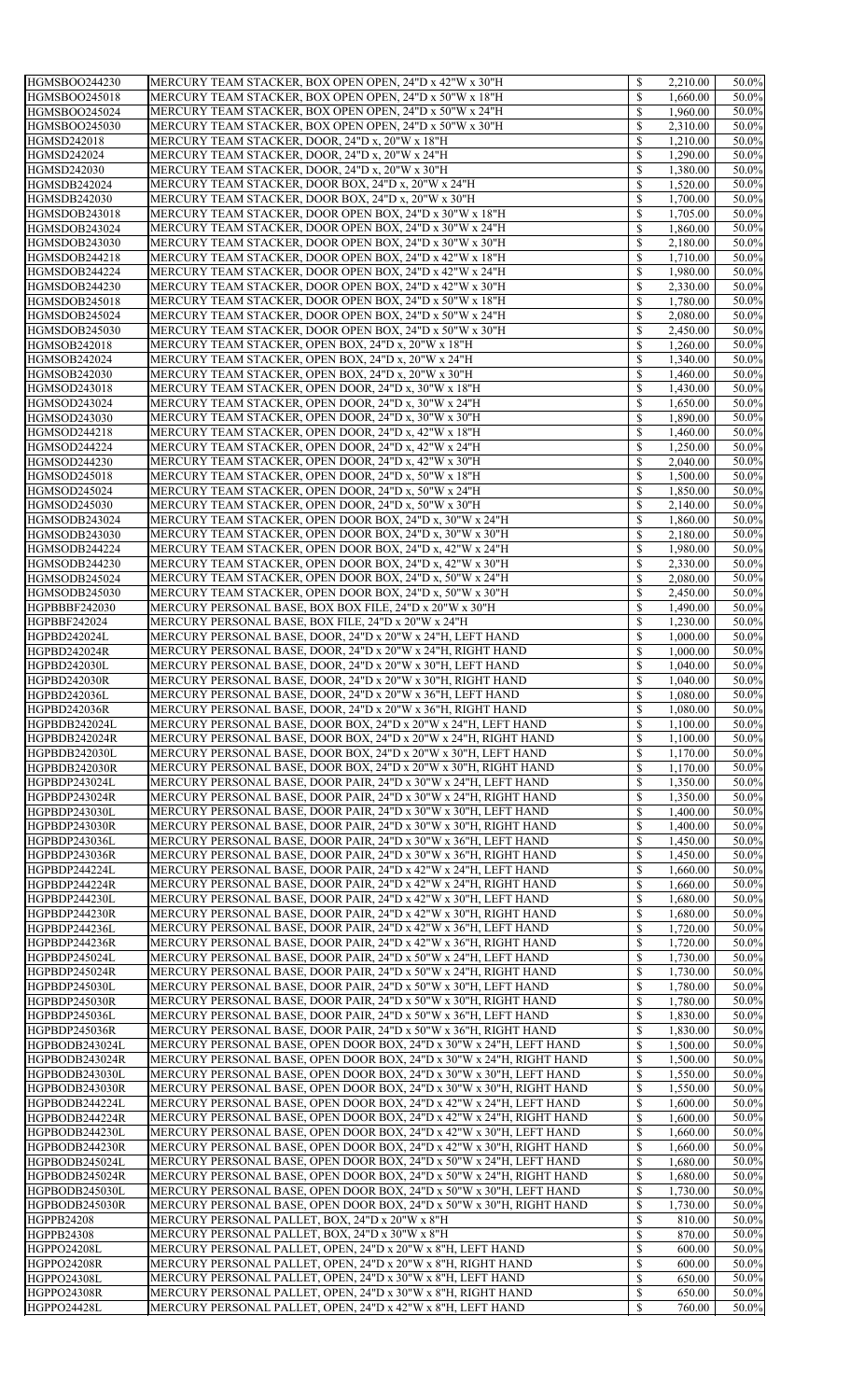| <b>HGPPO24508L</b>                                                                                                                                                                                                                           | MERCURY PERSONAL PALLET, OPEN, 24"D x 42"W x 8"H, RIGHT HAND                                                                      | $\boldsymbol{\mathsf{S}}$                              | 760.00           | 50.0%                                                                                           |
|----------------------------------------------------------------------------------------------------------------------------------------------------------------------------------------------------------------------------------------------|-----------------------------------------------------------------------------------------------------------------------------------|--------------------------------------------------------|------------------|-------------------------------------------------------------------------------------------------|
|                                                                                                                                                                                                                                              | MERCURY PERSONAL PALLET, OPEN, 24"D x 50"W x 8"H, LEFT HAND                                                                       | $\mathcal{S}$                                          | 800.00           | 50.0%                                                                                           |
| <b>HGPPO24508R</b><br>HGPPOB24428L                                                                                                                                                                                                           | MERCURY PERSONAL PALLET, OPEN, 24"D x 50"W x 8"H, RIGHT HAND<br>MERCURY PERSONAL PALLET, OPEN BOX, 24"D x 42"W x 8"H, LEFT HAND   | $\boldsymbol{\mathsf{S}}$<br>$\mathcal{S}$             | 800.00<br>960.00 | 50.0%<br>50.0%                                                                                  |
| HGPPOB24428R                                                                                                                                                                                                                                 | MERCURY PERSONAL PALLET, OPEN BOX, 24"D x 42"W x 8"H, RIGHT HAND                                                                  | $\boldsymbol{\mathsf{S}}$                              | 960.00           | 50.0%                                                                                           |
| HGPPOB24508L                                                                                                                                                                                                                                 | MERCURY PERSONAL PALLET, OPEN BOX, 24"D x 50"W x 8"H, LEFT HAND                                                                   | $\boldsymbol{\mathsf{S}}$                              | 1,020.00         | 50.0%                                                                                           |
| HGPPOB24508R                                                                                                                                                                                                                                 | MERCURY PERSONAL PALLET, OPEN BOX, 24"D x 50"W x 8"H, RIGHT HAND                                                                  | $\boldsymbol{\mathsf{S}}$                              | 1,020.00         | 50.0%                                                                                           |
| HGPSBOO243018L                                                                                                                                                                                                                               | MERCURY PERSONAL STACKER, BOX OPEN OPEN, 24"D x 30"W x 18"H, LEFT HAND                                                            | $\mathbb{S}$                                           | 1,210.00         | 50.0%                                                                                           |
| HGPSBOO243018R                                                                                                                                                                                                                               | MERCURY PERSONAL STACKER, BOX OPEN OPEN, 24"D x 30"W x 18"H, RIGHT HAND                                                           | $\mathbb{S}$                                           | 1,210.00         | 50.0%                                                                                           |
| HGPSBOO243024L                                                                                                                                                                                                                               | MERCURY PERSONAL STACKER, BOX OPEN OPEN, 24"D x 30"W x 24"H, LEFT HAND                                                            | $\mathbb{S}$                                           | 1,240.00         | 50.0%                                                                                           |
| HGPSBOO243024R                                                                                                                                                                                                                               | MERCURY PERSONAL STACKER, BOX OPEN OPEN, 24"D x 30"W x 24"H, RIGHT HAND                                                           | $\mathbb{S}$                                           | 1,240.00         | 50.0%                                                                                           |
| HGPSBOO243030L                                                                                                                                                                                                                               | MERCURY PERSONAL STACKER, BOX OPEN OPEN, 24"D x 30"W x 30"H, LEFT HAND                                                            | $\mathbb{S}$                                           | 1,340.00         | 50.0%                                                                                           |
| <b>HGPSBOO243030R</b>                                                                                                                                                                                                                        | MERCURY PERSONAL STACKER, BOX OPEN OPEN, 24"D x 30"W x 30"H, RIGHT HAND                                                           | $\mathbb{S}$                                           | 1,340.00         | 50.0%                                                                                           |
| HGPSBOO244218L                                                                                                                                                                                                                               | MERCURY PERSONAL STACKER, BOX OPEN OPEN, 24"D x 42"W x 18"H, LEFT HAND                                                            | $\mathbb{S}$                                           | 1,290.00         | 50.0%                                                                                           |
| HGPSBOO244218R                                                                                                                                                                                                                               | MERCURY PERSONAL STACKER, BOX OPEN OPEN, 24"D x 42"W x 18"H, RIGHT HAND                                                           | $\mathbb{S}$                                           | 1,290.00         | 50.0%                                                                                           |
| HGPSBOO244224L                                                                                                                                                                                                                               | MERCURY PERSONAL STACKER, BOX OPEN OPEN, 24"D x 42"W x 24"H, LEFT HAND                                                            | $\mathbb{S}$                                           | 1,350.00         | 50.0%                                                                                           |
| <b>HGPSBOO244224R</b>                                                                                                                                                                                                                        | MERCURY PERSONAL STACKER, BOX OPEN OPEN, 24"D x 42"W x 24"H, RIGHT HAND                                                           | $\mathbb{S}$                                           | 1,350.00         | 50.0%                                                                                           |
| HGPSBOO244230L                                                                                                                                                                                                                               | MERCURY PERSONAL STACKER, BOX OPEN OPEN, 24"D x 42"W x 30"H, LEFT HAND                                                            | $\mathbb{S}$                                           | 1,560.00         | 50.0%                                                                                           |
| <b>HGPSBOO244230R</b>                                                                                                                                                                                                                        | MERCURY PERSONAL STACKER, BOX OPEN OPEN, 24"D x 42"W x 30"H, RIGHT HAND                                                           | $\mathbb{S}$                                           | 1,560.00         | 50.0%                                                                                           |
| HGPSBOO245018L                                                                                                                                                                                                                               | MERCURY PERSONAL STACKER, BOX OPEN OPEN, 24"D x 50"W x 18"H, LEFT HAND                                                            | $\mathbb{S}$                                           | 1,360.00         | 50.0%                                                                                           |
| <b>HGPSBOO245018R</b>                                                                                                                                                                                                                        | MERCURY PERSONAL STACKER, BOX OPEN OPEN, 24"D x 50"W x 18"H, RIGHT HAND                                                           | $\mathbb{S}$                                           | 1,360.00         | 50.0%                                                                                           |
| HGPSBOO245024L                                                                                                                                                                                                                               | MERCURY PERSONAL STACKER, BOX OPEN OPEN, 24"D x 50"W x 24"H, LEFT HAND                                                            | $\mathbb{S}$                                           | 1,420.00         | 50.0%                                                                                           |
| HGPSBOO245024R                                                                                                                                                                                                                               | MERCURY PERSONAL STACKER, BOX OPEN OPEN, 24"D x 50"W x 24"H, RIGHT HAND                                                           | $\mathbb{S}$                                           | 1,420.00         | 50.0%                                                                                           |
| HGPSBOO245030L                                                                                                                                                                                                                               | MERCURY PERSONAL STACKER, BOX OPEN OPEN, 24"D x 50"W x 30"H, LEFT HAND                                                            | $\mathbb{S}$                                           | 1,630.00         | 50.0%                                                                                           |
| <b>HGPSBOO245030R</b>                                                                                                                                                                                                                        | MERCURY PERSONAL STACKER, BOX OPEN OPEN, 24"D x 50"W x 30"H, RIGHT HAND                                                           | $\boldsymbol{\mathsf{S}}$                              | 1,630.00         | 50.0%                                                                                           |
| HGPSD242018L                                                                                                                                                                                                                                 | MERCURY PERSONAL STACKER, DOOR, 24"D x, 20"W x 18"H, LEFT HAND                                                                    | $\boldsymbol{\mathsf{S}}$                              | 910.00           | 50.0%                                                                                           |
|                                                                                                                                                                                                                                              |                                                                                                                                   |                                                        |                  |                                                                                                 |
|                                                                                                                                                                                                                                              | MERCURY PERSONAL STACKER, DOOR, 24"D x, 20"W x 18"H, RIGHT HAND                                                                   | $\boldsymbol{\mathsf{S}}$                              | 910.00           |                                                                                                 |
|                                                                                                                                                                                                                                              | MERCURY PERSONAL STACKER, DOOR, 24"D x, 20"W x 24"H, LEFT HAND<br>MERCURY PERSONAL STACKER, DOOR, 24"D x, 20"W x 24"H, RIGHT HAND | $\boldsymbol{\mathsf{S}}$<br>$\boldsymbol{\mathsf{S}}$ | 940.00<br>940.00 |                                                                                                 |
|                                                                                                                                                                                                                                              | MERCURY PERSONAL STACKER, DOOR, 24"D x, 20"W x 30"H, LEFT HAND                                                                    | $\mathcal{S}$                                          | 980.00           |                                                                                                 |
|                                                                                                                                                                                                                                              | MERCURY PERSONAL STACKER, DOOR, 24"D x, 20"W x 30"H, RIGHT HAND                                                                   | $\boldsymbol{\mathsf{S}}$                              | 980.00           |                                                                                                 |
|                                                                                                                                                                                                                                              | MERCURY PERSONAL STACKER, DOOR BOX, 24"D x, 20"W x 24"H, LEFT HAND                                                                | $\mathcal{S}$                                          | 1,170.00         |                                                                                                 |
|                                                                                                                                                                                                                                              | MERCURY PERSONAL STACKER, DOOR BOX, 24"D x, 20"W x 24"H, RIGHT HAND                                                               | $\boldsymbol{\mathsf{S}}$                              | 1,170.00         |                                                                                                 |
|                                                                                                                                                                                                                                              | MERCURY PERSONAL STACKER, DOOR BOX, 24"D x, 20"W x 30"H, LEFT HAND                                                                | $\boldsymbol{\mathsf{S}}$                              | 1,280.00         |                                                                                                 |
|                                                                                                                                                                                                                                              | MERCURY PERSONAL STACKER, DOOR BOX, 24"D x, 20"W x 30"H, RIGHT HAND                                                               | $\boldsymbol{\mathsf{S}}$                              | 1,280.00         |                                                                                                 |
|                                                                                                                                                                                                                                              | MERCURY PERSONAL STACKER, DOOR OPEN BOX, 24"D x 30"W x 18"H, LEFT HAND                                                            | $\mathbb{S}$                                           | 1,310.00         |                                                                                                 |
| <b>HGPSD242018R</b><br><b>HGPSD242024L</b><br><b>HGPSD242024R</b><br><b>HGPSD242030L</b><br><b>HGPSD242030R</b><br>HGPSDB242024L<br><b>HGPSDB242024R</b><br><b>HGPSDB242030L</b><br><b>HGPSDB242030R</b><br>HGPSDOB243018L<br>HGPSDOB243018R | MERCURY PERSONAL STACKER, DOOR OPEN BOX, 24"D x 30"W x 18"H, RIGHT HAND                                                           | $\mathbb{S}$                                           | 1,310.00         | 50.0%<br>50.0%<br>50.0%<br>50.0%<br>50.0%<br>50.0%<br>50.0%<br>50.0%<br>50.0%<br>50.0%<br>50.0% |
|                                                                                                                                                                                                                                              | MERCURY PERSONAL STACKER, DOOR OPEN BOX, 24"D x 30"W x 24"H, LEFT HAND                                                            | $\mathbb{S}$                                           | 1,360.00         |                                                                                                 |
| HGPSDOB243024L<br>HGPSDOB243024R                                                                                                                                                                                                             | MERCURY PERSONAL STACKER, DOOR OPEN BOX, 24"D x 30"W x 24"H, RIGHT HAND                                                           | $\mathbb{S}$                                           | 1,360.00         | 50.0%<br>50.0%                                                                                  |
|                                                                                                                                                                                                                                              | MERCURY PERSONAL STACKER, DOOR OPEN BOX, 24"D x 30"W x 30"H, LEFT HAND                                                            | $\mathbb{S}$                                           | 1,560.00         |                                                                                                 |
|                                                                                                                                                                                                                                              | MERCURY PERSONAL STACKER, DOOR OPEN BOX, 24"D x 30"W x 30"H, RIGHT HAND                                                           | $\mathbb{S}$                                           | 1,560.00         |                                                                                                 |
|                                                                                                                                                                                                                                              | MERCURY PERSONAL STACKER, DOOR OPEN BOX, 24"D x 42"W x 18"H, LEFT HAND                                                            | $\mathbb{S}$                                           | 1,420.00         |                                                                                                 |
|                                                                                                                                                                                                                                              | MERCURY PERSONAL STACKER, DOOR OPEN BOX, 24"D x 42"W x 18"H, RIGHT HAND                                                           | $\mathbb{S}$                                           | 1,420.00         |                                                                                                 |
|                                                                                                                                                                                                                                              | MERCURY PERSONAL STACKER, DOOR OPEN BOX, 24"D x 42"W x 24"H, LEFT HAND                                                            | $\mathbb{S}$                                           | 1,470.00         |                                                                                                 |
|                                                                                                                                                                                                                                              | MERCURY PERSONAL STACKER, DOOR OPEN BOX, 24"D x 42"W x 24"H, RIGHT HAND                                                           | $\mathbb{S}$                                           | 1,470.00         |                                                                                                 |
|                                                                                                                                                                                                                                              | MERCURY PERSONAL STACKER, DOOR OPEN BOX, 24"D x 42"W x 30"H, LEFT HAND                                                            | $\mathbb{S}$                                           | 1,680.00         |                                                                                                 |
|                                                                                                                                                                                                                                              | MERCURY PERSONAL STACKER, DOOR OPEN BOX, 24"D x 42"W x 30"H, RIGHT HAND                                                           | $\mathbb{S}$                                           | 1,680.00         |                                                                                                 |
| HGPSDOB243030L<br>HGPSDOB243030R<br>HGPSDOB244218L<br>HGPSDOB244218R<br>HGPSDOB244224L<br>HGPSDOB244224R<br>HGPSDOB244230L<br>HGPSDOB244230R<br>HGPSDOB245018L                                                                               | MERCURY PERSONAL STACKER, DOOR OPEN BOX, 24"D x 50"W x 18"H, LEFT HAND                                                            | $\mathbb{S}$                                           | 1,480.00         | 50.0%<br>50.0%<br>50.0%<br>50.0%<br>50.0%<br>50.0%<br>50.0%<br>50.0%<br>50.0%                   |
| HGPSDOB245018R                                                                                                                                                                                                                               | MERCURY PERSONAL STACKER, DOOR OPEN BOX, 24"D x 50"W x 18"H, RIGHT HAND                                                           | $\mathbb{S}$                                           | 1,480.00         |                                                                                                 |
| HGPSDOB245024L                                                                                                                                                                                                                               | MERCURY PERSONAL STACKER, DOOR OPEN BOX, 24"D x 50"W x 24"H, LEFT HAND                                                            | $\mathbb{S}$                                           | 1,540.00         | 50.0%<br>50.0%                                                                                  |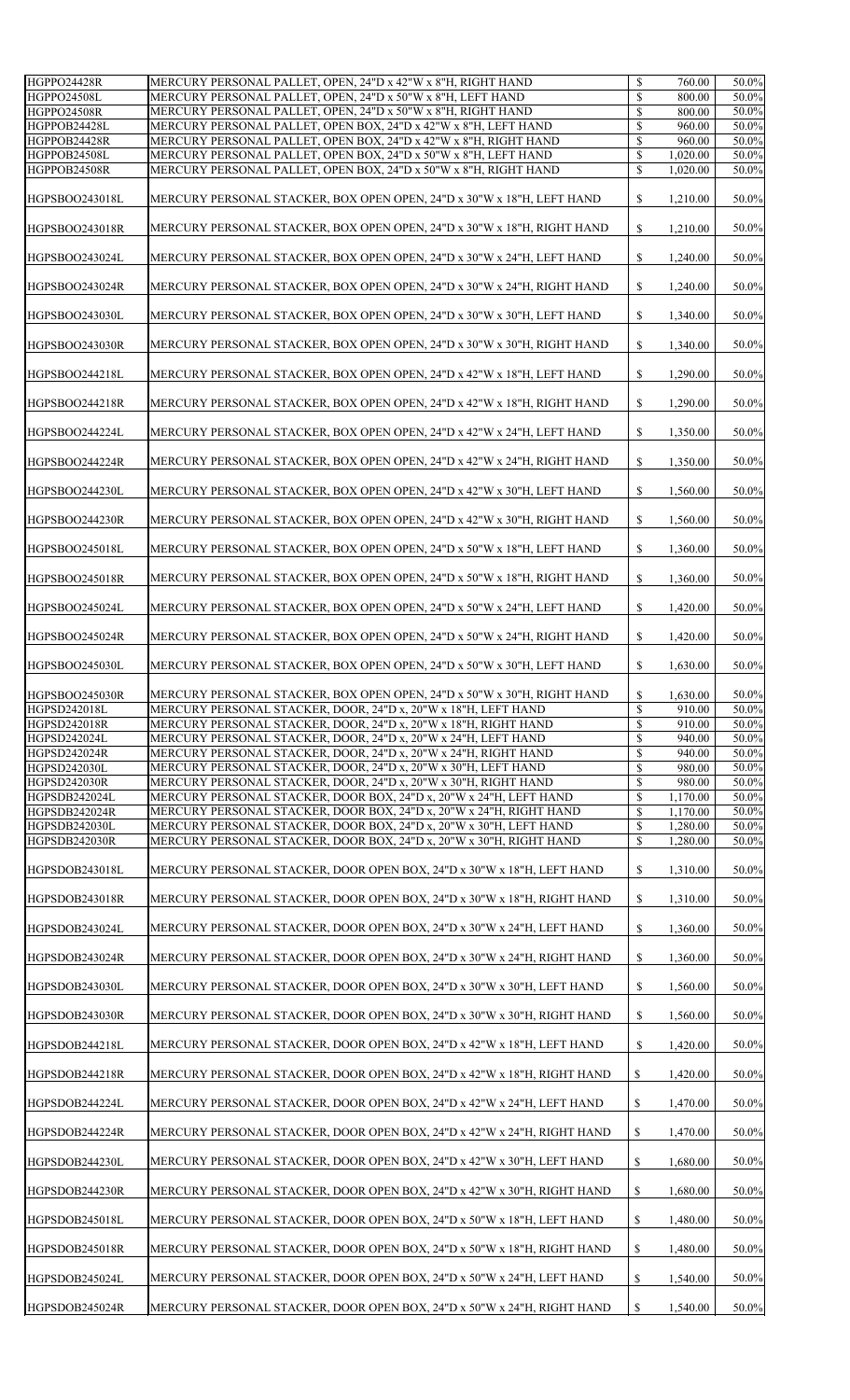|                                                                                                                                                                                                                                                                                                                           | MERCURY PERSONAL STACKER, DOOR OPEN BOX, 24"D x 50"W x 30"H, LEFT HAND                                                  | $\mathbb{S}$                   | 1,770.00             | 50.0%                                                                                                                                                                                              |
|---------------------------------------------------------------------------------------------------------------------------------------------------------------------------------------------------------------------------------------------------------------------------------------------------------------------------|-------------------------------------------------------------------------------------------------------------------------|--------------------------------|----------------------|----------------------------------------------------------------------------------------------------------------------------------------------------------------------------------------------------|
| HGPSDOB245030R                                                                                                                                                                                                                                                                                                            | MERCURY PERSONAL STACKER, DOOR OPEN BOX, 24"D x 50"W x 30"H, RIGHT HAND                                                 | $\mathbb{S}$                   | 1,770.00             | 50.0%                                                                                                                                                                                              |
| HGPSOB242018L                                                                                                                                                                                                                                                                                                             | MERCURY PERSONAL STACKER, OPEN BOX, 24"D x, 20"W x 18"H, LEFT HAND                                                      | $\mathcal{S}$                  | 960.00               | 50.0%                                                                                                                                                                                              |
| <b>HGPSOB242018R</b>                                                                                                                                                                                                                                                                                                      | MERCURY PERSONAL STACKER, OPEN BOX, 24"D x, 20"W x 18"H, RIGHT HAND                                                     | $\mathcal{S}$                  | 960.00               | 50.0%                                                                                                                                                                                              |
|                                                                                                                                                                                                                                                                                                                           |                                                                                                                         |                                |                      |                                                                                                                                                                                                    |
| <b>HGPSOB242024L</b>                                                                                                                                                                                                                                                                                                      | MERCURY PERSONAL STACKER, OPEN BOX, 24"D x, 20"W x 24"H, LEFT HAND                                                      | $\mathcal{S}$                  | 990.00               | 50.0%                                                                                                                                                                                              |
| <b>HGPSOB242024R</b>                                                                                                                                                                                                                                                                                                      | MERCURY PERSONAL STACKER, OPEN BOX, 24"D x, 20"W x 24"H, RIGHT HAND                                                     | $\mathcal{S}$                  | 990.00               | 50.0%                                                                                                                                                                                              |
| <b>HGPSOB242030L</b>                                                                                                                                                                                                                                                                                                      | MERCURY PERSONAL STACKER, OPEN BOX, 24"D x, 20"W x 30"H, LEFT HAND                                                      | $\mathcal{S}$                  | 1,060.00             | 50.0%                                                                                                                                                                                              |
| <b>HGPSOB242030R</b>                                                                                                                                                                                                                                                                                                      | MERCURY PERSONAL STACKER, OPEN BOX, 24"D x, 20"W x 30"H, RIGHT HAND                                                     | $\mathcal{S}$                  | 1,060.00             | 50.0%                                                                                                                                                                                              |
| HGPSOD243018L                                                                                                                                                                                                                                                                                                             | MERCURY PERSONAL STACKER, OPEN DOOR, 24"D x, 30"W x 18"H, LEFT HAND                                                     | $\mathcal{S}$                  | 1,030.00             | 50.0%                                                                                                                                                                                              |
| <b>HGPSOD243018R</b>                                                                                                                                                                                                                                                                                                      | MERCURY PERSONAL STACKER, OPEN DOOR, 24"D x, 30"W x 18"H, RIGHT HAND                                                    | $\mathcal{S}$                  | 1,030.00             | 50.0%                                                                                                                                                                                              |
|                                                                                                                                                                                                                                                                                                                           |                                                                                                                         |                                |                      |                                                                                                                                                                                                    |
| HGPSOD243024L                                                                                                                                                                                                                                                                                                             | MERCURY PERSONAL STACKER, OPEN DOOR, 24"D x, 30"W x 24"H, LEFT HAND                                                     | $\boldsymbol{\mathsf{S}}$      | 1,150.00             | 50.0%                                                                                                                                                                                              |
| <b>HGPSOD243024R</b>                                                                                                                                                                                                                                                                                                      | MERCURY PERSONAL STACKER, OPEN DOOR, 24"D x, 30"W x 24"H, RIGHT HAND                                                    | $\mathcal{S}$                  | 1,150.00             | 50.0%                                                                                                                                                                                              |
| HGPSOD243030L                                                                                                                                                                                                                                                                                                             | MERCURY PERSONAL STACKER, OPEN DOOR, 24"D x, 30"W x 30"H, LEFT HAND                                                     | $\mathcal{S}$                  | 1,270.00             | 50.0%                                                                                                                                                                                              |
| HGPSOD243030R                                                                                                                                                                                                                                                                                                             | MERCURY PERSONAL STACKER, OPEN DOOR, 24"D x, 30"W x 30"H, RIGHT HAND                                                    | $\mathcal{S}$                  | 1,270.00             | 50.0%                                                                                                                                                                                              |
| HGPSOD244218L                                                                                                                                                                                                                                                                                                             | MERCURY PERSONAL STACKER, OPEN DOOR, 24"D x, 42"W x 18"H, LEFT HAND                                                     | $\boldsymbol{\mathsf{S}}$      | 1,160.00             | 50.0%                                                                                                                                                                                              |
|                                                                                                                                                                                                                                                                                                                           |                                                                                                                         |                                |                      |                                                                                                                                                                                                    |
| <b>HGPSOD244218R</b>                                                                                                                                                                                                                                                                                                      | MERCURY PERSONAL STACKER, OPEN DOOR, 24"D x, 42"W x 18"H, RIGHT HAND                                                    | $\mathcal{S}$                  | 1,160.00             | 50.0%                                                                                                                                                                                              |
| HGPSOD244224L                                                                                                                                                                                                                                                                                                             | MERCURY PERSONAL STACKER, OPEN DOOR, 24"D x, 42"W x 24"H, LEFT HAND                                                     | $\mathcal{S}$                  | 1,250.00             | 50.0%                                                                                                                                                                                              |
| <b>HGPSOD244224R</b>                                                                                                                                                                                                                                                                                                      | MERCURY PERSONAL STACKER, OPEN DOOR, 24"D x, 42"W x 24"H, RIGHT HAND                                                    | $\mathcal{S}$                  | 1,250.00             | 50.0%                                                                                                                                                                                              |
| <b>HGPSOD244230L</b>                                                                                                                                                                                                                                                                                                      | MERCURY PERSONAL STACKER, OPEN DOOR, 24"D x, 42"W x 30"H, LEFT HAND                                                     | $\boldsymbol{\mathsf{S}}$      | 1,390.00             | 50.0%                                                                                                                                                                                              |
|                                                                                                                                                                                                                                                                                                                           |                                                                                                                         |                                |                      |                                                                                                                                                                                                    |
| <b>HGPSOD244230R</b>                                                                                                                                                                                                                                                                                                      | MERCURY PERSONAL STACKER, OPEN DOOR, 24"D x, 42"W x 30"H, RIGHT HAND                                                    | $\mathcal{S}$                  | 1,390.00             | 50.0%                                                                                                                                                                                              |
| HGPSOD245018L                                                                                                                                                                                                                                                                                                             | MERCURY PERSONAL STACKER, OPEN DOOR, 24"D x, 50"W x 18"H, LEFT HAND                                                     | $\mathcal{S}$                  | 1,200.00             | 50.0%                                                                                                                                                                                              |
| <b>HGPSOD245018R</b>                                                                                                                                                                                                                                                                                                      | MERCURY PERSONAL STACKER, OPEN DOOR, 24"D x, 50"W x 18"H, RIGHT HAND                                                    | $\mathcal{S}$                  | 1,200.00             | 50.0%                                                                                                                                                                                              |
| HGPSOD245024L                                                                                                                                                                                                                                                                                                             | MERCURY PERSONAL STACKER, OPEN DOOR, 24"D x, 50"W x 24"H, LEFT HAND                                                     | $\boldsymbol{\mathsf{S}}$      | 1,310.00             | 50.0%                                                                                                                                                                                              |
|                                                                                                                                                                                                                                                                                                                           |                                                                                                                         |                                |                      |                                                                                                                                                                                                    |
| <b>HGPSOD245024R</b>                                                                                                                                                                                                                                                                                                      | MERCURY PERSONAL STACKER, OPEN DOOR, 24"D x, 50"W x 24"H, RIGHT HAND                                                    | $\mathcal{S}$                  | 1,310.00             | 50.0%                                                                                                                                                                                              |
| HGPSOD245030L                                                                                                                                                                                                                                                                                                             | MERCURY PERSONAL STACKER, OPEN DOOR, 24"D x, 50"W x 30"H, LEFT HAND                                                     | $\boldsymbol{\mathsf{S}}$      | 1,460.00             | 50.0%                                                                                                                                                                                              |
| <b>HGPSOD245030R</b>                                                                                                                                                                                                                                                                                                      | MERCURY PERSONAL STACKER, OPEN DOOR, 24"D x, 50"W x 30"H, RIGHT HAND                                                    | $\mathbb{S}$                   | 1,460.00             | 50.0%                                                                                                                                                                                              |
|                                                                                                                                                                                                                                                                                                                           |                                                                                                                         |                                |                      |                                                                                                                                                                                                    |
| HGPSODB243024L                                                                                                                                                                                                                                                                                                            | MERCURY PERSONAL STACKER, OPEN DOOR BOX, 24"D x, 30"W x 24"H, LEFT HAND                                                 | $\mathbb{S}$                   | 1,360.00             | 50.0%                                                                                                                                                                                              |
| HGPSODB243024R                                                                                                                                                                                                                                                                                                            | MERCURY PERSONAL STACKER, OPEN DOOR BOX, 24"D x, 30"W x 24"H, RIGHT HAND                                                | $\mathbb{S}$                   | 1,360.00             | 50.0%                                                                                                                                                                                              |
| HGPSODB243030L                                                                                                                                                                                                                                                                                                            | MERCURY PERSONAL STACKER, OPEN DOOR BOX, 24"D x, 30"W x 30"H, LEFT HAND                                                 | $\mathbb{S}$                   | 1,560.00             | 50.0%                                                                                                                                                                                              |
| HGPSODB243030R                                                                                                                                                                                                                                                                                                            | MERCURY PERSONAL STACKER, OPEN DOOR BOX, 24"D x, 30"W x 30"H, RIGHT HAND                                                | $\mathbb{S}$                   | 1,560.00             | 50.0%                                                                                                                                                                                              |
| HGPSODB244224L                                                                                                                                                                                                                                                                                                            | MERCURY PERSONAL STACKER, OPEN DOOR BOX, 24"D x, 42"W x 24"H, LEFT HAND                                                 | $\mathbb{S}$                   | 1,470.00             | 50.0%                                                                                                                                                                                              |
|                                                                                                                                                                                                                                                                                                                           |                                                                                                                         |                                |                      |                                                                                                                                                                                                    |
| HGPSODB244224R                                                                                                                                                                                                                                                                                                            | MERCURY PERSONAL STACKER, OPEN DOOR BOX, 24"D x, 42"W x 24"H, RIGHT HAND                                                | $\mathbb{S}$                   | 1,470.00             | 50.0%                                                                                                                                                                                              |
| HGPSODB244230L                                                                                                                                                                                                                                                                                                            | MERCURY PERSONAL STACKER, OPEN DOOR BOX, 24"D x, 42"W x 30"H, LEFT HAND                                                 | $\mathbb{S}$                   | 1,680.00             | 50.0%                                                                                                                                                                                              |
| HGPSODB244230R                                                                                                                                                                                                                                                                                                            | MERCURY PERSONAL STACKER, OPEN DOOR BOX, 24"D x, 42"W x 30"H, RIGHT HAND                                                | $\mathbb{S}$                   | 1,680.00             | 50.0%                                                                                                                                                                                              |
| HGPSODB245024L                                                                                                                                                                                                                                                                                                            | MERCURY PERSONAL STACKER, OPEN DOOR BOX, 24"D x, 50"W x 24"H, LEFT HAND                                                 | $\mathbb{S}$                   | 1,540.00             | 50.0%                                                                                                                                                                                              |
| HGPSODB245024R                                                                                                                                                                                                                                                                                                            | MERCURY PERSONAL STACKER, OPEN DOOR BOX, 24"D x, 50"W x 24"H, RIGHT HAND                                                | $\mathbb{S}$                   | 1,540.00             | 50.0%                                                                                                                                                                                              |
| HGPSODB245030L                                                                                                                                                                                                                                                                                                            | MERCURY PERSONAL STACKER, OPEN DOOR BOX, 24"D x, 50"W x 30"H, LEFT HAND                                                 | $\mathbb{S}$                   | 1,770.00             | 50.0%                                                                                                                                                                                              |
|                                                                                                                                                                                                                                                                                                                           |                                                                                                                         |                                |                      |                                                                                                                                                                                                    |
|                                                                                                                                                                                                                                                                                                                           |                                                                                                                         |                                |                      |                                                                                                                                                                                                    |
|                                                                                                                                                                                                                                                                                                                           | MERCURY PERSONAL STACKER, OPEN DOOR BOX, 24"D x, 50"W x 30"H, RIGHT HAND                                                | $\mathbb{S}$                   | 1,770.00             | 50.0%                                                                                                                                                                                              |
|                                                                                                                                                                                                                                                                                                                           | MERCURY TECHNOLOGY BASE, 24"D x 20"W x 24"H, LEFT HAND                                                                  | $\mathcal{S}$                  | 1,730.00             | 50.0%                                                                                                                                                                                              |
| HGPSODB245030R<br>HGTB242024L<br><b>HGTB242024R</b>                                                                                                                                                                                                                                                                       | MERCURY TECHNOLOGY BASE, 24"D x 20"W x 24"H, RIGHT HAND                                                                 | $\mathbb{S}$                   | 1,730.00             | 50.0%                                                                                                                                                                                              |
|                                                                                                                                                                                                                                                                                                                           |                                                                                                                         |                                |                      |                                                                                                                                                                                                    |
|                                                                                                                                                                                                                                                                                                                           | MERCURY TECHNOLOGY BASE, 24"D x 20"W x 30"H, LEFT HAND                                                                  | $\mathcal{S}$                  | 1,780.00             |                                                                                                                                                                                                    |
|                                                                                                                                                                                                                                                                                                                           | MERCURY TECHNOLOGY BASE, 24"D x 20"W x 30"H, RIGHT HAND                                                                 | $\mathcal{S}$                  | 1,780.00             |                                                                                                                                                                                                    |
| <b>HGTB242030L</b><br><b>HGTB242030R</b><br>HGTB243024L                                                                                                                                                                                                                                                                   | MERCURY TECHNOLOGY BASE, 24"D x 30"W x 24"H, LEFT HAND                                                                  | $\mathcal{S}$                  | 1,860.00             |                                                                                                                                                                                                    |
|                                                                                                                                                                                                                                                                                                                           | MERCURY TECHNOLOGY BASE, 24"D x 30"W x 24"H, RIGHT HAND                                                                 | $\mathcal{S}$                  | 1,860.00             | 50.0%<br>50.0%<br>50.0%<br>50.0%                                                                                                                                                                   |
|                                                                                                                                                                                                                                                                                                                           | MERCURY TECHNOLOGY BASE, 24"D x 30"W x 30"H, LEFT HAND                                                                  | $\boldsymbol{\mathsf{S}}$      | 1,900.00             |                                                                                                                                                                                                    |
|                                                                                                                                                                                                                                                                                                                           |                                                                                                                         |                                |                      |                                                                                                                                                                                                    |
| HGTB243024R<br><b>HGTB243030L</b><br>HGTB243030R                                                                                                                                                                                                                                                                          | MERCURY TECHNOLOGY BASE, 24"D x 30"W x 30"H, RIGHT HAND                                                                 | $\mathcal{S}$                  | 1,900.00             |                                                                                                                                                                                                    |
|                                                                                                                                                                                                                                                                                                                           | MERCURY TECHNOLOGY BASE, 24"D x 42"W x 24"H, LEFT HAND                                                                  | $\mathcal{S}$                  | 2,730.00             |                                                                                                                                                                                                    |
|                                                                                                                                                                                                                                                                                                                           | MERCURY TECHNOLOGY BASE, 24"D x 42"W x 24"H, RIGHT HAND                                                                 | $\mathcal{S}$                  | 2,730.00             |                                                                                                                                                                                                    |
|                                                                                                                                                                                                                                                                                                                           | MERCURY TECHNOLOGY BASE, 24"D x 42"W x 30"H, LEFT HAND                                                                  | $\mathcal{S}$                  | 2,830.00             |                                                                                                                                                                                                    |
|                                                                                                                                                                                                                                                                                                                           | MERCURY TECHNOLOGY BASE, 24"D x 42"W x 30"H, RIGHT HAND                                                                 | $\mathcal{S}$                  | 2,830.00             |                                                                                                                                                                                                    |
|                                                                                                                                                                                                                                                                                                                           |                                                                                                                         |                                |                      |                                                                                                                                                                                                    |
|                                                                                                                                                                                                                                                                                                                           | MERCURY TECHNOLOGY BASE, 24"D x 50"W x 24"H, LEFT HAND                                                                  | $\mathcal{S}$                  | 2,820.00             |                                                                                                                                                                                                    |
|                                                                                                                                                                                                                                                                                                                           | MERCURY TECHNOLOGY BASE, 24"D x 50"W x 24"H, RIGHT HAND                                                                 | $\mathcal{S}$                  | 2,820.00             |                                                                                                                                                                                                    |
|                                                                                                                                                                                                                                                                                                                           | MERCURY TECHNOLOGY BASE, 24"D x 50"W x 30"H, LEFT HAND                                                                  | $\mathcal{S}$                  | 2,910.00             |                                                                                                                                                                                                    |
|                                                                                                                                                                                                                                                                                                                           | MERCURY TECHNOLOGY BASE, 24"D x 50"W x 30"H, RIGHT HAND                                                                 | $\mathcal{S}$                  | 2,910.00             |                                                                                                                                                                                                    |
|                                                                                                                                                                                                                                                                                                                           |                                                                                                                         | $\mathcal{S}$                  | 1,730.00             |                                                                                                                                                                                                    |
|                                                                                                                                                                                                                                                                                                                           | MERCURY TECHNOLOGY STACKER, 24"D x 20"W x 24"H, LEFT HAND                                                               |                                |                      |                                                                                                                                                                                                    |
|                                                                                                                                                                                                                                                                                                                           | MERCURY TECHNOLOGY STACKER, 24"D x 20"W x 24"H, RIGHT HAND                                                              | $\mathcal{S}$                  | 1,730.00             |                                                                                                                                                                                                    |
|                                                                                                                                                                                                                                                                                                                           | MERCURY TECHNOLOGY STACKER, 24"D x 20"W x 30"H, LEFT HAND                                                               | $\mathcal{S}$                  | 1,780.00             |                                                                                                                                                                                                    |
|                                                                                                                                                                                                                                                                                                                           | MERCURY TECHNOLOGY STACKER, 24"D x 20"W x 30"H, RIGHT HAND                                                              | $\mathcal{S}$                  | 1,780.00             |                                                                                                                                                                                                    |
|                                                                                                                                                                                                                                                                                                                           | MERCURY TECHNOLOGY STACKER, 24"D x 30"W x 24"H, LEFT HAND                                                               | $\mathcal{S}$                  | 1,860.00             |                                                                                                                                                                                                    |
|                                                                                                                                                                                                                                                                                                                           |                                                                                                                         |                                |                      |                                                                                                                                                                                                    |
|                                                                                                                                                                                                                                                                                                                           | MERCURY TECHNOLOGY STACKER, 24"D x 30"W x 24"H, RIGHT HAND                                                              | $\mathcal{S}$                  | 1,860.00             |                                                                                                                                                                                                    |
|                                                                                                                                                                                                                                                                                                                           | MERCURY TECHNOLOGY STACKER, 24"D x 30"W x 30"H, LEFT HAND                                                               | $\mathcal{S}$                  | 1,900.00             |                                                                                                                                                                                                    |
| HGTB244224L<br><b>HGTB244224R</b><br><b>HGTB244230L</b><br><b>HGTB244230R</b><br>HGTB245024L<br><b>HGTB245024R</b><br><b>HGTB245030L</b><br><b>HGTB245030R</b><br>HGTS242024L<br><b>HGTS242024R</b><br><b>HGTS242030L</b><br><b>HGTS242030R</b><br>HGTS243024L<br>HGTS243024R<br><b>HGTS243030L</b><br><b>HGTS243030R</b> | MERCURY TECHNOLOGY STACKER, 24"D x 30"W x 30"H, RIGHT HAND                                                              | $\mathcal{S}$                  | 1,900.00             |                                                                                                                                                                                                    |
| HGTS244224L                                                                                                                                                                                                                                                                                                               | MERCURY TECHNOLOGY STACKER, 24"D x 42"W x 24"H, LEFT HAND                                                               | $\mathcal{S}$                  | 2,730.00             |                                                                                                                                                                                                    |
|                                                                                                                                                                                                                                                                                                                           |                                                                                                                         |                                |                      |                                                                                                                                                                                                    |
| <b>HGTS244224R</b>                                                                                                                                                                                                                                                                                                        | MERCURY TECHNOLOGY STACKER, 24"D x 42"W x 24"H, RIGHT HAND                                                              | $\mathcal{S}$                  | 2,730.00             |                                                                                                                                                                                                    |
| <b>HGTS244230L</b>                                                                                                                                                                                                                                                                                                        | MERCURY TECHNOLOGY STACKER, 24"D x 42"W x 30"H, LEFT HAND                                                               | $\mathcal{S}$                  | 2,830.00             |                                                                                                                                                                                                    |
| <b>HGTS244230R</b>                                                                                                                                                                                                                                                                                                        | MERCURY TECHNOLOGY STACKER, 24"D x 42"W x 30"H, RIGHT HAND                                                              | $\mathcal{S}$                  | 2,830.00             | 50.0%<br>50.0%<br>50.0%<br>50.0%<br>50.0%<br>50.0%<br>50.0%<br>50.0%<br>50.0%<br>50.0%<br>50.0%<br>50.0%<br>50.0%<br>50.0%<br>50.0%<br>50.0%<br>50.0%<br>50.0%<br>50.0%<br>50.0%<br>50.0%<br>50.0% |
| HGTS245024L                                                                                                                                                                                                                                                                                                               | MERCURY TECHNOLOGY STACKER, 24"D x 50"W x 24"H, LEFT HAND                                                               | $\mathcal{S}$                  | 2,820.00             | 50.0%                                                                                                                                                                                              |
|                                                                                                                                                                                                                                                                                                                           | MERCURY TECHNOLOGY STACKER, 24"D x 50"W x 24"H, RIGHT HAND                                                              | $\mathcal{S}$                  | 2,820.00             | 50.0%                                                                                                                                                                                              |
| <b>HGTS245024R</b>                                                                                                                                                                                                                                                                                                        |                                                                                                                         |                                |                      |                                                                                                                                                                                                    |
| <b>HGTS245030L</b><br><b>HGTS245030R</b>                                                                                                                                                                                                                                                                                  | MERCURY TECHNOLOGY STACKER, 24"D x 50"W x 30"H, LEFT HAND<br>MERCURY TECHNOLOGY STACKER, 24"D x 50"W x 30"H, RIGHT HAND | $\mathcal{S}$<br>$\mathcal{S}$ | 2,910.00<br>2,910.00 | 50.0%<br>50.0%                                                                                                                                                                                     |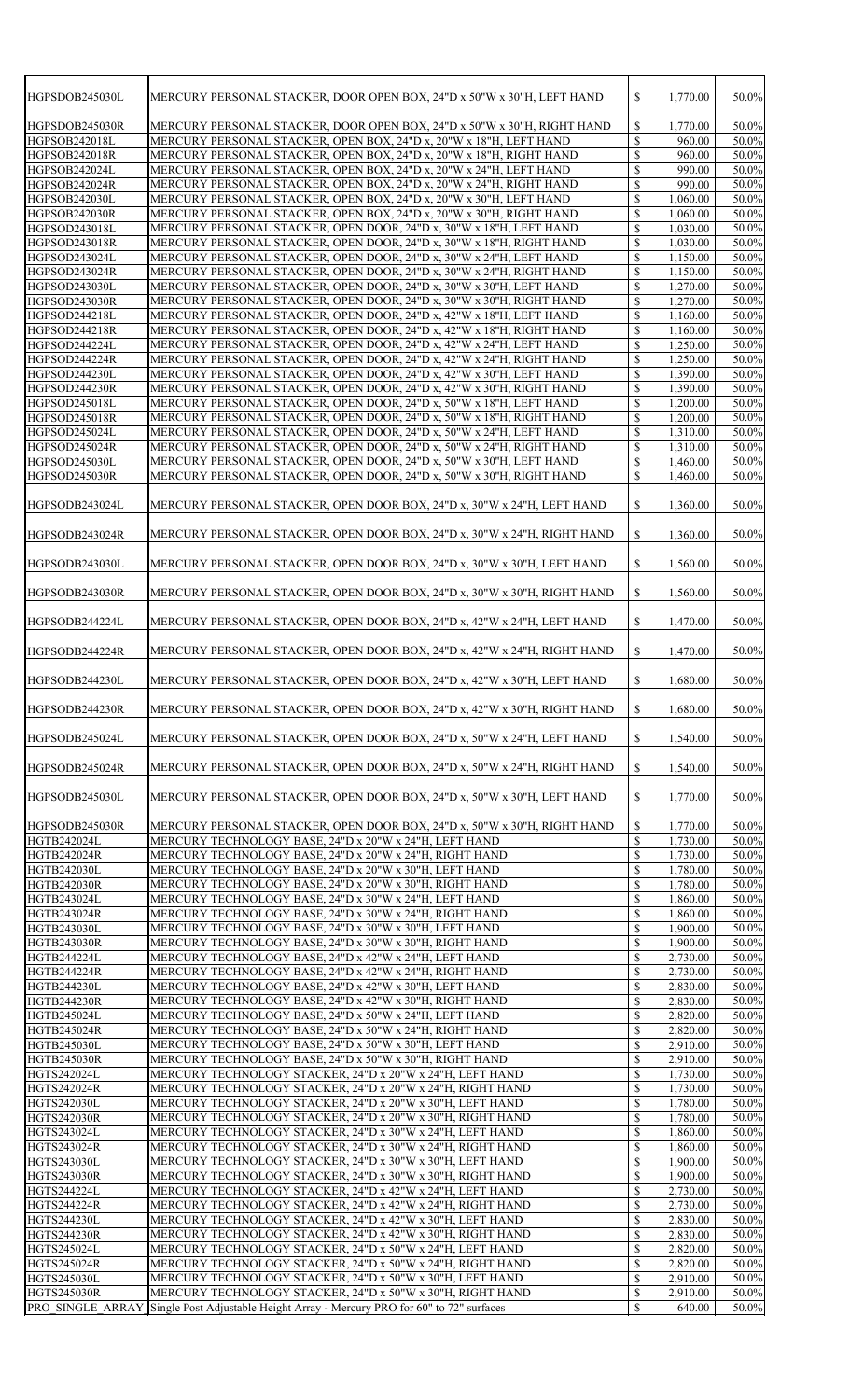|                    | PRO SINGLE ARRAY Single Post Adjustable Height Array - Mercury PRO for 78" to 96" surfaces      | \$                        | 670.00    | 50.0% |
|--------------------|-------------------------------------------------------------------------------------------------|---------------------------|-----------|-------|
|                    |                                                                                                 |                           |           |       |
|                    | PRO DUAL ARRAY ODual Post Adjustable Height Array - Mercury PRO for 60" to 72" surfaces         | \$                        | 855.00    | 50.0% |
|                    | PRO DUAL ARRAY ODual Post Adjustable Height Array - Mercury PRO for 78" to 96" surfaces         | \$                        | 1,460.00  | 50.0% |
|                    | STD SINGLE ARRAY Single Post Adjustable Height Array - Mercury Standard for 60" to 72" surfaces | \$                        | 380.00    | 50.0% |
|                    |                                                                                                 |                           |           |       |
|                    | STD SINGLE ARRAY Single Post Adjustable Height Array - Mercury Standard for 78" to 96" surfaces | \$                        | 380.00    | 50.0% |
|                    | STD DUAL ARRAY ODual Post Adjustable Height Array - Mercury Standard for 60" to 72" surfaces    | \$                        | 500.00    | 50.0% |
|                    | STD DUAL ARRAY ODual Post Adjustable Height Array - Mercury Standard for 78" to 96" surfaces    | \$                        | 500.00    | 50.0% |
|                    |                                                                                                 |                           |           |       |
|                    |                                                                                                 |                           |           |       |
| <b>HB6W3660NT</b>  | MERCURY BASE WORKSURFACE, 36"D x 60" W, WITH Technlink & Ellora Lidded Grommet                  | \$                        | 1,920.00  | 50.0% |
|                    |                                                                                                 |                           |           |       |
| <b>HB6W3666NT</b>  | MERCURY BASE WORKSURFACE, 36"D x 66" W, WITH Technlink & Ellora Lidded Grommet                  | \$                        | 1,980.00  | 50.0% |
|                    |                                                                                                 |                           |           |       |
|                    |                                                                                                 |                           |           |       |
| <b>HB6W3672NT</b>  | MERCURY BASE WORKSURFACE, 36"D x 72" W, WITH Technlink & Ellora Lidded Grommet                  | \$                        | 2,040.00  | 50.0% |
|                    |                                                                                                 |                           |           |       |
| <b>HB6W3678NT</b>  | MERCURY BASE WORKSURFACE, 36"D x 78" W, WITH Technlink & Ellora Lidded Grommet                  | \$                        | 3,050.00  | 50.0% |
|                    |                                                                                                 |                           |           |       |
|                    |                                                                                                 |                           |           |       |
| <b>HB6W3684NT</b>  | MERCURY BASE WORKSURFACE, 36"D x 84" W, WITH Technlink & Ellora Lidded Grommet                  | \$                        | 3,070.00  | 50.0% |
|                    |                                                                                                 |                           |           |       |
|                    |                                                                                                 |                           |           |       |
| <b>HB6W3690NT</b>  | MERCURY BASE WORKSURFACE, 36"D x 90" W, WITH Technlink & Ellora Lidded Grommet                  | \$                        | 3,090.00  | 50.0% |
|                    |                                                                                                 |                           |           |       |
| <b>HB6W3696NT</b>  | MERCURY BASE WORKSURFACE, 36"D x 96" W, WITH Technlink & Ellora Lidded Grommet                  | $\mathbb{S}$              | 3,110.00  | 50.0% |
|                    | MERCURY STANDARD WORKSURFACE, 36"D x 60" W, WITH Technlink & Ellora Lidded                      |                           |           |       |
|                    |                                                                                                 |                           |           |       |
| HC6W3660NT         | Grommet                                                                                         | $\mathbb{S}$              | 1,890.00  | 50.0% |
|                    | MERCURY STANDARD WORKSURFACE, 36"D x 66" W, WITH Technlink & Ellora Lidded                      |                           |           |       |
| HC6W3666NT         | Grommet                                                                                         | $\mathbb{S}$              | 1,940.00  | 50.0% |
|                    | MERCURY STANDARD WORKSURFACE, 36"D x 72" W, WITH Technlink & Ellora Lidded                      |                           |           |       |
|                    |                                                                                                 |                           |           |       |
| <b>HC6W3672NT</b>  | Grommet                                                                                         | \$                        | 1,980.00  | 50.0% |
|                    | MERCURY STANDARD WORKSURFACE, 36"D x 78" W, WITH Technlink & Ellora Lidded                      |                           |           |       |
| HC6W3678NT         | Grommet                                                                                         | \$                        | 2,950.00  | 50.0% |
|                    |                                                                                                 |                           |           |       |
|                    | MERCURY STANDARD WORKSURFACE, 36"D x 84" W, WITH Technlink & Ellora Lidded                      |                           |           |       |
| HC6W3684NT         | Grommet                                                                                         | \$                        | 2,970.00  | 50.0% |
|                    | MERCURY STANDARD WORKSURFACE, 36"D x 90" W, WITH Technlink & Ellora Lidded                      |                           |           |       |
| HC6W3690NT         | Grommet                                                                                         | \$                        | 2,990.00  | 50.0% |
|                    |                                                                                                 |                           |           |       |
|                    | MERCURY STANDARD WORKSURFACE, 36"D x 96" W, WITH Technlink & Ellora Lidded                      |                           |           |       |
| HC6W3696NT         | Grommet                                                                                         | \$                        | 3,010.00  | 50.0% |
| HD6AW12048D        | MERCURY PRO COMMAND WORKSURFACE 120 DEG x 48"W, 24-50"H, DUAL TIER ARRAY                        | <sup>S</sup>              | 11,520.00 | 50.0% |
| HD6AW12048S        | MERCURY PRO COMMAND WORKSURFACE 120 DEG x 48"W, 24-50"H, SINGLE TIER ARRA \$                    |                           | 11,000.00 | 50.0% |
|                    |                                                                                                 |                           |           |       |
| HD6AW12060D        | MERCURY PRO COMMAND WORKSURFACE 120 DEG x 60"W, 24-50"H, DUAL TIER ARRAY \$                     |                           | 11,630.00 | 50.0% |
| HD6AW12060S        | MERCURY PRO COMMAND WORKSURFACE 120 DEG x 60"W, 24-50"H, SINGLE TIER ARRA \$                    |                           | 11,110.00 | 50.0% |
| HD6AW9042D         | MERCURY PRO CORNER WORKSURFACE 90 DEG x 42"W, 24-50"H, DUAL TIER ARRAY                          | \$                        | 11,740.00 | 50.0% |
|                    |                                                                                                 |                           |           |       |
| HD6AW9042S         | MERCURY PRO CORNER WORKSURFACE 90 DEG x 42"W, 24-50"H, SINGLE TIER ARRAY                        | $\mathbb{S}$              | 11,220.00 | 50.0% |
| HD6AW9048D         | MERCURY PRO CORNER WORKSURFACE 90 DEG x 48"W, 24-50"H, DUAL TIER ARRAY                          | \$                        | 11,850.00 | 50.0% |
| <b>HD6AW9048S</b>  | MERCURY PRO CORNER WORKSURFACE 90 DEG x 48"W, 24-50"H, SINGLE TIER ARRAY                        | $\mathcal{S}$             | 11,330.00 | 50.0% |
| <b>HG6AC12048G</b> | MERCURY COMMAND CABLE BRIDGE, FOR A 120 DEG x 48"W CONSOLE, WITH GROMM  \$                      |                           | 3,575.00  | 50.0% |
|                    |                                                                                                 |                           |           |       |
| <b>HG6AC12048N</b> | MERCURY COMMAND CABLE BRIDGE, FOR A 120 DEG x 48"W CONSOLE, NO GROMMET \$                       |                           | 3,520.00  | 50.0% |
| HG6AC12060G        | MERCURY COMMAND CABLE BRIDGE, FOR A 120 DEG x 60"W CONSOLE, WITH GROMM \\$                      |                           | 3,685.00  | 50.0% |
| <b>HG6AC12060N</b> | MERCURY COMMAND CABLE BRIDGE, FOR A 120 DEG x 60"W CONSOLE, NO GROMMET \$                       |                           | 3,630.00  | 50.0% |
|                    |                                                                                                 |                           |           |       |
| <b>HG6AC9042G</b>  | MERCURY CORNER CABLE BRIDGE, FOR A 90 DEG x 42"W CONSOLE, WITH GROMMET                          | \$                        | 2,915.00  | 50.0% |
| HG6AC9042N         | MERCURY CORNER CABLE BRIDGE, FOR A 90 DEG x 42"W CONSOLE, NO GROMMET                            | $\mathbb{S}$              | 2,860.00  | 50.0% |
| HG6AC9048G         | MERCURY CORNER CABLE BRIDGE, FOR A 90 DEG x 48"W CONSOLE, WITH GROMMET                          | $\boldsymbol{\mathsf{S}}$ | 3,025.00  | 50.0% |
| HG6AC9048N         | MERCURY CORNER CABLE BRIDGE, FOR A 90 DEG x 48"W CONSOLE, NO GROMMET                            | $\mathbb{S}$              | 2,970.00  | 50.0% |
| HG6AT12048G        | MERCURY COMMAND TECH BRIDGE, FOR A 120 DEG x 48"W CONSOLE, WITH GROMME \\$                      |                           | 2,805.00  | 50.0% |
|                    |                                                                                                 |                           |           |       |
| <b>HG6AT12048N</b> | MERCURY COMMAND TECH BRIDGE, FOR A 120 DEG x 48"W CONSOLE, NO GROMMET                           | $\mathbb{S}$              | 2,750.00  | 50.0% |
| HG6AT12060G        | MERCURY COMMAND TECH BRIDGE, FOR A 120 DEG x 60"W CONSOLE, WITH GROMME                          | $\boldsymbol{\mathsf{S}}$ | 2,915.00  | 50.0% |
| <b>HG6AT12060N</b> | MERCURY COMMAND TECH BRIDGE, FOR A 120 DEG x 60"W CONSOLE, NO GROMMET                           | $\mathbb{S}$              | 2,860.00  | 50.0% |
| <b>HG6AT9042G</b>  | MERCURY CORNER TECH BRIDGE, FOR A 90 DEG x 42"W CONSOLE, WITH GROMMET                           | \$                        | 3,685.00  | 50.0% |
|                    |                                                                                                 |                           |           |       |
| HG6AT9042N         | MERCURY CORNER TECH BRIDGE, FOR A 90 DEG x 42"W CONSOLE, NO GROMMET                             | $\mathbb{S}$              | 3,630.00  | 50.0% |
| <b>HG6AT9048G</b>  | MERCURY CORNER TECH BRIDGE, FOR A 90 DEG x 48"W CONSOLE, WITH GROMMET                           | \$                        | 3,795.00  | 50.0% |
| HG6AT9048N         | MERCURY CORNER TECH BRIDGE, FOR A 90 DEG x 48"W CONSOLE, NO GROMMET                             | \$                        | 3,740.00  | 50.0% |
| HDAS3912AC         | MERCURY, RETROFIT CLEAR ACRYLIC SCREEN 39"W x 12"H                                              | ९                         | 380.00    | 50.0% |
|                    |                                                                                                 |                           |           |       |
| HDAS3912AS         | MERCURY, RETROFIT TINTED ACRYLIC SCREEN 39"W x 12"H                                             | \$                        | 450.00    | 50.0% |
| HDAS3924AC         | MERCURY, RETROFIT CLEAR ACRYLIC SCREEN 39"W x 24"H                                              | \$                        | 470.00    | 50.0% |
| HDAS3924AS         | MERCURY, RETROFIT TINTED ACRYLIC SCREEN 39"W x 24"H                                             | \$                        | 540.00    | 50.0% |
| HDAS5112AC         | MERCURY, RETROFIT CLEAR ACRYLIC SCREEN 51"W x 12"H                                              | \$                        | 430.00    | 50.0% |
| HDAS5112AS         |                                                                                                 | \$                        |           | 50.0% |
|                    | MERCURY, RETROFIT TINTED ACRYLIC SCREEN 51"W x 12"H                                             |                           | 500.00    |       |
| HDAS5124AC         | MERCURY, RETROFIT CLEAR ACRYLIC SCREEN 51"W x 24"H                                              | \$                        | 550.00    | 50.0% |
| HDAS5124AS         | MERCURY, RETROFIT TINTED ACRYLIC SCREEN 51"W x 24"H                                             | \$                        | 620.00    | 50.0% |
| HDAS6012AC         | MERCURY, RETROFIT CLEAR ACRYLIC SCREEN 60"W x 12"H                                              | \$                        | 640.00    | 50.0% |
| HDAS6012AS         | MERCURY, RETROFIT TINTED ACRYLIC SCREEN 60"W x 12"H                                             | \$                        |           | 50.0% |
|                    |                                                                                                 |                           | 710.00    |       |
| HDAS6024AC         | MERCURY, RETROFIT CLEAR ACRYLIC SCREEN 60"W x 24"H                                              | \$                        | 790.00    | 50.0% |
| HDAS6024AS         | MERCURY, RETROFIT TINTED ACRYLIC SCREEN 60"W x 24"H                                             | \$                        | 860.00    | 50.0% |
| HDAS6612AC         | MERCURY, RETROFIT CLEAR ACRYLIC SCREEN 66"W x 12"H                                              | \$                        | 680.00    | 50.0% |
| HDAS6612AS         | MERCURY, RETROFIT TINTED ACRYLIC SCREEN 66"W x 12"H                                             | \$                        | 750.00    | 50.0% |
|                    |                                                                                                 |                           |           |       |
| HDAS6624AC         | MERCURY, RETROFIT CLEAR ACRYLIC SCREEN 66"W x 24"H                                              | \$                        | 830.00    | 50.0% |
| HDAS6624AS         | MERCURY, RETROFIT TINTED ACRYLIC SCREEN 66"W x 24"H                                             | \$                        | 900.00    | 50.0% |
| HDAS7212AC         | MERCURY, RETROFIT CLEAR ACRYLIC SCREEN 72"W x 12"H                                              | \$                        | 720.00    | 50.0% |
| HDAS7212AS         | MERCURY, RETROFIT TINTED ACRYLIC SCREEN 72"W x 12"H                                             | \$                        | 790.00    | 50.0% |
|                    |                                                                                                 |                           |           |       |
| HDAS7224AC         | MERCURY, RETROFIT CLEAR ACRYLIC SCREEN 72"W x 24"H                                              | \$                        | 880.00    | 50.0% |
| HDAS7224AS         | MERCURY, RETROFIT TINTED ACRYLIC SCREEN 72"W x 24"H                                             | \$                        | 950.00    | 50.0% |
| HDAS7812AC         | MERCURY, RETROFIT CLEAR ACRYLIC SCREEN 78"W x 12"H                                              | \$                        | 750.00    | 50.0% |
| <b>HDAS7812AS</b>  |                                                                                                 | \$                        | 820.00    | 50.0% |
|                    | MERCURY, RETROFIT TINTED ACRYLIC SCREEN 78"W x 12"H                                             |                           |           |       |
| HDAS7824AC         | MERCURY, RETROFIT CLEAR ACRYLIC SCREEN 78"W x 24"H                                              | \$                        | 930.00    | 50.0% |
| HDAS7824AS         | MERCURY, RETROFIT TINTED ACRYLIC SCREEN 78"W x 24"H                                             | \$                        | 1,000.00  | 50.0% |
| HDAS8412AC         | MERCURY, RETROFIT CLEAR ACRYLIC SCREEN 84"W x 12"H                                              | \$                        | 770.00    | 50.0% |
| HDAS8412AS         |                                                                                                 | \$                        | 840.00    | 50.0% |
|                    | MERCURY, RETROFIT TINTED ACRYLIC SCREEN 84"W x 12"H                                             |                           |           |       |